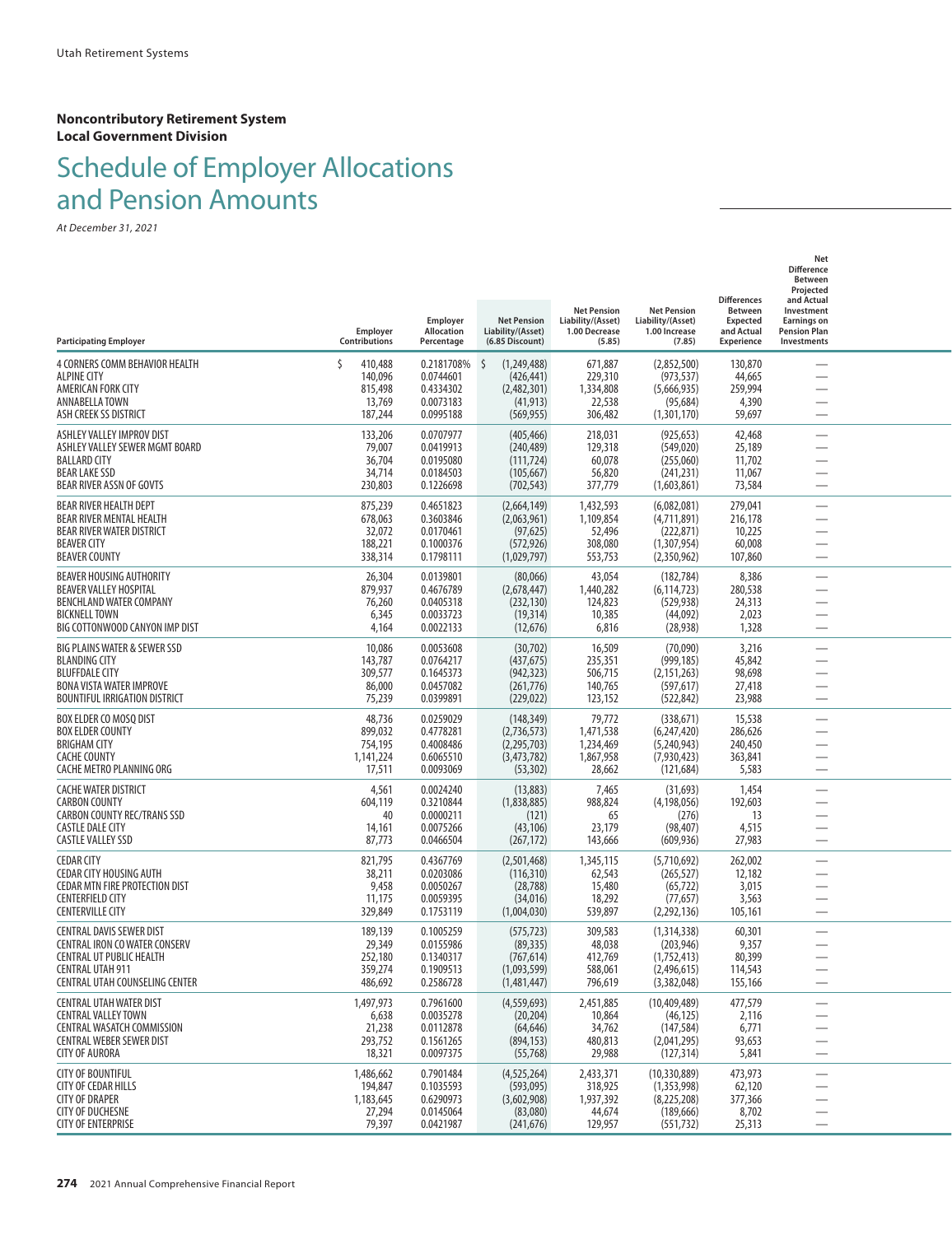## **Pension Expense Excluding That Attributable**

| to Employer-Paid Member Contributions                                                                                                                                                   |                                                                                                                           |                                                                                   |                                                                | <b>Deferred Inflows of Resources</b>                                                                                                                          |                                                |                                                                                                                                                 |                                                                                                                   |                                                             | <b>Deferred Outflows of Resources</b>                                                                                                                         |                                                         |
|-----------------------------------------------------------------------------------------------------------------------------------------------------------------------------------------|---------------------------------------------------------------------------------------------------------------------------|-----------------------------------------------------------------------------------|----------------------------------------------------------------|---------------------------------------------------------------------------------------------------------------------------------------------------------------|------------------------------------------------|-------------------------------------------------------------------------------------------------------------------------------------------------|-------------------------------------------------------------------------------------------------------------------|-------------------------------------------------------------|---------------------------------------------------------------------------------------------------------------------------------------------------------------|---------------------------------------------------------|
|                                                                                                                                                                                         | <b>Net Amortization</b><br>of Deferred<br><b>Amounts from</b>                                                             |                                                                                   |                                                                |                                                                                                                                                               |                                                |                                                                                                                                                 |                                                                                                                   |                                                             |                                                                                                                                                               |                                                         |
| <b>Excluding That</b><br><b>Attributable to</b><br>and Proportionate<br><b>Employer-Paid</b><br>Share of<br>Share of Nonemployer<br><b>Contributions Contributions</b><br>Contributions | Changes in<br><b>Proportion and</b><br><b>Differences</b><br><b>Between</b><br>Employer<br>Contributions<br>Proportionate | Proportionate<br>Share of<br>Allocable<br><b>Plan Gross</b><br>Pension<br>Expense | <b>Total</b><br><b>Deferred</b><br>Inflows of<br>Resources     | Changes in<br>Proportion and<br><b>Differences</b><br><b>Between</b><br>Employer<br><b>Contributions</b><br>and<br>Proportionate<br>Share of<br>Contributions | <b>Changes of</b><br><b>Assumptions</b>        | Net<br><b>Difference</b><br><b>Between</b><br>Projected<br>and Actual<br>Investment<br><b>Earnings on</b><br><b>Pension Plan</b><br>Investments | <b>Differences</b><br>Between<br><b>Expected</b><br>and Actual<br><b>Experience</b>                               | <b>Total</b><br><b>Deferred</b><br>Outflows of<br>Resources | <b>Changes</b> in<br>Proportion and<br><b>Differences</b><br><b>Between</b><br>Employer<br>Contributions<br>and<br>Proportionate<br>Share of<br>Contributions | <b>Changes of</b><br><b>Assumptions</b>                 |
| $\overline{\phantom{0}}$                                                                                                                                                                | (33,909)<br>(6, 476)<br>(46, 268)<br>(2,239)                                                                              | (190, 245)<br>(64, 929)<br>(377, 951)<br>(6, 382)                                 | 1,732,423<br>586,136<br>3,381,474<br>61,051                    | 42,091<br>9,238<br>23,366<br>4,350                                                                                                                            | 8,065<br>2,753<br>16,023<br>271                | 1,682,267<br>574,145<br>3,342,085<br>56,430                                                                                                     | $\overline{\phantom{0}}$<br>$\overline{\phantom{0}}$                                                              | 268,649<br>86,004<br>492,967<br>8,824                       | 20,510<br>1,316<br>500                                                                                                                                        | 117,269<br>40,023<br>232,973<br>3,934                   |
| $\overline{\phantom{0}}$<br>—<br>$\overline{\phantom{0}}$<br>$\overline{\phantom{0}}$                                                                                                   | 7,969<br>(16, 649)<br>401<br>1,832<br>8,317<br>(15, 554)                                                                  | (86, 780)<br>(61, 736)<br>(36, 616)<br>(17, 011)<br>(16,089)<br>(106, 968)        | 776,941<br>567,108<br>326,250<br>151,283<br>142,948<br>960,486 | 5,894<br>18,585<br>912<br>140<br>10,071                                                                                                                       | 3,679<br>2,617<br>1,552<br>721<br>682<br>4,535 | 767,368<br>545,906<br>323,786<br>150,422<br>142,266<br>945,880                                                                                  | -<br>$\overline{\phantom{0}}$<br>$\overline{\phantom{0}}$<br>$\overline{\phantom{0}}$<br>$\overline{\phantom{0}}$ | 118,192<br>86,502<br>48,919<br>23,891<br>27,418<br>169,339  | 5,003<br>5,980<br>1,159<br>1,703<br>6,434<br>29,819                                                                                                           | 53,492<br>38,054<br>22,571<br>10,486<br>9,917<br>65,936 |
| $\overline{\phantom{0}}$<br>$\overline{\phantom{0}}$                                                                                                                                    | 25,942<br>18,344<br>(1, 372)<br>3,199<br>(11,200)                                                                         | (405, 639)<br>(314, 256)<br>(14, 864)<br>(87, 233)<br>(156, 795)                  | 3,621,797<br>2,808,072<br>132,362<br>777,218<br>1,405,635      | 17,681<br>15,903<br>293<br>2,152<br>12,504                                                                                                                    | 17,197<br>13,322<br>630<br>3,698<br>6,647      | 3,586,919<br>2,778,847<br>131,439<br>771,368<br>1,386,484                                                                                       | $\overline{\phantom{0}}$<br>—<br>$\overline{\phantom{0}}$                                                         | 642,043<br>500,730<br>19,678<br>117,735<br>216,956          | 112,962<br>90,842<br>291<br>3,956<br>12,446                                                                                                                   | 250,040<br>193,710<br>9,162<br>53,771<br>96,650         |
| $\overline{\phantom{0}}$<br>$\overline{\phantom{0}}$<br>$\overline{\phantom{0}}$                                                                                                        | 3,756<br>42,420<br>(827)<br>(51)<br>(6,801)                                                                               | (12, 191)<br>(407, 816)<br>(35, 344)<br>(2,941)<br>(1,930)                        | 108,553<br>3,626,437<br>315,346<br>26,342<br>21,962            | 239<br>2,979<br>1,316<br>214<br>4,814                                                                                                                         | 517<br>17,289<br>1,498<br>125<br>82            | 107,797<br>3,606,169<br>312,532<br>26,003<br>17,066                                                                                             | $\overline{\phantom{0}}$<br>$\overline{\phantom{0}}$<br>-                                                         | 22,093<br>619,226<br>47,664<br>4,184<br>2,604               | 6,193<br>87,306<br>1,565<br>348<br>86                                                                                                                         | 7,514<br>251,382<br>21,786<br>1,813<br>1,190            |
| $\overline{\phantom{0}}$<br>$\overline{\phantom{0}}$<br>$\overline{\phantom{0}}$<br>$\overline{\phantom{0}}$                                                                            | 5,598<br>(7,480)<br>25,418<br>(4,686)<br>(11, 934)                                                                        | (4,675)<br>(66, 640)<br>(143, 477)<br>(39, 858)<br>(34, 871)                      | 41,879<br>606,287<br>1,276,770<br>359,035<br>318,011           | 345<br>14,191<br>1,976<br>4,899<br>8,186                                                                                                                      | 198<br>2,825<br>6,083<br>1,690<br>1,478        | 41,336<br>589,271<br>1,268,711<br>352,446<br>308,347                                                                                            | $\overline{\phantom{0}}$<br>$\overline{\phantom{0}}$                                                              | 9,096<br>87,275<br>229,031<br>66,276<br>47,196              | 2,999<br>356<br>41,893<br>14,289<br>1,713                                                                                                                     | 2,881<br>41,077<br>88,440<br>24,569<br>21,495           |
| $\overline{\phantom{0}}$<br>$\overline{\phantom{0}}$<br>$\overline{\phantom{0}}$                                                                                                        | 1,986<br>32,128<br>(32, 977)<br>14,376<br>341                                                                             | (22, 587)<br>(416, 666)<br>(349, 540)<br>(528, 913)<br>(8, 116)                   | 200,690<br>3,705,252<br>3,147,953<br>4,706,590<br>72,199       | 3,160<br>42,279<br>7,185<br>92                                                                                                                                | 958<br>17,664<br>14,818<br>22,423<br>344       | 199,732<br>3,684,428<br>3,090,856<br>4,676,982<br>71,763                                                                                        | $\overline{\phantom{0}}$<br>÷,                                                                                    | 30,492<br>620,494<br>460,842<br>729,128<br>11,412           | 1,031<br>77,031<br>4,932<br>39,260<br>826                                                                                                                     | 13,923<br>256,837<br>215,460<br>326,027<br>5,003        |
| $\overline{\phantom{0}}$<br>-<br>$\overline{\phantom{0}}$                                                                                                                               | 3,743<br>(155, 165)<br>(6, 459)<br>(4,720)<br>(3,770)                                                                     | (2, 114)<br>(279, 986)<br>(18)<br>(6, 563)<br>(40, 679)                           | 18,839<br>2,584,992<br>10,353<br>65,841<br>361,994             | 58<br>97,311<br>10,189<br>7,527<br>558                                                                                                                        | 90<br>11,870<br>1<br>278<br>1,725              | 18,691<br>2,475,811<br>163<br>58,036<br>359,711                                                                                                 | $\overline{\phantom{0}}$<br>-<br>—                                                                                | 7,384<br>365,189<br>24<br>8,619<br>57,980                   | 4,627<br>58<br>4,922                                                                                                                                          | 1,303<br>172,586<br>11<br>4,046<br>25,075               |
| $\overline{\phantom{0}}$<br>$\overline{\phantom{0}}$                                                                                                                                    | 28,006<br>3,920<br>5,830<br>(1,277)<br>(8,011)                                                                            | (380, 870)<br>(17,709)<br>(4,383)<br>(5, 179)<br>(152, 872)                       | 3,387,245<br>157,346<br>40,058<br>47,770<br>1,359,890          | 3,207<br>$\overline{\phantom{0}}$<br>1,112<br>1,752<br>1,617                                                                                                  | 16,147<br>751<br>186<br>220<br>6,481           | 3,367,891<br>156,595<br>38,760<br>45,798<br>1,351,792                                                                                           | $\overline{\phantom{0}}$                                                                                          | 564,573<br>29,118<br>13,717<br>6,756<br>208,302             | 67,799<br>6,020<br>8,000<br>8,909                                                                                                                             | 234,772<br>10,916<br>2,702<br>3,193<br>94,232           |
| —<br>—<br>—                                                                                                                                                                             | 2,567<br>907<br>(17, 843)<br>43,378<br>(33, 237)                                                                          | (87, 659)<br>(13,602)<br>(116, 876)<br>(166, 510)<br>(225, 563)                   | 781,400<br>123,158<br>1,061,782<br>1,480,780<br>2,028,077      | 2,551<br>2,304<br>23,338<br>1,337<br>23,946                                                                                                                   | 3,716<br>577<br>4,955<br>7,059<br>9,562        | 775,133<br>120,277<br>1,033,489<br>1,472,384<br>1,994,569                                                                                       | $\overbrace{\phantom{123321}}$<br>$\overline{\phantom{m}}$                                                        | 118,783<br>19,256<br>152,442<br>272,400<br>333,914          | 4,448<br>1,515<br>55,219<br>39,709                                                                                                                            | 54,034<br>8,384<br>72,043<br>102,638<br>139,039         |
| $\qquad \qquad \longleftarrow$<br>$\hspace{0.05cm}$<br>$\overline{\phantom{0}}$<br>$\overline{\phantom{0}}$                                                                             | 89,477<br>5,839<br>13,332<br>(4, 430)<br>2,864                                                                            | (694, 252)<br>(3,076)<br>(9,843)<br>(136, 142)<br>(8, 491)                        | 6,168,447<br>30,061<br>87,857<br>1,213,257<br>75,444           | 2,729<br>402<br>3,628                                                                                                                                         | 29,432<br>130<br>417<br>5,772<br>360           | 6,139,015<br>27,202<br>87,038<br>1,203,857<br>75,084                                                                                            | $\overline{\phantom{m}}$<br>$\overbrace{\phantom{123321}}$                                                        | 981,371<br>12,776<br>17,539<br>178,618<br>14,991            | 75,848<br>8,764<br>4,701<br>1,045<br>3,916                                                                                                                    | 427,944<br>1,896<br>6,067<br>83,920<br>5,234            |
| $\overline{\phantom{0}}$<br>—<br>—<br>$\overline{\phantom{0}}$                                                                                                                          | (50, 819)<br>(1, 502)<br>11,793<br>(16,069)                                                                               | (689,010)<br>(90, 304)<br>(548, 573)<br>(12, 650)                                 | 6,165,936<br>805,868<br>4,934,399<br>127,425                   | 44,065<br>3,517<br>60,312<br>15,033                                                                                                                           | 29,210<br>3,828<br>23,256<br>536               | 6,092,661<br>798,523<br>4,850,831<br>111,856                                                                                                    | $\overbrace{\phantom{123321}}$                                                                                    | 898,686<br>134,937<br>768,070<br>16,499                     | 17,153<br>52,558                                                                                                                                              | 424,713<br>55,664<br>338,146<br>7,797                   |

22,682 5,375 53,370 — 325,385 1,560 — 326,945 (36,797) 6,575 — (30,222)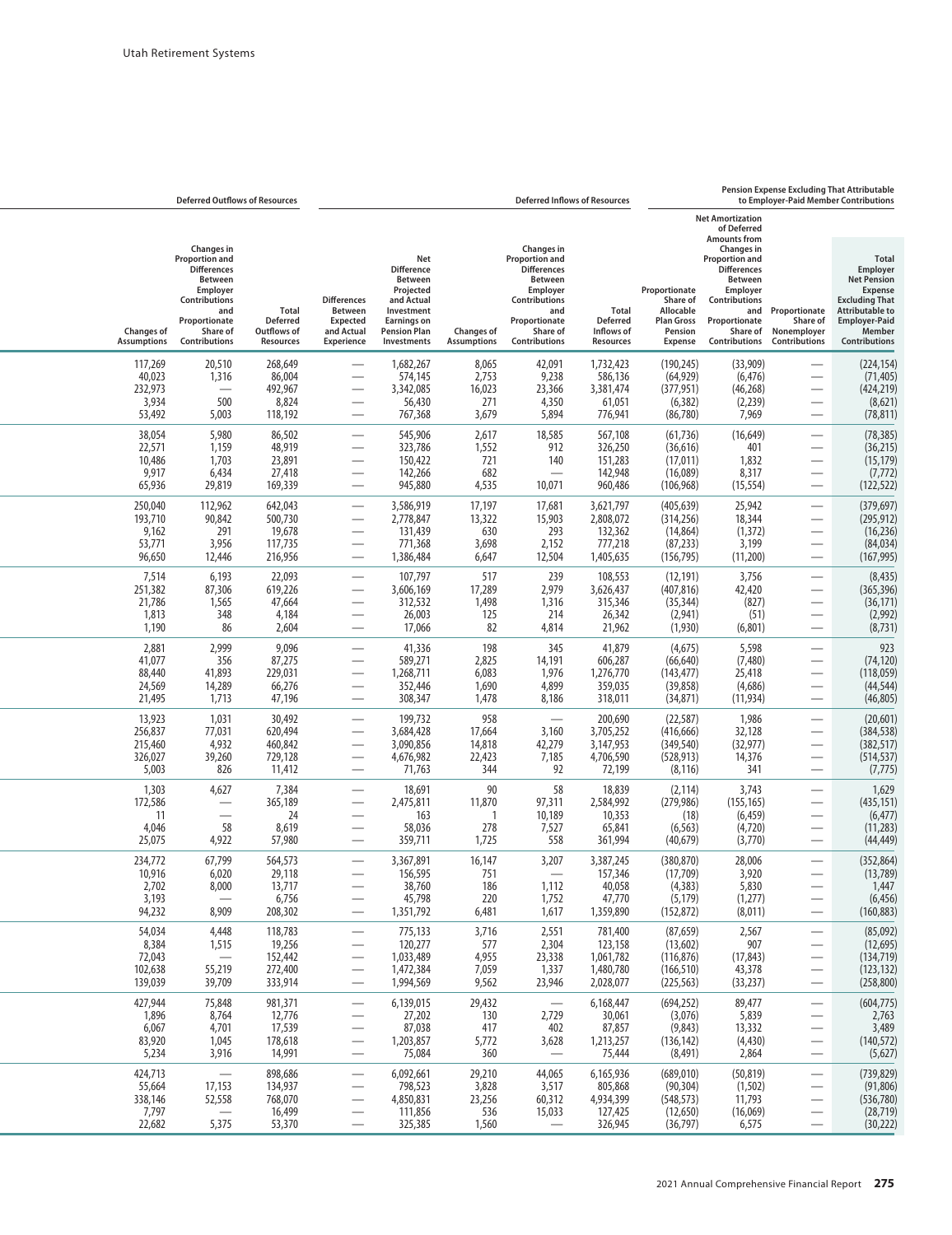## **Schedule of Employer Allocations and Pension Amounts** *(Continued)*

| <b>Participating Employer</b>                                                                                                                   | Employer<br>Contributions                               | Employer<br>Allocation<br>Percentage                           | <b>Net Pension</b><br>Liability/(Asset)<br>(6.85 Discount)                    | <b>Net Pension</b><br>Liability/(Asset)<br>1.00 Decrease<br>(5.85) | <b>Net Pension</b><br>Liability/(Asset)<br>1.00 Increase<br>(7.85)            | <b>Differences</b><br><b>Between</b><br><b>Expected</b><br>and Actual<br>Experience | Net<br><b>Difference</b><br><b>Between</b><br>Projected<br>and Actual<br>Investment<br><b>Earnings on</b><br><b>Pension Plan</b><br>Investments |  |
|-------------------------------------------------------------------------------------------------------------------------------------------------|---------------------------------------------------------|----------------------------------------------------------------|-------------------------------------------------------------------------------|--------------------------------------------------------------------|-------------------------------------------------------------------------------|-------------------------------------------------------------------------------------|-------------------------------------------------------------------------------------------------------------------------------------------------|--|
| CITY OF GREEN RIVER<br><b>CITY OF HARRISVILLE</b><br><b>CITY OF HELPER</b><br><b>CITY OF HOLLADAY</b><br><b>CITY OF KANAB</b>                   | Š.<br>55,032<br>100,196<br>36,682<br>226,950<br>88,095  | 0.0292491%<br>0.0532531<br>0.0194960<br>0.1206219<br>0.0468219 | $\zeta$<br>(167, 513)<br>(304, 986)<br>(111, 656)<br>(690, 815)<br>(268, 154) | 90,077<br>164,000<br>60,041<br>371,472<br>144,195                  | (382, 421)<br>(696, 264)<br>(254, 903)<br>(1,577,085)<br>(612, 179)           | 17,545<br>31,944<br>11,695<br>72,355<br>28,086                                      |                                                                                                                                                 |  |
| <b>CITY OF MILFORD</b><br><b>CITY OF MOAB</b><br><b>CITY OF MONTICELLO</b><br><b>CITY OF NAPLES</b><br>CITY OF NORTH SALT LAKE                  | 51,633<br>477,124<br>52,271<br>46,225<br>498,673        | 0.0274426<br>0.2535876<br>0.0277817<br>0.0245684<br>0.2650405  | (157, 167)<br>(1,452,323)<br>(159, 109)<br>(140, 706)<br>(1,517,915)          | 84,513<br>780,958<br>85,558<br>75,662<br>816,229                   | (358, 802)<br>(3,315,561)<br>(363, 235)<br>(321, 222)<br>(3,465,304)          | 16,462<br>152,115<br>16,665<br>14,737<br>158,985                                    |                                                                                                                                                 |  |
| <b>CITY OF OREM</b><br><b>CITY OF RIVERTON</b><br>CITY OF SANTA CLARA<br><b>CITY OF SARATOGA SPRINGS</b><br>CITY OF SOUTH JORDAN                | 2,177,297<br>954,787<br>283,581<br>740,504<br>2,017,200 | 1.1572151<br>0.5074611<br>0.1507209<br>0.3935716<br>1.0721251  | (6,627,495)<br>(2,906,284)<br>(863, 195)<br>(2,254,027)<br>(6, 140, 175)      | 3,563,804<br>1,562,797<br>464,166<br>1,212,058<br>3,301,758        | (15, 130, 147)<br>(6,634,861)<br>(1,970,618)<br>(5, 145, 799)<br>(14,017,627) | 694,159<br>304,402<br>90,410<br>236,085<br>643,117                                  |                                                                                                                                                 |  |
| CITY OF SOUTH SALT LAKE<br>CITY OF ST GEORGE<br><b>CITY OF TAYLORSVILLE</b><br><b>CITY OF UINTAH</b><br><b>CITY OF WASHINGTON TERRACE</b>       | 906,163<br>4,196,316<br>449,075<br>28,120<br>143,144    | 0.4816178<br>2.2303068<br>0.2386793<br>0.0149455<br>0.0760797  | (2,758,277)<br>(12,773,206)<br>(1,366,942)<br>(85, 594)<br>(435, 717)         | 1,483,209<br>6,868,538<br>735,046<br>46,027<br>234,298             | (6,296,969)<br>(29, 160, 412)<br>(3, 120, 641)<br>(195, 407)<br>(994, 713)    | 288,900<br>1,337,855<br>143,172<br>8,965<br>45,637                                  | -                                                                                                                                               |  |
| <b>CITY OF WENDOVER</b><br>CITY OF WEST HAVEN<br><b>CITY OF WEST JORDAN</b><br>CITY OF WOODLAND HILLS<br><b>CLEARFIELD CITY</b>                 | 38,512<br>151,655<br>2,126,725<br>63,353<br>619,850     | 0.0204690<br>0.0806033<br>1.1303365<br>0.0336714<br>0.3294451  | (117, 228)<br>(461, 624)<br>(6,473,558)<br>(192, 840)<br>(1,886,767)          | 63,037<br>248,229<br>3,481,028<br>103,696<br>1,014,572             | (267, 624)<br>(1,053,857)<br>(14, 778, 719)<br>(440, 241)<br>(4,307,369)      | 12,278<br>48,350<br>678,035<br>20,198<br>197,619                                    | $\overline{\phantom{0}}$<br>$\overbrace{\qquad \qquad }^{}$<br>$\overline{\phantom{0}}$                                                         |  |
| <b>CLEVELAND TOWN</b><br><b>CLINTON CITY</b><br><b>COALVILLE CITY</b><br>COTTONWOOD HEIGHTS CITY<br>COTTONWOOD HEIGHTS P&R SRV                  | 1,539<br>320,125<br>57,704<br>342,907<br>179,915        | 0.0008179<br>0.1701438<br>0.0306694<br>0.1822520<br>0.0956235  | (4,684)<br>(974,432)<br>(175, 647)<br>(1,043,777)<br>(547, 646)               | 2,519<br>523,981<br>94,451<br>561,270<br>294,486                   | (10, 694)<br>(2, 224, 565)<br>(400, 991)<br>(2,382,875)<br>(1,250,241)        | 491<br>102,061<br>18,397<br>109,324<br>57,360                                       |                                                                                                                                                 |  |
| COTTONWOOD IMP DISTRICT<br>COUNCIL ON AGING GOLDEN AGE SS<br><b>DAGGETT COUNTY</b><br>DAVIS BEHAVIORAL HEALTH INC<br>DAVIS CO HOUSING AUTHORITY | 329,053<br>19,917<br>109,316<br>1,767,053<br>73,971     | 0.1748891<br>0.0105857<br>0.0581004<br>0.9391736<br>0.0393147  | (1,001,609)<br>(60, 625)<br>(332, 747)<br>(5,378,748)<br>(225, 159)           | 538,595<br>32,600<br>178,928<br>2,892,315<br>121,075               | (2,286,608)<br>(138, 404)<br>(759, 641)<br>(12, 279, 337)<br>(514, 025)       | 104,908<br>6,350<br>34,852<br>563,366<br>23,583                                     | $\overline{\phantom{0}}$                                                                                                                        |  |
| DAVIS CO MOSQUITO ABATE<br><b>DAVIS COUNTY</b><br><b>DELTA CITY</b><br>DUCHESNE CO WATER CONSERV DIST<br><b>DUCHESNE COUNTY</b>                 | 49,099<br>5,175,035<br>101,208<br>34,824<br>604,612     | 0.0260959<br>2.7504874<br>0.0537913<br>0.0185089<br>0.3213460  | (149, 454)<br>(15,752,336)<br>(308,069)<br>(106, 002)<br>(1,840,383)          | 80,366<br>8,470,507<br>165,658<br>57,001<br>989,629                | (341, 194)<br>(35,961,575)<br>(703, 301)<br>(241, 997)<br>(4,201,477)         | 15,654<br>1,649,887<br>32,267<br>11,103<br>192,760                                  | -<br>$\overline{\phantom{0}}$                                                                                                                   |  |
| E DUCHESNE CUL WATER IMP DIST<br><b>EAGLE MOUNTAIN CITY</b><br><b>EAST CARBON CITY</b><br><b>ELK RIDGE CITY</b><br>ELWOOD TOWN                  | 13,936<br>549,091<br>34,188<br>41,905<br>6,920          | 0.0074067<br>0.2918374<br>0.0181708<br>0.0222720<br>0.0036778  | (42, 419)<br>(1,671,384)<br>(104, 066)<br>(127, 554)<br>(21,063)              | 22,810<br>898,754<br>55,959<br>68,590<br>11,326                    | (96, 840)<br>(3,815,663)<br>(237, 576)<br>(291, 198)<br>(48,086)              | 4,443<br>175,059<br>10,900<br>13,360<br>2,206                                       | $\overline{\phantom{0}}$                                                                                                                        |  |
| <b>EMERY COUNTY</b><br><b>EMERY COUNTY RECREATION SSD</b><br><b>EMERY WATER CONSERV DIST</b><br><b>ENOCH CITY</b><br><b>EPHRAIM CITY</b>        | 477,475<br>2,797<br>46,219<br>89,788<br>228,301         | 0.2537742<br>0.0014867<br>0.0245650<br>0.0477213<br>0.1213401  | (1,453,392)<br>(8, 514)<br>(140, 686)<br>(273, 305)<br>(694, 928)             | 781,533<br>4,578<br>75,651<br>146,964<br>373,684                   | (3,318,001)<br>(19, 438)<br>(321, 178)<br>(623, 938)<br>(1,586,476)           | 152,227<br>892<br>14,735<br>28,626<br>72,786                                        |                                                                                                                                                 |  |
| <b>ESCALANTE CITY</b><br>EUREKA CITY CORPORATION<br><b>FAIRVIEW CITY</b><br><b>FARMINGTON CITY</b><br><b>FARR WEST CITY</b>                     | 39,737<br>17,601<br>50,154<br>469,540<br>82,683         | 0.0211200<br>0.0093546<br>0.0266564<br>0.2495566<br>0.0439453  | (120, 956)<br>(53, 575)<br>(152, 664)<br>(1,429,237)<br>(251, 679)            | 65,042<br>28,809<br>82,092<br>768,544<br>135,336                   | (276, 136)<br>(122, 308)<br>(348, 522)<br>(3,262,857)<br>(574, 568)           | 12,669<br>5,611<br>15,990<br>149,697<br>26,361                                      | $\overline{\phantom{0}}$<br>$\overline{\phantom{0}}$                                                                                            |  |
| <b>FERRON CITY</b><br><b>FILLMORE CITY</b><br>FIVE-COUNTY ASSN OF GOVTS<br><b>FOUNTAIN GREEN CITY</b><br>FOX HOLLOW GOLF COURSE                 | 18,664<br>76,259<br>299,078<br>17,335<br>24,569         | 0.0099196<br>0.0405309<br>0.1589575<br>0.0092133<br>0.0130581  | (56, 811)<br>(232, 125)<br>(910, 367)<br>(52,766)<br>(74, 785)                | 30,549<br>124,821<br>489,532<br>28,374<br>40,214                   | (129, 695)<br>(529, 926)<br>(2,078,309)<br>(120, 460)<br>(170, 730)           | 5,950<br>24,313<br>95,351<br>5,527<br>7,833                                         |                                                                                                                                                 |  |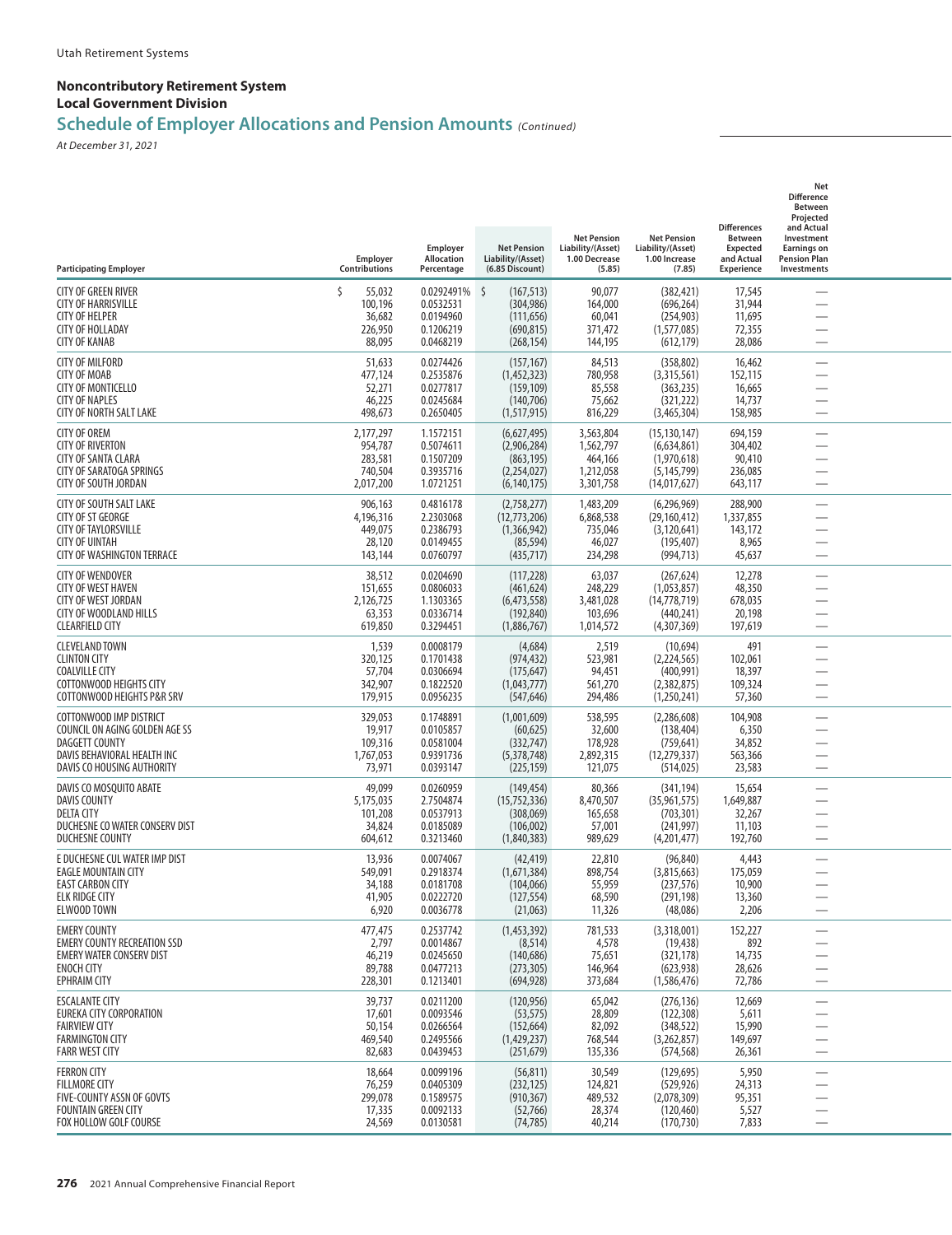|                                                    |                                                                                                                                                                      | <b>Deferred Outflows of Resources</b>                   |                                                                                            |                                                                                                                                                 |                                               |                                                                                                                                                                      | <b>Deferred Inflows of Resources</b>                          |                                                                                          |                                                                                                                                                                                                                                       | Pension Expense Excluding That Attributable<br>to Emplover-Paid Member Contributions                              |                                                                                                                                                                               |  |
|----------------------------------------------------|----------------------------------------------------------------------------------------------------------------------------------------------------------------------|---------------------------------------------------------|--------------------------------------------------------------------------------------------|-------------------------------------------------------------------------------------------------------------------------------------------------|-----------------------------------------------|----------------------------------------------------------------------------------------------------------------------------------------------------------------------|---------------------------------------------------------------|------------------------------------------------------------------------------------------|---------------------------------------------------------------------------------------------------------------------------------------------------------------------------------------------------------------------------------------|-------------------------------------------------------------------------------------------------------------------|-------------------------------------------------------------------------------------------------------------------------------------------------------------------------------|--|
| <b>Changes of</b><br><b>Assumptions</b>            | <b>Changes</b> in<br><b>Proportion and</b><br><b>Differences</b><br><b>Between</b><br>Employer<br>Contributions<br>and<br>Proportionate<br>Share of<br>Contributions | Total<br><b>Deferred</b><br>Outflows of<br>Resources    | <b>Differences</b><br><b>Between</b><br>Expected<br>and Actual<br><b>Experience</b>        | Net<br><b>Difference</b><br><b>Between</b><br>Projected<br>and Actual<br>Investment<br><b>Earnings on</b><br><b>Pension Plan</b><br>Investments | <b>Changes of</b><br><b>Assumptions</b>       | Changes in<br><b>Proportion and</b><br><b>Differences</b><br><b>Between</b><br>Employer<br><b>Contributions</b><br>and<br>Proportionate<br>Share of<br>Contributions | Total<br><b>Deferred</b><br>Inflows of<br>Resources           | Proportionate<br>Share of<br>Allocable<br><b>Plan Gross</b><br>Pension<br><b>Expense</b> | <b>Net Amortization</b><br>of Deferred<br><b>Amounts from</b><br><b>Changes in</b><br><b>Proportion and</b><br><b>Differences</b><br><b>Between</b><br>Employer<br>Contributions<br>and<br>Proportionate<br>Share of<br>Contributions | Proportionate<br>Share of<br>Nonemployer<br>Contributions                                                         | <b>Total</b><br>Employer<br><b>Net Pension</b><br><b>Expense</b><br><b>Excluding That</b><br><b>Attributable to</b><br><b>Employer-Paid</b><br>Member<br><b>Contributions</b> |  |
| 15,722<br>28,624<br>10,479<br>64,835<br>25,167     | 10,445<br>40,308<br>4,818                                                                                                                                            | 33,267<br>71,013<br>22,174<br>177,498<br>58,071         |                                                                                            | 225,533<br>410,623<br>150,329<br>930,089<br>361,033                                                                                             | 1,081<br>1,969<br>721<br>4,459<br>1,731       | 9,914<br>17,158<br>7,491<br>2,846<br>4,552                                                                                                                           | 236,528<br>429,750<br>158,541<br>937,394<br>367,316           | (25, 505)<br>(46, 437)<br>(17,001)<br>(105, 182)<br>(40, 829)                            | (6, 912)<br>(11, 297)<br>(7, 757)<br>19,462<br>(5,402)                                                                                                                                                                                |                                                                                                                   | (32, 417)<br>(57, 734)<br>(24, 758)<br>(85, 720)<br>(46, 231)                                                                                                                 |  |
| 14,751<br>136,306<br>14,933<br>13,206<br>142,462   | 369<br>7,583<br>1,979<br>874<br>16,206                                                                                                                               | 31,582<br>296,004<br>33,577<br>28,817<br>317,653        | ÷,                                                                                         | 211,604<br>1,955,358<br>214,219<br>189,442<br>2,043,669                                                                                         | 1,014<br>9,374<br>1,027<br>908<br>9,798       | 212<br>134,407<br>23,432<br>22,550<br>$\overline{\phantom{0}}$                                                                                                       | 212,830<br>2,099,139<br>238,678<br>212,900<br>2,053,467       | (23,930)<br>(221, 129)<br>(24, 226)<br>(21, 424)<br>(231, 115)                           | 1,488<br>(41, 804)<br>(14, 427)<br>(9,701)<br>21,953                                                                                                                                                                                  | $\overbrace{\phantom{13333}}$<br>$\overline{\phantom{0}}$                                                         | (22, 442)<br>(262, 933)<br>(38, 653)<br>(31, 125)<br>(209, 162)                                                                                                               |  |
| 622,015<br>272,765<br>81,014<br>211,549<br>576,278 | 2,375<br>15,934<br>1,630<br>149,063<br>56,611                                                                                                                        | 1,318,549<br>593,101<br>173,054<br>596,697<br>1,276,006 |                                                                                            | 8,923,032<br>3,912,921<br>1,162,176<br>3,034,744<br>8,266,921                                                                                   | 42,779<br>18,760<br>5,572<br>14,549<br>39,634 | 43,534<br>31,068<br>4,909<br>4,153                                                                                                                                   | 9,009,345<br>3,962,749<br>1,172,657<br>3,049,293<br>8,310,708 | (1,009,092)<br>(442, 506)<br>(131, 429)<br>(343, 195)<br>(934, 894)                      | (12, 792)<br>3,078<br>3,847<br>113,079<br>75,621                                                                                                                                                                                      |                                                                                                                   | (1,021,884)<br>(439, 428)<br>(127, 582)<br>(230, 116)<br>(859, 273)                                                                                                           |  |
| 258,874<br>1,198,812<br>128,293<br>8,033<br>40,894 | 26,717<br>57,552<br>105,673<br>4,520                                                                                                                                 | 574,491<br>2,594,219<br>377,138<br>21,518<br>86,531     | -<br>$\overline{\phantom{0}}$                                                              | 3,713,649<br>17,197,407<br>1,840,404<br>115,241<br>586,634                                                                                      | 17,804<br>82,449<br>8,823<br>552<br>2,812     | $\overline{\phantom{0}}$<br>31,576<br>826<br>23,489                                                                                                                  | 3,731,453<br>17,311,432<br>1,850,053<br>115,793<br>612,935    | (419, 971)<br>(1,944,829)<br>(208, 128)<br>(13,032)<br>(66, 342)                         | 19,861<br>57,940<br>79,822<br>6,110<br>(23, 498)                                                                                                                                                                                      |                                                                                                                   | (400, 110)<br>(1,886,889)<br>(128, 306)<br>(6, 922)<br>(89, 840)                                                                                                              |  |
| 11,002<br>43,325<br>607,567<br>18,099<br>177,080   | 1,351<br>32,435<br>12,835<br>16,922<br>25,713                                                                                                                        | 24,631<br>124,110<br>1,298,437<br>55,219<br>400,412     |                                                                                            | 157,832<br>621,514<br>8,715,777<br>259,633<br>2,540,279                                                                                         | 757<br>2,980<br>41,786<br>1,245<br>12,179     | 4,641<br>302,549<br>3,744                                                                                                                                            | 163,230<br>624,494<br>9,060,112<br>260,878<br>2,556,202       | (17, 849)<br>(70, 286)<br>(985, 654)<br>(29, 361)<br>(287, 276)                          | (7,210)<br>20,350<br>(188, 691)<br>18,030<br>11,786                                                                                                                                                                                   | -<br>$\overline{\phantom{0}}$<br>$\overline{\phantom{0}}$                                                         | (25,059)<br>(49, 936)<br>(1, 174, 345)<br>(11, 331)<br>(275, 490)                                                                                                             |  |
| 440<br>91,454<br>16,485<br>97,962<br>51,399        | 313<br>3,664<br>6,301<br>9,139<br>8,522                                                                                                                              | 1,244<br>197,179<br>41,183<br>216,425<br>117,281        | $\overline{\phantom{0}}$                                                                   | 6,307<br>1,311,942<br>236,485<br>1,405,305<br>737,332                                                                                           | 30<br>6,290<br>1,134<br>6,737<br>3,535        | 850<br>3,806<br>$\equiv$<br>3,795                                                                                                                                    | 7,187<br>1,322,038<br>237,619<br>1,412,042<br>744,662         | (713)<br>(148, 365)<br>(26, 744)<br>(158, 924)<br>(83, 384)                              | (463)<br>4,723<br>5,163<br>(7,703)<br>5,941                                                                                                                                                                                           | $\overbrace{\phantom{13333}}$<br>$\overline{\phantom{0}}$                                                         | (1, 176)<br>(143, 642)<br>(21, 581)<br>(166, 627)<br>(77, 443)                                                                                                                |  |
| 94,005<br>5,690<br>31,230<br>504,815<br>21,132     | $\overline{\phantom{0}}$<br>12,759<br>290,185<br>13,380                                                                                                              | 198,913<br>12,040<br>78,841<br>1,358,366<br>58,095      | -<br>$\overline{\phantom{0}}$                                                              | 1,348,531<br>81,624<br>447,999<br>7,241,762<br>303,147                                                                                          | 6,465<br>391<br>2,148<br>34,719<br>1,453      | 32,525<br>31,970<br>5,481<br>23,294<br>2,078                                                                                                                         | 1,387,521<br>113,985<br>455,628<br>7,299,775<br>306,678       | (152, 503)<br>(9,231)<br>(50, 664)<br>(818,960)<br>(34, 282)                             | (42,077)<br>(21, 351)<br>3,630<br>137,955<br>1,724                                                                                                                                                                                    | $\overline{\phantom{0}}$                                                                                          | (194, 580)<br>(30, 582)<br>(47, 034)<br>(681,005)<br>(32, 558)                                                                                                                |  |
| 14,027<br>1,478,414<br>28,913<br>9,949<br>172,727  | 2,067<br>231,824<br>3,497<br>2,295<br>26,021                                                                                                                         | 31,748<br>3,360,125<br>64,677<br>23,347<br>391,508      |                                                                                            | 201,220<br>21,208,405<br>414,773<br>142,718<br>2,477,829                                                                                        | 965<br>101,679<br>1,989<br>684<br>11,879      | 53,887<br>4,375<br>10,079<br>60,437                                                                                                                                  | 202,185<br>21,363,971<br>421,137<br>153,481<br>2,550,145      | (22, 756)<br>(2,398,426)<br>(46,906)<br>(16, 140)<br>(280, 214)                          | 3,455<br>148,355<br>(7, 329)<br>(3, 338)<br>3,011                                                                                                                                                                                     | $\overline{\phantom{0}}$                                                                                          | (19, 301)<br>(2,250,071)<br>(54, 235)<br>(19, 478)<br>(277, 203)                                                                                                              |  |
| 3,981<br>156,866<br>9,767<br>11,971<br>1,977       | 663<br>51,459<br>39<br>12,376<br>8,013                                                                                                                               | 9,087<br>383,384<br>20,706<br>37,707<br>12,196          | $\overline{\phantom{0}}$<br>$\overbrace{\phantom{aaaaa}}$<br>$\overbrace{\phantom{aaaaa}}$ | 57,111<br>2,250,294<br>140,111<br>171,735<br>28,359                                                                                             | 274<br>10,788<br>672<br>823<br>136            | $\overline{\phantom{0}}$<br>$\overline{\phantom{m}}$<br>4,986<br>$\overline{\phantom{0}}$<br>$\overline{\phantom{0}}$                                                | 57,385<br>2,261,082<br>145,769<br>172,558<br>28,495           | (6, 459)<br>(254, 482)<br>(15, 845)<br>(19, 421)<br>(3,207)                              | 860<br>47,819<br>(8, 356)<br>15,216<br>4,988                                                                                                                                                                                          | $\overline{\phantom{0}}$<br>$\overline{\phantom{0}}$                                                              | (5, 599)<br>(206, 663)<br>(24, 201)<br>(4,205)<br>1,781                                                                                                                       |  |
| 136,406<br>799<br>13,204<br>25,651<br>65,222       | 6,793<br>97<br>2,072<br>13,132<br>10,242                                                                                                                             | 295,426<br>1,788<br>30,011<br>67,409<br>148,250         | $\overline{\phantom{0}}$<br>—<br>$\overline{\phantom{0}}$                                  | 1,956,797<br>11,464<br>189,415<br>367,968<br>935,627                                                                                            | 9,381<br>55<br>908<br>1,764<br>4,486          | 9,394<br>309<br>1,573<br>3,347<br>4,757                                                                                                                              | 1,975,572<br>11,828<br>191,896<br>373,079<br>944,870          | (221, 291)<br>(1, 296)<br>(21, 421)<br>(41, 613)<br>(105, 809)                           | (31,761)<br>(176)<br>(2,938)<br>3,816<br>20,032                                                                                                                                                                                       | $\overline{\phantom{0}}$<br>$\overline{\phantom{0}}$<br>$\overline{\phantom{0}}$<br>$\overline{\phantom{0}}$      | (253, 052)<br>(1, 472)<br>(24, 359)<br>(37, 797)<br>(85, 777)                                                                                                                 |  |
| 11,352<br>5,028<br>14,328<br>134,139<br>23,621     | 2,689<br>2,152<br>5,193<br>11,274<br>4,389                                                                                                                           | 26,710<br>12,791<br>35,511<br>295,110<br>54,371         | $\overline{\phantom{0}}$<br>$\overline{\phantom{0}}$                                       | 162,852<br>72,131<br>205,542<br>1,924,276<br>338,853                                                                                            | 781<br>346<br>985<br>9,225<br>1,625           | 848<br>552<br>$\overline{\phantom{0}}$<br>20,794<br>20                                                                                                               | 164,481<br>73,029<br>206,527<br>1,954,295<br>340,498          | (18, 417)<br>(8, 157)<br>(23, 244)<br>(217, 613)<br>(38, 320)                            | 2,799<br>(1, 491)<br>(2,699)<br>(6,617)<br>5,222                                                                                                                                                                                      | $\overline{\phantom{0}}$<br>$\overline{\phantom{m}}$<br>$\overline{\phantom{0}}$<br>$\overbrace{\phantom{aaaaa}}$ | (15,618)<br>(9,648)<br>(25, 943)<br>(224, 230)<br>(33,098)                                                                                                                    |  |
| 5,332<br>21,786<br>85,441<br>4,952<br>7,019        | 751<br>2,570<br>19,746<br>$\overline{\phantom{m}}$<br>108                                                                                                            | 12,033<br>48,669<br>200,538<br>10,479<br>14,960         | $\overline{\phantom{0}}$<br>$\overline{\phantom{0}}$<br>$\qquad \qquad$                    | 76,488<br>312,525<br>1,225,686<br>71,042<br>100,688                                                                                             | 367<br>1,498<br>5,876<br>341<br>483           | 1,779<br>178<br>10,167<br>423<br>7,241                                                                                                                               | 78,634<br>314,201<br>1,241,729<br>71,806<br>108,412           | (8,650)<br>(35, 343)<br>(138, 611)<br>(8,034)<br>(11, 387)                               | (1, 447)<br>692<br>781<br>(627)<br>(2, 166)                                                                                                                                                                                           | $\qquad \qquad -$                                                                                                 | (10,097)<br>(34, 651)<br>(137, 830)<br>(8,661)<br>(13, 553)                                                                                                                   |  |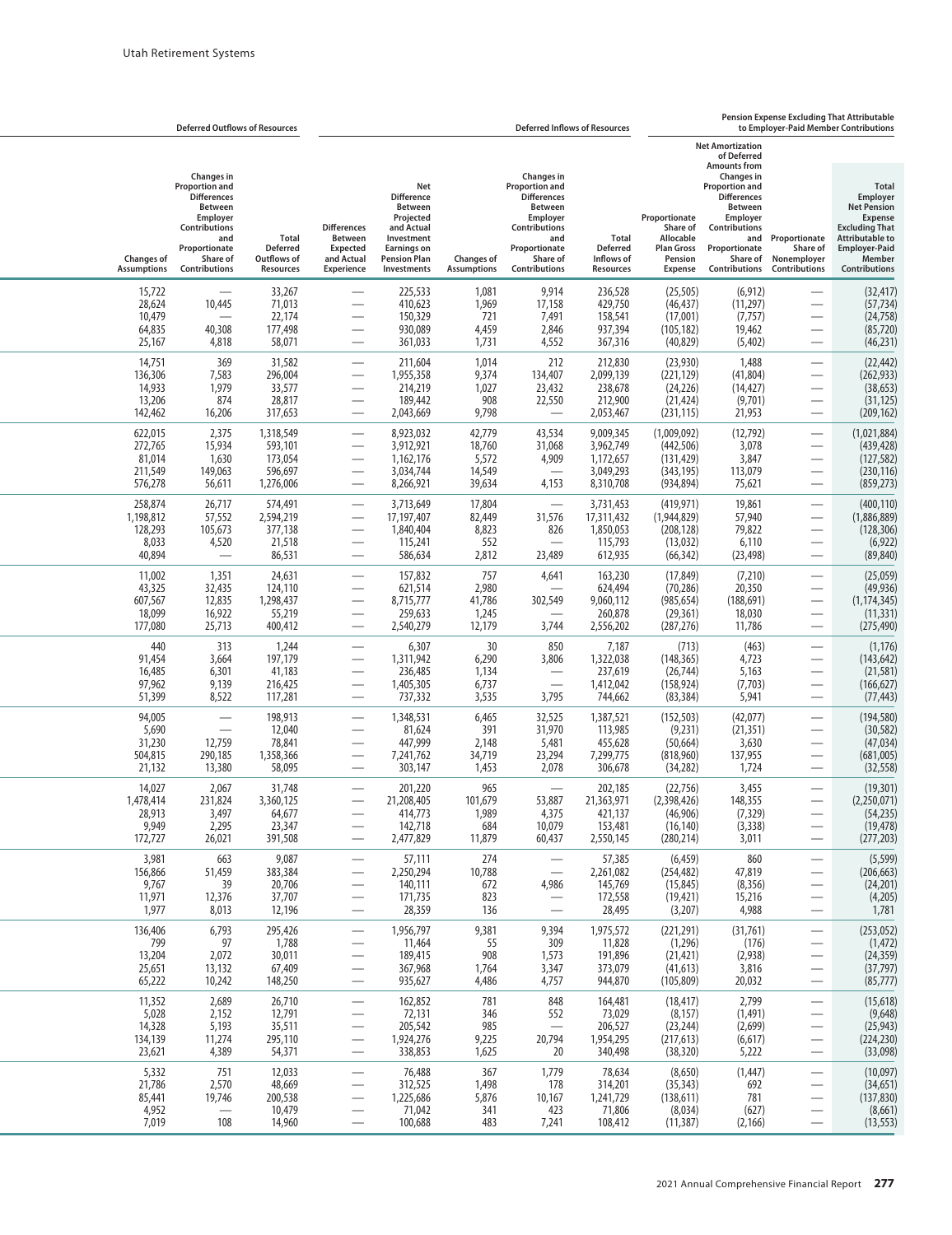## **Schedule of Employer Allocations and Pension Amounts** *(Continued)*

| <b>Participating Employer</b>                                                                                                                                         | Employer<br>Contributions                                | Employer<br>Allocation<br>Percentage                           | <b>Net Pension</b><br>Liability/(Asset)<br>(6.85 Discount)                     | <b>Net Pension</b><br>Liability/(Asset)<br>1.00 Decrease<br>(5.85) | <b>Net Pension</b><br>Liability/(Asset)<br>1.00 Increase<br>(7.85)         | <b>Differences</b><br><b>Between</b><br><b>Expected</b><br>and Actual<br><b>Experience</b> | Net<br><b>Difference</b><br>Between<br>Projected<br>and Actual<br>Investment<br><b>Earnings on</b><br><b>Pension Plan</b><br>Investments |  |
|-----------------------------------------------------------------------------------------------------------------------------------------------------------------------|----------------------------------------------------------|----------------------------------------------------------------|--------------------------------------------------------------------------------|--------------------------------------------------------------------|----------------------------------------------------------------------------|--------------------------------------------------------------------------------------------|------------------------------------------------------------------------------------------------------------------------------------------|--|
| <b>FRANCIS CITY</b><br><b>FRUIT HEIGHTS CITY</b><br><b>GARFIELD COUNTY</b><br><b>GENOLA TOWN</b><br><b>GRAND COUNTY</b>                                               | Ś<br>39,624<br>65,730<br>349,399<br>21,555<br>745,288    | 0.0210599%<br>0.0349348<br>0.1857029<br>0.0114561<br>0.3961141 | $\zeta$<br>(120, 612)<br>(200, 075)<br>(1,063,540)<br>(65, 610)<br>(2,268,588) | 64,857<br>107,587<br>571,898<br>35,281<br>1,219,888                | (275, 350)<br>(456, 759)<br>(2,427,995)<br>(149, 784)<br>(5, 179, 041)     | 12,633<br>20,956<br>111,394<br>6,872<br>237,610                                            |                                                                                                                                          |  |
| <b>GRAND COUNTY EMS SSD</b><br><b>GRAND WATER/SEWER SERVICE</b><br><b>GRANGER-HUNTER IMP DIST</b><br><b>GRANTSVILLE CITY</b><br><b>GREATER SALT LAKE MUNICIPAL SD</b> | 65,898<br>61,132<br>621,288<br>226,988<br>379,041        | 0.0350240<br>0.0324912<br>0.3302095<br>0.1206420<br>0.2014574  | (200, 586)<br>(186,081)<br>(1,891,145)<br>(690, 930)<br>(1, 153, 768)          | 107,861<br>100,061<br>1,016,926<br>371,534<br>620,416              | (457, 925)<br>(424, 810)<br>(4,317,363)<br>(1,577,348)<br>(2,633,979)      | 21,009<br>19,490<br>198,077<br>72,367<br>120,845                                           | $\overline{\phantom{0}}$                                                                                                                 |  |
| <b>GUNNISON CITY</b><br><b>GUNNISON VALLEY HOSPITAL</b><br><b>GUNNISON VALLEY POLICE DEPT</b><br><b>HEBER CITY</b><br><b>HEBER LIGHT &amp; POWER</b>                  | 39,888<br>1,086,713<br>10,990<br>522,975<br>525,898      | 0.0212003<br>0.5775789<br>0.0058412<br>0.2779569<br>0.2795103  | (121, 416)<br>(3,307,856)<br>(33, 453)<br>(1,591,889)<br>(1,600,785)           | 65,289<br>1,778,734<br>17,989<br>856,007<br>860,791                | (277, 186)<br>(7, 551, 624)<br>(76, 371)<br>(3,634,181)<br>(3,654,491)     | 12,717<br>346,462<br>3,504<br>166,733<br>167,665                                           |                                                                                                                                          |  |
| <b>HEBER VALLEY SSD</b><br><b>HERRIMAN CITY</b><br><b>HIGHLAND CITY</b><br><b>HINCKLEY TOWN</b><br><b>HOOPER CITY</b>                                                 | 41,974<br>1,076,284<br>241,942<br>14,377<br>42,696       | 0.0223086<br>0.5720358<br>0.1285900<br>0.0076410<br>0.0226924  | (127, 764)<br>(3,276,110)<br>(736, 449)<br>(43, 761)<br>(129, 962)             | 68,702<br>1,761,663<br>396,011<br>23,532<br>69,884                 | (291, 676)<br>(7, 479, 150)<br>(1,681,265)<br>(99, 903)<br>(296, 694)      | 13,382<br>343,137<br>77,135<br>4,583<br>13,612                                             | $\overline{\phantom{0}}$                                                                                                                 |  |
| <b>HOOPER WATER IMPROV DIST</b><br>HOUSING AUTH OF CARBON CO<br><b>HOUSING AUTHORITY OF SLC</b><br>HOUSING AUTHORITY OGDEN CITY<br><b>HOUSING CONNECT</b>             | 100,560<br>53,318<br>518,460<br>135,207<br>561,304       | 0.0534466<br>0.0283382<br>0.2755574<br>0.0718613<br>0.2983284  | (306,094)<br>(162, 296)<br>(1,578,147)<br>(411, 557)<br>(1,708,559)            | 164,596<br>87,271<br>848,617<br>221,307<br>918,744                 | (698, 794)<br>(370, 511)<br>(3,602,808)<br>(939, 559)<br>(3,900,530)       | 32,060<br>16,999<br>165,294<br>43,106<br>178,953                                           |                                                                                                                                          |  |
| <b>HUNTINGTON CITY</b><br><b>HURRICANE CITY</b><br>HURRICANE VALLEY FIRE SSD<br><b>HYDE PARK CITY</b><br><b>HYRUM CITY</b>                                            | 32,860<br>613,285<br>38,500<br>93,131<br>306,183         | 0.0174650<br>0.3259560<br>0.0204625<br>0.0494981<br>0.1627337  | (100, 024)<br>(1,866,785)<br>(117, 191)<br>(283, 481)<br>(931, 993)            | 53,786<br>1,003,827<br>63,017<br>152,436<br>501,161                | (228, 348)<br>(4,261,751)<br>(267, 539)<br>(647, 169)<br>(2, 127, 681)     | 10,476<br>195,526<br>12,274<br>29,692<br>97,616                                            | $\overline{\phantom{0}}$                                                                                                                 |  |
| <b>IMPACT MITIGATION SSD</b><br><b>IRON COUNTY</b><br><b>IVINS CITY</b><br>JORDAN RIVER COMMISSION<br>JORDAN VALLEY WATER CONSERV                                     | 20,724<br>729,926<br>252,588<br>26,064<br>1,482,925      | 0.0110148<br>0.3879497<br>0.1342484<br>0.0138527<br>0.7881624  | (63,083)<br>(2,221,829)<br>(768, 855)<br>(79, 336)<br>(4, 513, 890)            | 33,922<br>1,194,745<br>413,437<br>42,661<br>2,427,255              | (144, 014)<br>(5,072,295)<br>(1,755,247)<br>(181, 119)<br>(10, 304, 923)   | 6,607<br>232,713<br>80,529<br>8,310<br>472,781                                             | -<br>$\overline{\phantom{0}}$                                                                                                            |  |
| <b>JORDANELLE SSD</b><br><b>JUAB COUNTY</b><br>JUAB SPECIAL SERVICE FIRE DIST<br><b>KAMAS CITY</b><br><b>KANE COUNTY</b>                                              | 329,573<br>337,569<br>13,936<br>46,887<br>448,975        | 0.1751650<br>0.1794151<br>0.0074067<br>0.0249202<br>0.2386263  | (1,003,189)<br>(1,027,529)<br>(42, 419)<br>(142, 721)<br>(1,366,638)           | 539,445<br>552,534<br>22,810<br>76,745<br>734,883                  | (2,290,216)<br>(2,345,784)<br>(96, 840)<br>(325, 822)<br>(3, 119, 948)     | 105,073<br>107,623<br>4,443<br>14,948<br>143,141                                           | $\overline{\phantom{0}}$                                                                                                                 |  |
| KANE COUNTY WATER CONSERV DIST<br>KANOSH TOWN CORPORATION<br><b>KAYSVILLE CITY</b><br><b>KEARNS IMPROVEMENT DIST</b><br>LAVERKIN CITY                                 | 92,282<br>1,974<br>746,656<br>281,202<br>117,246         | 0.0490471<br>0.0010492<br>0.3968416<br>0.1494565<br>0.0623154  | (280, 898)<br>(6,009)<br>(2,272,754)<br>(855, 953)<br>(356, 887)               | 151,047<br>3,231<br>1,222,129<br>460,272<br>191,909                | (641,272)<br>(13, 718)<br>(5, 188, 553)<br>(1,954,087)<br>(814, 750)       | 29,421<br>629<br>238,046<br>89,652<br>37,380                                               | $\overline{\phantom{0}}$                                                                                                                 |  |
| <b>LAYTON CITY</b><br>LEHI CITY<br><b>LEWISTON CITY</b><br><b>LINDON CITY</b><br><b>LOGAN CITY</b>                                                                    | 1,264,369<br>1,872,631<br>28,704<br>386,485<br>2,384,075 | 0.6720013<br>0.9952875<br>0.0152560<br>0.2054137<br>1.2671156  | (3,848,623)<br>(5,700,118)<br>(87, 373)<br>(1, 176, 426)<br>(7,256,907)        | 2,069,521<br>3,065,126<br>46,983<br>632,600<br>3,902,258           | (8,786,161)<br>(13,013,005)<br>(199, 466)<br>(2,685,706)<br>(16, 567, 054) | 403,102<br>597,026<br>9,151<br>123,218<br>760,083                                          | —<br>$\overline{\phantom{0}}$<br>—<br>$\overline{\phantom{0}}$                                                                           |  |
| LONE PEAK PS DISTRICT<br>MAESER WATER IMPROVE DIST<br>MAGNA MOSQUITO ABATEMENT<br><b>MANTI CITY</b><br><b>MAPLETON CITY</b>                                           | 37,362<br>64,074<br>23,145<br>85,728<br>272,416          | 0.0198576<br>0.0340550<br>0.0123013<br>0.0455635<br>0.1447866  | (113, 727)<br>(195, 037)<br>(70, 451)<br>(260, 947)<br>(829, 208)              | 61,154<br>104,877<br>37,884<br>140,319<br>445,890                  | (259, 631)<br>(445, 256)<br>(160, 835)<br>(595, 725)<br>(1,893,030)        | 11,912<br>20,428<br>7,379<br>27,331<br>86,851                                              | —<br>$\overline{\phantom{0}}$<br>$\overline{\phantom{0}}$                                                                                |  |
| MARRIOTT-SLATERVILLE CITY<br>MAYFIELD TOWN<br><b>MENDON CITY</b><br>METRO WATER DIST SLC/SANDY<br><b>MIDVALE CITY</b>                                                 | 51,100<br>8,126<br>9,856<br>813,107<br>665,541           | 0.0271594<br>0.0043190<br>0.0052384<br>0.4321594<br>0.3537296  | (155, 545)<br>(24, 735)<br>(30,001)<br>(2,475,023)<br>(2,025,847)              | 83,641<br>13,301<br>16,132<br>1,330,895<br>1,089,359               | (355,099)<br>(56, 469)<br>(68, 490)<br>(5,650,319)<br>(4,624,880)          | 16,292<br>2,591<br>3,142<br>259,232<br>212,186                                             | $\overline{\phantom{0}}$<br>$\overline{\phantom{0}}$                                                                                     |  |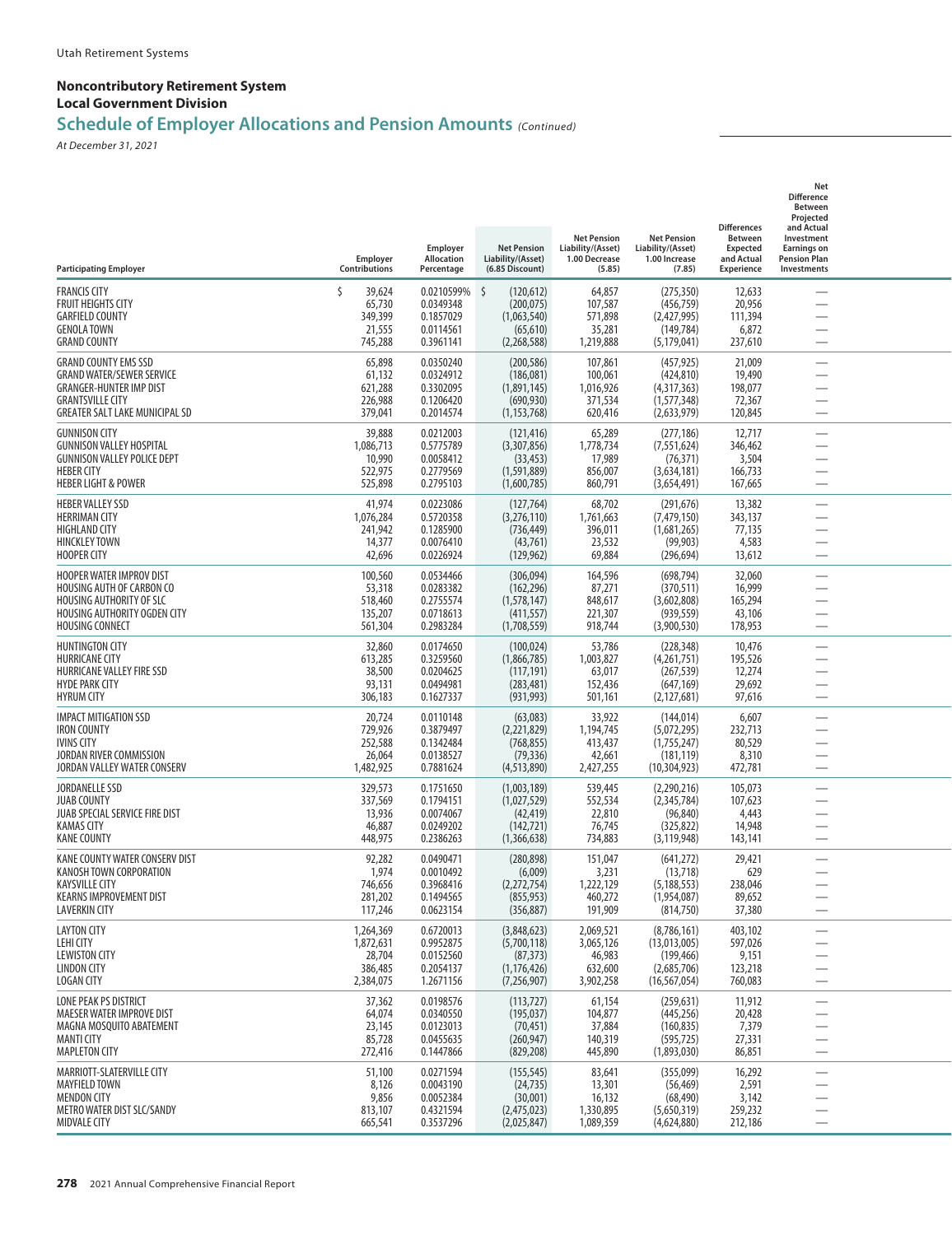|                                                   | <b>Deferred Outflows of Resources</b>                                                                                                                  |                                                                    | <b>Pension Expense Excluding That Attributable</b><br><b>Deferred Inflows of Resources</b>                                              |                                                                                                                                                 |                                             |                                                                                                                                                 |                                                             |                                                                                          |                                                                                                                                                                                                                         | to Employer-Paid Member Contributions                                                                        |                                                                                                                                                                        |
|---------------------------------------------------|--------------------------------------------------------------------------------------------------------------------------------------------------------|--------------------------------------------------------------------|-----------------------------------------------------------------------------------------------------------------------------------------|-------------------------------------------------------------------------------------------------------------------------------------------------|---------------------------------------------|-------------------------------------------------------------------------------------------------------------------------------------------------|-------------------------------------------------------------|------------------------------------------------------------------------------------------|-------------------------------------------------------------------------------------------------------------------------------------------------------------------------------------------------------------------------|--------------------------------------------------------------------------------------------------------------|------------------------------------------------------------------------------------------------------------------------------------------------------------------------|
| <b>Changes of</b><br><b>Assumptions</b>           | Changes in<br><b>Proportion and</b><br><b>Differences</b><br>Between<br>Employer<br>Contributions<br>and<br>Proportionate<br>Share of<br>Contributions | <b>Total</b><br><b>Deferred</b><br>Outflows of<br><b>Resources</b> | <b>Differences</b><br><b>Between</b><br><b>Expected</b><br>and Actual<br>Experience                                                     | Net<br><b>Difference</b><br><b>Between</b><br>Projected<br>and Actual<br>Investment<br><b>Earnings on</b><br><b>Pension Plan</b><br>Investments | <b>Changes of</b><br><b>Assumptions</b>     | Changes in<br>Proportion and<br><b>Differences</b><br>Between<br>Employer<br>Contributions<br>and<br>Proportionate<br>Share of<br>Contributions | Total<br><b>Deferred</b><br>Inflows of<br><b>Resources</b>  | Proportionate<br>Share of<br>Allocable<br><b>Plan Gross</b><br>Pension<br><b>Expense</b> | <b>Net Amortization</b><br>of Deferred<br><b>Amounts from</b><br>Changes in<br><b>Proportion and</b><br><b>Differences</b><br>Between<br>Employer<br>Contributions<br>and<br>Proportionate<br>Share of<br>Contributions | Proportionate<br>Share of<br>Nonemployer<br>Contributions                                                    | <b>Total</b><br>Employer<br><b>Net Pension</b><br><b>Expense</b><br><b>Excluding That</b><br><b>Attributable to</b><br><b>Employer-Paid</b><br>Member<br>Contributions |
| 11,320<br>18,778<br>99,817<br>6,158<br>212,915    | 8,900<br>8,268<br>12,231<br>1,876<br>7,469                                                                                                             | 32,853<br>48,002<br>223,442<br>14,906<br>457,994                   |                                                                                                                                         | 162,388<br>269,375<br>1,431,914<br>88,335<br>3,054,349                                                                                          | 779<br>1,291<br>6,865<br>424<br>14,643      | 12,368<br>4,902<br>43,650                                                                                                                       | 163,167<br>283,034<br>1,443,681<br>88,759<br>3,112,642      | (18, 364)<br>(30, 463)<br>(161, 933)<br>(9,990)<br>(345, 412)                            | 9,344<br>(10, 218)<br>(16, 196)<br>1,875<br>(52, 916)                                                                                                                                                                   | $\overline{\phantom{0}}$<br>$\overline{\phantom{0}}$                                                         | (9,020)<br>(40, 681)<br>(178, 129)<br>(8, 115)<br>(398, 328)                                                                                                           |
| 18,826<br>17,464<br>177,491<br>64,846<br>108,285  | 34,665<br>9,710<br>93<br>60,253<br>310,167                                                                                                             | 74,500<br>46,664<br>375,661<br>197,466<br>539,297                  | $\overline{\phantom{0}}$                                                                                                                | 270,062<br>250,533<br>2,546,173<br>930,244<br>1,553,394                                                                                         | 1,295<br>1,201<br>12,207<br>4,460<br>7,447  | 104,228<br>8,174                                                                                                                                | 271,357<br>251,734<br>2,662,608<br>942,878<br>1,560,841     | (30, 541)<br>(28, 332)<br>(287, 943)<br>(105, 200)<br>(175, 671)                         | 48,872<br>11,945<br>(74, 349)<br>14,468<br>300,577                                                                                                                                                                      | $\overline{\phantom{0}}$<br>$\overline{\phantom{0}}$<br>$\overline{\phantom{0}}$                             | 18,331<br>(16, 387)<br>(362, 292)<br>(90, 732)<br>124,906                                                                                                              |
| 11,395<br>310,454<br>3,140<br>149,405<br>150,240  | 312<br>145,300<br>519<br>93,107<br>1,108                                                                                                               | 24,424<br>802,216<br>7,163<br>409,245<br>319,013                   |                                                                                                                                         | 163,471<br>4,453,584<br>45,040<br>2,143,265<br>2,155,243                                                                                        | 784<br>21,352<br>216<br>10,275<br>10,333    | 9,232<br>49,967<br>2,384<br>14,966<br>17,546                                                                                                    | 173,487<br>4,524,903<br>47,640<br>2,168,506<br>2,183,122    | (18, 487)<br>(503, 649)<br>(5,094)<br>(242, 379)<br>(243, 733)                           | (5,983)<br>34,894<br>(625)<br>51,518<br>(37, 104)                                                                                                                                                                       | $\overline{\phantom{0}}$                                                                                     | (24, 470)<br>(468, 755)<br>(5, 719)<br>(190, 861)<br>(280, 837)                                                                                                        |
| 11,991<br>307,475<br>69,118<br>4,107<br>12,197    | 2,744<br>80,109<br>26,659<br>3,412<br>373                                                                                                              | 28,117<br>730,721<br>172,912<br>12,102<br>26,182                   | $\overline{\phantom{0}}$                                                                                                                | 172,017<br>4,410,843<br>991,529<br>58,918<br>174,976                                                                                            | 825<br>21,147<br>4,754<br>282<br>839        | 27,348<br>13,338<br>1,424<br>14,598                                                                                                             | 172,842<br>4,459,338<br>1,009,621<br>60,624<br>190,413      | (19, 453)<br>(498, 815)<br>(112, 131)<br>(6, 663)<br>(19, 788)                           | 3,426<br>112,311<br>(8,959)<br>1,469<br>(11, 677)                                                                                                                                                                       | -                                                                                                            | (16, 027)<br>(386, 504)<br>(121,090)<br>(5, 194)<br>(31, 465)                                                                                                          |
| 28,728<br>15,232<br>148,115<br>38,626<br>160,354  | 4,594<br>8,314<br>$\overline{\phantom{0}}$<br>12,097<br>26,740                                                                                         | 65,382<br>40,545<br>313,409<br>93,829<br>366,047                   |                                                                                                                                         | 412,115<br>218,510<br>2,124,763<br>554,107<br>2,300,345                                                                                         | 1,976<br>1,048<br>10,187<br>2,657<br>11,028 | 84<br>2,902<br>79,853<br>1,752<br>42,974                                                                                                        | 414,175<br>222,460<br>2,214,803<br>558,516<br>2,354,347     | (46, 605)<br>(24, 711)<br>(240, 286)<br>(62, 663)<br>(260, 143)                          | 7,714<br>6,797<br>(48, 192)<br>(2,013)<br>(3, 517)                                                                                                                                                                      | $\overline{\phantom{0}}$                                                                                     | (38, 891)<br>(17, 914)<br>(288, 478)<br>(64, 676)<br>(263, 660)                                                                                                        |
| 9,388<br>175,205<br>10,999<br>26,606<br>87,471    | 44<br>2,494<br>25,898<br>826<br>40,780                                                                                                                 | 19,908<br>373,225<br>49,171<br>57,124<br>225,867                   | $\overline{\phantom{0}}$                                                                                                                | 134,669<br>2,513,375<br>157,782<br>381,669<br>1,254,804                                                                                         | 646<br>12,050<br>756<br>1,830<br>6,016      | 1,200<br>71,078<br>717                                                                                                                          | 136,515<br>2,596,503<br>158,538<br>384,216<br>1,260,820     | (15, 229)<br>(284, 234)<br>(17, 843)<br>(43, 162)<br>(141, 904)                          | (3,721)<br>(26, 052)<br>13,936<br>2,756<br>30,574                                                                                                                                                                       |                                                                                                              | (18,950)<br>(310, 286)<br>(3,907)<br>(40, 406)<br>(111, 330)                                                                                                           |
| 5,921<br>208,527<br>72,160<br>7,446<br>423,645    | 433<br>8,690<br>4,342<br>15,434                                                                                                                        | 12,961<br>441,240<br>161,379<br>20,098<br>911,860                  |                                                                                                                                         | 84,933<br>2,991,395<br>1,035,160<br>106,815<br>6,077,347                                                                                        | 407<br>14,342<br>4,963<br>512<br>29,136     | 1,129<br>82,448<br>5,837<br>312<br>88,591                                                                                                       | 86,469<br>3,088,185<br>1,045,960<br>107,639<br>6,195,074    | (9,605)<br>(338, 292)<br>(117,065)<br>(12,080)<br>(687, 278)                             | (6,100)<br>(68, 688)<br>(9, 163)<br>6,971<br>(126, 866)                                                                                                                                                                 | $\overline{\phantom{0}}$<br>$\overbrace{\phantom{aaaaa}}$<br>$\overline{\phantom{0}}$                        | (15,705)<br>(406,980)<br>(126, 228)<br>(5, 109)<br>(814, 144)                                                                                                          |
| 94,153<br>96,437<br>3,981<br>13,395<br>128,264    | 50,510<br>22,221<br>6,928<br>2,633<br>10,927                                                                                                           | 249,736<br>226,281<br>15,352<br>30,976<br>282,332                  |                                                                                                                                         | 1,350,659<br>1,383,430<br>57,111<br>192,154<br>1,839,995                                                                                        | 6,475<br>6,633<br>274<br>921<br>8,821       | 601<br>9,292<br>155<br>74,852                                                                                                                   | 1,357,735<br>1,399,355<br>57,385<br>193,230<br>1,923,668    | (152, 744)<br>(156, 450)<br>(6, 459)<br>(21,730)<br>(208, 082)                           | 36,317<br>(1,007)<br>9,516<br>1,909<br>(19, 363)                                                                                                                                                                        | $\overbrace{\phantom{aaaaa}}$                                                                                | (116, 427)<br>(157, 457)<br>3,057<br>(19, 821)<br>(227, 445)                                                                                                           |
| 26,363<br>564<br>213,306<br>80,334<br>33,495      | 18,552<br>2,582<br>22,908<br>$\overline{\phantom{m}}$<br>5,621                                                                                         | 74,336<br>3,775<br>474,260<br>169,986<br>76,496                    | —                                                                                                                                       | 378,191<br>8,090<br>3,059,959<br>1,152,426<br>480,500                                                                                           | 1,813<br>39<br>14,670<br>5,525<br>2,304     | $\overline{\phantom{0}}$<br>1,426<br>33,209<br>1,862                                                                                            | 380,004<br>8,129<br>3,076,055<br>1,191,160<br>484,666       | (42, 769)<br>(915)<br>(346, 046)<br>(130, 326)<br>(54, 339)                              | 8,454<br>1,233<br>39,958<br>(48, 625)<br>9,242                                                                                                                                                                          | —<br>$\overline{\phantom{0}}$<br>$\overline{\phantom{0}}$                                                    | (34, 315)<br>318<br>(306,088)<br>(178, 951)<br>(45,097)                                                                                                                |
| 361,207<br>534,977<br>8,200<br>110,412<br>681,087 | 3,820<br>52,431<br>794<br>14,564<br>15,767                                                                                                             | 768,129<br>1,184,434<br>18,145<br>248,194<br>1,456,937             | $\overline{\phantom{0}}$<br>—                                                                                                           | 5,181,655<br>7,674,444<br>117,636<br>1,583,900<br>9,770,450                                                                                     | 24,842<br>36,793<br>564<br>7,594<br>46,842  | 50,188<br>$\overline{\phantom{m}}$<br>9,219<br>4,170<br>74,763                                                                                  | 5,256,685<br>7,711,237<br>127,419<br>1,595,664<br>9,892,055 | (585, 985)<br>(867, 891)<br>(13, 303)<br>(179, 121)<br>(1, 104, 925)                     | (39,039)<br>99,060<br>(3, 521)<br>5,985<br>(54,760)                                                                                                                                                                     | $\overline{\phantom{0}}$                                                                                     | (625, 024)<br>(768, 831)<br>(16, 824)<br>(173, 136)<br>(1, 159, 685)                                                                                                   |
| 10,674<br>18,305<br>6,612<br>24,491<br>77,824     | 1,541<br>1,004<br>1,717<br>2,305<br>22,880                                                                                                             | 24,127<br>39,737<br>15,708<br>54,127<br>187,555                    | $\overline{\phantom{0}}$<br>$\overline{\phantom{0}}$                                                                                    | 153,118<br>262,591<br>94,853<br>351,330<br>1,116,418                                                                                            | 734<br>1,259<br>455<br>1,684<br>5,352       | 12,205<br>1,902<br>$\overline{\phantom{a}}$<br>10,078<br>2,197                                                                                  | 166,057<br>265,752<br>95,308<br>363,092<br>1,123,967        | (17, 316)<br>(29, 696)<br>(10, 727)<br>(39, 731)<br>(126, 254)                           | (1,823)<br>95<br>3,581<br>(9, 132)<br>10,359                                                                                                                                                                            |                                                                                                              | (19, 139)<br>(29,601)<br>(7, 146)<br>(48, 863)<br>(115, 895)                                                                                                           |
| 14,598<br>2,322<br>2,816<br>232,290<br>190,133    | 7,736<br>$\overline{\phantom{m}}$<br>6<br>49,391<br>17,424                                                                                             | 38,626<br>4,913<br>5,964<br>540,913<br>419,743                     | $\overline{\phantom{0}}$<br>$\qquad \qquad \longleftarrow$<br>$\overline{\phantom{0}}$<br>$\overline{\phantom{0}}$<br>$\qquad \qquad -$ | 209,420<br>33,303<br>40,392<br>3,332,286<br>2,727,531                                                                                           | 1,004<br>160<br>194<br>15,976<br>13,076     | $\overline{\phantom{m}}$<br>1,617<br>521<br>5,106<br>13,534                                                                                     | 210,424<br>35,080<br>41,107<br>3,353,368<br>2,754,141       | (23, 683)<br>(3,766)<br>(4, 568)<br>(376, 843)<br>(308, 452)                             | 12,594<br>(1, 347)<br>(1,069)<br>25,188<br>(15,008)                                                                                                                                                                     | $\overline{\phantom{0}}$<br>$\overline{\phantom{0}}$<br>$\overline{\phantom{0}}$<br>$\overline{\phantom{m}}$ | (11,089)<br>(5, 113)<br>(5,637)<br>(351, 655)<br>(323, 460)                                                                                                            |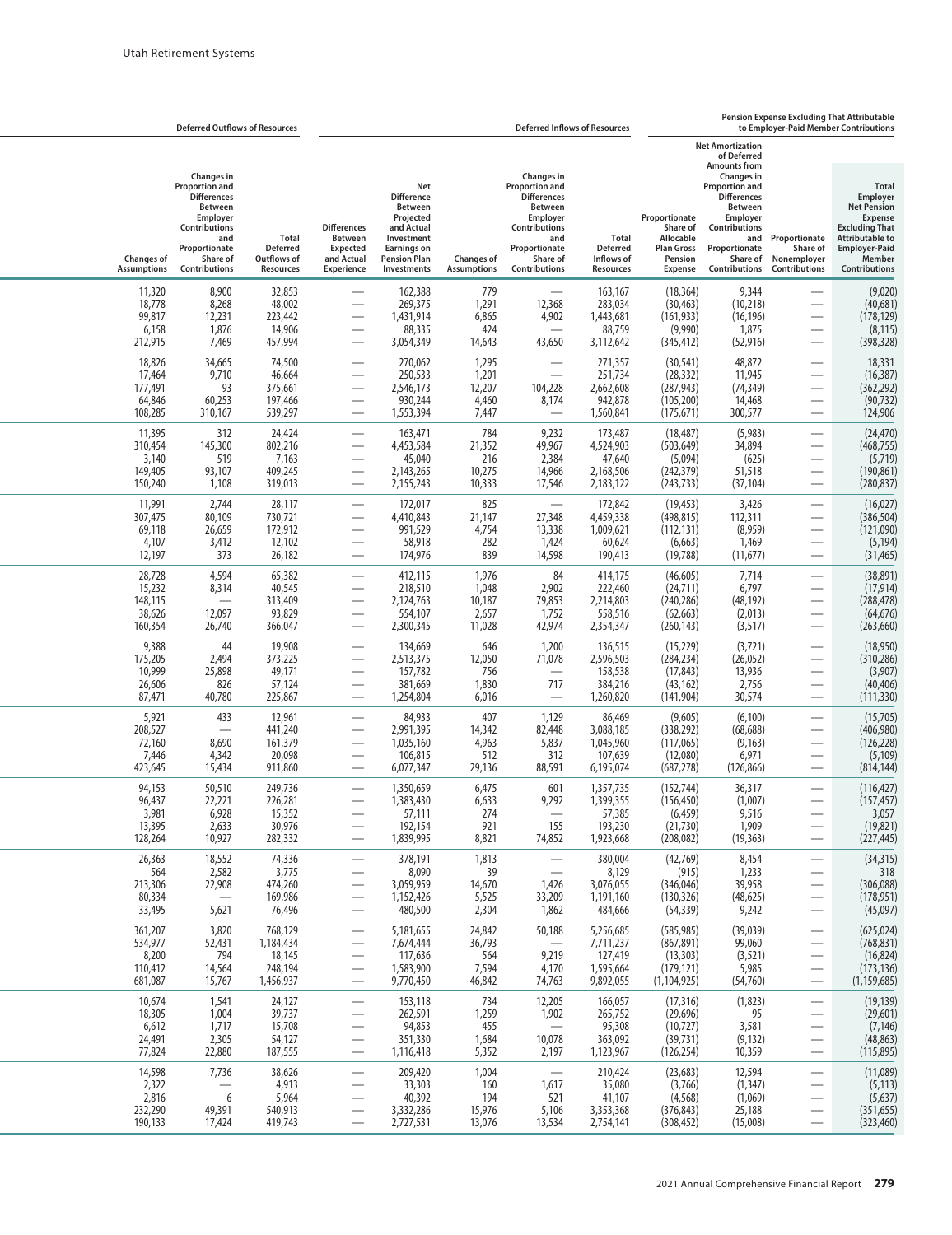## **Schedule of Employer Allocations and Pension Amounts** *(Continued)*

| <b>Participating Employer</b>                                                                                                                     | Employer<br>Contributions                               | Employer<br>Allocation<br>Percentage                           | <b>Net Pension</b><br>Liability/(Asset)<br>(6.85 Discount)                 | <b>Net Pension</b><br>Liability/(Asset)<br>1.00 Decrease<br>(5.85) | <b>Net Pension</b><br>Liability/(Asset)<br>1.00 Increase<br>(7.85)         | <b>Differences</b><br><b>Between</b><br>Expected<br>and Actual<br>Experience | Net<br><b>Difference</b><br><b>Between</b><br>Projected<br>and Actual<br>Investment<br><b>Earnings on</b><br><b>Pension Plan</b><br>Investments |  |
|---------------------------------------------------------------------------------------------------------------------------------------------------|---------------------------------------------------------|----------------------------------------------------------------|----------------------------------------------------------------------------|--------------------------------------------------------------------|----------------------------------------------------------------------------|------------------------------------------------------------------------------|-------------------------------------------------------------------------------------------------------------------------------------------------|--|
| MIDVALLEY IMPROVEMENT DISTRICT<br><b>MIDWAY CITY</b><br>MILITARY INSTALLATION DEVEL<br>MILLARD CO CARE & REHAB INC<br>MILLARD COUNTY              | Ś<br>120,471<br>156,710<br>61,468<br>233,710<br>681,964 | 0.0640296%<br>0.0832902<br>0.0326699<br>0.1242147<br>0.3624580 | -\$<br>(366, 704)<br>(477, 012)<br>(187, 104)<br>(711, 391)<br>(2,075,836) | 197,188<br>256,504<br>100,611<br>382,536<br>1,116,240              | (837, 163)<br>(1,088,988)<br>(427, 146)<br>(1,624,060)<br>(4,739,000)      | 38,408<br>49,962<br>19,597<br>74,511<br>217,421                              |                                                                                                                                                 |  |
| <b>MILLCREEK CITY</b><br><b>MILLVILLE CITY</b><br><b>MINERSVILLE TOWN</b><br>MOAB VALLEY FIRE PROTECTION<br><b>MONA CITY</b>                      | 356,194<br>26,664<br>21,613<br>1,429<br>15,696          | 0.1893139<br>0.0141718<br>0.0114871<br>0.0007593<br>0.0083424  | (1,084,221)<br>(81, 163)<br>(65, 788)<br>(4, 349)<br>(47, 778)             | 583,018<br>43,644<br>35,376<br>2,338<br>25,692                     | (2,475,207)<br>(185, 291)<br>(150, 189)<br>(9,928)<br>(109, 074)           | 113,560<br>8,501<br>6,891<br>455<br>5,004                                    | $\overline{\phantom{0}}$                                                                                                                        |  |
| <b>MONROE CITY</b><br>MORGAN CITY CORPORATION<br>MORGAN COUNTY<br><b>MORONI CITY</b><br>MOUNT PLEASANT CITY                                       | 69,670<br>155,146<br>213,289<br>20,098<br>121,246       | 0.0370292<br>0.0824590<br>0.1133612<br>0.0106820<br>0.0644411  | (212,070)<br>(472,252)<br>(649, 232)<br>(61, 177)<br>(369,061)             | 114,037<br>253,944<br>349,112<br>32,897<br>198,455                 | (484, 143)<br>(1,078,120)<br>(1,482,154)<br>(139, 663)<br>(842, 543)       | 22,212<br>49,463<br>68,000<br>6,408<br>38,655                                |                                                                                                                                                 |  |
| MOUNTAIN GREEN SEWER IMP DIST<br>MOUNTAIN REGIONAL WATER SSD<br>MOUNTAINLAND ASSN OF GOVT<br>MT OLYMPUS IMPROVEMENT DIST<br><b>MURRAY CITY</b>    | 13,798<br>268,981<br>529,959<br>291,609<br>2,564,559    | 0.0073338<br>0.1429613<br>0.2816690<br>0.1549879<br>1.3630414  | (42,001)<br>(818, 755)<br>(1,613,148)<br>(887, 632)<br>(7,806,284)         | 22,585<br>440,269<br>867,439<br>477,307<br>4,197,675               | (95, 887)<br>(1,869,165)<br>(3,682,715)<br>(2,026,408)<br>(17, 821, 247)   | 4,399<br>85,756<br>168,960<br>92,970<br>817,624                              | -<br>$\overline{\phantom{0}}$                                                                                                                   |  |
| <b>MYTON CITY</b><br>N TOOELE CO FIRE PROTECTION SD<br>N UT ENVIRONMENTAL RSRC AGCY<br>NEBO CREDIT UNION<br><b>NEPHI CITY</b>                     | 7,805<br>2,232<br>105,857<br>174,007<br>290,079         | 0.0041480<br>0.0011864<br>0.0562620<br>0.0924831<br>0.1541746  | (23,756)<br>(6, 795)<br>(322, 218)<br>(529, 661)<br>(882, 974)             | 12,774<br>3,654<br>173,267<br>284,815<br>474,802                   | (54, 234)<br>(15, 512)<br>(735, 604)<br>(1,209,181)<br>(2,015,774)         | 2,488<br>712<br>33,749<br>55,476<br>92,482                                   | —<br>$\overline{\phantom{0}}$                                                                                                                   |  |
| NIBLEY CITY CORPORATION<br>NORTH DAVIS CO SEWER DIST<br>NORTH DAVIS FIRE DISTRICT<br>NORTH EMERY WATER USERS SSD<br>NORTH FORK SSD                | 108,537<br>489,963<br>12,667<br>7,562<br>29,428         | 0.0576866<br>0.2604111<br>0.0067324<br>0.0040189<br>0.0156409  | (330, 377)<br>(1,491,402)<br>(38, 557)<br>(23, 017)<br>(89, 577)           | 177,654<br>801,972<br>20,733<br>12,377<br>48,168                   | (754, 230)<br>(3,404,776)<br>(88, 024)<br>(52, 546)<br>(204, 499)          | 34,603<br>156,208<br>4,038<br>2,411<br>9,382                                 | -                                                                                                                                               |  |
| NORTH LOGAN CITY<br>NORTH OGDEN CITY<br>NORTH PARK POLICE AGENCY<br>NORTH POINTE SOLID WASTE<br>NORTH VIEW FIRE DISTRICT                          | 118,884<br>391,344<br>14,741<br>180,069<br>2,590        | 0.0631860<br>0.2079960<br>0.0078345<br>0.0957051<br>0.0013765  | (361, 873)<br>(1, 191, 215)<br>(44, 869)<br>(548, 113)<br>(7,883)          | 194,590<br>640,552<br>24,127<br>294,737<br>4,239                   | (826, 133)<br>(2,719,468)<br>(102, 433)<br>(1,251,308)<br>(17, 997)        | 37,902<br>124,767<br>4,700<br>57,409<br>826                                  | $\overbrace{\qquad \qquad }^{}$<br>$\overline{\phantom{a}}$                                                                                     |  |
| NORTHEASTERN COUNSELING CTR<br>OGDEN CITY CORP<br>OOUIRRH REC AND PARKS DISTRICT<br>ORANGEVILLE CITY<br>ORDERVILLE TOWN                           | 426,451<br>2,549,969<br>131,110<br>18,452<br>22,253     | 0.2266551<br>1.3552871<br>0.0696841<br>0.0098073<br>0.0118275  | (1,298,078)<br>(7, 761, 874)<br>(399,088)<br>(56, 167)<br>(67, 737)        | 698,016<br>4,173,794<br>214,602<br>30,203<br>36,424                | (2,963,429)<br>(17, 719, 862)<br>(911,093)<br>(128, 227)<br>(154, 640)     | 135,960<br>812,973<br>41,800<br>5,883<br>7,095                               | —<br>$\overline{\phantom{0}}$                                                                                                                   |  |
| PANGUITCH CITY CORPORATION<br><b>PARK CITY</b><br>PARK CITY FIRE SERVICE<br>PAROWAN CITY<br>PAYSON CITY                                           | 51,507<br>2,038,993<br>102,357<br>173,701<br>860,324    | 0.0273754<br>1.0837078<br>0.0544020<br>0.0923207<br>0.4572552  | (156, 782)<br>(6,206,510)<br>(311, 566)<br>(528, 731)<br>(2,618,749)       | 84,306<br>3,337,428<br>167,538<br>284,314<br>1,408,181             | (357, 923)<br>(14, 169, 067)<br>(711, 285)<br>(1, 207, 058)<br>(5,978,438) | 16,421<br>650,065<br>32,633<br>55,379<br>274,286                             | $\overline{\phantom{0}}$                                                                                                                        |  |
| PERRY CITY<br>PIUTE COUNTY<br><b>PLAIN CITY</b><br>PLEASANT GROVE CITY<br>PLEASANT VIEW CITY                                                      | 77,298<br>74,011<br>54,862<br>564,584<br>134,826        | 0.0410834<br>0.0393360<br>0.0291588<br>0.3000715<br>0.0716588  | (235, 289)<br>(225, 281)<br>(166, 996)<br>(1,718,542)<br>(410, 398)        | 126,522<br>121,141<br>89,799<br>924,112<br>220,683                 | (537, 150)<br>(514, 303)<br>(381, 240)<br>(3,923,321)<br>(936, 912)        | 24,644<br>23,596<br>17,491<br>179,999<br>42,985                              |                                                                                                                                                 |  |
| POWDER MOUNTAIN WATER & SEWER<br><b>PRICE CITY</b><br>PRICE RIVER WATER IMPROVE<br>PROVIDENCE CITY<br>PROVO CITY CORP                             | 32,609<br>405,376<br>233,379<br>128,838<br>3,875,001    | 0.0173313<br>0.2154538<br>0.1240390<br>0.0684762<br>2.0595306  | (99, 258)<br>(1,233,927)<br>(710, 385)<br>(392, 171)<br>(11,795,152)       | 53,374<br>663,520<br>381,995<br>210,882<br>6,342,609               | (226, 600)<br>(2,816,976)<br>(1,621,763)<br>(895, 300)<br>(26, 927, 578)   | 10,396<br>129,241<br>74,405<br>41,076<br>1,235,415                           | $\overline{\phantom{0}}$                                                                                                                        |  |
| PROVO HOUSING AUTHORITY<br>PROVO RESER WATER USERS<br><b>PROVO RIVER WATER USERS</b><br><b>RECREATION &amp; HABILITATION SRVS</b><br>REDMOND TOWN | 143,918<br>5,169<br>160,422<br>9,152<br>16,599          | 0.0764913<br>0.0027471<br>0.0852631<br>0.0048640<br>0.0088221  | (438, 074)<br>(15, 733)<br>(488, 311)<br>(27, 857)<br>(50, 525)            | 235,566<br>8,460<br>262,580<br>14,979<br>27,169                    | (1,000,095)<br>(35, 917)<br>(1, 114, 783)<br>(63, 595)<br>(115, 346)       | 45,884<br>1,648<br>51,145<br>2,918<br>5,292                                  | $\overline{\phantom{0}}$                                                                                                                        |  |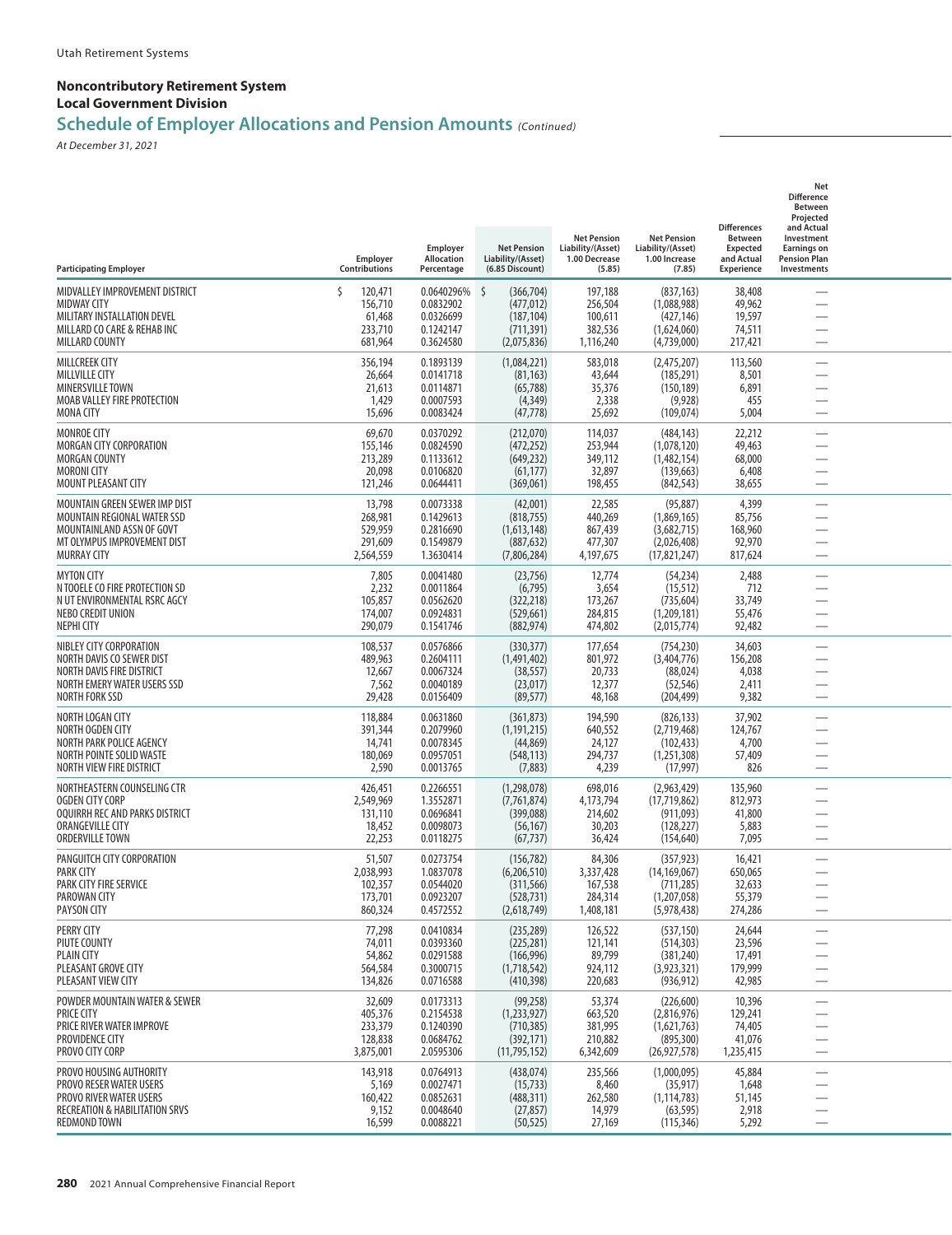|                                                   | <b>Deferred Outflows of Resources</b>                                                                                                                                |                                                             | <b>Deferred Inflows of Resources</b>                                                       |                                                                                                                                                 |                                             |                                                                                                                                                                      |                                                             |                                                                                          |                                                                                                                                                                                                                                       | Pension Expense Excluding That Attributable<br>to Emplover-Paid Member Contributions                         |                                                                                                                                                                               |  |
|---------------------------------------------------|----------------------------------------------------------------------------------------------------------------------------------------------------------------------|-------------------------------------------------------------|--------------------------------------------------------------------------------------------|-------------------------------------------------------------------------------------------------------------------------------------------------|---------------------------------------------|----------------------------------------------------------------------------------------------------------------------------------------------------------------------|-------------------------------------------------------------|------------------------------------------------------------------------------------------|---------------------------------------------------------------------------------------------------------------------------------------------------------------------------------------------------------------------------------------|--------------------------------------------------------------------------------------------------------------|-------------------------------------------------------------------------------------------------------------------------------------------------------------------------------|--|
| <b>Changes of</b><br><b>Assumptions</b>           | <b>Changes</b> in<br><b>Proportion and</b><br><b>Differences</b><br><b>Between</b><br>Employer<br>Contributions<br>and<br>Proportionate<br>Share of<br>Contributions | <b>Total</b><br><b>Deferred</b><br>Outflows of<br>Resources | <b>Differences</b><br><b>Between</b><br>Expected<br>and Actual<br><b>Experience</b>        | Net<br><b>Difference</b><br><b>Between</b><br>Projected<br>and Actual<br>Investment<br><b>Earnings on</b><br><b>Pension Plan</b><br>Investments | <b>Changes of</b><br><b>Assumptions</b>     | Changes in<br><b>Proportion and</b><br><b>Differences</b><br><b>Between</b><br>Employer<br><b>Contributions</b><br>and<br>Proportionate<br>Share of<br>Contributions | Total<br><b>Deferred</b><br>Inflows of<br>Resources         | Proportionate<br>Share of<br>Allocable<br><b>Plan Gross</b><br>Pension<br><b>Expense</b> | <b>Net Amortization</b><br>of Deferred<br><b>Amounts from</b><br><b>Changes in</b><br><b>Proportion and</b><br><b>Differences</b><br><b>Between</b><br>Employer<br>Contributions<br>and<br>Proportionate<br>Share of<br>Contributions | Proportionate<br>Share of<br>Nonemployer<br>Contributions                                                    | <b>Total</b><br>Employer<br><b>Net Pension</b><br><b>Expense</b><br><b>Excluding That</b><br><b>Attributable to</b><br><b>Employer-Paid</b><br>Member<br><b>Contributions</b> |  |
| 34,417<br>44,769<br>17,560<br>66,767<br>194,825   | 6,307<br>34,177<br>29,768<br>11,374<br>11,485                                                                                                                        | 79,132<br>128,908<br>66,925<br>152,652<br>423,731           |                                                                                            | 493,718<br>642,232<br>251,910<br>957,792<br>2,794,834                                                                                           | 2,367<br>3,079<br>1,208<br>4,592<br>13,399  | 4,281<br>6,379<br>25,760<br>39,788                                                                                                                                   | 500,366<br>645,311<br>259,497<br>988,144<br>2,848,021       | (55, 834)<br>(72, 629)<br>(28, 488)<br>(108, 315)<br>(316,064)                           | (3, 562)<br>20,940<br>16,390<br>5,403<br>(55, 184)                                                                                                                                                                                    | -                                                                                                            | (59,396)<br>(51, 689)<br>(12,098)<br>(102, 912)<br>(371, 248)                                                                                                                 |  |
| 101,758<br>7,617<br>6,174<br>408<br>4,484         | 80,679<br>6,280<br>2,534<br>3,543<br>16,166                                                                                                                          | 295,997<br>22,398<br>15,599<br>4,406<br>25,654              | $\overline{\phantom{0}}$                                                                   | 1,459,758<br>109,276<br>88,575<br>5,855<br>64,326                                                                                               | 6,998<br>524<br>425<br>28<br>308            | 2,588<br>13,648<br>15,608                                                                                                                                            | 1,466,756<br>112,388<br>102,648<br>21,491<br>64,634         | (165,082)<br>(12, 358)<br>(10, 017)<br>(662)<br>(7, 275)                                 | 193,493<br>(3,983)<br>(7, 514)<br>1,006<br>12,065                                                                                                                                                                                     | $\overline{\phantom{0}}$                                                                                     | 28,411<br>(16, 341)<br>(17, 531)<br>344<br>4,790                                                                                                                              |  |
| 19,904<br>44,323<br>60,933<br>5,742<br>34,638     | 936<br>23,992<br>1,762<br>2,565<br>11,754                                                                                                                            | 43,052<br>117,778<br>130,695<br>14,715<br>85,047            |                                                                                            | 285,524<br>635,823<br>874,103<br>82,367<br>496,891                                                                                              | 1,369<br>3,048<br>4,191<br>395<br>2,382     | 23,295<br>17,679<br>51,569<br>1,035<br>2,776                                                                                                                         | 310,188<br>656,550<br>929,863<br>83,797<br>502,049          | (32, 289)<br>(71, 904)<br>(98, 851)<br>(9,315)<br>(56, 193)                              | (17, 807)<br>(945)<br>(42, 934)<br>1,950<br>1,745                                                                                                                                                                                     | $\overline{\phantom{0}}$                                                                                     | (50,096)<br>(72, 849)<br>(141, 785)<br>(7, 365)<br>(54, 448)                                                                                                                  |  |
| 3,942<br>76,843<br>151,400<br>83,308<br>732,648   | 8,912<br>72,483<br>14,622                                                                                                                                            | 17,253<br>162,599<br>392,843<br>176,278<br>1,564,894        | $\overline{\phantom{0}}$                                                                   | 56,549<br>1,102,343<br>2,171,888<br>1,195,078<br>10,510,113                                                                                     | 271<br>5,285<br>10,413<br>5,730<br>50,388   | 37,550<br>38,713<br>181,441                                                                                                                                          | 56,820<br>1,145,178<br>2,182,301<br>1,239,521<br>10,741,942 | (6, 395)<br>(124, 662)<br>(245, 616)<br>(135, 150)<br>(1, 188, 573)                      | 10,779<br>(41, 382)<br>71,049<br>(20, 503)<br>(52, 592)                                                                                                                                                                               | $\qquad \qquad \longleftarrow$                                                                               | 4,384<br>(166, 044)<br>(174, 567)<br>(155, 653)<br>(1, 241, 165)                                                                                                              |  |
| 2,230<br>638<br>30,241<br>49,711<br>82,870        | 2,871<br>18,839<br>22,879<br>12,718                                                                                                                                  | 4,718<br>4,221<br>82,829<br>128,066<br>188,070              |                                                                                            | 31,984<br>9,148<br>433,824<br>713,117<br>1,188,807                                                                                              | 153<br>44<br>2,080<br>3,419<br>5,699        | 9,934<br>306<br>$\overline{\phantom{0}}$<br>14,773                                                                                                                   | 42,071<br>9,192<br>436,210<br>716,536<br>1,209,279          | (3,617)<br>(1,035)<br>(49,060)<br>(80, 645)<br>(134, 440)                                | (8,806)<br>1,107<br>27,117<br>19,122<br>(9,611)                                                                                                                                                                                       | -<br>$\overline{\phantom{0}}$                                                                                | (12, 423)<br>72<br>(21, 943)<br>(61, 523)<br>(144, 051)                                                                                                                       |  |
| 31,007<br>139,974<br>3,619<br>2,160<br>8,407      | 336<br>1,657<br>3,289                                                                                                                                                | 65,610<br>296,182<br>7,993<br>6,228<br>21,078               | $\overline{\phantom{0}}$                                                                   | 444,809<br>2,007,973<br>51,912<br>30,989<br>120,604                                                                                             | 2,133<br>9,627<br>249<br>149<br>578         | 11,870<br>32,897<br>27<br>168<br>$\overline{\phantom{0}}$                                                                                                            | 458,812<br>2,050,497<br>52,188<br>31,306<br>121,182         | (50, 303)<br>(227,079)<br>(5,871)<br>(3, 504)<br>(13, 639)                               | (4,649)<br>(17, 768)<br>513<br>1,581<br>6,724                                                                                                                                                                                         | $\overline{\phantom{0}}$                                                                                     | (54,952)<br>(244, 847)<br>(5,358)<br>(1, 923)<br>(6, 915)                                                                                                                     |  |
| 33,963<br>111,800<br>4,211<br>51,442<br>740       | 16,850<br>34,666<br>2,239<br>4,914<br>312                                                                                                                            | 88,715<br>271,233<br>11,150<br>113,765<br>1,878             |                                                                                            | 487,213<br>1,603,812<br>60,410<br>737,961<br>10,614                                                                                             | 2,336<br>7,689<br>290<br>3,538<br>51        | 13,041<br>3,380<br>14,773<br>2,539                                                                                                                                   | 502,590<br>1,611,501<br>64,080<br>756,272<br>13,204         | (55,098)<br>(181, 373)<br>(6, 832)<br>(83, 455)<br>(1,200)                               | (29, 359)<br>48,808<br>(1,861)<br>(12, 233)<br>(5, 147)                                                                                                                                                                               |                                                                                                              | (84, 457)<br>(132, 565)<br>(8, 693)<br>(95, 688)<br>(6, 347)                                                                                                                  |  |
| 121,829<br>728,480<br>37,456<br>5,272<br>6,357    | 60,457<br>41,213<br>620<br>5,608                                                                                                                                     | 318,246<br>1,582,666<br>79,256<br>11,775<br>19,060          | $\overline{\phantom{0}}$                                                                   | 1,747,688<br>10,450,322<br>537,319<br>75,622<br>91,199                                                                                          | 8,379<br>50,102<br>2,576<br>363<br>437      | 2,024<br>106,182<br>18,867<br>1,639                                                                                                                                  | 1,758,091<br>10,606,606<br>558,762<br>77,624<br>91,636      | (197, 643)<br>(1, 181, 811)<br>(60, 765)<br>(8, 552)<br>(10, 314)                        | 21,106<br>(72, 355)<br>(36, 728)<br>(2, 285)<br>4,144                                                                                                                                                                                 | $\overline{\phantom{0}}$                                                                                     | (176, 537)<br>(1,254,166)<br>(97, 493)<br>(10, 837)<br>(6, 170)                                                                                                               |  |
| 14,715<br>582,504<br>29,242<br>49,623<br>245,779  | 7,207<br>60,318<br>24,222<br>9,418<br>62,944                                                                                                                         | 38,343<br>1,292,887<br>86,097<br>114,420<br>583,009         | $\overline{\phantom{0}}$<br>$\overbrace{\phantom{aaaaa}}$<br>$\overbrace{\phantom{aaaaa}}$ | 211,086<br>8,356,233<br>419,482<br>711,865<br>3,525,795                                                                                         | 1,012<br>40,062<br>2,011<br>3,413<br>16,904 | 276,921<br>$\overline{\phantom{0}}$<br>17,696<br>3,078                                                                                                               | 212,098<br>8,673,216<br>421,493<br>732,974<br>3,545,777     | (23, 871)<br>(944, 994)<br>(47, 439)<br>(80, 504)<br>(398, 727)                          | 4,830<br>(188, 156)<br>16,575<br>(16, 029)<br>25,007                                                                                                                                                                                  | $\overline{\phantom{0}}$<br>$\overline{\phantom{0}}$<br>$\overline{\phantom{0}}$<br>$\overline{\phantom{0}}$ | (19,041)<br>(1, 133, 150)<br>(30, 864)<br>(96, 533)<br>(373, 720)                                                                                                             |  |
| 22,083<br>21,143<br>15,673<br>161,291<br>38,517   | 2,347<br>209<br>3,298                                                                                                                                                | 49,074<br>44,739<br>33,164<br>341,499<br>84,800             | $\overline{\phantom{0}}$<br>—                                                              | 316,785<br>303,311<br>224,837<br>2,313,786<br>552,545                                                                                           | 1,519<br>1,454<br>1,078<br>11,093<br>2,649  | 4,168<br>16,259<br>9,665<br>30,856<br>11,965                                                                                                                         | 322,472<br>321,024<br>235,580<br>2,355,735<br>567,159       | (35, 825)<br>(34, 301)<br>(25, 426)<br>(261, 662)<br>(62, 487)                           | 2,118<br>(14, 419)<br>(6, 599)<br>(28, 055)<br>(8,904)                                                                                                                                                                                | $\overline{\phantom{0}}$<br>$\overline{\phantom{0}}$<br>$\overline{\phantom{0}}$<br>$\overline{\phantom{0}}$ | (33,707)<br>(48, 720)<br>(32, 025)<br>(289, 717)<br>(71, 391)                                                                                                                 |  |
| 9,316<br>115,809<br>66,672<br>36,807<br>1,107,018 | 11,549<br>$\overline{\phantom{0}}$<br>25,660<br>8,201                                                                                                                | 31,261<br>245,050<br>141,077<br>103,543<br>2,350,634        | $\overline{\phantom{0}}$<br>$\overline{\phantom{0}}$<br>$\overline{\phantom{0}}$           | 133,638<br>1,661,317<br>956,438<br>528,005<br>15,880,589                                                                                        | 641<br>7,965<br>4,585<br>2,531<br>76,136    | 46,862<br>11,999<br>102,138                                                                                                                                          | 134,279<br>1,716,144<br>973,022<br>530,536<br>16,058,863    | (15, 113)<br>(187, 876)<br>(108, 162)<br>(59, 711)<br>(1,795,912)                        | 24,509<br>(61, 579)<br>(28, 553)<br>24,102<br>(88, 293)                                                                                                                                                                               | $\overline{\phantom{0}}$<br>$\overline{\phantom{0}}$<br>$\overbrace{\phantom{aaaaa}}$                        | 9,396<br>(249, 455)<br>(136, 715)<br>(35, 609)<br>(1,884,205)                                                                                                                 |  |
| 41,115<br>1,477<br>45,830<br>2,614<br>4,742       | 16,323<br>2,598<br>7,784                                                                                                                                             | 103,322<br>5,723<br>104,759<br>5,532<br>10,034              | $\overline{\phantom{0}}$                                                                   | 589,808<br>21,182<br>657,445<br>37,505<br>68,025                                                                                                | 2,828<br>102<br>3,152<br>180<br>326         | $\overline{\phantom{0}}$<br>$\overbrace{\qquad \qquad }$<br>13,092<br>604<br>2,414                                                                                   | 592,636<br>21,284<br>673,689<br>38,289<br>70,765            | (66, 700)<br>(2, 395)<br>(74, 349)<br>(4,241)<br>(7,693)                                 | 14,001<br>3,930<br>(7, 136)<br>(643)<br>(1,486)                                                                                                                                                                                       | $\overline{\phantom{0}}$<br>$\qquad \qquad -$                                                                | (52, 699)<br>1,535<br>(81, 485)<br>(4,884)<br>(9, 179)                                                                                                                        |  |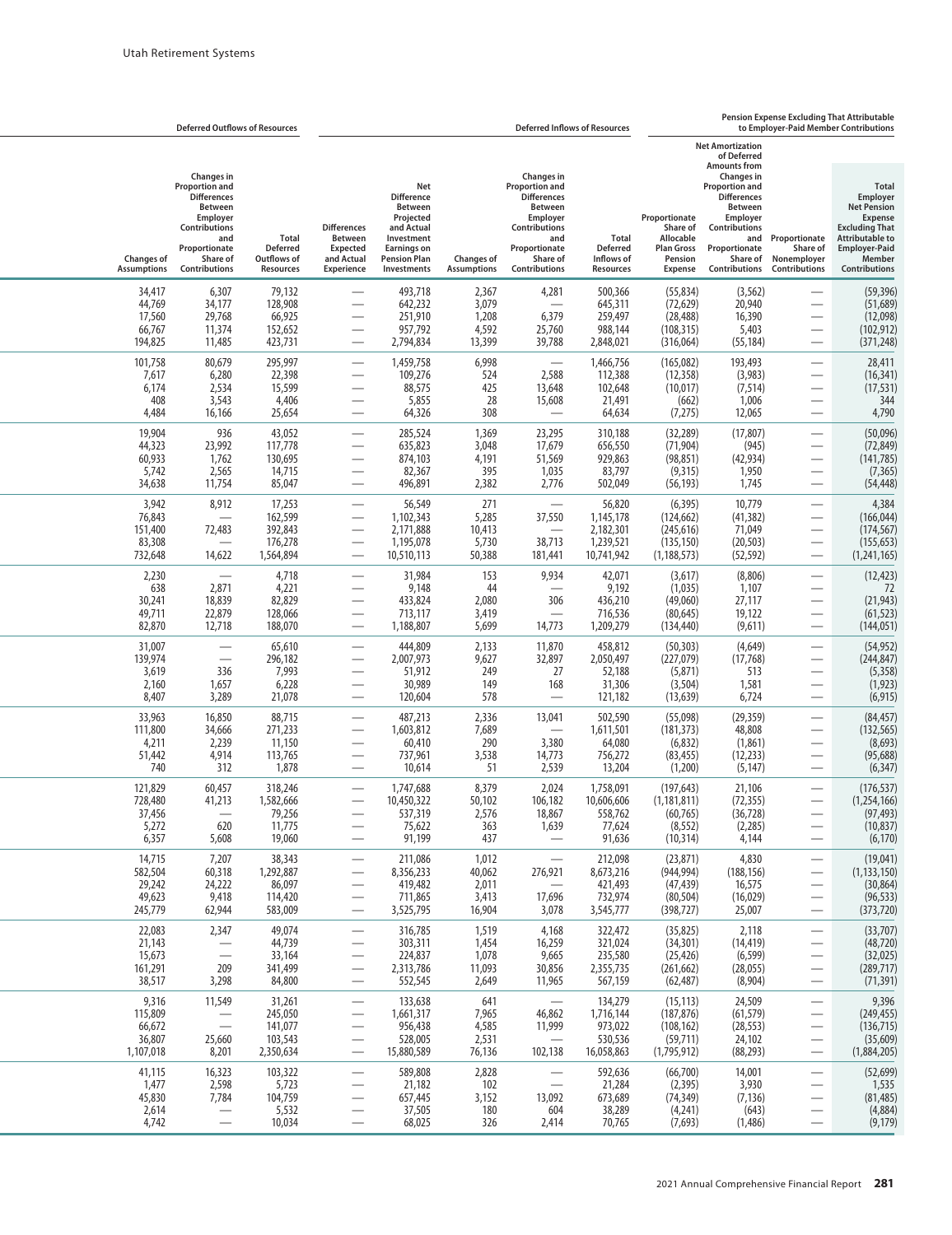## **Schedule of Employer Allocations and Pension Amounts** *(Continued)*

| <b>Participating Employer</b>                                                                                                                | Employer<br>Contributions                                | Employer<br>Allocation<br>Percentage                           | <b>Net Pension</b><br>Liability/(Asset)<br>(6.85 Discount)                | <b>Net Pension</b><br>Liability/(Asset)<br>1.00 Decrease<br>(5.85) | <b>Net Pension</b><br>Liability/(Asset)<br>1.00 Increase<br>(7.85)            | <b>Differences</b><br><b>Between</b><br>Expected<br>and Actual<br>Experience | Net<br><b>Difference</b><br>Between<br>Projected<br>and Actual<br>Investment<br><b>Earnings on</b><br><b>Pension Plan</b><br>Investments |  |
|----------------------------------------------------------------------------------------------------------------------------------------------|----------------------------------------------------------|----------------------------------------------------------------|---------------------------------------------------------------------------|--------------------------------------------------------------------|-------------------------------------------------------------------------------|------------------------------------------------------------------------------|------------------------------------------------------------------------------------------------------------------------------------------|--|
| <b>RICH COUNTY</b><br>RICHFIELD CITY<br><b>RICHMOND CITY</b><br><b>RIVERDALE CITY</b><br>ROOSEVELT CITY                                      | 106,466<br>177,394<br>50,539<br>335,047<br>224,167       | 0.0565856%<br>0.0942832<br>0.0268609<br>0.1780748<br>0.1191428 | -\$<br>(324,072)<br>(539, 970)<br>(153, 835)<br>(1,019,853)<br>(682, 344) | 174,263<br>290,358<br>82,722<br>548,406<br>366,917                 | (739, 835)<br>(1,232,717)<br>(351, 196)<br>(2,328,260)<br>(1, 557, 747)       | 33,943<br>56,556<br>16,113<br>106,819<br>71,468                              |                                                                                                                                          |  |
| ROOSEVELT CITY HOUSING<br>ROY CITY<br>ROY WATER CONSERV DIST<br>S UTAH VALLEY ELECTRIC SVC DST<br>S UTAH VALLEY SOLID WASTE                  | 8,033<br>627,349<br>95,547<br>204,581<br>171,464         | 0.0042694<br>0.3334305<br>0.0507823<br>0.1087331<br>0.0911318  | (24, 451)<br>(1,909,592)<br>(290, 836)<br>(622, 726)<br>(521, 922)        | 13,148<br>1,026,845<br>156,391<br>334,859<br>280,653               | (55, 821)<br>(4,359,477)<br>(663, 959)<br>(1,421,644)<br>(1, 191, 514)        | 2,561<br>200,009<br>30,462<br>65,224<br>54,666                               | $\overline{\phantom{0}}$<br>$\overline{\phantom{0}}$<br>$\overline{\phantom{0}}$                                                         |  |
| <b>SALEM CITY</b><br>SALINA CITY<br>SALT LAKE CITY CORP<br>SALT LAKE CITY PUBLIC LIBRARY<br>SALT LAKE CO SERV AREA 3                         | 352,867<br>56,554<br>18,650,950<br>1,015,302<br>31,163   | 0.1875457<br>0.0300580<br>9.9128234<br>0.5396247<br>0.0165626  | (1,074,094)<br>(172, 145)<br>(56, 771, 800)<br>(3,090,488)<br>(94, 856)   | 577,573<br>92,568<br>30,527,911<br>1,661,849<br>51,007             | (2,452,089)<br>(392, 997)<br>(129, 606, 389)<br>(7,055,387)<br>(216, 550)     | 112,500<br>18,030<br>5,946,234<br>323,695<br>9,935                           | -<br>$\overline{\phantom{0}}$                                                                                                            |  |
| <b>SALT LAKE COUNTY</b><br>SAN JUAN COUNTY<br>SAN JUAN MENTAL HEALTH<br>SANDY CITY<br>SANDY SUBURBAN IMP DIST                                | 24,720,441<br>616,151<br>127,047<br>2,616,787<br>222,909 | 13.1387071<br>0.3274789<br>0.0675245<br>1.3908004<br>0.1184742 | (75, 246, 781)<br>(1,875,507)<br>(386, 720)<br>(7,965,263)<br>(678, 514)  | 40,462,463<br>1,008,517<br>207,951<br>4,283,162<br>364,858         | (171, 783, 581)<br>(4,281,662)<br>(882, 857)<br>(18, 184, 185)<br>(1,549,005) | 7,881,284<br>196,439<br>40,505<br>834,275<br>71,067                          | $\overline{\phantom{0}}$                                                                                                                 |  |
| SANPETE COUNTY<br>SANTAQUIN CITY<br><b>SEVIER COUNTY</b><br>SIX-COUNTY ASSOC OF GOVT<br>SLC MOSQUITO ABATEMENT                               | 389,912<br>255,297<br>466,745<br>173,178<br>95,145       | 0.2072348<br>0.1356882<br>0.2480713<br>0.0920429<br>0.0505689  | (1, 186, 856)<br>(777, 101)<br>(1,420,731)<br>(527, 140)<br>(289, 613)    | 638,208<br>417,871<br>763,970<br>283,459<br>155,734                | (2,709,516)<br>(1,774,072)<br>(3,243,438)<br>(1,203,426)<br>(661, 169)        | 124,310<br>81,393<br>148,806<br>55,212<br>30,334                             | $\overline{\phantom{0}}$                                                                                                                 |  |
| SMITHFIELD CITY CORP<br>SNYDER BASIN SPECIAL REC DIST<br>SNYDERVILLE BASIN W R D<br>SO DAVIS METRO FIRE AGENCY<br>SO DAVIS RECREATION CENTER | 255,840<br>165,987<br>603,096<br>25,411<br>107,409       | 0.1359771<br>0.0882206<br>0.3205407<br>0.0135059<br>0.0570868  | (778, 755)<br>(505, 249)<br>(1,835,771)<br>(77, 350)<br>(326, 942)        | 418,760<br>271,688<br>987,149<br>41,593<br>175,807                 | (1,777,849)<br>(1, 153, 451)<br>(4, 190, 948)<br>(176, 584)<br>(746, 388)     | 81,566<br>52,919<br>192,277<br>8,102<br>34,244                               | $\overline{\phantom{0}}$<br>$\overline{\phantom{0}}$                                                                                     |  |
| SO SL VALLEY MOSQ ABATE<br>SO UTAH VALLEY ANIMAL SVCS SSD<br>SO UTAH VALLEY POWER SYSTEMS<br>SOLID WASTE SSD #1<br>SOUTH DAVIS SEWER DIST    | 46,334<br>18,167<br>23,409<br>113,687<br>400,608         | 0.0246263<br>0.0096557<br>0.0124416<br>0.0604238<br>0.2129198  | (141, 037)<br>(55, 299)<br>(71, 254)<br>(346, 054)<br>(1,219,414)         | 75,840<br>29,736<br>38,316<br>186,083<br>655,716                   | (321, 979)<br>(126, 245)<br>(162, 669)<br>(790, 018)<br>(2,783,845)           | 14,772<br>5,792<br>7,463<br>36,245<br>127,721                                | -<br>$\overline{\phantom{0}}$                                                                                                            |  |
| SOUTH DAVIS WATER DIST<br>SOUTH OGDEN CITY<br>SOUTH OGDEN CONSERV DIST<br>SOUTH VALLEY SEWER DISTRICT<br>SOUTH VALLEY WATER RECLAMATION      | 60,764<br>325,440<br>241,914<br>572,035<br>550,815       | 0.0322956<br>0.1729686<br>0.1285752<br>0.3040320<br>0.2927535  | (184, 960)<br>(990, 610)<br>(736, 364)<br>(1,741,224)<br>(1,676,631)      | 99,459<br>532,681<br>395,965<br>936,309<br>901,575                 | (422, 253)<br>(2,261,499)<br>(1,681,072)<br>(3,975,103)<br>(3,827,640)        | 19,373<br>103,756<br>77,126<br>182,374<br>175,609                            | $\overline{\phantom{0}}$                                                                                                                 |  |
| SOUTH WEBER CITY<br>SOUTHEASTERN UTAH AOG<br>SOUTHEASTERN UTAH HEALTH<br>SPANISH FORK CITY<br>SPRING CITY                                    | 87,875<br>160,796<br>203,870<br>1,780,034<br>42,694      | 0.0467049<br>0.0854617<br>0.1083553<br>0.9460733<br>0.0226916  | (267, 484)<br>(489, 448)<br>(620, 562)<br>(5,418,263)<br>(129, 957)       | 143,834<br>263,191<br>333,695<br>2,913,564<br>69,882               | (610, 649)<br>(1, 117, 379)<br>(1.416.704)<br>(12, 369, 548)<br>(296, 684)    | 28,016<br>51,264<br>64,997<br>567,505<br>13,612                              | $\overline{\phantom{0}}$                                                                                                                 |  |
| SPRINGVILLE CITY<br>ST GEORGE HOUSING AUTH<br>STANSBURY PARK IMPROV DIST<br>STANSBURY SERVICE AGENCY<br>STATEWIDE ASSOC PUBLIC ATTYS         | 1,339,031<br>25,655<br>75,872<br>36,295<br>12,929        | 0.7116836<br>0.0136352<br>0.0403252<br>0.0192907<br>0.0068717  | (4,075,888)<br>(78,090)<br>(230, 947)<br>(110, 480)<br>(39, 355)          | 2,191,728<br>41,991<br>124,187<br>59,408<br>21,162                 | (9,304,992)<br>(178, 275)<br>(527, 237)<br>(252, 219)<br>(89, 845)            | 426,905<br>8,179<br>24,189<br>11,572<br>4,122                                | -<br>$\overline{\phantom{0}}$<br>$\overline{\phantom{0}}$                                                                                |  |
| <b>SUMMIT COUNTY</b><br>SUMMIT COUNTY SERVICE AREA 3<br><b>SUNSET CITY</b><br>SW BEHAVIORAL HEALTH CENTER<br>SW MOSOUITO ABATEMENT/CONTROL   | 2,197,748<br>4,296<br>93,799<br>1,155,609<br>24,550      | 1.1680845<br>0.0022835<br>0.0498535<br>0.6141966<br>0.0130482  | (6,689,745)<br>(13,078)<br>(285, 516)<br>(3,517,570)<br>(74, 728)         | 3,597,278<br>7,032<br>153,531<br>1,891,503<br>40,184               | (15, 272, 260)<br>(29, 856)<br>(651, 816)<br>(8,030,387)<br>(170,600)         | 700,679<br>1,370<br>29,905<br>368,427<br>7,827                               | $\overline{\phantom{0}}$                                                                                                                 |  |
| SW UT PUBLIC HEALTH DEPT<br>SYRACUSE CITY CORP<br>TAYLOR WEST WEBER WTR IMP DIST<br>TAYLORSVILLE-BENNION IMP<br><b>TIMBERLAKES WATER SSD</b> | 388,501<br>414,369<br>20,729<br>387,990<br>39,273        | 0.2064851<br>0.2202335<br>0.0110173<br>0.2062135<br>0.0208733  | (1, 182, 562)<br>(1,261,301)<br>(63,097)<br>(1, 181, 007)<br>(119, 544)   | 635,899<br>678,240<br>33,929<br>635,063<br>64,282                  | (2,699,714)<br>(2,879,469)<br>(144, 047)<br>(2,696,163)<br>(272, 910)         | 123,861<br>132,108<br>6,609<br>123,698<br>12,521                             | $\overline{\phantom{0}}$<br>$\overline{\phantom{0}}$                                                                                     |  |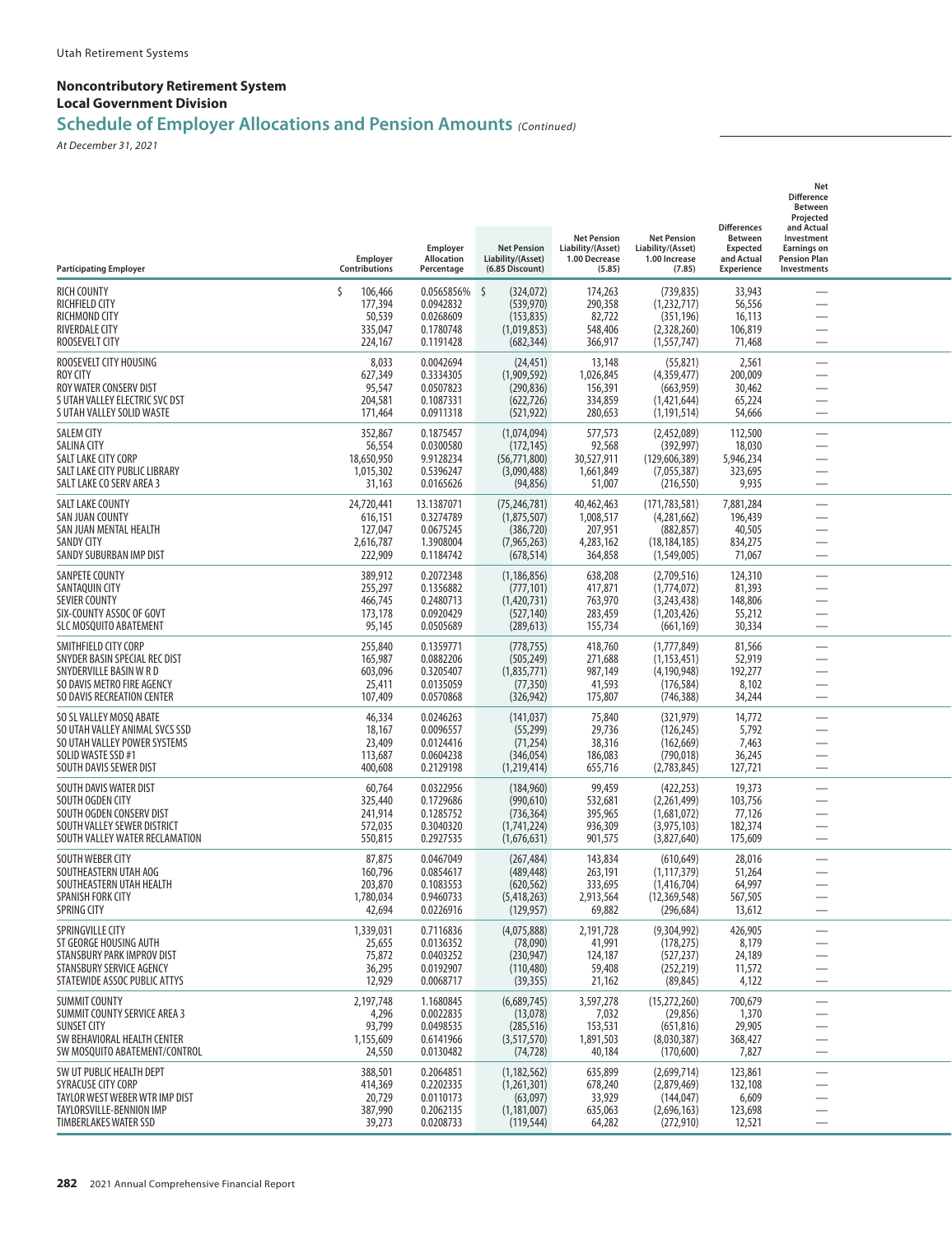|                                                     | <b>Deferred Outflows of Resources</b>                                                                                                                         |                                                         | <b>Deferred Inflows of Resources</b>                                                       |                                                                                                                                                        |                                               |                                                                                                                                                               |                                                              |                                                                                          |                                                                                                                                                                                                                                       | <b>Pension Expense Excluding That Attributable</b><br>to Emplover-Paid Member Contributions                  |                                                                                                                                                                               |  |
|-----------------------------------------------------|---------------------------------------------------------------------------------------------------------------------------------------------------------------|---------------------------------------------------------|--------------------------------------------------------------------------------------------|--------------------------------------------------------------------------------------------------------------------------------------------------------|-----------------------------------------------|---------------------------------------------------------------------------------------------------------------------------------------------------------------|--------------------------------------------------------------|------------------------------------------------------------------------------------------|---------------------------------------------------------------------------------------------------------------------------------------------------------------------------------------------------------------------------------------|--------------------------------------------------------------------------------------------------------------|-------------------------------------------------------------------------------------------------------------------------------------------------------------------------------|--|
| <b>Changes of</b><br><b>Assumptions</b>             | <b>Changes in</b><br>Proportion and<br><b>Differences</b><br><b>Between</b><br>Employer<br>Contributions<br>and<br>Proportionate<br>Share of<br>Contributions | Total<br><b>Deferred</b><br>Outflows of<br>Resources    | <b>Differences</b><br><b>Between</b><br><b>Expected</b><br>and Actual<br><b>Experience</b> | <b>Net</b><br><b>Difference</b><br><b>Between</b><br>Projected<br>and Actual<br>Investment<br><b>Earnings on</b><br><b>Pension Plan</b><br>Investments | <b>Changes of</b><br><b>Assumptions</b>       | Changes in<br>Proportion and<br><b>Differences</b><br><b>Between</b><br>Employer<br><b>Contributions</b><br>and<br>Proportionate<br>Share of<br>Contributions | Total<br><b>Deferred</b><br>Inflows of<br>Resources          | Proportionate<br>Share of<br>Allocable<br><b>Plan Gross</b><br>Pension<br><b>Expense</b> | <b>Net Amortization</b><br>of Deferred<br><b>Amounts from</b><br><b>Changes in</b><br><b>Proportion and</b><br><b>Differences</b><br><b>Between</b><br>Employer<br>Contributions<br>and<br>Proportionate<br>Share of<br>Contributions | Proportionate<br>Share of<br>Nonemployer<br><b>Contributions</b>                                             | <b>Total</b><br>Employer<br><b>Net Pension</b><br><b>Expense</b><br><b>Excluding That</b><br><b>Attributable to</b><br><b>Employer-Paid</b><br>Member<br><b>Contributions</b> |  |
| 30,415<br>50,678<br>14,438<br>95,717<br>64,040      | 1,399<br>$\overline{\phantom{0}}$<br>1,000<br>12,046<br>$\overline{\phantom{0}}$                                                                              | 65,757<br>107,234<br>31,551<br>214,582<br>135,508       |                                                                                            | 436,319<br>726,997<br>207,119<br>1,373,096<br>918,684                                                                                                  | 2,092<br>3,485<br>993<br>6,583<br>4,404       | 11,493<br>30,850<br>839<br>14,713<br>18,011                                                                                                                   | 449,904<br>761,332<br>208,951<br>1,394,392<br>941,099        | (49, 343)<br>(82, 215)<br>(23, 423)<br>(155, 281)<br>(103, 893)                          | (1,791)<br>(27, 773)<br>4,613<br>(17, 916)<br>(20, 296)                                                                                                                                                                               | ÷,                                                                                                           | (51, 134)<br>(109, 988)<br>(18, 810)<br>(173, 197)<br>(124, 189)                                                                                                              |  |
| 2,295<br>179,222<br>27,296<br>58,445<br>48,984      | 403<br>20,696<br>9,617<br>24,006<br>7,358                                                                                                                     | 5,259<br>399,927<br>67,375<br>147,675<br>111,008        |                                                                                            | 32,920<br>2,571,009<br>391,571<br>838,417<br>702,697                                                                                                   | 158<br>12,326<br>1,877<br>4,020<br>3,369      | 44,921<br>$\overline{\phantom{0}}$<br>2,608                                                                                                                   | 33,078<br>2,628,256<br>393,448<br>842,437<br>708,674         | (3,723)<br>(290, 752)<br>(44, 282)<br>(94, 815)<br>(79, 467)                             | 223<br>(33, 430)<br>7,634<br>26,046<br>9,021                                                                                                                                                                                          | $\overline{\phantom{0}}$                                                                                     | (3,500)<br>(324, 182)<br>(36, 648)<br>(68, 769)<br>(70, 446)                                                                                                                  |  |
| 100,808<br>16,156<br>5,328,242<br>290,054<br>8,903  | 52,073<br>3,525<br>86,393<br>3,744                                                                                                                            | 265,381<br>37,711<br>11,274,476<br>700,142<br>22,582    |                                                                                            | 1,446,124<br>231,771<br>76,435,607<br>4,160,928<br>127,711                                                                                             | 6,933<br>1,111<br>366,452<br>19,949<br>612    | 2,401<br>8,189<br>319,936<br>945<br>2,487                                                                                                                     | 1,455,458<br>241,071<br>77,121,995<br>4,181,822<br>130,810   | (163, 540)<br>(26, 211)<br>(8,643,987)<br>(470, 553)<br>(14, 443)                        | 19,126<br>(382)<br>(413, 356)<br>85,635<br>(2,269)                                                                                                                                                                                    | $\overline{\phantom{0}}$                                                                                     | (144, 414)<br>(26, 593)<br>(9,057,343)<br>(384, 918)<br>(16, 712)                                                                                                             |  |
| 7,062,190<br>176,023<br>36,295<br>747,569<br>63,681 | 186,539<br>$\overline{\phantom{0}}$<br>11,838                                                                                                                 | 15,130,013<br>372,462<br>76,800<br>1,581,844<br>146,586 | $\overline{\phantom{0}}$                                                                   | 101,309,681<br>2,525,118<br>520,667<br>10,724,157<br>913,529                                                                                           | 485,698<br>12,106<br>2,496<br>51,414<br>4,380 | 835,564<br>143,451<br>5,235<br>181,397<br>15,688                                                                                                              | 102,630,943<br>2,680,675<br>528,398<br>10,956,968<br>933,597 | (11, 456, 953)<br>(285, 562)<br>(58, 881)<br>(1,212,779)<br>(103, 310)                   | (625, 578)<br>(120, 653)<br>(14, 140)<br>(150, 857)<br>3,414                                                                                                                                                                          | $\overline{\phantom{0}}$                                                                                     | (12,082,531)<br>(406,215)<br>(73, 021)<br>(1,363,636)<br>(99, 896)                                                                                                            |  |
| 111,391<br>72,934<br>133,341<br>49,474<br>27,181    | 30,104<br>20,094<br>13,239<br>5,350<br>5,674                                                                                                                  | 265,805<br>174,421<br>295,386<br>110,036<br>63,189      |                                                                                            | 1,597,942<br>1,046,262<br>1,912,823<br>709,723<br>389,926                                                                                              | 7,661<br>5,016<br>9,171<br>3,403<br>1,869     | 4,524<br>8,983<br>5,201<br>864                                                                                                                                | 1,605,603<br>1,055,802<br>1,930,977<br>718,327<br>392,659    | (180, 709)<br>(118, 320)<br>(216, 318)<br>(80, 261)<br>(44,096)                          | 9,487<br>17,832<br>19,053<br>(4, 198)<br>3,858                                                                                                                                                                                        | $\overline{\phantom{0}}$                                                                                     | (171, 222)<br>(100, 488)<br>(197, 265)<br>(84, 459)<br>(40, 238)                                                                                                              |  |
| 73,089<br>47,419<br>172,294<br>7,260<br>30,685      | 17,011<br>6,408<br>24,208<br>3,431<br>10,238                                                                                                                  | 171,666<br>106,746<br>388,779<br>18,793<br>75,167       | $\overline{\phantom{0}}$<br>÷,                                                             | 1,048,490<br>680,250<br>2,471,619<br>104,141<br>440,184                                                                                                | 5,027<br>3,261<br>11,850<br>499<br>2,110      | 27,262<br>231<br>1,374<br>10,646                                                                                                                              | 1,053,517<br>710,773<br>2,483,700<br>106,014<br>452,940      | (118, 572)<br>(76, 928)<br>(279, 512)<br>(11, 777)<br>(49, 780)                          | 15,201<br>(3, 417)<br>18,453<br>1,700<br>12,456                                                                                                                                                                                       | $\overbrace{\phantom{13333}}$<br>$\overline{\phantom{0}}$                                                    | (103, 371)<br>(80, 345)<br>(261, 059)<br>(10, 077)<br>(37, 324)                                                                                                               |  |
| 13,237<br>5,190<br>6,687<br>32,478<br>114,447       | 1,696<br>578<br>6,497<br>97,615<br>46,762                                                                                                                     | 29,705<br>11,560<br>20,647<br>166,338<br>288,930        |                                                                                            | 189,888<br>74,453<br>95,934<br>465,915<br>1,641,778                                                                                                    | 910<br>357<br>460<br>2,234<br>7,871           | $\overline{\phantom{0}}$<br>$\overline{\phantom{0}}$<br>1,135<br>$\overline{\phantom{0}}$                                                                     | 190,798<br>74,810<br>97,529<br>468,149<br>1,649,649          | (21, 474)<br>(8,420)<br>(10, 849)<br>(52,690)<br>(185, 666)                              | 3,538<br>867<br>2,691<br>57,411<br>36,767                                                                                                                                                                                             |                                                                                                              | (17, 936)<br>(7, 553)<br>(8, 158)<br>4,721<br>(148, 899)                                                                                                                      |  |
| 17,359<br>92,972<br>69,110<br>163,420<br>157,358    | 2,492<br>13,297<br>14,147<br>3,668<br>27,274                                                                                                                  | 39,224<br>210,025<br>160,383<br>349,462<br>360,241      | $\overbrace{\phantom{13333}}$                                                              | 249,024<br>1,333,723<br>991,415<br>2,344,324<br>2,257,358                                                                                              | 1,194<br>6,394<br>4,753<br>11,239<br>10,822   | 4,314<br>73,845<br>34,599<br>5,178                                                                                                                            | 254,532<br>1,413,962<br>996,168<br>2,390,162<br>2,273,358    | (28, 162)<br>(150, 829)<br>(112, 118)<br>(265, 116)<br>(255, 281)                        | (7, 462)<br>(18,993)<br>7,635<br>(80)<br>15,383                                                                                                                                                                                       |                                                                                                              | (35, 624)<br>(169, 822)<br>(104, 483)<br>(265, 196)<br>(239, 898)                                                                                                             |  |
| 25,104<br>45,937<br>58,242<br>508,524<br>12,197     | 8,979<br>22,238<br>33,656<br>123,641<br>14,129                                                                                                                | 62,099<br>119,439<br>156,895<br>1,199,670<br>39,938     | $\overline{\phantom{0}}$<br>$\overbrace{\phantom{aaaaa}}$                                  | 360,131<br>658,976<br>835,504<br>7,294,964<br>174,970                                                                                                  | 1,727<br>3,159<br>4,006<br>34,974<br>839      | —<br>—                                                                                                                                                        | 361,858<br>662,135<br>839,510<br>7,329,938<br>175,809        | (40, 727)<br>(74, 523)<br>(94, 486)<br>(824, 976)<br>(19, 787)                           | 1,310<br>15,829<br>29,183<br>130,760<br>6,174                                                                                                                                                                                         | $\overline{\phantom{0}}$<br>$\overline{\phantom{0}}$<br>$\overline{\phantom{0}}$<br>$\overline{\phantom{0}}$ | (39, 417)<br>(58, 694)<br>(65, 303)<br>(694, 216)<br>(13, 613)                                                                                                                |  |
| 382,537<br>7,329<br>21,675<br>10,369<br>3,694       | $\qquad \qquad -$<br>99<br>14,503<br>17,848<br>5,743                                                                                                          | 809,442<br>15,607<br>60,367<br>39,789<br>13,559         | —<br>$\overline{\phantom{0}}$                                                              | 5,487,636<br>105,138<br>310,939<br>148,746<br>52,986                                                                                                   | 26,309<br>504<br>1,491<br>713<br>254          | 75,463<br>4,474<br>2,553<br>421                                                                                                                               | 5,589,408<br>110,116<br>312,430<br>152,012<br>53,661         | (620, 588)<br>(11,890)<br>(35, 164)<br>(16, 821)<br>(5,992)                              | (74, 955)<br>(2,751)<br>44,274<br>21,039<br>9,880                                                                                                                                                                                     | $\overline{\phantom{0}}$<br>$\overline{\phantom{0}}$                                                         | (695, 543)<br>(14, 641)<br>9,110<br>4,218<br>3,888                                                                                                                            |  |
| 627,857<br>1,227<br>26,797<br>330,137<br>7,014      | 43,227<br>5,453<br>8,450<br>14,901<br>882                                                                                                                     | 1,371,763<br>8,050<br>65,152<br>713,465<br>15,723       | —<br>$\overline{\phantom{0}}$<br>$\overbrace{\phantom{aaaaa}}$                             | 9,006,843<br>17,608<br>384,409<br>4,735,935<br>100,612                                                                                                 | 43,181<br>84<br>1,843<br>22,705<br>482        | 80,693<br>1,439<br>43,986<br>4,442                                                                                                                            | 9,130,717<br>17,692<br>387,691<br>4,802,626<br>105,536       | (1,018,570)<br>(1,991)<br>(43, 472)<br>(535, 580)<br>(11, 378)                           | 59,849<br>2,792<br>2,798<br>(17, 899)<br>(228)                                                                                                                                                                                        | $\overline{\phantom{0}}$<br>$\overline{\phantom{0}}$                                                         | (958, 721)<br>801<br>(40, 674)<br>(553, 479)<br>(11,606)                                                                                                                      |  |
| 110,988<br>118,378<br>5,922<br>110,842<br>11,220    | 5,141<br>47,769<br>605<br>25,521<br>1,538                                                                                                                     | 239,990<br>298,255<br>13,136<br>260,061<br>25,279       | $\overline{\phantom{0}}$<br>$\qquad \qquad$                                                | 1,592,161<br>1,698,172<br>84,952<br>1,590,067<br>160,949                                                                                               | 7,633<br>8,141<br>407<br>7,623<br>772         | 2,563<br>7,298<br>7,648<br>8,503                                                                                                                              | 1,602,357<br>1,706,313<br>92,657<br>1,605,338<br>170,224     | (180, 055)<br>(192, 044)<br>(9,607)<br>(179, 818)<br>(18, 202)                           | (6, 586)<br>34,151<br>(7, 495)<br>(10, 232)<br>(1, 923)                                                                                                                                                                               | $\overline{\phantom{0}}$                                                                                     | (186, 641)<br>(157, 893)<br>(17, 102)<br>(190, 050)<br>(20, 125)                                                                                                              |  |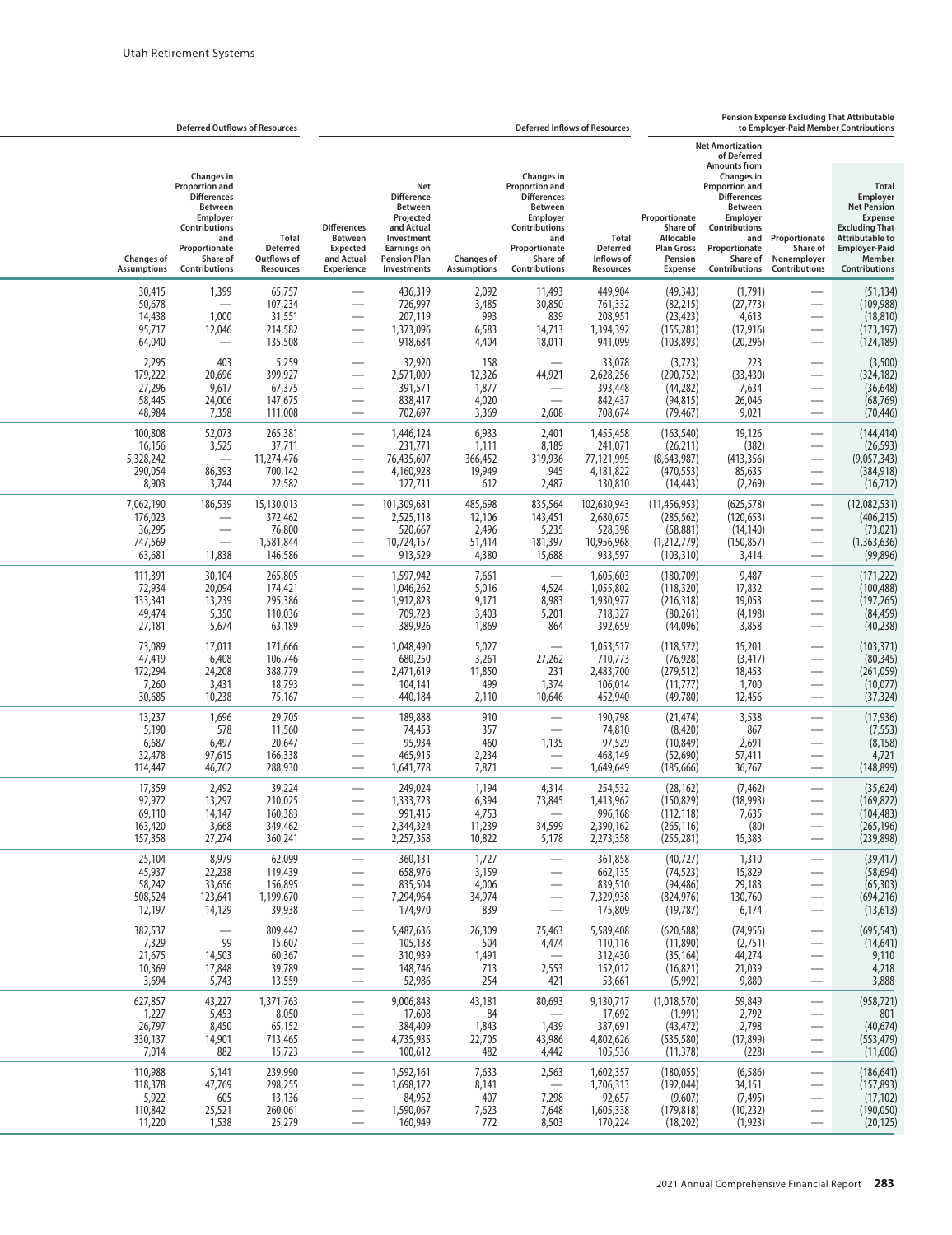## **Schedule of Employer Allocations and Pension Amounts** *(Continued)*

| <b>Participating Employer</b>                                                                                                                         | Employer<br>Contributions                                | Employer<br><b>Allocation</b><br>Percentage                    | <b>Net Pension</b><br>Liability/(Asset)<br>(6.85 Discount)                    | <b>Net Pension</b><br>Liability/(Asset)<br>1.00 Decrease<br>(5.85) | <b>Net Pension</b><br>Liability/(Asset)<br>1.00 Increase<br>(7.85)          | <b>Differences</b><br><b>Between</b><br><b>Expected</b><br>and Actual<br>Experience | Net<br><b>Difference</b><br><b>Between</b><br>Projected<br>and Actual<br>Investment<br><b>Earnings on</b><br><b>Pension Plan</b><br>Investments |  |
|-------------------------------------------------------------------------------------------------------------------------------------------------------|----------------------------------------------------------|----------------------------------------------------------------|-------------------------------------------------------------------------------|--------------------------------------------------------------------|-----------------------------------------------------------------------------|-------------------------------------------------------------------------------------|-------------------------------------------------------------------------------------------------------------------------------------------------|--|
| TIMPANOGOS SSD<br><b>TOOELE CITY</b><br><b>TOOELE COUNTY</b><br>TOOELE COUNTY HOUSING<br>TOOELE VALLEY MOSQUITO ABTMNT                                | Š.<br>382,831<br>772,942<br>1,561,095<br>53,800<br>5,321 | 0.2034714%<br>0.4108123<br>0.8297090<br>0.0285943<br>0.0028282 | -\$<br>(1, 165, 302)<br>(2,352,766)<br>(4,751,832)<br>(163, 763)<br>(16, 197) | 626,618<br>1,265,153<br>2,555,204<br>88,060<br>8,710               | (2,660,311)<br>(5,371,214)<br>(10,848,129)<br>(373, 860)<br>(36, 978)       | 122,053<br>246,427<br>497,703<br>17,152<br>1,697                                    | $\overline{\phantom{0}}$                                                                                                                        |  |
| <b>TOQUERVILLE CITY</b><br><b>TORREY TOWN</b><br><b>TOWN OF ALTA</b><br>TOWN OF BRIAN HEAD<br><b>TOWN OF DANIEL</b>                                   | 21,324<br>2,897<br>87,921<br>104,443<br>11,482           | 0.0113337<br>0.0015396<br>0.0467294<br>0.0555103<br>0.0061026  | (64,909)<br>(8, 817)<br>(267, 624)<br>(317, 913)<br>(34,950)                  | 34,904<br>4,741<br>143,910<br>170,952<br>18,794                    | (148, 184)<br>(20, 130)<br>(610, 969)<br>(725, 776)<br>(79, 789)            | 6,799<br>924<br>28,031<br>33,298<br>3,661                                           |                                                                                                                                                 |  |
| TOWN OF GARDEN CITY<br>TOWN OF GOSHEN<br>TOWN OF HIDEOUT<br>TOWN OF LEVAN<br>TOWN OF MANILA                                                           | 51,888<br>5,622<br>21,339<br>28,319<br>5,758             | 0.0275783<br>0.0029881<br>0.0113414<br>0.0150514<br>0.0030603  | (157, 944)<br>(17, 113)<br>(64, 953)<br>(86, 201)<br>(17, 527)                | 84,931<br>9,202<br>34,927<br>46,353<br>9,425                       | (360, 576)<br>(39,068)<br>(148, 284)<br>(196, 791)<br>(40, 012)             | 16,543<br>1,792<br>6,803<br>9,029<br>1,836                                          |                                                                                                                                                 |  |
| TOWN OF MANTUA<br>TOWN OF RANDOLPH<br>TOWN OF SPRINGDALE<br><b>TRANS-JORDAN CITIES</b><br><b>TREMONTON CITY</b>                                       | 21,413<br>10,201<br>159,551<br>293,695<br>240,215        | 0.0113807<br>0.0054216<br>0.0847998<br>0.1560963<br>0.1276723  | (65, 178)<br>(31,050)<br>(485, 658)<br>(893, 980)<br>(731, 193)               | 35,048<br>16,697<br>261,153<br>480,720<br>393,185                  | (148, 798)<br>(70, 885)<br>(1, 108, 725)<br>(2,040,900)<br>(1,669,267)      | 6,827<br>3,252<br>50,867<br>93,635<br>76,585                                        |                                                                                                                                                 |  |
| TRICOUNTY HEALTH DEPT<br>TRIDELL-LAPOINT WATER<br>UINTAH ANIMAL CONTROL/SHELTER<br>UINTAH BASIN ASSN OF GOVT<br>UINTAH BASIN ASST COUNCIL             | 161,036<br>8,266<br>35,209<br>206,223<br>9,059           | 0.0855895<br>0.0043934<br>0.0187135<br>0.1096057<br>0.0048148  | (490, 180)<br>(25, 161)<br>(107, 174)<br>(627, 724)<br>(27, 575)              | 263,585<br>13,530<br>57,631<br>337,546<br>14,828                   | (1, 119, 050)<br>(57, 442)<br>(244, 672)<br>(1,433,053)<br>(62, 952)        | 51,341<br>2,635<br>11,225<br>65,747<br>2,888                                        | $\overline{\phantom{0}}$<br>$\overline{\phantom{0}}$                                                                                            |  |
| UINTAH CO CARE CENTER SSD<br>UINTAH COUNTY<br>UINTAH FIRE SUPPRESSION SSD<br>UINTAH HIGHLANDS IMPROV DIST<br>UINTAH MOSQUITO ABATE DISTRICT           | 279,403<br>1,073,917<br>6,773<br>24,739<br>34,167        | 0.1485005<br>0.5707779<br>0.0035998<br>0.0131486<br>0.0181594  | (850, 478)<br>(3,268,906)<br>(20,616)<br>(75, 303)<br>(104,001)               | 457,328<br>1,757,790<br>11,086<br>40,493<br>55,924                 | (1,941,587)<br>(7,462,704)<br>(47,066)<br>(171, 913)<br>(237, 427)          | 89,078<br>342,383<br>2,159<br>7,887<br>10,893                                       | -                                                                                                                                               |  |
| UINTAH RECREATION DISTRICT<br>UINTAH TRANSPORTATION SSD<br>UINTAH WATER CONSERV DIST<br>UNIFIED FIRE AUTHORITY<br>UNIFIED POLICE DEPARTMENT           | 133,761<br>5,288<br>69,117<br>585,746<br>713,036         | 0.0710930<br>0.0028106<br>0.0367352<br>0.3113191<br>0.3789725  | (407, 157)<br>(16,097)<br>(210, 386)<br>(1,782,958)<br>(2, 170, 416)          | 218,941<br>8,656<br>113,131<br>958,750<br>1,167,098                | (929, 514)<br>(36, 748)<br>(480, 299)<br>(4,070,379)<br>(4,954,921)         | 42,645<br>1,686<br>22,036<br>186,746<br>227,328                                     | $\overline{\phantom{a}}$                                                                                                                        |  |
| UPPER COUNTRY WATER DIST<br>UT MUNICIPAL POWER AGENCY<br>UT PUBLIC EMPLOYEES ASSN<br>UTAH ASSOCIATION OF COUNTIES<br>UTAH CO HOUSING AUTHORITY        | 13,341<br>410,619<br>30,251<br>85,350<br>125,175         | 0.0070909<br>0.2182404<br>0.0160782<br>0.0453630<br>0.0665292  | (40,610)<br>(1,249,886)<br>(92,082)<br>(259, 799)<br>(381, 020)               | 21,837<br>672,102<br>49,515<br>139,702<br>204,886                  | (92, 711)<br>(2,853,410)<br>(210, 216)<br>(593, 104)<br>(869, 844)          | 4,253<br>130,912<br>9,645<br>27,211<br>39,908                                       | —<br>$\overline{\phantom{0}}$                                                                                                                   |  |
| UTAH COUNTIES INDEMNITY POOL<br>UTAH COUNTY<br>UTAH LAKE COMMISSION<br>UTAH LAKE DISTRIBUTING CO<br>UTAH LOCAL GOVERNMENTS TRUST                      | 86,972<br>6,315,648<br>3,010<br>5,319<br>277,902         | 0.0462251<br>3.3567137<br>0.0016000<br>0.0028272<br>0.1477023  | (264, 736)<br>(19, 224, 258)<br>(9, 163)<br>(16, 192)<br>(845, 907)           | 142,357<br>10,337,464<br>4,927<br>8,707<br>454,870                 | (604, 376)<br>(43,887,753)<br>(20, 919)<br>(36, 965)<br>(1,931,151)         | 27,728<br>2,013,534<br>960<br>1,696<br>88,600                                       | $\overline{\phantom{0}}$                                                                                                                        |  |
| UTAH ZOOLOGICAL SOCIETY<br>UTOPIA<br><b>VALLEY EMERGENCY COMM CTR</b><br><b>VERNAL CITY</b><br>VINEYARD TOWN                                          | 604,872<br>662,442<br>1,079,053<br>309,786<br>220,322    | 0.3214842<br>0.3520824<br>0.5735078<br>0.1646487<br>0.1170992  | (1,841,174)<br>(2,016,414)<br>(3,284,541)<br>(942, 961)<br>(670, 640)         | 990,055<br>1,084,286<br>1,766,197<br>507,058<br>360,623            | (4,203,283)<br>(4,603,343)<br>(7, 498, 396)<br>(2, 152, 719)<br>(1,531,027) | 192,843<br>211,198<br>344,020<br>98,765<br>70,242                                   |                                                                                                                                                 |  |
| WASATCH BEHAVIORAL HEALTH<br><b>WASATCH COUNTY</b><br>WASATCH COUNTY FIRE DISTRICT<br>WASATCH FRONT REGIONAL COUNCIL<br>WASATCH FRONT WASTE/RECYCLING | 3,147,658<br>1,425,695<br>15,752<br>358,164<br>595,777   | 1.6729539<br>0.7577449<br>0.0083720<br>0.1903612<br>0.3166503  | (9,581,186)<br>(4,339,686)<br>(47, 947)<br>(1,090,219)<br>(1,813,490)         | 5,152,093<br>2,333,580<br>25,783<br>586,244<br>975,168             | (21, 873, 235)<br>(9,907,226)<br>(109, 461)<br>(2,488,900)<br>(4, 140, 082) | 1,003,526<br>454,535<br>5,022<br>114,189<br>189,944                                 | $\overline{\phantom{0}}$                                                                                                                        |  |
| WASATCH INTEGRATED WASTE MGMT<br><b>WASHINGTON CITY</b><br>WASHINGTON CO SOLID WASTE<br>WASHINGTON CO WAT CON DIST<br>WASHINGTON COUNTY               | 394,002<br>981,916<br>107,259<br>386,130<br>1,975,417    | 0.2094089<br>0.5218799<br>0.0570072<br>0.2052249<br>1.0499175  | (1, 199, 307)<br>(2,988,862)<br>(326, 486)<br>(1, 175, 345)<br>(6,012,990)    | 644,904<br>1,607,201<br>175,562<br>632,018<br>3,233,366            | (2,737,942)<br>(6,823,381)<br>(745, 347)<br>(2,683,237)<br>(13, 727, 271)   | 125,614<br>313,051<br>34,196<br>123,105<br>629,796                                  |                                                                                                                                                 |  |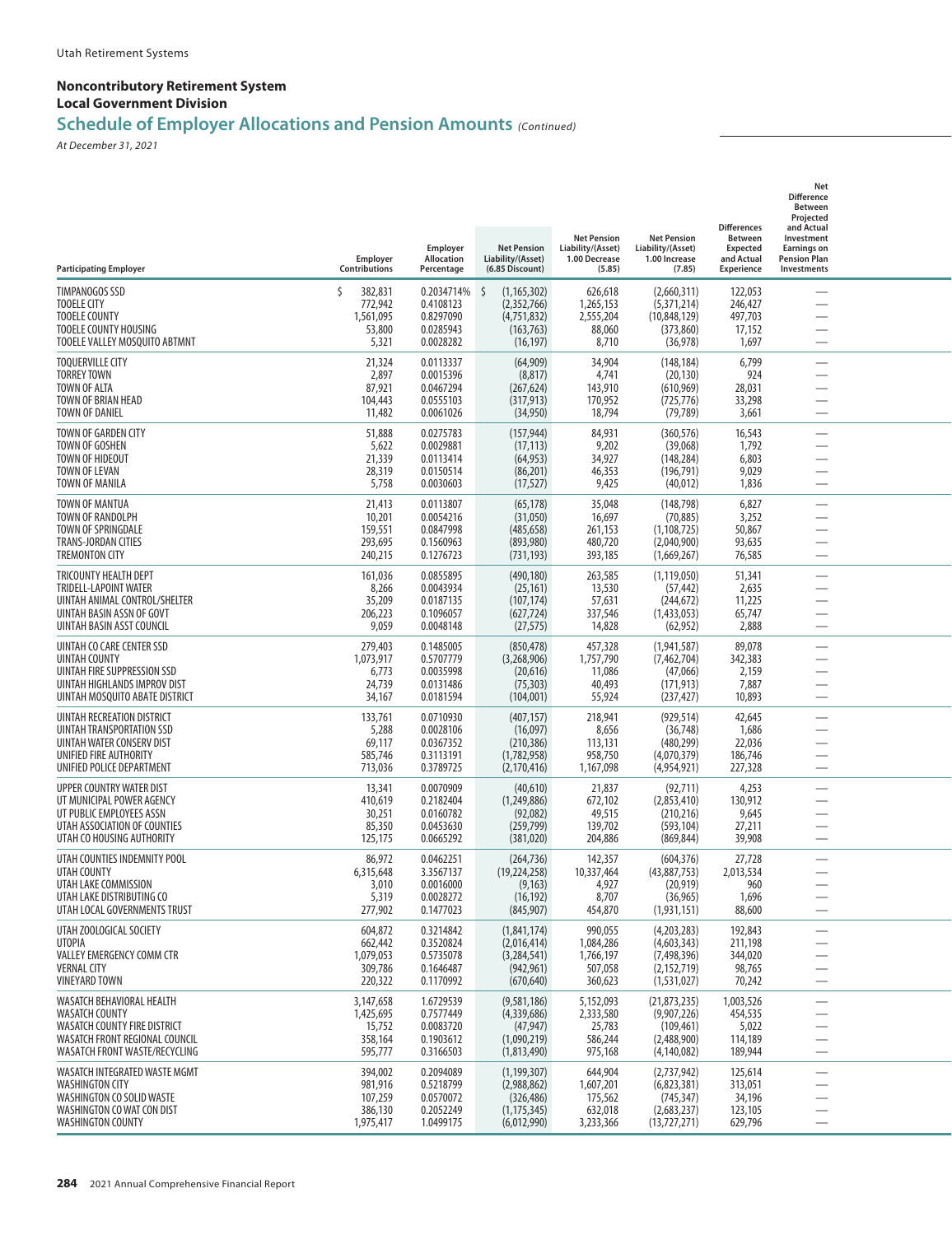|                                                    | <b>Deferred Outflows of Resources</b>                                                                                                                         |                                                      | <b>Pension Expense Excluding That Attributable</b><br><b>Deferred Inflows of Resources</b><br>to Emplover-Paid Member Contributions |                                                                                                                                                        |                                              |                                                                                                                                                        |                                                             |                                                                                          |                                                                                                                                                                                                                                       |                                                                                                                    |                                                                                                                                                                               |
|----------------------------------------------------|---------------------------------------------------------------------------------------------------------------------------------------------------------------|------------------------------------------------------|-------------------------------------------------------------------------------------------------------------------------------------|--------------------------------------------------------------------------------------------------------------------------------------------------------|----------------------------------------------|--------------------------------------------------------------------------------------------------------------------------------------------------------|-------------------------------------------------------------|------------------------------------------------------------------------------------------|---------------------------------------------------------------------------------------------------------------------------------------------------------------------------------------------------------------------------------------|--------------------------------------------------------------------------------------------------------------------|-------------------------------------------------------------------------------------------------------------------------------------------------------------------------------|
| <b>Changes of</b><br><b>Assumptions</b>            | <b>Changes in</b><br>Proportion and<br><b>Differences</b><br><b>Between</b><br>Employer<br>Contributions<br>and<br>Proportionate<br>Share of<br>Contributions | Total<br><b>Deferred</b><br>Outflows of<br>Resources | <b>Differences</b><br><b>Between</b><br><b>Expected</b><br>and Actual<br><b>Experience</b>                                          | <b>Net</b><br><b>Difference</b><br><b>Between</b><br>Projected<br>and Actual<br>Investment<br><b>Earnings on</b><br><b>Pension Plan</b><br>Investments | <b>Changes of</b><br><b>Assumptions</b>      | Changes in<br>Proportion and<br><b>Differences</b><br><b>Between</b><br>Employer<br>Contributions<br>and<br>Proportionate<br>Share of<br>Contributions | Total<br><b>Deferred</b><br>Inflows of<br>Resources         | Proportionate<br>Share of<br>Allocable<br><b>Plan Gross</b><br>Pension<br><b>Expense</b> | <b>Net Amortization</b><br>of Deferred<br><b>Amounts from</b><br><b>Changes in</b><br><b>Proportion and</b><br><b>Differences</b><br><b>Between</b><br>Employer<br>Contributions<br>and<br>Proportionate<br>Share of<br>Contributions | Proportionate<br>Share of<br>Nonemployer<br><b>Contributions</b>                                                   | <b>Total</b><br>Employer<br><b>Net Pension</b><br><b>Expense</b><br><b>Excluding That</b><br><b>Attributable to</b><br><b>Employer-Paid</b><br>Member<br><b>Contributions</b> |
| 109,368<br>220,816<br>445,977<br>15,370<br>1,520   | 19,508<br>43,821<br>12,897<br>15,946<br>649                                                                                                                   | 250,929<br>511,064<br>956,577<br>48,468<br>3,866     |                                                                                                                                     | 1,568,923<br>3,167,684<br>6,397,704<br>220,484<br>21,808                                                                                               | 7,522<br>15,187<br>30,672<br>1,057<br>105    | 3,758<br>23,192<br>6,260<br>$\overline{\phantom{0}}$                                                                                                   | 1,580,203<br>3,182,871<br>6,451,568<br>227,801<br>21,913    | (177,427)<br>(358, 229)<br>(723, 507)<br>(24, 934)<br>(2,466)                            | (3,704)<br>46,720<br>(4,865)<br>781<br>768                                                                                                                                                                                            |                                                                                                                    | (181, 131)<br>(311, 509)<br>(728, 372)<br>(24, 153)<br>(1,698)                                                                                                                |
| 6,092<br>828<br>25,118<br>29,837<br>3,280          | 3,125<br>80<br>8,743<br>9,710<br>1,344                                                                                                                        | 16,016<br>1,832<br>61,892<br>72,845<br>8,285         | -                                                                                                                                   | 87,392<br>11,872<br>360,320<br>428,028<br>47,056                                                                                                       | 419<br>57<br>1,727<br>2,052<br>226           | 1,798<br>639<br>2,560<br>1,441<br>1,858                                                                                                                | 89,609<br>12,568<br>364,607<br>431,521<br>49,140            | (9,883)<br>(1, 343)<br>(40, 748)<br>(48, 405)<br>(5, 321)                                | 2,101<br>(207)<br>(514)<br>6,700<br>2,745                                                                                                                                                                                             | $\qquad \qquad \longleftarrow$<br>$\overline{\phantom{0}}$                                                         | (7, 782)<br>(1, 550)<br>(41, 262)<br>(41, 705)<br>(2, 576)                                                                                                                    |
| 14,824<br>1,606<br>6,096<br>8,090<br>1,645         | 11,605<br>302<br>27,911<br>1,866<br>524                                                                                                                       | 42,972<br>3,700<br>40,810<br>18,985<br>4,005         |                                                                                                                                     | 212,650<br>23,041<br>87,451<br>116,058<br>23,597                                                                                                       | 1,019<br>110<br>419<br>556<br>113            | $\overline{\phantom{0}}$<br>2,412<br>$\equiv$<br>105                                                                                                   | 213,669<br>25,563<br>87,870<br>116,614<br>23,815            | (24, 048)<br>(2,606)<br>(9,890)<br>(13, 125)<br>(2,669)                                  | 6,932<br>(127)<br>13,336<br>1,101<br>513                                                                                                                                                                                              | $\overline{\phantom{0}}$                                                                                           | (17, 116)<br>(2,733)<br>3,446<br>(12, 024)<br>(2, 156)                                                                                                                        |
| 6,117<br>2,914<br>45,581<br>83,903<br>68,625       | 2,692<br>530<br>15,610<br>18,224<br>3,065                                                                                                                     | 15,636<br>6,696<br>112,058<br>195,762<br>148,275     | $\overline{\phantom{0}}$                                                                                                            | 87,754<br>41,805<br>653,873<br>1,203,624<br>984,453                                                                                                    | 421<br>200<br>3,135<br>5,770<br>4,720        | $\overline{\phantom{0}}$<br>59<br>1,627<br>17,404<br>7,470                                                                                             | 88,175<br>42,064<br>658,635<br>1,226,798<br>996,643         | (9,924)<br>(4, 728)<br>(73, 945)<br>(136.116)<br>(111, 330)                              | 4,162<br>4<br>20,738<br>(7, 905)<br>(2,283)                                                                                                                                                                                           | $\overline{\phantom{0}}$<br>$\overline{\phantom{0}}$                                                               | (5,762)<br>(4, 724)<br>(53, 207)<br>(144, 021)<br>(113, 613)                                                                                                                  |
| 46,005<br>2,361<br>10,059<br>58,914<br>2,588       | 210,633<br>667<br>62<br>17,286<br>772                                                                                                                         | 307,979<br>5,663<br>21,346<br>141,947<br>6,248       |                                                                                                                                     | 659,962<br>33,877<br>144,296<br>845,146<br>37,126                                                                                                      | 3,164<br>162<br>692<br>4,052<br>178          | $\overline{\phantom{0}}$<br>202<br>17,139<br>3,943                                                                                                     | 663,126<br>34,241<br>162,127<br>853,141<br>37,304           | (74, 634)<br>(3,831)<br>(16, 318)<br>(95, 576)<br>(4, 199)                               | 100,637<br>86<br>(9, 752)<br>18,211<br>1,599                                                                                                                                                                                          | -                                                                                                                  | 26,003<br>(3,745)<br>(26,070)<br>(77, 365)<br>(2,600)                                                                                                                         |
| 79,821<br>306,799<br>1,935<br>7,068<br>9,761       | 7,412<br>615<br>9,931<br>2,069                                                                                                                                | 168,899<br>656,594<br>4,709<br>24,886<br>22,723      | $\overline{\phantom{0}}$<br>÷,                                                                                                      | 1,145,055<br>4,401,143<br>27,757<br>101,386<br>140,023                                                                                                 | 5,490<br>21,100<br>133<br>486<br>671         | 143,279<br>494,996<br>420<br>$\overline{\phantom{0}}$<br>1,379                                                                                         | 1,293,824<br>4,917,239<br>28,310<br>101,872<br>142,073      | (129,493)<br>(497, 719)<br>(3, 139)<br>(11, 466)<br>(15, 835)                            | (107, 714)<br>(297, 730)<br>616<br>7,571<br>(582)                                                                                                                                                                                     | $\overline{\phantom{0}}$<br>$\overline{\phantom{0}}$                                                               | (237, 207)<br>(795, 449)<br>(2, 523)<br>(3,895)<br>(16, 417)                                                                                                                  |
| 38,213<br>1,511<br>19,746<br>167,337<br>203,702    | $\overline{\phantom{0}}$<br>54,550                                                                                                                            | 80,858<br>3,197<br>41,782<br>408,633<br>431,030      |                                                                                                                                     | 548,183<br>21,672<br>283,257<br>2,400,513<br>2,922,174                                                                                                 | 2,628<br>104<br>1,358<br>11,509<br>14,010    | 60,579<br>20,005<br>28,905<br>20,997<br>224,844                                                                                                        | 611,390<br>41,781<br>313,520<br>2,433,019<br>3,161,028      | (61, 993)<br>(2, 451)<br>(32,033)<br>(271, 470)<br>(330, 464)                            | (42,708)<br>(19, 227)<br>(20, 689)<br>36,216<br>(334, 982)                                                                                                                                                                            | $\overline{\phantom{0}}$<br>$\overline{\phantom{0}}$                                                               | (104, 701)<br>(21, 678)<br>(52, 722)<br>(235, 254)<br>(665, 446)                                                                                                              |
| 3,811<br>117,306<br>8,642<br>24,383<br>35,760      | 2,930<br>27,334<br>1,467<br>2,273<br>6,685                                                                                                                    | 10,994<br>275,552<br>19,754<br>53,867<br>82,353      | $\overbrace{\phantom{13333}}$                                                                                                       | 54,676<br>1,682,804<br>123,975<br>349,784<br>512,992                                                                                                   | 262<br>8,068<br>594<br>1,677<br>2,459        | 15,241<br>33,472<br>2,679<br>19,791<br>15,787                                                                                                          | 70,179<br>1,724,344<br>127,248<br>371,252<br>531,238        | (6, 183)<br>(190, 306)<br>(14,020)<br>(39, 557)<br>(58, 013)                             | (4,699)<br>72,413<br>(5,755)<br>(17,097)<br>(36, 166)                                                                                                                                                                                 |                                                                                                                    | (10, 882)<br>(117, 893)<br>(19, 775)<br>(56, 654)<br>(94, 179)                                                                                                                |
| 24,846<br>1,804,267<br>860<br>1,520<br>79,391      | 7,070<br>231,162<br>211<br>2,746<br>22,813                                                                                                                    | 59,644<br>4,048,963<br>2,031<br>5,962<br>190,804     | $\overline{\phantom{0}}$<br>$\overline{\phantom{0}}$                                                                                | 356,432<br>25,882,883<br>12,337<br>21,800<br>1,138,900                                                                                                 | 1,709<br>124,089<br>59<br>105<br>5,460       | 160,653<br>$\overline{\phantom{0}}$                                                                                                                    | 358,141<br>26, 167, 625<br>12,396<br>21,905<br>1,144,360    | (40, 308)<br>(2,927,056)<br>(1, 395)<br>(2, 465)<br>(128, 796)                           | 8,727<br>248,623<br>246<br>4,017<br>9,664                                                                                                                                                                                             | $\overbrace{\phantom{aaaaa}}$<br>$\overline{\phantom{0}}$                                                          | (31, 581)<br>(2,678,433)<br>(1, 149)<br>1,552<br>(119, 132)                                                                                                                   |
| 172,801<br>189,248<br>308,266<br>88,500<br>62,942  | $\qquad \qquad -$<br>152,171<br>111,107<br>61,897                                                                                                             | 365,644<br>552,617<br>763,393<br>187,265<br>195,081  |                                                                                                                                     | 2,478,894<br>2,714,830<br>4,422,193<br>1,269,570<br>902,926                                                                                            | 11,884<br>13,016<br>21,201<br>6,087<br>4,329 | 219,101<br>64,467<br>73,056                                                                                                                            | 2,709,879<br>2,727,846<br>4,507,861<br>1,348,713<br>907,255 | (280, 334)<br>(307, 016)<br>(500,099)<br>(143, 574)<br>(102, 111)                        | (191, 575)<br>143,613<br>206,707<br>(67, 941)<br>55,330                                                                                                                                                                               |                                                                                                                    | (471,909)<br>(163, 403)<br>(293, 392)<br>(211, 515)<br>(46, 781)                                                                                                              |
| 899,229<br>407,295<br>4,500<br>102,321<br>170,203  | 590,779<br>12,876<br>7,610<br>64,307                                                                                                                          | 2,493,534<br>861,830<br>22,398<br>224,120<br>424,454 | $\overbrace{\phantom{aaaaa}}$                                                                                                       | 12,899,781<br>5,842,805<br>64,555<br>1,467,833<br>2,441,621                                                                                            | 61,845<br>28,012<br>309<br>7,037<br>11,706   | $\overline{\phantom{m}}$<br>60,373<br>1,975<br>29,499<br>2,316                                                                                         | 12,961,626<br>5,931,190<br>66,839<br>1,504,369<br>2,455,643 | (1,458,817)<br>(660, 754)<br>(7, 300)<br>(165, 995)<br>(276, 119)                        | 355,193<br>(28, 459)<br>1,957<br>(244)<br>26,321                                                                                                                                                                                      | $\overline{\phantom{0}}$<br>$\qquad \qquad \longleftarrow$<br>$\overline{\phantom{0}}$<br>$\overline{\phantom{0}}$ | (1, 103, 624)<br>(689, 213)<br>(5, 343)<br>(166, 239)<br>(249, 798)                                                                                                           |
| 112,559<br>280,516<br>30,642<br>110,310<br>564,341 | 125,822<br>49,117<br>1,186<br>17,986<br>53,526                                                                                                                | 363,995<br>642,684<br>66,024<br>251,401<br>1,247,663 | $\qquad \qquad$                                                                                                                     | 1,614,706<br>4,024,101<br>439,570<br>1,582,444<br>8,095,684                                                                                            | 7,741<br>19,293<br>2,107<br>7,587<br>38,813  | 8,370<br>11,355<br>7,103<br>10,214                                                                                                                     | 1,630,817<br>4,043,394<br>453,032<br>1,597,134<br>8,144,711 | (182, 605)<br>(455,080)<br>(49, 710)<br>(178, 956)<br>(915, 529)                         | (20, 270)<br>44,230<br>(2,464)<br>17,734<br>12,014                                                                                                                                                                                    | $\overline{\phantom{0}}$                                                                                           | (202, 875)<br>(410, 850)<br>(52, 174)<br>(161, 222)<br>(903, 515)                                                                                                             |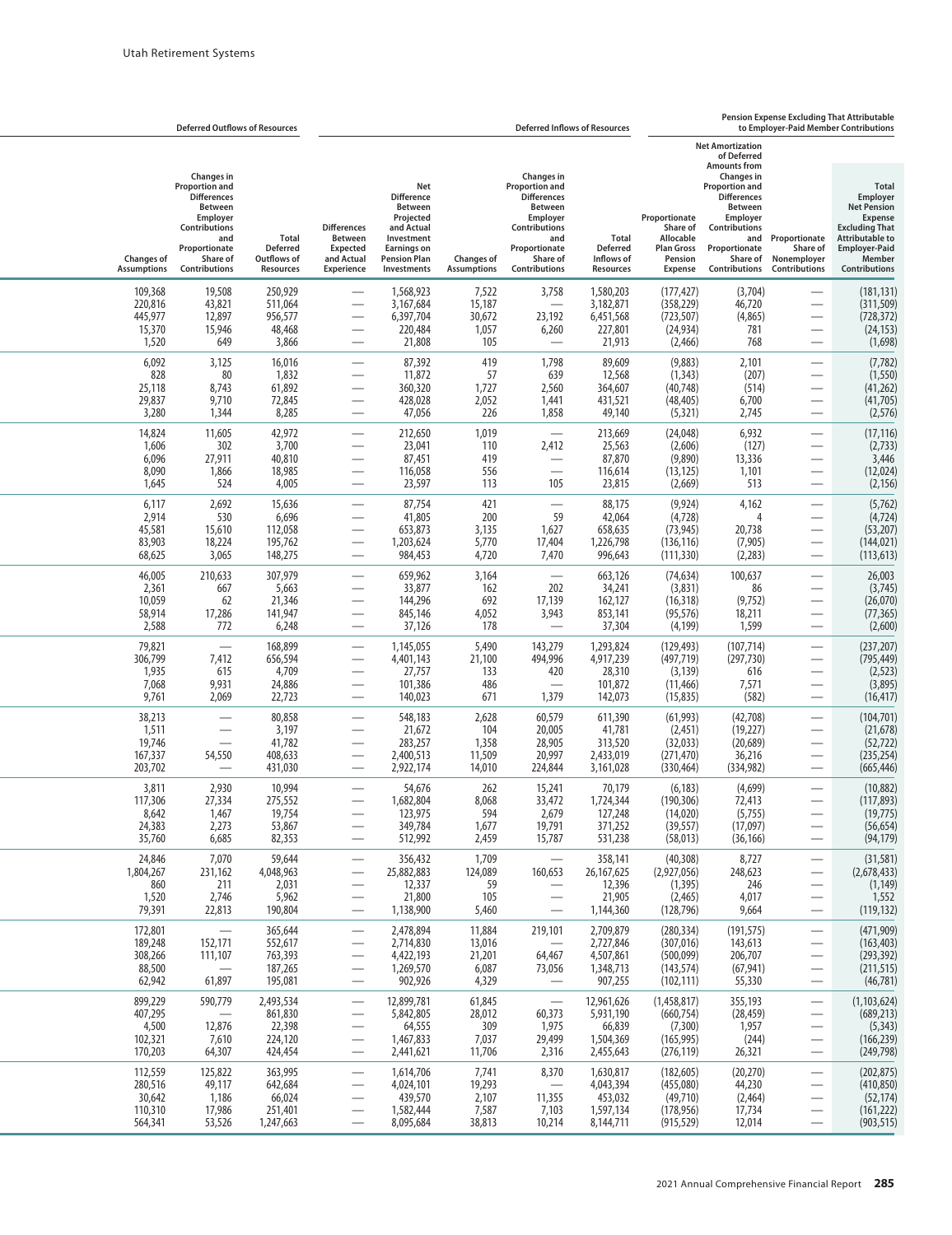## **Schedule of Employer Allocations and Pension Amounts** *(Concluded)*

*At December 31, 2021*

| <b>Participating Employer</b>                                                                                                                                                                    | <b>Employer</b><br><b>Contributions</b>                  | Employer<br>Allocation<br>Percentage                           | <b>Net Pension</b><br>Liability/(Asset)<br>(6.85 Discount)              | <b>Net Pension</b><br>Liability/(Asset)<br>1.00 Decrease<br>(5.85) | <b>Net Pension</b><br>Liability/(Asset)<br>1.00 Increase<br>(7.85)    | <b>Differences</b><br><b>Between</b><br>Expected<br>and Actual<br><b>Experience</b> | <b>Net</b><br><b>Difference</b><br><b>Between</b><br>Projected<br>and Actual<br>Investment<br><b>Earnings on</b><br><b>Pension Plan</b><br>Investments |  |
|--------------------------------------------------------------------------------------------------------------------------------------------------------------------------------------------------|----------------------------------------------------------|----------------------------------------------------------------|-------------------------------------------------------------------------|--------------------------------------------------------------------|-----------------------------------------------------------------------|-------------------------------------------------------------------------------------|--------------------------------------------------------------------------------------------------------------------------------------------------------|--|
| <b>WASTE MANAGEMENT SERV DIST #5</b><br><b>WAYNE COUNTY</b><br><b>WEBER AREA DISPATCH 911</b><br><b>WEBER BASIN WATER CONSERV</b><br>WEBER CO MOSQUITO ABATE                                     | Š.<br>26,458<br>115.076<br>27,290<br>1.048.438<br>85,167 | 0.0140624%<br>0.0611621<br>0.0145043<br>0.5572360<br>0.0452654 | Ŝ.<br>(80, 537)<br>(350.282)<br>(83,068)<br>(3, 191, 350)<br>(259, 240) | 43,307<br>188,357<br>44,668<br>1,716,085<br>139,401                | (183.861)<br>(799.671)<br>(189, 638)<br>(7, 285, 648)<br>(591, 828)   | 8,435<br>36,688<br>8,700<br>334,260<br>27,153                                       |                                                                                                                                                        |  |
| <b>WEBER COUNTY CORP</b><br><b>WEBER FIRE DISTRICT</b><br><b>WEBER HUMAN SERVICES</b><br><b>WELLINGTON CITY</b><br><b>WELLSVILLE CITY CORP</b>                                                   | 3,762,681<br>22,101<br>1,937,088<br>14,968<br>41,501     | 1.9998334<br>0.0117464<br>1.0295459<br>0.0079552<br>0.0220572  | (11, 453, 260)<br>(67, 273)<br>(5,896,319)<br>(45, 560)<br>(126, 324)   | 6,158,764<br>36.175<br>3,170,629<br>24,499<br>67,928               | (26.147.060)<br>(153, 580)<br>(13,460,920)<br>(104.011)<br>(288, 389) | 1,199,605<br>7,046<br>617,576<br>4,772<br>13,231                                    | —                                                                                                                                                      |  |
| <b>WEST BOUNTIFUL CITY</b><br>WEST KANE COUNTY SSD #1<br><b>WEST POINT CITY</b><br><b>WEST VALLEY CITY</b><br>WHITE CITY WATER IMP DIST                                                          | 107,674<br>37.779<br>152,349<br>3,139,482<br>78,865      | 0.0572279<br>0.0200794<br>0.0809721<br>1.6686085<br>0.0419162  | (327,750)<br>(114, 997)<br>(463, 736)<br>(9,556,299)<br>(240, 059)      | 176,241<br>61,837<br>249,365<br>5,138,711<br>129,087               | (748, 233)<br>(262, 531)<br>(1,058,679)<br>(21,816,420)<br>(548, 038) | 34,328<br>12,045<br>48,571<br>1,000,919<br>25,144                                   |                                                                                                                                                        |  |
| WILLARD CITY CORP<br>WOODS CROSS CITY                                                                                                                                                            | 58,100<br>215,221                                        | 0.0308797<br>0.1143884                                         | (176, 851)<br>(655, 115)                                                | 95,098<br>352,275                                                  | (403,740)<br>(1,495,585)                                              | 18,523<br>68,616                                                                    | $\overbrace{\phantom{aaaaa}}$                                                                                                                          |  |
| <b>TOTAL</b>                                                                                                                                                                                     | \$188,149,725                                            | 100.0000000%                                                   | \$ (572,710,696)                                                        | 307,963,838                                                        | (1,307,461,899)                                                       | 59,985,267                                                                          |                                                                                                                                                        |  |
| Units without a proportionate share for 2021<br>but had a proportionate share in a prior year<br><b>CANYONLANDS CARE CENTER</b><br><b>GRAND CO CEMETERY MTCE DIST</b><br>SIX-CO ECONOMIC DEVELOP | Ŝ                                                        | 0.0000000% \$<br>0.0000000<br>0.0000000                        |                                                                         |                                                                    |                                                                       |                                                                                     |                                                                                                                                                        |  |
| SUMMIT MOSQUITO ABATEMENT DIST<br>SUNNYSIDE CITY<br>TOWN OF APPLE VALLEY<br><b>VALLEY MENTAL HEALTH</b>                                                                                          |                                                          | 0.0000000<br>0.0000000<br>0.0000000<br>0.0000000               | $\overline{\phantom{0}}$<br>$\overline{\phantom{0}}$                    |                                                                    |                                                                       |                                                                                     |                                                                                                                                                        |  |
| <b>GRAND TOTAL</b>                                                                                                                                                                               | \$188,149,725                                            | 100.0000000%                                                   | \$ (572,710,696)                                                        | 307,963,838                                                        | (1,307,461,899)                                                       | 59,985,267                                                                          |                                                                                                                                                        |  |
|                                                                                                                                                                                                  |                                                          |                                                                |                                                                         |                                                                    |                                                                       |                                                                                     |                                                                                                                                                        |  |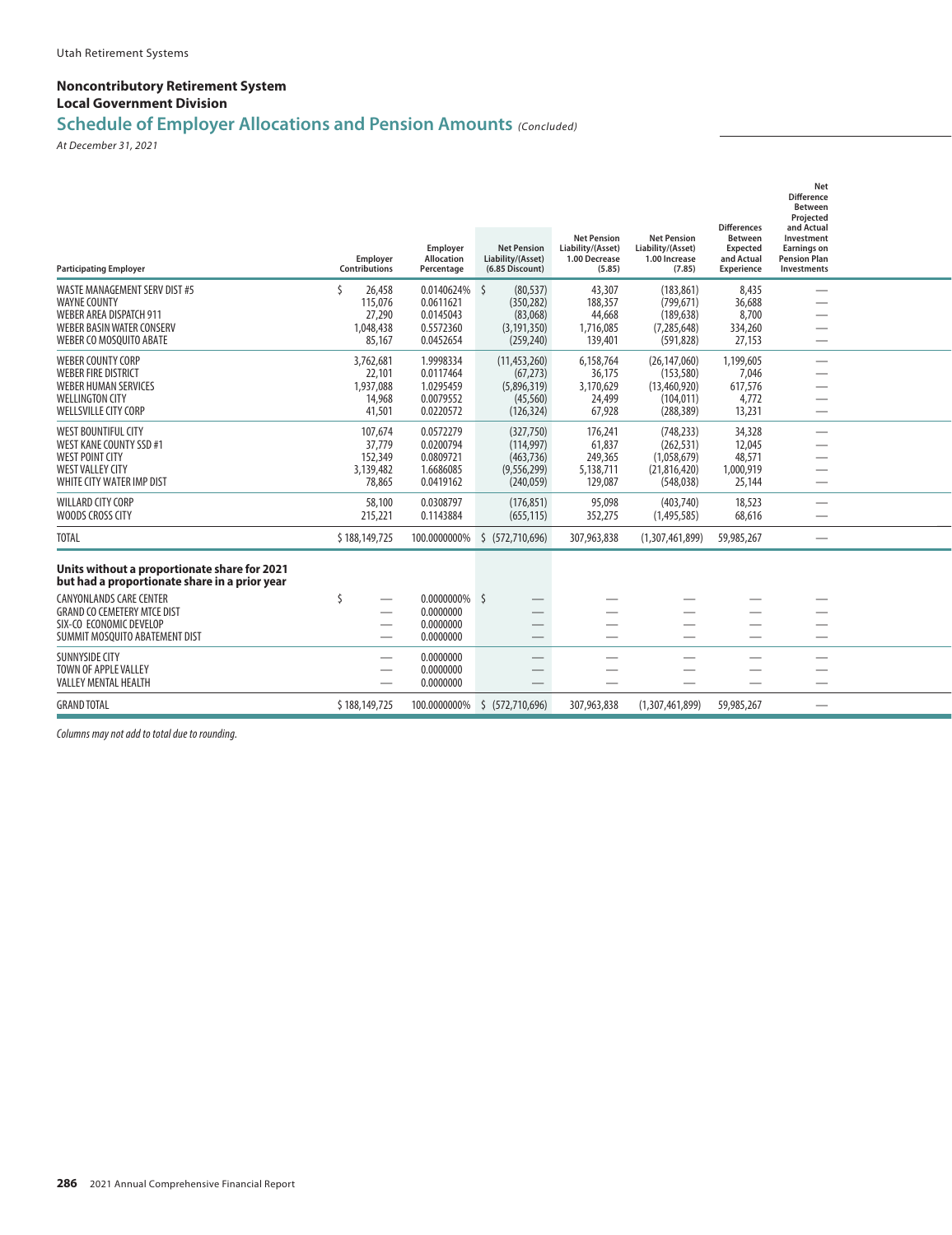|                                                  | <b>Deferred Outflows of Resources</b>                                                                                                                         |                                                             |                                                                              |                                                                                                                                          |                                          |                                                                                                                                                                      | <b>Deferred Inflows of Resources</b>                              |                                                                                   |                                                                                                                                                                                                                                       |                                                                                                                                                    | Pension Expense Excluding That Attributable<br>to Employer-Paid Member Contributions                                                                            |
|--------------------------------------------------|---------------------------------------------------------------------------------------------------------------------------------------------------------------|-------------------------------------------------------------|------------------------------------------------------------------------------|------------------------------------------------------------------------------------------------------------------------------------------|------------------------------------------|----------------------------------------------------------------------------------------------------------------------------------------------------------------------|-------------------------------------------------------------------|-----------------------------------------------------------------------------------|---------------------------------------------------------------------------------------------------------------------------------------------------------------------------------------------------------------------------------------|----------------------------------------------------------------------------------------------------------------------------------------------------|-----------------------------------------------------------------------------------------------------------------------------------------------------------------|
| <b>Changes of</b><br><b>Assumptions</b>          | Changes in<br>Proportion and<br><b>Differences</b><br>Between<br>Employer<br><b>Contributions</b><br>and<br>Proportionate<br>Share of<br><b>Contributions</b> | <b>Total</b><br><b>Deferred</b><br>Outflows of<br>Resources | <b>Differences</b><br><b>Between</b><br>Expected<br>and Actual<br>Experience | Net<br><b>Difference</b><br>Between<br>Projected<br>and Actual<br>Investment<br><b>Earnings on</b><br><b>Pension Plan</b><br>Investments | <b>Changes of</b><br><b>Assumptions</b>  | Changes in<br>Proportion and<br><b>Differences</b><br><b>Between</b><br>Employer<br><b>Contributions</b><br>and<br>Proportionate<br>Share of<br><b>Contributions</b> | <b>Total</b><br><b>Deferred</b><br>Inflows of<br><b>Resources</b> | Proportionate<br>Share of<br>Allocable<br><b>Plan Gross</b><br>Pension<br>Expense | <b>Net Amortization</b><br>of Deferred<br><b>Amounts from</b><br>Changes in<br><b>Proportion and</b><br><b>Differences</b><br><b>Between</b><br>Employer<br>Contributions<br>and<br>Proportionate<br>Share of<br><b>Contributions</b> | Proportionate<br>Share of<br>Nonemployer<br><b>Contributions</b>                                                                                   | <b>Total</b><br>Employer<br><b>Net Pension</b><br>Expense<br><b>Excluding That</b><br>Attributable to<br><b>Employer-Paid</b><br>Member<br><b>Contributions</b> |
| 7,559<br>32,875<br>7,796<br>299,520<br>24,331    | 3,233<br>10,330<br>57,664<br>3,569                                                                                                                            | 19,227<br>79,893<br>16,496<br>691,444<br>55,053             |                                                                              | 108,432<br>471,608<br>111,839<br>4,296,725<br>349,032                                                                                    | 520<br>2,261<br>536<br>20,600<br>1,673   | 2,047<br>14,503<br>614,179<br>2,769<br>2,590                                                                                                                         | 110,999<br>488,372<br>726,554<br>4,320,094<br>353,295             | (12,262)<br>(53, 333)<br>(12, 648)<br>(485, 910)<br>(39, 471)                     | (2,310)<br>3,240<br>(331,991)<br>14,714<br>(7, 460)                                                                                                                                                                                   | $\overline{\phantom{0}}$                                                                                                                           | (14, 572)<br>(50,093)<br>(344, 639)<br>(471, 196)<br>(46, 931)                                                                                                  |
| 1,074,930<br>6,314<br>553,391<br>4,276<br>11,856 | $\overline{\phantom{0}}$<br>4,497<br>84,910<br>443<br>2,679                                                                                                   | 2,274,535<br>17,857<br>1,255,877<br>9,491<br>27,766         |                                                                              | 15,420,277<br>90,574<br>7,938,603<br>61,341<br>170,078                                                                                   | 73,929<br>434<br>38,060<br>294<br>815    | 133,839<br>14,783<br>2,677<br>24,718                                                                                                                                 | 15,628,045<br>91,008<br>7,991,446<br>64,312<br>195,611            | (1,743,856)<br>(10, 243)<br>(897, 765)<br>(6,937)<br>(19, 234)                    | (165, 281)<br>724<br>(10, 910)<br>(2,883)<br>(17, 464)                                                                                                                                                                                |                                                                                                                                                    | (1,909,137)<br>(9, 519)<br>(908, 675)<br>(9,820)<br>(36, 698)                                                                                                   |
| 30,761<br>10.793<br>43,523<br>896,894<br>22,530  | 9,048<br>2,032<br>31,302<br>34,120<br>1,481                                                                                                                   | 74,137<br>24,870<br>123,396<br>1,931,933<br>49,155          |                                                                              | 441,272<br>154,828<br>624,358<br>12,866,274<br>323,207                                                                                   | 2,116<br>742<br>2,993<br>61,684<br>1,550 | 15,849<br>2.784<br>4,610<br>66,265<br>3,920                                                                                                                          | 459,237<br>158,354<br>631,961<br>12,994,223<br>328,677            | (49, 903)<br>(17, 509)<br>(70, 608)<br>(1,455,027)<br>(36, 551)                   | (13,256)<br>1,207<br>8,243<br>(28, 125)<br>(5, 721)                                                                                                                                                                                   | $\overbrace{\phantom{aaaaa}}$<br>$\overline{\phantom{0}}$<br>$\overline{\phantom{0}}$<br>$\overline{\phantom{0}}$<br>$\overbrace{\phantom{12332}}$ | (63, 159)<br>(16, 302)<br>(62, 365)<br>(1,483,152)<br>(42, 272)                                                                                                 |
| 16,598<br>61,485                                 | 12,124<br>19,916                                                                                                                                              | 47,245<br>150,017                                           |                                                                              | 238,107<br>882,024                                                                                                                       | 1,142<br>4,229                           | 7,279                                                                                                                                                                | 239,249<br>893,532                                                | (26, 927)<br>(99, 747)                                                            | 8,328<br>22,675                                                                                                                                                                                                                       |                                                                                                                                                    | (18, 599)<br>(77, 072)                                                                                                                                          |
| 53,750,998                                       | 7,899,403                                                                                                                                                     | 121,635,668                                                 |                                                                              | 771.078.066                                                                                                                              | 3,696,745                                | 8,577,589                                                                                                                                                            | 783,352,400                                                       | (87, 200, 048)                                                                    | (918, 106)                                                                                                                                                                                                                            | $\overline{\phantom{m}}$                                                                                                                           | (88, 118, 154)                                                                                                                                                  |
| $\overline{\phantom{a}}$                         |                                                                                                                                                               |                                                             |                                                                              |                                                                                                                                          |                                          | 6.801                                                                                                                                                                | 6.801<br>$\overline{\phantom{a}}$                                 |                                                                                   | (12, 972)<br>(1,251)                                                                                                                                                                                                                  | $\overline{\phantom{0}}$                                                                                                                           | (12, 972)<br>(1,251)                                                                                                                                            |
|                                                  |                                                                                                                                                               |                                                             |                                                                              |                                                                                                                                          |                                          | ÷.<br>5,911<br>$\overline{\phantom{0}}$                                                                                                                              | 5.911                                                             |                                                                                   | $\overline{\phantom{0}}$<br>(7, 420)<br>$\overline{\phantom{0}}$                                                                                                                                                                      | $\overline{\phantom{0}}$                                                                                                                           | (7, 420)                                                                                                                                                        |
| 53,750,998                                       | 7,899,403                                                                                                                                                     | 121,635,668                                                 |                                                                              | 771.078.066                                                                                                                              | 3.696.745                                | 8,590,301                                                                                                                                                            | 783,365,112                                                       | (87,200,048)                                                                      | (939.749)                                                                                                                                                                                                                             |                                                                                                                                                    | (88.139.797)                                                                                                                                                    |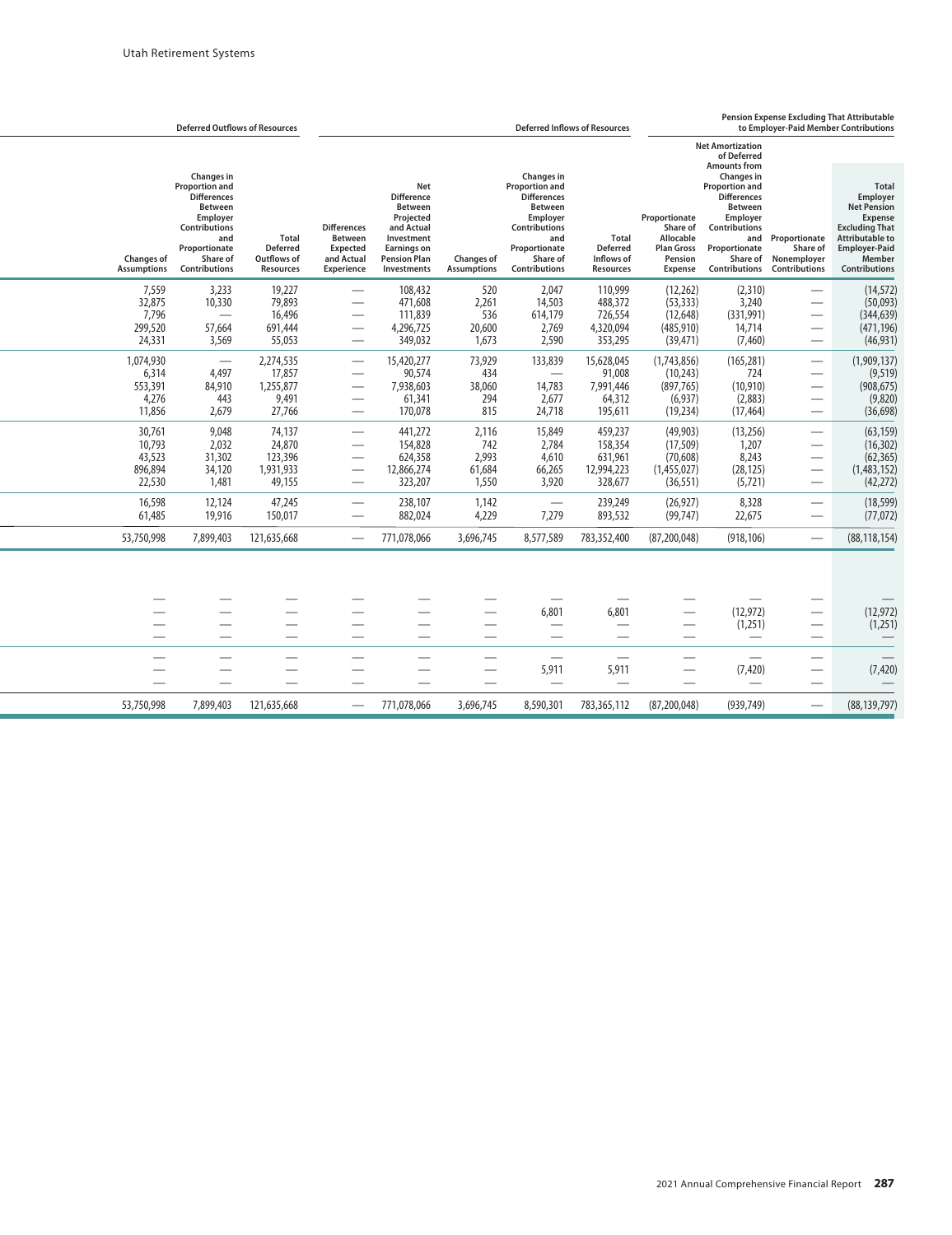#### **Noncontributory Retirement System State and School Division**

# Schedule of Employer Allocations and Pension Amounts

| <b>Participating Employer</b>                                                                                                                                         | Employer<br>Contributions                                        | Employer<br>Allocation<br>Percentage                           | <b>Net Pension</b><br>Liability/(Asset)<br>(6.85 Discount)                     | <b>Net Pension</b><br>Liability/(Asset)<br>1.00 Decrease<br>(5.85) | <b>Net Pension</b><br>Liability/(Asset)<br>1.00 Increase<br>(7.85)                 | <b>Differences</b><br>Between<br><b>Expected</b><br>and Actual<br><b>Experience</b> | Net<br><b>Difference</b><br>Between<br>Projected<br>and Actual<br>Investment<br><b>Earnings on</b><br><b>Pension Plan</b><br>Investments |  |
|-----------------------------------------------------------------------------------------------------------------------------------------------------------------------|------------------------------------------------------------------|----------------------------------------------------------------|--------------------------------------------------------------------------------|--------------------------------------------------------------------|------------------------------------------------------------------------------------|-------------------------------------------------------------------------------------|------------------------------------------------------------------------------------------------------------------------------------------|--|
| ACTIVE RE ENTRY INC<br>ALPINE SCHOOL DISTRICT<br><b>ALPINE UNISERV</b><br>AMERICAN LEADERSHIP ACADEMY<br>AMES CHARTER SCHOOL                                          | Ś<br>74,751<br>61,600,619<br>30,106<br>1,022,861<br>407,265      | 0.0106463%<br>8.7734147<br>0.0042878<br>0.1456800<br>0.0580044 | \$<br>(72, 740)<br>(59, 943, 856)<br>(29, 296)<br>(995, 350)<br>(396, 312)     | 261,235<br>215,279,072<br>105,213<br>3,574,646<br>1,423,292        | (351, 946)<br>(290, 032, 191)<br>(141, 746)<br>(4,815,900)<br>(1, 917, 514)        | 43,633<br>35,956,788<br>17,573<br>597,052<br>237,724                                |                                                                                                                                          |  |
| <b>BEAVER SCHOOL DISTRICT</b><br><b>BOX ELDER SCHOOL DISTRICT</b><br>CACHE COUNTY SCHOOL DISTRICT<br><b>CANYONS SCHOOL DISTRICT</b><br><b>CARBON SCHOOL DISCTRICT</b> | 1,453,882<br>10,921,851<br>15,144,746<br>30,051,944<br>2,974,036 | 0.2070679<br>1.5555351<br>2.1569773<br>4.2801221<br>0.4235744  | (1,414,780)<br>(10,628,105)<br>(14, 737, 424)<br>(29, 243, 690)<br>(2,894,048) | 5,080,962<br>38,169,192<br>52,927,177<br>105,024,183<br>10,393,525 | (6,845,266)<br>(51, 422, 994)<br>(71, 305, 515)<br>(141, 492, 592)<br>(14,002,554) | 848,643<br>6,375,174<br>8,840,113<br>17,541,567<br>1,735,969                        |                                                                                                                                          |  |
| COLOR COUNTRY UNISERV<br>DAGGETT SCHOOL DISTRICT<br>DAVIS SCHOOL DISTRICT<br>DAVIS TECHNICAL COLLEGE<br><b>DAVIS UNISERV</b>                                          | 22,989<br>361,116<br>57,151,099<br>918,362<br>38,250             | 0.0032742<br>0.0514317<br>8.1396957<br>0.1307969<br>0.0054477  | (22, 371)<br>(351, 404)<br>(55,614,007)<br>(893, 662)<br>(37, 221)             | 80,341<br>1,262,014<br>199,729,090<br>3,209,450<br>133,674         | (108, 239)<br>(1,700,233)<br>(269,082,661)<br>(4,323,894)<br>(180,090)             | 13,419<br>210,787<br>33,359,566<br>536,055<br>22,327                                | —<br>—                                                                                                                                   |  |
| DUCHESNE SCHOOL DISTRICT<br>EAST HOLLYWOOD HIGH SCHOOL<br>EDUCATORS MUTUAL INSURANCE<br><b>EMERY SCHOOL DISTRICT</b><br>ESPERANZA ELEMENTARY SCHOOL                   | 4,241,348<br>230,961<br>1,346,411<br>2,540,737<br>50,866         | 0.6040703<br>0.0328945<br>0.1917614<br>0.3618622<br>0.0072446  | (4, 127, 276)<br>(224,750)<br>(1,310,199)<br>(2,472,403)<br>(49, 498)          | 14,822,472<br>807,154<br>4,705,376<br>8,879,252<br>177,766         | (19,969,401)<br>(1,087,429)<br>(6, 339, 263)<br>(11, 962, 467)<br>(239, 493)       | 2,475,710<br>134,814<br>785,911<br>1,483,049<br>29,691                              | $\overline{\phantom{0}}$                                                                                                                 |  |
| <b>FAST FORWARD CHARTER HS</b><br><b>GARFIELD SCHOOL DISTRICT</b><br><b>GRAND SCHOOL DISTRICT</b><br><b>GRANITE SCHOOL DISTRICT</b><br><b>GRANITE UNISERV</b>         | 227,356<br>1,026,901<br>1,719,940<br>60,667,327<br>50,994        | 0.0323809<br>0.1462555<br>0.2449610<br>8.6404915<br>0.0072627  | (221, 241)<br>(999, 282)<br>(1,673,682)<br>(59,035,666)<br>(49, 622)           | 794,552<br>3,588,768<br>6,010,770<br>212,017,448<br>178,210        | (1,070,450)<br>(4,834,925)<br>(8,097,939)<br>(285, 638, 006)<br>(240,091)          | 132,709<br>599,411<br>1,003,943<br>35,412,018<br>29,765                             | $\overline{\phantom{0}}$                                                                                                                 |  |
| HEBER VALLEY HISTORIC RAILROAD<br><b>HIGH DESERT UNISERV</b><br>HIGH SCHOOL ACTIVITIES ASSN<br>INTECH COLLEGIATE HIGH SCHOOL<br><b>IRON SCHOOL DISTRICT</b>           | 74,400<br>10,561<br>139,662<br>141,786<br>7,905,605              | 0.0105964<br>0.0015041<br>0.0198912<br>0.0201937<br>1.1259489  | (72, 399)<br>(10, 277)<br>(135, 905)<br>(137, 972)<br>(7,692,982)              | 260,011<br>36,907<br>488,084<br>495,506<br>27,628,152              | (350, 297)<br>(49, 723)<br>(657, 565)<br>(667, 565)<br>(37, 221, 702)              | 43,428<br>6,164<br>81,522<br>82,761<br>4,614,566                                    |                                                                                                                                          |  |
| <b>ITINERIS HIGH SCHOOL</b><br>JORDAN SCHOOL DISTRICT<br><b>JORDAN UNISERV</b><br><b>JUAB SCHOOL DISTRICT</b><br>KANE SCHOOL DISTRICT                                 | 297,827<br>45,311,879<br>32,042<br>2,104,276<br>1,415,018        | 0.0424177<br>6.4535050<br>0.0045635<br>0.2996996<br>0.2015327  | (289, 817)<br>(44,093,205)<br>(31, 180)<br>(2,047,680)<br>(1,376,961)          | 1,040,831<br>158,353,915<br>111,978<br>7,353,927<br>4,945,141      | (1,402,247)<br>(213, 340, 445)<br>(150, 861)<br>(9,907,492)<br>(6,662,283)         | 173,844<br>26,448,916<br>18,703<br>1,228,283<br>825,958                             | $\overline{\phantom{0}}$                                                                                                                 |  |
| LOGAN SCHOOL DISTRICT<br>MILLARD SCHOOL DISTRICT<br>MONTICELLO ACADEMY<br><b>MORGAN SCHOOL DISTRICT</b><br>MURRAY SCHOOL DISTRICT                                     | 4,800,311<br>3,408,626<br>433,935<br>2,308,259<br>6,149,474      | 0.6836802<br>0.4854705<br>0.0618028<br>0.3287518<br>0.8758335  | (4,671,206)<br>(3,316,950)<br>(422, 264)<br>(2,246,178)<br>(5,984,082)         | 16,775,913<br>11,912,310<br>1,516,496<br>8,066,800<br>21,490,905   | (22,601,151)<br>(16,048,720)<br>(2,043,082)<br>(10, 867, 901)<br>(28, 953, 368)    | 2,801,981<br>1,989,643<br>253,291<br>1,347,350<br>3,589,499                         |                                                                                                                                          |  |
| NEBO SCHOOL DISTRICT<br>NOAH WEBSTER ACADEMY INC<br>NORTH SANPETE SCHOOL DISTRICT<br>NORTH SUMMIT SCHOOL DISTRICT<br>NUAMES CHARTER SCHOOL                            | 27,701,152<br>257,473<br>2,381,385<br>1,350,562<br>870,363       | 3.9453125<br>0.0366704<br>0.3391667<br>0.1923527<br>0.1239607  | (26, 956, 123)<br>(250, 548)<br>(2,317,337)<br>(1, 314, 239)<br>(846, 954)     | 96,808,739<br>899,806<br>8,322,357<br>4,719,885<br>3,041,706       | (130, 424, 432)<br>(1,212,253)<br>(11, 212, 198)<br>(6,358,810)<br>(4,097,902)     | 16,169,390<br>150,289<br>1,390,034<br>788,334<br>508,038                            | —<br>$\overline{\phantom{0}}$                                                                                                            |  |
| OGDEN SCHOOL DISTRICT<br>OGDEN-WEBER TECH COLLEGE<br>PARK CITY SCHOOL DISTRICT<br>PIUTE SCHOOL DISTRICT<br>PROVO HOUSING AUTHORITY                                    | 9,892,264<br>555,869<br>7,074,776<br>431,715<br>68               | 1.4088971<br>0.0791691<br>1.0076188<br>0.0614866<br>0.0000097  | (9,626,209)<br>(540, 918)<br>(6,884,498)<br>(420, 104)<br>(66)                 | 34,571,039<br>1,942,625<br>24,724,608<br>1,508,737<br>238          | (46, 575, 424)<br>(2,617,178)<br>(33,309,937)<br>(2,032,629)<br>(321)              | 5,774,196<br>324,465<br>4,129,605<br>251,995<br>40                                  | —<br>$\overline{\phantom{0}}$<br>$\overline{\phantom{0}}$                                                                                |  |
| PROVO SCHOOL DISTRICT<br>RICH SCHOOL DISTRICT<br>SALT LAKE ARTS ACADEMY<br>SALT LAKE SCHOOL DISTRICT<br>SAN JUAN SCHOOL DISTRICT                                      | 12,345,474<br>751,010<br>374,385<br>27,233,361<br>3,685,608      | 1.7582934<br>0.1069620<br>0.0533215<br>3.8786878<br>0.5249195  | (12,013,439)<br>(730, 812)<br>(364, 316)<br>(26, 500, 913)<br>(3,586,483)      | 43,144,407<br>2,624,597<br>1,308,385<br>95,173,925<br>12,880,297   | (58, 125, 793)<br>(3,535,958)<br>(1,762,706)<br>(128, 221, 948)<br>(17, 352, 828)  | 7,206,155<br>438,371<br>218,532<br>15,896,337<br>2,151,320                          | —                                                                                                                                        |  |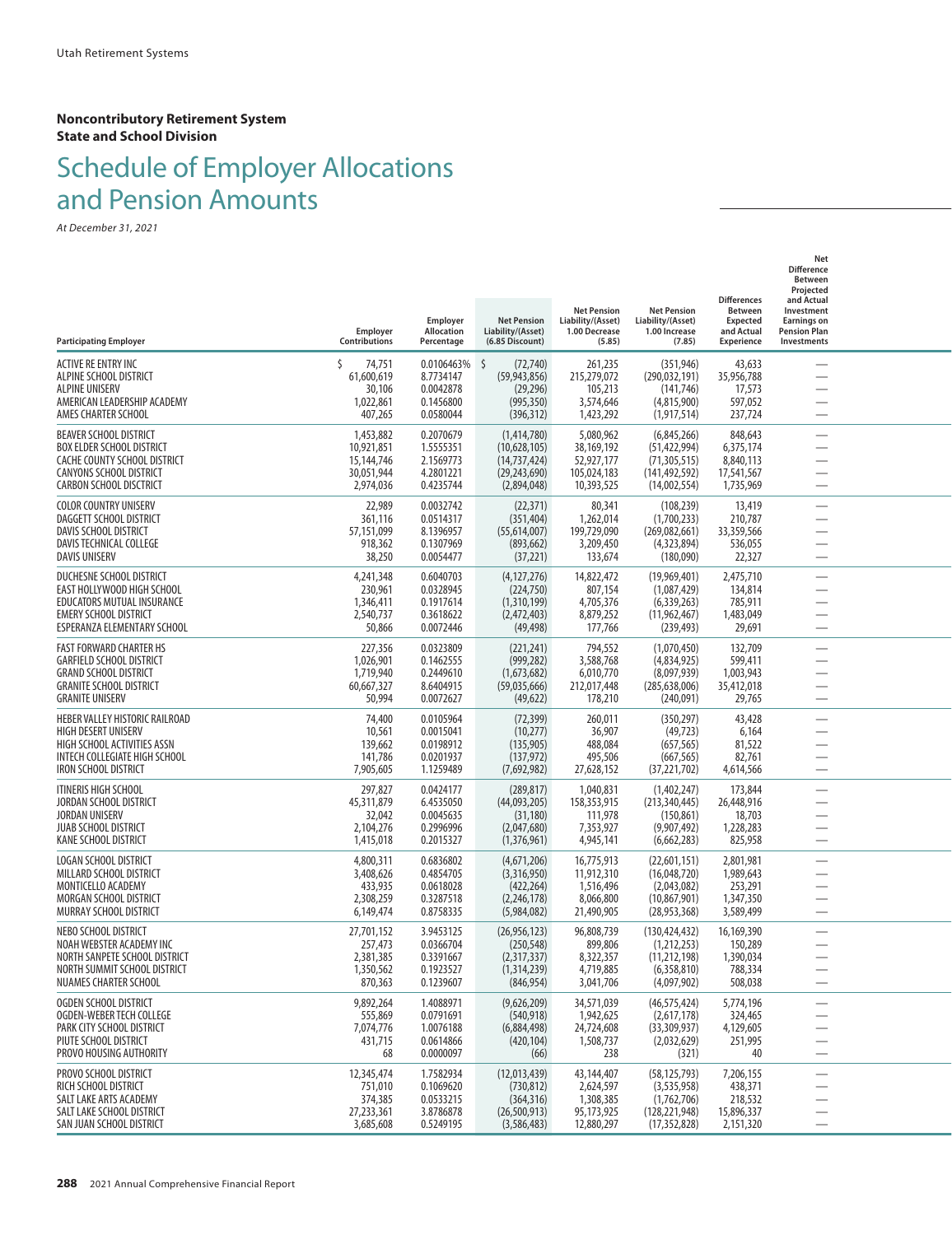## **Pension Expense Excluding That Attributable**

|                                                              | <b>Deferred Outflows of Resources</b>                                                                                                                         |                                                                  |                                                                              |                                                                                                                                          |                                                                                               |                                                                                                                                                               | <b>Deferred Inflows of Resources</b>                               |                                                                                          |                                                                                                                                                        |                                                                 | to Employer-Paid Member Contributions                                                                                                                                  |
|--------------------------------------------------------------|---------------------------------------------------------------------------------------------------------------------------------------------------------------|------------------------------------------------------------------|------------------------------------------------------------------------------|------------------------------------------------------------------------------------------------------------------------------------------|-----------------------------------------------------------------------------------------------|---------------------------------------------------------------------------------------------------------------------------------------------------------------|--------------------------------------------------------------------|------------------------------------------------------------------------------------------|--------------------------------------------------------------------------------------------------------------------------------------------------------|-----------------------------------------------------------------|------------------------------------------------------------------------------------------------------------------------------------------------------------------------|
|                                                              |                                                                                                                                                               |                                                                  |                                                                              |                                                                                                                                          |                                                                                               |                                                                                                                                                               |                                                                    |                                                                                          | <b>Net Amortization</b><br>of Deferred<br><b>Amounts from</b>                                                                                          |                                                                 |                                                                                                                                                                        |
| <b>Changes of</b><br><b>Assumptions</b>                      | <b>Changes</b> in<br>Proportion and<br><b>Differences</b><br><b>Between</b><br>Employer<br>Contributions<br>and<br>Proportionate<br>Share of<br>Contributions | <b>Total</b><br><b>Deferred</b><br>Outflows of<br>Resources      | <b>Differences</b><br>Between<br><b>Expected</b><br>and Actual<br>Experience | Net<br><b>Difference</b><br>Between<br>Projected<br>and Actual<br>Investment<br><b>Earnings on</b><br><b>Pension Plan</b><br>Investments | <b>Changes of</b><br><b>Assumptions</b>                                                       | <b>Changes</b> in<br>Proportion and<br><b>Differences</b><br>Between<br>Employer<br><b>Contributions</b><br>and<br>Proportionate<br>Share of<br>Contributions | <b>Total</b><br><b>Deferred</b><br>Inflows of<br><b>Resources</b>  | Proportionate<br>Share of<br>Allocable<br><b>Plan Gross</b><br>Pension<br><b>Expense</b> | Changes in<br><b>Proportion and</b><br><b>Differences</b><br>Between<br>Employer<br>Contributions<br>and<br>Proportionate<br>Share of<br>Contributions | Proportionate<br>Share of<br>Nonemployer<br>Contributions       | <b>Total</b><br>Employer<br><b>Net Pension</b><br><b>Expense</b><br><b>Excluding That</b><br><b>Attributable to</b><br><b>Employer-Paid</b><br>Member<br>Contributions |
| 28,364<br>23,373,948<br>11,423<br>388,118<br>154,534         | 19,162<br>7,375,974<br>7,098<br>66,626                                                                                                                        | 91,159<br>66,706,710<br>36,094<br>1,051,796<br>392,258           | $\overline{\phantom{0}}$                                                     | 293,369<br>241,759,710<br>118,154<br>4,014,350<br>1,598,366                                                                              | $\overline{\phantom{0}}$<br>$\overline{\phantom{0}}$                                          | 37,706<br>$\frac{1}{2}$<br>7,343<br>25,871                                                                                                                    | 331,075<br>241,759,710<br>118,154<br>4,021,693<br>1,624,237        | (32, 196)<br>(26, 531, 898)<br>(12,967)<br>(440, 554)<br>(175, 413)                      | (5, 979)<br>5,471,678<br>7,855<br>1,699<br>(21,260)                                                                                                    |                                                                 | (38, 175)<br>(21,060,220)<br>(5, 112)<br>(438, 855)<br>(196, 673)                                                                                                      |
| 551,666<br>4,144,224<br>5,746,574<br>11,403,012<br>1,128,478 | 53,643<br>669,245<br>754,687<br>1,418,635<br>23,985                                                                                                           | 1,453,952<br>11,188,643<br>15,341,374<br>30,363,214<br>2,888,432 | $\overline{\phantom{0}}$<br>$\overline{\phantom{0}}$                         | 5,705,951<br>42,864,236<br>59,437,542<br>117,942,798<br>11,671,992                                                                       | $\overline{\phantom{0}}$<br>÷,<br>$\overline{\phantom{0}}$                                    | 150,173<br>205,510<br>362,237                                                                                                                                 | 5,856,124<br>42,864,236<br>59,437,542<br>118,148,308<br>12,034,229 | (626, 199)<br>(4,704,132)<br>(6, 522, 968)<br>(12, 943, 622)<br>(1,280,942)              | (6, 556)<br>963,319<br>915,068<br>767,146<br>(152, 907)                                                                                                | $\overline{\phantom{0}}$<br>$\overline{\phantom{0}}$            | (632, 755)<br>(3,740,813)<br>(5,607,900)<br>(12, 176, 476)<br>(1,433,849)                                                                                              |
| 8,723<br>137,023<br>21,685,607<br>348,466<br>14,514          | 3,748<br>43,333<br>2,295,101<br>113,288<br>55,352                                                                                                             | 25,890<br>391,143<br>57,340,274<br>997,809<br>92,193             | $\overline{\phantom{0}}$<br>$\overline{\phantom{0}}$                         | 90,224<br>1,417,249<br>224,296,986<br>3,604,232<br>150,117                                                                               | $\overline{\phantom{0}}$<br>$\overline{\phantom{0}}$                                          | 11,317<br>3,626,885<br>279,222                                                                                                                                | 90,224<br>1,428,566<br>227,923,871<br>3,883,454<br>150,117         | (9,902)<br>(155, 536)<br>(24,615,453)<br>(395, 546)<br>(16, 475)                         | 2,815<br>(14, 114)<br>(1, 181, 177)<br>(39, 136)<br>25,122                                                                                             | $\qquad \qquad -$                                               | (7,087)<br>(169, 650)<br>(25,796,630)<br>(434, 682)<br>8,647                                                                                                           |
| 1,609,351<br>87,637<br>510,887<br>964,066<br>19,301          | 191,387<br>$\overline{\phantom{0}}$<br>1,382<br>119,720                                                                                                       | 4,276,448<br>222,451<br>1,296,798<br>2,448,497<br>168,712        | $\overline{\phantom{0}}$                                                     | 16,645,726<br>906,439<br>5,284,166<br>9,971,454<br>199,632                                                                               | $\overline{\phantom{0}}$<br>$\overline{\phantom{0}}$                                          | 31,067<br>413,343<br>176,898<br>$\overline{\phantom{0}}$                                                                                                      | 16,645,726<br>937,506<br>5,697,509<br>10,148,352<br>199,632        | (1,826,784)<br>(99, 477)<br>(579, 910)<br>(1,094,316)<br>(21, 909)                       | 172,736<br>(5, 336)<br>(267, 338)<br>(218, 935)<br>54,196                                                                                              | $\overline{\phantom{0}}$<br>$\overline{\phantom{0}}$            | (1,654,048)<br>(104, 813)<br>(847, 248)<br>(1,313,251)<br>32,287                                                                                                       |
| 86,269<br>389,651<br>652,620<br>23,019,817<br>19,349         | 29,512<br>7,653<br>25,276<br>97,865                                                                                                                           | 248,490<br>996,715<br>1,681,839<br>58,529,700<br>49,114          | $\overline{\phantom{0}}$                                                     | 892,286<br>4,030,208<br>6,750,131<br>238,096,886<br>200,131                                                                              | $\overline{\phantom{0}}$<br>$\overline{\phantom{0}}$                                          | 6,868<br>74,833<br>307,077<br>2,919,301<br>29,618                                                                                                             | 899,154<br>4,105,041<br>7,057,208<br>241,016,187<br>229,749        | (97, 924)<br>(442, 295)<br>(740, 793)<br>(26, 129, 922)<br>(21, 963)                     | 8,023<br>(103, 849)<br>(68,909)<br>(203, 342)<br>(16, 609)                                                                                             | $\qquad \qquad$                                                 | (89,901)<br>(546, 144)<br>(809, 702)<br>(26, 333, 264)<br>(38, 572)                                                                                                    |
| 28,231<br>4,007<br>52,994<br>53,800<br>2,999,730             | 19,980<br>661<br>12,978<br>42,457<br>506,974                                                                                                                  | 91,639<br>10,832<br>147,494<br>179,018<br>8,121,270              |                                                                              | 291,994<br>41,447<br>548,121<br>556,456<br>31,026,583                                                                                    |                                                                                               | 9,256<br>58<br>1,866<br>4,708<br>353,842                                                                                                                      | 301,250<br>41,505<br>549,987<br>561,164<br>31,380,425              | (32,045)<br>(4, 549)<br>(60, 153)<br>(61,068)<br>(3,405,010)                             | 15,142<br>526<br>3,930<br>9,093<br>308,643                                                                                                             | $\overbrace{\phantom{13333}}$<br>$\overbrace{\phantom{aaaaa}}$  | (16, 903)<br>(4,023)<br>(56, 223)<br>(51, 975)<br>(3,096,367)                                                                                                          |
| 113,008<br>17,193,293<br>12,158<br>798,453<br>536,919        | 32,383<br>3,529,825<br>2,638<br>22,300<br>31,676                                                                                                              | 319,235<br>47,172,034<br>33,499<br>2,049,036<br>1,394,553        | $\overline{\phantom{0}}$<br>-                                                | 1,168,860<br>177,832,412<br>125,752<br>8,258,505<br>5,553,423                                                                            | $\overline{\phantom{0}}$<br>$\overline{\phantom{0}}$                                          | 604<br>13,495<br>30,033<br>49,795<br>12,385                                                                                                                   | 1,169,464<br>177,845,907<br>155,785<br>8,308,300<br>5,565,808      | (128, 276)<br>(19,516,202)<br>(13,801)<br>(906, 329)<br>(609, 460)                       | 29,131<br>5,099,322<br>(15,068)<br>49,259<br>1,040                                                                                                     |                                                                 | (99, 145)<br>(14, 416, 880)<br>(28, 869)<br>(857,070)<br>(608, 420)                                                                                                    |
| 1,821,446<br>1,293,380<br>164,654<br>875,854<br>2,333,377    | 717,216<br>119,033<br>298,541<br>516,089<br>308,179                                                                                                           | 5,340,643<br>3,402,056<br>716,486<br>2,739,293<br>6,231,055      |                                                                              | 18,839,452<br>13,377,597<br>1,703,034<br>9,059,066<br>24,134,417                                                                         | $\overline{\phantom{0}}$                                                                      | 388,213<br>179,816<br>5,991<br>94,471                                                                                                                         | 19,227,665<br>13,557,413<br>1,709,025<br>9,059,066<br>24,228,888   | (2,067,534)<br>(1,468,123)<br>(186, 899)<br>(994, 186)<br>(2,648,630)                    | 63,739<br>(170, 905)<br>125,449<br>453,926<br>422,287                                                                                                  | $\overline{\phantom{0}}$                                        | (2,003,795)<br>(1,639,028)<br>(61, 450)<br>(540, 260)<br>(2, 226, 343)                                                                                                 |
| 10,511,019<br>97,697<br>903,601<br>512,462<br>330,254        | 2,425,179<br>66,270<br>225,099<br>54,015<br>327,448                                                                                                           | 29,105,588<br>314,256<br>2,518,734<br>1,354,811<br>1,165,740     | $\overline{\phantom{0}}$<br>—                                                | 108,716,804<br>1,010,487<br>9,346,058<br>5,300,460<br>3,415,854                                                                          | $\overline{\phantom{0}}$<br>$\overline{\phantom{0}}$                                          | $\overline{\phantom{0}}$<br>1,891<br>25,095<br>—                                                                                                              | 108,716,804<br>1,010,487<br>9,347,949<br>5,325,555<br>3,415,854    | (11, 931, 116)<br>(110, 896)<br>(1,025,682)<br>(581, 699)<br>(374, 873)                  | 1,487,590<br>46,882<br>108,850<br>67,753<br>334,896                                                                                                    | $\overline{\phantom{0}}$<br>$\overline{\phantom{0}}$            | (10, 443, 526)<br>(64, 014)<br>(916, 832)<br>(513, 946)<br>(39, 977)                                                                                                   |
| 3,753,554<br>210,921<br>2,684,477<br>163,811<br>26           | $\overline{\phantom{0}}$<br>$\equiv$<br>61,930<br>160                                                                                                         | 9,527,750<br>535,386<br>6,814,082<br>477,736<br>226              | —                                                                            | 38,823,487<br>2,181,579<br>27,765,886<br>1,694,321<br>267                                                                                | $\overline{\phantom{m}}$                                                                      | 553,222<br>394,948<br>694,033<br>37,361<br>$\overline{\phantom{0}}$                                                                                           | 39,376,709<br>2,576,527<br>28,459,919<br>1,731,682<br>267          | (4,260,680)<br>(239, 417)<br>(3,047,165)<br>(185, 943)<br>(29)                           | (998, 056)<br>(283, 852)<br>(216, 151)<br>(19, 297)<br>73                                                                                              | $\overbrace{\phantom{aaaaa}}$                                   | (5,258,736)<br>(523, 269)<br>(3,263,316)<br>(205, 240)<br>44                                                                                                           |
| 4,684,409<br>284,966<br>142,058<br>10,333,519<br>1,398,480   | 1,340,644<br>19,913<br>79,510<br>44,937<br>$\overline{\phantom{0}}$                                                                                           | 13,231,208<br>743,250<br>440,100<br>26,274,793<br>3,549,800      | $\overline{\phantom{0}}$<br>-<br>—<br>$\overline{\phantom{0}}$               | 48,451,432<br>2,947,439<br>1,469,324<br>106,880,897<br>14,464,651                                                                        | $\overbrace{\phantom{12322111}}$<br>$\overline{\phantom{a}}$<br>—<br>$\overline{\phantom{m}}$ | 375,532<br>48,356<br>4,852<br>636,218<br>570,173                                                                                                              | 48,826,964<br>2,995,795<br>1,474,176<br>107,517,115<br>15,034,824  | (5,317,298)<br>(323, 466)<br>(161, 251)<br>(11, 729, 635)<br>(1,587,422)                 | 64,736<br>(32, 186)<br>79,312<br>(1, 108, 311)<br>(448, 374)                                                                                           | $\qquad \qquad \longleftarrow$<br>—<br>$\overline{\phantom{0}}$ | (5,252,562)<br>(355, 652)<br>(81, 939)<br>(12,837,946)<br>(2,035,796)                                                                                                  |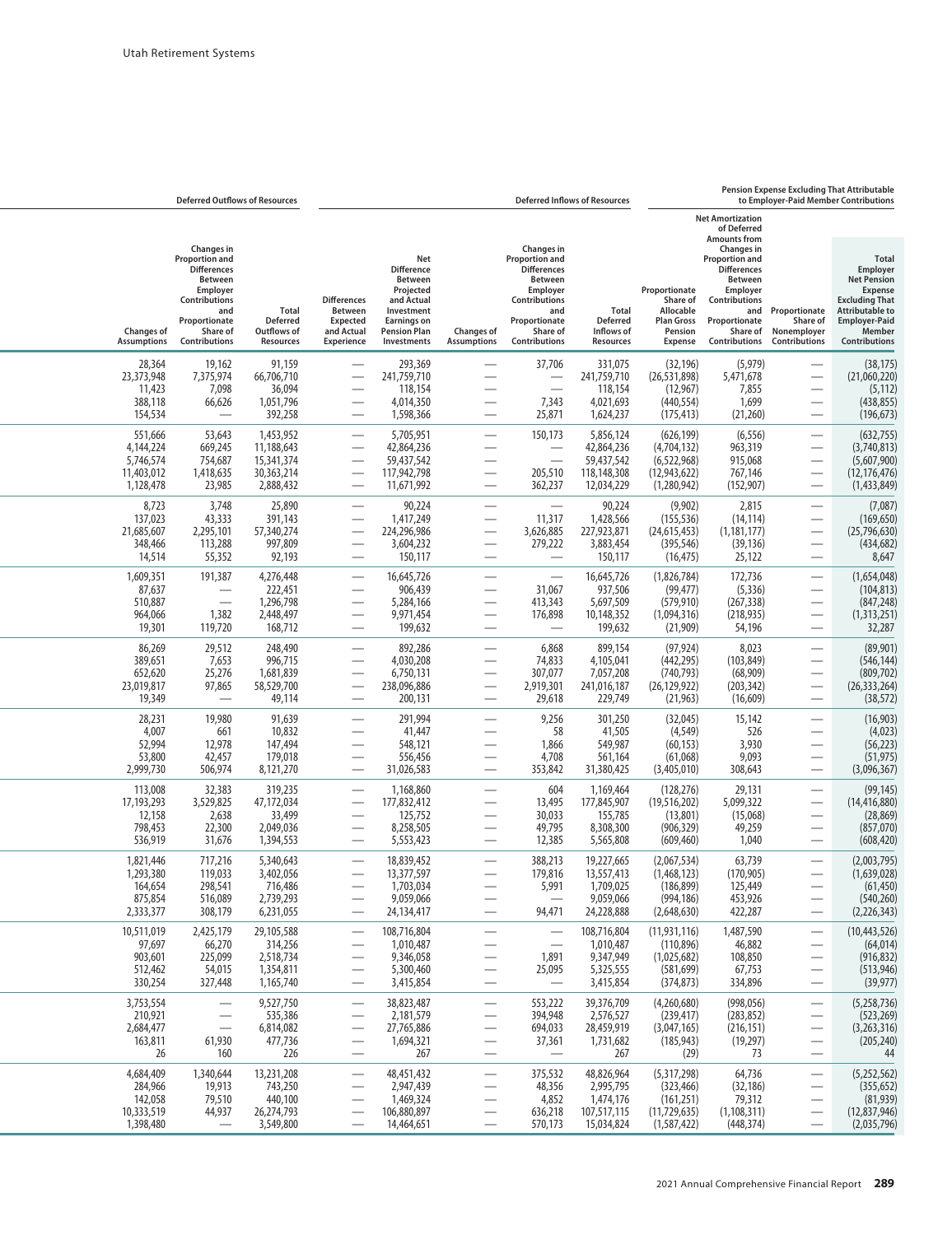#### **Noncontributory Retirement System State and School Division**

## **Schedule of Employer Allocations and Pension Amounts** *(Concluded)*

*At December 31, 2021*

| <b>Participating Employer</b>                                                                                                                        | <b>Employer</b><br><b>Contributions</b>                          | Employer<br>Allocation<br>Percentage                           | <b>Net Pension</b><br>Liability/(Asset)<br>(6.85 Discount)                     | <b>Net Pension</b><br>Liability/(Asset)<br>1.00 Decrease<br>(5.85) | <b>Net Pension</b><br>Liability/(Asset)<br>1.00 Increase<br>(7.85)          | <b>Differences</b><br><b>Between</b><br>Expected<br>and Actual<br><b>Experience</b> | <b>Net</b><br><b>Difference</b><br><b>Between</b><br>Projected<br>and Actual<br>Investment<br><b>Earnings on</b><br><b>Pension Plan</b><br>Investments |  |
|------------------------------------------------------------------------------------------------------------------------------------------------------|------------------------------------------------------------------|----------------------------------------------------------------|--------------------------------------------------------------------------------|--------------------------------------------------------------------|-----------------------------------------------------------------------------|-------------------------------------------------------------------------------------|--------------------------------------------------------------------------------------------------------------------------------------------------------|--|
| SEVIER SCHOOL DISTRICT<br>SOLDIER HOLLOW CHARTER SCHOOL<br>SOUTH SANPETE SCHOOL DISTRICT<br>SOUTH SUMMIT SCHOOL DISTRICT<br>SOUTHERN UTAH UNIVERSITY | 4,285,818<br>ς<br>203,177<br>2,951,838<br>1,868,321<br>2,888,977 | 0.6104040%<br>0.0289373<br>0.4204129<br>0.2660940<br>0.4114600 | -S<br>(4, 170, 551)<br>(197, 712)<br>(2,872,447)<br>(1,818,072)<br>(2,811,277) | 14,977,886<br>710,054<br>10,315,949<br>6,529,324<br>10,096,266     | (20, 178, 780)<br>(956.611)<br>(13,898,041)<br>(8,796,555)<br>(13,602,075)  | 2,501,668<br>118,596<br>1,723,012<br>1,090,554<br>1,686,319                         | $\overline{\phantom{a}}$<br>÷.                                                                                                                         |  |
| SOUTHWEST EDUC DEVELOPMENT CTR<br>SOUTHWEST TECHNICAL COLLEGE<br><b>STATE OF UTAH</b><br><b>SUCCESS ACADEMY</b><br>SUMMIT ACADEMY HIGH SCHOOL        | 95,953<br>419,690<br>164,205,855<br>287,529<br>276,243           | 0.0136660<br>0.0597740<br>23.3868771<br>0.0409511<br>0.0393436 | (93, 372)<br>(408, 402)<br>(159, 789, 507)<br>(279, 796)<br>(268, 813)         | 335,332<br>1,466,714<br>573,859,250<br>1,004,844<br>965,400        | (451, 772)<br>(1,976,013)<br>(773, 125, 106)<br>(1,353,764)<br>(1,300,624)  | 56,008<br>244,977<br>95,848,308<br>167,833<br>161,245                               |                                                                                                                                                        |  |
| SUMMIT ACADEMY INC<br>TINTIC SCHOOL DISTRICT<br>TOOELE SCHOOL DISTRICT<br><b>TOOELE TECHNICAL COLLEGE</b><br>UINTAH BASIN TECHNICAL COLLEGE          | 1,207,330<br>388,904<br>13,090,108<br>307,470<br>765,640         | 0.1719530<br>0.0553893<br>1.8643472<br>0.0437911<br>0.1090456  | (1, 174, 859)<br>(378, 444)<br>(12,738,046)<br>(299, 200)<br>(745, 048)        | 4,219,324<br>1,359,124<br>45,746,719<br>1,074,531<br>2,675,724     | (5,684,435)<br>(1,831,064)<br>(61, 631, 727)<br>(1,447,649)<br>(3,604,837)  | 704,729<br>227,006<br>7,640,803<br>179,473<br>446,910                               |                                                                                                                                                        |  |
| UINTAH SCHOOL DISTRICT<br>UTAH ARTS ACADEMY<br>UTAH CO ACADEMY OF SCIENCES<br>UTAH COMMUNICATIONS AUTHORITY<br>UTAH EDUCATION ASSOCIATION            | 5,954,662<br>239,937<br>345,082<br>523,871<br>378,534            | 0.8480876<br>0.0341728<br>0.0491480<br>0.0746119<br>0.0539124  | (5,794,510)<br>(233, 484)<br>(335, 801)<br>(509, 782)<br>(368, 353)            | 20,810,086<br>838,521<br>1,205,977<br>1,830,801<br>1,322,884       | (28,036,142)<br>(1, 129, 687)<br>(1,624,738)<br>(2,466,526)<br>(1,782,240)  | 3,475,785<br>140,053<br>201,427<br>305,788<br>220,954                               | $\sim$                                                                                                                                                 |  |
| UTAH HOUSING CORPORATION<br>UTAH RETIREMENT SYSTEMS<br>UTAH SAFETY COUNCIL<br>UTAH SCHOOL BOARD ASSOCIATION<br>UTAH SCHOOL BOARD RISK MGMT           | 1,255,396<br>6.328.567<br>83,813<br>152,219<br>210,136           | 0.1787986<br>0.9013406<br>0.0119370<br>0.0216797<br>0.0299284  | (1,221,631)<br>(6, 158, 358)<br>(81, 559)<br>(148, 125)<br>(204, 484)          | 4,387,299<br>22,116,790<br>292,906<br>531,969<br>734,373           | (5,910,737)<br>(29, 796, 584)<br>(394, 614)<br>(716, 689)<br>(989, 375)     | 732,785<br>3,694,036<br>48,922<br>88,852<br>122,658                                 |                                                                                                                                                        |  |
| UTAH SCHOOL EMPLOYEES ASSN<br>UTAH STATE FAIR CORP<br>WASATCH SCHOOL DISTRICT<br><b>WASATCH UNISERV</b><br><b>WASHINGTON SCHOOL DISTRICT</b>         | 65,152<br>118,184<br>7,684,084<br>33,671<br>25,808,436           | 0.0092792<br>0.0168323<br>1.0943990<br>0.0047955<br>3.6757441  | (63, 400)<br>(115,006)<br>(7, 477, 419)<br>(32,765)<br>(25, 114, 312)          | 227,690<br>413,025<br>26,853,991<br>117,670<br>90,194,161          | (306, 752)<br>(556, 443)<br>(36, 178, 723)<br>(158, 530)<br>(121, 513, 020) | 38,030<br>68,985<br>4,485,263<br>19,654<br>15,064,596                               |                                                                                                                                                        |  |
| WAYNE SCHOOL DISTRICT<br>WEBER COUNTY SCHOOL DISTRICT<br>WOODLAND PEAKS UNISERV<br><b>WORKERS' COMPENATION FUND</b>                                  | 521,665<br>29,373,368<br>42,619<br>6,050,110                     | 0.0742977<br>4.1834764<br>0.0060700<br>0.8616817               | (507, 635)<br>(28, 583, 364)<br>(41, 473)<br>(5,887,391)                       | 1,823,092<br>102,652,724<br>148,944<br>21,143,653                  | (2,456,139)<br>(138, 297, 672)<br>(200, 663)<br>(28, 485, 537)              | 304,500<br>17,145,476<br>24,877<br>3,531,499                                        | <u>e a</u>                                                                                                                                             |  |
| <b>TOTAL</b>                                                                                                                                         | \$702,128,198                                                    | 100.0000000%                                                   | \$ (683, 244, 300)                                                             | 2,453,766,058                                                      | (3,305,807,382)                                                             | 409,838,002                                                                         |                                                                                                                                                        |  |
| Units without a proportionate share for 2021<br>but had a proportionate share in a prior year                                                        |                                                                  |                                                                |                                                                                |                                                                    |                                                                             |                                                                                     |                                                                                                                                                        |  |
| BRIDGERLAND TECHNICAL COLLEGE<br><b>LIBERTY ACADEMY CHARTER</b><br>OGDEN WEBER/NEA/UEA UNISERV<br>PROVO CITY CORP                                    | Ś                                                                | $0.0000000\%$ \$<br>0.0000000<br>0.0000000<br>0.0000000        |                                                                                |                                                                    |                                                                             |                                                                                     | $\sim$                                                                                                                                                 |  |
| UINTAH FIRE SUPPRESSION SSD<br>USU SPACE DYNAMICS LAB<br>UTAH DAIRY COMMISSION<br>WHITE CITY WATER IMP DIST                                          |                                                                  | 0.0000000<br>0.0000000<br>0.0000000<br>0.0000000               |                                                                                |                                                                    |                                                                             |                                                                                     |                                                                                                                                                        |  |
| <b>GRAND TOTAL</b>                                                                                                                                   | \$702,128,198                                                    | 100.0000000%                                                   | \$ (683.244.300)                                                               | 2,453,766,058                                                      | (3,305,807,382)                                                             | 409,838,002                                                                         |                                                                                                                                                        |  |
|                                                                                                                                                      |                                                                  |                                                                |                                                                                |                                                                    |                                                                             |                                                                                     |                                                                                                                                                        |  |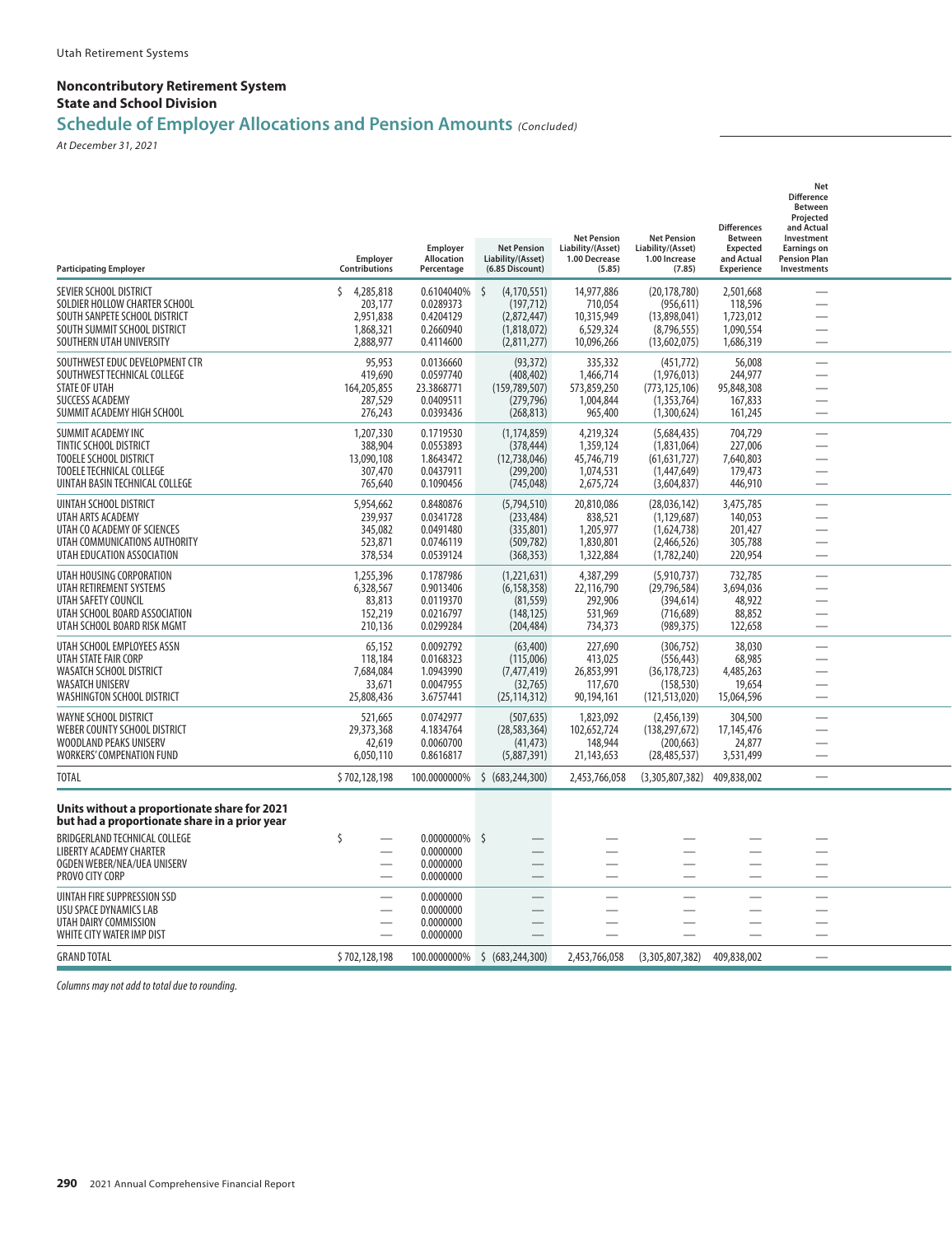|                                                          | <b>Deferred Outflows of Resources</b>                                                                                                                  |                                                             |                                                                                            |                                                                                                                                                 |                                                                                  |                                                                                                                                                        | <b>Deferred Inflows of Resources</b>                           |                                                                                          |                                                                                                                                                 |                                                                                                              | <b>Pension Expense Excluding That Attributable</b><br>to Employer-Paid Member Contributions                                                                                   |
|----------------------------------------------------------|--------------------------------------------------------------------------------------------------------------------------------------------------------|-------------------------------------------------------------|--------------------------------------------------------------------------------------------|-------------------------------------------------------------------------------------------------------------------------------------------------|----------------------------------------------------------------------------------|--------------------------------------------------------------------------------------------------------------------------------------------------------|----------------------------------------------------------------|------------------------------------------------------------------------------------------|-------------------------------------------------------------------------------------------------------------------------------------------------|--------------------------------------------------------------------------------------------------------------|-------------------------------------------------------------------------------------------------------------------------------------------------------------------------------|
|                                                          | <b>Changes</b> in                                                                                                                                      |                                                             |                                                                                            |                                                                                                                                                 |                                                                                  | Changes in                                                                                                                                             |                                                                |                                                                                          | <b>Net Amortization</b><br>of Deferred<br><b>Amounts from</b><br>Changes in                                                                     |                                                                                                              |                                                                                                                                                                               |
| <b>Changes of</b><br><b>Assumptions</b>                  | <b>Proportion and</b><br><b>Differences</b><br><b>Between</b><br>Employer<br><b>Contributions</b><br>and<br>Proportionate<br>Share of<br>Contributions | Total<br><b>Deferred</b><br>Outflows of<br>Resources        | <b>Differences</b><br><b>Between</b><br><b>Expected</b><br>and Actual<br><b>Experience</b> | Net<br><b>Difference</b><br><b>Between</b><br>Projected<br>and Actual<br>Investment<br><b>Earnings on</b><br><b>Pension Plan</b><br>Investments | <b>Changes of</b><br><b>Assumptions</b>                                          | <b>Proportion and</b><br><b>Differences</b><br>Between<br>Employer<br><b>Contributions</b><br>and<br>Proportionate<br>Share of<br><b>Contributions</b> | Total<br><b>Deferred</b><br>Inflows of<br>Resources            | Proportionate<br>Share of<br>Allocable<br><b>Plan Gross</b><br>Pension<br><b>Expense</b> | <b>Proportion and</b><br><b>Differences</b><br><b>Between</b><br>Employer<br>Contributions<br>and<br>Proportionate<br>Share of<br>Contributions | Proportionate<br>Share of<br>Nonemployer<br><b>Contributions</b>                                             | <b>Total</b><br>Employer<br><b>Net Pension</b><br><b>Expense</b><br><b>Excluding That</b><br><b>Attributable to</b><br><b>Employer-Paid</b><br>Member<br><b>Contributions</b> |
| 1,626,226<br>77,094<br>1.120.055<br>708,922<br>1,096,203 | 50,262<br>53,095<br>15,347<br>352,383<br>80,981                                                                                                        | 4.178.156<br>248,785<br>2,858,414<br>2,151,859<br>2,863,503 | $\overline{\phantom{0}}$                                                                   | 16,820,257<br>797,395<br>11,584,874<br>7,332,471<br>11,338,168                                                                                  | $\overline{\phantom{0}}$<br>$\overline{\phantom{0}}$                             | 121,810<br>565,323<br>9,172<br>208,561                                                                                                                 | 16,942,067<br>797,395<br>12,150,197<br>7,341,643<br>11,546,729 | (1,845,938)<br>(87, 510)<br>(1,271,381)<br>(804, 701)<br>(1,244,306)                     | (147.154)<br>43,914<br>(300, 776)<br>216,583<br>(19, 395)                                                                                       |                                                                                                              | (1,993,092)<br>(43, 596)<br>(1,572,157)<br>(588, 118)<br>(1,263,701)                                                                                                          |
| 36,409<br>159,249<br>62,306,828<br>109,101<br>104,818    | 22,688<br>91,101<br>58,093<br>46,457                                                                                                                   | 115,105<br>495,327<br>158,155,136<br>335,027<br>312,520     |                                                                                            | 376,580<br>1,647,129<br>644,447,434<br>1,128,446<br>1,084,150                                                                                   | $\overline{\phantom{0}}$<br>$\overline{\phantom{0}}$                             | 8,805<br>3,596<br>17,387,909<br>46,580                                                                                                                 | 385,385<br>1,650,725<br>661,835,343<br>1,128,446<br>1,130,730  | (41, 328)<br>(180, 764)<br>(70, 724, 828)<br>(123, 841)<br>(118,980)                     | (2,508)<br>41,273<br>(14,673,596)<br>66,096<br>34,370                                                                                           | $\overline{\phantom{0}}$<br>$\overline{\phantom{0}}$                                                         | (43,836)<br>(139, 491)<br>(85, 398, 424)<br>(57, 745)<br>(84, 610)                                                                                                            |
| 458,114<br>147,567<br>4,966,955<br>116,667<br>290,517    | 56,114<br>1,778,380<br>42,999<br>93,265                                                                                                                | 1,218,957<br>374,573<br>14,386,138<br>339,139<br>830,692    | $\overline{\phantom{0}}$                                                                   | 4.738.327<br>1,526,304<br>51,373,844<br>1,206,705<br>3,004,854                                                                                  | —<br>$\overline{\phantom{0}}$                                                    | 63,059<br>16,910<br>42,140                                                                                                                             | 4,801,386<br>1,543,214<br>51,373,844<br>1,248,845<br>3,004,854 | (520,007)<br>(167, 504)<br>(5,638,018)<br>(132, 430)<br>(329, 767)                       | 91,237<br>(20, 246)<br>1,761,851<br>42,107<br>72,056                                                                                            | $\overline{\phantom{0}}$<br>$\overline{\phantom{0}}$                                                         | (428, 770)<br>(187, 750)<br>(3,876,167)<br>(90, 323)<br>(257, 711)                                                                                                            |
| 2,259,457<br>91,042<br>130,939<br>198,779<br>143,632     | 675,011<br>24,599<br>54,521<br>12,210<br>79,933                                                                                                        | 6,410,253<br>255,694<br>386,887<br>516,777<br>444,519       | $\overline{\phantom{0}}$                                                                   | 23,369,853<br>941,664<br>1,354,319<br>2,056,001<br>1,485,607                                                                                    | $\overline{\phantom{0}}$<br>$\overline{\phantom{0}}$<br>$\overline{\phantom{0}}$ | 618,066<br>64,339<br>26,862<br>45,567<br>$\overline{\phantom{0}}$                                                                                      | 23,987,919<br>1,006,003<br>1,381,181<br>2,101,568<br>1,485,607 | (2, 564, 722)<br>(103, 343)<br>(148, 630)<br>(225, 636)<br>(163, 038)                    | 198,953<br>(20, 550)<br>70,749<br>(32,890)<br>42,692                                                                                            | $\overline{\phantom{0}}$<br>$\overline{\phantom{0}}$<br>$\overline{\phantom{0}}$<br>$\overline{\phantom{0}}$ | (2,365,769)<br>(123, 893)<br>(77, 881)<br>(258, 526)<br>(120, 346)                                                                                                            |
| 476,351<br>2,401,333<br>31,802<br>57,759<br>79,735       | 57,025<br>159,017<br>$\overline{\phantom{0}}$<br>42,074                                                                                                | 1,266,161<br>6,254,386<br>80,724<br>146,611<br>244,467      | $\overline{\phantom{0}}$                                                                   | 4,926,964<br>24,837,290<br>328,935<br>597,405<br>824,705                                                                                        | $\overline{\phantom{0}}$<br>$\overline{\phantom{0}}$                             | 19,916<br>214,409<br>7,822<br>65,013<br>22,906                                                                                                         | 4,946,880<br>25,051,699<br>336,757<br>662,418<br>847,611       | (540, 709)<br>(2,725,766)<br>(36,099)<br>(65, 562)<br>(90, 507)                          | 26,929<br>(219, 412)<br>(8,309)<br>(35,761)<br>(2, 544)                                                                                         | $\overline{\phantom{0}}$<br>$\overline{\phantom{0}}$                                                         | (513,780)<br>(2,945,178)<br>(44, 408)<br>(101, 323)<br>(93, 051)                                                                                                              |
| 24,721<br>44,844<br>2,915,675<br>12,776<br>9,792,841     | 17,533<br>1,543,758<br>3,760<br>2,487,433                                                                                                              | 62,751<br>131,362<br>8,944,696<br>36,190<br>27,344,870      |                                                                                            | 255,697<br>463,830<br>30,157,196<br>132,145<br>101,288,593                                                                                      | $\overline{\phantom{0}}$<br>$\overline{\phantom{0}}$<br>$\overline{\phantom{0}}$ | 25,480<br>4,433<br>$\overline{\phantom{0}}$<br>887                                                                                                     | 281,177<br>468,263<br>30,157,196<br>133,032<br>101,288,593     | (28,061)<br>(50, 903)<br>(3,309,599)<br>(14, 502)<br>(11, 115, 908)                      | (22, 165)<br>(2,217)<br>1,210,083<br>8,306<br>1,402,468                                                                                         | $\overline{\phantom{0}}$<br>$\overline{\phantom{0}}$<br>$\overline{\phantom{0}}$                             | (50, 226)<br>(53, 120)<br>(2,099,516)<br>(6, 196)<br>(9,713,440)                                                                                                              |
| 197,942<br>11,145,530<br>16,172<br>2,295,674             | 10,700<br>1,063,723<br>7,848                                                                                                                           | 513,142<br>29,354,729<br>48,897<br>5,827,173                |                                                                                            | 2,047,343<br>115,279,635<br>167,265<br>23,744,451                                                                                               | -                                                                                | 131,255<br>40,118<br>1,589,733                                                                                                                         | 2,178,598<br>115,319,753<br>167,265<br>25,334,184              | (224, 685)<br>(12,651,353)<br>(18, 356)<br>(2,605,833)                                   | (30, 924)<br>633,231<br>8,086<br>(1,486,495)                                                                                                    |                                                                                                              | (255, 609)<br>(12,018,122)<br>(10, 270)<br>(4,092,328)                                                                                                                        |
| 266,417,909                                              | 33,159,019                                                                                                                                             | 709,414,930                                                 |                                                                                            | 2,755,594,236                                                                                                                                   | $\overline{\phantom{0}}$                                                         | 34,502,152                                                                                                                                             | 2,790,096,388                                                  | (302, 412, 448)                                                                          | 509,625                                                                                                                                         |                                                                                                              | (301.902.823)                                                                                                                                                                 |
|                                                          | $\sim$                                                                                                                                                 |                                                             |                                                                                            |                                                                                                                                                 | $\overline{\phantom{0}}$                                                         | 1,776,959<br>37,243                                                                                                                                    | 1,776,959<br>37,243                                            |                                                                                          | (1,420,898)<br>(52,032)<br>(33, 542)                                                                                                            | $\hspace{0.1mm}-\hspace{0.1mm}$<br>$\overline{\phantom{0}}$                                                  | (1,420,898)<br>(52, 032)<br>(33, 542)                                                                                                                                         |
|                                                          | $\overline{\phantom{0}}$                                                                                                                               |                                                             |                                                                                            |                                                                                                                                                 | $\overline{\phantom{m}}$<br>—                                                    | 260<br>390,384<br>28,229                                                                                                                               | 260<br>390,384<br>28,229                                       |                                                                                          | (218)<br>(738, 435)<br>(89,030)                                                                                                                 | —<br>—                                                                                                       | (218)<br>(738, 435)<br>(89,030)                                                                                                                                               |
| 266,417,909                                              | 33,159,019                                                                                                                                             | 709,414,930                                                 |                                                                                            | $-2,755,594,236$                                                                                                                                | $\overline{\phantom{m}}$                                                         |                                                                                                                                                        | 36,735,227 2,792,329,463                                       | (302, 412, 448)                                                                          | (1,824,529)                                                                                                                                     |                                                                                                              | (304, 236, 977)                                                                                                                                                               |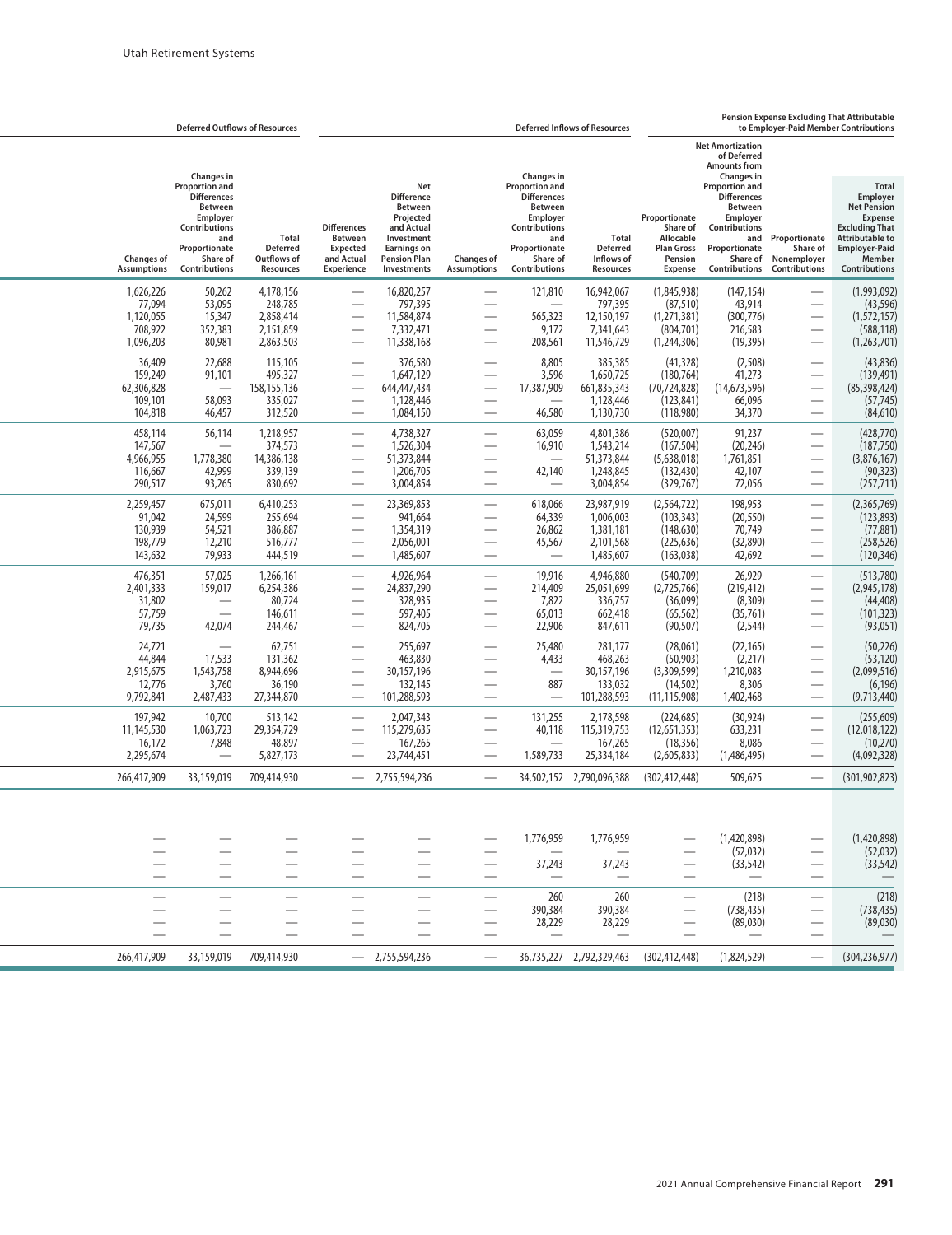#### **Noncontributory Retirement System Higher Education Division**

# Schedule of Employer Allocations and Pension Amounts

*At December 31, 2021*

|                                                   |                                  | Employer                 | <b>Net Pension</b>                   | <b>Net Pension</b><br>Liability/(Asset) | <b>Net Pension</b><br>Liability/(Asset) | <b>Differences</b><br><b>Between</b><br><b>Expected</b> | Net<br><b>Difference</b><br><b>Between</b><br>Projected<br>and Actual<br>Investment<br><b>Earnings on</b> |  |
|---------------------------------------------------|----------------------------------|--------------------------|--------------------------------------|-----------------------------------------|-----------------------------------------|---------------------------------------------------------|-----------------------------------------------------------------------------------------------------------|--|
| <b>Participating Employer</b>                     | Employer<br><b>Contributions</b> | Allocation<br>Percentage | Liability/(Asset)<br>(6.85 Discount) | 1.00 Decrease<br>(5.85)                 | 1.00 Increase<br>(7.85)                 | and Actual<br>Experience                                | <b>Pension Plan</b><br>Investments                                                                        |  |
| BRIDGERLAND TECHNICAL COLLEGE                     | 996,003                          | 1.9639043% \$            | (4,827,082)                          | 299,228                                 | (9, 114, 298)                           |                                                         |                                                                                                           |  |
| DIXIE STATE UNIVERSITY<br>DIXIE TECHNICAL COLLEGE | 1,228,502<br>191,647             | 2.4223427<br>0.3778869   | (5,953,878)<br>(928, 809)            | 369,077<br>57,576                       | (11, 241, 869)<br>(1,753,738)           |                                                         |                                                                                                           |  |
| MOUNTAINLAND TECHNICAL COLLEGE                    | 345,636                          | 0.6815207                | (1,675,110)                          | 103,839                                 | (3, 162, 875)                           |                                                         |                                                                                                           |  |
| SALT LAKE COMMUNITY COLLEGE                       | 3,896,787                        | 7.6836284                | (18,885,596)                         | 1,170,707                               | (35,659,010)                            |                                                         |                                                                                                           |  |
| SNOW COLLEGE                                      | 1,046,678                        | 2.0638234                | (5,072,673)                          | 314,452                                 | (9,578,014)                             |                                                         |                                                                                                           |  |
| UNIVERSITY OF UTAH                                | 17,638,509                       | 34.7793557               | (85, 484, 207)                       | 5,299,113                               | (161, 407, 776)                         |                                                         |                                                                                                           |  |
| UNIVERSITY OF UTAH HOSPITAL                       | 7,857,104                        | 15.4925228               | (38,079,084)                         | 2,360,499                               | (71,899,368)                            |                                                         |                                                                                                           |  |
| USU SPACE DYNAMICS LAB                            | 831,948                          | 1.6404220                | (4,031,995)                          | 249,941                                 | (7,613,047)                             |                                                         |                                                                                                           |  |
| UTAH STATE UNIVERSITY                             | 8,300,186                        | 16.3661868               | (40, 226, 463)                       | 2,493,614                               | (75, 953, 962)                          |                                                         |                                                                                                           |  |
| UTAH VALLEY UNIVERSITY                            | 4,858,506                        | 9.5799320                | (23, 546, 522)                       | 1,459,635                               | (44, 459, 580)                          |                                                         |                                                                                                           |  |
| WEBER STATE UNIVERSITY                            | 3,523,951                        | 6.9484743                | (17,078,660)                         | 1,058,696                               | (32, 247, 228)                          |                                                         |                                                                                                           |  |
| <b>GRAND TOTAL</b>                                | \$50,715,457                     | 100.0000000%             | (245,790,079)<br>S                   | 15,236,377                              | (464,090,765)                           |                                                         |                                                                                                           |  |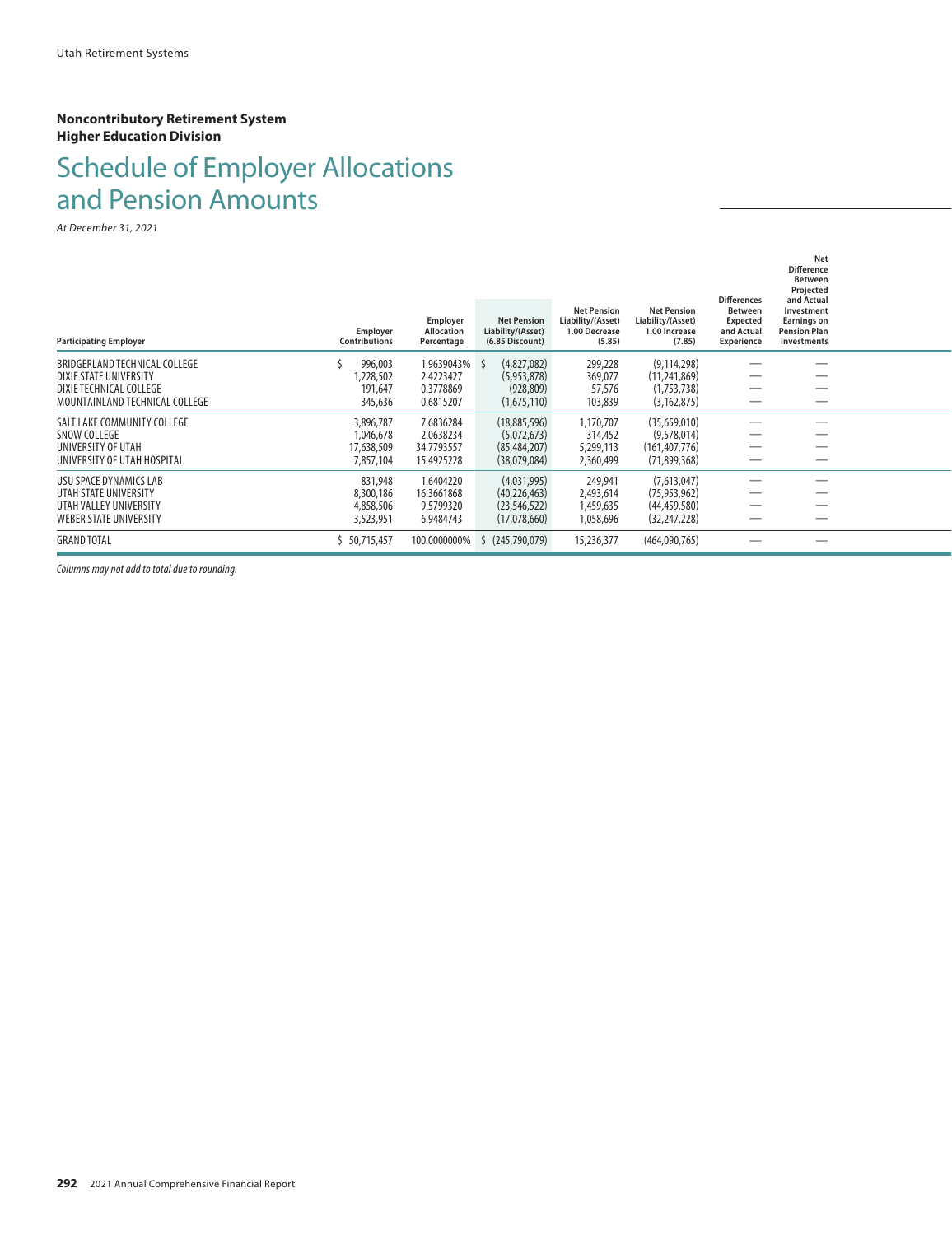|                                         | <b>Deferred Outflows of Resources</b>                                                                                                |                                                                    |                                                                                     |                                                                                                                                          |                                         | <b>Deferred Inflows of Resources</b>                                                                                                 | <b>Pension Expense Excluding That Attributable</b><br>to Employer-Paid Member Contributions |                                                                                          |                                                                                                                                      |                                                                  |                                                                                                                                                                      |
|-----------------------------------------|--------------------------------------------------------------------------------------------------------------------------------------|--------------------------------------------------------------------|-------------------------------------------------------------------------------------|------------------------------------------------------------------------------------------------------------------------------------------|-----------------------------------------|--------------------------------------------------------------------------------------------------------------------------------------|---------------------------------------------------------------------------------------------|------------------------------------------------------------------------------------------|--------------------------------------------------------------------------------------------------------------------------------------|------------------------------------------------------------------|----------------------------------------------------------------------------------------------------------------------------------------------------------------------|
|                                         | <b>Changes</b> in<br><b>Proportion and</b>                                                                                           |                                                                    |                                                                                     | <b>Net</b>                                                                                                                               |                                         | Changes in<br><b>Proportion and</b>                                                                                                  |                                                                                             |                                                                                          | <b>Net Amortization</b><br>of Deferred<br><b>Amounts from</b><br>Changes in<br><b>Proportion and</b>                                 |                                                                  | <b>Total</b>                                                                                                                                                         |
| <b>Changes of</b><br><b>Assumptions</b> | <b>Differences</b><br><b>Between</b><br>Employer<br><b>Contributions</b><br>and<br>Proportionate<br>Share of<br><b>Contributions</b> | <b>Total</b><br><b>Deferred</b><br>Outflows of<br><b>Resources</b> | <b>Differences</b><br><b>Between</b><br>Expected<br>and Actual<br><b>Experience</b> | <b>Difference</b><br><b>Between</b><br>Projected<br>and Actual<br>Investment<br><b>Earnings on</b><br><b>Pension Plan</b><br>Investments | <b>Changes of</b><br><b>Assumptions</b> | <b>Differences</b><br><b>Between</b><br>Employer<br><b>Contributions</b><br>and<br>Proportionate<br>Share of<br><b>Contributions</b> | Total<br><b>Deferred</b><br>Inflows of<br><b>Resources</b>                                  | Proportionate<br>Share of<br>Allocable<br><b>Plan Gross</b><br>Pension<br><b>Expense</b> | <b>Differences</b><br><b>Between</b><br>Employer<br><b>Contributions</b><br>and<br>Proportionate<br>Share of<br><b>Contributions</b> | Proportionate<br>Share of<br>Nonemployer<br><b>Contributions</b> | <b>Employer</b><br><b>Net Pension</b><br><b>Expense</b><br><b>Excluding That</b><br><b>Attributable to</b><br><b>Employer-Paid</b><br>Member<br><b>Contributions</b> |
| 236,599                                 | 22,076                                                                                                                               | 258,675                                                            | 1,184,368                                                                           | 5,001,737                                                                                                                                |                                         |                                                                                                                                      | 6,186,105                                                                                   | 2,107,611                                                                                | 788,942                                                                                                                              |                                                                  | 2,896,553                                                                                                                                                            |
| 291,829<br>45,526                       | 7,274<br>1,260                                                                                                                       | 299,103<br>46,786                                                  | 1,460,837<br>227,891                                                                | 6,169,304<br>962,415                                                                                                                     |                                         | --                                                                                                                                   | 7,630,141<br>1,190,306                                                                      | 2,599,595<br>405,538                                                                     | 125,913<br>81,160                                                                                                                    | –                                                                | 2,725,508<br>486,698                                                                                                                                                 |
| 82,105                                  | 1,951                                                                                                                                | 84,056                                                             | 411,003                                                                             | 1,735,720                                                                                                                                |                                         | 244                                                                                                                                  | 2,146,967                                                                                   | 731,390                                                                                  | (2, 418)                                                                                                                             |                                                                  | 728,972                                                                                                                                                              |
| 925,677                                 | 21,998                                                                                                                               | 947,675                                                            | 4,633,750                                                                           | 19,568,923                                                                                                                               |                                         | 1,129                                                                                                                                | 24,203,802                                                                                  | 8,245,870                                                                                | 153,699                                                                                                                              | $\overline{\phantom{0}}$                                         | 8,399,569                                                                                                                                                            |
| 248,637                                 | 6,910                                                                                                                                | 255,547                                                            | 1,244,626                                                                           | 5,256,215                                                                                                                                |                                         | $\overbrace{\phantom{aaaaa}}$                                                                                                        | 6,500,841                                                                                   | 2,214,842                                                                                | 126,549                                                                                                                              |                                                                  | 2,341,391                                                                                                                                                            |
| 4,190,004                               | 99,574                                                                                                                               | 4,289,578                                                          | 20,974,313                                                                          | 88,577,230                                                                                                                               |                                         | 15,423                                                                                                                               | 109,566,966                                                                                 | 37,324,299                                                                               | (2,490,314)                                                                                                                          |                                                                  | 34,833,985                                                                                                                                                           |
| 1,866,445                               | 44,355                                                                                                                               | 1,910,800                                                          | 9,343,044                                                                           | 39,456,877                                                                                                                               |                                         | 3,119                                                                                                                                | 48,803,040                                                                                  | 16,626,172                                                                               | (408, 852)                                                                                                                           |                                                                  | 16,217,320                                                                                                                                                           |
| 197,628                                 | 5,756                                                                                                                                | 203,384                                                            | 989,286                                                                             | 4,177,882                                                                                                                                |                                         | $\overbrace{\phantom{123321}}$                                                                                                       | 5,167,168                                                                                   | 1,760,458                                                                                | 696,715                                                                                                                              |                                                                  | 2,457,173                                                                                                                                                            |
| 1,971,698                               | 46,856                                                                                                                               | 2,018,554                                                          | 9,869,922                                                                           | 41,681,954                                                                                                                               | —                                       | 3,196                                                                                                                                | 51,555,072                                                                                  | 17,563,765                                                                               | (331, 313)                                                                                                                           |                                                                  | 17,232,452                                                                                                                                                           |
| 1,154,132                               | 27,797                                                                                                                               | 1,181,929                                                          | 5,777,350                                                                           | 24,398,493                                                                                                                               |                                         | —                                                                                                                                    | 30,175,843                                                                                  | 10,280,933                                                                               | (74, 502)                                                                                                                            |                                                                  | 10,206,431                                                                                                                                                           |
| 837,110                                 | 21,768                                                                                                                               | 858,878                                                            | 4,190,402                                                                           | 17,696,608                                                                                                                               |                                         |                                                                                                                                      | 21,887,010                                                                                  | 7,456,922                                                                                | (10,672)                                                                                                                             |                                                                  | 7,446,250                                                                                                                                                            |
| 12,047,390                              | 307,578                                                                                                                              | 12,354,968                                                         | 60,306,792                                                                          | 254,683,358                                                                                                                              |                                         | 23,111                                                                                                                               | 315,013,261                                                                                 | 107,317,395                                                                              | (1,345,093)                                                                                                                          |                                                                  | 105,972,302                                                                                                                                                          |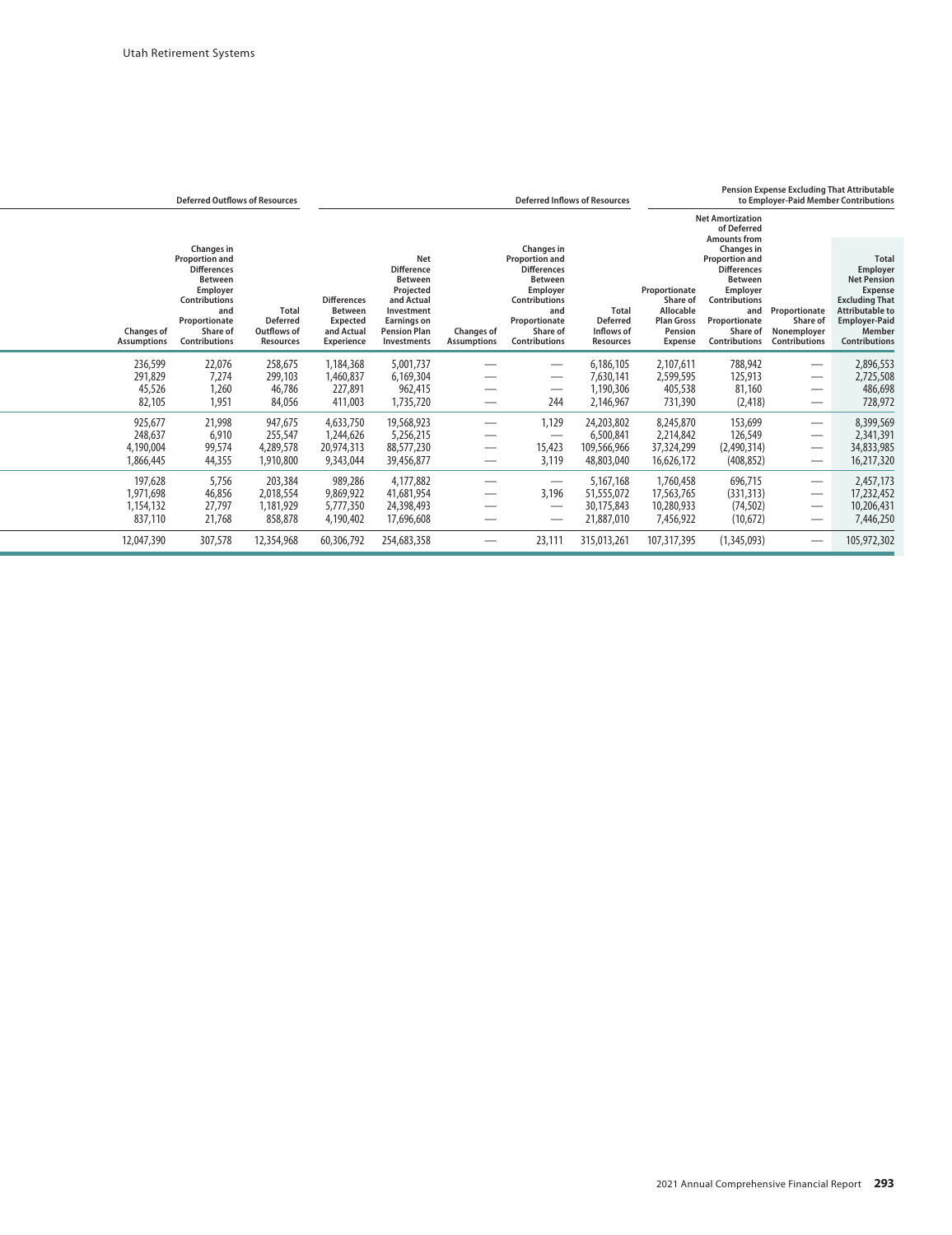## Schedule of Employer Allocations and Pension Amounts **Network and Pension** Amounts

| <u>diju Felisioni Alliounus</u>                                                               |                                                      |                          |                                      |                                         |                                         |                                 | Net                                 |  |
|-----------------------------------------------------------------------------------------------|------------------------------------------------------|--------------------------|--------------------------------------|-----------------------------------------|-----------------------------------------|---------------------------------|-------------------------------------|--|
| At December 31, 2021                                                                          |                                                      |                          |                                      |                                         |                                         |                                 | <b>Difference</b><br><b>Between</b> |  |
|                                                                                               |                                                      |                          |                                      |                                         |                                         | <b>Differences</b>              | Projected<br>and Actual             |  |
|                                                                                               |                                                      | Employer                 | <b>Net Pension</b>                   | <b>Net Pension</b><br>Liability/(Asset) | <b>Net Pension</b><br>Liability/(Asset) | <b>Between</b><br>Expected      | Investment<br><b>Earnings on</b>    |  |
| <b>Participating Employer</b>                                                                 | Employer<br>Contributions                            | Allocation<br>Percentage | Liability/(Asset)<br>(6.85 Discount) | 1.00 Decrease<br>(5.85)                 | 1.00 Increase<br>(7.85)                 | and Actual<br><b>Experience</b> | <b>Pension Plan</b><br>Investments  |  |
| <b>BOX ELDER COUNTY</b>                                                                       | \$<br>9,760                                          | 0.4595514%               | \$<br>(332, 689)                     | (132, 734)                              | (502, 150)                              |                                 |                                     |  |
| <b>CENTERVILLE CITY</b>                                                                       | 17,523                                               | 0.8250211                | (597, 268)                           | (238, 294)                              | (901, 497)                              |                                 |                                     |  |
| <b>CITY OF NAPLES</b><br><b>CITY OF OREM</b>                                                  | 7,068                                                | 0.3327870<br>3.8917187   | (240, 919)<br>(2,817,382)            | (96, 120)                               | (363, 635)<br>(4,252,465)               |                                 |                                     |  |
| <b>CITY OF ST GEORGE</b>                                                                      | 82,657<br>18,908                                     | 0.8902471                | (644, 488)                           | (1, 124, 062)<br>(257, 134)             | (972, 769)                              |                                 |                                     |  |
| <b>CORINNE CITY</b>                                                                           | 26,358                                               | 1.2410066                | (898, 418)                           | (358, 445)                              | (1,356,043)                             |                                 |                                     |  |
| DAVIS & WEBER COUNTY CANAL CO                                                                 | 92,799                                               | 4.3692530                | (3, 163, 089)                        | (1,261,990)                             | (4,774,265)                             | ÷,                              |                                     |  |
| DAVIS CO HOUSING AUTHORITY<br><b>DDI VANTAGE</b>                                              | 25,626                                               | 1.2065465<br>27.5594562  | (873, 471)                           | (348, 492)                              | (1,318,388)                             |                                 |                                     |  |
| <b>DUCHESNE COUNTY</b>                                                                        | 585,338<br>97,625                                    | 4.5964987                | (19, 951, 471)<br>(3,327,602)        | (7,960,117)<br>(1,327,626)              | (30, 114, 101)<br>(5,022,575)           | ÷,                              |                                     |  |
| <b>EMERY CO CARE &amp; REHAB CTR</b>                                                          | 123,312                                              | 5.8059045                | (4,203,143)                          | (1,676,944)                             | (6,344,088)                             | $\overline{\phantom{0}}$        |                                     |  |
| <b>EMERY TOWN</b>                                                                             | 3,447                                                | 0.1622980                | (117, 494)                           | (46, 877)                               | (177, 342)                              | $\overline{\phantom{0}}$        | -                                   |  |
| FIVE-COUNTY ASSN OF GOVTS                                                                     | 13,018<br>374                                        | 0.6129446                | (443, 737)                           | (177, 039)                              | (669, 762)                              |                                 |                                     |  |
| <b>GARFIELD COUNTY</b><br><b>GARLAND CITY</b>                                                 | 25,049                                               | 0.0176039<br>1.1793975   | (12, 744)<br>(853, 816)              | (5,085)<br>(340, 650)                   | (19, 236)<br>(1, 288, 723)              | -<br>$\overline{\phantom{0}}$   |                                     |  |
| <b>HONEYVILLE CITY</b>                                                                        | 9,863                                                | 0.4643981                | (336, 198)                           | (134, 134)                              | (507, 446)                              |                                 |                                     |  |
| <b>IRON COUNTY</b>                                                                            | 8,043                                                | 0.3787113                | (274, 165)                           | (109, 385)                              | (413, 816)                              | $\overline{\phantom{0}}$        |                                     |  |
| JORDAN VALLEY WATER CONSERV                                                                   | 19,796                                               | 0.9320690                | (674, 765)                           | (269, 213)                              | (1,018,468)                             |                                 |                                     |  |
| <b>KEARNS IMPROVEMENT DIST</b><br><b>LAYTON CITY</b>                                          | 30,557<br>27,965                                     | 1.4387063<br>1.3166638   | (1,041,541)<br>(953, 189)            | (415, 548)<br>(380, 298)                | (1,572,068)<br>(1,438,713)              | -<br>$\overline{\phantom{0}}$   |                                     |  |
| LOGAN CITY                                                                                    | 6,563                                                | 0.3090148                | (223,709)                            | (89, 254)                               | (337, 659)                              | $\overline{\phantom{0}}$        |                                     |  |
| MOUNTAINLAND ASSN OF GOVT                                                                     | 20,143                                               | 0.9483899                | (686, 580)                           | (273, 928)                              | (1,036,302)                             |                                 | $\overline{\phantom{0}}$            |  |
| <b>MURRAY CITY</b><br>NORTH DAVIS CO SEWER DIST                                               | 37,886                                               | 1.7837650<br>0.6418776   | (1, 291, 344)                        | (515, 212)<br>(185, 396)                | (1,949,113)<br>(701, 377)               | -                               |                                     |  |
| <b>OAKLEY CITY</b>                                                                            | 13,633<br>25,371                                     | 1.1945564                | (464, 683)<br>(864, 791)             | (345, 029)                              | (1,305,287)                             | $\overline{\phantom{0}}$        |                                     |  |
| <b>OGDEN CITY CORP</b>                                                                        | 61,998                                               | 2.9190321                | (2, 113, 212)                        | (843, 117)                              | (3, 189, 614)                           | -                               |                                     |  |
| PARK CITY                                                                                     | 32,437                                               | 1.5272379                | (1, 105, 633)                        | (441, 119)                              | (1,668,806)                             |                                 |                                     |  |
| PROVO CITY CORP<br>PROVO HOUSING AUTHORITY                                                    | 35,540<br>27,561                                     | 1.6733285<br>1.2976592   | (1,211,394)<br>(939, 431)            | (483, 315)<br>(374, 808)                | (1,828,439)<br>(1,417,947)              |                                 |                                     |  |
| SALT LAKE CITY CORP                                                                           | 221,562                                              | 10.4317995               | (7, 552, 026)                        | (3,013,061)                             | (11, 398, 784)                          | $\overline{\phantom{0}}$        |                                     |  |
| SALT LAKE COUNTY                                                                              | 118,614                                              | 5.5847217                | (4,043,019)                          | (1,613,059)                             | (6, 102, 402)                           | $\overline{\phantom{0}}$        |                                     |  |
| <b>SANDY CITY</b>                                                                             | 81,852                                               | 3.8538470                | (2,789,965)                          | (1, 113, 123)                           | (4,211,083)                             | —                               |                                     |  |
| SOUTH DAVIS SEWER DIST<br><b>TOWN OF MANILA</b>                                               | 52,661<br>6,262                                      | 2.4794490<br>0.2948513   | (1,794,979)<br>(213, 455)            | (716, 150)<br>(85, 163)                 | (2,709,284)<br>(322, 183)               |                                 |                                     |  |
| TOWN OF PARAGONAH                                                                             | 8,358                                                | 0.3935311                | (284, 894)                           | (113, 665)                              | (430,010)                               | $\overline{\phantom{0}}$        |                                     |  |
| UTAH COUNTY                                                                                   | 28,502                                               | 1.3419413                | (971, 489)                           | (387, 599)                              | (1,466,334)                             |                                 |                                     |  |
| UTAH LEAGUE CITIES/TOWNS                                                                      | 86,500                                               | 4.0726596                | (2,948,373)                          | (1, 176, 324)                           | (4,450,178)                             | ÷,                              |                                     |  |
| <b>WEBER COUNTY CORP</b><br>WEBER RIVER WATER USERS                                           | 7,368                                                | 0.3469204<br>0.1745042   | (251, 151)                           | (100, 203)                              | (379, 078)                              |                                 |                                     |  |
| <b>WEST VALLEY CITY</b>                                                                       | 3,706<br>13,107                                      | 0.6171284                | (126, 331)<br>(446, 766)             | (50, 403)<br>(178, 248)                 | (190, 680)<br>(674, 334)                | $\overline{\phantom{0}}$        |                                     |  |
| WESTERN UINTAH BASIN MAD                                                                      | 9,197                                                | 0.4330018                | (313, 469)                           | (125,066)                               | (473, 139)                              |                                 |                                     |  |
| <b>TOTAL</b>                                                                                  | \$2,123,908                                          | 100.0000000%             | (72, 394, 283)                       | (28, 883, 429)                          | (109, 269, 583)                         |                                 |                                     |  |
|                                                                                               |                                                      |                          | \$                                   |                                         |                                         |                                 |                                     |  |
| Units without a proportionate share for 2021<br>but had a proportionate share in a prior year |                                                      |                          |                                      |                                         |                                         |                                 |                                     |  |
| <b>CARBON COUNTY</b>                                                                          | \$                                                   | $0.0000000\%$ \$         |                                      |                                         |                                         |                                 |                                     |  |
| <b>CASTLE VALLEY SSD</b>                                                                      |                                                      | 0.0000000                |                                      |                                         |                                         |                                 |                                     |  |
| <b>CITY OF WEST JORDAN</b><br><b>CLINTON CITY</b>                                             | $\overline{\phantom{0}}$                             | 0.0000000<br>0.0000000   |                                      | $\sim$                                  |                                         | $\overline{\phantom{0}}$        |                                     |  |
| <b>GRAND COUNTY</b>                                                                           |                                                      | 0.0000000                |                                      |                                         |                                         |                                 |                                     |  |
| <b>JUAB COUNTY</b>                                                                            | $\overline{\phantom{0}}$                             | 0.0000000                |                                      |                                         | $\overline{\phantom{0}}$                |                                 |                                     |  |
| <b>KAYSVILLE CITY</b>                                                                         |                                                      | 0.0000000                |                                      |                                         |                                         |                                 |                                     |  |
| ROY CITY<br><b>TOOELE COUNTY</b>                                                              | $\overline{\phantom{0}}$<br>$\overline{\phantom{0}}$ | 0.0000000<br>0.0000000   |                                      | $\overline{\phantom{0}}$                |                                         | —                               |                                     |  |
| <b>VERNAL CITY</b>                                                                            |                                                      | 0.0000000                |                                      |                                         |                                         |                                 |                                     |  |
| WOODS CROSS CITY                                                                              |                                                      | 0.0000000                |                                      |                                         |                                         |                                 |                                     |  |
| <b>GRAND TOTAL</b>                                                                            | \$2,123,908                                          | 100.0000000%             | \$<br>(72, 394, 283)                 | (28, 883, 429)                          | (109, 269, 583)                         |                                 | $\overbrace{\phantom{aaaaa}}$       |  |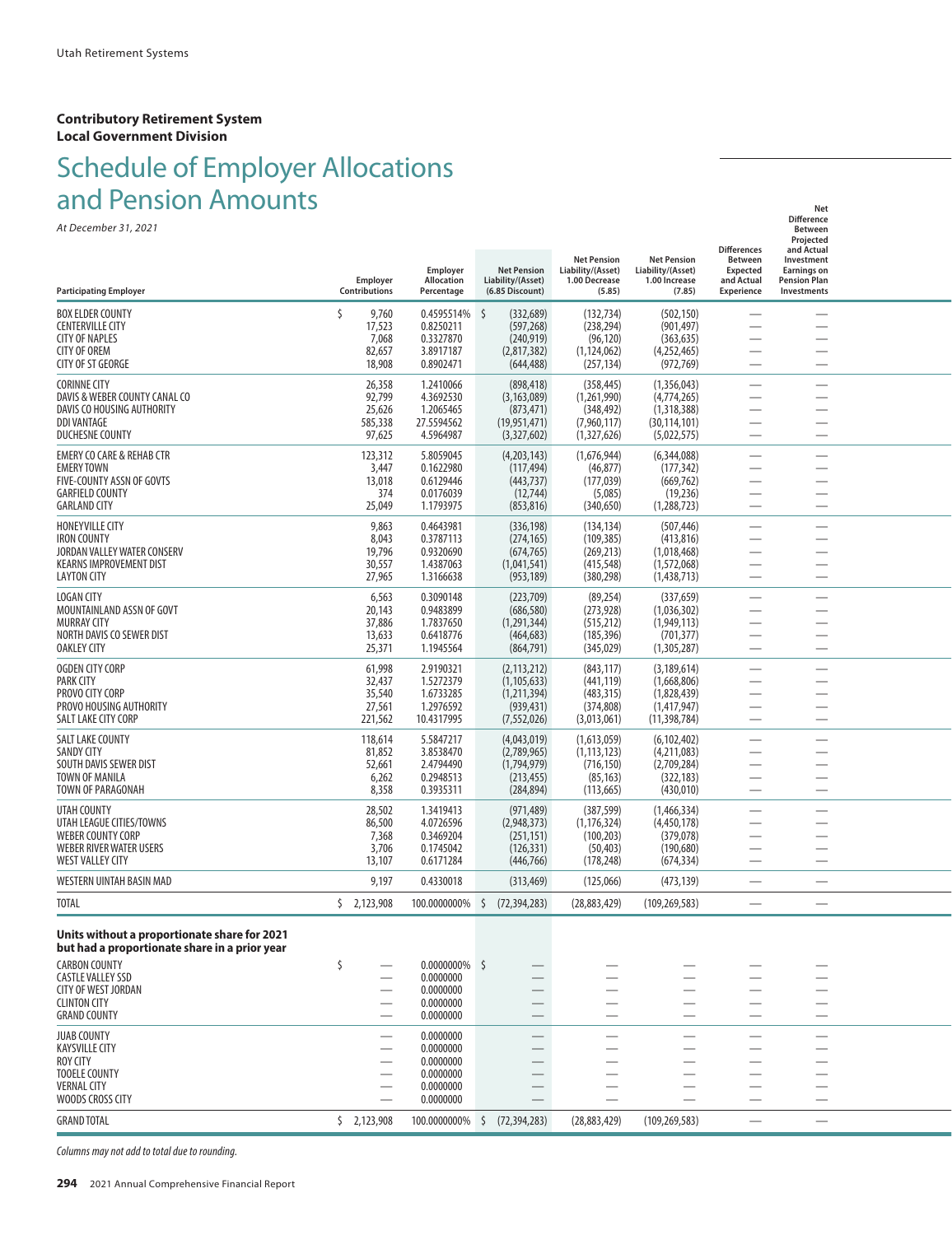|                                         | <b>Deferred Outflows of Resources</b>                                                                                                                  |                                                      | <b>Deferred Inflows of Resources</b>                                         |                                                                                                                                                 |                                         |                                                                                                                                                        |                                                            |                                                                                   |                                                                                                                                                                                      |                                                                 | Pension Expense Excluding That Attributable<br>to Employer-Paid Member Contributions                                                                                          |  |  |
|-----------------------------------------|--------------------------------------------------------------------------------------------------------------------------------------------------------|------------------------------------------------------|------------------------------------------------------------------------------|-------------------------------------------------------------------------------------------------------------------------------------------------|-----------------------------------------|--------------------------------------------------------------------------------------------------------------------------------------------------------|------------------------------------------------------------|-----------------------------------------------------------------------------------|--------------------------------------------------------------------------------------------------------------------------------------------------------------------------------------|-----------------------------------------------------------------|-------------------------------------------------------------------------------------------------------------------------------------------------------------------------------|--|--|
|                                         |                                                                                                                                                        |                                                      |                                                                              |                                                                                                                                                 |                                         |                                                                                                                                                        |                                                            |                                                                                   | <b>Net Amortization</b><br>of Deferred                                                                                                                                               |                                                                 |                                                                                                                                                                               |  |  |
| <b>Changes of</b><br><b>Assumptions</b> | Changes in<br><b>Proportion and</b><br><b>Differences</b><br>Between<br>Employer<br>Contributions<br>and<br>Proportionate<br>Share of<br>Contributions | Total<br><b>Deferred</b><br>Outflows of<br>Resources | <b>Differences</b><br>Between<br><b>Expected</b><br>and Actual<br>Experience | Net<br><b>Difference</b><br><b>Between</b><br>Projected<br>and Actual<br>Investment<br><b>Earnings on</b><br><b>Pension Plan</b><br>Investments | <b>Changes of</b><br><b>Assumptions</b> | Changes in<br><b>Proportion and</b><br><b>Differences</b><br>Between<br>Employer<br>Contributions<br>and<br>Proportionate<br>Share of<br>Contributions | Total<br><b>Deferred</b><br>Inflows of<br><b>Resources</b> | Proportionate<br>Share of<br>Allocable<br><b>Plan Gross</b><br>Pension<br>Expense | <b>Amounts from</b><br>Changes in<br><b>Proportion and</b><br><b>Differences</b><br><b>Between</b><br>Employer<br>Contributions<br>and<br>Proportionate<br>Share of<br>Contributions | Proportionate<br>Share of<br>Nonemployer<br>Contributions       | <b>Total</b><br>Employer<br><b>Net Pension</b><br><b>Expense</b><br><b>Excluding That</b><br><b>Attributable to</b><br><b>Employer-Paid</b><br>Member<br><b>Contributions</b> |  |  |
|                                         |                                                                                                                                                        |                                                      |                                                                              | 272,513                                                                                                                                         |                                         |                                                                                                                                                        | 272,513                                                    | (107, 780)                                                                        | 8,891                                                                                                                                                                                |                                                                 | (98, 889)                                                                                                                                                                     |  |  |
|                                         |                                                                                                                                                        | $\overline{\phantom{0}}$                             |                                                                              | 489,235<br>197,342                                                                                                                              |                                         | $\overline{\phantom{0}}$                                                                                                                               | 489,235<br>197,342                                         | (193, 494)<br>(78, 049)                                                           | (51, 986)<br>3,639                                                                                                                                                                   |                                                                 | (245, 480)<br>(74, 410)                                                                                                                                                       |  |  |
| -                                       |                                                                                                                                                        | $\overline{\phantom{0}}$                             | $\overline{\phantom{0}}$                                                     | 2,307,778<br>527,914                                                                                                                            | -                                       |                                                                                                                                                        | 2,307,778<br>527,914                                       | (912, 733)<br>(208, 792)                                                          | (100, 504)<br>17,079                                                                                                                                                                 |                                                                 | (1,013,237)<br>(191, 713)                                                                                                                                                     |  |  |
|                                         |                                                                                                                                                        | $\overline{\phantom{0}}$                             |                                                                              | 735,913                                                                                                                                         | $\overline{\phantom{0}}$                |                                                                                                                                                        | 735,913                                                    | (291,056)                                                                         | 22,527                                                                                                                                                                               |                                                                 | (268, 529)                                                                                                                                                                    |  |  |
|                                         |                                                                                                                                                        | -                                                    |                                                                              | 2,590,954<br>715,479                                                                                                                            |                                         | $\overline{\phantom{0}}$                                                                                                                               | 2,590,954<br>715,479                                       | (1,024,731)<br>(282, 974)                                                         | 80,220                                                                                                                                                                               | $\overline{\phantom{0}}$                                        | (944, 511)<br>(264, 727)                                                                                                                                                      |  |  |
|                                         |                                                                                                                                                        | —                                                    |                                                                              | 16,342,678                                                                                                                                      |                                         |                                                                                                                                                        | 16,342,678                                                 | (6,463,580)                                                                       | 18,247<br>445,091                                                                                                                                                                    |                                                                 | (6,018,489)                                                                                                                                                                   |  |  |
|                                         |                                                                                                                                                        | $\overline{\phantom{0}}$                             |                                                                              | 2,725,710                                                                                                                                       |                                         |                                                                                                                                                        | 2,725,710                                                  | (1,078,027)                                                                       | 17,553                                                                                                                                                                               |                                                                 | (1,060,474)                                                                                                                                                                   |  |  |
|                                         |                                                                                                                                                        |                                                      |                                                                              | 3,442,885<br>96,242                                                                                                                             |                                         |                                                                                                                                                        | 3,442,885<br>96,242                                        | (1,361,672)<br>(38,064)                                                           | 194,761<br>(3, 348)                                                                                                                                                                  |                                                                 | (1,166,911)<br>(41, 412)                                                                                                                                                      |  |  |
|                                         |                                                                                                                                                        | $\overline{\phantom{0}}$                             |                                                                              | 363,474<br>10,439                                                                                                                               |                                         |                                                                                                                                                        | 363,474<br>10,439                                          | (143, 755)<br>(4, 129)                                                            | 10,799<br>(48, 674)                                                                                                                                                                  |                                                                 | (132, 956)<br>(52, 803)                                                                                                                                                       |  |  |
| $\overline{\phantom{0}}$                |                                                                                                                                                        | $\overline{\phantom{0}}$                             | $\overline{\phantom{0}}$                                                     | 699,379                                                                                                                                         |                                         | $\overline{\phantom{0}}$                                                                                                                               | 699,379                                                    | (276, 607)                                                                        | (8, 363)                                                                                                                                                                             |                                                                 | (284, 970)                                                                                                                                                                    |  |  |
|                                         |                                                                                                                                                        | -                                                    | $\overline{\phantom{0}}$                                                     | 275,387<br>224,575                                                                                                                              |                                         |                                                                                                                                                        | 275,387<br>224,575                                         | (108, 916)<br>(88, 820)                                                           | 16,323<br>7,390                                                                                                                                                                      |                                                                 | (92, 593)<br>(81, 430)                                                                                                                                                        |  |  |
|                                         |                                                                                                                                                        | —                                                    |                                                                              | 552,714                                                                                                                                         |                                         | $\overline{\phantom{0}}$                                                                                                                               | 552,714                                                    | (218,600)                                                                         | 4,549                                                                                                                                                                                | $\overline{\phantom{0}}$                                        | (214, 051)                                                                                                                                                                    |  |  |
|                                         |                                                                                                                                                        | $\overline{\phantom{0}}$                             |                                                                              | 853,149<br>780,778                                                                                                                              | $\overline{\phantom{0}}$                | $\overline{\phantom{0}}$                                                                                                                               | 853,149<br>780,778                                         | (337, 423)<br>(308, 800)                                                          | (16, 702)<br>19,022                                                                                                                                                                  |                                                                 | (354, 125)<br>(289, 778)                                                                                                                                                      |  |  |
|                                         |                                                                                                                                                        | $\overline{\phantom{0}}$                             | $\overline{\phantom{0}}$                                                     | 183,245                                                                                                                                         |                                         |                                                                                                                                                        | 183,245                                                    | (72, 474)                                                                         | (37, 604)                                                                                                                                                                            | $\overline{\phantom{0}}$                                        | (110, 078)                                                                                                                                                                    |  |  |
|                                         |                                                                                                                                                        | -                                                    |                                                                              | 562,392<br>1,057,768                                                                                                                            |                                         | $\overline{\phantom{0}}$                                                                                                                               | 562,392<br>1,057,768                                       | (222, 428)<br>(418, 350)                                                          | 14,997<br>(18, 315)                                                                                                                                                                  |                                                                 | (207, 431)<br>(436, 665)                                                                                                                                                      |  |  |
|                                         |                                                                                                                                                        |                                                      |                                                                              | 380,632                                                                                                                                         |                                         |                                                                                                                                                        | 380,632                                                    | (150, 541)                                                                        | 9,688                                                                                                                                                                                |                                                                 | (140, 853)                                                                                                                                                                    |  |  |
|                                         |                                                                                                                                                        | $\overline{\phantom{0}}$                             | -                                                                            | 708,369                                                                                                                                         |                                         | $\overline{\phantom{0}}$                                                                                                                               | 708,369                                                    | (280, 162)                                                                        | 46,594                                                                                                                                                                               |                                                                 | (233, 568)                                                                                                                                                                    |  |  |
|                                         |                                                                                                                                                        | $\overline{\phantom{0}}$<br>-                        | $\overline{\phantom{0}}$                                                     | 1,730,978<br>905,648                                                                                                                            | $\overline{\phantom{0}}$                |                                                                                                                                                        | 1,730,978<br>905,648                                       | (684, 607)<br>(358, 186)                                                          | 29,465<br>(214, 380)                                                                                                                                                                 |                                                                 | (655, 142)<br>(572, 566)                                                                                                                                                      |  |  |
|                                         |                                                                                                                                                        | —                                                    |                                                                              | 992,279                                                                                                                                         |                                         | $\overline{\phantom{0}}$                                                                                                                               | 992,279                                                    | (392, 449)                                                                        | 17,366                                                                                                                                                                               |                                                                 | (375,083)                                                                                                                                                                     |  |  |
|                                         |                                                                                                                                                        | $\overline{\phantom{0}}$                             |                                                                              | 769,508<br>6,186,027                                                                                                                            |                                         | $\overline{\phantom{0}}$                                                                                                                               | 769,508<br>6,186,027                                       | (304, 343)<br>(2,446,593)                                                         | 42,825<br>95                                                                                                                                                                         |                                                                 | (261, 518)<br>(2, 446, 498)                                                                                                                                                   |  |  |
|                                         |                                                                                                                                                        | $\overline{\phantom{0}}$                             | $\overline{\phantom{0}}$                                                     | 3,311,724                                                                                                                                       |                                         |                                                                                                                                                        | 3,311,724                                                  | (1,309,797)                                                                       | (296, 684)                                                                                                                                                                           | $\overbrace{\phantom{12332}}$                                   | (1,606,481)                                                                                                                                                                   |  |  |
|                                         |                                                                                                                                                        |                                                      |                                                                              | 2,285,320<br>1,470,306                                                                                                                          |                                         | $\overline{\phantom{0}}$                                                                                                                               | 2,285,320<br>1,470,306                                     | (903, 851)<br>(581, 511)                                                          | 74,868<br>40,645                                                                                                                                                                     |                                                                 | (828, 983)<br>(540, 866)                                                                                                                                                      |  |  |
|                                         |                                                                                                                                                        |                                                      |                                                                              | 174,846                                                                                                                                         |                                         |                                                                                                                                                        | 174,846                                                    | (69, 152)                                                                         | (2, 116)                                                                                                                                                                             |                                                                 | (71, 268)                                                                                                                                                                     |  |  |
|                                         |                                                                                                                                                        |                                                      |                                                                              | 233,363                                                                                                                                         | -                                       |                                                                                                                                                        | 233,363                                                    | (92, 296)                                                                         | 11,609                                                                                                                                                                               |                                                                 | (80, 687)                                                                                                                                                                     |  |  |
|                                         |                                                                                                                                                        |                                                      | $\overline{\phantom{0}}$                                                     | 795,767<br>2,415,075                                                                                                                            |                                         | $\overline{\phantom{0}}$                                                                                                                               | 795,767<br>2,415,075                                       | (314, 728)<br>(955, 170)                                                          | (122, 410)<br>47,118                                                                                                                                                                 |                                                                 | (437, 138)<br>(908, 052)                                                                                                                                                      |  |  |
|                                         |                                                                                                                                                        | $\overline{\phantom{0}}$                             | —                                                                            | 205,723                                                                                                                                         |                                         | —                                                                                                                                                      | 205,723                                                    | (81, 364)                                                                         | (35, 137)                                                                                                                                                                            | —                                                               | (116, 501)                                                                                                                                                                    |  |  |
| -                                       |                                                                                                                                                        | $\overline{\phantom{0}}$<br>$\overline{\phantom{0}}$ |                                                                              | 103,480<br>365,955                                                                                                                              |                                         | $\overline{\phantom{0}}$                                                                                                                               | 103,480<br>365,955                                         | (40, 927)<br>(144, 736)                                                           | (23, 262)<br>1,332                                                                                                                                                                   | $\overline{\phantom{0}}$                                        | (64, 189)<br>(143, 404)                                                                                                                                                       |  |  |
| $\qquad \qquad \longleftarrow$          |                                                                                                                                                        | $\overbrace{\phantom{aaaaa}}$                        | $\overbrace{\phantom{aaaaa}}$                                                | 256,769                                                                                                                                         |                                         |                                                                                                                                                        | 256,769                                                    | (101, 553)                                                                        | 5,924                                                                                                                                                                                | $\overline{\phantom{m}}$                                        | (95, 629)                                                                                                                                                                     |  |  |
| $\overbrace{\phantom{13333}}$           |                                                                                                                                                        | $\overline{\phantom{0}}$                             | $\qquad \qquad$                                                              | 59,299,712                                                                                                                                      | $\overline{\phantom{0}}$                | $\overline{\phantom{0}}$                                                                                                                               | 59,299,712                                                 | (23, 453, 220)                                                                    | 229,132                                                                                                                                                                              |                                                                 | (23, 224, 088)                                                                                                                                                                |  |  |
|                                         |                                                                                                                                                        |                                                      |                                                                              |                                                                                                                                                 |                                         |                                                                                                                                                        |                                                            |                                                                                   |                                                                                                                                                                                      |                                                                 |                                                                                                                                                                               |  |  |
|                                         |                                                                                                                                                        |                                                      |                                                                              |                                                                                                                                                 |                                         |                                                                                                                                                        |                                                            |                                                                                   | (35, 458)                                                                                                                                                                            | —                                                               | (35, 458)                                                                                                                                                                     |  |  |
|                                         | $\overline{\phantom{0}}$                                                                                                                               | $\overline{\phantom{m}}$                             | $\overline{\phantom{0}}$                                                     |                                                                                                                                                 |                                         | $\overline{\phantom{0}}$                                                                                                                               | $\overline{\phantom{0}}$                                   |                                                                                   | (10, 145)                                                                                                                                                                            | $\overline{\phantom{0}}$                                        | (10, 145)                                                                                                                                                                     |  |  |
| $\qquad \qquad \longleftarrow$          |                                                                                                                                                        | —                                                    | ٠<br>$\qquad \qquad \longleftarrow$                                          | -                                                                                                                                               | $\qquad \qquad \longleftarrow$          | $\overline{\phantom{0}}$                                                                                                                               | —<br>$\overline{\phantom{0}}$                              | $\overline{\phantom{m}}$                                                          | (47, 425)<br>(29, 682)                                                                                                                                                               | $\qquad \qquad \longleftarrow$<br>$\overbrace{\phantom{aaaaa}}$ | (47, 425)<br>(29, 682)                                                                                                                                                        |  |  |
|                                         |                                                                                                                                                        |                                                      |                                                                              |                                                                                                                                                 |                                         |                                                                                                                                                        |                                                            |                                                                                   | (36, 479)                                                                                                                                                                            |                                                                 | (36, 479)                                                                                                                                                                     |  |  |
|                                         |                                                                                                                                                        | -                                                    |                                                                              |                                                                                                                                                 |                                         | $\overline{\phantom{0}}$                                                                                                                               |                                                            | $\overline{\phantom{0}}$                                                          |                                                                                                                                                                                      |                                                                 |                                                                                                                                                                               |  |  |
|                                         | $\overline{\phantom{0}}$                                                                                                                               |                                                      |                                                                              |                                                                                                                                                 | $\overbrace{\phantom{aaaaa}}$           |                                                                                                                                                        | -                                                          |                                                                                   |                                                                                                                                                                                      | $\overline{\phantom{0}}$                                        |                                                                                                                                                                               |  |  |
| $\overbrace{\phantom{13333}}$           | $\overline{\phantom{0}}$<br>$\overline{\phantom{0}}$                                                                                                   | $\overline{\phantom{0}}$                             | —<br>$\overline{\phantom{0}}$                                                |                                                                                                                                                 | $\overbrace{\phantom{13333}}$           | —<br>$\overline{\phantom{0}}$                                                                                                                          | $\overline{\phantom{0}}$                                   | $\qquad \qquad \longleftarrow$<br>$\equiv$                                        | (69, 444)                                                                                                                                                                            | $\qquad \qquad \longleftarrow$                                  | (69, 444)                                                                                                                                                                     |  |  |
|                                         |                                                                                                                                                        | $\overline{\phantom{0}}$                             | $\qquad \qquad -$                                                            | 59,299,712                                                                                                                                      |                                         |                                                                                                                                                        | 59,299,712                                                 | (23, 453, 220)                                                                    | 499                                                                                                                                                                                  |                                                                 | (23, 452, 721)                                                                                                                                                                |  |  |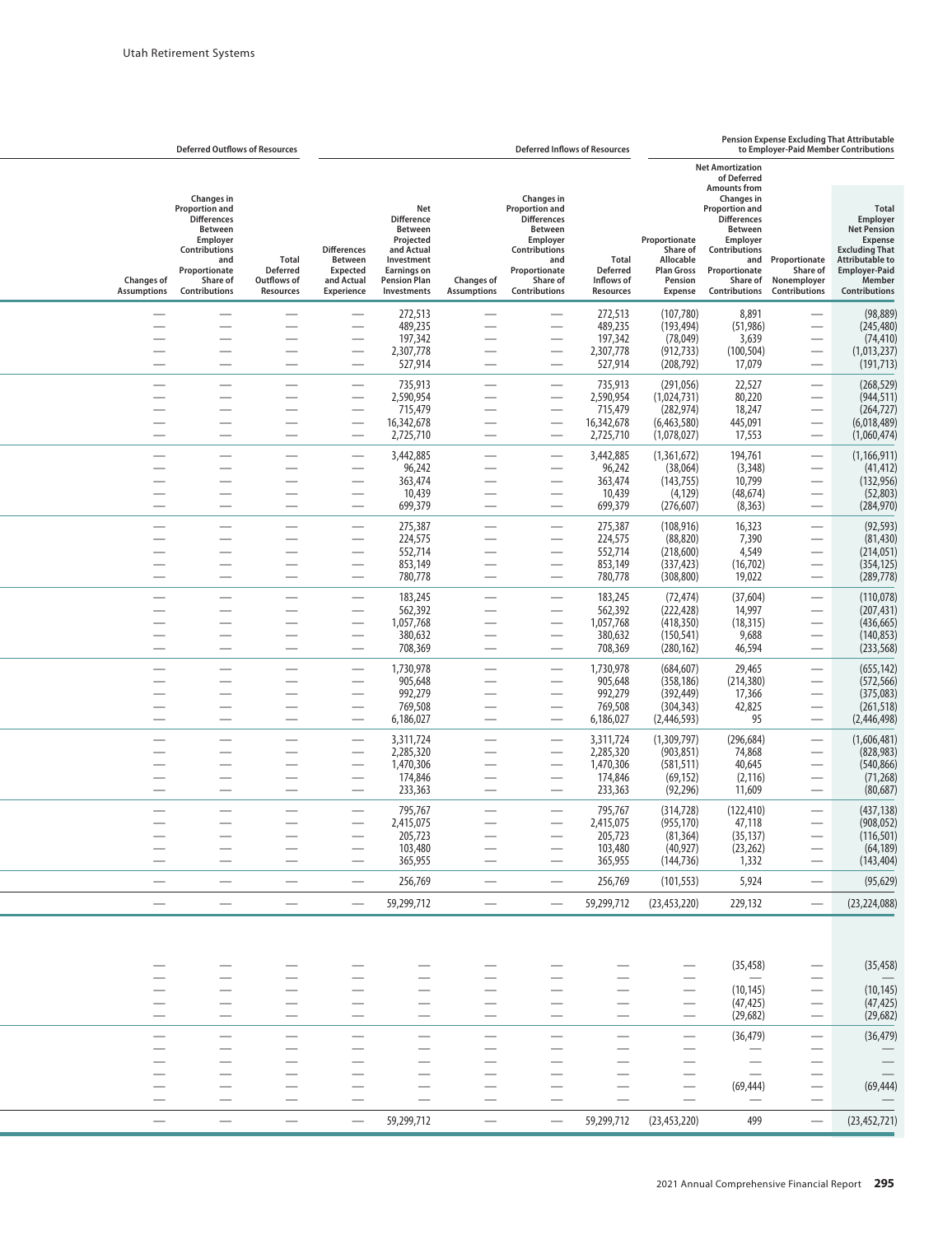#### **Contributory Retirement System State and School Division**

# Schedule of Employer Allocations and Pension Amounts

*At December 31, 2021*

| Ś<br>5.6632467%<br>ALPINE SCHOOL DISTRICT<br>84,846<br>$\zeta$<br>(5,099,758)<br>(1,797,897)<br>(7,934,641)<br>17,393<br>1.1609392<br>(1,045,427)<br>(368, 561)<br>(1,626,565)<br><b>BOX ELDER SCHOOL DISTRICT</b><br>39,152<br>2.6133050<br>(2,353,283)<br>(829, 640)<br>CACHE COUNTY SCHOOL DISTRICT<br>(3,661,440)<br>DAVIS SCHOOL DISTRICT<br>134,525<br>8.9792288<br>(8,085,802)<br>(2,850,614)<br>(12,580,586)<br>DUCHESNE SCHOOL DISTRICT<br>12,753<br>0.8512645<br>(766, 564)<br>(270, 249)<br>(1, 192, 687)<br><b>EMERY SCHOOL DISTRICT</b><br>0.9984429<br>(899,099)<br>14,958<br>(316, 973)<br>(1,398,895)<br>205,888<br>13.7424919<br>(12, 375, 124)<br>(4,362,795)<br>(19, 254, 281)<br><b>GRANITE SCHOOL DISTRICT</b><br>49,098<br>3.2771811<br>JORDAN SCHOOL DISTRICT<br>(2,951,104)<br>(1,040,399)<br>(4,591,581)<br>8.849<br>0.5906747<br>MILLARD SCHOOL DISTRICT<br>(531,903)<br>(187, 520)<br>(827, 580)<br>0.8025768<br>MURRAY SCHOOL DISTRICT<br>12,024<br>(722, 721)<br>(254, 792)<br>(1, 124, 471)<br>$\overline{\phantom{0}}$<br>22,003<br>1.4686382<br>(1,322,510)<br>PROVO SCHOOL DISTRICT<br>(466, 245)<br>(2,057,674)<br>131,991<br>8.8100751<br>SALT LAKE SCHOOL DISTRICT<br>(7,933,479)<br>(2,796,913)<br>(12, 343, 588)<br>0.1910095<br>SAN JUAN SCHOOL DISTRICT<br>2,862<br>(172,004)<br>(60, 639)<br>(267, 619)<br>SOUTHERN UTAH UNIVERSITY<br>6,060<br>0.4044656<br>(364, 222)<br>(128, 405)<br>(566, 687)<br><b>STATE OF UTAH</b><br>538,053<br>35.9137148<br>(32, 340, 327)<br>(11, 401, 437)<br>(50, 317, 858)<br><b>UINTAH SCHOOL DISTRICT</b><br>1.6284780<br>24,398<br>(1,466,446)<br>(516,989)<br>(2,281,622)<br>—<br>$\overline{\phantom{0}}$<br>UTAH HOUSING CORPORATION<br>80,286<br>5.3588711<br>(4,825,667)<br>(7,508,188)<br>(1,701,268)<br><b>WASHINGTON SCHOOL DISTRICT</b><br>27,879<br>1.8608883<br>(590, 772)<br>(1,675,731)<br>(2,607,247)<br><b>WORKERS' COMPENATION FUND</b><br>5.6845078<br>(5, 118, 904)<br>85,164<br>(1,804,647)<br>(7,964,430)<br>$\overline{\phantom{0}}$<br><b>TOTAL</b><br>\$1,498,182<br>100.0000000%<br>Ŝ.<br>(31, 746, 755)<br>(90,050,075)<br>(140, 107, 640)<br>$\overline{\phantom{0}}$<br>$\overline{\phantom{0}}$<br>Units without a proportionate share for 2021<br>but had a proportionate share in a prior year<br><b>CARBON SCHOOL DISCTRICT</b><br>\$<br>0.0000000% \$<br>EDUCATORS MUTUAL INSURANCE<br>0.0000000<br>$\overline{\phantom{0}}$<br><b>IRON SCHOOL DISTRICT</b><br>0.0000000<br>$\sim$<br><b>JUAB SCHOOL DISTRICT</b><br>0.0000000<br>KANE SCHOOL DISTRICT<br>0.0000000<br><b>LOGAN SCHOOL DISTRICT</b><br>0.0000000<br>$\sim$<br>NEBO SCHOOL DISTRICT<br>0.0000000<br>0.0000000<br>NORTH SANPETE SCHOOL DISTRICT<br>$\overline{\phantom{0}}$<br>$\overline{\phantom{0}}$<br>$\sim$<br>OGDEN-WEBER TECH COLLEGE<br>0.0000000<br>PARK CITY SCHOOL DISTRICT<br>0.0000000<br>SEVIER SCHOOL DISTRICT<br>0.0000000<br>0.0000000<br>TOOELE SCHOOL DISTRICT<br>WEBER COUNTY SCHOOL DISTRICT<br>0.0000000<br><b>GRAND TOTAL</b><br>\$1,498,182<br>100.0000000%<br>Ŝ.<br>(90,050,075)<br>(31, 746, 755)<br>(140, 107, 640) | <b>Participating Employer</b> | Employer<br>Contributions | Employer<br><b>Allocation</b><br>Percentage | <b>Net Pension</b><br>Liability/(Asset)<br>(6.85 Discount) | <b>Net Pension</b><br>Liability/(Asset)<br>1.00 Decrease<br>(5.85) | <b>Net Pension</b><br>Liability/(Asset)<br>1.00 Increase<br>(7.85) | <b>Differences</b><br><b>Between</b><br>Expected<br>and Actual<br><b>Experience</b> | Net<br><b>Difference</b><br><b>Between</b><br>Projected<br>and Actual<br>Investment<br><b>Earnings on</b><br><b>Pension Plan</b><br>Investments |  |
|---------------------------------------------------------------------------------------------------------------------------------------------------------------------------------------------------------------------------------------------------------------------------------------------------------------------------------------------------------------------------------------------------------------------------------------------------------------------------------------------------------------------------------------------------------------------------------------------------------------------------------------------------------------------------------------------------------------------------------------------------------------------------------------------------------------------------------------------------------------------------------------------------------------------------------------------------------------------------------------------------------------------------------------------------------------------------------------------------------------------------------------------------------------------------------------------------------------------------------------------------------------------------------------------------------------------------------------------------------------------------------------------------------------------------------------------------------------------------------------------------------------------------------------------------------------------------------------------------------------------------------------------------------------------------------------------------------------------------------------------------------------------------------------------------------------------------------------------------------------------------------------------------------------------------------------------------------------------------------------------------------------------------------------------------------------------------------------------------------------------------------------------------------------------------------------------------------------------------------------------------------------------------------------------------------------------------------------------------------------------------------------------------------------------------------------------------------------------------------------------------------------------------------------------------------------------------------------------------------------------------------------------------------------------------------------------------------------------------------------------------------------------------------------------------------------------------------------------------------------------------------------------------------------------------------------------------------------------------------------------------------------------------------------------------------------------------------------------------------------------------|-------------------------------|---------------------------|---------------------------------------------|------------------------------------------------------------|--------------------------------------------------------------------|--------------------------------------------------------------------|-------------------------------------------------------------------------------------|-------------------------------------------------------------------------------------------------------------------------------------------------|--|
|                                                                                                                                                                                                                                                                                                                                                                                                                                                                                                                                                                                                                                                                                                                                                                                                                                                                                                                                                                                                                                                                                                                                                                                                                                                                                                                                                                                                                                                                                                                                                                                                                                                                                                                                                                                                                                                                                                                                                                                                                                                                                                                                                                                                                                                                                                                                                                                                                                                                                                                                                                                                                                                                                                                                                                                                                                                                                                                                                                                                                                                                                                                           |                               |                           |                                             |                                                            |                                                                    |                                                                    |                                                                                     |                                                                                                                                                 |  |
|                                                                                                                                                                                                                                                                                                                                                                                                                                                                                                                                                                                                                                                                                                                                                                                                                                                                                                                                                                                                                                                                                                                                                                                                                                                                                                                                                                                                                                                                                                                                                                                                                                                                                                                                                                                                                                                                                                                                                                                                                                                                                                                                                                                                                                                                                                                                                                                                                                                                                                                                                                                                                                                                                                                                                                                                                                                                                                                                                                                                                                                                                                                           |                               |                           |                                             |                                                            |                                                                    |                                                                    |                                                                                     |                                                                                                                                                 |  |
|                                                                                                                                                                                                                                                                                                                                                                                                                                                                                                                                                                                                                                                                                                                                                                                                                                                                                                                                                                                                                                                                                                                                                                                                                                                                                                                                                                                                                                                                                                                                                                                                                                                                                                                                                                                                                                                                                                                                                                                                                                                                                                                                                                                                                                                                                                                                                                                                                                                                                                                                                                                                                                                                                                                                                                                                                                                                                                                                                                                                                                                                                                                           |                               |                           |                                             |                                                            |                                                                    |                                                                    |                                                                                     |                                                                                                                                                 |  |
|                                                                                                                                                                                                                                                                                                                                                                                                                                                                                                                                                                                                                                                                                                                                                                                                                                                                                                                                                                                                                                                                                                                                                                                                                                                                                                                                                                                                                                                                                                                                                                                                                                                                                                                                                                                                                                                                                                                                                                                                                                                                                                                                                                                                                                                                                                                                                                                                                                                                                                                                                                                                                                                                                                                                                                                                                                                                                                                                                                                                                                                                                                                           |                               |                           |                                             |                                                            |                                                                    |                                                                    |                                                                                     |                                                                                                                                                 |  |
|                                                                                                                                                                                                                                                                                                                                                                                                                                                                                                                                                                                                                                                                                                                                                                                                                                                                                                                                                                                                                                                                                                                                                                                                                                                                                                                                                                                                                                                                                                                                                                                                                                                                                                                                                                                                                                                                                                                                                                                                                                                                                                                                                                                                                                                                                                                                                                                                                                                                                                                                                                                                                                                                                                                                                                                                                                                                                                                                                                                                                                                                                                                           |                               |                           |                                             |                                                            |                                                                    |                                                                    |                                                                                     |                                                                                                                                                 |  |
|                                                                                                                                                                                                                                                                                                                                                                                                                                                                                                                                                                                                                                                                                                                                                                                                                                                                                                                                                                                                                                                                                                                                                                                                                                                                                                                                                                                                                                                                                                                                                                                                                                                                                                                                                                                                                                                                                                                                                                                                                                                                                                                                                                                                                                                                                                                                                                                                                                                                                                                                                                                                                                                                                                                                                                                                                                                                                                                                                                                                                                                                                                                           |                               |                           |                                             |                                                            |                                                                    |                                                                    |                                                                                     |                                                                                                                                                 |  |
|                                                                                                                                                                                                                                                                                                                                                                                                                                                                                                                                                                                                                                                                                                                                                                                                                                                                                                                                                                                                                                                                                                                                                                                                                                                                                                                                                                                                                                                                                                                                                                                                                                                                                                                                                                                                                                                                                                                                                                                                                                                                                                                                                                                                                                                                                                                                                                                                                                                                                                                                                                                                                                                                                                                                                                                                                                                                                                                                                                                                                                                                                                                           |                               |                           |                                             |                                                            |                                                                    |                                                                    |                                                                                     |                                                                                                                                                 |  |
|                                                                                                                                                                                                                                                                                                                                                                                                                                                                                                                                                                                                                                                                                                                                                                                                                                                                                                                                                                                                                                                                                                                                                                                                                                                                                                                                                                                                                                                                                                                                                                                                                                                                                                                                                                                                                                                                                                                                                                                                                                                                                                                                                                                                                                                                                                                                                                                                                                                                                                                                                                                                                                                                                                                                                                                                                                                                                                                                                                                                                                                                                                                           |                               |                           |                                             |                                                            |                                                                    |                                                                    |                                                                                     |                                                                                                                                                 |  |
|                                                                                                                                                                                                                                                                                                                                                                                                                                                                                                                                                                                                                                                                                                                                                                                                                                                                                                                                                                                                                                                                                                                                                                                                                                                                                                                                                                                                                                                                                                                                                                                                                                                                                                                                                                                                                                                                                                                                                                                                                                                                                                                                                                                                                                                                                                                                                                                                                                                                                                                                                                                                                                                                                                                                                                                                                                                                                                                                                                                                                                                                                                                           |                               |                           |                                             |                                                            |                                                                    |                                                                    |                                                                                     |                                                                                                                                                 |  |
|                                                                                                                                                                                                                                                                                                                                                                                                                                                                                                                                                                                                                                                                                                                                                                                                                                                                                                                                                                                                                                                                                                                                                                                                                                                                                                                                                                                                                                                                                                                                                                                                                                                                                                                                                                                                                                                                                                                                                                                                                                                                                                                                                                                                                                                                                                                                                                                                                                                                                                                                                                                                                                                                                                                                                                                                                                                                                                                                                                                                                                                                                                                           |                               |                           |                                             |                                                            |                                                                    |                                                                    |                                                                                     |                                                                                                                                                 |  |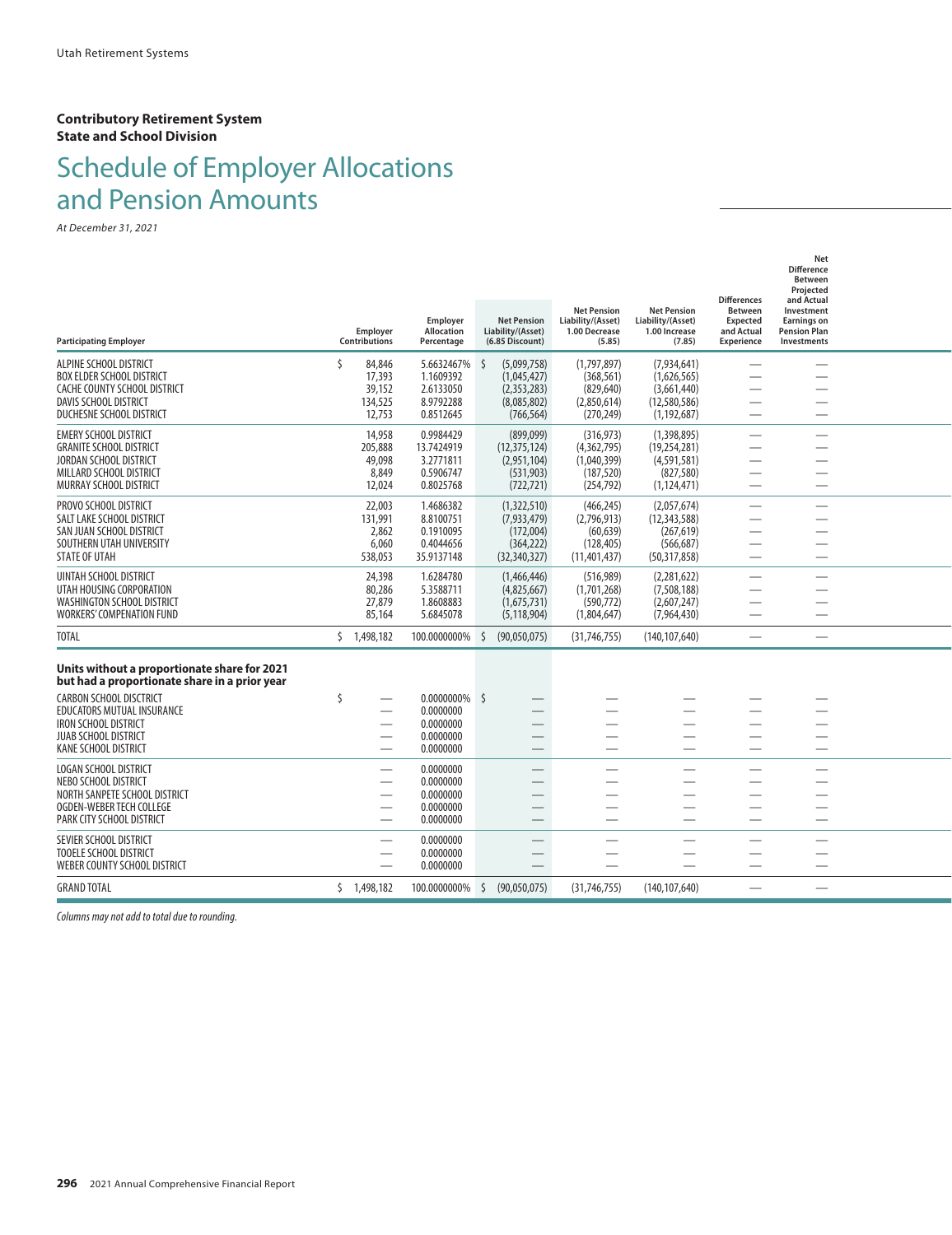|                                         | <b>Deferred Outflows of Resources</b>                                                                                                                         |                                                             | Pension Expense Excluding That Attributable<br><b>Deferred Inflows of Resources</b><br>to Employer-Paid Member Contributions |                                                                                                                                                 |                                                      |                                                                                                                                                                      |                                                            |                                                                                   |                                                                                                                                                                             |                                          |                                                                                                                                                                        |
|-----------------------------------------|---------------------------------------------------------------------------------------------------------------------------------------------------------------|-------------------------------------------------------------|------------------------------------------------------------------------------------------------------------------------------|-------------------------------------------------------------------------------------------------------------------------------------------------|------------------------------------------------------|----------------------------------------------------------------------------------------------------------------------------------------------------------------------|------------------------------------------------------------|-----------------------------------------------------------------------------------|-----------------------------------------------------------------------------------------------------------------------------------------------------------------------------|------------------------------------------|------------------------------------------------------------------------------------------------------------------------------------------------------------------------|
|                                         |                                                                                                                                                               |                                                             |                                                                                                                              |                                                                                                                                                 |                                                      |                                                                                                                                                                      |                                                            |                                                                                   | <b>Net Amortization</b><br>of Deferred<br><b>Amounts from</b>                                                                                                               |                                          |                                                                                                                                                                        |
| <b>Changes of</b><br><b>Assumptions</b> | <b>Changes</b> in<br>Proportion and<br><b>Differences</b><br><b>Between</b><br>Employer<br>Contributions<br>and<br>Proportionate<br>Share of<br>Contributions | <b>Total</b><br><b>Deferred</b><br>Outflows of<br>Resources | <b>Differences</b><br><b>Between</b><br>Expected<br>and Actual<br>Experience                                                 | Net<br><b>Difference</b><br><b>Between</b><br>Projected<br>and Actual<br>Investment<br><b>Earnings on</b><br><b>Pension Plan</b><br>Investments | Changes of<br><b>Assumptions</b>                     | <b>Changes in</b><br><b>Proportion and</b><br><b>Differences</b><br><b>Between</b><br>Employer<br>Contributions<br>and<br>Proportionate<br>Share of<br>Contributions | Total<br><b>Deferred</b><br>Inflows of<br><b>Resources</b> | Proportionate<br>Share of<br>Allocable<br><b>Plan Gross</b><br>Pension<br>Expense | Changes in<br>Proportion and<br><b>Differences</b><br><b>Between</b><br>Employer<br>Contributions<br>and<br>Proportionate<br>Share of<br><b>Contributions Contributions</b> | Proportionate<br>Share of<br>Nonemployer | <b>Total</b><br>Employer<br><b>Net Pension</b><br>Expense<br><b>Excluding That</b><br><b>Attributable to</b><br><b>Employer-Paid</b><br>Member<br><b>Contributions</b> |
|                                         |                                                                                                                                                               | $\overline{\phantom{0}}$                                    |                                                                                                                              | 4,849,765                                                                                                                                       |                                                      |                                                                                                                                                                      | 4,849,765                                                  | (1,473,926)                                                                       | (32, 371)                                                                                                                                                                   |                                          | (1,506,297)                                                                                                                                                            |
|                                         |                                                                                                                                                               |                                                             |                                                                                                                              | 994,179                                                                                                                                         |                                                      | $\overline{\phantom{0}}$                                                                                                                                             | 994,179                                                    | (302, 148)                                                                        | 2,862                                                                                                                                                                       |                                          | (299, 286)                                                                                                                                                             |
|                                         |                                                                                                                                                               |                                                             | ÷,                                                                                                                           | 2,237,924                                                                                                                                       |                                                      | $\overline{\phantom{0}}$                                                                                                                                             | 2,237,924                                                  | (680, 143)                                                                        | 99,169                                                                                                                                                                      |                                          | (580, 974)                                                                                                                                                             |
|                                         |                                                                                                                                                               |                                                             | —                                                                                                                            | 7,689,432                                                                                                                                       |                                                      | -                                                                                                                                                                    | 7,689,432                                                  | (2,336,948)                                                                       | 51,524                                                                                                                                                                      |                                          | (2, 285, 424)                                                                                                                                                          |
|                                         |                                                                                                                                                               |                                                             |                                                                                                                              | 728,987                                                                                                                                         |                                                      |                                                                                                                                                                      | 728,987                                                    | (221, 551)                                                                        | (13, 560)                                                                                                                                                                   |                                          | (235, 111)                                                                                                                                                             |
|                                         |                                                                                                                                                               |                                                             |                                                                                                                              | 855,024                                                                                                                                         |                                                      | <u>e a</u>                                                                                                                                                           | 855,024                                                    | (259, 856)                                                                        | 26,149                                                                                                                                                                      |                                          | (233,707)                                                                                                                                                              |
|                                         | $\overline{\phantom{0}}$                                                                                                                                      |                                                             | $\overline{\phantom{0}}$                                                                                                     | 11,768,489                                                                                                                                      |                                                      | $\overline{\phantom{0}}$                                                                                                                                             | 11,768,489                                                 | (3,576,643)                                                                       | 48,908                                                                                                                                                                      | $\overline{\phantom{0}}$                 | (3,527,735)                                                                                                                                                            |
|                                         |                                                                                                                                                               |                                                             |                                                                                                                              | 2,806,439                                                                                                                                       |                                                      |                                                                                                                                                                      | 2,806,439                                                  | (852, 924)                                                                        | 59,666                                                                                                                                                                      |                                          | (793, 258)                                                                                                                                                             |
|                                         |                                                                                                                                                               |                                                             |                                                                                                                              | 505,829                                                                                                                                         |                                                      | $\overline{\phantom{0}}$                                                                                                                                             | 505,829                                                    | (153, 730)                                                                        | (106, 557)                                                                                                                                                                  |                                          | (260, 287)                                                                                                                                                             |
|                                         |                                                                                                                                                               |                                                             |                                                                                                                              | 687,293                                                                                                                                         |                                                      | $\overline{\phantom{0}}$                                                                                                                                             | 687,293                                                    | (208, 880)                                                                        | 28,025                                                                                                                                                                      |                                          | (180, 855)                                                                                                                                                             |
|                                         |                                                                                                                                                               |                                                             | —<br>—                                                                                                                       | 1,257,680                                                                                                                                       | $\overline{\phantom{0}}$                             | $\overline{\phantom{0}}$                                                                                                                                             | 1,257,680                                                  | (382, 230)                                                                        | 4,811                                                                                                                                                                       |                                          | (377, 419)                                                                                                                                                             |
|                                         |                                                                                                                                                               |                                                             |                                                                                                                              | 7,544,576                                                                                                                                       | $\overline{\phantom{0}}$                             | $\overline{\phantom{0}}$                                                                                                                                             | 7,544,576                                                  | (2,292,924)                                                                       | (51, 695)                                                                                                                                                                   |                                          | (2,344,619)                                                                                                                                                            |
|                                         |                                                                                                                                                               |                                                             |                                                                                                                              | 163,572                                                                                                                                         |                                                      |                                                                                                                                                                      | 163,572                                                    | (49, 712)                                                                         | 8,037                                                                                                                                                                       |                                          | (41, 675)                                                                                                                                                              |
|                                         |                                                                                                                                                               |                                                             |                                                                                                                              | 346,367                                                                                                                                         |                                                      | $\overline{\phantom{0}}$                                                                                                                                             | 346,367                                                    | (105, 267)                                                                        | 13,970                                                                                                                                                                      |                                          | (91, 297)                                                                                                                                                              |
|                                         |                                                                                                                                                               |                                                             | $\overline{\phantom{0}}$                                                                                                     | 30,754,986                                                                                                                                      | $\overline{\phantom{0}}$                             | $\overline{\phantom{0}}$                                                                                                                                             | 30,754,986                                                 | (9,346,962)                                                                       | 144,639                                                                                                                                                                     | $\overline{\phantom{0}}$                 | (9,202,323)                                                                                                                                                            |
|                                         |                                                                                                                                                               |                                                             |                                                                                                                              |                                                                                                                                                 |                                                      |                                                                                                                                                                      |                                                            |                                                                                   | 55,563                                                                                                                                                                      |                                          |                                                                                                                                                                        |
|                                         |                                                                                                                                                               |                                                             |                                                                                                                              | 1,394,560<br>4,589,111                                                                                                                          |                                                      |                                                                                                                                                                      | 1,394,560<br>4,589,111                                     | (423, 830)<br>(1,394,708)                                                         | (229, 716)                                                                                                                                                                  | $\overline{\phantom{0}}$                 | (368, 267)<br>(1,624,424)                                                                                                                                              |
|                                         |                                                                                                                                                               |                                                             | ÷,                                                                                                                           | 1,593,586                                                                                                                                       |                                                      | $\overline{\phantom{0}}$                                                                                                                                             | 1,593,586                                                  | (484, 318)                                                                        | 78,782                                                                                                                                                                      |                                          | (405, 536)                                                                                                                                                             |
|                                         |                                                                                                                                                               |                                                             |                                                                                                                              | 4,867,972                                                                                                                                       | $\overline{\phantom{0}}$                             |                                                                                                                                                                      | 4,867,972                                                  | (1,479,459)                                                                       | 75,730                                                                                                                                                                      |                                          | (1,403,729)                                                                                                                                                            |
|                                         |                                                                                                                                                               |                                                             | $\overline{\phantom{0}}$                                                                                                     | 85,635,771                                                                                                                                      |                                                      |                                                                                                                                                                      | 85,635,771                                                 | (26,026,159)                                                                      | 263,936                                                                                                                                                                     |                                          | (25, 762, 223)                                                                                                                                                         |
|                                         |                                                                                                                                                               |                                                             |                                                                                                                              |                                                                                                                                                 |                                                      |                                                                                                                                                                      |                                                            |                                                                                   |                                                                                                                                                                             |                                          |                                                                                                                                                                        |
|                                         |                                                                                                                                                               |                                                             |                                                                                                                              |                                                                                                                                                 |                                                      |                                                                                                                                                                      |                                                            |                                                                                   |                                                                                                                                                                             |                                          |                                                                                                                                                                        |
|                                         |                                                                                                                                                               |                                                             |                                                                                                                              |                                                                                                                                                 |                                                      |                                                                                                                                                                      |                                                            |                                                                                   |                                                                                                                                                                             |                                          |                                                                                                                                                                        |
|                                         |                                                                                                                                                               |                                                             |                                                                                                                              |                                                                                                                                                 |                                                      |                                                                                                                                                                      |                                                            |                                                                                   | (108, 958)                                                                                                                                                                  |                                          | (108, 958)                                                                                                                                                             |
|                                         |                                                                                                                                                               |                                                             |                                                                                                                              |                                                                                                                                                 |                                                      |                                                                                                                                                                      |                                                            |                                                                                   | (96, 196)                                                                                                                                                                   |                                          | (96, 196)                                                                                                                                                              |
|                                         |                                                                                                                                                               |                                                             |                                                                                                                              |                                                                                                                                                 | $\overline{\phantom{0}}$<br>$\overline{\phantom{0}}$ | $\overline{\phantom{0}}$<br>$\overline{\phantom{0}}$                                                                                                                 |                                                            |                                                                                   |                                                                                                                                                                             |                                          |                                                                                                                                                                        |
|                                         |                                                                                                                                                               |                                                             |                                                                                                                              |                                                                                                                                                 |                                                      |                                                                                                                                                                      |                                                            |                                                                                   |                                                                                                                                                                             |                                          |                                                                                                                                                                        |
|                                         |                                                                                                                                                               |                                                             |                                                                                                                              |                                                                                                                                                 |                                                      |                                                                                                                                                                      |                                                            |                                                                                   |                                                                                                                                                                             |                                          |                                                                                                                                                                        |
|                                         |                                                                                                                                                               |                                                             |                                                                                                                              |                                                                                                                                                 |                                                      |                                                                                                                                                                      |                                                            |                                                                                   |                                                                                                                                                                             |                                          |                                                                                                                                                                        |
|                                         |                                                                                                                                                               |                                                             |                                                                                                                              |                                                                                                                                                 |                                                      |                                                                                                                                                                      |                                                            |                                                                                   |                                                                                                                                                                             |                                          |                                                                                                                                                                        |
|                                         |                                                                                                                                                               |                                                             |                                                                                                                              |                                                                                                                                                 |                                                      | ÷,                                                                                                                                                                   | $\overline{\phantom{0}}$                                   |                                                                                   |                                                                                                                                                                             |                                          |                                                                                                                                                                        |
|                                         |                                                                                                                                                               |                                                             |                                                                                                                              |                                                                                                                                                 |                                                      | ÷,                                                                                                                                                                   | $\overline{\phantom{0}}$                                   |                                                                                   |                                                                                                                                                                             |                                          |                                                                                                                                                                        |
|                                         |                                                                                                                                                               |                                                             |                                                                                                                              |                                                                                                                                                 |                                                      |                                                                                                                                                                      |                                                            |                                                                                   |                                                                                                                                                                             |                                          |                                                                                                                                                                        |
|                                         | $\overline{\phantom{0}}$                                                                                                                                      |                                                             |                                                                                                                              |                                                                                                                                                 |                                                      | $\overline{\phantom{0}}$                                                                                                                                             |                                                            |                                                                                   |                                                                                                                                                                             |                                          |                                                                                                                                                                        |
|                                         |                                                                                                                                                               |                                                             |                                                                                                                              |                                                                                                                                                 |                                                      |                                                                                                                                                                      |                                                            |                                                                                   |                                                                                                                                                                             |                                          |                                                                                                                                                                        |
|                                         |                                                                                                                                                               |                                                             |                                                                                                                              | 85,635,771                                                                                                                                      |                                                      |                                                                                                                                                                      | 85,635,771                                                 | (26,026,159)                                                                      | 58,782                                                                                                                                                                      |                                          | (25,967,377)                                                                                                                                                           |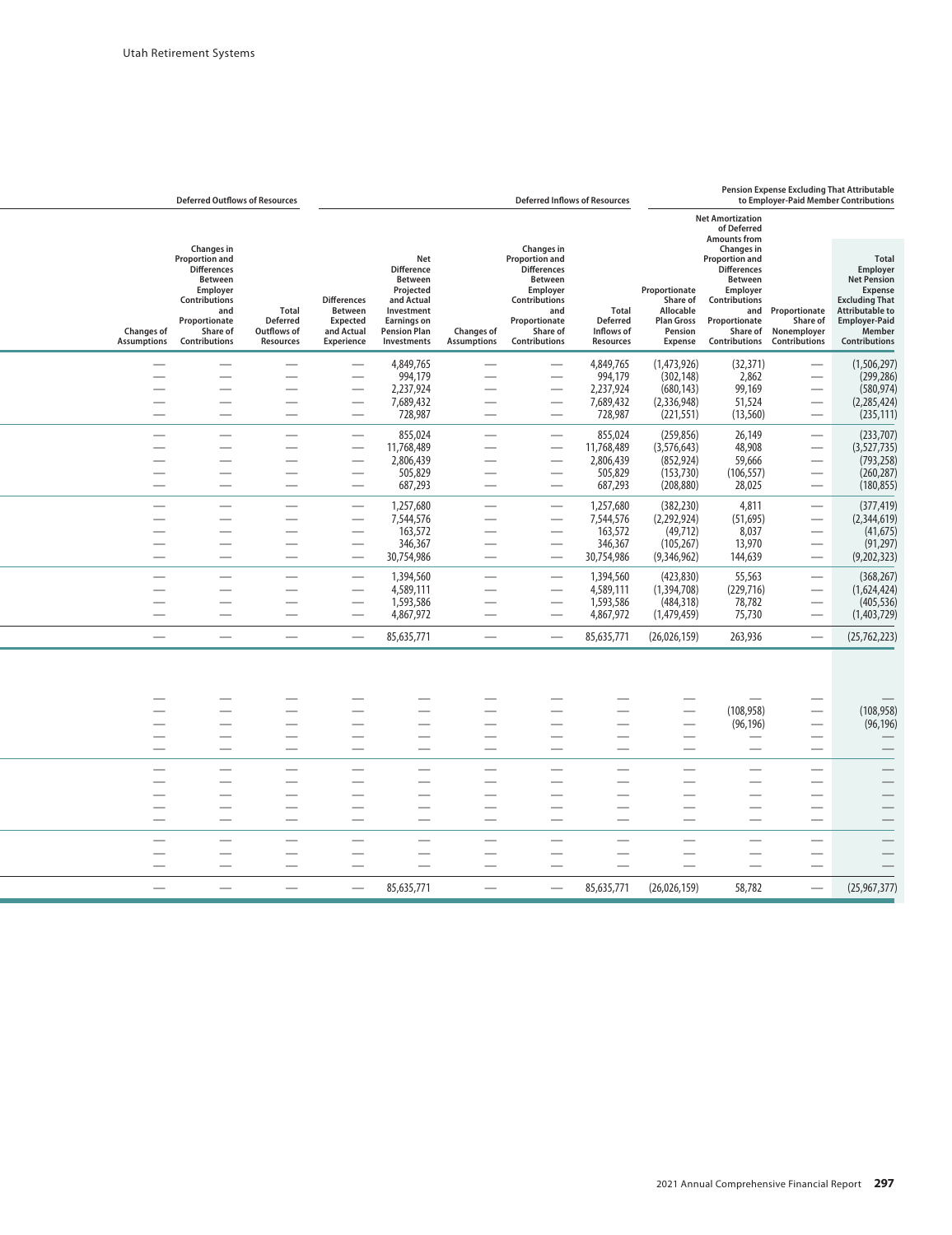#### **Contributory Retirement System Higher Education Division**

# Schedule of Employer Allocations and Pension Amounts

*At December 31, 2021*

|                                                                                               | <b>Employer</b>      | Employer<br><b>Allocation</b> | <b>Net Pension</b><br>Liability/(Asset) | <b>Net Pension</b><br>Liability/(Asset)<br>1.00 Decrease | <b>Net Pension</b><br>Liability/(Asset)<br>1.00 Increase | <b>Differences</b><br><b>Between</b><br><b>Expected</b><br>and Actual | Net<br><b>Difference</b><br><b>Between</b><br>Projected<br>and Actual<br>Investment<br><b>Earnings on</b><br><b>Pension Plan</b> |  |
|-----------------------------------------------------------------------------------------------|----------------------|-------------------------------|-----------------------------------------|----------------------------------------------------------|----------------------------------------------------------|-----------------------------------------------------------------------|----------------------------------------------------------------------------------------------------------------------------------|--|
| <b>Participating Employer</b>                                                                 | <b>Contributions</b> | Percentage                    | (6.85 Discount)                         | (5.85)                                                   | (7.85)                                                   | Experience                                                            | <b>Investments</b>                                                                                                               |  |
| SALT LAKE COMMUNITY COLLEGE<br>UNIVERSITY OF UTAH                                             | 42,582<br>213,167    | 6.6375133% \$<br>33.2273099   | (1,869,680)<br>(9,359,597)              | (893, 524)<br>(4,472,968)                                | (2,707,961)<br>(13, 556, 022)                            |                                                                       |                                                                                                                                  |  |
| UNIVERSITY OF UTAH HOSPITAL<br>UTAH STATE UNIVERSITY                                          | 273,246<br>13,937    | 42.5920999<br>2.1724046       | (11, 997, 508)<br>(611, 931)            | (5,733,631)<br>(292, 443)                                | (17, 376, 654)<br>(886, 294)                             |                                                                       |                                                                                                                                  |  |
| UTAH TECH UNIVERSITY                                                                          | 4,394                | 0.6849293                     | (192, 934)                              | (92, 203)                                                | (279, 436)                                               |                                                                       |                                                                                                                                  |  |
| UTAH VALLEY UNIVERSITY<br><b>WEBER STATE UNIVERSITY</b>                                       | 84,544<br>9,671      | 13.1783063<br>1.5074367       | (3,712,116)<br>(424, 621)               | (1,774,027)<br>(202, 927)                                | (5,376,463)<br>(615,001)                                 |                                                                       |                                                                                                                                  |  |
| <b>TOTAL</b>                                                                                  | 641,541              | 100.0000000%                  | (28, 168, 387)                          | (13, 461, 723)                                           | (40, 797, 831)                                           |                                                                       |                                                                                                                                  |  |
| Units without a proportionate share for 2021<br>but had a proportionate share in a prior year |                      |                               |                                         |                                                          |                                                          |                                                                       |                                                                                                                                  |  |
| SNOW COLLEGE                                                                                  |                      | $0.0000000\%$ \$              |                                         |                                                          |                                                          |                                                                       |                                                                                                                                  |  |
| <b>GRAND TOTAL</b>                                                                            | 641,541              | 100.0000000%                  | (28, 168, 387)                          | (13, 461, 723)                                           | (40,797,831)                                             |                                                                       |                                                                                                                                  |  |
|                                                                                               |                      |                               |                                         |                                                          |                                                          |                                                                       |                                                                                                                                  |  |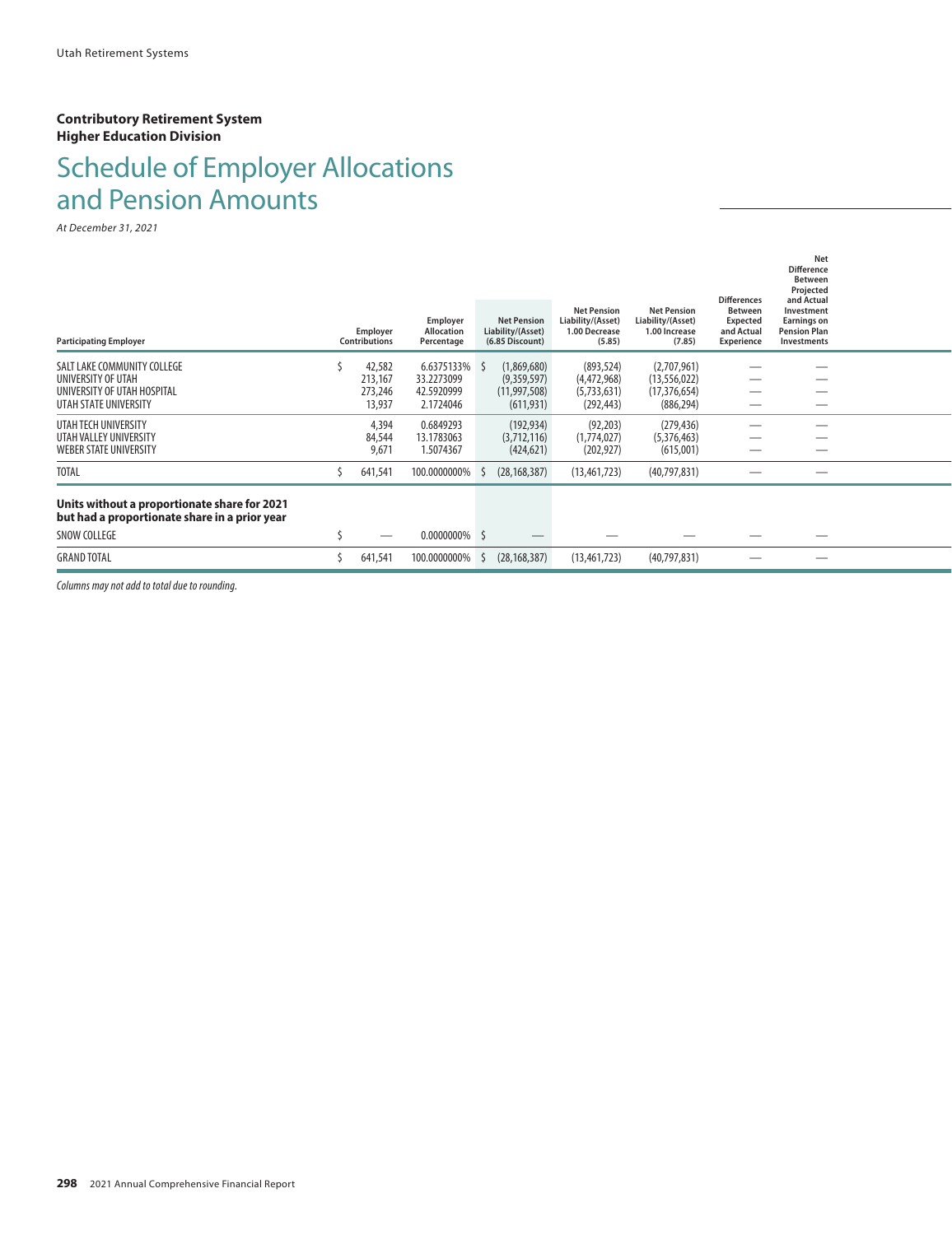|                                  | <b>Deferred Outflows of Resources</b>                                                                                                                                       |                                                                    |                                                                                     |                                                                                                                                                 |                                  | <b>Deferred Inflows of Resources</b>                                                                                                                                 |                                                            |                                                                                   | <b>Pension Expense Excluding That Attributable</b><br>to Employer-Paid Member Contributions                                                                                          |                                                                  |                                                                                                                                                                               |
|----------------------------------|-----------------------------------------------------------------------------------------------------------------------------------------------------------------------------|--------------------------------------------------------------------|-------------------------------------------------------------------------------------|-------------------------------------------------------------------------------------------------------------------------------------------------|----------------------------------|----------------------------------------------------------------------------------------------------------------------------------------------------------------------|------------------------------------------------------------|-----------------------------------------------------------------------------------|--------------------------------------------------------------------------------------------------------------------------------------------------------------------------------------|------------------------------------------------------------------|-------------------------------------------------------------------------------------------------------------------------------------------------------------------------------|
|                                  |                                                                                                                                                                             |                                                                    |                                                                                     |                                                                                                                                                 |                                  |                                                                                                                                                                      |                                                            |                                                                                   | <b>Net Amortization</b><br>of Deferred                                                                                                                                               |                                                                  |                                                                                                                                                                               |
| Changes of<br><b>Assumptions</b> | Changes in<br><b>Proportion and</b><br><b>Differences</b><br><b>Between</b><br>Employer<br><b>Contributions</b><br>and<br>Proportionate<br>Share of<br><b>Contributions</b> | <b>Total</b><br><b>Deferred</b><br>Outflows of<br><b>Resources</b> | <b>Differences</b><br><b>Between</b><br>Expected<br>and Actual<br><b>Experience</b> | Net<br><b>Difference</b><br><b>Between</b><br>Projected<br>and Actual<br>Investment<br><b>Earnings on</b><br><b>Pension Plan</b><br>Investments | Changes of<br><b>Assumptions</b> | Changes in<br><b>Proportion and</b><br><b>Differences</b><br><b>Between</b><br>Employer<br>Contributions<br>and<br>Proportionate<br>Share of<br><b>Contributions</b> | <b>Total</b><br><b>Deferred</b><br>Inflows of<br>Resources | Proportionate<br>Share of<br>Allocable<br><b>Plan Gross</b><br>Pension<br>Expense | <b>Amounts from</b><br>Changes in<br>Proportion and<br><b>Differences</b><br><b>Between</b><br>Employer<br>Contributions<br>and<br>Proportionate<br>Share of<br><b>Contributions</b> | Proportionate<br>Share of<br>Nonemployer<br><b>Contributions</b> | <b>Total</b><br>Employer<br><b>Net Pension</b><br><b>Expense</b><br><b>Excluding That</b><br><b>Attributable to</b><br><b>Employer-Paid</b><br>Member<br><b>Contributions</b> |
|                                  |                                                                                                                                                                             |                                                                    |                                                                                     | 1,228,678<br>6,150,747                                                                                                                          |                                  |                                                                                                                                                                      | 1,228,678<br>6,150,747                                     | 300,603<br>1,504,816                                                              | (53, 612)<br>331,826                                                                                                                                                                 |                                                                  | 246,991<br>1,836,642                                                                                                                                                          |
|                                  |                                                                                                                                                                             |                                                                    | --                                                                                  | 7,884,274<br>402,136                                                                                                                            |                                  |                                                                                                                                                                      | 7,884,274<br>402,136                                       | 1,928,935<br>98,385                                                               | (547, 283)<br>281,956                                                                                                                                                                |                                                                  | 1,381,652<br>380,341                                                                                                                                                          |
|                                  |                                                                                                                                                                             |                                                                    | --                                                                                  | 126,788<br>2,439,452                                                                                                                            |                                  |                                                                                                                                                                      | 126,788<br>2,439,452                                       | 31,019<br>596,826                                                                 | 58,468<br>(398, 385)                                                                                                                                                                 |                                                                  | 89,487<br>198,441                                                                                                                                                             |
|                                  |                                                                                                                                                                             |                                                                    |                                                                                     | 279,043<br>18,511,118                                                                                                                           |                                  |                                                                                                                                                                      | 279,043<br>18,511,118                                      | 68,270<br>4,528,854                                                               | 326,090<br>(940)                                                                                                                                                                     | $\hspace{0.1mm}-\hspace{0.1mm}$<br>$\hspace{0.05cm}$             | 394,360<br>4,527,914                                                                                                                                                          |
|                                  |                                                                                                                                                                             |                                                                    |                                                                                     |                                                                                                                                                 |                                  |                                                                                                                                                                      |                                                            |                                                                                   |                                                                                                                                                                                      |                                                                  |                                                                                                                                                                               |
|                                  |                                                                                                                                                                             |                                                                    |                                                                                     |                                                                                                                                                 |                                  |                                                                                                                                                                      |                                                            |                                                                                   |                                                                                                                                                                                      |                                                                  |                                                                                                                                                                               |
|                                  |                                                                                                                                                                             |                                                                    |                                                                                     | 18,511,118                                                                                                                                      |                                  |                                                                                                                                                                      | 18,511,118                                                 | 4,528,854                                                                         | (940)                                                                                                                                                                                |                                                                  | 4,527,914                                                                                                                                                                     |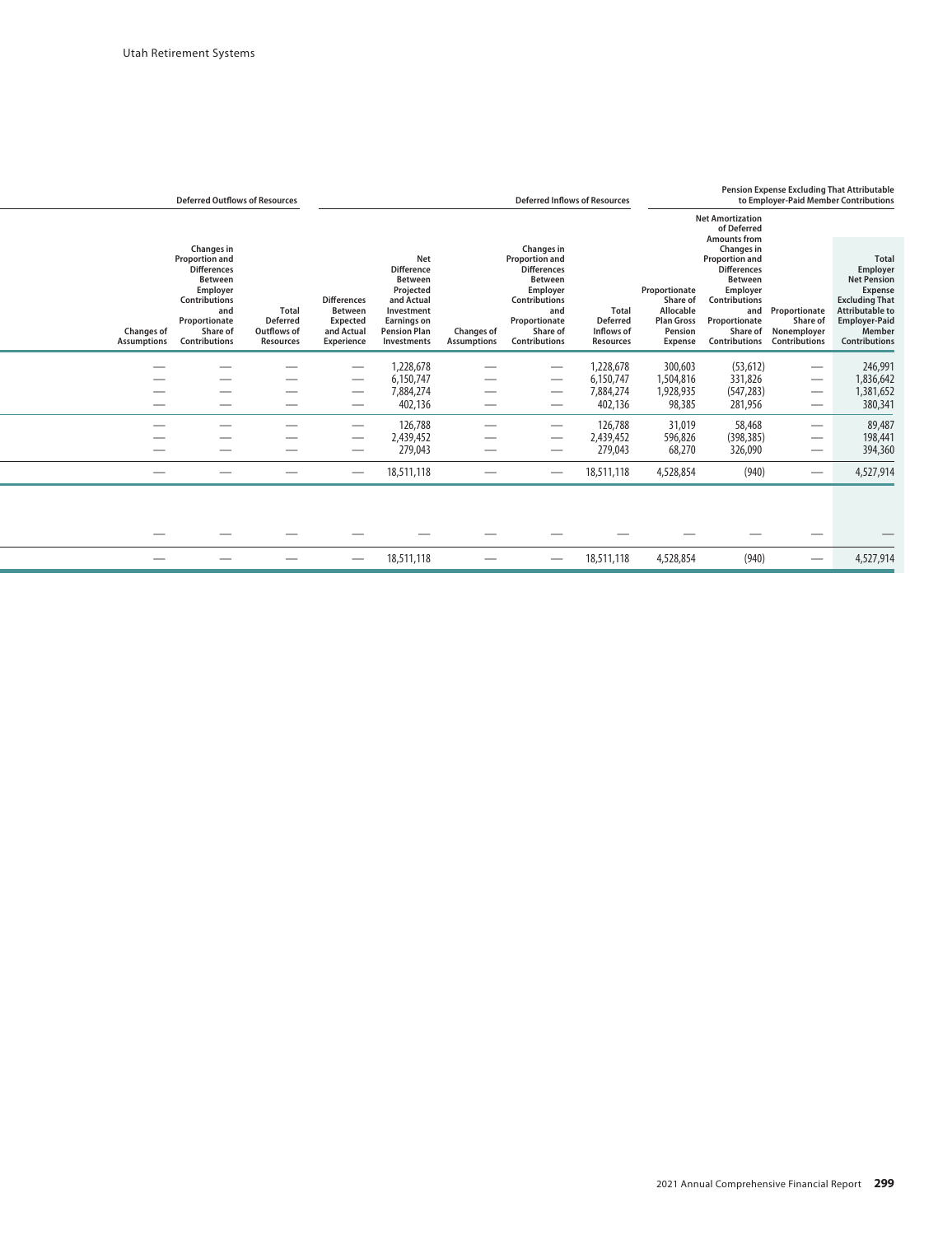#### **Public Safety Retirement System Other Division A with Social Security**

## Schedule of Employer Allocations and Pension Amounts

| <b>Participating Employer</b>                                                                                                                 | Employer<br>Contributions                                | Employer<br><b>Allocation</b><br>Percentage                    | <b>Net Pension</b><br>Liability/(Asset)<br>(6.85 Discount)              | <b>Net Pension</b><br>Liability/(Asset)<br>1.00 Decrease<br>(5.85) | <b>Net Pension</b><br>Liability/(Asset)<br>1.00 Increase<br>(7.85)          | <b>Differences</b><br><b>Between</b><br><b>Expected</b><br>and Actual<br><b>Experience</b> | Net<br><b>Difference</b><br><b>Between</b><br>Projected<br>and Actual<br>Investment<br><b>Earnings on</b><br><b>Pension Plan</b><br>Investments |  |
|-----------------------------------------------------------------------------------------------------------------------------------------------|----------------------------------------------------------|----------------------------------------------------------------|-------------------------------------------------------------------------|--------------------------------------------------------------------|-----------------------------------------------------------------------------|--------------------------------------------------------------------------------------------|-------------------------------------------------------------------------------------------------------------------------------------------------|--|
| AMERICAN FORK CITY<br><b>BEAVER COUNTY</b><br>BIG WATER MUNICIPAL CORP<br><b>BLANDING CITY</b><br><b>BOX ELDER COUNTY</b>                     | Š.<br>547,022<br>889,100<br>6,110<br>64,648<br>1,239,030 | 0.9615900%<br>1.5629163<br>0.0107406<br>0.1136428<br>2.1780473 | Ŝ.<br>(780, 948)<br>(1,269,311)<br>(8, 723)<br>(92, 294)<br>(1,768,885) | 1,926,075<br>3,130,538<br>21,514<br>227,628<br>4,362,652           | (2,979,238)<br>(4,842,293)<br>(33, 277)<br>(352,093)<br>(6,748,117)         | 66,467<br>108,032<br>742<br>7,855<br>150,552                                               |                                                                                                                                                 |  |
| <b>BRIGHAM CITY</b><br><b>CACHE COUNTY</b><br><b>CARBON COUNTY</b><br><b>CEDAR CITY</b><br><b>CENTERVILLE CITY</b>                            | 446,454<br>1,602,539<br>604,550<br>514,408<br>389,717    | 0.7848063<br>2.8170470<br>1.0627163<br>0.9042603<br>0.6850696  | (637, 375)<br>(2, 287, 844)<br>(863,077)<br>(734, 388)<br>(556, 374)    | 1,571,975<br>5,642,575<br>2,128,632<br>1,811,243<br>1,372,202      | (2,431,520)<br>(8,727,893)<br>(3,292,552)<br>(2,801,617)<br>(2, 122, 511)   | 54,248<br>194,721<br>73,457<br>62,505<br>47,354                                            |                                                                                                                                                 |  |
| <b>CITY OF DRAPER</b><br><b>CITY OF HARRISVILLE</b><br><b>CITY OF HELPER</b><br><b>CITY OF KANAB</b><br><b>CITY OF MOAB</b>                   | 813,997<br>122,609<br>41,578<br>90,004<br>179,230        | 1.4308970<br>0.2155294<br>0.0730877<br>0.1582140<br>0.3150614  | (1, 162, 092)<br>(175, 041)<br>(59, 358)<br>(128, 492)<br>(255, 875)    | 2,866,102<br>431,708<br>146,395<br>316,904<br>631,071              | (4,433,265)<br>(667, 762)<br>(226, 443)<br>(490, 185)<br>(976, 136)         | 98,907<br>14,898<br>5,052<br>10,936<br>21,778                                              |                                                                                                                                                 |  |
| <b>CITY OF NAPLES</b><br><b>CITY OF NORTH SALT LAKE</b><br><b>CITY OF SOUTH JORDAN</b><br><b>CITY OF SOUTH SALT LAKE</b><br>CITY OF ST GEORGE | 69,222<br>468,822<br>916,359<br>1,212,663<br>2,189,615   | 0.1216830<br>0.8241249<br>1.6108354<br>2.1316979<br>3.8490470  | (98, 824)<br>(669, 307)<br>(1,308,228)<br>(1,731,243)<br>(3, 125, 975)  | 243,732<br>1,650,731<br>3,226,520<br>4,269,813<br>7,709,682        | (377,003)<br>(2, 553, 338)<br>(4,990,758)<br>(6,604,515)<br>(11, 925, 278)  | 8,411<br>56,965<br>111,345<br>147,348<br>266,055                                           | $\overline{\phantom{0}}$                                                                                                                        |  |
| <b>CLEARFIELD CITY</b><br><b>CLINTON CITY</b><br>DAGGETT COUNTY<br><b>DAVIS COUNTY</b><br><b>DUCHESNE COUNTY</b>                              | 393,004<br>281,231<br>21,869<br>3,180,489<br>505,368     | 0.6908472<br>0.4943660<br>0.0384434<br>5.5908683<br>0.8883680  | (561,066)<br>(401, 496)<br>(31, 222)<br>(4,540,583)<br>(721, 482)       | 1,383,774<br>990,220<br>77,003<br>11,198,568<br>1,779,410          | (2, 140, 412)<br>(1,531,665)<br>(119, 107)<br>(17, 321, 862)<br>(2,752,379) | 47,753<br>34,172<br>2,657<br>386,454<br>61,406                                             |                                                                                                                                                 |  |
| <b>EAST CARBON CITY</b><br><b>EMERY COUNTY</b><br><b>ENOCH CITY</b><br><b>EPHRAIM CITY</b><br><b>FAIRVIEW CITY</b>                            | 27,113<br>431,799<br>67,388<br>151,068<br>24,066         | 0.0476616<br>0.7590433<br>0.1184584<br>0.2655578<br>0.0423052  | (38, 708)<br>(616, 451)<br>(96, 205)<br>(215, 671)<br>(34, 358)         | 95,467<br>1,520,372<br>237,273<br>531,915<br>84,738                | (147, 667)<br>(2,351,700)<br>(367, 013)<br>(822, 762)<br>(131,072)          | 3,294<br>52,467<br>8,188<br>18,356<br>2,924                                                |                                                                                                                                                 |  |
| <b>FARMINGTON CITY</b><br><b>FOUNTAIN GREEN CITY</b><br><b>GARFIELD COUNTY</b><br><b>GARLAND CITY</b><br><b>GRAND COUNTY</b>                  | 337,623<br>13,062<br>382,771<br>42,017<br>393,282        | 0.5934960<br>0.0229607<br>0.6728591<br>0.0738606<br>0.6913359  | (482,003)<br>(18, 647)<br>(546, 458)<br>(59, 985)<br>(561, 463)         | 1,188,779<br>45,991<br>1,347,744<br>147,944<br>1,384,753           | (1,838,794)<br>(71, 138)<br>(2,084,680)<br>(228, 838)<br>(2, 141, 926)      | 41,024<br>1,587<br>46,510<br>5,105<br>47,787                                               | $\overline{\phantom{0}}$                                                                                                                        |  |
| <b>GRANTSVILLE CITY</b><br><b>HEBER CITY</b><br><b>HURRICANE CITY</b><br><b>IRON COUNTY</b><br><b>IVINS CITY</b>                              | 182,310<br>362,332<br>434,716<br>990,676<br>158,785      | 0.3204763<br>0.6369301<br>0.7641714<br>1.7414735<br>0.2791233  | (260, 272)<br>(517, 278)<br>(620, 616)<br>(1,414,325)<br>(226, 688)     | 641,917<br>1,275,778<br>1,530,643<br>3,488,190<br>559,087          | (992, 913)<br>(1, 973, 363)<br>(2,367,588)<br>(5,395,506)<br>(864, 791)     | 22,152<br>44,026<br>52,821<br>120,375<br>19,294                                            | $\overline{\phantom{0}}$                                                                                                                        |  |
| <b>JUAB COUNTY</b><br>KAMAS CITY<br><b>KANE COUNTY</b><br><b>KAYSVILLE CITY</b><br><b>LAVERKIN CITY</b>                                       | 279,487<br>48,474<br>612,409<br>549,624<br>91,283        | 0.4912996<br>0.0852116<br>1.0765313<br>0.9661640<br>0.1604633  | (399,005)<br>(69, 204)<br>(874, 297)<br>(784, 663)<br>(130, 319)        | 984,078<br>170,680<br>2,156,304<br>1,935,237<br>321,410            | (1,522,165)<br>(264,006)<br>(3,335,354)<br>(2,993,410)<br>(497, 154)        | 33,960<br>5,890<br>74,412<br>66,783<br>11,092                                              | $\overline{\phantom{0}}$                                                                                                                        |  |
| <b>LAYTON CITY</b><br>LEHI CITY<br><b>LINDON CITY</b><br><b>MAPLETON CITY</b><br>MILLARD COUNTY                                               | 1,168,334<br>917,046<br>233,154<br>140,527<br>623,884    | 2.0537728<br>1.6120417<br>0.4098531<br>0.2470265<br>1.0967040  | (1,667,957)<br>(1,309,208)<br>(332, 859)<br>(200, 621)<br>(890, 680)    | 4,113,729<br>3,228,937<br>820,940<br>494,797<br>2,196,710          | (6,363,085)<br>(4,994,495)<br>(1,269,824)<br>(765, 348)<br>(3,397,854)      | 141,961<br>111,428<br>28,330<br>17,075<br>75,807                                           | $\overline{\phantom{0}}$<br>$\overline{\phantom{0}}$                                                                                            |  |
| <b>MORGAN COUNTY</b><br><b>MORONI CITY</b><br>MOUNT PLEASANT CITY<br><b>MURRAY CITY</b><br><b>NEPHI CITY</b>                                  | 209,002<br>17,265<br>75,824<br>1,502,084<br>122,594      | 0.3673976<br>0.0303497<br>0.1332882<br>2.6404604<br>0.2155035  | (298, 379)<br>(24, 648)<br>(108, 249)<br>(2, 144, 431)<br>(175, 020)    | 735,901<br>60,791<br>266,978<br>5,288,870<br>431,656               | (1, 138, 287)<br>(94,031)<br>(412, 959)<br>(8, 180, 785)<br>(667, 682)      | 25,395<br>2,098<br>9,213<br>182,515<br>14,896                                              | $\overline{\phantom{0}}$                                                                                                                        |  |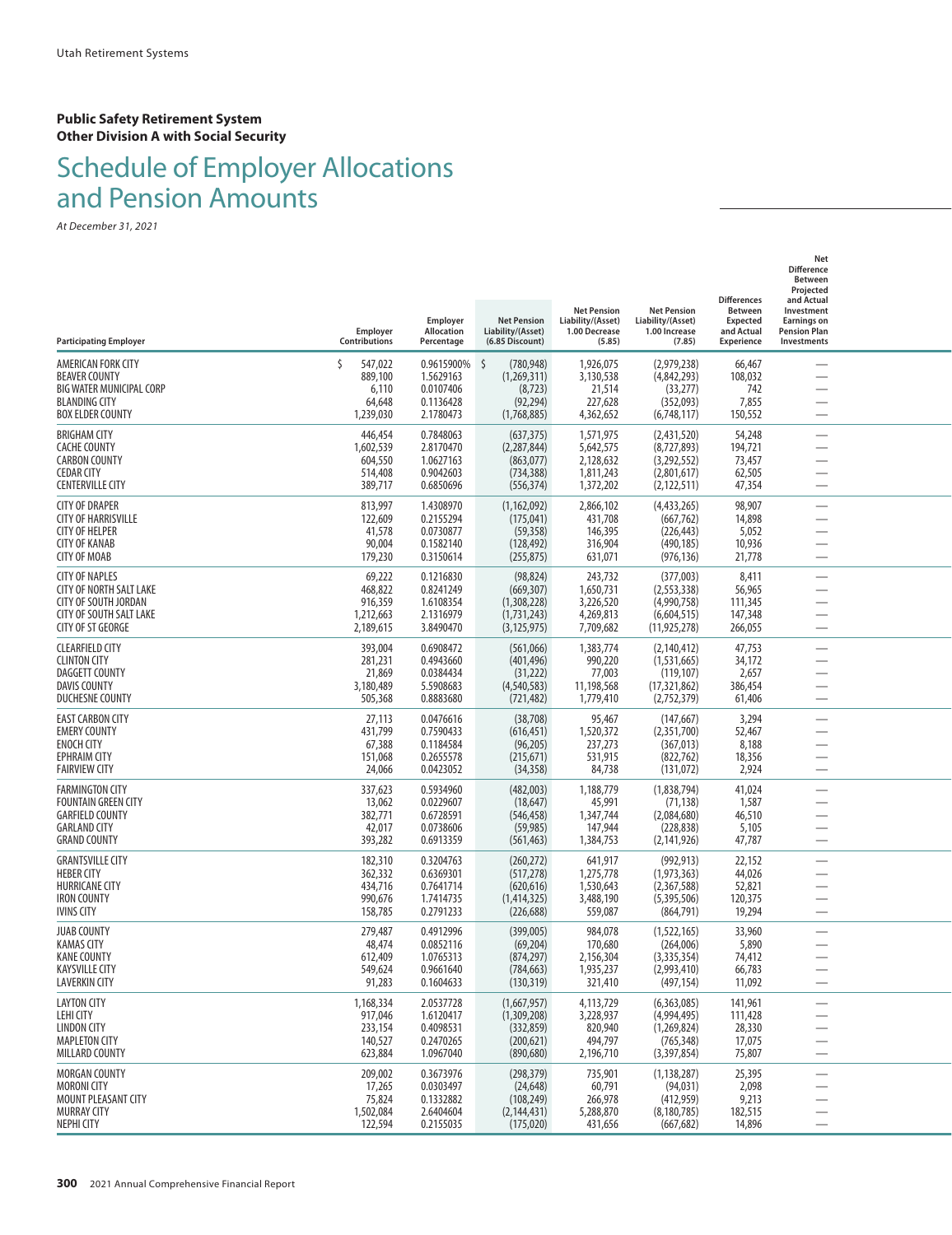## **Pension Expense Excluding That Attributable**

| to Employer-Paid Member Contributions                                                                                                                                  |                                                                      |                                                                                                                                                        |                                                                                          | <b>Deferred Inflows of Resources</b>                              |                                                                                                                                                               |                                         |                                                                                                                                                 |                                                                                     |                                                                    | <b>Deferred Outflows of Resources</b>                                                                                                                         |                                         |
|------------------------------------------------------------------------------------------------------------------------------------------------------------------------|----------------------------------------------------------------------|--------------------------------------------------------------------------------------------------------------------------------------------------------|------------------------------------------------------------------------------------------|-------------------------------------------------------------------|---------------------------------------------------------------------------------------------------------------------------------------------------------------|-----------------------------------------|-------------------------------------------------------------------------------------------------------------------------------------------------|-------------------------------------------------------------------------------------|--------------------------------------------------------------------|---------------------------------------------------------------------------------------------------------------------------------------------------------------|-----------------------------------------|
|                                                                                                                                                                        |                                                                      | <b>Net Amortization</b><br>of Deferred<br><b>Amounts from</b>                                                                                          |                                                                                          |                                                                   |                                                                                                                                                               |                                         |                                                                                                                                                 |                                                                                     |                                                                    |                                                                                                                                                               |                                         |
| <b>Total</b><br>Employer<br><b>Net Pension</b><br><b>Expense</b><br><b>Excluding That</b><br><b>Attributable to</b><br><b>Employer-Paid</b><br>Member<br>Contributions | and Proportionate<br>Share of<br>Nonemployer<br><b>Contributions</b> | Changes in<br><b>Proportion and</b><br><b>Differences</b><br>Between<br>Employer<br><b>Contributions</b><br>Proportionate<br>Share of<br>Contributions | Proportionate<br>Share of<br>Allocable<br><b>Plan Gross</b><br>Pension<br><b>Expense</b> | <b>Total</b><br><b>Deferred</b><br>Inflows of<br><b>Resources</b> | <b>Changes in</b><br>Proportion and<br><b>Differences</b><br><b>Between</b><br>Employer<br>Contributions<br>and<br>Proportionate<br>Share of<br>Contributions | <b>Changes of</b><br><b>Assumptions</b> | Net<br><b>Difference</b><br><b>Between</b><br>Projected<br>and Actual<br>Investment<br><b>Earnings on</b><br><b>Pension Plan</b><br>Investments | <b>Differences</b><br><b>Between</b><br><b>Expected</b><br>and Actual<br>Experience | <b>Total</b><br><b>Deferred</b><br>Outflows of<br><b>Resources</b> | <b>Changes in</b><br>Proportion and<br><b>Differences</b><br>Between<br>Employer<br><b>Contributions</b><br>and<br>Proportionate<br>Share of<br>Contributions | <b>Changes of</b><br><b>Assumptions</b> |
| (55, 358)                                                                                                                                                              |                                                                      | (30, 400)                                                                                                                                              | (24, 958)                                                                                | 2,143,010                                                         | 24,014                                                                                                                                                        | 8,123                                   | 2,110,873                                                                                                                                       |                                                                                     | 257,819                                                            | 54,435                                                                                                                                                        | 136,917                                 |
| (29, 835)<br>(364)                                                                                                                                                     | $\overline{\phantom{0}}$<br>$\overline{\phantom{0}}$                 | 10,730<br>(85)                                                                                                                                         | (40, 565)<br>(279)                                                                       | 3,502,324<br>23,906                                               | 58,222<br>237                                                                                                                                                 | 13,203<br>91                            | 3,430,899<br>23,578                                                                                                                             |                                                                                     | 347,709<br>2,271                                                   | 17,140                                                                                                                                                        | 222,537<br>1,529                        |
| (33, 111)                                                                                                                                                              |                                                                      | (30, 161)                                                                                                                                              | (2,950)                                                                                  | 260,869                                                           | 10,441                                                                                                                                                        | 960                                     | 249,468                                                                                                                                         |                                                                                     | 37,202                                                             | 13,166                                                                                                                                                        | 16,181                                  |
| 153,470<br>(81, 805)                                                                                                                                                   | $\overbrace{\phantom{13333}}$<br>$\overline{\phantom{0}}$            | 210,000<br>(61, 436)                                                                                                                                   | (56, 530)<br>(20, 369)                                                                   | 4,815,301<br>1,767,940                                            | 15,674<br>38,511                                                                                                                                              | 18,399<br>6,630                         | 4,781,228<br>1,722,799                                                                                                                          | $\overline{\phantom{0}}$                                                            | 566,397<br>172,512                                                 | 105,722<br>6,519                                                                                                                                              | 310,123<br>111,745                      |
| (202, 343)                                                                                                                                                             |                                                                      | (129, 228)                                                                                                                                             | (73, 115)                                                                                | 6,281,120                                                         | 73,369                                                                                                                                                        | 23,797                                  | 6,183,954                                                                                                                                       |                                                                                     | 613,682                                                            | 17,853                                                                                                                                                        | 401,108                                 |
| (110, 853)<br>(59, 973)                                                                                                                                                | $\overbrace{\phantom{13333}}$                                        | (83, 271)<br>(36, 503)                                                                                                                                 | (27, 582)<br>(23, 470)                                                                   | 2,402,406<br>1,997,358                                            | 60,564<br>4,695                                                                                                                                               | 8,977<br>7,639                          | 2,332,865<br>1,985,024                                                                                                                          |                                                                                     | 224,773<br>213,884                                                 | 22,625                                                                                                                                                        | 151,316<br>128,754                      |
| 7,348                                                                                                                                                                  |                                                                      | 25,129                                                                                                                                                 | (17, 781)                                                                                | 1,509,645                                                         |                                                                                                                                                               | 5,787                                   | 1,503,858                                                                                                                                       |                                                                                     | 150,698                                                            | 5,800                                                                                                                                                         | 97,544                                  |
| 117,808<br>16,593                                                                                                                                                      | $\overline{\phantom{0}}$                                             | 154,946<br>22,187                                                                                                                                      | (37, 138)<br>(5, 594)                                                                    | 3,153,178<br>485,720                                              | $\overline{\phantom{0}}$<br>10,771                                                                                                                            | 12,087<br>1,821                         | 3,141,091<br>473,128                                                                                                                            | $\overline{\phantom{0}}$                                                            | 439,741<br>57,705                                                  | 137,094<br>12,119                                                                                                                                             | 203,740<br>30,688                       |
| (32, 483)<br>(5,849)                                                                                                                                                   |                                                                      | (30, 586)<br>(1,743)                                                                                                                                   | (1,897)<br>(4, 106)                                                                      | 173,919<br>357,824                                                | 12,861<br>9,178                                                                                                                                               | 617<br>1,336                            | 160,441<br>347,310                                                                                                                              |                                                                                     | 19,093<br>48,456                                                   | 3,634<br>14,993                                                                                                                                               | 10,407<br>22,527                        |
| (77, 466)                                                                                                                                                              | $\overbrace{\phantom{13333}}$                                        | (69, 289)                                                                                                                                              | (8, 177)                                                                                 | 724,312                                                           | 30,031                                                                                                                                                        | 2,661                                   | 691,620                                                                                                                                         |                                                                                     | 66,638                                                             |                                                                                                                                                               | 44,860                                  |
| (4, 943)<br>35,146                                                                                                                                                     |                                                                      | (1,785)<br>56,536                                                                                                                                      | (3, 158)<br>(21, 390)                                                                    | 274,501<br>1,816,073                                              | 6,356                                                                                                                                                         | 1,028<br>6,962                          | 267,117<br>1,809,111                                                                                                                            | $\overline{\phantom{0}}$                                                            | 35,097<br>236,925                                                  | 9,360<br>62,616                                                                                                                                               | 17,326<br>117,344                       |
| (103, 312)                                                                                                                                                             |                                                                      | (61, 504)                                                                                                                                              | (41,808)                                                                                 | 3,690,165                                                         | 140,468                                                                                                                                                       | 13,607                                  | 3,536,090                                                                                                                                       |                                                                                     | 342,002                                                            | 1,297                                                                                                                                                         | 229,360                                 |
| 182,969<br>56,453                                                                                                                                                      | $\overbrace{\phantom{13333}}$<br>$\qquad \qquad -$                   | 238,296<br>156,353                                                                                                                                     | (55, 327)<br>(99,900)                                                                    | 4,697,490<br>8,486,607                                            | 4,702                                                                                                                                                         | 18,007<br>32,514                        | 4,679,483<br>8,449,391                                                                                                                          |                                                                                     | 620,213<br>895,717                                                 | 169,341<br>81,612                                                                                                                                             | 303,524<br>548,050                      |
| (75, 737)<br>50,181                                                                                                                                                    |                                                                      | (57, 806)<br>63,012                                                                                                                                    | (17, 931)<br>(12, 831)                                                                   | 1,582,098<br>1,089,403                                            | 59,721                                                                                                                                                        | 5,836<br>4,176                          | 1,516,541<br>1,085,227                                                                                                                          | $\overline{\phantom{0}}$                                                            | 146,120<br>138,569                                                 | 34,006                                                                                                                                                        | 98,367<br>70,391                        |
| (28, 568)                                                                                                                                                              |                                                                      | (27, 570)                                                                                                                                              | (998)                                                                                    | 107,148                                                           | 22,432                                                                                                                                                        | 325                                     | 84,391                                                                                                                                          |                                                                                     | 8,131                                                              |                                                                                                                                                               | 5,474                                   |
| (155, 581)<br>(5, 549)                                                                                                                                                 | $\qquad \qquad$                                                      | (10, 473)<br>17,508                                                                                                                                    | (145, 108)<br>(23,057)                                                                   | 12,437,436<br>1,957,641                                           | 117,188                                                                                                                                                       | 47,228<br>7,504                         | 12,273,020<br>1,950,137                                                                                                                         |                                                                                     | 1,302,146<br>206,340                                               | 119,631<br>18,443                                                                                                                                             | 796,061<br>126,491                      |
| (3,969)                                                                                                                                                                |                                                                      | (2, 732)                                                                                                                                               | (1,237)                                                                                  | 108,835                                                           | 3,806                                                                                                                                                         | 403                                     | 104,626                                                                                                                                         |                                                                                     | 10,206                                                             | 126                                                                                                                                                           | 6,786                                   |
| (126, 875)<br>8,478                                                                                                                                                    | $\overline{\phantom{0}}$                                             | (107, 174)<br>11,553                                                                                                                                   | (19,701)<br>(3,075)                                                                      | 1,762,283<br>266,627                                              | 89,626<br>5,587                                                                                                                                               | 6,412<br>1,001                          | 1,666,245<br>260,039                                                                                                                            |                                                                                     | 160,544<br>40,010                                                  | $\overline{\phantom{0}}$<br>14,955                                                                                                                            | 108,077<br>16,867                       |
| 31,271<br>1,486                                                                                                                                                        | $\qquad \qquad$                                                      | 38,163<br>2,584                                                                                                                                        | (6,892)<br>(1,098)                                                                       | 585,193<br>93,225                                                 |                                                                                                                                                               | 2,243<br>357                            | 582,950<br>92,868                                                                                                                               | $\overline{\phantom{0}}$                                                            | 77,958<br>10,418                                                   | 21,790<br>1,470                                                                                                                                               | 37,812<br>6,024                         |
| 44,764                                                                                                                                                                 | $\overline{\phantom{0}}$                                             | 60,168                                                                                                                                                 | (15, 404)                                                                                | 1,312,543                                                         | 4,693                                                                                                                                                         | 5,013                                   | 1,302,837                                                                                                                                       |                                                                                     | 206,858                                                            | 81,329                                                                                                                                                        | 84,505                                  |
| (1,045)<br>(114, 723)                                                                                                                                                  |                                                                      | (449)<br>(97, 259)                                                                                                                                     | (596)<br>(17, 464)                                                                       | 50,738<br>1,627,522                                               | 141<br>144,784                                                                                                                                                | 194<br>5,684                            | 50,403<br>1,477,054                                                                                                                             |                                                                                     | 4,857<br>142,316                                                   | 1                                                                                                                                                             | 3,269<br>95,806                         |
| 11,787<br>57,305                                                                                                                                                       | $\overline{\phantom{0}}$                                             | 13,704<br>75,248                                                                                                                                       | (1, 917)<br>(17, 943)                                                                    | 162,762<br>1,533,564                                              | 10,110                                                                                                                                                        | 624<br>5,840                            | 162,138<br>1,517,614                                                                                                                            |                                                                                     | 27,100<br>224,740                                                  | 11,478<br>78,517                                                                                                                                              | 10,517<br>98,436                        |
| (17, 938)                                                                                                                                                              |                                                                      | (9,620)                                                                                                                                                | (8,318)                                                                                  | 718,188                                                           | 11,975                                                                                                                                                        | 2,707                                   | 703,506                                                                                                                                         |                                                                                     | 67,783                                                             |                                                                                                                                                               | 45,631                                  |
| 6,787<br>19,508                                                                                                                                                        | $\overline{\phantom{0}}$                                             | 23,318<br>39,342                                                                                                                                       | (16, 531)<br>(19, 834)                                                                   | 1,414,201<br>1.687.633                                            | 10,638<br>3,676                                                                                                                                               | 5,380<br>6,455                          | 1,398,183<br>1,677,502                                                                                                                          |                                                                                     | 184,719<br>163,214                                                 | 50,003<br>1,586                                                                                                                                               | 90,690<br>108,807                       |
| (65, 770)                                                                                                                                                              |                                                                      | (20, 571)                                                                                                                                              | (45, 199)                                                                                | 3,857,373                                                         | 19,796                                                                                                                                                        | 14,711                                  | 3,822,866                                                                                                                                       |                                                                                     | 394,199                                                            | 25,863                                                                                                                                                        | 247,961                                 |
| (21, 627)                                                                                                                                                              |                                                                      | (14, 383)                                                                                                                                              | (7, 244)                                                                                 | 616,514                                                           | 1,427                                                                                                                                                         | 2,358                                   | 612,729                                                                                                                                         |                                                                                     | 75,588                                                             | 16,551                                                                                                                                                        | 39,743                                  |
| 2,717<br>2,257                                                                                                                                                         |                                                                      | 15,468<br>4,469                                                                                                                                        | (12,751)<br>(2, 212)                                                                     | 1,087,518<br>187,776                                              | 4,872                                                                                                                                                         | 4,150<br>720                            | 1,078,496<br>187,056                                                                                                                            | $\overline{\phantom{0}}$                                                            | 109,254<br>20,843                                                  | 5,340<br>2,820                                                                                                                                                | 69,954<br>12,133                        |
| 43,858<br>27,633                                                                                                                                                       | $\overline{\phantom{0}}$<br>$\overline{\phantom{0}}$                 | 71,799<br>52,709                                                                                                                                       | (27, 941)<br>(25,076)                                                                    | 2,374,448<br>2,129,076                                            | 2,163<br>$\overline{\phantom{0}}$                                                                                                                             | 9,094<br>8,162                          | 2,363,191<br>2,120,914                                                                                                                          | —                                                                                   | 246,487<br>300,922                                                 | 18,792<br>96,571                                                                                                                                              | 153,283<br>137,568                      |
| 14,570                                                                                                                                                                 | $\overbrace{\phantom{aaaaa}}$                                        | 18,735                                                                                                                                                 | (4, 165)                                                                                 | 353,602                                                           | —                                                                                                                                                             | 1,355                                   | 352,247                                                                                                                                         | —                                                                                   | 39,624                                                             | 5,684                                                                                                                                                         | 22,848                                  |
| (266, 645)<br>91,503                                                                                                                                                   | $\overbrace{\phantom{aaaaa}}$<br>$\overbrace{\phantom{aaaaa}}$       | (213, 340)<br>133,343                                                                                                                                  | (53, 305)<br>(41, 840)                                                                   | 4,629,158<br>3,552,356                                            | 103,387                                                                                                                                                       | 17,349<br>13,618                        | 4,508,422<br>3,538,738                                                                                                                          | $\overline{\phantom{0}}$                                                            | 434,389<br>425,910                                                 | $\overline{\phantom{0}}$<br>84,950                                                                                                                            | 292,428<br>229,532                      |
| (135, 288)                                                                                                                                                             |                                                                      | (124, 650)                                                                                                                                             | (10, 638)                                                                                | 986,464                                                           | 83,296                                                                                                                                                        | 3,462                                   | 899,706                                                                                                                                         |                                                                                     | 86,687                                                             |                                                                                                                                                               | 58,357                                  |
| 2,613<br>(169, 689)                                                                                                                                                    |                                                                      | 9,024<br>(141, 225)                                                                                                                                    | (6, 411)<br>(28, 464)                                                                    | 546,911<br>2,497,743                                              | 2,554<br>81,005                                                                                                                                               | 2,087<br>9,264                          | 542,270<br>2,407,474                                                                                                                            |                                                                                     | 66,301<br>231,962                                                  | 14,053<br>$\overline{\phantom{0}}$                                                                                                                            | 35,173<br>156,155                       |
| 90,361                                                                                                                                                                 |                                                                      | 99,897                                                                                                                                                 | (9, 536)                                                                                 | 823,462                                                           | 13,850                                                                                                                                                        | 3,104                                   | 806,508                                                                                                                                         | $\overline{\phantom{0}}$                                                            | 133,252                                                            | 55,545                                                                                                                                                        | 52,312                                  |
| 7,966<br>(15, 559)                                                                                                                                                     |                                                                      | 8,754<br>(12, 100)                                                                                                                                     | (788)<br>(3, 459)                                                                        | 70,770<br>313,784                                                 | 3,891<br>20,065                                                                                                                                               | 256<br>1,126                            | 66,623<br>292,593                                                                                                                               |                                                                                     | 18,154<br>29,255                                                   | 11,735<br>1,064                                                                                                                                               | 4,321<br>18,978                         |
| (73, 673)<br>(34, 253)                                                                                                                                                 | $\overline{\phantom{m}}$                                             | (5, 141)<br>(28, 660)                                                                                                                                  | (68, 532)<br>(5, 593)                                                                    | 5,922,499<br>490,371                                              | 103,881<br>15,480                                                                                                                                             | 22,305<br>1,820                         | 5,796,313<br>473,071                                                                                                                            | —<br>$\overline{\phantom{0}}$                                                       | 558,479<br>48,430                                                  | 2,849                                                                                                                                                         | 375,964<br>30,685                       |
|                                                                                                                                                                        |                                                                      |                                                                                                                                                        |                                                                                          |                                                                   |                                                                                                                                                               |                                         |                                                                                                                                                 |                                                                                     |                                                                    |                                                                                                                                                               |                                         |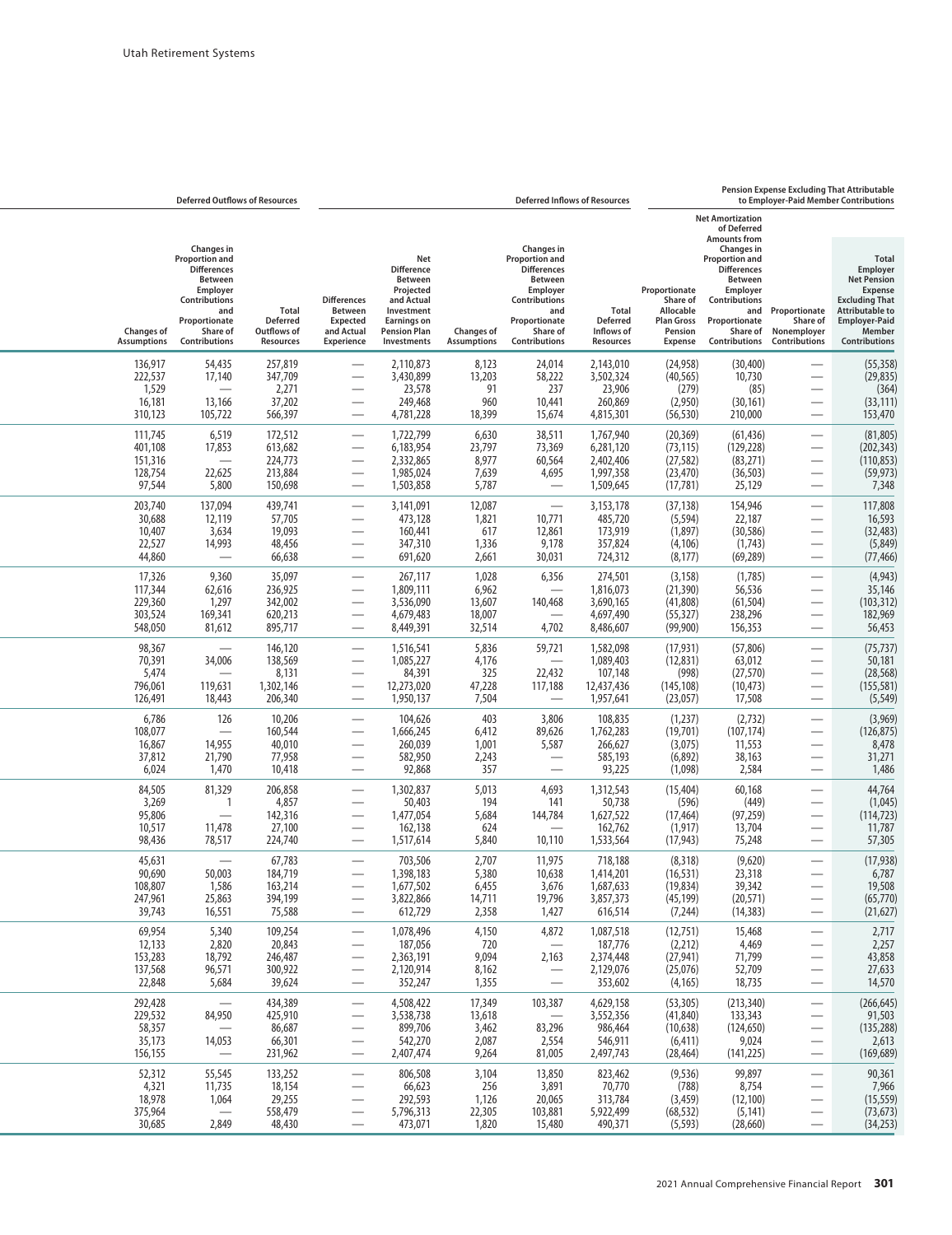#### **Public Safety Retirement System Other Division A with Social Security**

## **Schedule of Employer Allocations and Pension Amounts** *(Concluded)*

*At December 31, 2021*

| <b>Participating Employer</b>                                                                                                                                                        | Employer<br>Contributions                             | Employer<br>Allocation<br>Percentage                           | <b>Net Pension</b><br>Liability/(Asset)<br>(6.85 Discount)                     | <b>Net Pension</b><br>Liability/(Asset)<br>1.00 Decrease<br>(5.85) | <b>Net Pension</b><br>Liability/(Asset)<br>1.00 Increase<br>(7.85)          | <b>Differences</b><br><b>Between</b><br><b>Expected</b><br>and Actual<br><b>Experience</b> | Net<br><b>Difference</b><br><b>Between</b><br>Projected<br>and Actual<br>Investment<br><b>Earnings on</b><br><b>Pension Plan</b><br>Investments |  |
|--------------------------------------------------------------------------------------------------------------------------------------------------------------------------------------|-------------------------------------------------------|----------------------------------------------------------------|--------------------------------------------------------------------------------|--------------------------------------------------------------------|-----------------------------------------------------------------------------|--------------------------------------------------------------------------------------------|-------------------------------------------------------------------------------------------------------------------------------------------------|--|
| NORTH OGDEN CITY<br>NORTH PARK POLICE AGENCY<br><b>PARK CITY</b><br>PAROWAN CITY<br><b>PAYSON CITY</b>                                                                               | 297,522<br>122,160<br>782,339<br>81,410<br>404,165    | 0.5230025%<br>0.2147406<br>1.3752460<br>0.1431075<br>0.7104677 | $\zeta$<br>(424,753)<br>(174, 400)<br>(1, 116, 896)<br>(116, 224)<br>(577,001) | 1,047,580<br>430,128<br>2,754,632<br>286,646<br>1,423,074          | (1,620,388)<br>(665, 318)<br>(4,260,845)<br>(443, 382)<br>(2,201,201)       | 36,151<br>14,843<br>95,060<br>9,892<br>49,109                                              | $\overline{\phantom{0}}$<br>$\overline{\phantom{0}}$                                                                                            |  |
| <b>PERRY CITY</b><br>PIUTE COUNTY<br>PLEASANT GROVE CITY<br>PLEASANT VIEW CITY<br><b>PRICE CITY</b>                                                                                  | 89,666<br>53,874<br>404,497<br>184,072<br>199,312     | 0.1576213<br>0.0947027<br>0.7110505<br>0.3235731<br>0.3503637  | (128, 011)<br>(76, 912)<br>(577, 474)<br>(262, 788)<br>(284, 545)              | 315,717<br>189,691<br>1,424,242<br>648,120<br>701,782              | (488, 349)<br>(293, 412)<br>(2.203.006)<br>(1,002,508)<br>(1,085,511)       | 10,895<br>6,546<br>49,149<br>22,366<br>24,218                                              | $\overline{\phantom{0}}$                                                                                                                        |  |
| <b>RICH COUNTY</b><br><b>RICHFIELD CITY</b><br><b>RIVERDALE CITY</b><br>ROOSEVELT CITY<br>ROY CITY                                                                                   | 88,217<br>162,379<br>421,013<br>145,613<br>592,525    | 0.1550727<br>0.2854404<br>0.7400831<br>0.2559672<br>1.0415792  | (125,941)<br>(231, 818)<br>(601, 053)<br>(207, 882)<br>(845,911)               | 310,612<br>571,740<br>1,482,394<br>512,705<br>2,086,294            | (480, 453)<br>(884, 363)<br>(2,292,956)<br>(793, 048)<br>(3,227,064)        | 10,719<br>19,730<br>51,156<br>17,693<br>71,996                                             | $\overline{\phantom{0}}$<br>$\overline{\phantom{0}}$<br>$\overline{\phantom{0}}$                                                                |  |
| <b>SALEM CITY</b><br><b>SALINA CITY</b><br><b>SALT LAKE COUNTY</b><br>SAN JUAN COUNTY<br>SANPETE COUNTY                                                                              | 185,143<br>43,680<br>8,477,651<br>378,124<br>574,073  | 0.3254570<br>0.0767830<br>14.9025615<br>0.6646915<br>1.0091417 | (264, 318)<br>(62, 359)<br>(12, 103, 007)<br>(539, 824)<br>(819, 567)          | 651,894<br>153,797<br>29,849,984<br>1,331,384<br>2,021,321         | (1,008,344)<br>(237, 892)<br>(46, 171, 738)<br>(2,059,375)<br>(3, 126, 565) | 22,496<br>5,307<br>1,030,100<br>45,945<br>69,754                                           | $\overline{\phantom{0}}$                                                                                                                        |  |
| SANTAOUIN CITY<br><b>SEVIER COUNTY</b><br>SMITHFIELD CITY CORP<br>SOUTH OGDEN CITY<br>SPANISH FORK CITY                                                                              | 204,338<br>696,526<br>144,302<br>409,133<br>781,067   | 0.3591978<br>1.2243986<br>0.2536631<br>0.7192005<br>1.3730090  | (291, 720)<br>(994,386)<br>(206, 011)<br>(584,093)<br>(1, 115, 079)            | 719,477<br>2,452,483<br>508,090<br>1,440,566<br>2,750,152          | (1, 112, 882)<br>(3,793,483)<br>(785, 910)<br>(2,228,257)<br>(4,253,914)    | 24,829<br>84,633<br>17,534<br>49,713<br>94,905                                             | —<br>$\overline{\phantom{0}}$                                                                                                                   |  |
| SPRINGVILLE CITY<br><b>STOCKTON TOWN</b><br><b>SUMMIT COUNTY</b><br><b>SUNSET CITY</b><br>SYRACUSE CITY CORP                                                                         | 377,131<br>19,273<br>1,809,272<br>98,018<br>411,688   | 0.6629451<br>0.0338801<br>3.1804556<br>0.1723015<br>0.7236922  | (538, 406)<br>(27, 515)<br>(2,582,984)<br>(139, 933)<br>(587, 741)             | 1,327,886<br>67,862<br>6,370,486<br>345,122<br>1,449,563           | (2,053,964)<br>(104, 969)<br>(9,853,820)<br>(533, 832)<br>(2,242,173)       | 45,824<br>2,342<br>219,840<br>11,910<br>50,023                                             | $\overline{\phantom{0}}$                                                                                                                        |  |
| <b>TOOELE CITY</b><br><b>TOOELE COUNTY</b><br>TOWN OF BRIAN HEAD<br>TOWN OF SPRINGDALE<br><b>TREMONTON CITY</b>                                                                      | 543,263<br>854,500<br>121,104<br>208,479<br>170,188   | 0.9549828<br>1.5020944<br>0.2128848<br>0.3664772<br>0.2991667  | (775, 582)<br>(1,219,915)<br>(172, 893)<br>(297, 632)<br>(242, 966)            | 1,912,841<br>3,008,711<br>426,411<br>734,058<br>599,234            | (2,958,768)<br>(4,653,852)<br>(659, 569)<br>(1, 135, 435)<br>(926, 891)     | 66,011<br>103,828<br>14,715<br>25,332<br>20,679                                            | $\overline{\phantom{0}}$<br>$\overline{\phantom{0}}$                                                                                            |  |
| UINTAH COUNTY<br>UNIFIED FIRE AUTHORITY<br><b>VERNAL CITY</b><br><b>WASATCH COUNTY</b><br><b>WASHINGTON CITY</b>                                                                     | 850,703<br>29,062<br>258,959<br>1,106,572<br>356,952  | 1.4954204<br>0.0510875<br>0.4552140<br>1.9452026<br>0.6274727  | (1,214,495)<br>(41, 490)<br>(369, 699)<br>(1,579,782)<br>(509, 597)            | 2,995,343<br>102,329<br>911,798<br>3,896,261<br>1,256,834          | (4,633,174)<br>(158, 281)<br>(1,410,363)<br>(6,026,708)<br>(1,944,062)      | 103,367<br>3,531<br>31,465<br>134,457<br>43,372                                            | $\overline{\phantom{0}}$                                                                                                                        |  |
| <b>WASHINGTON COUNTY</b><br><b>WAYNE COUNTY</b><br><b>WEBER AREA DISPATCH 911</b><br>WEBER COUNTY CORP<br><b>WELLINGTON CITY</b>                                                     | 2,142,271<br>67,881<br>750,921<br>3,224,339<br>24,978 | 3.7658219<br>0.1193262<br>1.3200179<br>5.6679512<br>0.0439086  | (3,058,385)<br>(96, 910)<br>(1,072,043)<br>(4,603,185)<br>(35,660)             | 7,542,981<br>239,012<br>2,644,010<br>11,352,966<br>87,949          | (11,667,427)<br>(369, 701)<br>(4,089,735)<br>(17, 560, 683)<br>(136, 039)   | 260,302<br>8,248<br>91,243<br>391,782<br>3,035                                             | —<br>—<br>$\overline{\phantom{0}}$                                                                                                              |  |
| WEST BOUNTIFUL CITY<br>WILLARD CITY CORP                                                                                                                                             | 116,122<br>43,098                                     | 0.2041261<br>0.0757610                                         | (165, 780)<br>(61, 529)                                                        | 408,867<br>151,750                                                 | (632, 432)<br>(234, 726)                                                    | 14,110<br>5,237                                                                            | $\overline{\phantom{0}}$                                                                                                                        |  |
| TOTAL                                                                                                                                                                                | \$56,887,210                                          | 100.0000000%                                                   | \$<br>(81, 214, 266)                                                           | 200, 301, 055                                                      | (309, 824, 177)                                                             | 6,912,227                                                                                  |                                                                                                                                                 |  |
| Units without a proportionate share for 2021<br>but had a proportionate share in a prior year<br><b>CITY OF MONTICELLO</b><br><b>CITY OF TAYLORSVILLE</b><br><b>CENTERFIELD CITY</b> | \$<br>$\overline{\phantom{0}}$                        | $0.0000000\%$ \$<br>0.0000000<br>0.0000000                     |                                                                                |                                                                    | $\overline{\phantom{0}}$                                                    |                                                                                            | $\overline{\phantom{0}}$<br>$\overline{\phantom{0}}$                                                                                            |  |
| <b>GUNNISON CITY</b><br><b>ESCALANTE CITY</b><br>NORTH LOGAN CITY                                                                                                                    | $\overline{\phantom{0}}$                              | 0.0000000<br>0.0000000<br>0.0000000                            |                                                                                |                                                                    |                                                                             |                                                                                            | $\overline{\phantom{0}}$                                                                                                                        |  |
| <b>GRAND TOTAL</b>                                                                                                                                                                   | \$56,887,210                                          |                                                                | 100.0000000% \$ (81,214,266)                                                   | 200,301,055                                                        | (309, 824, 177)                                                             | 6,912,227                                                                                  | $\overline{\phantom{0}}$                                                                                                                        |  |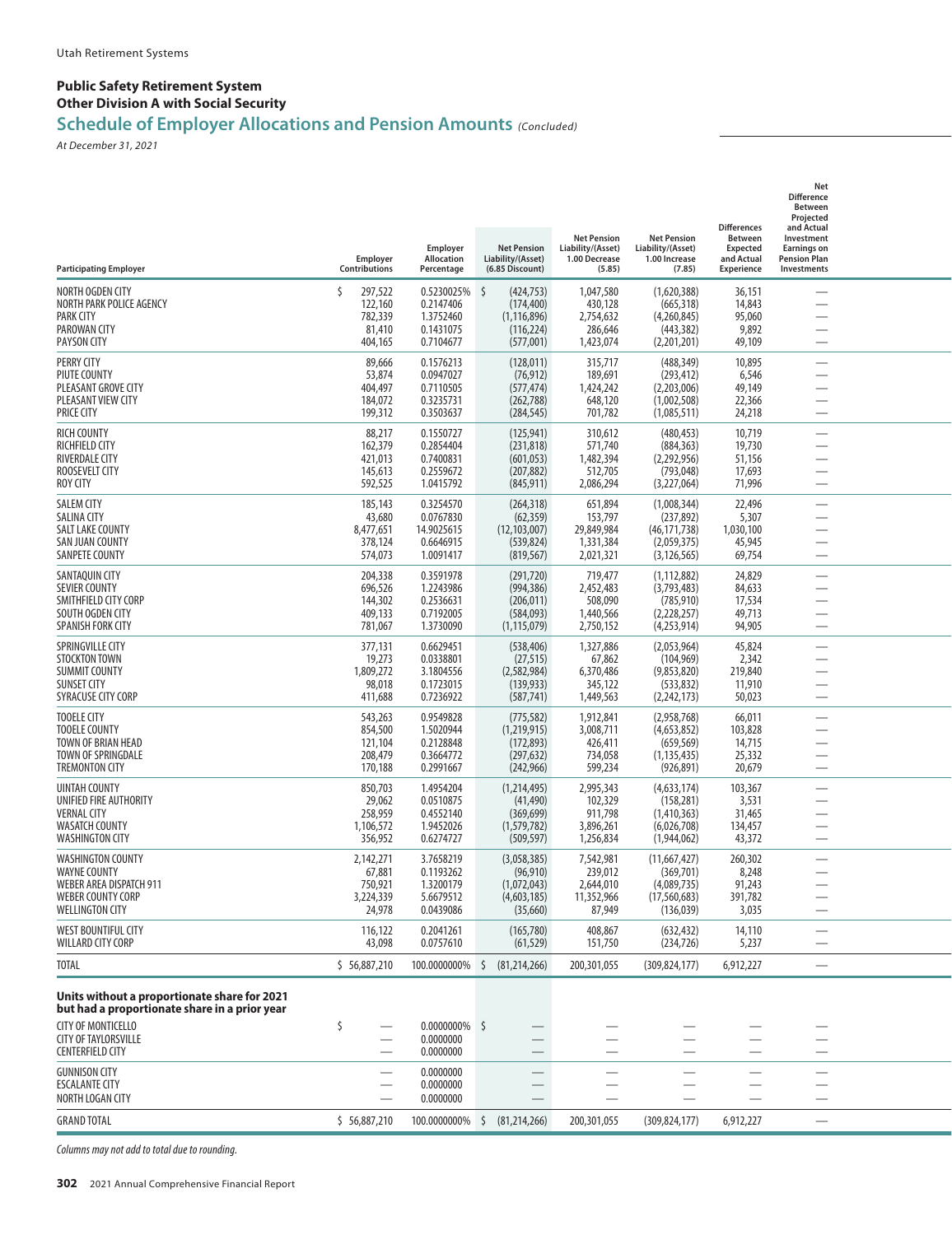|                                                    | <b>Deferred Outflows of Resources</b>                                                                                                                                |                                                       | <b>Deferred Inflows of Resources</b>                                                       |                                                                                                                                                 |                                                           |                                                                                                                                                                      |                                                             | <b>Pension Expense Excluding That Attributable</b><br>to Employer-Paid Member Contributions |                                                                                                                                                                                                                                |                                                                                  |                                                                                                                                                                               |  |
|----------------------------------------------------|----------------------------------------------------------------------------------------------------------------------------------------------------------------------|-------------------------------------------------------|--------------------------------------------------------------------------------------------|-------------------------------------------------------------------------------------------------------------------------------------------------|-----------------------------------------------------------|----------------------------------------------------------------------------------------------------------------------------------------------------------------------|-------------------------------------------------------------|---------------------------------------------------------------------------------------------|--------------------------------------------------------------------------------------------------------------------------------------------------------------------------------------------------------------------------------|----------------------------------------------------------------------------------|-------------------------------------------------------------------------------------------------------------------------------------------------------------------------------|--|
| <b>Changes of</b><br><b>Assumptions</b>            | <b>Changes in</b><br><b>Proportion and</b><br><b>Differences</b><br><b>Between</b><br>Employer<br>Contributions<br>and<br>Proportionate<br>Share of<br>Contributions | Total<br>Deferred<br>Outflows of<br>Resources         | <b>Differences</b><br><b>Between</b><br><b>Expected</b><br>and Actual<br><b>Experience</b> | Net<br><b>Difference</b><br><b>Between</b><br>Projected<br>and Actual<br>Investment<br><b>Earnings on</b><br><b>Pension Plan</b><br>Investments | <b>Changes of</b><br><b>Assumptions</b>                   | Changes in<br><b>Proportion and</b><br><b>Differences</b><br><b>Between</b><br>Employer<br><b>Contributions</b><br>and<br>Proportionate<br>Share of<br>Contributions | <b>Total</b><br>Deferred<br>Inflows of<br>Resources         | Proportionate<br>Share of<br>Allocable<br><b>Plan Gross</b><br>Pension<br><b>Expense</b>    | <b>Net Amortization</b><br>of Deferred<br><b>Amounts from</b><br>Changes in<br><b>Proportion and</b><br><b>Differences</b><br>Between<br>Employer<br>Contributions<br>and<br>Proportionate<br>Share of<br><b>Contributions</b> | Proportionate<br>Share of<br>Nonemployer<br><b>Contributions</b>                 | <b>Total</b><br>Employer<br><b>Net Pension</b><br><b>Expense</b><br><b>Excluding That</b><br><b>Attributable to</b><br><b>Employer-Paid</b><br>Member<br><b>Contributions</b> |  |
| 74,468<br>30,576<br>195,816<br>20,376<br>101,161   | 15,816<br>6,991<br>985<br>21,576<br>63,810                                                                                                                           | 126,435<br>52,410<br>291,861<br>51,844<br>214,080     |                                                                                            | 1,148,090<br>471,396<br>3,018,927<br>314,148<br>1,559,612                                                                                       | 4,418<br>1,814<br>11,617<br>1,209<br>6,002                | 26,199<br>17,118<br>4,194                                                                                                                                            | 1,178,707<br>490,328<br>3,034,738<br>315,357<br>1,565,614   | (13, 574)<br>(5, 573)<br>(35, 694)<br>(3,714)<br>(18, 440)                                  | 15,054<br>5,163<br>(4,908)<br>17,784<br>123,768                                                                                                                                                                                | $\overline{\phantom{0}}$                                                         | 1,480<br>(410)<br>(40, 602)<br>14,070<br>105,328                                                                                                                              |  |
| 22,443<br>13,484<br>101,244<br>46,072<br>49,887    | 7,549<br>66,719<br>39,893                                                                                                                                            | 33,338<br>27,579<br>217,112<br>108,331<br>74,105      |                                                                                            | 346,009<br>207,890<br>1,560,891<br>710,305<br>769,115                                                                                           | 1,331<br>800<br>6,007<br>2,733<br>2,960                   | 12,529<br>1,138<br>$\overline{\phantom{0}}$<br>$\frac{1}{2}$<br>85,595                                                                                               | 359,869<br>209,828<br>1,566,898<br>713,038<br>857,670       | (4,091)<br>(2, 458)<br>(18, 455)<br>(8, 398)<br>(9,093)                                     | (16, 870)<br>5,819<br>45,510<br>56,077<br>(135, 535)                                                                                                                                                                           |                                                                                  | (20, 961)<br>3,361<br>27,055<br>47,679<br>(144, 628)                                                                                                                          |  |
| 22,080<br>40,643<br>105,377<br>36,446<br>148,306   | 9,220<br>$\overline{\phantom{0}}$                                                                                                                                    | 42,019<br>60,373<br>156,533<br>54,139<br>220,302      |                                                                                            | 340,414<br>626,596<br>1,624,623<br>561,897<br>2,286,465                                                                                         | 1,310<br>2,411<br>6,252<br>2,162<br>8,799                 | 7,386<br>51,837<br>7,745<br>47,994<br>122,631                                                                                                                        | 349,110<br>680,844<br>1,638,620<br>612,053<br>2,417,895     | (4,025)<br>(7, 408)<br>(19,208)<br>(6, 643)<br>(27, 034)                                    | (513)<br>(45, 761)<br>627<br>(50, 845)<br>(140, 481)                                                                                                                                                                           | $\overline{\phantom{0}}$<br>$\overline{\phantom{0}}$<br>$\overline{\phantom{0}}$ | (4, 538)<br>(53, 169)<br>(18, 581)<br>(57, 488)<br>(167, 515)                                                                                                                 |  |
| 46,340<br>10,933<br>2,121,921<br>94,643<br>143,688 | 24,930<br>280<br>32,394<br>17,588<br>112,855                                                                                                                         | 93,766<br>16,520<br>3,184,415<br>158,176<br>326,297   |                                                                                            | 714,440<br>168,553<br>32,713,959<br>1,459,124<br>2,215,258                                                                                      | 2,749<br>649<br>125,890<br>5,615<br>8,525                 | 48<br>80,059<br>1,723                                                                                                                                                | 717,189<br>169,250<br>32,919,908<br>1,466,462<br>2,223,783  | (8, 447)<br>(1,993)<br>(386, 784)<br>(17, 252)<br>(26, 192)                                 | 14,624<br>5,928<br>(379, 782)<br>21,814<br>160,712                                                                                                                                                                             | —<br>$\overline{\phantom{0}}$                                                    | 6,177<br>3,935<br>(766, 566)<br>4,562<br>134,520                                                                                                                              |  |
| 51,145<br>174,337<br>36,118<br>102,404<br>195,497  | 21,865<br>8,718<br>52,115<br>116,997                                                                                                                                 | 97,839<br>267,688<br>105,767<br>152,117<br>407,399    |                                                                                            | 788,508<br>2,687,788<br>556,839<br>1,578,782<br>3,014,016                                                                                       | 3,034<br>10,343<br>2,143<br>6,075<br>11,598               | 21,511<br>$\overline{\phantom{0}}$<br>19,679                                                                                                                         | 813,053<br>2,698,131<br>558,982<br>1,604,536<br>3,025,614   | (9,323)<br>(31, 779)<br>(6, 584)<br>(18, 666)<br>(35, 636)                                  | (17, 106)<br>8,223<br>50,852<br>(42, 804)<br>117,778                                                                                                                                                                           | $\overline{\phantom{0}}$<br>$\overline{\phantom{0}}$                             | (26, 429)<br>(23, 556)<br>44,268<br>(61, 470)<br>82,142                                                                                                                       |  |
| 94,394<br>4,824<br>452,852<br>24,533<br>103,044    | 28,365<br>3,448<br>27,969                                                                                                                                            | 168,583<br>10,614<br>672,692<br>36,443<br>181,036     | -                                                                                          | 1,455,291<br>74,373<br>6,981,706<br>378,235<br>1,588,642                                                                                        | 5,600<br>286<br>26,867<br>1,455<br>6,113                  | 45,242<br>150,954<br>1,428                                                                                                                                           | 1,506,133<br>74,659<br>7,159,527<br>381,118<br>1,594,755    | (17, 206)<br>(879)<br>(82, 547)<br>(4, 472)<br>(18, 783)                                    | 3,597<br>3,591<br>(145, 013)<br>166<br>19,283                                                                                                                                                                                  |                                                                                  | (13,609)<br>2,712<br>(227, 560)<br>(4,306)<br>500                                                                                                                             |  |
| 135,976<br>213,877<br>30,312<br>52,181<br>42,597   | 49,610<br>29,650<br>21,440<br>2,663                                                                                                                                  | 251,597<br>317,705<br>74,677<br>98,953<br>65,939      |                                                                                            | 2,096,369<br>3,297,383<br>467,323<br>804,487<br>656,728                                                                                         | 8,067<br>12,689<br>1,798<br>3,096<br>2,527                | 109,438<br>485<br>28,474                                                                                                                                             | 2,104,436<br>3,419,510<br>469,606<br>807,583<br>687,729     | (24, 786)<br>(38,986)<br>(5, 525)<br>(9, 512)<br>(7,765)                                    | 57,376<br>(87, 951)<br>22,920<br>25,114<br>18,482                                                                                                                                                                              |                                                                                  | 32,590<br>(126, 937)<br>17,395<br>15,602<br>10,717                                                                                                                            |  |
| 212,927<br>7,274<br>64,816<br>276,969<br>89,343    | 3,130<br>$\hspace{0.05cm}$<br>115,366<br>101,733                                                                                                                     | 319,424<br>10,805<br>96,281<br>526,792<br>234,448     | $\overline{\phantom{m}}$                                                                   | 3,282,732<br>112,147<br>999,281<br>4,270,090<br>1,377,422                                                                                       | 12,632<br>432<br>3,845<br>16,432<br>5,301                 | 23,561<br>57,522<br>95,738                                                                                                                                           | 3,318,925<br>170,101<br>1,098,864<br>4,286,522<br>1,382,723 | (38, 813)<br>(1,326)<br>(11, 815)<br>(50, 487)<br>(16, 286)                                 | 15,932<br>(41, 105)<br>(156, 941)<br>311,152<br>150,539                                                                                                                                                                        |                                                                                  | (22, 881)<br>(42, 431)<br>(168, 756)<br>260,665<br>134,253                                                                                                                    |  |
| 536,200<br>16,990<br>187,952<br>807,036<br>6,252   | 12,065<br>5,586<br>1,333,834<br>5,128                                                                                                                                | 808,567<br>30,824<br>1,613,029<br>1,198,818<br>14,415 | $\overbrace{\phantom{13333}}$<br>$\overline{\phantom{m}}$                                  | 8,266,696<br>261,944<br>2,897,691<br>12,442,232<br>96,388                                                                                       | 31,811<br>1,008<br>11,151<br>47,879<br>371                | 142,976<br>12,756<br>1,155,975                                                                                                                                       | 8,441,483<br>275,708<br>2,908,842<br>13,646,086<br>96,759   | (97, 740)<br>(3,097)<br>(34,260)<br>(147, 108)<br>(1, 140)                                  | 14,068<br>5,694<br>1,008,952<br>(1, 273, 449)<br>9,714                                                                                                                                                                         | —<br>$\overline{\phantom{0}}$<br>$\overbrace{\phantom{aaaaa}}$                   | (83, 672)<br>2,597<br>974,692<br>(1,420,557)<br>8,574                                                                                                                         |  |
| 29,065<br>10,787                                   | 5,531                                                                                                                                                                | 43,175<br>21,555                                      | $\hspace{0.05cm}$                                                                          | 448,096<br>166,310                                                                                                                              | 1,724<br>640                                              | 32,845<br>838                                                                                                                                                        | 482,665<br>167,788                                          | (5,298)<br>(1,966)                                                                          | (30, 827)<br>2,408                                                                                                                                                                                                             |                                                                                  | (36, 125)<br>442                                                                                                                                                              |  |
| 14,238,592                                         | 3,876,293                                                                                                                                                            | 25,027,112                                            | $\overbrace{\phantom{aaaaa}}$                                                              | 219,519,037                                                                                                                                     | 844,739                                                   | 3,805,761                                                                                                                                                            | 224,169,537                                                 | (2,595,444)                                                                                 | (27, 336)                                                                                                                                                                                                                      |                                                                                  | (2,622,780)                                                                                                                                                                   |  |
| —<br>$\overline{\phantom{0}}$                      | 1,723                                                                                                                                                                | 1,723                                                 | —                                                                                          |                                                                                                                                                 | $\overline{\phantom{0}}$                                  | 44,234<br>3,793                                                                                                                                                      | 44,234<br>3,793                                             | $\overline{\phantom{0}}$                                                                    | (47, 750)<br>223<br>(297)                                                                                                                                                                                                      | $\overbrace{\phantom{aaaaa}}$                                                    | (47, 750)<br>223<br>(297)                                                                                                                                                     |  |
| $\overline{\phantom{0}}$                           | $\overline{\phantom{0}}$<br>$\overline{\phantom{0}}$                                                                                                                 | $\overline{\phantom{0}}$                              |                                                                                            | —<br>$\overline{\phantom{0}}$                                                                                                                   | $\overline{\phantom{0}}$<br>—<br>$\overline{\phantom{0}}$ | $\overline{\phantom{0}}$                                                                                                                                             | $\overline{\phantom{0}}$<br>$\overline{\phantom{0}}$        |                                                                                             | (945)<br>$\overline{\phantom{0}}$                                                                                                                                                                                              |                                                                                  | (945)                                                                                                                                                                         |  |
| 14,238,592                                         | 3,878,016                                                                                                                                                            | 25,028,835                                            |                                                                                            | 219,519,037                                                                                                                                     | 844,739                                                   | 3,853,789                                                                                                                                                            | 224,217,565                                                 | (2,595,444)                                                                                 | (76, 103)                                                                                                                                                                                                                      | $\overbrace{\phantom{aaaaa}}$                                                    | (2,671,547)                                                                                                                                                                   |  |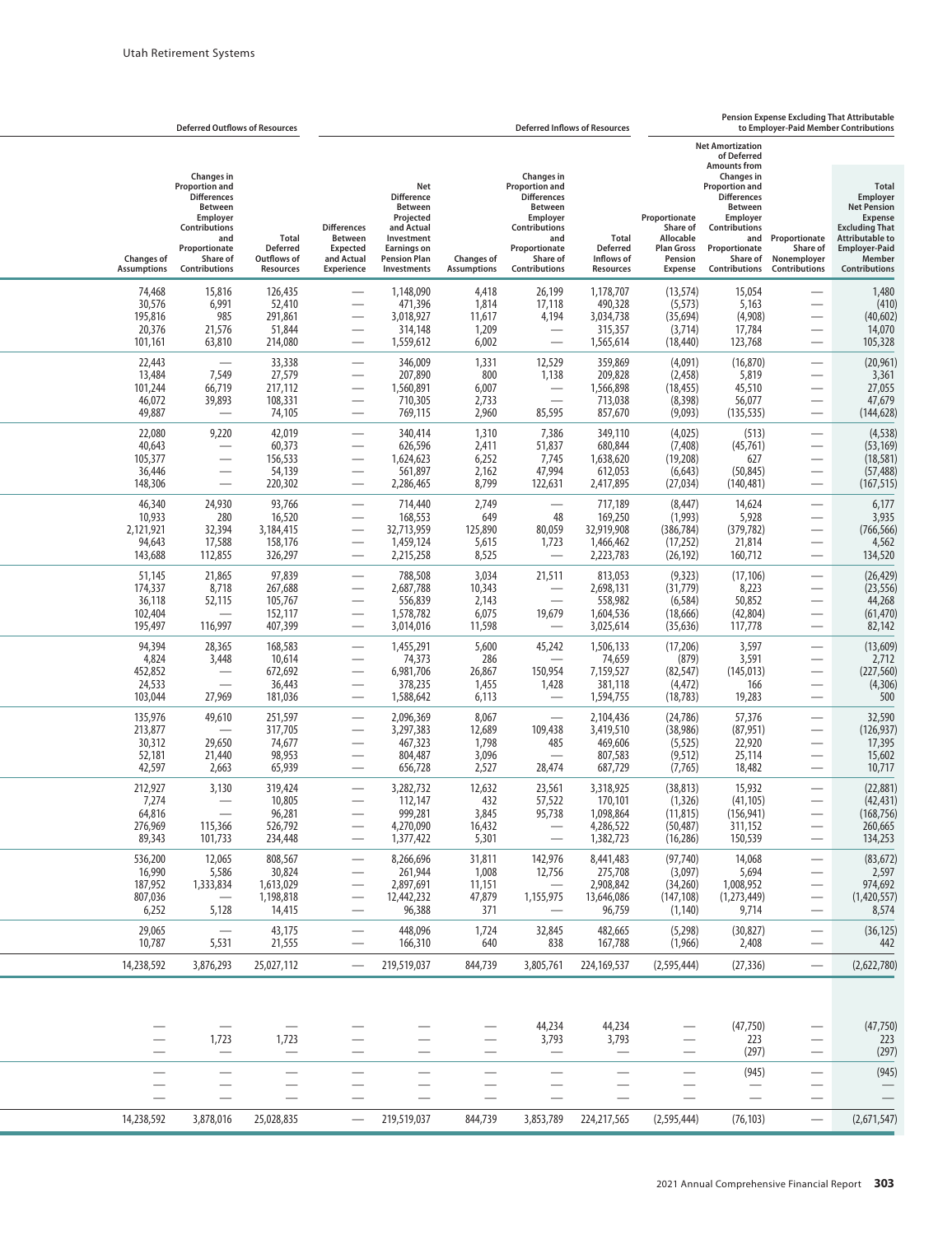#### **Public Safety Retirement System State of Utah**

# Schedule of Employer Allocations and Pension Amounts

| 9119 - CHJIVIT / 11109119<br>At December 31, 2021<br><b>Participating Employer</b> | Employer<br><b>Contributions</b> | Employer<br>Allocation<br>Percentage     | <b>Net Pension</b><br>Liability/(Asset)<br>$(6.85$ Discount) | <b>Net Pension</b><br>Liability/(Asset)<br>1.00 Decrease<br>(5.85) | <b>Net Pension</b><br>Liability/(Asset)<br>1.00 Increase<br>(7.85) | <b>Differences</b><br><b>Between</b><br><b>Expected</b><br>and Actual<br>Experience | <b>Net</b><br><b>Difference</b><br><b>Between</b><br>Projected<br>and Actual<br>Investment<br>Earnings on<br><b>Pension Plan</b><br><b>Investments</b> |  |
|------------------------------------------------------------------------------------|----------------------------------|------------------------------------------|--------------------------------------------------------------|--------------------------------------------------------------------|--------------------------------------------------------------------|-------------------------------------------------------------------------------------|--------------------------------------------------------------------------------------------------------------------------------------------------------|--|
| <b>SNOW COLLEGE</b><br>SOUTHERN UTAH UNIVERSITY<br><b>STATE OF UTAH</b>            | 24,855<br>88,751<br>48,615,932   | 0.0495645% \$<br>0.1769853<br>96.9488804 | (45, 435)<br>(162, 239)<br>(88, 871, 199)                    | 60,165<br>214,837<br>117,683,047                                   | (132, 184)<br>(472,003)<br>(258, 553, 568)                         | 1,505<br>5,375<br>2,944,075                                                         | __<br>__                                                                                                                                               |  |
| UNIVERSITY OF UTAH<br>UTAH STATE UNIVERSITY<br>UTAH TECH UNIVERSITY                | 1,090,850<br>180,015<br>145,542  | 2.1753500<br>0.3589824<br>0.2902374      | (1,994,102)<br>(329,072)<br>(266, 055)                       | 2,640,586<br>435,757<br>352,310                                    | (5,801,454)<br>(957.372)<br>(774, 036)                             | 66,060<br>10,901<br>8,814                                                           |                                                                                                                                                        |  |
| <b>GRAND TOTAL</b>                                                                 | 50,145,944                       | 100.0000000%                             | (91,668,102)                                                 | 121,386,702                                                        | (266,690,617)                                                      | 3,036,730                                                                           | __                                                                                                                                                     |  |

*Columns may not add to total due to rounding.*

#### **Public Safety Retirement System Salt Lake City**

## *Net* **Net** *Net Net* Schedule of Employer Allocations and Pension Amounts

| <u>dilu Perisioni Arhounts</u><br>At December 31, 2021<br><b>Participating Employer</b> | Employer<br><b>Contributions</b> | Employer<br><b>Allocation</b><br>Percentage | <b>Net Pension</b><br>Liability/(Asset)<br>(6.85 Discount) | <b>Net Pension</b><br>Liability/(Asset)<br>1.00 Decrease<br>(5.85) | <b>Net Pension</b><br>Liability/(Asset)<br>1.00 Increase<br>(7.85) | <b>Differences</b><br><b>Between</b><br>Expected<br>and Actual<br>Experience | <b>Between</b><br>Projected<br>and Actual<br>Investment<br><b>Earnings on</b><br><b>Pension Plan</b><br>Investments |  |
|-----------------------------------------------------------------------------------------|----------------------------------|---------------------------------------------|------------------------------------------------------------|--------------------------------------------------------------------|--------------------------------------------------------------------|------------------------------------------------------------------------------|---------------------------------------------------------------------------------------------------------------------|--|
| SALT LAKE CITY CORP                                                                     | $-15.350.247$                    | 100.0000000% \$                             | 19,818,161                                                 | 77.917.792                                                         | (27, 882, 883)                                                     | 1,001,718                                                                    | $\overline{\phantom{0}}$                                                                                            |  |

**Difference**

**Difference Between**

**Difference**

#### **Public Safety Retirement System Ogden City**

### Schedule of Employer Allocations and Pension Amounts **Net**  $N$  is a set  $N$  -  $N$  -  $N$  -  $N$  -  $N$  -  $N$  -  $N$  -  $N$  -  $N$  -  $N$  -  $N$  -  $N$  -  $N$  -  $N$  -  $N$  -  $N$  -  $N$  -  $N$  -  $N$  -  $N$  -  $N$  -  $N$  -  $N$  -  $N$  -  $N$  -  $N$  -  $N$  -  $N$  -  $N$  -  $N$  -  $N$  -  $N$  -  $N$  -  $N$  -

| At December 31, 2021<br><b>Participating Employer</b> | Employer<br><b>Contributions</b> | Employer<br><b>Allocation</b><br>Percentage | <b>Net Pension</b><br>Liability/(Asset)<br>(6.85 Discount) | <b>Net Pension</b><br>Liability/(Asset)<br>1.00 Decrease<br>(5.85) | <b>Net Pension</b><br>Liability/(Asset)<br>1.00 Increase<br>(7.85) | <b>Differences</b><br><b>Between</b><br><b>Expected</b><br>and Actual<br>Experience | Projected<br>and Actual<br>Investment<br>Earnings on<br><b>Pension Plan</b><br>Investments |  |
|-------------------------------------------------------|----------------------------------|---------------------------------------------|------------------------------------------------------------|--------------------------------------------------------------------|--------------------------------------------------------------------|-------------------------------------------------------------------------------------|--------------------------------------------------------------------------------------------|--|
| OGDEN CITY CORP                                       | 2.701.126                        | 100.0000000%                                | 2.723.397                                                  | 14,599,336                                                         | (7,005,125)                                                        | $\hspace{0.1mm}-\hspace{0.1mm}$                                                     | $\hspace{0.1mm}-\hspace{0.1mm}$                                                            |  |

## **Public Safety Retirement System**

#### **Provo City**

## Schedule of Employer Allocations and Pension Amounts **Net**  $N$  is a set  $N$  -  $N$  -  $N$  -  $N$  -  $N$  -  $N$  -  $N$  -  $N$  -  $N$  -  $N$  -  $N$  -  $N$  -  $N$  -  $N$  -  $N$  -  $N$  -  $N$  -  $N$  -  $N$  -  $N$  -  $N$  -  $N$  -  $N$  -  $N$  -  $N$  -  $N$  -  $N$  -  $N$  -  $N$  -  $N$  -  $N$  -  $N$  -  $N$  -  $N$  -

*At December 31, 2021* **Between Projected** and Actual<br>Actual Differences and Actual<br>Dility/(Asset) Liability/(Asset) Expected Earnings on **Net Pension Net Pension Retyres Between Investment Employer Net Pension Liability/(Asset) Liability/(Asset) Expected Earnings on Employer Allocation Liability/(Asset) 1.00 Decrease 1.00 Increase and Actual Pension Plan Participating Employer Contributions Percentage (6.85 Discount) (5.85) (7.85) Experience Investments** — \$ 2,362,924 100.0000000% \$ 4,336,974 14,670,511 (4,105,413) 1,169,463 — \$ 4,336,974 14,670,511 1,169,463 — \$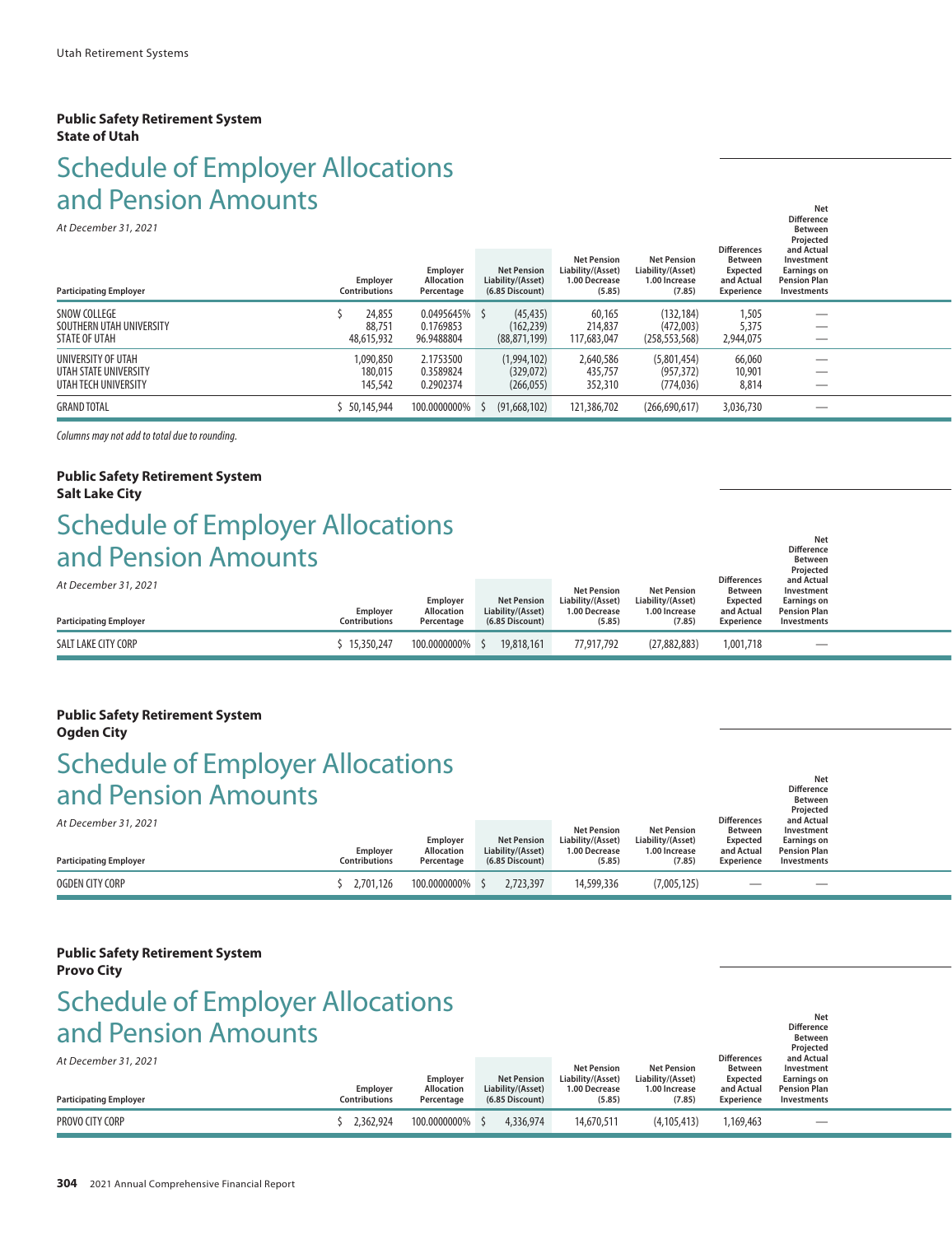|                                         | <b>Deferred Outflows of Resources</b>                                                                                                                                |                                                                    | <b>Deferred Inflows of Resources</b>                                                       |                                                                                                                                                 |                                         |                                                                                                                                                                             |                                                                   | Pension Expense Excluding That Attributable<br>to Employer-Paid Member Contributions     |                                                                                                                                                                      |                                                                  |                                                                                                                                                                 |  |  |  |
|-----------------------------------------|----------------------------------------------------------------------------------------------------------------------------------------------------------------------|--------------------------------------------------------------------|--------------------------------------------------------------------------------------------|-------------------------------------------------------------------------------------------------------------------------------------------------|-----------------------------------------|-----------------------------------------------------------------------------------------------------------------------------------------------------------------------------|-------------------------------------------------------------------|------------------------------------------------------------------------------------------|----------------------------------------------------------------------------------------------------------------------------------------------------------------------|------------------------------------------------------------------|-----------------------------------------------------------------------------------------------------------------------------------------------------------------|--|--|--|
|                                         |                                                                                                                                                                      |                                                                    |                                                                                            |                                                                                                                                                 |                                         |                                                                                                                                                                             |                                                                   |                                                                                          | <b>Net Amortization</b><br>of Deferred<br><b>Amounts from</b>                                                                                                        |                                                                  |                                                                                                                                                                 |  |  |  |
| <b>Changes of</b><br><b>Assumptions</b> | Changes in<br><b>Proportion and</b><br><b>Differences</b><br><b>Between</b><br>Employer<br><b>Contributions</b><br>and<br>Proportionate<br>Share of<br>Contributions | <b>Total</b><br><b>Deferred</b><br>Outflows of<br><b>Resources</b> | <b>Differences</b><br><b>Between</b><br><b>Expected</b><br>and Actual<br><b>Experience</b> | <b>Net</b><br><b>Difference</b><br><b>Between</b><br>Projected<br>and Actual<br>Investment<br>Earnings on<br><b>Pension Plan</b><br>Investments | <b>Changes of</b><br><b>Assumptions</b> | Changes in<br><b>Proportion and</b><br><b>Differences</b><br><b>Between</b><br>Employer<br><b>Contributions</b><br>and<br>Proportionate<br>Share of<br><b>Contributions</b> | <b>Total</b><br><b>Deferred</b><br>Inflows of<br><b>Resources</b> | Proportionate<br>Share of<br>Allocable<br><b>Plan Gross</b><br>Pension<br><b>Expense</b> | Changes in<br><b>Proportion and</b><br><b>Differences</b><br>Between<br>Employer<br><b>Contributions</b><br>and<br>Proportionate<br>Share of<br><b>Contributions</b> | Proportionate<br>Share of<br>Nonemployer<br><b>Contributions</b> | <b>Total</b><br>Employer<br><b>Net Pension</b><br>Expense<br><b>Excluding That</b><br>Attributable to<br><b>Employer-Paid</b><br>Member<br><b>Contributions</b> |  |  |  |
| 5,171<br>18,464<br>10,113,995           | 4,369<br>13,200<br>360,983                                                                                                                                           | 11,045<br>37,039<br>13,419,053                                     |                                                                                            | 90,643<br>323,668<br>177,298,581                                                                                                                |                                         | 8.139<br>30                                                                                                                                                                 | 98,782<br>323,698<br>177,298,581                                  | (8, 304)<br>(29, 653)<br>(16, 243, 194)                                                  | 4,858<br>3,820<br>455,233                                                                                                                                            | $\hspace{0.1mm}-\hspace{0.1mm}$                                  | (3, 446)<br>(25, 833)<br>(15,787,961)                                                                                                                           |  |  |  |
| 226,939<br>37,450<br>30,278             | 84,016<br>15,554<br>40,608                                                                                                                                           | 377,015<br>63,905<br>79,700                                        |                                                                                            | 3,978,246<br>656,501<br>530,782                                                                                                                 |                                         | 124,814<br>4,217                                                                                                                                                            | 4,103,060<br>660,718<br>530,782                                   | (364, 467)<br>(60, 145)<br>(48, 628)                                                     | 276,393<br>30,181<br>85,696                                                                                                                                          |                                                                  | (88,074)<br>(29, 964)<br>37,068                                                                                                                                 |  |  |  |
| 10,432,297                              | 518,730                                                                                                                                                              | 13,987,757                                                         |                                                                                            | 182,878,421                                                                                                                                     |                                         | 137,201                                                                                                                                                                     | 183,015,622                                                       | (16, 754, 391)                                                                           | 856,181                                                                                                                                                              |                                                                  | (15,898,210)                                                                                                                                                    |  |  |  |

|                                         | <b>Deferred Outflows of Resources</b>                                                                                                                                       |                                                             | <b>Deferred Inflows of Resources</b>                                         |                                                                                                                                                 |                                  |                                                                                                                                                                             | Pension Expense Excluding That Attributable<br>to Employer-Paid Member Contributions |                                                                                   |                                                                                                                                                                                                    |                                                                  |                                                                                                                                                                 |
|-----------------------------------------|-----------------------------------------------------------------------------------------------------------------------------------------------------------------------------|-------------------------------------------------------------|------------------------------------------------------------------------------|-------------------------------------------------------------------------------------------------------------------------------------------------|----------------------------------|-----------------------------------------------------------------------------------------------------------------------------------------------------------------------------|--------------------------------------------------------------------------------------|-----------------------------------------------------------------------------------|----------------------------------------------------------------------------------------------------------------------------------------------------------------------------------------------------|------------------------------------------------------------------|-----------------------------------------------------------------------------------------------------------------------------------------------------------------|
|                                         |                                                                                                                                                                             |                                                             |                                                                              |                                                                                                                                                 |                                  |                                                                                                                                                                             |                                                                                      |                                                                                   | <b>Net Amortization</b><br>of Deferred                                                                                                                                                             |                                                                  |                                                                                                                                                                 |
| <b>Changes of</b><br><b>Assumptions</b> | <b>Changes in</b><br><b>Proportion and</b><br><b>Differences</b><br>Between<br>Employer<br><b>Contributions</b><br>and<br>Proportionate<br>Share of<br><b>Contributions</b> | <b>Total</b><br><b>Deferred</b><br>Outflows of<br>Resources | <b>Differences</b><br><b>Between</b><br>Expected<br>and Actual<br>Experience | <b>Net</b><br><b>Difference</b><br><b>Between</b><br>Projected<br>and Actual<br>Investment<br>Earnings on<br><b>Pension Plan</b><br>Investments | <b>Changes of</b><br>Assumptions | Changes in<br><b>Proportion and</b><br><b>Differences</b><br><b>Between</b><br>Employer<br><b>Contributions</b><br>and<br>Proportionate<br>Share of<br><b>Contributions</b> | Total<br>Deferred<br>Inflows of<br>Resources                                         | Proportionate<br>Share of<br>Allocable<br><b>Plan Gross</b><br>Pension<br>Expense | <b>Amounts from</b><br>Changes in<br><b>Proportion and</b><br><b>Differences</b><br><b>Between</b><br>Employer<br><b>Contributions</b><br>and<br>Proportionate<br>Share of<br><b>Contributions</b> | Proportionate<br>Share of<br>Nonemployer<br><b>Contributions</b> | Total<br>Employer<br><b>Net Pension</b><br>Expense<br><b>Excluding That</b><br><b>Attributable to</b><br><b>Employer-Paid</b><br>Member<br><b>Contributions</b> |
| 3,120,748                               |                                                                                                                                                                             | 4,122,466                                                   | 462,509                                                                      | 44,792,998                                                                                                                                      | 72,121                           |                                                                                                                                                                             | 45,327,628                                                                           | (2,649,512)                                                                       |                                                                                                                                                                                                    |                                                                  | (2,649,512)                                                                                                                                                     |

|  |  | <b>Pension Expense Excluding That Attributable</b> |
|--|--|----------------------------------------------------|
|  |  |                                                    |

|                                         | <b>Deferred Inflows of Resources</b>                                                                                                                   |                                                             |                                                                                            |                                                                                                                                          | to Employer-Paid Member Contributions   |                                                                                                                                                               |                                                            |                                                                                   |                                                                                                                                                        |                                                                  |                                                                                                                                                                 |
|-----------------------------------------|--------------------------------------------------------------------------------------------------------------------------------------------------------|-------------------------------------------------------------|--------------------------------------------------------------------------------------------|------------------------------------------------------------------------------------------------------------------------------------------|-----------------------------------------|---------------------------------------------------------------------------------------------------------------------------------------------------------------|------------------------------------------------------------|-----------------------------------------------------------------------------------|--------------------------------------------------------------------------------------------------------------------------------------------------------|------------------------------------------------------------------|-----------------------------------------------------------------------------------------------------------------------------------------------------------------|
|                                         |                                                                                                                                                        |                                                             |                                                                                            |                                                                                                                                          |                                         |                                                                                                                                                               |                                                            |                                                                                   | <b>Net Amortization</b><br>of Deferred<br><b>Amounts from</b>                                                                                          |                                                                  |                                                                                                                                                                 |
|                                         | Changes in                                                                                                                                             |                                                             |                                                                                            |                                                                                                                                          |                                         | Changes in                                                                                                                                                    |                                                            |                                                                                   | Changes in                                                                                                                                             |                                                                  |                                                                                                                                                                 |
| <b>Changes of</b><br><b>Assumptions</b> | <b>Proportion and</b><br><b>Differences</b><br><b>Between</b><br>Employer<br><b>Contributions</b><br>and<br>Proportionate<br>Share of<br>Contributions | <b>Total</b><br><b>Deferred</b><br>Outflows of<br>Resources | <b>Differences</b><br><b>Between</b><br><b>Expected</b><br>and Actual<br><b>Experience</b> | Net<br><b>Difference</b><br><b>Between</b><br>Projected<br>and Actual<br>Investment<br>Earnings on<br><b>Pension Plan</b><br>Investments | <b>Changes of</b><br><b>Assumptions</b> | <b>Proportion and</b><br><b>Differences</b><br><b>Between</b><br>Employer<br><b>Contributions</b><br>and<br>Proportionate<br>Share of<br><b>Contributions</b> | <b>Total</b><br><b>Deferred</b><br>Inflows of<br>Resources | Proportionate<br>Share of<br>Allocable<br><b>Plan Gross</b><br>Pension<br>Expense | <b>Proportion and</b><br><b>Differences</b><br><b>Between</b><br>Employer<br>Contributions<br>and<br>Proportionate<br>Share of<br><b>Contributions</b> | Proportionate<br>Share of<br>Nonemplover<br><b>Contributions</b> | Total<br>Employer<br><b>Net Pension</b><br>Expense<br><b>Excluding That</b><br><b>Attributable to</b><br><b>Employer-Paid</b><br>Member<br><b>Contributions</b> |
| 293,163                                 |                                                                                                                                                        | 293,163                                                     | 1,909                                                                                      | 9,564,893                                                                                                                                |                                         |                                                                                                                                                               | 9,566,802                                                  | (2,031,120)                                                                       |                                                                                                                                                        |                                                                  | (2,031,120)                                                                                                                                                     |

|                    | <b>Deferred Outflows of Resources</b> |                 | <b>Deferred Inflows of Resources</b> |                     |                    | <b>Pension Expense Excluding That Attributable</b><br>to Employer-Paid Member Contributions |                 |                   |                                        |               |                        |
|--------------------|---------------------------------------|-----------------|--------------------------------------|---------------------|--------------------|---------------------------------------------------------------------------------------------|-----------------|-------------------|----------------------------------------|---------------|------------------------|
|                    |                                       |                 |                                      |                     |                    |                                                                                             |                 |                   | <b>Net Amortization</b><br>of Deferred |               |                        |
|                    | Changes in                            |                 |                                      |                     |                    | Changes in                                                                                  |                 |                   | <b>Amounts from</b><br>Changes in      |               |                        |
|                    | <b>Proportion and</b>                 |                 |                                      | <b>Net</b>          |                    | <b>Proportion and</b>                                                                       |                 |                   | <b>Proportion and</b>                  |               | <b>Total</b>           |
|                    | <b>Differences</b>                    |                 |                                      | <b>Difference</b>   |                    | <b>Differences</b>                                                                          |                 |                   | <b>Differences</b>                     |               | Employer               |
|                    | <b>Between</b>                        |                 |                                      | <b>Between</b>      |                    | <b>Between</b>                                                                              |                 |                   | Between                                |               | <b>Net Pension</b>     |
|                    | <b>Employer</b>                       |                 |                                      | Projected           |                    | <b>Employer</b>                                                                             |                 | Proportionate     | Employer                               |               | <b>Expense</b>         |
|                    | <b>Contributions</b>                  |                 | <b>Differences</b>                   | and Actual          |                    | <b>Contributions</b>                                                                        |                 | Share of          | Contributions                          |               | <b>Excluding That</b>  |
|                    | and                                   | Total           | <b>Between</b>                       | Investment          |                    | and                                                                                         | <b>Total</b>    | Allocable         | and                                    | Proportionate | <b>Attributable to</b> |
|                    | Proportionate                         | <b>Deferred</b> | Expected                             | Earnings on         |                    | Proportionate                                                                               | <b>Deferred</b> | <b>Plan Gross</b> | Proportionate                          | Share of      | <b>Employer-Paid</b>   |
| <b>Changes of</b>  | Share of                              | Outflows of     | and Actual                           | <b>Pension Plan</b> | <b>Changes of</b>  | Share of                                                                                    | Inflows of      | Pension           | Share of                               | Nonemployer   | Member                 |
| <b>Assumptions</b> | <b>Contributions</b>                  | Resources       | Experience                           | <b>Investments</b>  | <b>Assumptions</b> | <b>Contributions</b>                                                                        | Resources       | <b>Expense</b>    | <b>Contributions</b>                   | Contributions | <b>Contributions</b>   |
| 551,710            |                                       | 1.721.173       | 7.769                                | 7,865,596           | 22,445             |                                                                                             | 7,895,810       | 1.799.227         |                                        |               | 1,799,227              |
|                    |                                       |                 |                                      |                     |                    |                                                                                             |                 |                   |                                        |               |                        |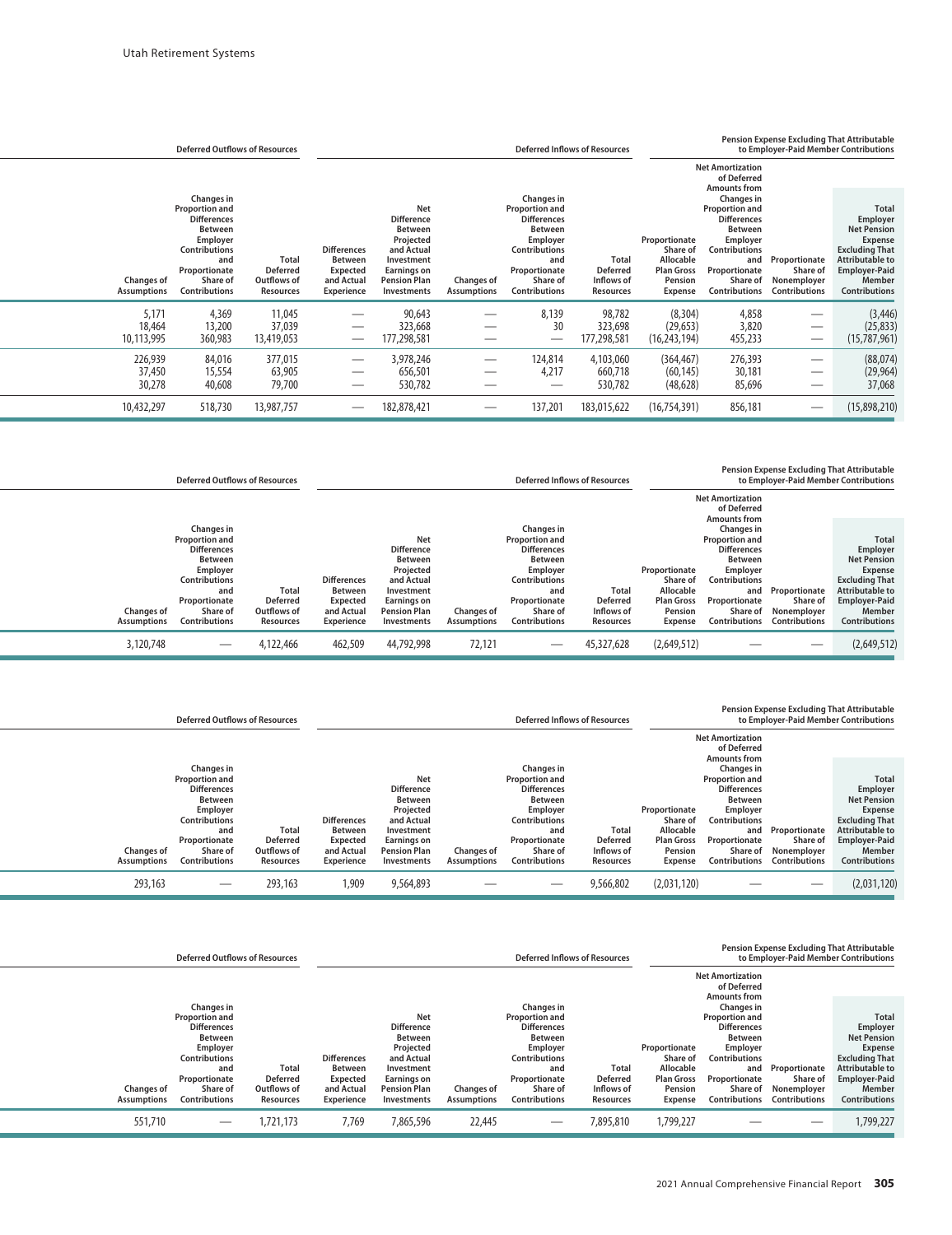#### **Public Safety Retirement System Logan City**

### Schedule of Employer Allocations and Pension Amounts **Net**  $N$  is a set  $N$  -  $N$  -  $N$  -  $N$  -  $N$  -  $N$  -  $N$  -  $N$  -  $N$  -  $N$  -  $N$  -  $N$  -  $N$  -  $N$  -  $N$  -  $N$  -  $N$  -  $N$  -  $N$  -  $N$  -  $N$  -  $N$  -  $N$  -  $N$  -  $N$  -  $N$  -  $N$  -  $N$  -  $N$  -  $N$  -  $N$  -  $N$  -  $N$  -  $N$  -

*At December 31, 2021*

| At December 31, 2021<br><b>Participating Employer</b> | Employer<br><b>Contributions</b> | Employer<br><b>Allocation</b><br>Percentage | <b>Net Pension</b><br>Liability/(Asset)<br>(6.85 Discount) | <b>Net Pension</b><br>Liability/(Asset)<br>1.00 Decrease<br>(5.85) | <b>Net Pension</b><br>Liability/(Asset)<br>1.00 Increase<br>(7.85) | <b>Differences</b><br><b>Between</b><br><b>Expected</b><br>and Actual<br>Experience | <b>Between</b><br>Projected<br>and Actual<br>Investment<br>Earnings on<br><b>Pension Plan</b><br>Investments |  |
|-------------------------------------------------------|----------------------------------|---------------------------------------------|------------------------------------------------------------|--------------------------------------------------------------------|--------------------------------------------------------------------|-------------------------------------------------------------------------------------|--------------------------------------------------------------------------------------------------------------|--|
| <b>LOGAN CITY</b>                                     | ,077,394                         | 100.0000000%                                | (11, 859)                                                  | 5,394,998                                                          | (4,411,280)                                                        | 186,142                                                                             |                                                                                                              |  |

#### **Public Safety Retirement System Bountiful City**

### **Net**  $N$  is a set  $N$  -  $N$  -  $N$  -  $N$  -  $N$  -  $N$  -  $N$  -  $N$  -  $N$  -  $N$  -  $N$  -  $N$  -  $N$  -  $N$  -  $N$  -  $N$  -  $N$  -  $N$  -  $N$  -  $N$  -  $N$  -  $N$  -  $N$  -  $N$  -  $N$  -  $N$  -  $N$  -  $N$  -  $N$  -  $N$  -  $N$  -  $N$  -  $N$  -  $N$  -Schedule of Employer Allocations and Pension Amounts

*At December 31, 2021*

| ALDECENTUEL 31, ZUZT<br><b>Participating Employer</b> | Employer<br><b>Contributions</b> | Employer<br><b>Allocation</b><br>Percentage | <b>Net Pension</b><br>Liability/(Asset)<br>(6.85 Discount) | <b>Net Pension</b><br>Liability/(Asset)<br>1.00 Decrease<br>(5.85) | <b>Net Pension</b><br>Liability/(Asset)<br>1.00 Increase<br>(7.85) | <b>Differences</b><br><b>Between</b><br><b>Expected</b><br>and Actual<br><b>Experience</b> | <b>Between</b><br>Projected<br>and Actual<br>Investment<br><b>Earnings on</b><br><b>Pension Plan</b><br>Investments |  |
|-------------------------------------------------------|----------------------------------|---------------------------------------------|------------------------------------------------------------|--------------------------------------------------------------------|--------------------------------------------------------------------|--------------------------------------------------------------------------------------------|---------------------------------------------------------------------------------------------------------------------|--|
| <b>CITY OF BOUNTIFUL</b>                              | 1,089,776                        | 100.0000000%                                | 1,968,504                                                  | 5,762,607                                                          | (1, 168, 970)                                                      | $\hspace{0.05cm}$                                                                          |                                                                                                                     |  |

**Difference**

**Difference**

#### **Public Safety Retirement System Other Division B without Social Security**

## Schedule of Employer Allocations and Pension Amounts

|                                                                                                                        |                                                                |                                                                     |                                                                               |                                                                    |                                                                                |                                                                                     | <b>Difference</b><br><b>Between</b><br>Projected                                     |  |
|------------------------------------------------------------------------------------------------------------------------|----------------------------------------------------------------|---------------------------------------------------------------------|-------------------------------------------------------------------------------|--------------------------------------------------------------------|--------------------------------------------------------------------------------|-------------------------------------------------------------------------------------|--------------------------------------------------------------------------------------|--|
| <b>Participating Employer</b>                                                                                          | Employer<br><b>Contributions</b>                               | Employer<br><b>Allocation</b><br>Percentage                         | <b>Net Pension</b><br>Liability/(Asset)<br>(6.85 Discount)                    | <b>Net Pension</b><br>Liability/(Asset)<br>1.00 Decrease<br>(5.85) | <b>Net Pension</b><br>Liability/(Asset)<br>1.00 Increase<br>(7.85)             | <b>Differences</b><br><b>Between</b><br><b>Expected</b><br>and Actual<br>Experience | and Actual<br>Investment<br><b>Earnings on</b><br><b>Pension Plan</b><br>Investments |  |
| <b>CITY OF OREM</b><br><b>CITY OF RIVERTON</b><br>CITY OF SARATOGA SPRINGS<br><b>CITY OF TAYLORSVILLE</b>              | 1,814,259<br>644,581<br>488,912<br>674,348                     | 7.7844955%<br>2.7657221<br>2.0977891<br>2.8934431                   | (2,787,789)<br>-S<br>(990, 462)<br>(751, 262)<br>(1,036,202)                  | 5,117,299<br>1,818,105<br>1,379,025<br>1,902,065                   | (9,229,180)<br>(3,278,998)<br>(2,487,107)<br>(3,430,422)                       | 1,759,846<br>625,249<br>474,249<br>654,123                                          |                                                                                      |  |
| <b>CITY OF WENDOVER</b><br><b>CITY OF WEST JORDAN</b><br>COTTONWOOD HEIGHTS CITY<br><b>GUNNISON VALLEY POLICE DEPT</b> | 15,708<br>1,741,962<br>498,363<br>51,702                       | 0.0673997<br>7.4742883<br>2.1383395<br>0.2218399                    | (24, 137)<br>(2,676,697)<br>(765, 784)<br>(79, 445)                           | 44,307<br>4,913,378<br>1,405,682<br>145,831                        | (79,908)<br>(8,861,403)<br>(2, 535, 183)<br>(263, 010)                         | 15,237<br>1,689,717<br>483,416<br>50,151                                            |                                                                                      |  |
| <b>HERRIMAN CITY</b><br>LONE PEAK PS DISTRICT<br><b>SANDY CITY</b><br>TOWN OF MANTUA                                   | 823,448<br>362,721<br>1,876,977<br>17,065                      | 3.5331928<br>1.5563382<br>8.0536007<br>0.0732206                    | (1,265,309)<br>(557, 357)<br>(2,884,161)<br>(26, 222)                         | 2,322,617<br>1,023,091<br>5,294,201<br>48,133                      | (4, 188, 900)<br>(1,845,171)<br>(9,548,227)<br>(86, 809)                       | 798,751<br>351,842<br>1,820,683<br>16,553                                           |                                                                                      |  |
| UNIFIED POLICE DEPARTMENT<br>UTAH COUNTY<br><b>WEST VALLEY CITY</b><br>WOODS CROSS CITY                                | 6,270,698<br>4,850,683<br>2,887,268<br>287,368<br>\$23,306,064 | 26.9058639<br>20.8129650<br>12.3884831<br>1.2330185<br>100.0000000% | (9,635,545)<br>(7,453,552)<br>(4,436,571)<br>(441, 569)<br>(35,812,064)<br>-S | 17,687,128<br>13,681,834<br>8,143,826<br>810,550<br>65,737,072     | (31,899,184)<br>(24,675,536)<br>(14,687,598)<br>(1,461,848)<br>(118, 558, 484) | 6,082,625<br>4,705,200<br>2,800,672<br>278,749<br>22,607,063                        |                                                                                      |  |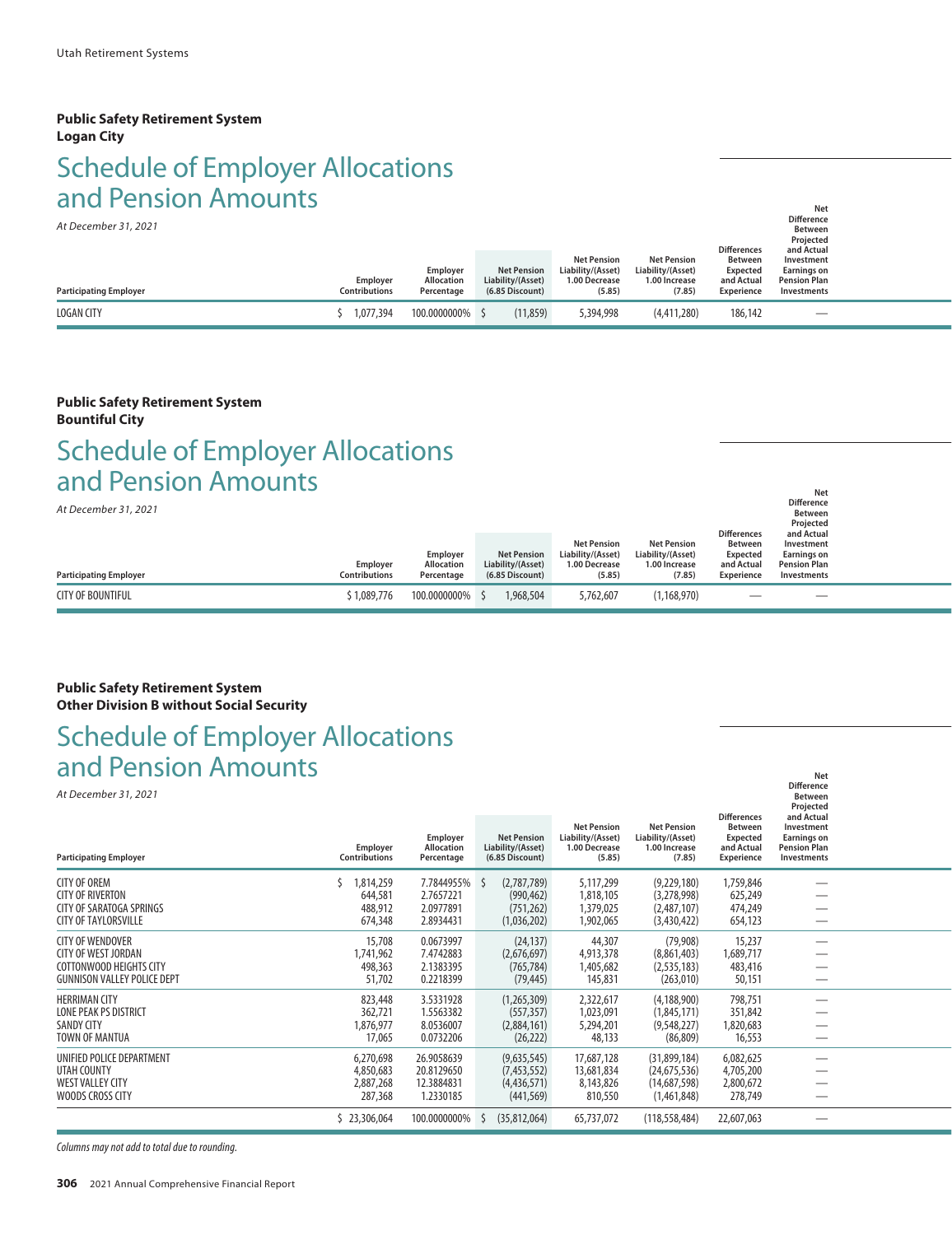| <b>Deferred Outflows of Resources</b>                                                                                                                                                                                                                                        |                                                                                                                                                                                                                                                 | <b>Deferred Inflows of Resources</b>                                                                                                                                                                                                                                          | <b>Pension Expense Excluding That Attributable</b><br>to Employer-Paid Member Contributions                                                                                                                                                                                      |                                                                  |                                                                                                                                                                               |  |
|------------------------------------------------------------------------------------------------------------------------------------------------------------------------------------------------------------------------------------------------------------------------------|-------------------------------------------------------------------------------------------------------------------------------------------------------------------------------------------------------------------------------------------------|-------------------------------------------------------------------------------------------------------------------------------------------------------------------------------------------------------------------------------------------------------------------------------|----------------------------------------------------------------------------------------------------------------------------------------------------------------------------------------------------------------------------------------------------------------------------------|------------------------------------------------------------------|-------------------------------------------------------------------------------------------------------------------------------------------------------------------------------|--|
|                                                                                                                                                                                                                                                                              |                                                                                                                                                                                                                                                 |                                                                                                                                                                                                                                                                               | <b>Net Amortization</b><br>of Deferred                                                                                                                                                                                                                                           |                                                                  |                                                                                                                                                                               |  |
| Changes in<br><b>Proportion and</b><br><b>Differences</b><br><b>Between</b><br>Employer<br><b>Contributions</b><br>and<br><b>Deferred</b><br>Proportionate<br><b>Changes of</b><br>Outflows of<br>Share of<br><b>Contributions</b><br><b>Assumptions</b><br><b>Resources</b> | <b>Net</b><br><b>Difference</b><br><b>Between</b><br>Projected<br><b>Differences</b><br>and Actual<br><b>Between</b><br>Total<br>Investment<br><b>Earnings on</b><br>Expected<br>and Actual<br><b>Pension Plan</b><br>Experience<br>Investments | Changes in<br><b>Proportion and</b><br><b>Differences</b><br><b>Between</b><br>Employer<br><b>Contributions</b><br>Total<br>and<br>Proportionate<br><b>Deferred</b><br>Share of<br>Inflows of<br><b>Changes of</b><br><b>Contributions</b><br><b>Assumptions</b><br>Resources | <b>Amounts from</b><br>Changes in<br><b>Proportion and</b><br><b>Differences</b><br>Between<br>Proportionate<br>Employer<br>Share of<br><b>Contributions</b><br>Allocable<br>and<br><b>Plan Gross</b><br>Proportionate<br>Pension<br>Share of<br><b>Contributions</b><br>Expense | Proportionate<br>Share of<br>Nonemployer<br><b>Contributions</b> | <b>Total</b><br>Employer<br><b>Net Pension</b><br><b>Expense</b><br><b>Excluding That</b><br><b>Attributable to</b><br><b>Employer-Paid</b><br>Member<br><b>Contributions</b> |  |
| 230,140<br>416,282                                                                                                                                                                                                                                                           | 4,330,567                                                                                                                                                                                                                                       | 4,335,966<br>5,399                                                                                                                                                                                                                                                            | 58,503                                                                                                                                                                                                                                                                           |                                                                  | 58,503                                                                                                                                                                        |  |

|                                         | <b>Deferred Outflows of Resources</b>                                                                                                                                       |                                                             |                                                                              |                                                                                                                                                        |                                         | <b>Deferred Inflows of Resources</b>                                                                                                                                        |                                              |                                                                                   |                                                                                                                                                                                             |                                                                  | <b>Pension Expense Excluding That Attributable</b><br>to Employer-Paid Member Contributions                                                                     |
|-----------------------------------------|-----------------------------------------------------------------------------------------------------------------------------------------------------------------------------|-------------------------------------------------------------|------------------------------------------------------------------------------|--------------------------------------------------------------------------------------------------------------------------------------------------------|-----------------------------------------|-----------------------------------------------------------------------------------------------------------------------------------------------------------------------------|----------------------------------------------|-----------------------------------------------------------------------------------|---------------------------------------------------------------------------------------------------------------------------------------------------------------------------------------------|------------------------------------------------------------------|-----------------------------------------------------------------------------------------------------------------------------------------------------------------|
|                                         |                                                                                                                                                                             |                                                             |                                                                              |                                                                                                                                                        |                                         |                                                                                                                                                                             |                                              |                                                                                   | <b>Net Amortization</b><br>of Deferred                                                                                                                                                      |                                                                  |                                                                                                                                                                 |
| <b>Changes of</b><br><b>Assumptions</b> | Changes in<br><b>Proportion and</b><br><b>Differences</b><br><b>Between</b><br>Employer<br><b>Contributions</b><br>and<br>Proportionate<br>Share of<br><b>Contributions</b> | <b>Total</b><br><b>Deferred</b><br>Outflows of<br>Resources | <b>Differences</b><br><b>Between</b><br>Expected<br>and Actual<br>Experience | <b>Net</b><br><b>Difference</b><br>Between<br>Projected<br>and Actual<br>Investment<br><b>Earnings on</b><br><b>Pension Plan</b><br><b>Investments</b> | <b>Changes of</b><br><b>Assumptions</b> | Changes in<br><b>Proportion and</b><br><b>Differences</b><br><b>Between</b><br>Employer<br><b>Contributions</b><br>and<br>Proportionate<br>Share of<br><b>Contributions</b> | Total<br>Deferred<br>Inflows of<br>Resources | Proportionate<br>Share of<br>Allocable<br><b>Plan Gross</b><br>Pension<br>Expense | <b>Amounts from</b><br>Changes in<br><b>Proportion and</b><br><b>Differences</b><br><b>Between</b><br>Employer<br>Contributions<br>and<br>Proportionate<br>Share of<br><b>Contributions</b> | Proportionate<br>Share of<br>Nonemployer<br><b>Contributions</b> | <b>Total</b><br>Employer<br><b>Net Pension</b><br>Expense<br><b>Excluding That</b><br>Attributable to<br><b>Employer-Paid</b><br>Member<br><b>Contributions</b> |
| 198,462                                 |                                                                                                                                                                             | 198,462                                                     | 441,168                                                                      | 3,063,722                                                                                                                                              |                                         |                                                                                                                                                                             | 3,504,890                                    | (393, 581)                                                                        |                                                                                                                                                                                             |                                                                  | (393, 581)                                                                                                                                                      |

|                                         | <b>Deferred Outflows of Resources</b>                                                                                                                                       |                                                                    |                                                                                     |                                                                                                                                                        |                                         |                                                                                                                                                                             | <b>Deferred Inflows of Resources</b>                       | <b>Pension Expense Excluding That Attributable</b><br>to Employer-Paid Member Contributions |                                                                                                                                                                                             |                                                                  |                                                                                                                                                                        |  |
|-----------------------------------------|-----------------------------------------------------------------------------------------------------------------------------------------------------------------------------|--------------------------------------------------------------------|-------------------------------------------------------------------------------------|--------------------------------------------------------------------------------------------------------------------------------------------------------|-----------------------------------------|-----------------------------------------------------------------------------------------------------------------------------------------------------------------------------|------------------------------------------------------------|---------------------------------------------------------------------------------------------|---------------------------------------------------------------------------------------------------------------------------------------------------------------------------------------------|------------------------------------------------------------------|------------------------------------------------------------------------------------------------------------------------------------------------------------------------|--|
|                                         |                                                                                                                                                                             |                                                                    |                                                                                     |                                                                                                                                                        |                                         |                                                                                                                                                                             |                                                            |                                                                                             | <b>Net Amortization</b><br>of Deferred                                                                                                                                                      |                                                                  |                                                                                                                                                                        |  |
| <b>Changes of</b><br><b>Assumptions</b> | <b>Changes in</b><br><b>Proportion and</b><br><b>Differences</b><br><b>Between</b><br>Employer<br>Contributions<br>and<br>Proportionate<br>Share of<br><b>Contributions</b> | <b>Total</b><br><b>Deferred</b><br>Outflows of<br><b>Resources</b> | <b>Differences</b><br><b>Between</b><br>Expected<br>and Actual<br><b>Experience</b> | <b>Net</b><br><b>Difference</b><br><b>Between</b><br>Projected<br>and Actual<br>Investment<br><b>Earnings on</b><br><b>Pension Plan</b><br>Investments | <b>Changes of</b><br><b>Assumptions</b> | Changes in<br><b>Proportion and</b><br><b>Differences</b><br><b>Between</b><br>Employer<br><b>Contributions</b><br>and<br>Proportionate<br>Share of<br><b>Contributions</b> | <b>Total</b><br><b>Deferred</b><br>Inflows of<br>Resources | Proportionate<br>Share of<br>Allocable<br><b>Plan Gross</b><br>Pension<br>Expense           | <b>Amounts from</b><br><b>Changes</b> in<br>Proportion and<br><b>Differences</b><br><b>Between</b><br>Employer<br>Contributions<br>and<br>Proportionate<br>Share of<br><b>Contributions</b> | Proportionate<br>Share of<br>Nonemployer<br><b>Contributions</b> | <b>Total</b><br>Employer<br><b>Net Pension</b><br>Expense<br><b>Excluding That</b><br><b>Attributable to</b><br><b>Employer-Paid</b><br>Member<br><b>Contributions</b> |  |
| 485,650                                 | 148,382                                                                                                                                                                     | 2,393,878                                                          | $\overbrace{\phantom{123321}}$                                                      | 6,001,963                                                                                                                                              | 82,036                                  | 14,039                                                                                                                                                                      | 6,098,038                                                  | 532,851                                                                                     | 33,653                                                                                                                                                                                      |                                                                  | 566,504                                                                                                                                                                |  |
| 172,545                                 | 202,466                                                                                                                                                                     | 1,000,260                                                          | $\hspace{0.1mm}-\hspace{0.1mm}$                                                     | 2,132,413                                                                                                                                              | 29,146                                  |                                                                                                                                                                             | 2,161,559                                                  | 189,314                                                                                     | 167,143                                                                                                                                                                                     |                                                                  | 356,457                                                                                                                                                                |  |
| 130,874                                 | 44,748                                                                                                                                                                      | 649,871                                                            | $\hspace{0.1mm}-\hspace{0.1mm}$                                                     | 1,617,427                                                                                                                                              | 22,107                                  | $\overline{\phantom{0}}$                                                                                                                                                    | 1,639,534                                                  | 143,594                                                                                     | 36,467                                                                                                                                                                                      | $\overbrace{\phantom{aaaaa}}$                                    | 180,061                                                                                                                                                                |  |
| 180,513                                 | 597,798                                                                                                                                                                     | 1,432,434                                                          | $\hspace{0.1mm}-\hspace{0.1mm}$                                                     | 2,230,888                                                                                                                                              | 30,492                                  |                                                                                                                                                                             | 2,261,380                                                  | 198,057                                                                                     | 269,036                                                                                                                                                                                     |                                                                  | 467,093                                                                                                                                                                |  |
| 4,205                                   | 5,061                                                                                                                                                                       | 24,503                                                             | $\hspace{0.1mm}-\hspace{0.1mm}$                                                     | 51,966                                                                                                                                                 | 710                                     | 4,703                                                                                                                                                                       | 57,379                                                     | 4,614                                                                                       | 2,871                                                                                                                                                                                       |                                                                  | 7,485                                                                                                                                                                  |  |
| 466,297                                 | —                                                                                                                                                                           | 2,156,014                                                          | $\overbrace{\phantom{123321}}$                                                      | 5,762,789                                                                                                                                              | 78,767                                  | 225,810                                                                                                                                                                     | 6,067,366                                                  | 511,617                                                                                     | (131, 323)                                                                                                                                                                                  |                                                                  | 380,294                                                                                                                                                                |  |
| 133,404                                 | 41,100                                                                                                                                                                      | 657,920                                                            |                                                                                     | 1,648,692                                                                                                                                              | 22,535                                  | 23,529                                                                                                                                                                      | 1,694,756                                                  | 146,370                                                                                     | (8,630)                                                                                                                                                                                     |                                                                  | 137,740                                                                                                                                                                |  |
| 13,840                                  | 4,233                                                                                                                                                                       | 68,224                                                             | $\hspace{0.1mm}-\hspace{0.1mm}$                                                     | 171,042                                                                                                                                                | 2,338                                   | 19,394                                                                                                                                                                      | 192,774                                                    | 15,185                                                                                      | 4,864                                                                                                                                                                                       |                                                                  | 20,049                                                                                                                                                                 |  |
| 220,425                                 | 134,525                                                                                                                                                                     | 1,153,701                                                          | $\hspace{0.1mm}-\hspace{0.1mm}$                                                     | 2,724,145                                                                                                                                              | 37,234                                  | 36,389                                                                                                                                                                      | 2,797,768                                                  | 241,848                                                                                     | 162,231                                                                                                                                                                                     |                                                                  | 404,079                                                                                                                                                                |  |
| 97,095                                  | 1,909                                                                                                                                                                       | 450,846                                                            | $\overbrace{\phantom{12332}}$                                                       | 1,199,960                                                                                                                                              | 16,401                                  | 15,349                                                                                                                                                                      | 1,231,710                                                  | 106,532                                                                                     | (7, 249)                                                                                                                                                                                    |                                                                  | 99,283                                                                                                                                                                 |  |
| 502,439                                 | 120,225                                                                                                                                                                     | 2,443,347                                                          |                                                                                     | 6,209,447                                                                                                                                              | 84,872                                  | 5,740                                                                                                                                                                       | 6,300,059                                                  | 551,271                                                                                     | 34,303                                                                                                                                                                                      | $\overline{\phantom{0}}$                                         | 585,574                                                                                                                                                                |  |
| 4,568                                   | 6,062                                                                                                                                                                       | 27,183                                                             | $\hspace{0.1mm}-\hspace{0.1mm}$                                                     | 56,454                                                                                                                                                 | 772                                     | 2,559                                                                                                                                                                       | 59,785                                                     | 5,012                                                                                       | 3,587                                                                                                                                                                                       |                                                                  | 8,599                                                                                                                                                                  |  |
| 1,678,570                               | $\hspace{0.05cm}$                                                                                                                                                           | 7,761,195                                                          | $\hspace{0.1mm}-\hspace{0.1mm}$                                                     | 20,744,824                                                                                                                                             | 283,543                                 | 796,081                                                                                                                                                                     | 21,824,448                                                 | 1,841,712                                                                                   | (480, 583)                                                                                                                                                                                  |                                                                  | 1,361,129                                                                                                                                                              |  |
| 1,298,455                               | 67,732                                                                                                                                                                      | 6,071,387                                                          | $\overbrace{\phantom{123321}}$                                                      | 16,047,109                                                                                                                                             | 219,335                                 | 179,358                                                                                                                                                                     | 16,445,802                                                 | 1,424,653                                                                                   | (9, 722)                                                                                                                                                                                    |                                                                  | 1,414,931                                                                                                                                                              |  |
| 772,878                                 | 9,083                                                                                                                                                                       | 3,582,633                                                          |                                                                                     | 9,551,707                                                                                                                                              | 130,554                                 | 58,138                                                                                                                                                                      | 9,740,399                                                  | 847,995                                                                                     | (109, 856)                                                                                                                                                                                  |                                                                  | 738,139                                                                                                                                                                |  |
| 76,924                                  | 40,744                                                                                                                                                                      | 396,417                                                            | $\hspace{0.1mm}-\hspace{0.1mm}$                                                     | 950,676                                                                                                                                                | 12,994                                  | $\qquad \qquad$                                                                                                                                                             | 963,670                                                    | 84,400                                                                                      | 24,595                                                                                                                                                                                      |                                                                  | 108,995                                                                                                                                                                |  |
| 6,238,682                               | 1,424,068                                                                                                                                                                   | 30,269,813                                                         |                                                                                     | 77,101,502                                                                                                                                             | 1,053,836                               | 1,381,089                                                                                                                                                                   | 79,536,427                                                 | 6,845,025                                                                                   | (8,612)                                                                                                                                                                                     | $\hspace{0.1mm}-\hspace{0.1mm}$                                  | 6,836,413                                                                                                                                                              |  |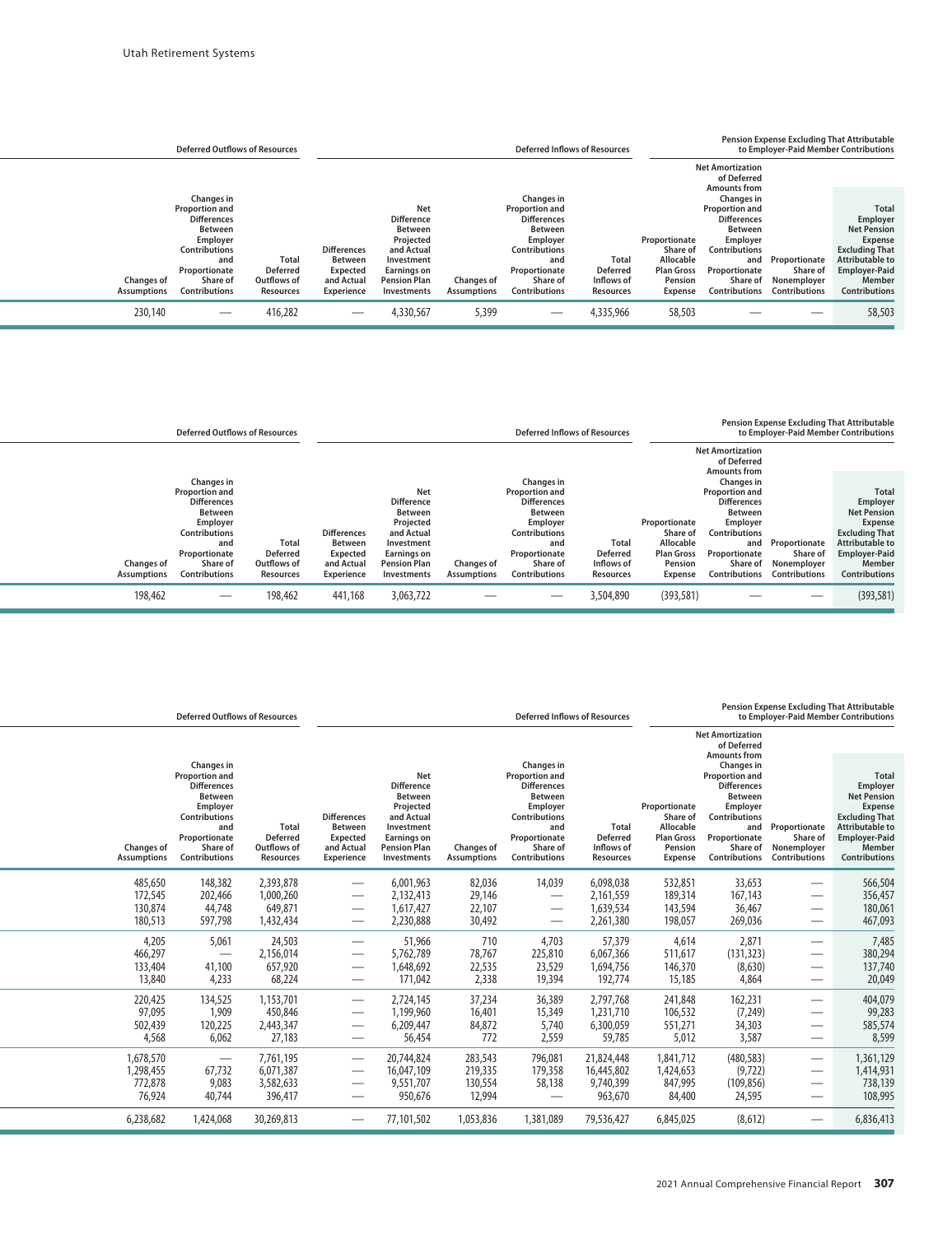#### **Firefighter Retirement System Division A with Social Security**

# Schedule of Employer Allocations and Pension Amounts

*At December 31, 2021*

| <b>Participating Employer</b>                                                                 | Employer<br>Contributions | Employer<br>Allocation<br>Percentage | <b>Net Pension</b><br>Liability/(Asset)<br>(6.85 Discount) | <b>Net Pension</b><br>Liability/(Asset)<br>1.00 Decrease<br>(5.85) | <b>Net Pension</b><br>Liability/(Asset)<br>1.00 Increase<br>(7.85) | <b>Differences</b><br><b>Between</b><br><b>Expected</b><br>and Actual<br><b>Experience</b> | Net<br><b>Difference</b><br>Between<br>Projected<br>and Actual<br>Investment<br><b>Earnings on</b><br><b>Pension Plan</b><br>Investments |  |
|-----------------------------------------------------------------------------------------------|---------------------------|--------------------------------------|------------------------------------------------------------|--------------------------------------------------------------------|--------------------------------------------------------------------|--------------------------------------------------------------------------------------------|------------------------------------------------------------------------------------------------------------------------------------------|--|
| AMERICAN FORK CITY<br><b>BRIGHAM CITY</b>                                                     | 47,681<br>21,232          | 3.1023319%<br>1.3814230              | Ŝ<br>(1,809,331)<br>(805, 668)                             | (443,064)<br>(197, 290)                                            | (2,916,736)<br>(1,298,780)                                         | 127,107<br>56,599                                                                          |                                                                                                                                          |  |
| <b>CACHE COUNTY</b>                                                                           | 18,786                    | 1.2222972                            | (712, 864)                                                 | (174, 564)                                                         | (1, 149, 174)                                                      | 50,079                                                                                     | $\overline{\phantom{0}}$                                                                                                                 |  |
| <b>CEDAR CITY</b><br><b>CEDAR MTN FIRE PROTECTION DIST</b>                                    | 28,267<br>2,018           | 1.8391623<br>0.1313306               | (1,072,629)<br>(76, 594)                                   | (262, 663)<br>(18, 756)                                            | (1,729,135)<br>(123, 474)                                          | 75,353<br>5,381                                                                            | $\overline{\phantom{0}}$                                                                                                                 |  |
| <b>CITY OF DRAPER</b>                                                                         | 103,311                   | 6.7218232                            | (3,920,277)                                                | (959, 987)                                                         | (6,319,692)                                                        | 275,404                                                                                    |                                                                                                                                          |  |
| <b>CITY OF KANAB</b><br><b>CITY OF SANTA CLARA</b>                                            | 3,582<br>6,038            | 0.2330819<br>0.3928870               | (135, 937)<br>(229, 138)                                   | (33, 288)<br>(56, 111)                                             | (219, 138)<br>(369, 383)                                           | 9,550<br>16,097                                                                            | $\overline{\phantom{0}}$<br>$\overline{\phantom{0}}$                                                                                     |  |
| <b>CITY OF SOUTH JORDAN</b><br><b>CITY OF SOUTH SALT LAKE</b>                                 | 110,329<br>113,777        | 7.1784427<br>7.4027624               | (4, 186, 585)<br>(4,317,412)                               | (1,025,200)<br>(1,057,237)                                         | (6,748,994)<br>(6,959,894)                                         | 294,112<br>303,303                                                                         | $\overline{\phantom{0}}$                                                                                                                 |  |
| <b>CITY OF ST GEORGE</b>                                                                      | 80,864                    | 5.2613327                            | (3,068,495)                                                | (751, 405)                                                         | (4,946,575)                                                        | 215,565                                                                                    |                                                                                                                                          |  |
| <b>CLINTON CITY</b><br><b>EPHRAIM CITY</b>                                                    | 14,611<br>1,090           | 0.9506663<br>0.0709189               | (554, 444)<br>(41, 361)                                    | (135, 771)<br>(10, 128)                                            | (893, 793)<br>(66, 676)                                            | 38,950<br>2,906                                                                            | $\overline{\phantom{0}}$<br>$\overline{\phantom{0}}$                                                                                     |  |
| <b>FARMINGTON CITY</b>                                                                        | 19,716                    | 1.2827649                            | (748, 129)                                                 | (183, 200)                                                         | (1,206,024)                                                        | 52,557                                                                                     |                                                                                                                                          |  |
| HURRICANE VALLEY FIRE SSD<br><b>KAYSVILLE CITY</b>                                            | 25,962<br>11,009          | 1.6891890<br>0.7162923               | (985, 163)<br>(417, 753)                                   | (241, 244)<br>(102, 298)                                           | (1,588,134)<br>(673, 440)                                          | 69,209<br>29,348                                                                           | $\overline{\phantom{0}}$                                                                                                                 |  |
| LAYTON CITY                                                                                   | 130,723                   | 8.5053260                            | (4,960,445)                                                | (1,214,701)                                                        | (7,996,497)                                                        | 348,477                                                                                    |                                                                                                                                          |  |
| LEHI CITY<br><b>MAPLETON CITY</b>                                                             | 79,037<br>91              | 5.1424352<br>0.0059143               | (2,999,152)<br>(3, 449)                                    | (734, 425)<br>(845)                                                | (4,834,790)<br>(5,560)                                             | 210,694<br>242                                                                             |                                                                                                                                          |  |
| MOAB VALLEY FIRE PROTECTION                                                                   | 4,633                     | 0.3014691                            | (175, 822)                                                 | (43,055)                                                           | (283, 434)                                                         | 12,352                                                                                     |                                                                                                                                          |  |
| <b>MURRAY CITY</b><br>N TOOELE CO FIRE PROTECTION SD                                          | 160,126<br>5,729          | 10.4183780<br>0.3727471              | (6,076,168)<br>(217, 392)                                  | (1,487,916)<br>(53, 234)                                           | (9,795,101)<br>(350, 448)                                          | 426,857<br>15,272                                                                          | $\overline{\phantom{0}}$                                                                                                                 |  |
| NORTH DAVIS FIRE DISTRICT                                                                     | 43,575                    | 2.8351605                            | (1,653,512)                                                | (404,908)                                                          | (2,665,548)                                                        | 116,161                                                                                    | $\overline{\phantom{0}}$                                                                                                                 |  |
| <b>NORTH FORK SSD</b><br>NORTH VIEW FIRE DISTRICT                                             | 3,934<br>33,947           | 0.2559303<br>2.2087258               | (149, 263)<br>(1,288,165)                                  | (36, 551)<br>(315, 442)                                            | (240, 619)<br>(2,076,589)                                          | 10,486<br>90,495                                                                           | $\overline{\phantom{0}}$                                                                                                                 |  |
| PAYSON CITY                                                                                   | 4,879                     | 0.3174292                            | (185, 130)                                                 | (45, 334)                                                          | (298, 439)                                                         | 13,006                                                                                     |                                                                                                                                          |  |
| PLEASANT GROVE CITY<br><b>PRICE CITY</b>                                                      | 23,455<br>3,829           | 1.5260637<br>0.2491019               | (890, 025)<br>(145, 280)                                   | (217, 947)<br>(35, 576)                                            | (1,434,767)<br>(234, 199)                                          | 62,525<br>10,206                                                                           | $\overline{\phantom{0}}$<br>$\overline{\phantom{0}}$                                                                                     |  |
| <b>RIVERDALE CITY</b>                                                                         | 21,008                    | 1.3668741                            | (797, 183)                                                 | (195, 212)                                                         | (1,285,101)                                                        | 56,003                                                                                     |                                                                                                                                          |  |
| <b>ROY CITY</b><br>SANTAQUIN CITY                                                             | 39,528<br>2,174           | 2.5718708<br>0.1414369               | (1,499,957)<br>(82, 488)                                   | (367, 306)<br>(20, 200)                                            | (2,418,009)<br>(132, 975)                                          | 105,374<br>5,795                                                                           | $\overline{\phantom{0}}$                                                                                                                 |  |
| SMITHFIELD CITY CORP                                                                          | 9,974                     | 0.6489370                            | (378, 471)                                                 | (92, 679)                                                          | (610, 114)                                                         | 26,588                                                                                     |                                                                                                                                          |  |
| SO DAVIS METRO FIRE AGENCY<br>SOUTH OGDEN CITY                                                | 161,385<br>37,264         | 10.5002918<br>2.4245671              | (6, 123, 943)<br>(1,414,047)                               | (1,499,614)<br>(346, 268)                                          | (9,872,113)<br>(2,279,518)                                         | 430,213<br>99,338                                                                          |                                                                                                                                          |  |
| SPRINGVILLE CITY                                                                              | 7,971                     | 0.5186064                            | (302, 460)                                                 | (74,066)                                                           | (487, 581)                                                         | 21,248                                                                                     | $\overline{\phantom{0}}$                                                                                                                 |  |
| STATE OF UTAH<br>SYRACUSE CITY CORP                                                           | 49,879<br>30,875          | 3.2453063<br>2.0088265               | (1,892,716)<br>(1, 171, 580)                               | (463, 483)<br>(286, 894)                                           | (3,051,157)<br>(1,888,649)                                         | 132,965<br>82,305                                                                          | $\overline{\phantom{0}}$                                                                                                                 |  |
| UINTAH FIRE SUPPRESSION SSD                                                                   | 3,798                     | 0.2470999                            | (144, 113)                                                 | (35, 290)                                                          | (232, 317)                                                         | 10,124                                                                                     | $\overline{\phantom{0}}$                                                                                                                 |  |
| <b>WASATCH COUNTY FIRE DISTRICT</b><br><b>WASHINGTON CITY</b>                                 | 56,902<br>13,964          | 3.7022602<br>0.9085356               | (2, 159, 219)<br>(529, 873)                                | (528, 744)<br>(129, 754)                                           | (3,480,773)<br>(854, 183)                                          | 151,687<br>37,224                                                                          | $\overline{\phantom{0}}$                                                                                                                 |  |
| TOTAL                                                                                         | $5$ 1.536.954             | 100.0000000%                         | Ŝ.<br>(58, 321, 633)                                       | (14, 281, 650)                                                     | (94,017,523)                                                       | 4,097,157                                                                                  |                                                                                                                                          |  |
| Units without a proportionate share for 2021<br>but had a proportionate share in a prior year |                           |                                      |                                                            |                                                                    |                                                                    |                                                                                            |                                                                                                                                          |  |
| CITY OF WASHINGTON TERRACE                                                                    | \$                        | $0.0000000\%$ \$                     |                                                            |                                                                    |                                                                    |                                                                                            |                                                                                                                                          |  |
| <b>HURRICANE CITY</b><br><b>IVINS CITY</b>                                                    |                           | 0.0000000<br>0.0000000               |                                                            |                                                                    |                                                                    |                                                                                            | —                                                                                                                                        |  |
| <b>LEEDS AREA SS DISTRICT</b>                                                                 |                           | 0.0000000                            |                                                            |                                                                    |                                                                    |                                                                                            |                                                                                                                                          |  |
| <b>MORGAN COUNTY</b><br>NORTH LOGAN CITY                                                      |                           | 0.0000000<br>0.0000000               |                                                            |                                                                    |                                                                    |                                                                                            | $\overline{\phantom{0}}$                                                                                                                 |  |
| <b>GRAND TOTAL</b>                                                                            | \$1,536,954               |                                      | 100.0000000% \$ (58,321,633)                               | (14, 281, 650)                                                     | (94, 017, 523)                                                     | 4,097,157                                                                                  |                                                                                                                                          |  |
|                                                                                               |                           |                                      |                                                            |                                                                    |                                                                    |                                                                                            |                                                                                                                                          |  |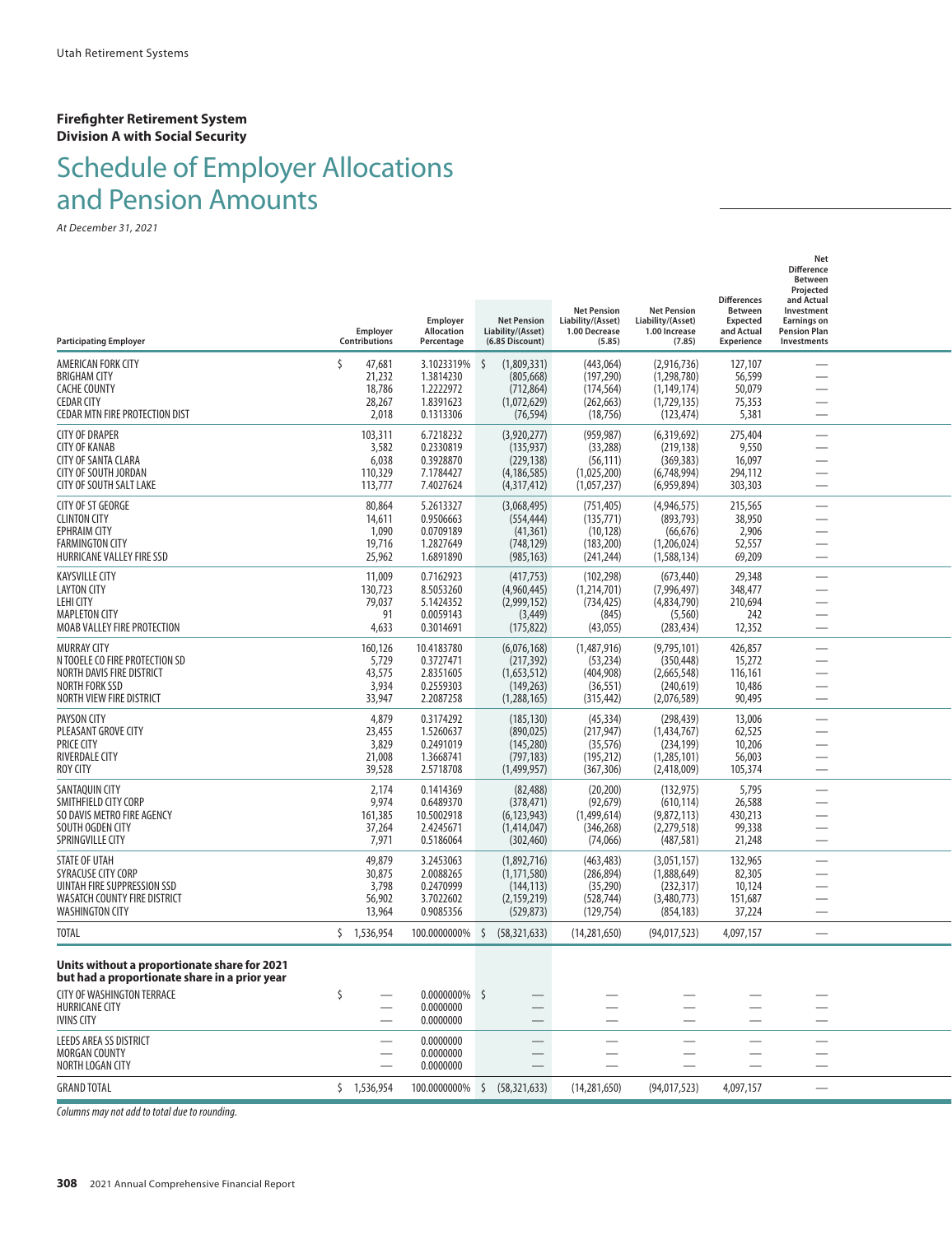| to Employer-Paid Member Contributions                                                                                                                                                                                               |  |                                                                                                                                                               |                                                                                          | <b>Deferred Inflows of Resources</b>                     |                                                                                                                                                               |                                                                                                                      |                                                                                                                                                 |                                                                                     |                                                             | <b>Deferred Outflows of Resources</b>                                                                                                                         |                                                   |
|-------------------------------------------------------------------------------------------------------------------------------------------------------------------------------------------------------------------------------------|--|---------------------------------------------------------------------------------------------------------------------------------------------------------------|------------------------------------------------------------------------------------------|----------------------------------------------------------|---------------------------------------------------------------------------------------------------------------------------------------------------------------|----------------------------------------------------------------------------------------------------------------------|-------------------------------------------------------------------------------------------------------------------------------------------------|-------------------------------------------------------------------------------------|-------------------------------------------------------------|---------------------------------------------------------------------------------------------------------------------------------------------------------------|---------------------------------------------------|
|                                                                                                                                                                                                                                     |  | <b>Net Amortization</b><br>of Deferred<br><b>Amounts from</b>                                                                                                 |                                                                                          |                                                          |                                                                                                                                                               |                                                                                                                      |                                                                                                                                                 |                                                                                     |                                                             |                                                                                                                                                               |                                                   |
| <b>Total</b><br>Employer<br><b>Net Pension</b><br><b>Expense</b><br><b>Excluding That</b><br><b>Attributable to</b><br>Proportionate<br><b>Employer-Paid</b><br>Share of<br>Nonemployer<br>Member<br>Contributions<br>Contributions |  | <b>Changes</b> in<br>Proportion and<br><b>Differences</b><br><b>Between</b><br>Employer<br>Contributions<br>and<br>Proportionate<br>Share of<br>Contributions | Proportionate<br>Share of<br>Allocable<br><b>Plan Gross</b><br>Pension<br><b>Expense</b> | <b>Total</b><br>Deferred<br>Inflows of<br>Resources      | <b>Changes</b> in<br>Proportion and<br><b>Differences</b><br><b>Between</b><br>Employer<br>Contributions<br>and<br>Proportionate<br>Share of<br>Contributions | <b>Changes of</b><br><b>Assumptions</b>                                                                              | Net<br><b>Difference</b><br><b>Between</b><br>Projected<br>and Actual<br>Investment<br><b>Earnings on</b><br><b>Pension Plan</b><br>Investments | <b>Differences</b><br><b>Between</b><br><b>Expected</b><br>and Actual<br>Experience | <b>Total</b><br>Deferred<br>Outflows of<br><b>Resources</b> | <b>Changes in</b><br>Proportion and<br><b>Differences</b><br>Between<br>Employer<br><b>Contributions</b><br>and<br>Proportionate<br>Share of<br>Contributions | <b>Changes of</b><br><b>Assumptions</b>           |
| (193, 631)<br>(391, 018)<br>(86, 221)<br>(165, 269)<br>(76, 289)<br>(162, 343)<br>(114, 791)<br>(225, 497)<br>(8, 197)<br>(17, 744)                                                                                                 |  | (20, 358)<br>(220)<br>(16, 306)<br>(5,758)<br>(2,053)                                                                                                         | (177, 029)<br>(78, 828)<br>(69, 748)<br>(104, 948)<br>(7, 494)                           | 1,203,459<br>514,887<br>514,571<br>695,778<br>56,054     | 70,286<br>10,302<br>68,109<br>23,997<br>8,084                                                                                                                 | $\overline{\phantom{0}}$                                                                                             | 1,116,988<br>497,378<br>440,085<br>662,186<br>47,285                                                                                            | 16,185<br>7,207<br>6,377<br>9,595<br>685                                            | 305,825<br>166,651<br>120,569<br>183,087<br>12,977          | 851<br>30,850<br>411<br>2,288<br>66                                                                                                                           | 177,867<br>79,202<br>70,079<br>105,446<br>7,530   |
| (419, 540)<br>(851, 027)<br>(27, 986)<br>(14, 548)<br>(24, 522)<br>(48, 876)<br>(448, 040)<br>(837,053)<br>(462, 040)<br>(854, 730)                                                                                                 |  | (47, 918)<br>(138)<br>(1, 935)<br>20,612<br>29,735                                                                                                            | (383, 569)<br>(13, 300)<br>(22, 419)<br>(409, 625)<br>(422, 425)                         | 2,546,774<br>87,586<br>146,774<br>2,622,110<br>2,753,163 | 91,529<br>2,449<br>3,266<br>78<br>49,196                                                                                                                      | $\overline{\phantom{0}}$<br>$\overline{\phantom{0}}$<br>$\overline{\phantom{0}}$                                     | 2,420,178<br>83,921<br>141,458<br>2,584,583<br>2,665,348                                                                                        | 35,067<br>1,216<br>2,050<br>37,449<br>38,619                                        | 661,289<br>24,648<br>40,238<br>775,299<br>864,978           | 500<br>1,735<br>1,615<br>69,622<br>137,249                                                                                                                    | 385,385<br>13,363<br>22,526<br>411,565<br>424,426 |
| (328, 384)<br>(617, 979)<br>(108, 144)<br>(59, 335)<br>(4, 426)<br>(10, 954)<br>(80,063)<br>(159, 441)<br>(105, 430)<br>(206, 788)                                                                                                  |  | 10,633<br>5,439<br>(2,481)<br>(6, 179)<br>(4,968)                                                                                                             | (300, 228)<br>(54, 248)<br>(4,047)<br>(73, 199)<br>(96, 390)                             | 1,930,717<br>347,479<br>36,288<br>487,818<br>629,326     | 8,938<br>234<br>10,384<br>19,269<br>12,325                                                                                                                    | $\overline{\phantom{0}}$                                                                                             | 1,894,331<br>342,285<br>25,534<br>461,857<br>608,189                                                                                            | 27,448<br>4,960<br>370<br>6,692<br>8,812                                            | 568,805<br>109,443<br>6,972<br>126,102<br>171,286           | 51,590<br>15,988<br>5,230                                                                                                                                     | 301,650<br>54,505<br>4,066<br>73,545<br>96,847    |
| (90, 201)<br>(44, 707)<br>(530, 857)<br>(1,004,383)<br>(320, 963)<br>(609, 154)<br>(913)<br>(369)<br>(36,064)<br>(18, 816)                                                                                                          |  | (4,620)<br>11,815<br>5,253<br>(207)<br>(45)                                                                                                                   | (40, 874)<br>(485, 341)<br>(293, 444)<br>(337)<br>(17,203)                               | 271,735<br>3,128,654<br>1,885,452<br>3,026<br>111,336    | 10,099<br>21,959<br>7,101<br>866<br>1,220                                                                                                                     | $\overline{\phantom{0}}$                                                                                             | 257,899<br>3,062,324<br>1,851,523<br>2,129<br>108,543                                                                                           | 3,737<br>44,371<br>26,828<br>31<br>1,573                                            | 74,396<br>870,333<br>536,064<br>581<br>31,133               | 3,980<br>34,216<br>30,537<br>1,497                                                                                                                            | 41,068<br>487,640<br>294,833<br>339<br>17,284     |
| (650, 259)<br>(1,229,909)<br>(46, 496)<br>(23, 265)<br>(176, 955)<br>(333,700)<br>(15, 974)<br>(32, 502)<br>(273, 160)<br>(137,857)                                                                                                 |  | 14,856<br>(1,961)<br>5,038<br>(1, 924)<br>(9,266)                                                                                                             | (594, 506)<br>(21, 270)<br>(161, 783)<br>(14, 604)<br>(126, 037)                         | 3,810,389<br>145,850<br>1,046,736<br>98,455<br>838,708   | 4,923<br>9,698<br>11,152<br>4,973<br>31,938                                                                                                                   | $\overline{\phantom{0}}$<br>$\overline{\phantom{0}}$                                                                 | 3,751,114<br>134,207<br>1,020,793<br>92,147<br>795,247                                                                                          | 54,352<br>1,945<br>14,791<br>1,335<br>11,523                                        | 1,087,170<br>37,196<br>301,459<br>25,941<br>217,289         | 62,992<br>553<br>22,748<br>782<br>160                                                                                                                         | 597,321<br>21,371<br>162,550<br>14,673<br>126,634 |
| (19, 812)<br>(38, 504)<br>(181, 252)<br>(95, 249)<br>(15, 548)<br>(29, 752)<br>(85, 313)<br>(162, 869)<br>(160, 522)<br>(285, 962)                                                                                                  |  | (578)<br>1,079<br>11<br>442<br>21,319                                                                                                                         | (18, 114)<br>(87,082)<br>(14, 215)<br>(77, 998)<br>(146, 759)                            | 119,031<br>580,793<br>91,409<br>509,892<br>939,413       | 3,085<br>23,376<br>420<br>10,621<br>$\qquad \qquad$                                                                                                           | $\overline{\phantom{0}}$<br>$\overline{\phantom{0}}$                                                                 | 114,290<br>549,456<br>89,689<br>492,140<br>925,996                                                                                              | 1,656<br>7,961<br>1,300<br>7,131<br>13,417                                          | 31,464<br>161,917<br>24,681<br>139,323<br>317,992           | 259<br>11,898<br>193<br>4,952<br>65,164                                                                                                                       | 18,199<br>87,494<br>14,282<br>78,368<br>147,454   |
| (8,828)<br>(21, 847)<br>(77, 493)<br>(40, 503)<br>(655, 371)<br>(1, 254, 768)<br>(151, 328)<br>(294, 162)<br>(63, 025)<br>(32, 369)                                                                                                 |  | (4,948)<br>40<br>(215)<br>(4, 481)<br>(1,063)                                                                                                                 | (8,071)<br>(37,030)<br>(599, 182)<br>(138, 353)<br>(29, 593)                             | 72,372<br>246,004<br>3,870,485<br>905,998<br>193,949     | 20,710<br>8,971<br>35,100<br>20,389<br>4,520                                                                                                                  |                                                                                                                      | 50,924<br>233,648<br>3,780,609<br>872,960<br>186,723                                                                                            | 738<br>3,385<br>54,776<br>12,649<br>2,706                                           | 13,904<br>66,232<br>1,044,976<br>239,641<br>51,580          | 2,438<br>12,745<br>1,294<br>599                                                                                                                               | 8,109<br>37,206<br>602,018<br>139,009<br>29,733   |
| (387, 056)<br>(202, 554)<br>(239, 071)<br>(125, 380)<br>(15, 423)<br>(24, 997)<br>(231, 075)<br>(452, 839)<br>(115, 185)<br>(56, 706)                                                                                               |  | 685<br>939<br>4,526<br>(10, 501)<br>(6, 635)                                                                                                                  | (185, 187)<br>(114, 630)<br>(14, 100)<br>(211, 263)<br>(51, 844)                         | 1,242,018<br>739,013<br>90,381<br>1,383,554<br>369,804   | 56,623<br>5,259<br>124<br>31,249<br>37,948                                                                                                                    | $\overline{\phantom{0}}$<br>$\overline{\phantom{0}}$<br>$\overline{\phantom{0}}$<br>$\overbrace{\phantom{12322111}}$ | 1,168,465<br>723,274<br>88,968<br>1,332,991<br>327,116                                                                                          | 16,930<br>10,480<br>1,289<br>19,314<br>4,740                                        | 381,644<br>208,901<br>42,008<br>364,492<br>93,344           | 62,614<br>11,423<br>17,717<br>542<br>4,031                                                                                                                    | 186,065<br>115,173<br>14,167<br>212,263<br>52,089 |
| (6,241,460)<br>(11, 970, 114)                                                                                                                                                                                                       |  | (22, 337)                                                                                                                                                     | (5,706,317)                                                                              | 37,267,238                                               | 740,767                                                                                                                                                       |                                                                                                                      | 36,004,781                                                                                                                                      | 521,690                                                                             | 10,501,832                                                  | 671,331                                                                                                                                                       | 5,733,344                                         |
|                                                                                                                                                                                                                                     |  |                                                                                                                                                               |                                                                                          |                                                          |                                                                                                                                                               |                                                                                                                      |                                                                                                                                                 |                                                                                     |                                                             |                                                                                                                                                               |                                                   |
| 828<br>2,101<br>$\overline{\phantom{0}}$<br>2,148<br>$\overline{\phantom{0}}$                                                                                                                                                       |  | 828<br>2,101<br>2,148                                                                                                                                         |                                                                                          | 248<br>$\equiv$                                          | 248<br>$\overline{\phantom{m}}$<br>$\overline{\phantom{0}}$                                                                                                   | $\overline{\phantom{0}}$<br>$\overline{\phantom{0}}$                                                                 | —                                                                                                                                               |                                                                                     | 3,309<br>1,031<br>2,432                                     | 3,309<br>1,031<br>2,432                                                                                                                                       |                                                   |
| 1,291<br>$\overline{\phantom{m}}$<br>(1,823)<br>$\overbrace{\phantom{13333}}$<br>13,519<br>$\overline{\phantom{m}}$                                                                                                                 |  | 1,291<br>(1,823)<br>13,519                                                                                                                                    | $\overbrace{\phantom{123321}}$<br>$\overline{\phantom{0}}$                               | $\overline{\phantom{0}}$<br>3,065<br>1,294               | $\overline{\phantom{0}}$<br>3,065<br>1,294                                                                                                                    | $\overline{\phantom{0}}$                                                                                             | $\overline{\phantom{0}}$<br>—<br>$\overline{\phantom{0}}$                                                                                       |                                                                                     | 1,158<br>381<br>57,425                                      | 1,158<br>381<br>57,425                                                                                                                                        | $\overline{\phantom{0}}$                          |
| (6,241,460)<br>(11,952,051)                                                                                                                                                                                                         |  | (4,274)                                                                                                                                                       | (5,706,317)                                                                              | 37,271,844                                               | 745,373                                                                                                                                                       |                                                                                                                      | 36,004,781                                                                                                                                      | 521,690                                                                             | 10,567,569                                                  | 737,068                                                                                                                                                       | 5,733,344                                         |

 **Pension Expense Excluding That Attributable**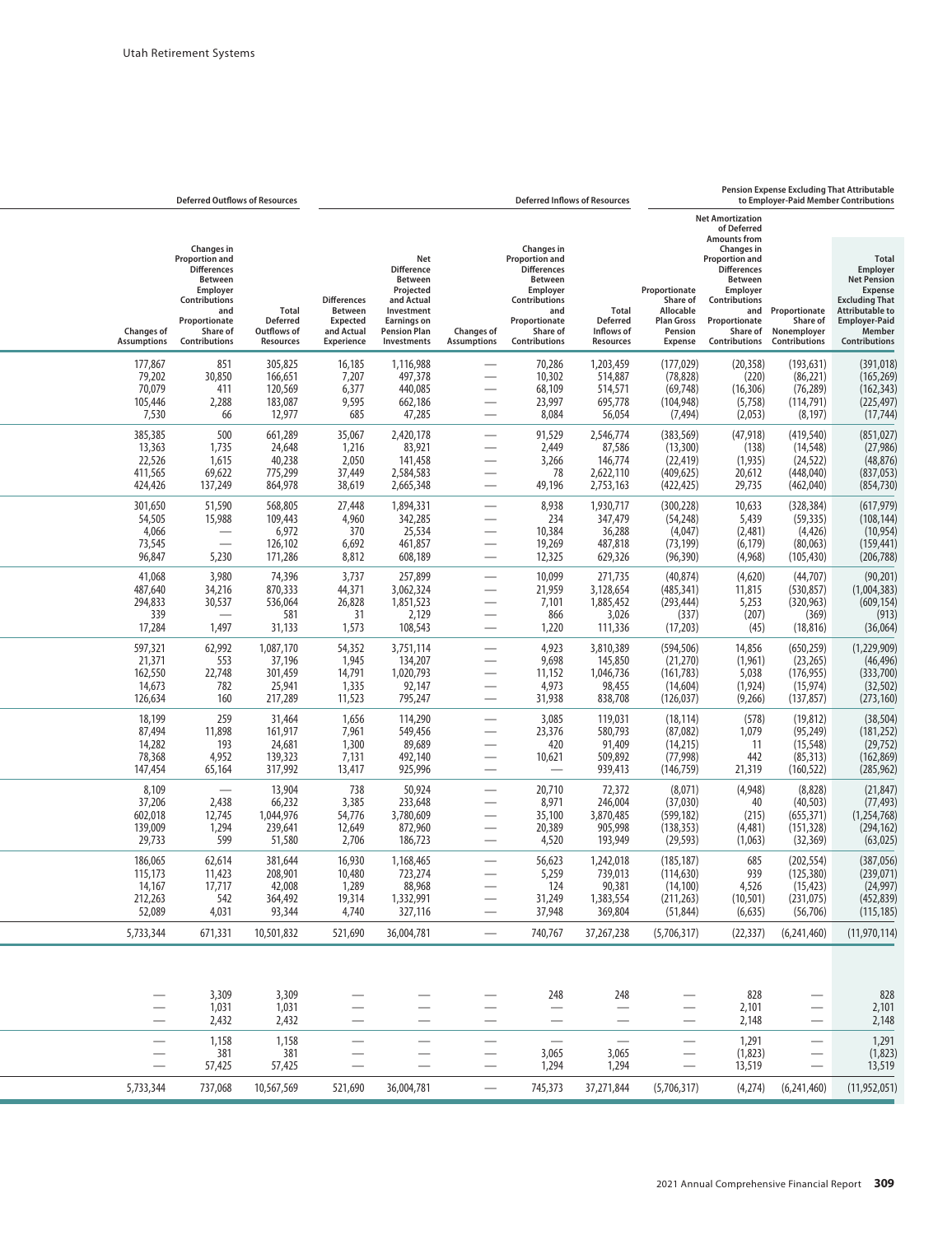#### **Firefighters Retirement System Division B without Social Security**

### Schedule of Employer Allocations and Pension Amounts **Net**  $N$  is a set  $N$  -  $N$  -  $N$  -  $N$  -  $N$  -  $N$  -  $N$  -  $N$  -  $N$  -  $N$  -  $N$  -  $N$  -  $N$  -  $N$  -  $N$  -  $N$  -  $N$  -  $N$  -  $N$  -  $N$  -  $N$  -  $N$  -  $N$  -  $N$  -  $N$  -  $N$  -  $N$  -  $N$  -  $N$  -  $N$  -  $N$  -  $N$  -  $N$  -  $N$  -

*At December 31, 2021*

| At December 31, 2021<br><b>Participating Employer</b> | Employer<br><b>Contributions</b> | Employer<br>Allocation<br>Percentage | <b>Net Pension</b><br>Liability/(Asset)<br>$(6.85$ Discount $)$ | <b>Net Pension</b><br>Liability/(Asset)<br>1.00 Decrease<br>(5.85) | <b>Net Pension</b><br>Liability/(Asset)<br>1.00 Increase<br>(7.85) | <b>Differences</b><br><b>Between</b><br><b>Expected</b><br>and Actual<br>Experience | Between<br>Projected<br>and Actual<br>Investment<br><b>Earnings on</b><br><b>Pension Plan</b><br>Investments |  |
|-------------------------------------------------------|----------------------------------|--------------------------------------|-----------------------------------------------------------------|--------------------------------------------------------------------|--------------------------------------------------------------------|-------------------------------------------------------------------------------------|--------------------------------------------------------------------------------------------------------------|--|
| <b>CITY OF OREM</b>                                   | 213,535                          | 3.6032095% \$                        | (9,746,409)                                                     | (3,952,938)                                                        | (14, 499, 651)                                                     | 246,054                                                                             |                                                                                                              |  |
| CITY OF SARATOGA SPRINGS                              | 38,700                           | 0.6530226                            | (1,766,377)                                                     | (716, 405)                                                         | (2,627,824)                                                        | 44,593                                                                              |                                                                                                              |  |
| <b>CITY OF WEST JORDAN</b>                            | 304,764                          | 5.1426111                            | (13,910,374)                                                    | (5,641,755)                                                        | (20,694,346)                                                       | 351,176                                                                             |                                                                                                              |  |
| <b>LOGAN CITY</b>                                     | 154,227                          | 2.6024308                            | (7,039,378)                                                     | (2,855,024)                                                        | (10,472,424)                                                       | 177,714                                                                             |                                                                                                              |  |
| <b>LONE PEAK PS DISTRICT</b>                          | 34,922                           | 0.5892720                            | (1,593,936)                                                     | (646, 467)                                                         | (2,371,285)                                                        | 40,240                                                                              |                                                                                                              |  |
| OGDEN CITY CORP                                       | 244,402                          | 4.1240548                            | (11, 155, 256)                                                  | (4,524,337)                                                        | (16, 595, 581)                                                     | 281,622                                                                             |                                                                                                              |  |
| PARK CITY FIRE SERVICE                                | 280,615                          | 4.7351218                            | (12,808,146)                                                    | (5, 194, 715)                                                      | (19,054,571)                                                       | 323,350                                                                             |                                                                                                              |  |
| PROVO CITY CORP                                       | 277,534                          | 4.6831313                            | (12,667,516)                                                    | (5, 137, 678)                                                      | (18,845,357)                                                       | 319,800                                                                             |                                                                                                              |  |
| SALT LAKE CITY CORP                                   | 1,579,292                        | 26.6490785                           | (72,083,739)                                                    | (29, 235, 648)                                                     | (107,238,375)                                                      | 1,819,800                                                                           |                                                                                                              |  |
| <b>SANDY CITY</b>                                     | 298,869                          | 5.0431277                            | (13,641,279)                                                    | (5,532,616)                                                        | (20, 294, 016)                                                     | 344,383                                                                             |                                                                                                              |  |
| UNIFIED FIRE AUTHORITY                                | 1,848,543                        | 31.1924324                           | (84, 373, 167)                                                  | (34, 219, 982)                                                     | (125, 521, 253)                                                    | 2,130,055                                                                           |                                                                                                              |  |
| <b>WEBER FIRE DISTRICT</b>                            | 211,293                          | 3.5653665                            | (9,644,046)                                                     | (3,911,422)                                                        | (14, 347, 367)                                                     | 243,470                                                                             |                                                                                                              |  |
| WEST VALLEY CITY                                      | 439,559                          | 7.4171410                            | (20,062,805)                                                    | (8, 137, 052)                                                      | (29, 847, 266)                                                     | 506,498                                                                             |                                                                                                              |  |
| <b>GRAND TOTAL</b>                                    | 5,926,255                        | 100.0000000%                         | (270, 492, 428)                                                 | (109,706,039)                                                      | (402, 409, 316)                                                    | 6,828,755                                                                           |                                                                                                              |  |
|                                                       |                                  |                                      |                                                                 |                                                                    |                                                                    |                                                                                     |                                                                                                              |  |

*Columns may not add to total due to rounding.*

#### **Judges Retirement System**

## **Net**  $N$  is a set  $N$  -  $N$  -  $N$  -  $N$  -  $N$  -  $N$  -  $N$  -  $N$  -  $N$  -  $N$  -  $N$  -  $N$  -  $N$  -  $N$  -  $N$  -  $N$  -  $N$  -  $N$  -  $N$  -  $N$  -  $N$  -  $N$  -  $N$  -  $N$  -  $N$  -  $N$  -  $N$  -  $N$  -  $N$  -  $N$  -  $N$  -  $N$  -  $N$  -  $N$  -Schedule of Employer Allocations and Pension Amounts

*At December 31, 2021*

| AL DECENIDEI 31, 2021         |                           |                                             |                                                            |                                                                    |                                                                    | <b>Differences</b>                                            | <b>Between</b><br>Projected<br>and Actual                              |  |
|-------------------------------|---------------------------|---------------------------------------------|------------------------------------------------------------|--------------------------------------------------------------------|--------------------------------------------------------------------|---------------------------------------------------------------|------------------------------------------------------------------------|--|
| <b>Participating Employer</b> | Employer<br>Contributions | Employer<br><b>Allocation</b><br>Percentage | <b>Net Pension</b><br>Liability/(Asset)<br>(6.85 Discount) | <b>Net Pension</b><br>Liability/(Asset)<br>1.00 Decrease<br>(5.85) | <b>Net Pension</b><br>Liability/(Asset)<br>1.00 Increase<br>(7.85) | <b>Between</b><br><b>Expected</b><br>and Actual<br>Experience | Investment<br><b>Earnings on</b><br><b>Pension Plan</b><br>Investments |  |
| STATE OF UTAH                 | 8.949.133                 | 100.0000000% \$                             | 927.044                                                    | 33,056,559                                                         | (26, 321, 334)                                                     | 4,645,895                                                     |                                                                        |  |

**Difference**

**Difference**

#### **Utah Governors and Legislators Retirement Plan**

### Schedule of Employer Allocations and Pension Amounts **Net**  $N$  is a set  $N$  -  $N$  -  $N$  -  $N$  -  $N$  -  $N$  -  $N$  -  $N$  -  $N$  -  $N$  -  $N$  -  $N$  -  $N$  -  $N$  -  $N$  -  $N$  -  $N$  -  $N$  -  $N$  -  $N$  -  $N$  -  $N$  -  $N$  -  $N$  -  $N$  -  $N$  -  $N$  -  $N$  -  $N$  -  $N$  -  $N$  -  $N$  -  $N$  -  $N$  -

| At December 31, 2021          |                                  |                                      |                                                            |                                                                    |                                                                    | <b>Differences</b>                                     | .<br><b>Difference</b><br><b>Between</b><br>Projected<br>and Actual |  |
|-------------------------------|----------------------------------|--------------------------------------|------------------------------------------------------------|--------------------------------------------------------------------|--------------------------------------------------------------------|--------------------------------------------------------|---------------------------------------------------------------------|--|
| <b>Participating Employer</b> | Employer<br><b>Contributions</b> | Employer<br>Allocation<br>Percentage | <b>Net Pension</b><br>Liability/(Asset)<br>(6.85 Discount) | <b>Net Pension</b><br>Liability/(Asset)<br>1.00 Decrease<br>(5.85) | <b>Net Pension</b><br>Liability/(Asset)<br>1.00 Increase<br>(7.85) | Between<br><b>Expected</b><br>and Actual<br>Experience | Investment<br>Earnings on<br><b>Pension Plan</b><br>Investments     |  |
| STATE OF UTAH                 | 361,437                          | 100.0000000% \$                      | (222, 647)                                                 | 1,027,274                                                          | (1,288,992)                                                        |                                                        |                                                                     |  |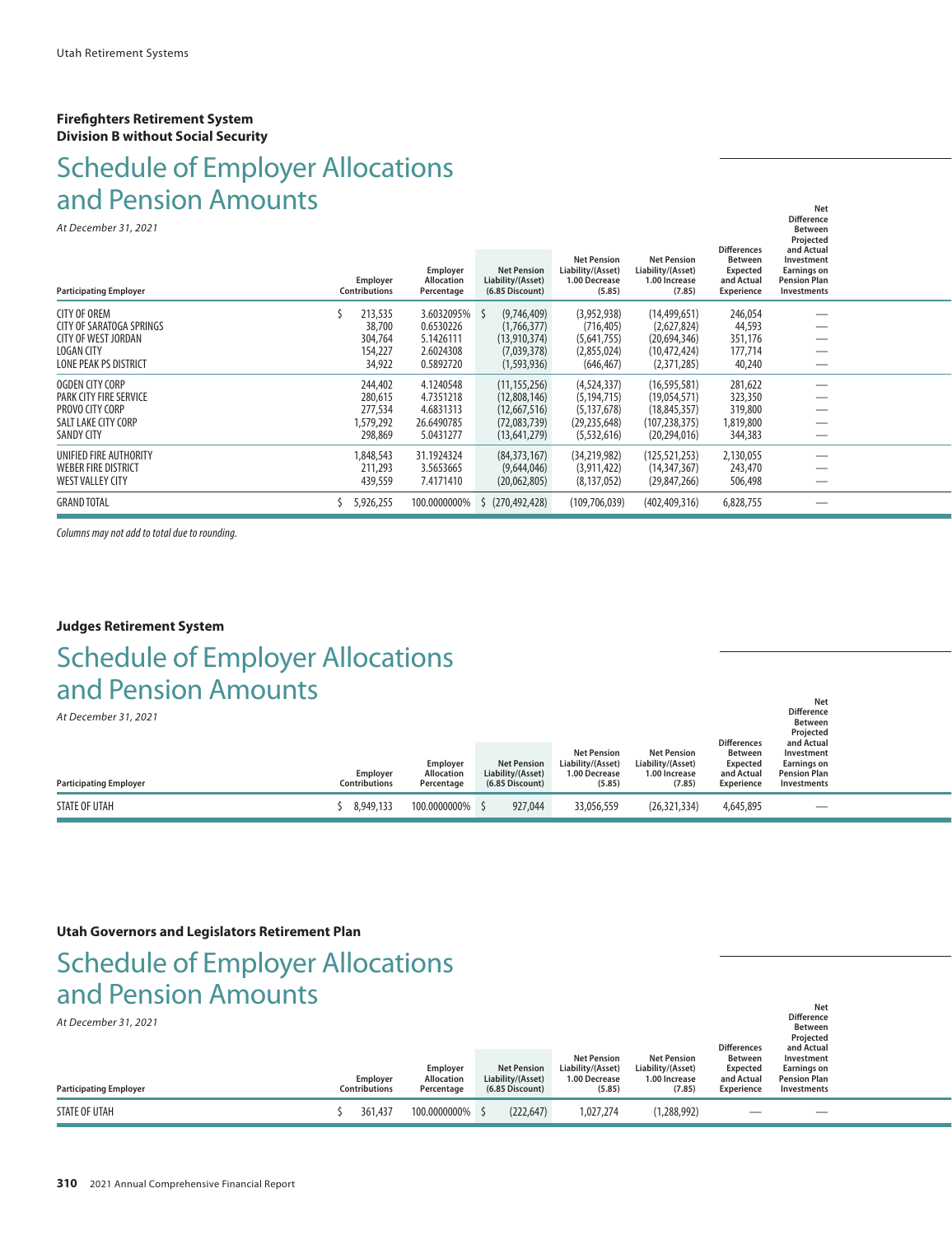|                                                       | <b>Deferred Outflows of Resources</b>                                                                                                                                |                                                                    | Pension Expense Excluding That Attributable<br><b>Deferred Inflows of Resources</b><br>to Employer-Paid Member Contributions |                                                                                                                                                 |                                                                  |                                                                                                                                                                      |                                                                   |                                                                                          |                                                                                                                                                                                                    |                                                                     |                                                                                                                                                                               |
|-------------------------------------------------------|----------------------------------------------------------------------------------------------------------------------------------------------------------------------|--------------------------------------------------------------------|------------------------------------------------------------------------------------------------------------------------------|-------------------------------------------------------------------------------------------------------------------------------------------------|------------------------------------------------------------------|----------------------------------------------------------------------------------------------------------------------------------------------------------------------|-------------------------------------------------------------------|------------------------------------------------------------------------------------------|----------------------------------------------------------------------------------------------------------------------------------------------------------------------------------------------------|---------------------------------------------------------------------|-------------------------------------------------------------------------------------------------------------------------------------------------------------------------------|
|                                                       |                                                                                                                                                                      |                                                                    |                                                                                                                              |                                                                                                                                                 |                                                                  |                                                                                                                                                                      |                                                                   |                                                                                          | <b>Net Amortization</b><br>of Deferred                                                                                                                                                             |                                                                     |                                                                                                                                                                               |
| Changes of<br><b>Assumptions</b>                      | Changes in<br>Proportion and<br><b>Differences</b><br><b>Between</b><br>Employer<br><b>Contributions</b><br>and<br>Proportionate<br>Share of<br><b>Contributions</b> | <b>Total</b><br><b>Deferred</b><br>Outflows of<br><b>Resources</b> | <b>Differences</b><br><b>Between</b><br>Expected<br>and Actual<br><b>Experience</b>                                          | Net<br><b>Difference</b><br><b>Between</b><br>Projected<br>and Actual<br>Investment<br><b>Earnings on</b><br><b>Pension Plan</b><br>Investments | Changes of<br><b>Assumptions</b>                                 | Changes in<br>Proportion and<br><b>Differences</b><br><b>Between</b><br>Employer<br><b>Contributions</b><br>and<br>Proportionate<br>Share of<br><b>Contributions</b> | <b>Total</b><br><b>Deferred</b><br>Inflows of<br><b>Resources</b> | Proportionate<br>Share of<br>Allocable<br><b>Plan Gross</b><br>Pension<br><b>Expense</b> | <b>Amounts from</b><br>Changes in<br><b>Proportion and</b><br><b>Differences</b><br><b>Between</b><br>Employer<br><b>Contributions</b><br>and<br>Proportionate<br>Share of<br><b>Contributions</b> | Proportionate<br>Share of<br>Nonemployer<br><b>Contributions</b>    | <b>Total</b><br>Employer<br><b>Net Pension</b><br><b>Expense</b><br><b>Excluding That</b><br><b>Attributable to</b><br><b>Employer-Paid</b><br>Member<br><b>Contributions</b> |
| 589,224<br>106,787<br>840,959<br>425,569<br>96,362    | 75,296<br>356<br>178,705<br>265<br>37,244                                                                                                                            | 910,574<br>151,736<br>1,370,840<br>603,548<br>173,846              | 56,252<br>10,195<br>80,284<br>40,628<br>9,199                                                                                | 5,649,224<br>1,023,829<br>8,062,746<br>4,080,172<br>923,879                                                                                     |                                                                  | 38,525<br>37,934<br>297                                                                                                                                              | 5,705,476<br>1,072,549<br>8,143,030<br>4,158,734<br>933,375       | (1,512,400)<br>(274,098)<br>(2, 158, 544)<br>(1,092,337)<br>(247, 339)                   | 26,632<br>(12, 624)<br>69,322<br>(15,064)<br>13,331                                                                                                                                                | (536, 707)<br>(97, 269)<br>(766,005)<br>(387, 639)<br>(87, 774)     | (2,022,475)<br>(383,991)<br>(2,855,227)<br>(1,495,040)<br>(321, 782)                                                                                                          |
| 674,397<br>774,323<br>765,821<br>4,357,859<br>824,690 | 246,764<br>16,272<br>54,502<br>42,392<br>335                                                                                                                         | 1,202,783<br>1,113,945<br>1.140.123<br>6,220,051<br>1,169,408      | 64,383<br>73,922<br>73,111<br>416,033<br>78,731                                                                              | 6,465,821<br>7,423,871<br>7,342,359<br>41,781,255<br>7,906,773                                                                                  | $\overbrace{\phantom{12333}}$<br>$\hspace{0.1mm}-\hspace{0.1mm}$ | 6,719<br>49,976<br>38,502<br>154,253<br>142,823                                                                                                                      | 6,536,923<br>7,547,769<br>7,453,972<br>42,351,541<br>8,128,327    | (1,731,019)<br>(1,987,506)<br>(1,965,684)<br>(11, 185, 605)<br>(2, 116, 787)             | 90,102<br>(12, 536)<br>8,741<br>(36, 203)<br>(52, 532)                                                                                                                                             | (614, 288)<br>(705, 308)<br>(697, 564)<br>(3,969,447)<br>(751, 186) | (2,255,205)<br>(2,705,350)<br>(2,654,507)<br>(15, 191, 255)<br>(2,920,505)                                                                                                    |
| 5,100,824<br>583,036<br>1,212,907                     | 202,001<br>1,389<br>2,770                                                                                                                                            | 7,432,880<br>827,895<br>1,722,175                                  | 486,961<br>55,661<br>115,793                                                                                                 | 48,904,466<br>5,589,893<br>11,628,824                                                                                                           | $\overbrace{\phantom{12332}}$                                    | 197,000<br>99,581<br>119,181                                                                                                                                         | 49,588,427<br>5,745,135<br>11,863,798                             | (13,092,620)<br>(1,496,516)<br>(3, 113, 249)                                             | (13, 791)<br>(34, 126)<br>(43, 816)                                                                                                                                                                | (4,646,191)<br>(531,070)<br>(1, 104, 802)                           | (17, 752, 602)<br>(2,061,712)<br>(4,261,867)                                                                                                                                  |
| 16,352,758                                            | 858,291                                                                                                                                                              | 24,039,804                                                         | 1,561,153                                                                                                                    | 156,783,112                                                                                                                                     |                                                                  | 884,791                                                                                                                                                              | 159,229,056                                                       | (41, 973, 704)                                                                           | (12, 563)                                                                                                                                                                                          | (14,895,250)                                                        | (56,881,517)                                                                                                                                                                  |

|                                         | <b>Deferred Outflows of Resources</b>                                                                                                                                       |                                                      | Pension Expense Excluding That Attributable<br>to Employer-Paid Member Contributions<br><b>Deferred Inflows of Resources</b> |                                                                                                                                                        |                                         |                                                                                                                                                                             |                                                     |                                                                                   |                                                                                                                                                                                                    |                                                           |                                                                                                                                                                               |
|-----------------------------------------|-----------------------------------------------------------------------------------------------------------------------------------------------------------------------------|------------------------------------------------------|------------------------------------------------------------------------------------------------------------------------------|--------------------------------------------------------------------------------------------------------------------------------------------------------|-----------------------------------------|-----------------------------------------------------------------------------------------------------------------------------------------------------------------------------|-----------------------------------------------------|-----------------------------------------------------------------------------------|----------------------------------------------------------------------------------------------------------------------------------------------------------------------------------------------------|-----------------------------------------------------------|-------------------------------------------------------------------------------------------------------------------------------------------------------------------------------|
|                                         |                                                                                                                                                                             |                                                      |                                                                                                                              |                                                                                                                                                        |                                         |                                                                                                                                                                             |                                                     |                                                                                   | <b>Net Amortization</b><br>of Deferred                                                                                                                                                             |                                                           |                                                                                                                                                                               |
| <b>Changes of</b><br><b>Assumptions</b> | Changes in<br><b>Proportion and</b><br><b>Differences</b><br><b>Between</b><br>Employer<br><b>Contributions</b><br>and<br>Proportionate<br>Share of<br><b>Contributions</b> | Total<br><b>Deferred</b><br>Outflows of<br>Resources | <b>Differences</b><br><b>Between</b><br>Expected<br>and Actual<br><b>Experience</b>                                          | <b>Net</b><br><b>Difference</b><br><b>Between</b><br>Projected<br>and Actual<br>Investment<br><b>Earnings on</b><br><b>Pension Plan</b><br>Investments | <b>Changes of</b><br><b>Assumptions</b> | Changes in<br><b>Proportion and</b><br><b>Differences</b><br><b>Between</b><br>Employer<br><b>Contributions</b><br>and<br>Proportionate<br>Share of<br><b>Contributions</b> | Total<br><b>Deferred</b><br>Inflows of<br>Resources | Proportionate<br>Share of<br>Allocable<br><b>Plan Gross</b><br>Pension<br>Expense | <b>Amounts from</b><br><b>Changes</b> in<br><b>Proportion and</b><br><b>Differences</b><br><b>Between</b><br>Employer<br>Contributions<br>and<br>Proportionate<br>Share of<br><b>Contributions</b> | Proportionate<br>Share of<br>Nonemployer<br>Contributions | <b>Total</b><br>Employer<br><b>Net Pension</b><br><b>Expense</b><br><b>Excluding That</b><br><b>Attributable to</b><br><b>Employer-Paid</b><br>Member<br><b>Contributions</b> |
| 3,976,784                               |                                                                                                                                                                             | 8,622,679                                            |                                                                                                                              | 30,241,793                                                                                                                                             |                                         |                                                                                                                                                                             | 30,241,793                                          | 161,225                                                                           |                                                                                                                                                                                                    | (1,354,475)                                               | (1, 193, 250)                                                                                                                                                                 |

|                                         | <b>Deferred Outflows of Resources</b>                                                                                                                                |                                                             |                                                                       | <b>Pension Expense Excluding That Attributable</b><br>to Employer-Paid Member Contributions<br><b>Deferred Inflows of Resources</b>             |                                         |                                                                                                                                                                      |                                                            |                                                                                   |                                                                                                                                                                                             |                                                                  |                                                                                                                                                                 |
|-----------------------------------------|----------------------------------------------------------------------------------------------------------------------------------------------------------------------|-------------------------------------------------------------|-----------------------------------------------------------------------|-------------------------------------------------------------------------------------------------------------------------------------------------|-----------------------------------------|----------------------------------------------------------------------------------------------------------------------------------------------------------------------|------------------------------------------------------------|-----------------------------------------------------------------------------------|---------------------------------------------------------------------------------------------------------------------------------------------------------------------------------------------|------------------------------------------------------------------|-----------------------------------------------------------------------------------------------------------------------------------------------------------------|
|                                         |                                                                                                                                                                      |                                                             |                                                                       |                                                                                                                                                 |                                         |                                                                                                                                                                      |                                                            |                                                                                   | <b>Net Amortization</b><br>of Deferred                                                                                                                                                      |                                                                  |                                                                                                                                                                 |
| <b>Changes of</b><br><b>Assumptions</b> | Changes in<br><b>Proportion and</b><br><b>Differences</b><br><b>Between</b><br>Employer<br><b>Contributions</b><br>and<br>Proportionate<br>Share of<br>Contributions | <b>Total</b><br><b>Deferred</b><br>Outflows of<br>Resources | <b>Differences</b><br>Between<br>Expected<br>and Actual<br>Experience | Net<br><b>Difference</b><br><b>Between</b><br>Projected<br>and Actual<br>Investment<br><b>Earnings on</b><br><b>Pension Plan</b><br>Investments | <b>Changes of</b><br><b>Assumptions</b> | Changes in<br><b>Proportion and</b><br><b>Differences</b><br><b>Between</b><br>Employer<br><b>Contributions</b><br>and<br>Proportionate<br>Share of<br>Contributions | <b>Total</b><br>Deferred<br>Inflows of<br><b>Resources</b> | Proportionate<br>Share of<br>Allocable<br><b>Plan Gross</b><br>Pension<br>Expense | <b>Amounts from</b><br>Changes in<br><b>Proportion and</b><br><b>Differences</b><br>Between<br>Employer<br><b>Contributions</b><br>and<br>Proportionate<br>Share of<br><b>Contributions</b> | Proportionate<br>Share of<br>Nonemployer<br><b>Contributions</b> | Total<br>Employer<br><b>Net Pension</b><br>Expense<br><b>Excluding That</b><br><b>Attributable to</b><br><b>Employer-Paid</b><br>Member<br><b>Contributions</b> |
|                                         |                                                                                                                                                                      |                                                             |                                                                       | 1,519,333                                                                                                                                       |                                         |                                                                                                                                                                      | 1,519,333                                                  | (391, 191)                                                                        |                                                                                                                                                                                             |                                                                  | (391, 191)                                                                                                                                                      |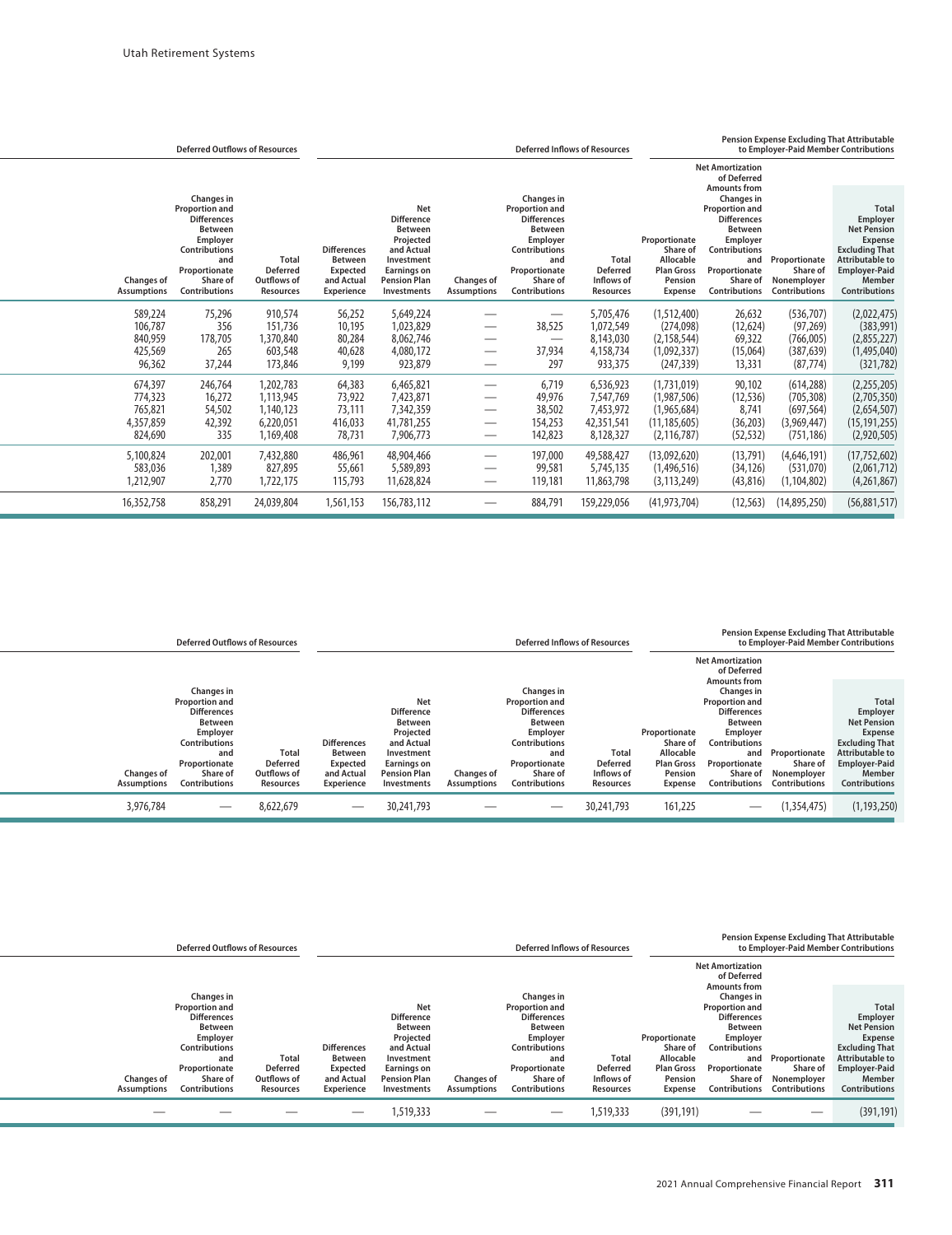### **Tier 2 Public Employees Contributory Retirement System**

## Schedule of Employer Allocations and Pension Amounts

| <b>Participating Employer</b>                                                                                                                                          | Employer<br>Contributions                                 | Employer<br>Allocation<br>Percentage                           | <b>Net Pension</b><br>Liability/(Asset)<br>(6.85 Discount)         | <b>Net Pension</b><br>Liability/(Asset)<br>1.00 Decrease<br>(5.85) | <b>Net Pension</b><br>Liability/(Asset)<br>1.00 Increase<br>(7.85)     | <b>Differences</b><br><b>Between</b><br><b>Expected</b><br>and Actual<br>Experience | Net<br><b>Difference</b><br><b>Between</b><br>Projected<br>and Actual<br>Investment<br><b>Earnings on</b><br><b>Pension Plan</b><br>Investments |  |
|------------------------------------------------------------------------------------------------------------------------------------------------------------------------|-----------------------------------------------------------|----------------------------------------------------------------|--------------------------------------------------------------------|--------------------------------------------------------------------|------------------------------------------------------------------------|-------------------------------------------------------------------------------------|-------------------------------------------------------------------------------------------------------------------------------------------------|--|
| 4 CORNERS COMM BEHAVIOR HEALTH<br>ACTIVE RE ENTRY INC<br><b>ALPINE CITY</b><br>ALPINE SCHOOL DISTRICT<br>AMERICAN FORK CITY                                            | Š.<br>204,180<br>6,993<br>30,395<br>10,175,615<br>130,669 | 0.1178767%<br>0.0040373<br>0.0175477<br>5.8745587<br>0.0754374 | -\$<br>(49,890)<br>(1,709)<br>(7, 427)<br>(2,486,331)<br>(31, 928) | 297,254<br>10,181<br>44,251<br>14,814,114<br>190,234               | (316, 425)<br>(10, 838)<br>(47, 104)<br>(15,769,481)<br>(202, 502)     | 24,237<br>830<br>3,608<br>1,207,910<br>15,511                                       |                                                                                                                                                 |  |
| AMERICAN LEADERSHIP ACADEMY<br>AMES CHARTER SCHOOL<br>ASH CREEK SS DISTRICT<br>ASHLEY VALLEY IMPROV DIST<br><b>BALLARD CITY</b>                                        | 272,893<br>40,727<br>25,682<br>20,824<br>2,069            | 0.1575456<br>0.0235126<br>0.0148266<br>0.0120218<br>0.0011946  | (66, 679)<br>(9,951)<br>(6,275)<br>(5,088)<br>(506)                | 397,289<br>59,293<br>37,389<br>30,316<br>3,012                     | (422, 910)<br>(63, 116)<br>(39, 800)<br>(32, 271)<br>(3,207)           | 32,394<br>4,835<br>3,049<br>2,472<br>246                                            | $\overline{\phantom{0}}$                                                                                                                        |  |
| BEAR RIVER ASSN OF GOVTS<br>BEAR RIVER HEALTH DEPT<br>BEAR RIVER MENTAL HEALTH<br>BEAR RIVER WATER DISTRICT<br><b>BEAVER CITY</b>                                      | 70,031<br>241,738<br>265,199<br>22,474<br>49,676          | 0.0404300<br>0.1395594<br>0.1531039<br>0.0129745<br>0.0286790  | (17, 111)<br>(59,067)<br>(64, 799)<br>(5, 491)<br>(12, 138)        | 101,954<br>351,933<br>386,088<br>32,718<br>72,321                  | (108, 529)<br>(374, 629)<br>(410, 987)<br>(34, 828)<br>(76, 985)       | 8,313<br>28,696<br>31,481<br>2,668<br>5,897                                         | $\overline{\phantom{0}}$<br>—                                                                                                                   |  |
| <b>BEAVER COUNTY</b><br>BEAVER HOUSING AUTHORITY<br><b>BEAVER SCHOOL DISTRICT</b><br><b>BEAVER VALLEY HOSPITAL</b><br>BENCHLAND WATER COMPANY                          | 112,255<br>3,165<br>197,498<br>136,850<br>13,281          | 0.0648070<br>0.0018272<br>0.1140190<br>0.0790060<br>0.0076673  | (27, 429)<br>(773)<br>(48, 257)<br>(33, 438)<br>(3,245)            | 163,426<br>4,608<br>287,526<br>199,233<br>19,335                   | (173,966)<br>(4,905)<br>(306,069)<br>(212,081)<br>(20, 582)            | 13,325<br>376<br>23,444<br>16,245<br>1,577                                          |                                                                                                                                                 |  |
| BIG COTTONWOOD CANYON IMP DIST<br><b>BLANDING CITY</b><br><b>BLUFFDALE CITY</b><br><b>BONA VISTA WATER IMPROVE</b><br><b>BOUNTIFUL IRRIGATION DISTRICT</b>             | 5,875<br>27,582<br>115,409<br>15,497<br>14,031            | 0.0033916<br>0.0159237<br>0.0666274<br>0.0089465<br>0.0081004  | (1,435)<br>(6,740)<br>(28, 199)<br>(3,786)<br>(3, 428)             | 8,553<br>40,155<br>168,017<br>22,561<br>20,427                     | (9, 104)<br>(42, 745)<br>(178, 852)<br>(24,016)<br>(21, 744)           | 697<br>3,274<br>13,700<br>1,840<br>1,666                                            | -                                                                                                                                               |  |
| BOX ELDER CO MOSQ DIST<br><b>BOX ELDER COUNTY</b><br><b>BOX ELDER SCHOOL DISTRICT</b><br>BRIDGERLAND TECHNICAL COLLEGE<br><b>BRIGHAM CITY</b>                          | 5,893<br>188,318<br>1,594,839<br>54,628<br>190,224        | 0.0034021<br>0.1087194<br>0.9207283<br>0.0315379<br>0.1098194  | (1,440)<br>(46, 014)<br>(389, 686)<br>(13, 348)<br>(46, 480)       | 8,579<br>274,162<br>2,321,838<br>79,530<br>276,936                 | (9, 132)<br>(291, 843)<br>(2,471,574)<br>(84, 659)<br>(294, 796)       | 700<br>22,355<br>189,318<br>6,485<br>22,581                                         | $\overline{\phantom{0}}$                                                                                                                        |  |
| <b>CACHE COUNTY</b><br>CACHE COUNTY SCHOOL DISTRICT<br><b>CANYONS SCHOOL DISTRICT</b><br><b>CARBON COUNTY</b><br>CARBON SCHOOL DISCTRICT                               | 305,843<br>2,435,588<br>6,526,381<br>180,375<br>523,355   | 0.1765684<br>1.4061073<br>3.7677929<br>0.1041334<br>0.3021420  | (74, 730)<br>(595, 117)<br>(1,594,670)<br>(44, 073)<br>(127, 878)  | 445,260<br>3,545,838<br>9,501,397<br>262,597<br>761,924            | (473, 975)<br>(3,774,510)<br>(10, 114, 145)<br>(279, 532)<br>(811,060) | 36,305<br>289,120<br>774,723<br>21,412<br>62,126                                    | —<br>—<br>$\overline{\phantom{0}}$                                                                                                              |  |
| <b>CASTLE DALE CITY</b><br><b>CASTLE VALLEY SSD</b><br><b>CEDAR CITY</b><br><b>CEDAR CITY HOUSING AUTH</b><br><b>CEDAR MTN FIRE PROTECTION DIST</b>                    | 4,405<br>18,762<br>205,664<br>8,078<br>10,550             | 0.0025428<br>0.0108316<br>0.1187333<br>0.0046637<br>0.0060907  | (1,076)<br>(4, 584)<br>(50, 252)<br>(1, 974)<br>(2, 578)           | 6,412<br>27,314<br>299,415<br>11,761<br>15,359                     | (6,826)<br>(29,076)<br>(318, 724)<br>(12, 519)<br>(16, 350)            | 523<br>2,227<br>24,414<br>959<br>1,252                                              |                                                                                                                                                 |  |
| <b>CENTERVILLE CITY</b><br><b>CENTRAL DAVIS SEWER DIST</b><br>CENTRAL IRON CO WATER CONSERV<br>CENTRAL UT PUBLIC HEALTH<br><b>CENTRAL UTAH 911</b>                     | 64,741<br>23,946<br>27,949<br>99,555<br>79,857            | 0.0373759<br>0.0138246<br>0.0161352<br>0.0574750<br>0.0461026  | (15, 819)<br>(5,851)<br>(6,829)<br>(24, 326)<br>(19, 512)          | 94,252<br>34,862<br>40,689<br>144,937<br>116,259                   | (100, 331)<br>(37, 110)<br>(43, 313)<br>(154, 284)<br>(123, 756)       | 7,685<br>2,843<br>3,318<br>11,818<br>9,479                                          | —<br>$\overline{\phantom{0}}$                                                                                                                   |  |
| <b>CENTRAL UTAH COUNSELING CENTER</b><br><b>CENTRAL UTAH WATER DIST</b><br><b>CENTRAL VALLEY TOWN</b><br>CENTRAL WASATCH COMMISSION<br><b>CENTRAL WEBER SEWER DIST</b> | 167,484<br>261,498<br>2,322<br>7,561<br>109,286           | 0.0966913<br>0.1509675<br>0.0013407<br>0.0043654<br>0.0630928  | (40, 923)<br>(63,895)<br>(567)<br>(1,848)<br>(26, 703)             | 243,830<br>380,701<br>3,381<br>11,008<br>159,104                   | (259, 555)<br>(405, 252)<br>(3, 599)<br>(11, 718)<br>(169, 364)        | 19,881<br>31,042<br>276<br>898<br>12,973                                            | —<br>$\overline{\phantom{0}}$<br>$\overline{\phantom{0}}$                                                                                       |  |
| <b>CITY OF AURORA</b><br><b>CITY OF BOUNTIFUL</b><br><b>CITY OF CEDAR HILLS</b><br><b>CITY OF DRAPER</b><br><b>CITY OF DUCHESNE</b>                                    | 4,765<br>355,386<br>34,866<br>322,818<br>12,499           | 0.0027507<br>0.2051706<br>0.0201285<br>0.1863683<br>0.0072159  | (1, 164)<br>(86, 836)<br>(8, 519)<br>(78, 878)<br>(3,054)          | 6,937<br>517,387<br>50,759<br>469,973<br>18,197                    | (7, 384)<br>(550, 754)<br>(54, 032)<br>(500, 281)<br>(19,370)          | 566<br>42,187<br>4,139<br>38,321<br>1,484                                           | —                                                                                                                                               |  |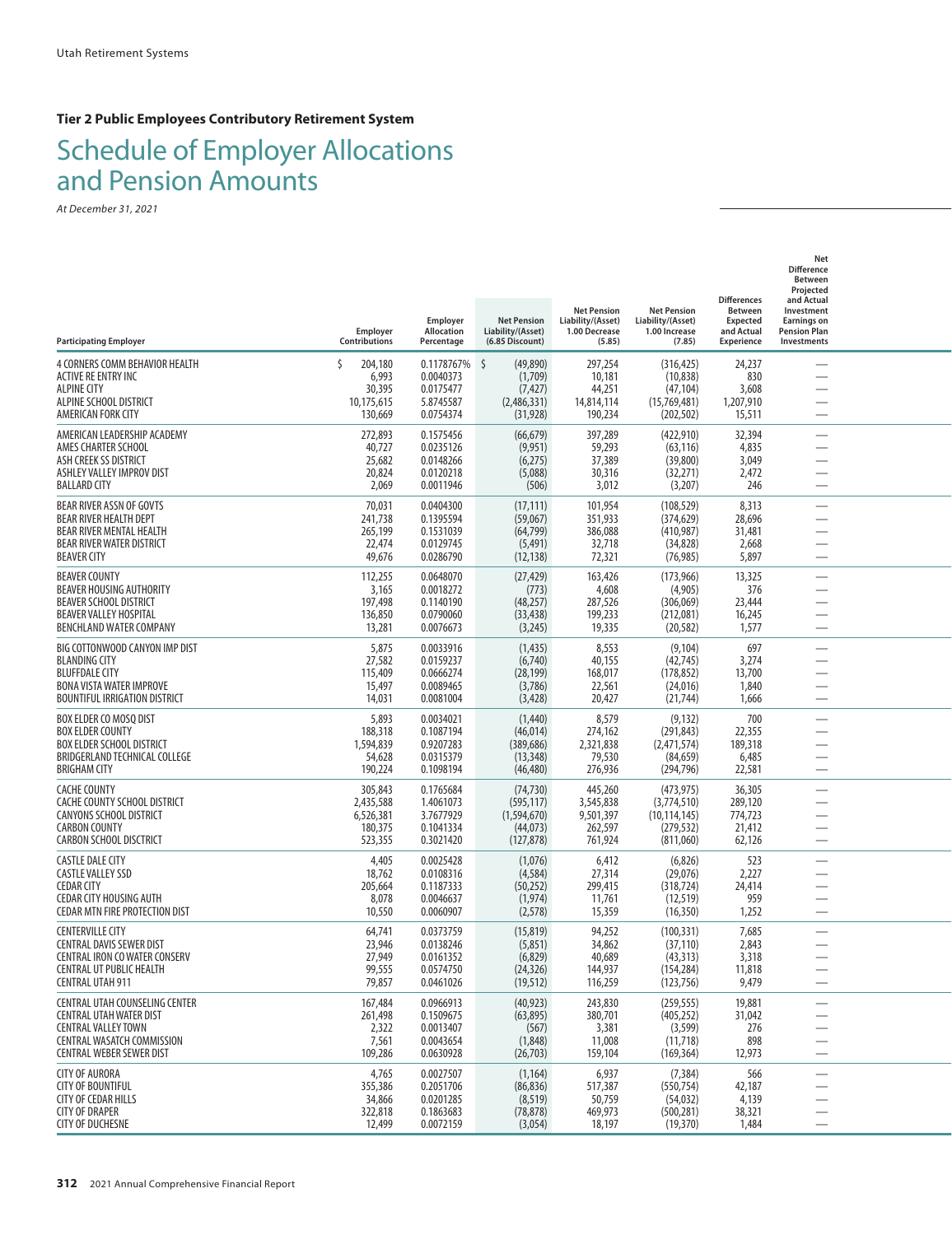## **Pension Expense Excluding That Attributable**

| to Employer-Paid Member Contributions                                                                                       |                                                                                                                                               |                                                                                               |                                                             |                                                         | <b>Deferred Inflows of Resources</b>                                                         |                                           |                                                                                             |                                                  |                                                          | <b>Deferred Outflows of Resources</b>                                                            |                                                     |
|-----------------------------------------------------------------------------------------------------------------------------|-----------------------------------------------------------------------------------------------------------------------------------------------|-----------------------------------------------------------------------------------------------|-------------------------------------------------------------|---------------------------------------------------------|----------------------------------------------------------------------------------------------|-------------------------------------------|---------------------------------------------------------------------------------------------|--------------------------------------------------|----------------------------------------------------------|--------------------------------------------------------------------------------------------------|-----------------------------------------------------|
| <b>Total</b>                                                                                                                |                                                                                                                                               | <b>Net Amortization</b><br>of Deferred<br><b>Amounts from</b><br>Changes in<br>Proportion and |                                                             |                                                         | <b>Changes</b> in<br>Proportion and                                                          |                                           | Net                                                                                         |                                                  |                                                          | <b>Changes</b> in<br>Proportion and                                                              |                                                     |
| Employer<br><b>Net Pension</b><br><b>Expense</b><br><b>Excluding That</b><br><b>Attributable to</b><br><b>Employer-Paid</b> | Proportionate<br>Share of                                                                                                                     | <b>Differences</b><br>Between<br>Employer<br>Contributions<br>and<br>Proportionate            | Proportionate<br>Share of<br>Allocable<br><b>Plan Gross</b> | <b>Total</b><br><b>Deferred</b>                         | <b>Differences</b><br>Between<br>Employer<br>Contributions<br>and<br>Proportionate           |                                           | <b>Difference</b><br>Between<br>Projected<br>and Actual<br>Investment<br><b>Earnings on</b> | <b>Differences</b><br>Between<br><b>Expected</b> | Total<br><b>Deferred</b>                                 | <b>Differences</b><br><b>Between</b><br><b>Employer</b><br>Contributions<br>and<br>Proportionate |                                                     |
| Member<br>Contributions                                                                                                     | Nonemployer<br>Contributions                                                                                                                  | Share of<br>Contributions                                                                     | Pension<br><b>Expense</b>                                   | Inflows of<br>Resources                                 | Share of<br>Contributions                                                                    | <b>Changes of</b><br><b>Assumptions</b>   | <b>Pension Plan</b><br>Investments                                                          | and Actual<br>Experience                         | Outflows of<br>Resources                                 | Share of<br>Contributions                                                                        | <b>Changes of</b><br><b>Assumptions</b>             |
| 173,468<br>5,976<br>25,790<br>8,638,576<br>110,845                                                                          | $\overline{\phantom{0}}$<br>$\overline{\phantom{0}}$<br>$\overline{\phantom{0}}$                                                              | 3,476<br>154<br>484<br>166,767<br>2,055                                                       | 169,992<br>5,822<br>25,306<br>8,471,809<br>108,790          | 130,171<br>5,312<br>19,378<br>6,487,256<br>83,306       | 854                                                                                          | 472<br>16<br>70<br>23,505<br>302          | 123,271<br>4,222<br>18,351<br>6,143,406<br>78,890                                           | 6,428<br>220<br>957<br>320,345<br>4,114          | 100,807<br>4,666<br>14,404<br>4,933,546<br>61,940        | 30,051<br>2,243<br>3,871<br>1,407,318<br>16,659                                                  | 46,519<br>1,593<br>6,925<br>2,318,318<br>29,770     |
| 231,614<br>34,671<br>21,851<br>17,656<br>1,749                                                                              | $\overline{\phantom{0}}$                                                                                                                      | 4,415<br>763<br>469<br>319<br>26                                                              | 227,199<br>33,908<br>21,382<br>17,337<br>1,723              | 173,977<br>26,084<br>16,373<br>13,672<br>1,319          | 119<br>396<br>$\overbrace{\phantom{aaaaa}}$                                                  | 630<br>94<br>59<br>48<br>5                | 164,756<br>24,589<br>15,505<br>12,572<br>1,249                                              | 8,591<br>1,282<br>809<br>656<br>65               | 131,588<br>21,595<br>13,419<br>9,981<br>884              | 37,021<br>7,481<br>4,519<br>2,765<br>167                                                         | 62,173<br>9,279<br>5,851<br>4,744<br>471            |
| 59,527<br>205,138<br>225,354<br>19,111<br>42,138                                                                            | $\overline{\phantom{0}}$<br>$\overline{\phantom{0}}$<br>$\overline{\phantom{0}}$                                                              | 1,222<br>3,877<br>4,560<br>400<br>779                                                         | 58,305<br>201,261<br>220,794<br>18,711<br>41,359            | 44,647<br>154,114<br>169,073<br>14,328<br>31,670        | $\overline{\phantom{0}}$<br>$\overline{\phantom{0}}$                                         | 162<br>558<br>613<br>52<br>115            | 42,280<br>145,946<br>160,111<br>13,568<br>29,991                                            | 2,205<br>7,610<br>8,349<br>708<br>1,564          | 35,001<br>116,865<br>132,493<br>11,069<br>23,805         | 10,733<br>33,094<br>40,592<br>3,281<br>6,590                                                     | 15,955<br>55,075<br>60,420<br>5,120<br>11,318       |
| 95,331<br>2,697<br>167,749<br>116,091<br>11,295                                                                             | $\overline{\phantom{0}}$                                                                                                                      | 1,872<br>62<br>3,320<br>2,155<br>238                                                          | 93,459<br>2,635<br>164,429<br>113,936<br>11,057             | 71,566<br>2,018<br>125,911<br>87,246<br>8,467           | $\overline{\phantom{0}}$<br>$\overline{\phantom{0}}$<br>$\overline{\phantom{0}}$             | 259<br>$\overline{7}$<br>456<br>316<br>31 | 67,773<br>1,911<br>119,237<br>82,622<br>8,018                                               | 3,534<br>100<br>6,218<br>4,308<br>418            | 54,375<br>1,751<br>97,354<br>64,847<br>6,648             | 15,475<br>654<br>28,914<br>17,423<br>2,045                                                       | 25,575<br>721<br>44,996<br>31,179<br>3,026          |
| 5,019<br>23,413<br>97,860<br>13,193<br>11,932                                                                               | $\overline{\phantom{0}}$                                                                                                                      | 128<br>449<br>1,775<br>291<br>250                                                             | 4,891<br>22,964<br>96,085<br>12,902<br>11,682               | 3,746<br>17,584<br>73,577<br>9,880<br>8,945             | $\overline{\phantom{0}}$                                                                     | 14<br>64<br>267<br>36<br>32               | 3,547<br>16,652<br>69,677<br>9,356<br>8,471                                                 | 185<br>868<br>3,633<br>488<br>442                | 3,238<br>13,148<br>53,709<br>7,988<br>7,011              | 1,203<br>3,590<br>13,715<br>2,617<br>2,148                                                       | 1,338<br>6,284<br>26,294<br>3,531<br>3,197          |
| 4,992<br>159,986<br>1,354,677<br>46,332<br>161,629                                                                          | $\overline{\phantom{0}}$<br>$\overline{\phantom{0}}$                                                                                          | 86<br>3,200<br>26,878<br>851<br>3,256                                                         | 4,906<br>156,786<br>1,327,799<br>45,481<br>158,373          | 3,758<br>120,059<br>1,016,757<br>34,968<br>121,273      | $\overline{\phantom{0}}$<br>$\overbrace{\phantom{aaaaa}}$<br>$\overline{\phantom{0}}$<br>141 | 14<br>435<br>3,684<br>126<br>439          | 3,558<br>113,695<br>962,865<br>32,981<br>114,845                                            | 186<br>5,929<br>50,208<br>1,720<br>5,989         | 2,681<br>93,260<br>785,383<br>25,197<br>93,342           | 638<br>28,000<br>232,712<br>6,266<br>27,422                                                      | 1,343<br>42,905<br>363,353<br>12,446<br>43,339      |
| 259,837<br>2,068,974<br>5,539,930<br>153,012<br>444,304                                                                     | $\overline{\phantom{0}}$<br>$\overline{\phantom{0}}$                                                                                          | 5,204<br>41,201<br>106,327<br>2,839<br>8,579                                                  | 254,633<br>2,027,773<br>5,433,603<br>150,173<br>435,725     | 194,983<br>1,552,759<br>4,160,761<br>114,994<br>333,654 | $\overline{\phantom{0}}$<br>$\overbrace{\phantom{123321}}$<br>$\overbrace{\phantom{aaaaa}}$  | 706<br>5,626<br>15,075<br>417<br>1,209    | 184,649<br>1,470,457<br>3,940,225<br>108,899<br>315,969                                     | 9,628<br>76,676<br>205,461<br>5,678<br>16,476    | 151,903<br>1,200,164<br>3, 153, 255<br>84,086<br>252,470 | 45,918<br>356,142<br>891,622<br>21,579<br>71,108                                                 | 69,680<br>554,902<br>1,486,910<br>41,095<br>119,236 |
| 3,744<br>15,979<br>174,665<br>6,844<br>8,982                                                                                | $\overline{\phantom{0}}$<br>$\overline{\phantom{0}}$                                                                                          | 77<br>359<br>3,438<br>118<br>198                                                              | 3,667<br>15,620<br>171,227<br>6,726<br>8,784                | 3,208<br>11,961<br>131,117<br>5,150<br>6,725            | 400                                                                                          | 10<br>43<br>475<br>19<br>24               | 2,659<br>11,327<br>124,167<br>4,877<br>6,369                                                | 139<br>591<br>6,475<br>254<br>332                | 2,522<br>9,711<br>100,666<br>3,704<br>5,619              | 996<br>3,209<br>29,395<br>905<br>1,963                                                           | 1,003<br>4,275<br>46,857<br>1,840<br>2,404          |
| 55,046<br>20,336<br>23,738<br>84,564<br>67,725                                                                              | $\overline{\phantom{0}}$                                                                                                                      | 1,146<br>399<br>469<br>1,678<br>1,240                                                         | 53,900<br>19,937<br>23,269<br>82,886<br>66,485              | 41,274<br>15,630<br>17,819<br>63,469<br>50,910          | 364<br>$\overbrace{\phantom{12322111}}$<br>$\overline{\phantom{0}}$                          | 150<br>55<br>65<br>230<br>184             | 39,086<br>14,457<br>16,874<br>60,105<br>48,212                                              | 2,038<br>754<br>880<br>3,134<br>2,514            | 32,820<br>12,128<br>13,844<br>49,489<br>37,547           | 10,385<br>3,829<br>4,158<br>14,989<br>9,874                                                      | 14,750<br>5,456<br>6,368<br>22,682<br>18,194        |
| 142,422<br>222,013<br>1,989<br>6,424<br>92,736                                                                              | $\overline{\phantom{0}}$<br>$\overline{\phantom{0}}$<br>$\overline{\phantom{0}}$                                                              | 2,982<br>4,300<br>56<br>129<br>1,749                                                          | 139,440<br>217,713<br>1,933<br>6,295<br>90,987              | 106,776<br>166,712<br>1,693<br>5,503<br>69,673          | $\overline{\phantom{m}}$<br>$\overline{\phantom{m}}$<br>213<br>683                           | 387<br>604<br>5<br>17<br>252              | 101,116<br>157,876<br>1,402<br>4,565<br>65,980                                              | 5,273<br>8,232<br>73<br>238<br>3,441             | 85,622<br>125,105<br>1,555<br>4,357<br>52,150            | 27,583<br>34,486<br>750<br>1,736<br>14,278                                                       | 38,158<br>59,577<br>529<br>1,723<br>24,899          |
| 4,055<br>301,566<br>29,665<br>274,149<br>10,616                                                                             | $\overline{\phantom{0}}$<br>$\overline{\phantom{0}}$<br>$\overline{\phantom{0}}$<br>$\overline{\phantom{0}}$<br>$\overbrace{\phantom{aaaaa}}$ | 88<br>5,686<br>637<br>5,384<br>210                                                            | 3,967<br>295,880<br>29,028<br>268,765<br>10,406             | 3,090<br>226,569<br>22,539<br>205,806<br>7,968          | 52<br>$\overline{\phantom{m}}$<br>310<br>$\overline{\phantom{0}}$<br>—                       | 11<br>821<br>81<br>746<br>29              | 2,877<br>214,560<br>21,050<br>194,897<br>7,546                                              | 150<br>11,188<br>1,098<br>10,163<br>393          | 2,670<br>169,826<br>17,749<br>157,177<br>6,088           | 1,018<br>46,671<br>5,667<br>45,308<br>1,756                                                      | 1,086<br>80,968<br>7,943<br>73,548<br>2,848         |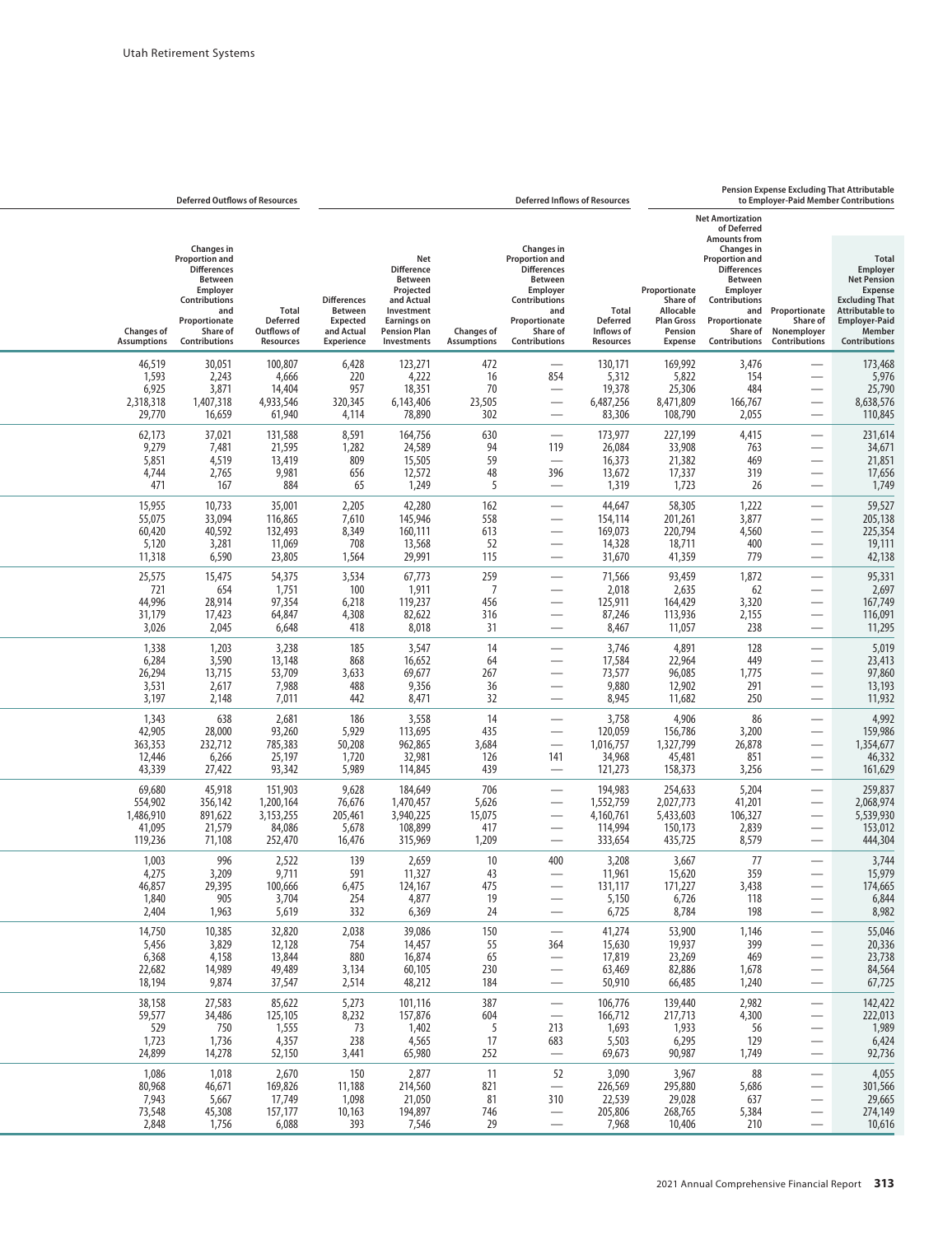| <b>Participating Employer</b>                                                                                                                     | Employer<br>Contributions                              | Employer<br><b>Allocation</b><br>Percentage                       | <b>Net Pension</b><br>Liability/(Asset)<br>(6.85 Discount)     | <b>Net Pension</b><br>Liability/(Asset)<br>1.00 Decrease<br>(5.85) | <b>Net Pension</b><br>Liability/(Asset)<br>1.00 Increase<br>(7.85)    | <b>Differences</b><br><b>Between</b><br><b>Expected</b><br>and Actual<br>Experience | Net<br><b>Difference</b><br>Between<br>Projected<br>and Actual<br>Investment<br><b>Earnings on</b><br><b>Pension Plan</b><br>Investments |  |
|---------------------------------------------------------------------------------------------------------------------------------------------------|--------------------------------------------------------|-------------------------------------------------------------------|----------------------------------------------------------------|--------------------------------------------------------------------|-----------------------------------------------------------------------|-------------------------------------------------------------------------------------|------------------------------------------------------------------------------------------------------------------------------------------|--|
| <b>CITY OF ENTERPRISE</b><br>CITY OF GREEN RIVER<br><b>CITY OF HARRISVILLE</b><br><b>CITY OF HELPER</b><br><b>CITY OF HOLLADAY</b>                | Ś<br>4,296<br>24,470<br>16,902<br>12,152<br>20,167     | 0.0024801% \$<br>0.0141272<br>0.0097581<br>0.0070154<br>0.0116426 | (1,050)<br>(5, 979)<br>(4, 130)<br>(2,969)<br>(4,928)          | 6,254<br>35,625<br>24,607<br>17,691<br>29,360                      | (6, 658)<br>(37, 923)<br>(26, 194)<br>(18, 832)<br>(31,253)           | 510<br>2,905<br>2,006<br>1,442<br>2,394                                             |                                                                                                                                          |  |
| <b>CITY OF KANAB</b><br><b>CITY OF MILFORD</b><br><b>CITY OF MOAB</b><br><b>CITY OF MONTICELLO</b><br><b>CITY OF NAPLES</b>                       | 65,306<br>14,247<br>177,396<br>27,201<br>7,986         | 0.0377022<br>0.0082251<br>0.1024135<br>0.0157036<br>0.0046103     | (15, 957)<br>(3,481)<br>(43, 345)<br>(6,646)<br>(1, 951)       | 95,075<br>20,742<br>258,260<br>39,600<br>11,626                    | (101, 207)<br>(22,079)<br>(274, 916)<br>(42, 154)<br>(12, 376)        | 7,752<br>1,691<br>21,058<br>3,229<br>948                                            | $\overline{\phantom{0}}$<br>$\overline{\phantom{0}}$<br>-                                                                                |  |
| <b>CITY OF NORTH SALT LAKE</b><br><b>CITY OF OREM</b><br><b>CITY OF RIVERTON</b><br><b>CITY OF SANTA CLARA</b><br>CITY OF SARATOGA SPRINGS        | 90,874<br>454,070<br>231,930<br>67,126<br>250,500      | 0.0524632<br>0.2621427<br>0.1338969<br>0.0387533<br>0.1446183     | (22, 204)<br>(110, 949)<br>(56, 670)<br>(16, 402)<br>(61,208)  | 132,299<br>661,056<br>337,653<br>97,726<br>364,690                 | (140, 831)<br>(703, 688)<br>(359, 429)<br>(104, 028)<br>(388, 209)    | 10,787<br>53,901<br>27,532<br>7,968<br>29,736                                       | <u>—</u>                                                                                                                                 |  |
| <b>CITY OF SOUTH JORDAN</b><br>CITY OF SOUTH SALT LAKE<br><b>CITY OF ST GEORGE</b><br><b>CITY OF TAYLORSVILLE</b><br><b>CITY OF UINTAH</b>        | 425,519<br>297,203<br>1,124,424<br>69,405<br>1,114     | 0.2456592<br>0.1715807<br>0.6491496<br>0.0400689<br>0.0006430     | (103, 972)<br>(72, 619)<br>(274, 744)<br>(16, 959)<br>(272)    | 619,489<br>432,682<br>1,636,987<br>101,043<br>1,621                | (659, 440)<br>(460, 586)<br>(1,742,557)<br>(107, 560)<br>(1,726)      | 50,512<br>35,280<br>133,476<br>8,239<br>132                                         | -                                                                                                                                        |  |
| <b>CITY OF WASHINGTON TERRACE</b><br><b>CITY OF WENDOVER</b><br><b>CITY OF WEST HAVEN</b><br><b>CITY OF WEST JORDAN</b><br>CITY OF WOODLAND HILLS | 30,302<br>15,406<br>56,637<br>498,845<br>7,878         | 0.0174941<br>0.0088943<br>0.0326973<br>0.2879919<br>0.0045479     | (7, 404)<br>(3,764)<br>(13, 839)<br>(121, 889)<br>(1, 925)     | 44,116<br>22,429<br>82,454<br>726,241<br>11,469                    | (46, 961)<br>(23, 876)<br>(87, 772)<br>(773, 076)<br>(12,208)         | 3,597<br>1,829<br>6,723<br>59,216<br>935                                            | <u>—</u><br>$\overline{\phantom{0}}$                                                                                                     |  |
| <b>CLEARFIELD CITY</b><br><b>CLEVELAND TOWN</b><br><b>CLINTON CITY</b><br><b>COALVILLE CITY</b><br><b>COLOR COUNTRY UNISERV</b>                   | 158,789<br>2,183<br>43,595<br>14,424<br>2,127          | 0.0916719<br>0.0012602<br>0.0251679<br>0.0083273<br>0.0012277     | (38, 799)<br>(533)<br>(10, 652)<br>(3, 524)<br>(520)           | 231,173<br>3,178<br>63,467<br>20,999<br>3,096                      | (246,081)<br>(3,383)<br>(67, 560)<br>(22, 354)<br>(3,296)             | 18,849<br>259<br>5,175<br>1,712<br>252                                              | $\overline{\phantom{0}}$                                                                                                                 |  |
| COTTONWOOD HEIGHTS CITY<br>COTTONWOOD HEIGHTS P&R SRV<br>COTTONWOOD IMP DISTRICT<br>COUNCIL ON AGING GOLDEN AGE SS<br>DAGGETT COUNTY              | 143,133<br>35,005<br>41,498<br>4,172<br>25,544         | 0.0826333<br>0.0202088<br>0.0239574<br>0.0024087<br>0.0147473     | (34, 973)<br>(8, 553)<br>(10, 140)<br>(1,019)<br>(6,242)       | 208,380<br>50,961<br>60,414<br>6,074<br>37,189                     | (221, 818)<br>(54, 248)<br>(64, 310)<br>(6, 466)<br>(39, 587)         | 16,991<br>4,155<br>4,926<br>495<br>3,032                                            | $\overline{\phantom{0}}$                                                                                                                 |  |
| DAGGETT SCHOOL DISTRICT<br>DAVIS & WEBER COUNTY CANAL CO<br>DAVIS BEHAVIORAL HEALTH INC<br>DAVIS CO HOUSING AUTHORITY<br>DAVIS CO MOSQUITO ABATE  | 57,721<br>9,027<br>592,659<br>16,214<br>2,831          | 0.0333233<br>0.0052114<br>0.3421526<br>0.0093609<br>0.0016342     | (14, 104)<br>(2,206)<br>(144, 812)<br>(3,962)<br>(692)         | 84,033<br>13,142<br>862,820<br>23,606<br>4,121                     | (89, 452)<br>(13,989)<br>(918, 464)<br>(25, 128)<br>(4, 387)          | 6,852<br>1,072<br>70,352<br>1,925<br>336                                            |                                                                                                                                          |  |
| <b>DAVIS COUNTY</b><br>DAVIS SCHOOL DISTRICT<br>DAVIS TECHNICAL COLLEGE<br><b>DDI VANTAGE</b><br>DELTA CITY                                       | 1,111,243<br>9,295,414<br>145,302<br>204,264<br>21,462 | 0.6415397<br>5.3664036<br>0.0838853<br>0.1179252<br>0.0123906     | (271, 523)<br>(2,271,261)<br>(35, 503)<br>(49, 910)<br>(5,244) | 1,617,797<br>13,532,678<br>211,537<br>297,377<br>31,246            | (1,722,129)<br>(14, 405, 405)<br>(225, 179)<br>(316, 555)<br>(33,261) | 131,912<br>1,103,425<br>17,248<br>24,247<br>2,548                                   |                                                                                                                                          |  |
| DIXIE TECHNICAL COLLEGE<br>DUCHESNE CO WATER CONSERV DIST<br>DUCHESNE COUNTY<br>DUCHESNE SCHOOL DISTRICT<br><b>EAGLE MOUNTAIN CITY</b>            | 11,133<br>4,435<br>156,709<br>912,589<br>216,613       | 0.0064275<br>0.0025603<br>0.0904709<br>0.5268532<br>0.1250546     | (2,720)<br>(1,084)<br>(38, 291)<br>(222, 984)<br>(52, 928)     | 16,208<br>6,456<br>228,144<br>1,328,587<br>315,355                 | (17, 254)<br>(6, 873)<br>(242, 857)<br>(1,414,268)<br>(335, 693)      | 1,322<br>526<br>18,602<br>108,330<br>25,713                                         | $\overline{\phantom{0}}$<br>$\overline{\phantom{0}}$<br>$\overline{\phantom{0}}$                                                         |  |
| <b>EAST CARBON CITY</b><br>EAST HOLLYWOOD HIGH SCHOOL<br>EDUCATORS MUTUAL INSURANCE<br><b>ELK RIDGE CITY</b><br>ELWOOD TOWN                       | 12,472<br>50,240<br>22,050<br>25,185<br>9,767          | 0.0072004<br>0.0290042<br>0.0127299<br>0.0145400<br>0.0056386     | (3,047)<br>(12, 276)<br>(5,388)<br>(6, 154)<br>(2,386)         | 18,158<br>73,141<br>32,102<br>36,666<br>14,219                     | (19, 329)<br>(77, 858)<br>(34, 172)<br>(39, 031)<br>(15, 136)         | 1,481<br>5,964<br>2,617<br>2,990<br>1,159                                           | —<br>—                                                                                                                                   |  |
| <b>EMERY CO CARE &amp; REHAB CTR</b><br><b>EMERY COUNTY</b><br><b>EMERY COUNTY RECREATION SSD</b><br>EMERY SCHOOL DISTRICT<br><b>EMERY TOWN</b>   | 64,039<br>81,459<br>3,951<br>327,107<br>3,838          | 0.0369708<br>0.0470275<br>0.0022808<br>0.1888443<br>0.0022155     | (15, 647)<br>(19, 904)<br>(965)<br>(79, 926)<br>(938)          | 93,231<br>118,591<br>5,752<br>476,216<br>5,587                     | (99, 243)<br>(126, 239)<br>(6, 123)<br>(506, 928)<br>(5, 947)         | 7,602<br>9,670<br>469<br>38,830<br>456                                              | $\overline{\phantom{0}}$<br>$\overline{\phantom{0}}$                                                                                     |  |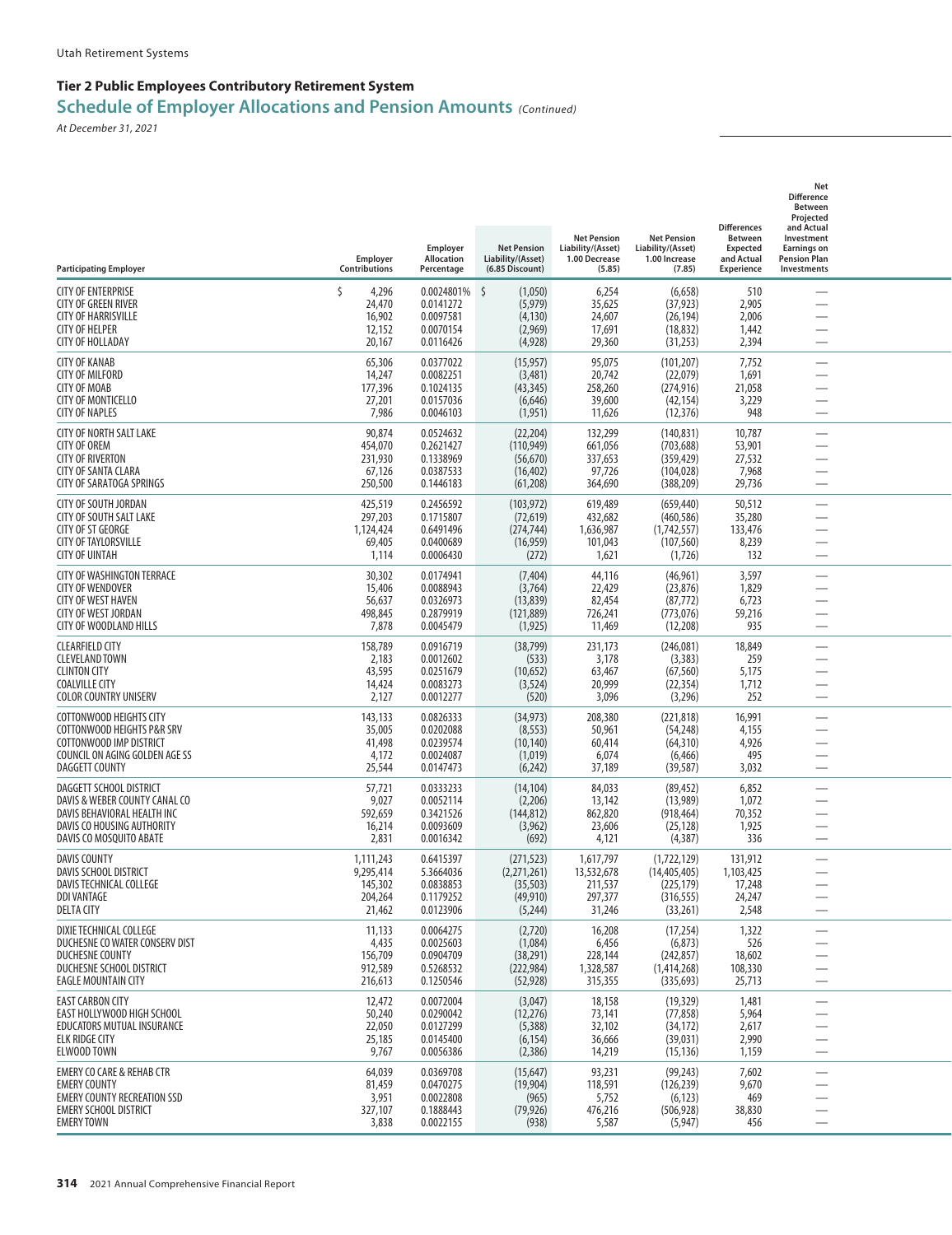|                                                                                                                                                                        | <b>Pension Expense Excluding That Attributable</b><br><b>Deferred Inflows of Resources</b><br>to Employer-Paid Member Contributions |                                                                                                                                                                                             |                                                                                   |                                                            |                                                                                                                                                               |                                         |                                                                                                                                                 | <b>Deferred Outflows of Resources</b>                                                      |                                                                    |                                                                                                                                                                      |                                                   |
|------------------------------------------------------------------------------------------------------------------------------------------------------------------------|-------------------------------------------------------------------------------------------------------------------------------------|---------------------------------------------------------------------------------------------------------------------------------------------------------------------------------------------|-----------------------------------------------------------------------------------|------------------------------------------------------------|---------------------------------------------------------------------------------------------------------------------------------------------------------------|-----------------------------------------|-------------------------------------------------------------------------------------------------------------------------------------------------|--------------------------------------------------------------------------------------------|--------------------------------------------------------------------|----------------------------------------------------------------------------------------------------------------------------------------------------------------------|---------------------------------------------------|
|                                                                                                                                                                        |                                                                                                                                     | <b>Net Amortization</b><br>of Deferred                                                                                                                                                      |                                                                                   |                                                            |                                                                                                                                                               |                                         |                                                                                                                                                 |                                                                                            |                                                                    |                                                                                                                                                                      |                                                   |
| <b>Total</b><br>Employer<br><b>Net Pension</b><br><b>Expense</b><br><b>Excluding That</b><br><b>Attributable to</b><br><b>Employer-Paid</b><br>Member<br>Contributions | Proportionate<br>Share of<br>Nonemployer<br><b>Contributions</b>                                                                    | <b>Amounts from</b><br><b>Changes in</b><br><b>Proportion and</b><br><b>Differences</b><br><b>Between</b><br>Employer<br>Contributions<br>and<br>Proportionate<br>Share of<br>Contributions | Proportionate<br>Share of<br>Allocable<br><b>Plan Gross</b><br>Pension<br>Expense | Total<br><b>Deferred</b><br>Inflows of<br><b>Resources</b> | <b>Changes in</b><br>Proportion and<br><b>Differences</b><br><b>Between</b><br>Employer<br>Contributions<br>and<br>Proportionate<br>Share of<br>Contributions | <b>Changes of</b><br><b>Assumptions</b> | Net<br><b>Difference</b><br><b>Between</b><br>Projected<br>and Actual<br>Investment<br><b>Earnings on</b><br><b>Pension Plan</b><br>Investments | <b>Differences</b><br><b>Between</b><br><b>Expected</b><br>and Actual<br><b>Experience</b> | <b>Total</b><br><b>Deferred</b><br>Outflows of<br><b>Resources</b> | <b>Changes in</b><br><b>Proportion and</b><br><b>Differences</b><br><b>Between</b><br>Employer<br>Contributions<br>and<br>Proportionate<br>Share of<br>Contributions | <b>Changes of</b><br><b>Assumptions</b>           |
| 3,650<br>20,774<br>14,356<br>10,288<br>17,037                                                                                                                          | $\overline{\phantom{0}}$                                                                                                            | 73<br>401<br>284<br>171<br>247                                                                                                                                                              | 3,577<br>20,373<br>14,072<br>10,117<br>16,790                                     | 3,035<br>15,601<br>11,119<br>7,975<br>13,389               | 296<br>343<br>228<br>532                                                                                                                                      | 10<br>57<br>39<br>28<br>47              | 2,594<br>14,774<br>10,205<br>7,336<br>12,175                                                                                                    | 135<br>770<br>532<br>383<br>635                                                            | 2,416<br>12,069<br>8,493<br>5,789<br>9,056                         | 927<br>3,589<br>2,636<br>1,578<br>2,067                                                                                                                              | 979<br>5,575<br>3,851<br>2,769<br>4,595           |
| 55,498<br>12,072<br>150,633<br>23,074<br>6,783                                                                                                                         |                                                                                                                                     | 1,127<br>210<br>2,941<br>428<br>134                                                                                                                                                         | 54,371<br>11,862<br>147,692<br>22,646<br>6,649                                    | 41,635<br>9,084<br>113,095<br>17,530<br>6,108              | $\overline{\phantom{0}}$<br>$\overline{\phantom{0}}$<br>189<br>1,018                                                                                          | 151<br>33<br>410<br>63<br>18            | 39,428<br>8,602<br>107,100<br>16,422<br>4,821                                                                                                   | 2,056<br>449<br>5,585<br>856<br>251                                                        | 32,462<br>6,517<br>86,047<br>13,269<br>4,424                       | 9,831<br>1,580<br>24,573<br>3,843<br>1,657                                                                                                                           | 14,879<br>3,246<br>40,416<br>6,197<br>1,819       |
| 77,134<br>385,286<br>196,974<br>57,003<br>212,842                                                                                                                      | $\overline{\phantom{0}}$                                                                                                            | 1,476<br>7,245<br>3,879<br>1,116<br>4,285                                                                                                                                                   | 75,658<br>378,041<br>193,095<br>55,887<br>208,557                                 | 57,935<br>289,484<br>147,863<br>42,795<br>159,702          | $\sim$<br>$\sim$                                                                                                                                              | 210<br>1,049<br>536<br>155<br>579       | 54,864<br>274,140<br>140,025<br>40,527<br>151,237                                                                                               | 2,861<br>14,295<br>7,302<br>2,113<br>7,886                                                 | 44,033<br>216,950<br>112,205<br>33,105<br>123,600                  | 12,542<br>59,598<br>31,832<br>9,844<br>36,792                                                                                                                        | 20,704<br>103,451<br>52,841<br>15,293<br>57,072   |
| 361,140<br>252,185<br>954,328<br>58,839<br>935                                                                                                                         |                                                                                                                                     | 6,870<br>4,745<br>18,177<br>1,055<br>8                                                                                                                                                      | 354,270<br>247,440<br>936,151<br>57,784<br>927                                    | 271,281<br>189,476<br>716,854<br>44,248<br>1,165           | $\overline{\phantom{0}}$<br>$\overline{\phantom{0}}$<br>455                                                                                                   | 983<br>687<br>2,597<br>160<br>3         | 256,902<br>179,433<br>678,858<br>41,903<br>672                                                                                                  | 13,396<br>9,356<br>35,399<br>2,185<br>35                                                   | 204,058<br>143,280<br>539,491<br>32,366<br>889                     | 56,600<br>40,288<br>149,837<br>8,314<br>503                                                                                                                          | 96,946<br>67,712<br>256,178<br>15,813<br>254      |
| 25,789<br>12,990<br>48,147<br>423,122<br>6,685                                                                                                                         | $\overline{\phantom{0}}$                                                                                                            | 560<br>163<br>994<br>7,804<br>126                                                                                                                                                           | 25,229<br>12,827<br>47,153<br>415,318<br>6,559                                    | 19,469<br>11,559<br>36,108<br>318,028<br>5,022             | 150<br>1,737<br>$\overline{\phantom{0}}$<br>$\overline{\phantom{0}}$                                                                                          | 70<br>36<br>131<br>1,152<br>18          | 18,295<br>9,301<br>34,194<br>301,172<br>4,756                                                                                                   | 954<br>485<br>1,783<br>15,704<br>248                                                       | 15,541<br>8,013<br>28,926<br>233,526<br>3,762                      | 5,040<br>2,674<br>9,299<br>60,658<br>1,032                                                                                                                           | 6,904<br>3,510<br>12,904<br>113,652<br>1,795      |
| 134,664<br>1,845<br>36,966<br>12,237<br>1,802                                                                                                                          |                                                                                                                                     | 2,462<br>28<br>671<br>228<br>32                                                                                                                                                             | 132,202<br>1,817<br>36,295<br>12,009<br>1,770                                     | 101,233<br>1,635<br>27,793<br>9,233<br>1,356               | $\overline{\phantom{0}}$<br>243<br>$\overline{\phantom{0}}$<br>38<br>$\overline{\phantom{0}}$                                                                 | 367<br>5<br>101<br>33<br>5              | 95,867<br>1,318<br>26,320<br>8,708<br>1,284                                                                                                     | 4,999<br>69<br>1,372<br>454<br>67                                                          | 74,616<br>1,128<br>20,523<br>6,796<br>965                          | 19,590<br>372<br>5,416<br>1,798<br>229                                                                                                                               | 36,177<br>497<br>9,932<br>3,286<br>484            |
| 121,583<br>29,706<br>35,221<br>3,547<br>21,674                                                                                                                         | $\overline{\phantom{0}}$                                                                                                            | 2,416<br>563<br>672<br>73<br>407                                                                                                                                                            | 119,167<br>29,143<br>34,549<br>3,474<br>21,267                                    | 91,252<br>22,317<br>26,456<br>4,112<br>16,285              | $\sim$<br>$\overline{\phantom{0}}$<br>1,452                                                                                                                   | 331<br>81<br>96<br>10<br>59             | 86,415<br>21,134<br>25,054<br>2,519<br>15,422                                                                                                   | 4,506<br>1,102<br>1,306<br>131<br>804                                                      | 70,814<br>16,692<br>20,185<br>3,164<br>12,234                      | 21,213<br>4,562<br>5,805<br>1,718<br>3,382                                                                                                                           | 32,610<br>7,975<br>9,454<br>951<br>5,820          |
| 48,975<br>7,645<br>503,302<br>13,749<br>2,399                                                                                                                          |                                                                                                                                     | 919<br>130<br>9,877<br>249<br>42                                                                                                                                                            | 48,056<br>7,515<br>493,425<br>13,500<br>2,357                                     | 36,798<br>6,894<br>377,838<br>10,365<br>2,006              | 1,139<br>29<br>201                                                                                                                                            | 133<br>21<br>1,369<br>$\frac{37}{7}$    | 34,848<br>5,450<br>357,811<br>9,789<br>1,709                                                                                                    | 1,817<br>284<br>18,658<br>510<br>89                                                        | 27,900<br>5,217<br>290,336<br>7,638<br>1,515                       | 7,897<br>2,088<br>84,958<br>2,019<br>534                                                                                                                             | 13,151<br>2,057<br>135,026<br>3,694<br>645        |
| 944,216<br>7,894,265<br>123,542<br>173,014<br>18,193                                                                                                                   | $\overline{\phantom{0}}$<br>—<br>$\overline{\phantom{0}}$                                                                           | 19,040<br>155,276<br>2,569<br>2,952<br>324                                                                                                                                                  | 925,176<br>7,738,989<br>120,973<br>170,062<br>17,869                              | 708,451<br>5,926,103<br>92,798<br>130,225<br>13,684        | —<br>—<br>$\equiv$<br>164<br>$\equiv$                                                                                                                         | 2,567<br>21,472<br>336<br>472<br>50     | 670,900<br>5,611,996<br>87,724<br>123,322<br>12,958                                                                                             | 34,984<br>292,635<br>4,574<br>6,431<br>676                                                 | 552,358<br>4,547,483<br>72,490<br>92,917<br>9,768                  | 167,271<br>1,326,277<br>22,138<br>22,132<br>2,330                                                                                                                    | 253,175<br>2,117,781<br>33,104<br>46,538<br>4,890 |
| 9,473<br>3,777<br>132,680<br>774,745<br>184,065                                                                                                                        | $\overline{\phantom{0}}$<br>$\overline{\phantom{0}}$<br>$\overline{\phantom{0}}$                                                    | 204<br>85<br>2,210<br>14,960<br>3,721                                                                                                                                                       | 9,269<br>3,692<br>130,470<br>759,785<br>180,344                                   | 7,098<br>2,827<br>101,937<br>581,803<br>138,097            | $\overline{\phantom{0}}$<br>$\qquad \qquad -$<br>2,031<br>$\equiv$                                                                                            | 26<br>10<br>362<br>2,108<br>500         | 6,722<br>2,677<br>94,611<br>550,965<br>130,778                                                                                                  | 350<br>140<br>4,933<br>28,730<br>6,819                                                     | 5,880<br>2,295<br>72,224<br>439,965<br>107,563                     | 2,021<br>759<br>17,919<br>123,719<br>32,499                                                                                                                          | 2,537<br>1,010<br>35,703<br>207,916<br>49,351     |
| 10,574<br>42,515<br>18,537<br>21,352<br>8,326                                                                                                                          | —<br>—<br>$\overline{\phantom{0}}$                                                                                                  | 190<br>688<br>179<br>384<br>194                                                                                                                                                             | 10,384<br>41,827<br>18,358<br>20,968<br>8,132                                     | 7,952<br>33,366<br>15,578<br>16,097<br>6,227               | 1,336<br>1,521<br>41<br>$\overline{\phantom{0}}$                                                                                                              | 29<br>116<br>51<br>58<br>23             | 7,530<br>30,332<br>13,312<br>15,205<br>5,897                                                                                                    | 393<br>1,582<br>694<br>793<br>307                                                          | 5,931<br>23,326<br>9,445<br>11,689<br>5,416                        | 1,608<br>5,916<br>1,804<br>2,961<br>2,032                                                                                                                            | 2,842<br>11,446<br>5,024<br>5,738<br>2,225        |
| 54,410<br>69,166<br>3,338<br>277,828<br>3,272                                                                                                                          | $\overline{\phantom{0}}$<br>$\overline{\phantom{0}}$<br>$\overline{\phantom{0}}$<br>$\qquad \qquad -$                               | 1,094<br>1,347<br>49<br>5,492<br>77                                                                                                                                                         | 53,316<br>67,819<br>3,289<br>272,336<br>3,195                                     | 40,877<br>51,932<br>2,595<br>208,541<br>2,447              | 50<br>—<br>77<br>—<br>$\equiv$                                                                                                                                | 148<br>188<br>9<br>756<br>9             | 38,663<br>49,180<br>2,385<br>197,487<br>2,317                                                                                                   | 2,016<br>2,564<br>124<br>10,298<br>121                                                     | 32,463<br>39,105<br>1,722<br>160,655<br>2,136                      | 10,271<br>10,876<br>353<br>47,300<br>806                                                                                                                             | 14,590<br>18,559<br>900<br>74,525<br>874          |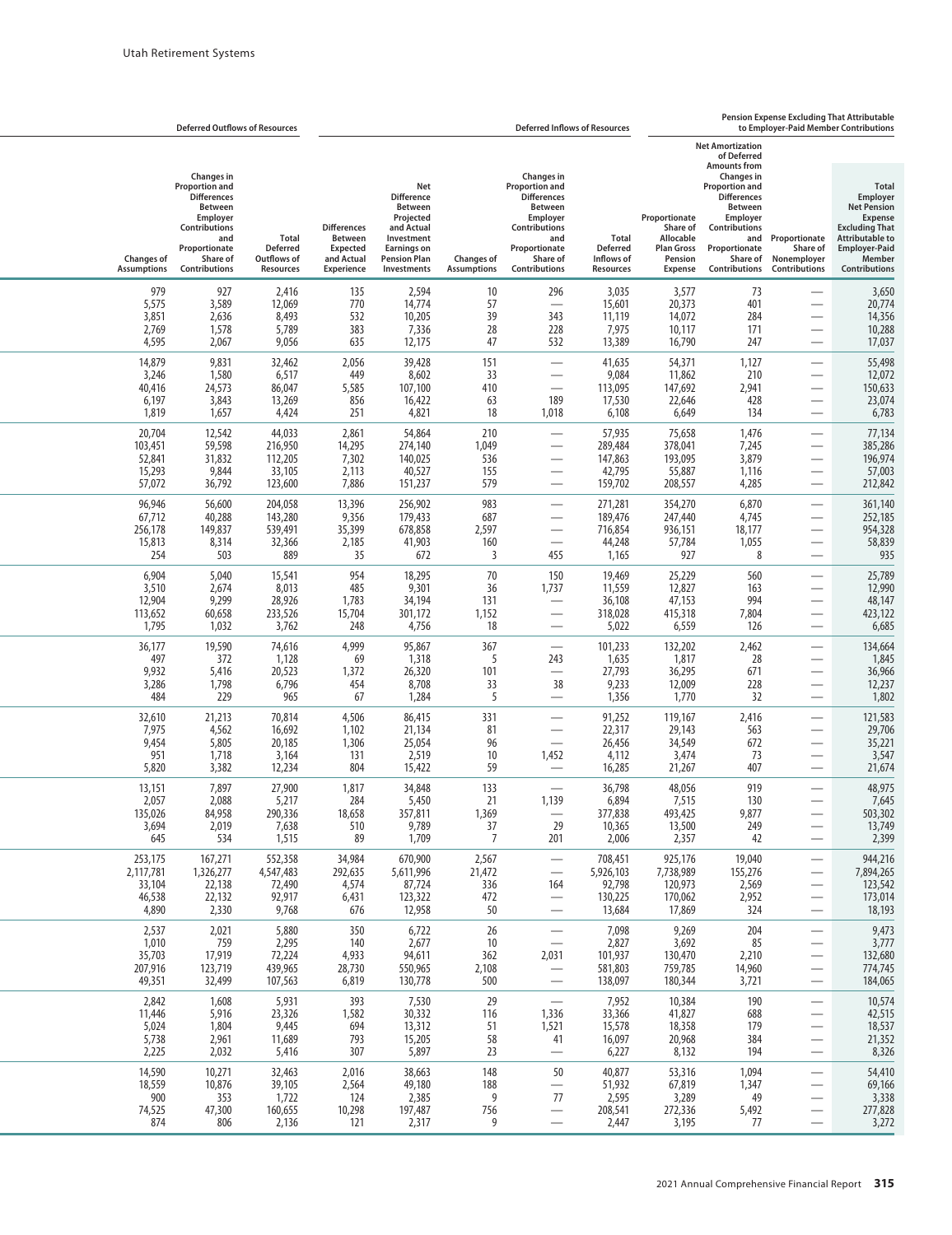| <b>Participating Employer</b>                                                                                                                                       | Employer<br>Contributions                             | Employer<br><b>Allocation</b><br>Percentage                    | <b>Net Pension</b><br>Liability/(Asset)<br>(6.85 Discount)      | <b>Net Pension</b><br>Liability/(Asset)<br>1.00 Decrease<br>(5.85) | <b>Net Pension</b><br>Liability/(Asset)<br>1.00 Increase<br>(7.85)    | <b>Differences</b><br><b>Between</b><br><b>Expected</b><br>and Actual<br>Experience | Net<br><b>Difference</b><br>Between<br>Projected<br>and Actual<br>Investment<br><b>Earnings on</b><br><b>Pension Plan</b><br>Investments |  |
|---------------------------------------------------------------------------------------------------------------------------------------------------------------------|-------------------------------------------------------|----------------------------------------------------------------|-----------------------------------------------------------------|--------------------------------------------------------------------|-----------------------------------------------------------------------|-------------------------------------------------------------------------------------|------------------------------------------------------------------------------------------------------------------------------------------|--|
| <b>EMERY WATER CONSERV DIST</b><br><b>ENOCH CITY</b><br><b>EPHRAIM CITY</b><br><b>ESCALANTE CITY</b><br>ESPERANZA ELEMENTARY SCHOOL                                 | Ś<br>14,133<br>37,542<br>61,206<br>3,402<br>22,167    | 0.0081592%<br>0.0216734<br>0.0353351<br>0.0019638<br>0.0127973 | 5<br>(3, 453)<br>(9, 173)<br>(14, 955)<br>(831)<br>(5, 416)     | 20,575<br>54,655<br>89,106<br>4,952<br>32,271                      | (21, 902)<br>(58, 179)<br>(94, 852)<br>(5,272)<br>(34, 353)           | 1,678<br>4,456<br>7,266<br>404<br>2,631                                             |                                                                                                                                          |  |
| EUREKA CITY CORPORATION<br><b>FAIRVIEW CITY</b><br><b>FARMINGTON CITY</b><br><b>FARR WEST CITY</b><br><b>FAST FORWARD CHARTER HS</b>                                | 2,716<br>11,341<br>100,489<br>14,333<br>51,051        | 0.0015680<br>0.0065475<br>0.0580138<br>0.0082749<br>0.0294729  | (664)<br>(2,771)<br>(24, 554)<br>(3, 502)<br>(12, 474)          | 3,954<br>16,511<br>146,296<br>20,867<br>74,323                     | (4,209)<br>(17, 576)<br>(155, 730)<br>(22, 213)<br>(79, 116)          | 322<br>1,346<br>11,929<br>1,701<br>6,060                                            |                                                                                                                                          |  |
| <b>FERRON CITY</b><br><b>FILLMORE CITY</b><br>FIVE-COUNTY ASSN OF GOVTS<br>FOX HOLLOW GOLF COURSE<br><b>FRANCIS CITY</b>                                            | 8,857<br>13,617<br>107,400<br>15,680<br>7,050         | 0.0051133<br>0.0078616<br>0.0620037<br>0.0090525<br>0.0040703  | (2, 164)<br>(3,327)<br>(26, 242)<br>(3,831)<br>(1,723)          | 12,894<br>19,825<br>156,357<br>22,828<br>10,264                    | (13, 726)<br>(21, 103)<br>(166, 441)<br>(24, 300)<br>(10, 926)        | 1,051<br>1,616<br>12,749<br>1,861<br>837                                            | -<br>$\overline{\phantom{0}}$                                                                                                            |  |
| <b>FRUIT HEIGHTS CITY</b><br><b>GARFIELD COUNTY</b><br><b>GARFIELD SCHOOL DISTRICT</b><br><b>GARLAND CITY</b><br><b>GRAND COUNTY</b>                                | 10,354<br>66,827<br>191,224<br>6,007<br>229,942       | 0.0059775<br>0.0385804<br>0.1103968<br>0.0034679<br>0.1327496  | (2, 530)<br>(16, 329)<br>(46, 724)<br>(1,468)<br>(56, 185)      | 15,074<br>97,290<br>278,392<br>8,745<br>334,760                    | (16, 046)<br>(103, 564)<br>(296, 346)<br>(9,309)<br>(356, 349)        | 1,229<br>7,933<br>22,699<br>713<br>27,296                                           |                                                                                                                                          |  |
| <b>GRAND COUNTY EMS SSD</b><br><b>GRAND SCHOOL DISTRICT</b><br><b>GRAND WATER/SEWER SERVICE</b><br><b>GRANGER-HUNTER IMP DIST</b><br><b>GRANITE SCHOOL DISTRICT</b> | 49,266<br>437,608<br>18,545<br>178,129<br>9,818,195   | 0.0284422<br>0.2526384<br>0.0107064<br>0.1028368<br>5.6682137  | (12,038)<br>(106, 926)<br>(4, 531)<br>(43, 524)<br>(2,398,998)  | 71,724<br>637,089<br>26,999<br>259,328<br>14,293,765               | (76, 349)<br>(678, 175)<br>(28, 740)<br>(276, 052)<br>(15, 215, 575)  | 5,848<br>51,947<br>2,201<br>21,145<br>1,165,482                                     |                                                                                                                                          |  |
| <b>GRANITE UNISERV</b><br><b>GRANTSVILLE CITY</b><br><b>GREATER SALT LAKE MUNICIPAL SD</b><br><b>GUNNISON CITY</b><br><b>GUNNISON VALLEY HOSPITAL</b>               | 3,827<br>93,503<br>96,320<br>10,227<br>256,550        | 0.0022094<br>0.0539811<br>0.0556071<br>0.0059040<br>0.1481110  | (935)<br>(22, 847)<br>(23, 535)<br>(2, 499)<br>(62, 686)        | 5,572<br>136,126<br>140,227<br>14,888<br>373,498                   | (5, 931)<br>(144, 905)<br>(149,270)<br>(15, 849)<br>(397, 585)        | 454<br>11,099<br>11,434<br>1,214<br>30,454                                          |                                                                                                                                          |  |
| <b>HEBER CITY</b><br><b>HEBER LIGHT &amp; POWER</b><br>HEBER VALLEY HISTORIC RAILROAD<br><b>HERRIMAN CITY</b><br>HIGH DESERT UNISERV                                | 175,205<br>95,293<br>21,731<br>278,941<br>2,127       | 0.1011490<br>0.0550141<br>0.0125455<br>0.1610377<br>0.0012277  | (42, 810)<br>(23, 284)<br>(5,310)<br>(68, 157)<br>(520)         | 255,072<br>138,731<br>31,636<br>406,095<br>3,096                   | (271, 521)<br>(147, 678)<br>(33, 677)<br>(432, 285)<br>(3,296)        | 20,798<br>11,312<br>2,580<br>33,112<br>252                                          | —<br>—<br>$\overline{\phantom{0}}$                                                                                                       |  |
| HIGH SCHOOL ACTIVITIES ASSN<br><b>HIGHLAND CITY</b><br><b>HINCKLEY TOWN</b><br>HONEYVILLE CITY<br><b>HOOPER CITY</b>                                                | 8,184<br>61,519<br>4,470<br>1,999<br>24,946           | 0.0047248<br>0.0355161<br>0.0025807<br>0.0011539<br>0.0144018  | (2,000)<br>(15, 032)<br>(1,092)<br>(488)<br>(6,095)             | 11,915<br>89,562<br>6,508<br>2,910<br>36,318                       | (12,683)<br>(95, 338)<br>(6,928)<br>(3,097)<br>(38,660)               | 972<br>7,303<br>531<br>237<br>2,961                                                 |                                                                                                                                          |  |
| <b>HOOPER WATER IMPROV DIST</b><br>HOUSING AUTH OF CARBON CO<br><b>HOUSING AUTHORITY OF SLC</b><br>HOUSING AUTHORITY OGDEN CITY<br>HOUSING CONNECT                  | 12,169<br>14,214<br>192,756<br>31,037<br>316,427      | 0.0070255<br>0.0082057<br>0.1112811<br>0.0179182<br>0.1826786  | (2, 973)<br>(3, 473)<br>(47,098)<br>(7, 584)<br>(77, 316)       | 17,716<br>20,693<br>280,622<br>45,185<br>460,668                   | (18, 859)<br>(22,027)<br>(298, 719)<br>(48,099)<br>(490, 377)         | 1,445<br>1,687<br>22,881<br>3,684<br>37,562                                         | $\overline{\phantom{0}}$                                                                                                                 |  |
| <b>HURRICANE CITY</b><br>HURRICANE VALLEY FIRE SSD<br><b>HYDE PARK CITY</b><br><b>HYRUM CITY</b><br>INTECH COLLEGIATE HIGH SCHOOL                                   | 161,963<br>9,570<br>12,293<br>35,439<br>47,057        | 0.0935040<br>0.0055247<br>0.0070972<br>0.0204594<br>0.0271666  | (39, 574)<br>(2, 338)<br>(3,004)<br>(8,659)<br>(11, 498)        | 235,793<br>13,932<br>17,897<br>51,593<br>68,507                    | (250, 999)<br>(14, 830)<br>(19,052)<br>(54, 921)<br>(72, 925)         | 19,226<br>1,136<br>1,459<br>4,207<br>5,586                                          | $\overline{\phantom{0}}$<br>$\overline{\phantom{0}}$                                                                                     |  |
| <b>IRON COUNTY</b><br>IRON SCHOOL DISTRICT<br>ITINERIS HIGH SCHOOL<br><b>IVINS CITY</b><br>JORDAN SCHOOL DISTRICT                                                   | 265,113<br>1,190,270<br>54,170<br>80,497<br>9,230,046 | 0.1530543<br>0.6871633<br>0.0312730<br>0.0464721<br>5.3286654  | (64, 778)<br>(290, 833)<br>(13,236)<br>(19, 669)<br>(2,255,289) | 385,963<br>1,732,848<br>78,862<br>117,191<br>13,437,512            | (410, 854)<br>(1,844,600)<br>(83,948)<br>(124, 748)<br>(14, 304, 102) | 31,471<br>141,293<br>6,430<br>9,555<br>1,095,665                                    | —<br>$\overline{\phantom{0}}$                                                                                                            |  |
| <b>JORDAN UNISERV</b><br>JORDAN VALLEY WATER CONSERV<br><b>JORDANELLE SSD</b><br><b>JUAB COUNTY</b><br><b>JUAB SCHOOL DISTRICT</b>                                  | 7,451<br>266,773<br>83,655<br>75,899<br>334,268       | 0.0043014<br>0.1540124<br>0.0482957<br>0.0438180<br>0.1929785  | (1,821)<br>(65, 184)<br>(20, 441)<br>(18, 545)<br>(81, 676)     | 10,847<br>388,379<br>121,789<br>110,498<br>486,642                 | (11, 547)<br>(413, 426)<br>(129, 643)<br>(117, 624)<br>(518, 025)     | 884<br>31,668<br>9,930<br>9,010<br>39,680                                           | $\overline{\phantom{0}}$                                                                                                                 |  |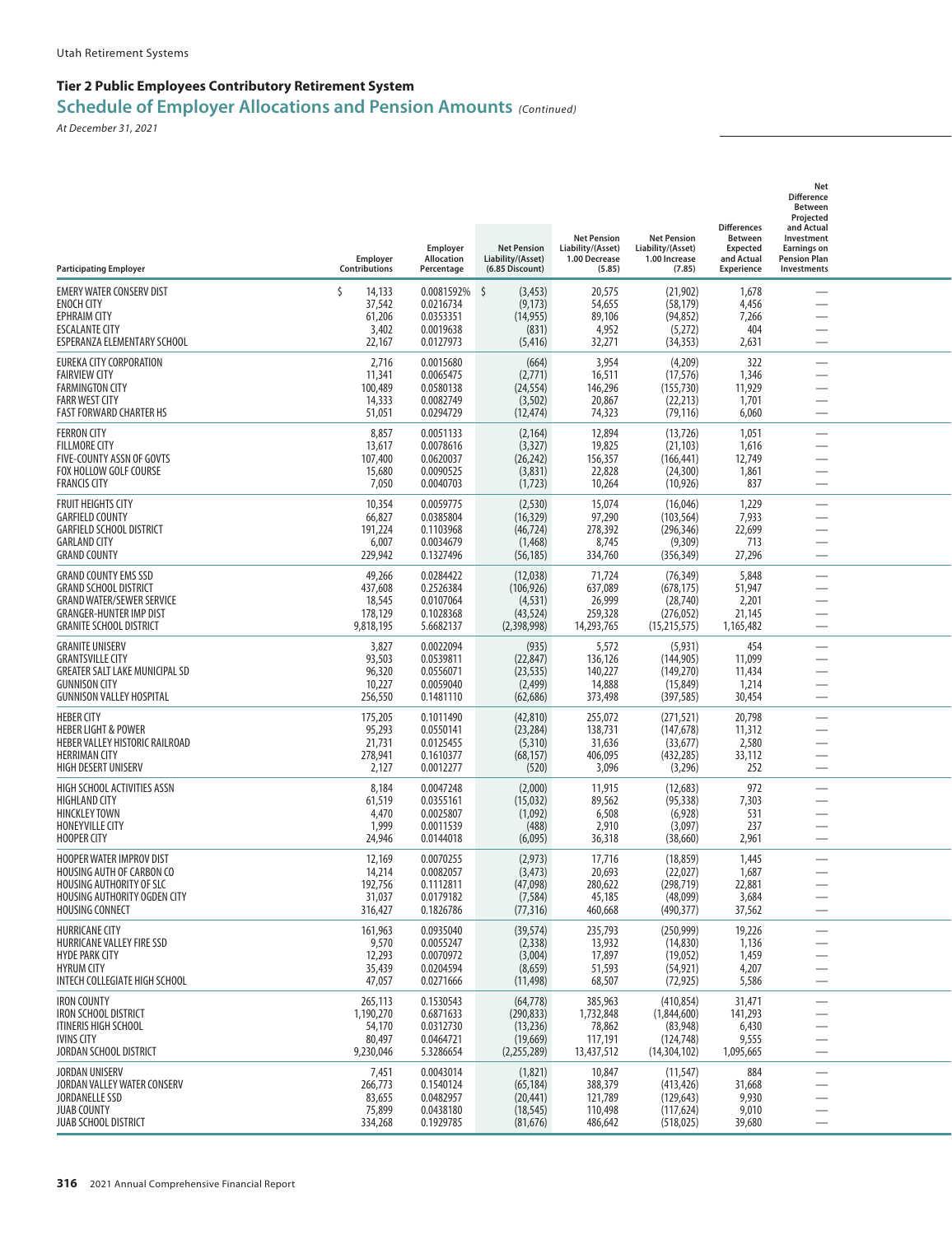|                                                    | <b>Deferred Outflows of Resources</b>                                                                                                                         |                                                             | <b>Pension Expense Excluding That Attributable</b><br><b>Deferred Inflows of Resources</b><br>to Employer-Paid Member Contributions |                                                                                                                                                 |                                         |                                                                                                                                                                      |                                                     |                                                                                          |                                                                                                                                                                                                    |                                                                                                                   |                                                                                                                                                                               |
|----------------------------------------------------|---------------------------------------------------------------------------------------------------------------------------------------------------------------|-------------------------------------------------------------|-------------------------------------------------------------------------------------------------------------------------------------|-------------------------------------------------------------------------------------------------------------------------------------------------|-----------------------------------------|----------------------------------------------------------------------------------------------------------------------------------------------------------------------|-----------------------------------------------------|------------------------------------------------------------------------------------------|----------------------------------------------------------------------------------------------------------------------------------------------------------------------------------------------------|-------------------------------------------------------------------------------------------------------------------|-------------------------------------------------------------------------------------------------------------------------------------------------------------------------------|
|                                                    |                                                                                                                                                               |                                                             |                                                                                                                                     |                                                                                                                                                 |                                         |                                                                                                                                                                      |                                                     |                                                                                          | <b>Net Amortization</b><br>of Deferred                                                                                                                                                             |                                                                                                                   |                                                                                                                                                                               |
| <b>Changes of</b><br><b>Assumptions</b>            | <b>Changes in</b><br><b>Proportion and</b><br><b>Differences</b><br>Between<br>Employer<br>Contributions<br>and<br>Proportionate<br>Share of<br>Contributions | <b>Total</b><br><b>Deferred</b><br>Outflows of<br>Resources | <b>Differences</b><br><b>Between</b><br><b>Expected</b><br>and Actual<br><b>Experience</b>                                          | Net<br><b>Difference</b><br><b>Between</b><br>Projected<br>and Actual<br>Investment<br><b>Earnings on</b><br><b>Pension Plan</b><br>Investments | <b>Changes of</b><br><b>Assumptions</b> | <b>Changes in</b><br><b>Proportion and</b><br><b>Differences</b><br><b>Between</b><br>Employer<br>Contributions<br>and<br>Proportionate<br>Share of<br>Contributions | Total<br><b>Deferred</b><br>Inflows of<br>Resources | Proportionate<br>Share of<br>Allocable<br><b>Plan Gross</b><br>Pension<br><b>Expense</b> | <b>Amounts from</b><br><b>Changes</b> in<br><b>Proportion and</b><br><b>Differences</b><br><b>Between</b><br>Employer<br>Contributions<br>and<br>Proportionate<br>Share of<br><b>Contributions</b> | Proportionate<br>Share of<br>Nonemployer<br><b>Contributions</b>                                                  | <b>Total</b><br>Employer<br><b>Net Pension</b><br><b>Expense</b><br><b>Excluding That</b><br><b>Attributable to</b><br><b>Employer-Paid</b><br>Member<br><b>Contributions</b> |
| 3,220<br>8,553<br>13,945<br>775<br>5,050           | 1,561<br>5,443<br>9,268<br>668<br>4,354                                                                                                                       | 6,459<br>18,452<br>30,479<br>1,847<br>12,035                | 445<br>1,182<br>1,927<br>107<br>698                                                                                                 | 8,533<br>22,665<br>36,952<br>2,054<br>13,383                                                                                                    | 33<br>87<br>141<br>8<br>51              | 272<br>$\overline{\phantom{0}}$                                                                                                                                      | 9,283<br>23,934<br>39,020<br>2,169<br>14,132        | 11,767<br>31,256<br>50,957<br>2,832<br>18,455                                            | 187<br>621<br>1,050<br>60<br>392                                                                                                                                                                   |                                                                                                                   | 11,954<br>31,877<br>52,007<br>2,892<br>18,847                                                                                                                                 |
| 619<br>2,584<br>22,894<br>3,266<br>11,631          | 573<br>1,959<br>11,293<br>2,640<br>6,018                                                                                                                      | 1,514<br>5,889<br>46,116<br>7,607<br>23,709                 | 86<br>357<br>3,164<br>451<br>1,607                                                                                                  | 1,640<br>6,847<br>60,669<br>8,654<br>30,822                                                                                                     | 6<br>26<br>232<br>33<br>118             | $\overline{\phantom{0}}$<br>$\overline{\phantom{0}}$<br>$\overline{\phantom{0}}$<br>139                                                                              | 1,732<br>7,230<br>64,065<br>9,138<br>32,686         | 2,261<br>9,442<br>83,663<br>11,933<br>42,503                                             | 59<br>206<br>1,464<br>284<br>750                                                                                                                                                                   |                                                                                                                   | 2,320<br>9,648<br>85,127<br>12,217<br>43,253                                                                                                                                  |
| 2,018<br>3,102<br>24,469<br>3,572<br>1,606         | 1,277<br>1,600<br>14,815<br>2,823<br>1,378                                                                                                                    | 4,346<br>6,318<br>52,033<br>8,256<br>3,821                  | 279<br>429<br>3,381<br>494<br>222                                                                                                   | 5,347<br>8,221<br>64,841<br>9,467<br>4,257                                                                                                      | 20<br>31<br>248<br>36<br>16             | 82<br>193<br>$\overline{\phantom{0}}$<br>269                                                                                                                         | 5,728<br>8,874<br>68,470<br>9,997<br>4,764          | 7,374<br>11,337<br>89,417<br>13,055<br>5,870                                             | 151<br>189<br>1,750<br>272<br>111                                                                                                                                                                  |                                                                                                                   | 7,525<br>11,526<br>91,167<br>13,327<br>5,981                                                                                                                                  |
| 2,359<br>15,225<br>43,567<br>1,369<br>52,388       | 1,753<br>9,768<br>31,385<br>1,437<br>31,644                                                                                                                   | 5,341<br>32,926<br>97,651<br>3,519<br>111,328               | 326<br>2,104<br>6,020<br>189<br>7,239                                                                                               | 6,251<br>40,346<br>115,449<br>3,627<br>138,825                                                                                                  | 24<br>154<br>442<br>14<br>531           | 781<br>$\overline{\phantom{0}}$<br>940                                                                                                                               | 7,382<br>42,604<br>121,911<br>4,770<br>146,595      | 8,620<br>55,638<br>159,205<br>5,001<br>191,441                                           | 150<br>1,123<br>3,390<br>97<br>3,815                                                                                                                                                               |                                                                                                                   | 8,770<br>56,761<br>162,595<br>5,098<br>195,256                                                                                                                                |
| 11,224<br>99,700<br>4,225<br>40,583<br>2,236,887   | 9,979<br>57,019<br>2,798<br>23,995<br>1,379,518                                                                                                               | 27,051<br>208,666<br>9,224<br>85,723<br>4,781,887           | 1,551<br>13,777<br>584<br>5,608<br>309,093                                                                                          | 29,744<br>264,200<br>11,196<br>107,543<br>5,927,618                                                                                             | 114<br>1,011<br>43<br>411<br>22,679     | 875<br>$\overline{\phantom{0}}$                                                                                                                                      | 31,409<br>278,988<br>12,698<br>113,562<br>6,259,390 | 41,017<br>364,334<br>15,440<br>148,303<br>8,174,235                                      | 1,043<br>6,968<br>263<br>2,888<br>162,285                                                                                                                                                          | $\overline{\phantom{0}}$                                                                                          | 42,060<br>371,302<br>15,703<br>151,191<br>8,336,520                                                                                                                           |
| 872<br>21,303<br>21,945<br>2,330<br>58,450         | 829<br>14,747<br>20,730<br>1,567<br>39,597                                                                                                                    | 2,155<br>47,149<br>54,109<br>5,111<br>128,501               | 120<br>2,944<br>3,032<br>322<br>8,077                                                                                               | 2,311<br>56,452<br>58,152<br>6,174<br>154,889                                                                                                   | 9<br>216<br>222<br>24<br>593            | -<br>$\overline{\phantom{0}}$<br>-<br>$\overline{\phantom{0}}$                                                                                                       | 2,440<br>59,612<br>61,406<br>6,520<br>163,559       | 3,186<br>77,847<br>80,192<br>8,514<br>213,594                                            | 82<br>1,621<br>2,092<br>173<br>4,265                                                                                                                                                               |                                                                                                                   | 3,268<br>79,468<br>82,284<br>8,687<br>217,859                                                                                                                                 |
| 39,917<br>21,711<br>4,951<br>63,551<br>484         | 25,738<br>12,784<br>2,327<br>40,846<br>226                                                                                                                    | 86,453<br>45,807<br>9,858<br>137,509<br>962                 | 5,516<br>3,000<br>684<br>8,782<br>67                                                                                                | 105,778<br>57,532<br>13,120<br>168,408<br>1,284                                                                                                 | 405<br>220<br>50<br>644<br>5            | 2,079<br>$\overline{\phantom{0}}$<br>26<br>5                                                                                                                         | 113,778<br>60,752<br>13,880<br>177,834<br>1,361     | 145,869<br>79,337<br>18,092<br>232,235<br>1,770                                          | 2,776<br>1,593<br>327<br>4,816<br>32                                                                                                                                                               |                                                                                                                   | 148,645<br>80,930<br>18,419<br>237,051<br>1,802                                                                                                                               |
| 1,865<br>14,016<br>1,018<br>455<br>5,683           | 1,130<br>10,461<br>824<br>393<br>3,907                                                                                                                        | 3,967<br>31,780<br>2,373<br>1,085<br>12,551                 | 258<br>1,937<br>141<br>63<br>785                                                                                                    | 4,941<br>37,141<br>2,699<br>1,207<br>15,061                                                                                                     | 19<br>142<br>10<br>5<br>58              | 9<br>221<br>608<br>$\overline{\phantom{m}}$<br>1,046                                                                                                                 | 5,227<br>39,441<br>3,458<br>1,275<br>16,950         | 6,814<br>51,218<br>3,722<br>1,664<br>20,769                                              | 133<br>1,066<br>48<br>35<br>399                                                                                                                                                                    |                                                                                                                   | 6,947<br>52,284<br>3,770<br>1,699<br>21,168                                                                                                                                   |
| 2,773<br>3,238<br>43,916<br>7,071<br>72,092        | 1,910<br>2,339<br>26,725<br>4,399<br>44,787                                                                                                                   | 6,128<br>7,264<br>93,522<br>15,154<br>154,441               | 383<br>447<br>6,068<br>977<br>9,962                                                                                                 | 7,347<br>8,581<br>116,374<br>18,738<br>191,039                                                                                                  | 28<br>33<br>445<br>72<br>731            | $\equiv$<br>3,593<br>$\equiv$                                                                                                                                        | 7,758<br>9,061<br>126,480<br>19,787<br>201,732      | 10,132<br>11,834<br>160,481<br>25,840<br>263,444                                         | 217<br>258<br>2,891<br>529<br>5,311                                                                                                                                                                | $\overline{\phantom{0}}$<br>$\overline{\phantom{0}}$<br>$\overline{\phantom{0}}$<br>$\overline{\phantom{0}}$      | 10,349<br>12,092<br>163,372<br>26,369<br>268,755                                                                                                                              |
| 36,900<br>2,180<br>2,801<br>8,074<br>10,721        | 24,262<br>1,776<br>2,245<br>5,529<br>6,331                                                                                                                    | 80,388<br>5,092<br>6,505<br>17,810<br>22,638                | 5,099<br>301<br>387<br>1,116<br>1,481                                                                                               | 97,783<br>5,778<br>7,422<br>21,396<br>28,410                                                                                                    | 374<br>22<br>28<br>82<br>109            | $\overline{\phantom{0}}$<br>81<br>204<br>$\equiv$                                                                                                                    | 103,256<br>6,182<br>8,041<br>22,594<br>30,000       | 134,844<br>7,967<br>10,235<br>29,505<br>39,177                                           | 2,788<br>170<br>217<br>616<br>767                                                                                                                                                                  | $\overline{\phantom{0}}$<br>$\overline{\phantom{0}}$<br>$\overline{\phantom{0}}$<br>$\overline{\phantom{0}}$      | 137,632<br>8,137<br>10,452<br>30,121<br>39,944                                                                                                                                |
| 60,401<br>271,180<br>12,341<br>18,340<br>2,102,888 | 36,669<br>177,291<br>8,517<br>11,231<br>1,360,977                                                                                                             | 128,541<br>589,764<br>27,288<br>39,126<br>4,559,530         | 8,346<br>37,472<br>1,705<br>2,534<br>290,577                                                                                        | 160,059<br>718,611<br>32,704<br>48,599<br>5,572,530                                                                                             | 612<br>2,749<br>125<br>186<br>21,321    | $\overline{\phantom{0}}$<br>$\overline{\phantom{0}}$<br>$\overline{\phantom{0}}$<br>$\overline{\phantom{0}}$                                                         | 169,017<br>758,832<br>34,534<br>51,319<br>5,884,428 | 220,722<br>990,971<br>45,099<br>67,018<br>7,684,566                                      | 4,315<br>20,196<br>982<br>1,350<br>157,748                                                                                                                                                         | —<br>$\overline{\phantom{0}}$<br>$\overline{\phantom{0}}$<br>$\overline{\phantom{0}}$<br>$\overline{\phantom{0}}$ | 225,037<br>1,011,167<br>46,081<br>68,368<br>7,842,314                                                                                                                         |
| 1,697<br>60,779<br>19,059<br>17,292<br>76,156      | 1,372<br>39,404<br>13,056<br>12,098<br>48,838                                                                                                                 | 3,953<br>131,851<br>42,045<br>38,400<br>164,674             | 235<br>8,398<br>2,634<br>2,389<br>10,523                                                                                            | 4,498<br>161,061<br>50,506<br>45,823<br>201,810                                                                                                 | 17<br>616<br>193<br>175<br>772          | 160<br>$\overline{\phantom{0}}$<br>$\overline{\phantom{0}}$<br>$\overline{\phantom{0}}$                                                                              | 4,910<br>170,075<br>53,333<br>48,387<br>213,105     | 6,203<br>222,104<br>69,648<br>63,191<br>278,298                                          | 123<br>4,578<br>1,490<br>1,327<br>5,636                                                                                                                                                            | —<br>$\overline{\phantom{0}}$<br>$\overline{\phantom{0}}$<br>$\overline{\phantom{0}}$                             | 6,326<br>226,682<br>71,138<br>64,518<br>283,934                                                                                                                               |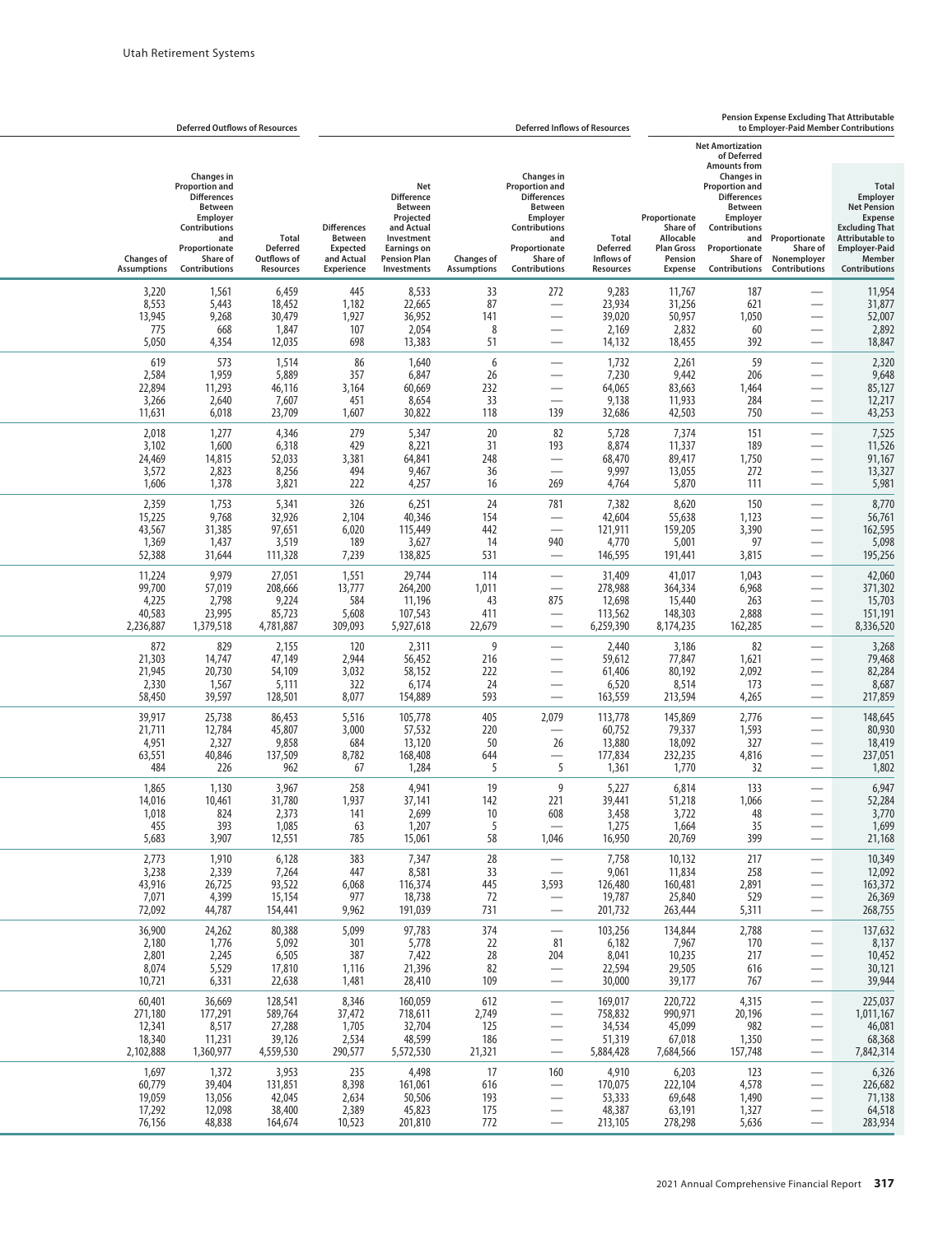| <b>Participating Employer</b>                                                                                                            | Employer<br>Contributions                           | Employer<br>Allocation<br>Percentage                              | <b>Net Pension</b><br>Liability/(Asset)<br>(6.85 Discount)      | <b>Net Pension</b><br>Liability/(Asset)<br>1.00 Decrease<br>(5.85) | <b>Net Pension</b><br>Liability/(Asset)<br>1.00 Increase<br>(7.85) | <b>Differences</b><br><b>Between</b><br><b>Expected</b><br>and Actual<br><b>Experience</b> | Net<br><b>Difference</b><br>Between<br>Projected<br>and Actual<br>Investment<br><b>Earnings on</b><br><b>Pension Plan</b><br>Investments |  |
|------------------------------------------------------------------------------------------------------------------------------------------|-----------------------------------------------------|-------------------------------------------------------------------|-----------------------------------------------------------------|--------------------------------------------------------------------|--------------------------------------------------------------------|--------------------------------------------------------------------------------------------|------------------------------------------------------------------------------------------------------------------------------------------|--|
| JUAB SPECIAL SERVICE FIRE DIST<br>KAMAS CITY<br><b>KANE COUNTY</b><br>KANE COUNTY WATER CONSERV DIST<br>KANE SCHOOL DISTRICT             | Ś<br>8,126<br>8,258<br>193,553<br>22,603<br>237,847 | 0.0046915% \$<br>0.0047676<br>0.1117412<br>0.0130493<br>0.1373131 | (1,986)<br>(2,018)<br>(47, 293)<br>(5, 523)<br>(58, 116)        | 11,831<br>12,023<br>281,782<br>32,907<br>346,268                   | (12, 594)<br>(12, 798)<br>(299, 955)<br>(35,029)<br>(368, 599)     | 965<br>980<br>22,976<br>2,683<br>28,234                                                    |                                                                                                                                          |  |
| KANOSH TOWN CORPORATION<br>KAYSVILLE CITY<br><b>KEARNS IMPROVEMENT DIST</b><br><b>LAVERKIN CITY</b><br><b>LAYTON CITY</b>                | 2,825<br>141,534<br>34,866<br>17,836<br>320,289     | 0.0016311<br>0.0817099<br>0.0201290<br>0.0102969<br>0.1849086     | (690)<br>(34, 583)<br>(8, 519)<br>(4,358)<br>(78, 260)          | 4,113<br>206,051<br>50,760<br>25,966<br>466,292                    | (4, 378)<br>(219, 339)<br>(54, 034)<br>(27, 641)<br>(496, 363)     | 335<br>16,801<br>4,139<br>2,117<br>38,020                                                  | $\overline{\phantom{0}}$<br>$\overline{\phantom{0}}$                                                                                     |  |
| LEHI CITY<br><b>LEWISTON CITY</b><br><b>LINDON CITY</b><br><b>LOGAN CITY</b><br>LOGAN SCHOOL DISTRICT                                    | 503,450<br>22,885<br>68,209<br>517,955<br>862,399   | 0.2906501<br>0.0132118<br>0.0393784<br>0.2990241<br>0.4978778     | (123, 014)<br>(5, 592)<br>(16, 666)<br>(126, 558)<br>(210, 720) | 732,944<br>33,317<br>99,302<br>754,061<br>1,255,519                | (780, 212)<br>(35, 465)<br>(105, 706)<br>(802, 691)<br>(1,336,488) | 59,763<br>2,717<br>8,097<br>61,484<br>102,372                                              | <u>—</u>                                                                                                                                 |  |
| LONE PEAK PS DISTRICT<br><b>MANTI CITY</b><br><b>MAPLETON CITY</b><br>MARRIOTT-SLATERVILLE CITY<br><b>MAYFIELD TOWN</b>                  | 3,267<br>28,123<br>50,135<br>12,942<br>968          | 0.0018864<br>0.0162361<br>0.0289440<br>0.0074715<br>0.0005588     | (798)<br>(6, 872)<br>(12,250)<br>(3, 162)<br>(237)              | 4,757<br>40,943<br>72,989<br>18,841<br>1,409                       | (5,064)<br>(43, 584)<br>(77, 696)<br>(20,056)<br>(1,500)           | 388<br>3,338<br>5,951<br>1,536<br>115                                                      | -                                                                                                                                        |  |
| METRO WATER DIST SLC/SANDY<br><b>MIDVALE CITY</b><br>MIDVALLEY IMPROVEMENT DISTRICT<br><b>MIDWAY CITY</b><br>MILITARY INSTALLATION DEVEL | 102,906<br>215,100<br>12,495<br>40,075<br>20,728    | 0.0594097<br>0.1241807<br>0.0072133<br>0.0231360<br>0.0119665     | (25,144)<br>(52, 558)<br>(3,053)<br>(9, 792)<br>(5,065)         | 149,816<br>313,152<br>18,190<br>58,343<br>30,176                   | (159, 478)<br>(333, 347)<br>(19, 363)<br>(62, 106)<br>(32, 122)    | 12,216<br>25,534<br>1,483<br>4,757<br>2,461                                                | <u>—</u>                                                                                                                                 |  |
| MILLARD CO CARE & REHAB INC<br>MILLARD COUNTY<br>MILLARD SCHOOL DISTRICT<br><b>MILLCREEK CITY</b><br><b>MILLVILLE CITY</b>               | 70,457<br>154,942<br>517,703<br>87,522<br>1,429     | 0.0406763<br>0.0894507<br>0.2988792<br>0.0505277<br>0.0008249     | (17,216)<br>(37, 859)<br>(126, 497)<br>(21, 385)<br>(349)       | 102,575<br>225,571<br>753,696<br>127,418<br>2,080                  | (109, 190)<br>(240, 119)<br>(802, 302)<br>(135, 635)<br>(2,214)    | 8,364<br>18,393<br>61,455<br>10,389<br>170                                                 | $\overline{\phantom{0}}$                                                                                                                 |  |
| MINERSVILLE TOWN<br><b>MONA CITY</b><br><b>MONROE CITY</b><br>MONTICELLO ACADEMY<br>MORGAN CITY CORPORATION                              | 3,170<br>7,691<br>13,804<br>185,634<br>38,703       | 0.0018303<br>0.0044400<br>0.0079693<br>0.1071695<br>0.0223440     | (775)<br>(1,879)<br>(3,373)<br>(45,358)<br>(9, 457)             | 4,616<br>11,197<br>20,097<br>270,254<br>56,346                     | (4, 913)<br>(11, 919)<br>(21, 393)<br>(287, 682)<br>(59,980)       | 376<br>913<br>1,639<br>22,036<br>4,594                                                     | -<br>$\overline{\phantom{0}}$                                                                                                            |  |
| MORGAN COUNTY<br>MORGAN SCHOOL DISTRICT<br><b>MORONI CITY</b><br>MOUNT PLEASANT CITY<br>MOUNTAIN REGIONAL WATER SSD                      | 47,745<br>440,799<br>5,287<br>34,741<br>58,581      | 0.0275640<br>0.2544809<br>0.0030525<br>0.0200567<br>0.0338196     | (11,666)<br>(107, 706)<br>(1,292)<br>(8, 489)<br>(14, 314)      | 69,509<br>641,735<br>7,698<br>50,578<br>85,284                     | (73, 992)<br>(683, 121)<br>(8, 194)<br>(53, 840)<br>(90, 784)      | 5,668<br>52,326<br>628<br>4,124<br>6,954                                                   |                                                                                                                                          |  |
| MOUNTAINLAND ASSN OF GOVT<br>MT OLYMPUS IMPROVEMENT DIST<br><b>MURRAY CITY</b><br>MURRAY SCHOOL DISTRICT<br><b>MYTON CITY</b>            | 110,925<br>48,769<br>473,932<br>959,471<br>4,460    | 0.0640391<br>0.0281555<br>0.2736091<br>0.5539190<br>0.0025748     | (27, 104)<br>(11, 916)<br>(115,802)<br>(234, 439)<br>(1,090)    | 161,490<br>71,001<br>689,971<br>1,396,840<br>6,493                 | (171, 905)<br>(75, 580)<br>(734, 468)<br>(1,486,923)<br>(6, 912)   | 13,168<br>5,789<br>56,259<br>113,895<br>529                                                | —<br>$\overline{\phantom{0}}$                                                                                                            |  |
| N TOOELE CO FIRE PROTECTION SD<br>N UT ENVIRONMENTAL RSRC AGCY<br>NEBO CREDIT UNION<br>NEBO SCHOOL DISTRICT<br>NEPHI CITY                | 2,759<br>32,553<br>42,615<br>4,515,478<br>88,402    | 0.0015926<br>0.0187935<br>0.0246024<br>2.6068634<br>0.0510361     | (674)<br>(7, 954)<br>(10, 413)<br>(1, 103, 321)<br>(21,600)     | 4,016<br>47,392<br>62,041<br>6,573,834<br>128,700                  | (4,275)<br>(50, 449)<br>(66, 042)<br>(6,997,782)<br>(137,000)      | 327<br>3,864<br>5,059<br>536,016<br>10,494                                                 | $\overline{\phantom{0}}$<br>$\overline{\phantom{0}}$                                                                                     |  |
| NIBLEY CITY CORPORATION<br>NOAH WEBSTER ACADEMY INC<br>NORTH DAVIS CO SEWER DIST<br>NORTH EMERY WATER USERS SSD<br>NORTH FORK SSD        | 41,509<br>71,794<br>59,113<br>10,668<br>1,101       | 0.0239637<br>0.0414480<br>0.0341269<br>0.0061591<br>0.0006358     | (10, 142)<br>(17, 542)<br>(14, 444)<br>(2,607)<br>(269)         | 60,430<br>104,521<br>86,059<br>15,532<br>1,603                     | (64, 327)<br>(111, 262)<br>(91,609)<br>(16, 533)<br>(1,707)        | 4,927<br>8,522<br>7,017<br>1,266<br>131                                                    | $\overline{\phantom{0}}$<br>—                                                                                                            |  |
| NORTH LOGAN CITY<br>NORTH OGDEN CITY<br>NORTH PARK POLICE AGENCY<br>NORTH POINTE SOLID WASTE<br>NORTH SANPETE SCHOOL DISTRICT            | 80,841<br>97,495<br>7,501<br>56,634<br>294,249      | 0.0466708<br>0.0562857<br>0.0043307<br>0.0326956<br>0.1698748     | (19, 753)<br>(23, 822)<br>(1,833)<br>(13, 838)<br>(71, 897)     | 117,692<br>141,938<br>10,921<br>82,450<br>428,380                  | (125, 282)<br>(151,092)<br>(11,625)<br>(87, 767)<br>(456,007)      | 9,596<br>11,573<br>890<br>6,723<br>34,929                                                  | —<br>$\overline{\phantom{0}}$<br>$\overline{\phantom{0}}$                                                                                |  |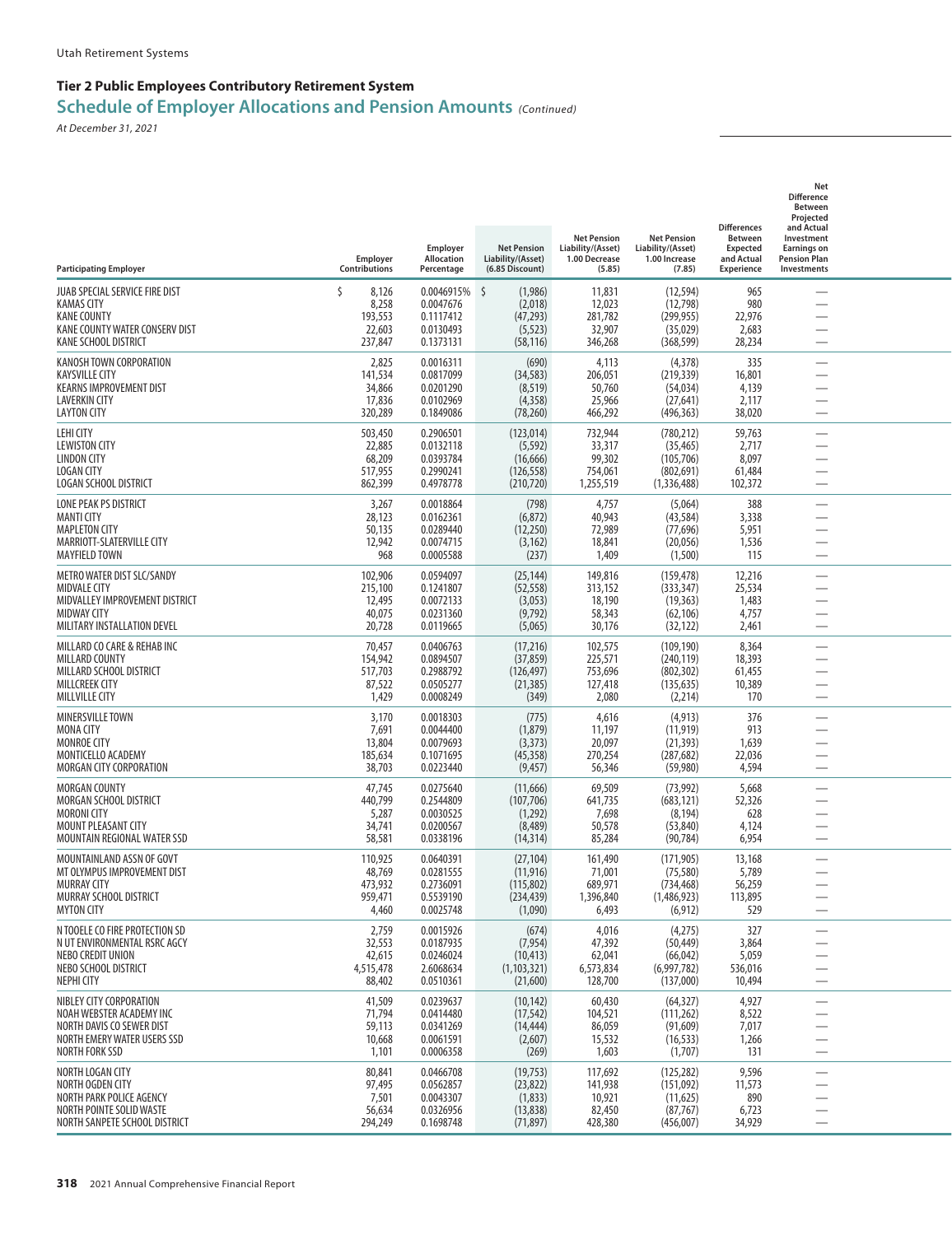|                                                  | <b>Deferred Outflows of Resources</b>                                                                                                                         |                                                                    | <b>Pension Expense Excluding That Attributable</b><br><b>Deferred Inflows of Resources</b><br>to Employer-Paid Member Contributions |                                                                                                                                                 |                                          |                                                                                                                                                               |                                                                   |                                                                                          |                                                                                                                                                                      |                                                                                                                   |                                                                                                                                                                        |
|--------------------------------------------------|---------------------------------------------------------------------------------------------------------------------------------------------------------------|--------------------------------------------------------------------|-------------------------------------------------------------------------------------------------------------------------------------|-------------------------------------------------------------------------------------------------------------------------------------------------|------------------------------------------|---------------------------------------------------------------------------------------------------------------------------------------------------------------|-------------------------------------------------------------------|------------------------------------------------------------------------------------------|----------------------------------------------------------------------------------------------------------------------------------------------------------------------|-------------------------------------------------------------------------------------------------------------------|------------------------------------------------------------------------------------------------------------------------------------------------------------------------|
|                                                  |                                                                                                                                                               |                                                                    |                                                                                                                                     |                                                                                                                                                 |                                          |                                                                                                                                                               |                                                                   |                                                                                          | <b>Net Amortization</b><br>of Deferred<br><b>Amounts from</b>                                                                                                        |                                                                                                                   |                                                                                                                                                                        |
| <b>Changes of</b><br><b>Assumptions</b>          | <b>Changes in</b><br>Proportion and<br><b>Differences</b><br><b>Between</b><br>Employer<br>Contributions<br>and<br>Proportionate<br>Share of<br>Contributions | <b>Total</b><br><b>Deferred</b><br>Outflows of<br><b>Resources</b> | <b>Differences</b><br><b>Between</b><br><b>Expected</b><br>and Actual<br>Experience                                                 | Net<br><b>Difference</b><br><b>Between</b><br>Projected<br>and Actual<br>Investment<br><b>Earnings on</b><br><b>Pension Plan</b><br>Investments | <b>Changes of</b><br><b>Assumptions</b>  | <b>Changes in</b><br>Proportion and<br><b>Differences</b><br><b>Between</b><br>Employer<br>Contributions<br>and<br>Proportionate<br>Share of<br>Contributions | <b>Total</b><br><b>Deferred</b><br>Inflows of<br><b>Resources</b> | Proportionate<br>Share of<br>Allocable<br><b>Plan Gross</b><br>Pension<br><b>Expense</b> | <b>Changes in</b><br><b>Proportion and</b><br><b>Differences</b><br><b>Between</b><br>Employer<br>Contributions<br>and<br>Proportionate<br>Share of<br>Contributions | Proportionate<br>Share of<br>Nonemployer<br><b>Contributions</b>                                                  | <b>Total</b><br>Employer<br><b>Net Pension</b><br><b>Expense</b><br><b>Excluding That</b><br><b>Attributable to</b><br><b>Employer-Paid</b><br>Member<br>Contributions |
| 1,851<br>1,881<br>44,097<br>5,150<br>54,189      | 1,780<br>1,315<br>22,244<br>2,774<br>31,621                                                                                                                   | 4,596<br>4,176<br>89,317<br>10,607<br>114,044                      | 256<br>260<br>6,093<br>712<br>7,488                                                                                                 | 4,906<br>4,986<br>116,855<br>13,646<br>143,597                                                                                                  | 19<br>19<br>447<br>52<br>549             | —<br>$\overline{\phantom{0}}$<br>$\overline{\phantom{0}}$<br>-<br>$\overline{\phantom{0}}$                                                                    | 5,181<br>5,265<br>123,395<br>14,410<br>151,634                    | 6,766<br>6,875<br>161,144<br>18,819<br>198,022                                           | 177<br>152<br>2,931<br>350<br>3,861                                                                                                                                  |                                                                                                                   | 6,943<br>7,027<br>164,075<br>19,169<br>201,883                                                                                                                         |
| 644<br>32,246<br>7,944<br>4,064<br>72,972        | 555<br>20,221<br>4,710<br>2,461<br>40,393                                                                                                                     | 1,534<br>69,268<br>16,793<br>8,642<br>151,385                      | 89<br>4,456<br>1,098<br>561<br>10,083                                                                                               | 1,706<br>85,449<br>21,050<br>10,768<br>193,371                                                                                                  | $\overline{7}$<br>327<br>81<br>41<br>740 | 663<br>$\overbrace{\phantom{aaaaa}}$<br>$\overline{\phantom{0}}$                                                                                              | 1,802<br>90,232<br>22,892<br>11,370<br>204,194                    | 2,352<br>117,835<br>29,028<br>14,849<br>266,660                                          | 50<br>2,313<br>514<br>290<br>5,141                                                                                                                                   | $\overline{\phantom{0}}$                                                                                          | 2,402<br>120,148<br>29,542<br>15,139<br>271,801                                                                                                                        |
| 114,701<br>5,214<br>15,540<br>118,006<br>196,481 | 73,192<br>3,274<br>10,941<br>70,210<br>120,050                                                                                                                | 247,656<br>11,205<br>34,578<br>249,700<br>418,903                  | 15,849<br>720<br>2,147<br>16,306<br>27,150                                                                                          | 303,952<br>13,816<br>41,181<br>312,709<br>520,663                                                                                               | 1,163<br>53<br>158<br>1,196<br>1,992     | -<br>$\sim$<br>$\overline{\phantom{0}}$<br>—<br>$\overline{\phantom{0}}$                                                                                      | 320,964<br>14,589<br>43,486<br>330,211<br>549,805                 | 419,152<br>19,053<br>56,788<br>431,228<br>717,999                                        | 8,454<br>373<br>1,243<br>8,446<br>14,293                                                                                                                             |                                                                                                                   | 427,606<br>19,426<br>58,031<br>439,674<br>732,292                                                                                                                      |
| 744<br>6,407<br>11,422<br>2,949<br>221           | 706<br>3,803<br>7,474<br>2,387<br>323                                                                                                                         | 1,838<br>13,548<br>24,847<br>6,872<br>659                          | 103<br>885<br>1,578<br>407<br>30                                                                                                    | 1,973<br>16,979<br>30,269<br>7,813<br>584                                                                                                       | 8<br>65<br>116<br>30<br>2                | 80<br>$\overline{\phantom{0}}$<br>98                                                                                                                          | 2,164<br>17,929<br>31,963<br>8,250<br>714                         | 2,720<br>23,414<br>41,741<br>10,775<br>806                                               | 57<br>447<br>866<br>250<br>24                                                                                                                                        |                                                                                                                   | 2,777<br>23,861<br>42,607<br>11,025<br>830                                                                                                                             |
| 23,445<br>49,006<br>2,847<br>9,130<br>4,722      | 16,261<br>28,826<br>1,779<br>5,187<br>4,379                                                                                                                   | 51,922<br>103,366<br>6,109<br>19,074<br>11,562                     | 3,240<br>6,772<br>393<br>1,262<br>653                                                                                               | 62,129<br>129,864<br>7,543<br>24,195<br>12,514                                                                                                  | 238<br>497<br>29<br>93<br>48             | -<br>$\overline{\phantom{0}}$<br>89<br>$\overline{\phantom{0}}$                                                                                               | 65,607<br>137,133<br>7,965<br>25,639<br>13,215                    | 85,676<br>179,083<br>10,402<br>33,365<br>17,257                                          | 1,814<br>3,478<br>213<br>627<br>442                                                                                                                                  | $\overline{\phantom{0}}$                                                                                          | 87,490<br>182,561<br>10,615<br>33,992<br>17,699                                                                                                                        |
| 16,052<br>35,301<br>117,949<br>19,940<br>326     | 11,760<br>23,428<br>74,824<br>15,023<br>585                                                                                                                   | 36,176<br>77,122<br>254,228<br>45,352<br>1,081                     | 2,218<br>4,878<br>16,298<br>2,755<br>45                                                                                             | 42,538<br>93,544<br>312,557<br>52,840<br>863                                                                                                    | 163<br>358<br>1,196<br>202<br>3          | 4,846<br>499                                                                                                                                                  | 49,765<br>98,780<br>330,051<br>55,797<br>1,410                    | 58,660<br>128,999<br>431,019<br>72,867<br>1,190                                          | 1,048<br>2,681<br>8,536<br>1,660<br>22                                                                                                                               |                                                                                                                   | 59,708<br>131,680<br>439,555<br>74,527<br>1,212                                                                                                                        |
| 722<br>1,752<br>3,145<br>42,293<br>8,818         | 591<br>1,648<br>2,504<br>27,801<br>6,549                                                                                                                      | 1,689<br>4,313<br>7,288<br>92,130<br>19,961                        | 100<br>242<br>435<br>5,844<br>1,218                                                                                                 | 1,914<br>4,643<br>8,334<br>112,074<br>23,367                                                                                                    | $\overline{7}$<br>18<br>32<br>429<br>89  | 48<br>$\sim$<br>$\overline{\phantom{0}}$<br>$\overline{\phantom{0}}$<br>$\overline{\phantom{0}}$                                                              | 2,069<br>4,903<br>8,801<br>118,347<br>24,674                      | 2,640<br>6,403<br>11,493<br>154,551<br>32,223                                            | 59<br>166<br>258<br>3,094<br>690                                                                                                                                     |                                                                                                                   | 2,699<br>6,569<br>11,751<br>157,645<br>32,913                                                                                                                          |
| 10,878<br>100,428<br>1,205<br>7,915<br>13,346    | 6,192<br>64,880<br>618<br>5,222<br>8,541                                                                                                                      | 22,738<br>217,634<br>2,451<br>17,261<br>28,841                     | 1,503<br>13,877<br>166<br>1,094<br>1,844                                                                                            | 28,825<br>266,127<br>3,192<br>20,975<br>35,367                                                                                                  | 110<br>1,018<br>12<br>80<br>135          | $\overline{\phantom{0}}$<br>98<br>$\overline{\phantom{0}}$                                                                                                    | 30,438<br>281,022<br>3,468<br>22,149<br>37,346                    | 39,751<br>366,992<br>4,402<br>28,924<br>48,772                                           | 736<br>7,541<br>70<br>626<br>973                                                                                                                                     |                                                                                                                   | 40,487<br>374,533<br>4,472<br>29,550<br>49,745                                                                                                                         |
| 25,272<br>11,111<br>107,976<br>218,597<br>1,016  | 17,914<br>6,486<br>65,579<br>136,926<br>606                                                                                                                   | 56,354<br>23,386<br>229,814<br>469,418<br>2,151                    | 3,492<br>1,535<br>14,920<br>30,206<br>140                                                                                           | 66,970<br>29,444<br>286,131<br>579,269<br>2,693                                                                                                 | 256<br>113<br>1,095<br>2,216<br>10       | $\overline{\phantom{0}}$<br>—<br>$\overline{\phantom{0}}$<br>—<br>$\mathbf{1}$                                                                                | 70,718<br>31,092<br>302,146<br>611,691<br>2,844                   | 92,352<br>40,604<br>394,577<br>798,817<br>3,713                                          | 1,992<br>784<br>7,779<br>16,042<br>68                                                                                                                                | —<br>$\overline{\phantom{0}}$<br>$\overline{\phantom{0}}$<br>$\overline{\phantom{0}}$<br>$\overline{\phantom{0}}$ | 94,344<br>41,388<br>402,356<br>814,859<br>3,781                                                                                                                        |
| 628<br>7,417<br>9,709<br>1,028,765<br>20,141     | 547<br>6,102<br>6,791<br>602,816<br>12,694                                                                                                                    | 1,502<br>17,383<br>21,559<br>2,167,597<br>43,329                   | 87<br>1,025<br>1,342<br>142,155<br>2,783                                                                                            | 1,665<br>19,654<br>25,728<br>2,726,166<br>53,372                                                                                                | 6<br>75<br>98<br>10,430<br>204           | $\overline{\phantom{0}}$<br>—<br>$\overline{\phantom{0}}$<br>$\overline{\phantom{0}}$<br>$\overline{\phantom{0}}$                                             | 1,758<br>20,754<br>27,168<br>2,878,751<br>56,359                  | 2,297<br>27,102<br>35,480<br>3,759,406<br>73,600                                         | 50<br>593<br>770<br>72,407<br>1,495                                                                                                                                  | $\overline{\phantom{0}}$<br>$\overline{\phantom{0}}$<br>$\overline{\phantom{0}}$<br>$\overline{\phantom{0}}$      | 2,347<br>27,695<br>36,250<br>3,831,813<br>75,095                                                                                                                       |
| 9,457<br>16,357<br>13,468<br>2,431<br>251        | 5,365<br>7,454<br>8,759<br>1,410<br>570                                                                                                                       | 19,749<br>32,333<br>29,244<br>5,107<br>952                         | 1,307<br>2,260<br>1,861<br>336<br>35                                                                                                | 25,060<br>43,345<br>35,689<br>6,441<br>665                                                                                                      | 96<br>166<br>137<br>25<br>$\overline{3}$ | 611<br>$\overline{\phantom{m}}$<br>86<br>675                                                                                                                  | 26,463<br>46,382<br>37,687<br>6,888<br>1,378                      | 34,558<br>59,773<br>49,215<br>8,882<br>917                                               | 659<br>945<br>1,016<br>164<br>(3)                                                                                                                                    | $\overline{\phantom{0}}$<br>$\overline{\phantom{0}}$<br>$\overline{\phantom{0}}$<br>$\overline{\phantom{0}}$      | 35,217<br>60,718<br>50,231<br>9,046<br>914                                                                                                                             |
| 18,418<br>22,212<br>1,709<br>12,903<br>67,039    | 12,261<br>11,973<br>1,496<br>7,907<br>41,205                                                                                                                  | 40,275<br>45,758<br>4,095<br>27,533<br>143,173                     | 2,545<br>3,069<br>236<br>1,783<br>9,263                                                                                             | 48,807<br>58,862<br>4,529<br>34,192<br>177,649                                                                                                  | 187<br>225<br>17<br>131<br>680           | $\overline{\phantom{0}}$<br>$\overline{\phantom{0}}$<br>$\qquad \qquad -$                                                                                     | 51,539<br>62,156<br>4,782<br>36,106<br>187,592                    | 67,305<br>81,171<br>6,245<br>47,151<br>244,980                                           | 1,399<br>1,550<br>154<br>939<br>4,866                                                                                                                                | $\overline{\phantom{0}}$<br>$\overline{\phantom{0}}$<br>$\overline{\phantom{0}}$<br>$\overline{\phantom{0}}$      | 68,704<br>82,721<br>6,399<br>48,090<br>249,846                                                                                                                         |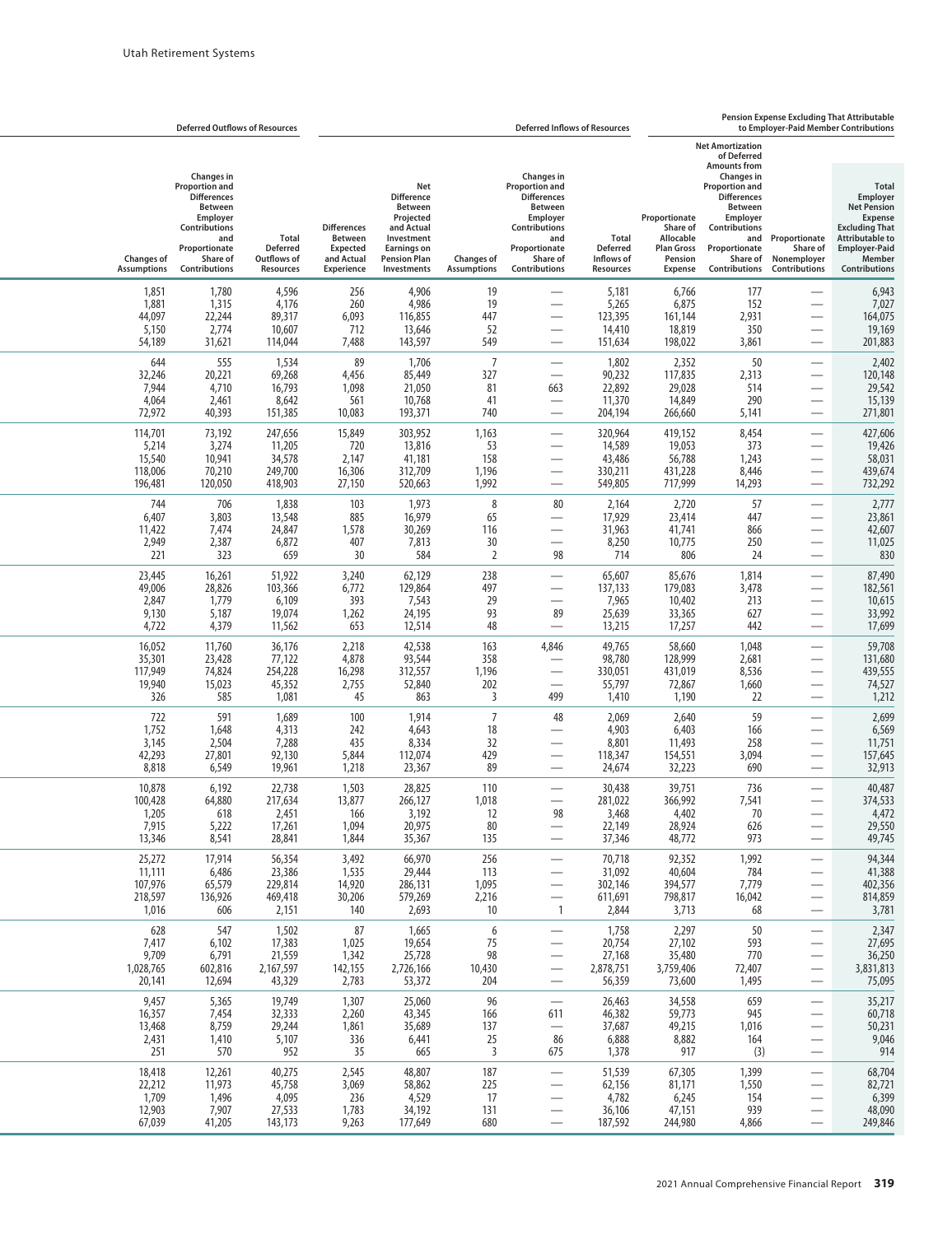| <b>Participating Employer</b>                                                                                                           | Employer<br>Contributions                              | Employer<br>Allocation<br>Percentage                           | <b>Net Pension</b><br>Liability/(Asset)<br>(6.85 Discount)           | <b>Net Pension</b><br>Liability/(Asset)<br>1.00 Decrease<br>(5.85) | <b>Net Pension</b><br>Liability/(Asset)<br>1.00 Increase<br>(7.85)    | <b>Differences</b><br>Between<br><b>Expected</b><br>and Actual<br><b>Experience</b> | Net<br><b>Difference</b><br>Between<br>Projected<br>and Actual<br>Investment<br><b>Earnings on</b><br><b>Pension Plan</b><br>Investments |  |
|-----------------------------------------------------------------------------------------------------------------------------------------|--------------------------------------------------------|----------------------------------------------------------------|----------------------------------------------------------------------|--------------------------------------------------------------------|-----------------------------------------------------------------------|-------------------------------------------------------------------------------------|------------------------------------------------------------------------------------------------------------------------------------------|--|
| NORTH SUMMIT SCHOOL DISTRICT<br>NORTHEASTERN COUNSELING CTR<br>NUAMES CHARTER SCHOOL<br><b>OAKLEY CITY</b><br><b>OGDEN CITY CORP</b>    | 134,932<br>126,559<br>114,148<br>14,220<br>783,946     | 0.0778985%<br>0.0730645<br>0.0658998<br>0.0082093<br>0.4525859 | - \$<br>(32,970)<br>(30, 924)<br>(27, 891)<br>(3, 474)<br>(191, 551) | 196,440<br>184,250<br>166,182<br>20,702<br>1,141,304               | (209, 108)<br>(196, 132)<br>(176, 899)<br>(22, 037)<br>(1, 214, 907)  | 16,017<br>15,023<br>13,550<br>1,688<br>93,059                                       |                                                                                                                                          |  |
| OGDEN SCHOOL DISTRICT<br>OGDEN-WEBER TECH COLLEGE<br>OOUIRRH REC AND PARKS DISTRICT<br>ORANGEVILLE CITY<br>ORDERVILLE TOWN              | 2,174,209<br>41,168<br>11,686<br>2,276<br>5,556        | 1.2552084<br>0.0237671<br>0.0067467<br>0.0013142<br>0.0032076  | (531,251)<br>(10,059)<br>(2,855)<br>(556)<br>(1, 358)                | 3,165,310<br>59,934<br>17,013<br>3,314<br>8,089                    | (3,369,442)<br>(63,800)<br>(18, 111)<br>(3, 528)<br>(8,610)           | 258,092<br>4,887<br>1,387<br>270<br>660                                             |                                                                                                                                          |  |
| PANGUITCH CITY CORPORATION<br>PARK CITY<br>PARK CITY FIRE SERVICE<br>PARK CITY SCHOOL DISTRICT<br>PAROWAN CITY                          | 15,241<br>993,232<br>33,849<br>1,381,991<br>19,828     | 0.0087987<br>0.5734098<br>0.0195417<br>0.7978475<br>0.0114468  | (3,724)<br>(242, 688)<br>(8,271)<br>(337, 679)<br>(4,845)            | 22,188<br>1,445,991<br>49,279<br>2,011,965<br>28,866               | (23, 619)<br>(1, 539, 243)<br>(52, 457)<br>(2, 141, 717)<br>(30, 727) | 1,809<br>117,903<br>4,018<br>164,051<br>2,354                                       | <u>—</u><br>-                                                                                                                            |  |
| <b>PAYSON CITY</b><br>PERRY CITY<br>PIUTE COUNTY<br>PIUTE SCHOOL DISTRICT<br>PLAIN CITY                                                 | 171,323<br>18,670<br>9,968<br>77,851<br>12,052         | 0.0989075<br>0.0107783<br>0.0057545<br>0.0449448<br>0.0069581  | (41, 861)<br>(4, 562)<br>(2, 436)<br>(19, 022)<br>(2, 945)           | 249,419<br>27,180<br>14,511<br>113,339<br>17,547                   | (265, 504)<br>(28, 933)<br>(15, 447)<br>(120, 648)<br>(18, 678)       | 20,337<br>2,216<br>1,183<br>9,241<br>1,431                                          | -                                                                                                                                        |  |
| PLEASANT GROVE CITY<br>PLEASANT VIEW CITY<br>POWDER MOUNTAIN WATER & SEWER<br><b>PRICE CITY</b><br>PRICE RIVER WATER IMPROVE            | 139,172<br>25,668<br>17,881<br>66,986<br>37,806        | 0.0803463<br>0.0148185<br>0.0103228<br>0.0386722<br>0.0218262  | (34,006)<br>(6,272)<br>(4,369)<br>(16, 368)<br>(9,238)               | 202,613<br>37,368<br>26,031<br>97,521<br>55,040                    | (215, 679)<br>(39, 778)<br>(27, 710)<br>(103, 810)<br>(58, 590)       | 16,521<br>3,047<br>2,123<br>7,952<br>4,488                                          |                                                                                                                                          |  |
| PROVIDENCE CITY<br>PROVO CITY CORP<br>PROVO HOUSING AUTHORITY<br>PROVO RIVER WATER USERS<br>PROVO SCHOOL DISTRICT                       | 28,426<br>1,018,504<br>21,119<br>25,288<br>2,369,715   | 0.0164109<br>0.5879997<br>0.0121926<br>0.0145994<br>1.3680775  | (6,946)<br>(248, 863)<br>(5, 160)<br>(6, 179)<br>(579, 021)          | 41,384<br>1,482,783<br>30,747<br>36,816<br>3,449,937               | (44, 053)<br>(1,578,408)<br>(32, 729)<br>(39, 190)<br>(3,672,424)     | 3,374<br>120,903<br>2,507<br>3,002<br>281,300                                       | -<br>$\overline{\phantom{0}}$                                                                                                            |  |
| <b>RICH COUNTY</b><br>RICH SCHOOL DISTRICT<br>RICHFIELD CITY<br>RICHMOND CITY<br>RIVERDALE CITY                                         | 29,466<br>80,986<br>25,033<br>19,297<br>55,456         | 0.0170114<br>0.0467547<br>0.0144519<br>0.0111405<br>0.0320159  | (7,200)<br>(19, 788)<br>(6, 117)<br>(4, 715)<br>(13, 550)            | 42,898<br>117,903<br>36,444<br>28,093<br>80,736                    | (45, 665)<br>(125, 507)<br>(38, 794)<br>(29, 905)<br>(85, 942)        | 3,498<br>9,614<br>2,972<br>2,291<br>6,583                                           | <u>—</u><br><u>—</u><br>-                                                                                                                |  |
| ROOSEVELT CITY<br>ROY CITY<br>S UTAH VALLEY ELECTRIC SVC DST<br>S UTAH VALLEY SOLID WASTE<br>SALEM CITY                                 | 51,796<br>118,448<br>45,286<br>56,034<br>92,036        | 0.0299029<br>0.0683820<br>0.0261442<br>0.0323493<br>0.0531339  | (12, 656)<br>(28, 942)<br>(11,065)<br>(13,691)<br>(22, 488)          | 75,407<br>172,442<br>65,929<br>81,577<br>133,990                   | (80, 270)<br>(183, 562)<br>(70, 181)<br>(86, 837)<br>(142, 631)       | 6,149<br>14,061<br>5,376<br>6,652<br>10,925                                         |                                                                                                                                          |  |
| <b>SALINA CITY</b><br>SALT LAKE ARTS ACADEMY<br><b>SALT LAKE CITY CORP</b><br>SALT LAKE CITY PUBLIC LIBRARY<br>SALT LAKE CO SERV AREA 3 | 12,767<br>59,972<br>4,829,281<br>251,976<br>5,093      | 0.0073703<br>0.0346231<br>2.7880277<br>0.1454702<br>0.0029405  | (3, 119)<br>(14, 654)<br>(1, 179, 997)<br>(61, 568)<br>(1,245)       | 18,586<br>87,310<br>7,030,683<br>366,838<br>7,415                  | (19, 785)<br>(92, 941)<br>(7,484,094)<br>(390, 496)<br>(7,893)        | 1,515<br>7,119<br>573,266<br>29,911<br>605                                          | $\overline{\phantom{0}}$<br>$\overline{\phantom{0}}$                                                                                     |  |
| SALT LAKE COMMUNITY COLLEGE<br>SALT LAKE COUNTY<br>SALT LAKE SCHOOL DISTRICT<br>SAN JUAN COUNTY<br>SAN JUAN MENTAL HEALTH               | 409,916<br>5,391,341<br>3,821,119<br>131,816<br>44,466 | 0.2366513<br>3.1125148<br>2.2059979<br>0.0760994<br>0.0256710  | (100, 160)<br>(1,317,332)<br>(933, 660)<br>(32, 208)<br>(10, 865)    | 596,773<br>7,848,955<br>5,562,955<br>191,903<br>64,736             | (635, 259)<br>(8,355,137)<br>(5,921,711)<br>(204, 279)<br>(68, 910)   | 48,660<br>639,986<br>453,591<br>15,647<br>5,278                                     | $\overline{\phantom{0}}$<br>$\overline{\phantom{0}}$<br>—<br>$\overline{\phantom{0}}$                                                    |  |
| SAN JUAN SCHOOL DISTRICT<br><b>SANDY CITY</b><br>SANDY SUBURBAN IMP DIST<br>SANPETE COUNTY<br>SANTAQUIN CITY                            | 626,703<br>612,793<br>5,667<br>94,294<br>62,537        | 0.3618063<br>0.3537760<br>0.0032719<br>0.0544378<br>0.0361039  | (153, 130)<br>(149, 731)<br>(1, 385)<br>(23,040)<br>(15,281)         | 912,382<br>892,131<br>8,251<br>137,278<br>91,045                   | (971, 221)<br>(949, 665)<br>(8, 783)<br>(146, 131)<br>(96, 916)       | 74,394<br>72,742<br>673<br>11,193<br>7,424                                          | —<br>$\overline{\phantom{0}}$                                                                                                            |  |
| <b>SEVIER COUNTY</b><br>SEVIER SCHOOL DISTRICT<br>SIX-COUNTY ASSOC OF GOVT<br>SLC MOSQUITO ABATEMENT<br>SMITHFIELD CITY CORP            | 108,825<br>536,192<br>45,792<br>34,218<br>42,170       | 0.0628264<br>0.3095530<br>0.0264364<br>0.0197548<br>0.0243455  | (26, 590)<br>(131, 014)<br>(11, 189)<br>(8, 361)<br>(10, 304)        | 158,432<br>780,612<br>66,666<br>49,816<br>61,393                   | (168, 649)<br>(830, 954)<br>(70, 965)<br>(53, 029)<br>(65, 352)       | 12,918<br>63,649<br>5,436<br>4,062<br>5,006                                         | $\overline{\phantom{0}}$<br>$\overline{\phantom{0}}$<br>—<br>$\overline{\phantom{0}}$                                                    |  |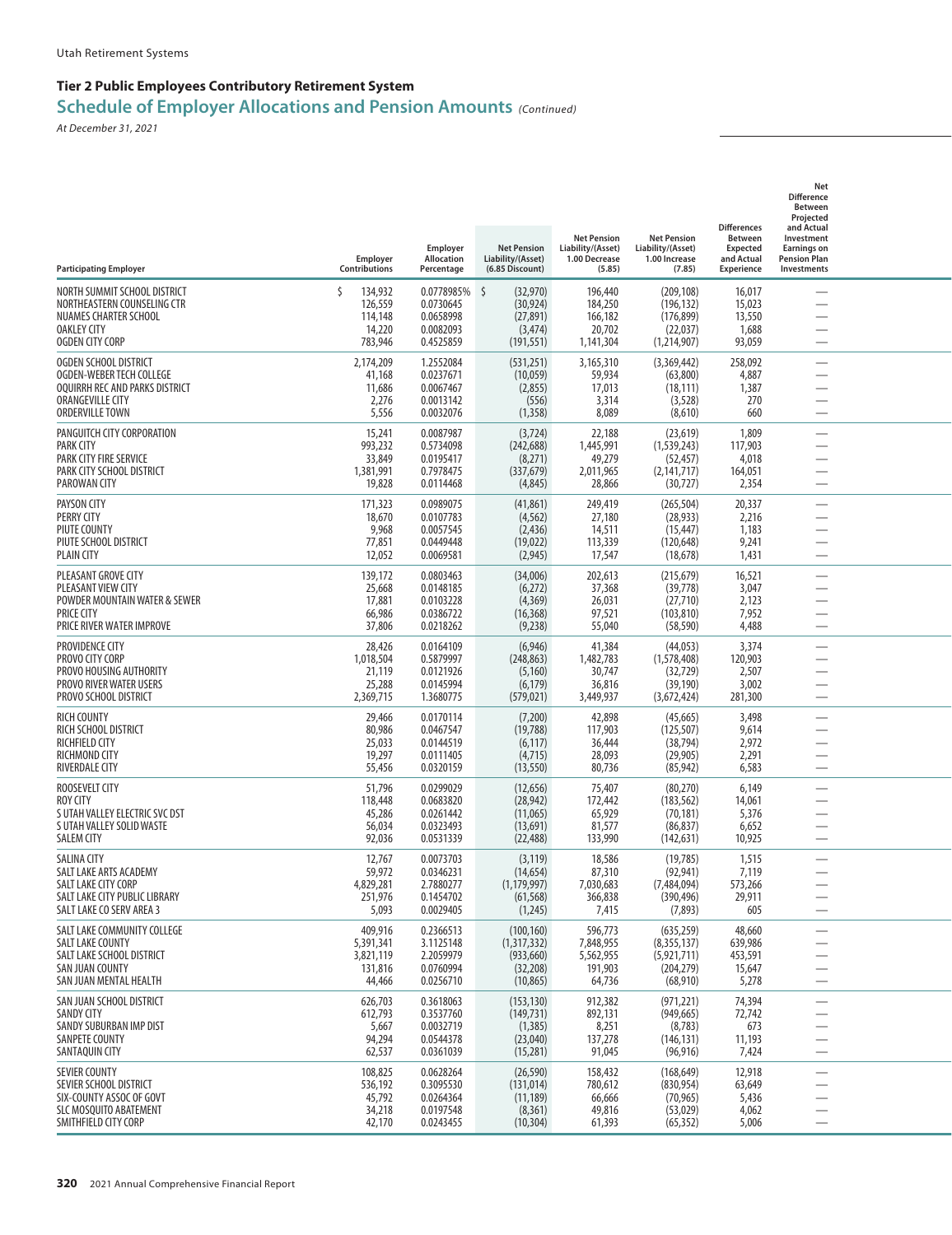|                                                    |                                                                                                                                                                      | <b>Deferred Outflows of Resources</b>                 | Pension Expense Excluding That Attributable<br><b>Deferred Inflows of Resources</b><br>to Employer-Paid Member Contributions |                                                                                                                                                 |                                         |                                                                                                                                                                      |                                                                   |                                                                                          |                                                                                                                                                                                                                                       |                                                                                                              |                                                                                                                                                                               |
|----------------------------------------------------|----------------------------------------------------------------------------------------------------------------------------------------------------------------------|-------------------------------------------------------|------------------------------------------------------------------------------------------------------------------------------|-------------------------------------------------------------------------------------------------------------------------------------------------|-----------------------------------------|----------------------------------------------------------------------------------------------------------------------------------------------------------------------|-------------------------------------------------------------------|------------------------------------------------------------------------------------------|---------------------------------------------------------------------------------------------------------------------------------------------------------------------------------------------------------------------------------------|--------------------------------------------------------------------------------------------------------------|-------------------------------------------------------------------------------------------------------------------------------------------------------------------------------|
| <b>Changes of</b><br><b>Assumptions</b>            | <b>Changes in</b><br><b>Proportion and</b><br><b>Differences</b><br><b>Between</b><br>Employer<br>Contributions<br>and<br>Proportionate<br>Share of<br>Contributions | Total<br><b>Deferred</b><br>Outflows of<br>Resources  | <b>Differences</b><br><b>Between</b><br><b>Expected</b><br>and Actual<br><b>Experience</b>                                   | Net<br><b>Difference</b><br><b>Between</b><br>Projected<br>and Actual<br>Investment<br><b>Earnings on</b><br><b>Pension Plan</b><br>Investments | <b>Changes of</b><br><b>Assumptions</b> | <b>Changes in</b><br><b>Proportion and</b><br><b>Differences</b><br><b>Between</b><br>Employer<br>Contributions<br>and<br>Proportionate<br>Share of<br>Contributions | <b>Total</b><br><b>Deferred</b><br>Inflows of<br><b>Resources</b> | Proportionate<br>Share of<br>Allocable<br><b>Plan Gross</b><br>Pension<br><b>Expense</b> | <b>Net Amortization</b><br>of Deferred<br><b>Amounts from</b><br><b>Changes</b> in<br><b>Proportion and</b><br><b>Differences</b><br>Between<br>Employer<br><b>Contributions</b><br>and<br>Proportionate<br>Share of<br>Contributions | Proportionate<br>Share of<br>Nonemployer<br>Contributions                                                    | <b>Total</b><br>Employer<br><b>Net Pension</b><br><b>Expense</b><br><b>Excluding That</b><br><b>Attributable to</b><br><b>Employer-Paid</b><br>Member<br><b>Contributions</b> |
| 30,742<br>28,834<br>26,006<br>3,240<br>178,607     | 20,152<br>17,464<br>17,674<br>2,101<br>106,751                                                                                                                       | 66,911<br>61,321<br>57,230<br>7,029<br>378,417        | 4,248<br>3,984<br>3,594<br>448<br>24,680                                                                                     | 81,464<br>76,408<br>68,916<br>8,585<br>473,298                                                                                                  | 312<br>292<br>264<br>33<br>1,811        | $\overline{\phantom{0}}$<br>$\overline{\phantom{0}}$<br>817<br>113                                                                                                   | 86,024<br>80,684<br>73,591<br>9,179<br>499,789                    | 112,339<br>105,368<br>95,035<br>11,839<br>652,682                                        | 2,300<br>2,127<br>2,034<br>229<br>12,767                                                                                                                                                                                              | $\overline{\phantom{0}}$                                                                                     | 114,639<br>107,495<br>97,069<br>12,068<br>665,449                                                                                                                             |
| 495,352<br>9,379<br>2,662<br>519<br>1,266          | 279,820<br>6,038<br>3,630<br>655<br>948                                                                                                                              | 1,033,264<br>20,304<br>7,679<br>1,444<br>2,874        | 68,448<br>1,296<br>368<br>72<br>175                                                                                          | 1,312,653<br>24,855<br>7,055<br>1,374<br>3,354                                                                                                  | 5,022<br>95<br>27<br>5<br>13            | $\overline{\phantom{0}}$<br>$\overline{\phantom{0}}$<br>1,943<br>315<br>$\overline{\phantom{0}}$                                                                     | 1,386,123<br>26,246<br>9,393<br>1,766<br>3,542                    | 1,810,159<br>34,275<br>9,730<br>1,895<br>4,626                                           | 34,642<br>693<br>223<br>43<br>95                                                                                                                                                                                                      | $\overline{\phantom{0}}$                                                                                     | 1,844,801<br>34,968<br>9,953<br>1,938<br>4,721                                                                                                                                |
| 3,472<br>226,289<br>7,712<br>314,860<br>4,517      | 1,773<br>124,392<br>5,368<br>189,518<br>3,741                                                                                                                        | 7,054<br>468,584<br>17,098<br>668,429<br>10,612       | 480<br>31,269<br>1,066<br>43,507<br>624                                                                                      | 9,201<br>599,652<br>20,436<br>834,361<br>11,971                                                                                                 | 35<br>2,294<br>78<br>3,192<br>46        | $\overline{\phantom{0}}$<br>389<br>685                                                                                                                               | 9,716<br>633,215<br>21,969<br>881,060<br>13,326                   | 12,689<br>826,925<br>28,181<br>1,150,591<br>16,508                                       | 232<br>15,859<br>541<br>22,786<br>356                                                                                                                                                                                                 |                                                                                                              | 12,921<br>842,784<br>28,722<br>1,173,377<br>16,864                                                                                                                            |
| 39,033<br>4,254<br>2,271<br>17,737<br>2,746        | 23,841<br>2,895<br>1,235<br>11,465<br>2,029                                                                                                                          | 83,211<br>9,365<br>4,689<br>38,443<br>6,206           | 5,394<br>588<br>314<br>2,451<br>379                                                                                          | 103,434<br>11,272<br>6,018<br>47,002<br>7,277                                                                                                   | 396<br>43<br>23<br>180<br>28            | $\overline{\phantom{0}}$<br>225<br>6<br>331                                                                                                                          | 109,224<br>12,128<br>6,355<br>49,639<br>8,015                     | 142,636<br>15,544<br>8,299<br>64,816<br>10,034                                           | 2,843<br>323<br>160<br>1,284<br>193                                                                                                                                                                                                   |                                                                                                              | 145,479<br>15,867<br>8,459<br>66,100<br>10,227                                                                                                                                |
| 31,708<br>5,848<br>4,074<br>15,261<br>8,613        | 19,687<br>3,532<br>3,744<br>8,922<br>4,904                                                                                                                           | 67,916<br>12,427<br>9,941<br>32,135<br>18,005         | 4,381<br>808<br>563<br>2,109<br>1,190                                                                                        | 84,023<br>15,497<br>10,795<br>40,442<br>22,825                                                                                                  | 321<br>59<br>41<br>155<br>87            | 218<br>62<br>$\overline{\phantom{0}}$<br>$\overline{\phantom{0}}$<br>$\overline{\phantom{0}}$                                                                        | 88,943<br>16,426<br>11,399<br>42,706<br>24,102                    | 115,869<br>21,370<br>14,887<br>55,770<br>31,476                                          | 2,337<br>425<br>388<br>1,086<br>594                                                                                                                                                                                                   |                                                                                                              | 118,206<br>21,795<br>15,275<br>56,856<br>32,070                                                                                                                               |
| 6,476<br>232,046<br>4,812<br>5,761<br>539,894      | 4,006<br>126,479<br>2,361<br>4,008<br>302,927                                                                                                                        | 13,856<br>479,428<br>9,680<br>12,771<br>1,124,121     | 895<br>32,064<br>665<br>796<br>74,603                                                                                        | 17,162<br>614,909<br>12,751<br>15,268<br>1,430,687                                                                                              | 66<br>2,353<br>49<br>58<br>5,474        | 295<br>1,132<br>284                                                                                                                                                  | 18,418<br>649,326<br>14,597<br>16,406<br>1,510,764                | 23,666<br>847,965<br>17,583<br>21,054<br>1,972,930                                       | 436<br>15,838<br>227<br>431<br>37,080                                                                                                                                                                                                 |                                                                                                              | 24,102<br>863,803<br>17,810<br>21,485<br>2,010,010                                                                                                                            |
| 6,713<br>18,451<br>5,703<br>4,396<br>12,635        | 3,321<br>11,188<br>4,136<br>2,388<br>8,439                                                                                                                           | 13,532<br>39,253<br>12,811<br>9,075<br>27,657         | 928<br>2,550<br>788<br>608<br>1,746                                                                                          | 17,790<br>48,894<br>15,113<br>11,650<br>33,481                                                                                                  | 68<br>187<br>58<br>45<br>128            | $\overline{\phantom{0}}$<br>$\overline{\phantom{0}}$<br>16<br>23<br>$\overline{\phantom{0}}$                                                                         | 18,786<br>51,631<br>15,975<br>12,326<br>35,355                    | 24,532<br>67,426<br>20,841<br>16,066<br>46,171                                           | 424<br>1,301<br>431<br>301<br>955                                                                                                                                                                                                     |                                                                                                              | 24,956<br>68,727<br>21,272<br>16,367<br>47,126                                                                                                                                |
| 11,801<br>26,986<br>10,317<br>12,766<br>20,969     | 7,847<br>14,607<br>6,823<br>10,226<br>15,588                                                                                                                         | 25,797<br>55,654<br>22,516<br>29,644<br>47,482        | 1,631<br>3,729<br>1,426<br>1,764<br>2,897                                                                                    | 31,271<br>71,511<br>27,341<br>33,830<br>55,566                                                                                                  | 120<br>274<br>105<br>129<br>213         | 1,899<br>116                                                                                                                                                         | 34,921<br>75,514<br>28,872<br>35,839<br>58,676                    | 43,124<br>98,615<br>37,703<br>46,652<br>76,625                                           | 705<br>1,804<br>794<br>1,040<br>1,655                                                                                                                                                                                                 |                                                                                                              | 43,829<br>100,419<br>38,497<br>47,692<br>78,280                                                                                                                               |
| 2,909<br>13,664<br>1,100,259<br>57,408<br>1,160    | 2,109<br>7,564<br>660,983<br>34,168<br>1,109                                                                                                                         | 6,533<br>28,347<br>2,334,508<br>121,487<br>2,874      | 402<br>1,888<br>152,034<br>7,933<br>160                                                                                      | 7,708<br>36,208<br>2,915,621<br>152,128<br>3,075                                                                                                | 29<br>139<br>11,155<br>582<br>12        | 190<br>$\overline{\phantom{0}}$<br>$\overline{\phantom{0}}$<br>30                                                                                                    | 8,329<br>38,235<br>3,078,810<br>160,643<br>3,277                  | 10,629<br>49,931<br>4,020,666<br>209,785<br>4,241                                        | 208<br>944<br>79,457<br>4,103<br>113                                                                                                                                                                                                  | —<br>—<br>$\overline{\phantom{0}}$<br>—<br>$\overline{\phantom{0}}$                                          | 10,837<br>50,875<br>4,100,123<br>213,888<br>4,354                                                                                                                             |
| 93,391<br>1,228,313<br>870,568<br>30,032<br>10,131 | 31,643<br>691,834<br>511,896<br>18,028<br>6,685                                                                                                                      | 173,694<br>2,560,133<br>1,836,055<br>63,707<br>22,094 | 12,905<br>169,728<br>120,295<br>4,150<br>1,400                                                                               | 247,482<br>3,254,958<br>2,306,955<br>79,582<br>26,846                                                                                           | 947<br>12,454<br>8,826<br>304<br>103    | 2,284<br>$\overline{\phantom{0}}$<br>$\frac{1}{2}$<br>977<br>21                                                                                                      | 263,618<br>3,437,140<br>2,436,076<br>85,013<br>28,370             | 341,279<br>4,488,615<br>3,181,310<br>109,744<br>37,021                                   | 5,116<br>85,906<br>61,523<br>2,117<br>736                                                                                                                                                                                             | $\overline{\phantom{0}}$<br>—<br>—                                                                           | 346,395<br>4,574,521<br>3,242,833<br>111,861<br>37,757                                                                                                                        |
| 142,782<br>139,613<br>1,291<br>21,483<br>14,248    | 81,424<br>81,623<br>602<br>11,918<br>9,700                                                                                                                           | 298,600<br>293,978<br>2,566<br>44,594<br>31,372       | 19,730<br>19,292<br>178<br>2,969<br>1,969                                                                                    | 378,364<br>369,966<br>3,422<br>56,929<br>37,756                                                                                                 | 1,448<br>1,416<br>13<br>218<br>144      | $\overline{\phantom{0}}$<br>$\overline{\phantom{0}}$<br>$\overline{\phantom{0}}$<br>—                                                                                | 399,542<br>390,674<br>3,613<br>60,116<br>39,869                   | 521,768<br>510,187<br>4,718<br>78,506<br>52,066                                          | 10,034<br>9,984<br>82<br>1,459<br>1,069                                                                                                                                                                                               | $\overline{\phantom{0}}$                                                                                     | 531,802<br>520,171<br>4,800<br>79,965<br>53,135                                                                                                                               |
| 24,794<br>122,161<br>10,433<br>7,796<br>9,608      | 15,058<br>80,057<br>8,313<br>4,446<br>5,914                                                                                                                          | 52,770<br>265,867<br>24,182<br>16,304<br>20,528       | 3,426<br>16,880<br>1,442<br>1,077<br>1,328                                                                                   | 65,702<br>323,720<br>27,646<br>20,659<br>25,460                                                                                                 | 251<br>1,239<br>106<br>79<br>97         | $\overline{\phantom{0}}$<br>—<br>589                                                                                                                                 | 69,379<br>341,839<br>29,194<br>21,815<br>27,474                   | 90,603<br>446,412<br>38,124<br>28,489<br>35,109                                          | 1,764<br>9,150<br>874<br>551<br>668                                                                                                                                                                                                   | $\overline{\phantom{0}}$<br>$\overline{\phantom{0}}$<br>$\overline{\phantom{0}}$<br>$\overline{\phantom{0}}$ | 92,367<br>455,562<br>38,998<br>29,040<br>35,777                                                                                                                               |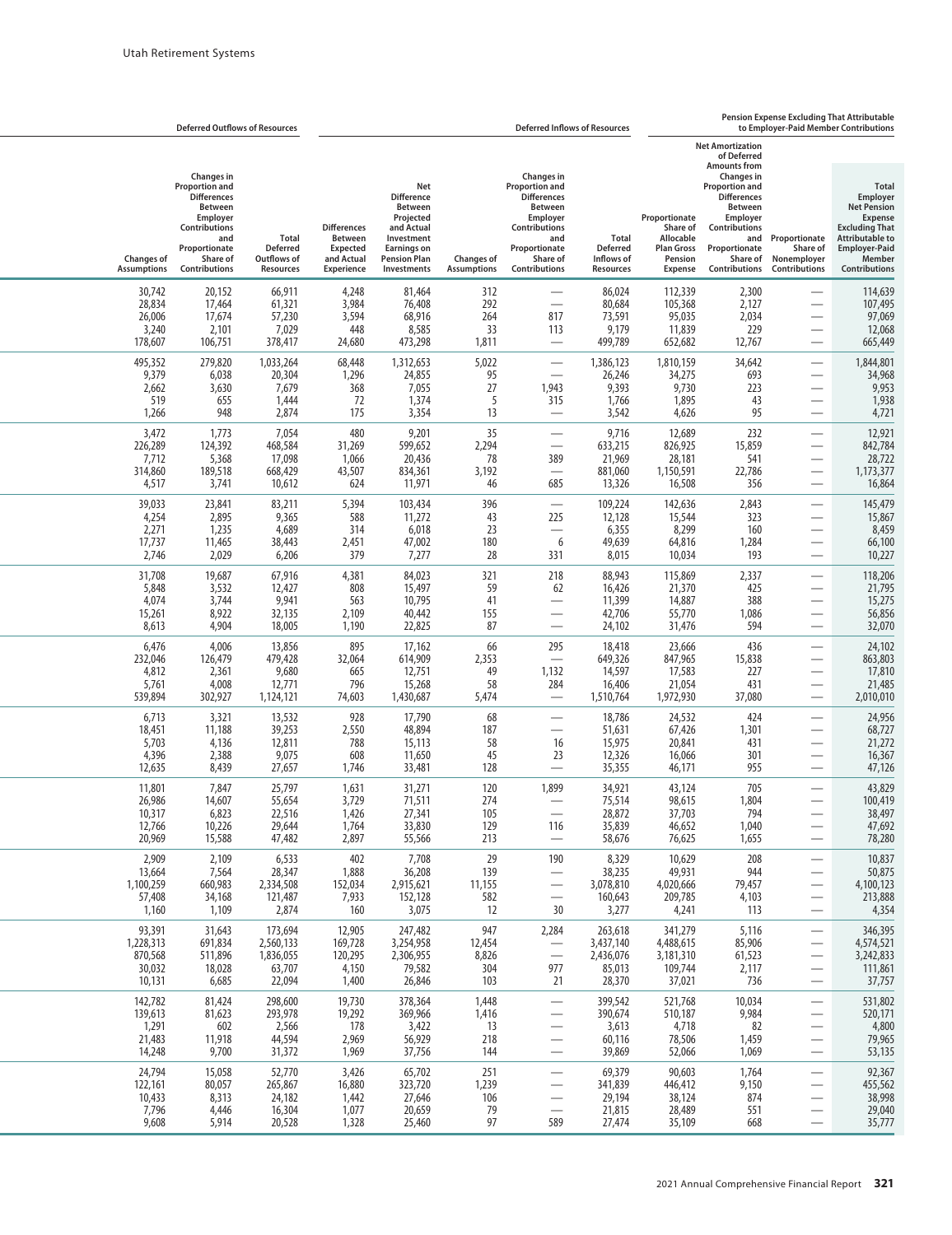| <b>Participating Employer</b>                                                                                                                    | Employer<br>Contributions                             | Employer<br><b>Allocation</b><br>Percentage                       | <b>Net Pension</b><br>Liability/(Asset)<br>(6.85 Discount)        | <b>Net Pension</b><br>Liability/(Asset)<br>1.00 Decrease<br>(5.85) | <b>Net Pension</b><br>Liability/(Asset)<br>1.00 Increase<br>(7.85)   | <b>Differences</b><br><b>Between</b><br><b>Expected</b><br>and Actual<br>Experience | Net<br><b>Difference</b><br>Between<br>Projected<br>and Actual<br>Investment<br><b>Earnings on</b><br><b>Pension Plan</b><br>Investments |  |
|--------------------------------------------------------------------------------------------------------------------------------------------------|-------------------------------------------------------|-------------------------------------------------------------------|-------------------------------------------------------------------|--------------------------------------------------------------------|----------------------------------------------------------------------|-------------------------------------------------------------------------------------|------------------------------------------------------------------------------------------------------------------------------------------|--|
| <b>SNOW COLLEGE</b><br>SNYDER BASIN SPECIAL REC DIST<br>SNYDERVILLE BASIN W R D<br>SO DAVIS METRO FIRE AGENCY<br>SO DAVIS RECREATION CENTER      | 45,689<br>Ś<br>98,014<br>49,190<br>4,333<br>37,321    | 0.0263771% \$<br>0.0565854<br>0.0283985<br>0.0025013<br>0.0215462 | (11, 164)<br>(23, 949)<br>(12,019)<br>(1,059)<br>(9, 119)         | 66,516<br>142,694<br>71,614<br>6,308<br>54,334                     | (70, 806)<br>(151,896)<br>(76, 232)<br>(6,714)<br>(57, 838)          | 5,424<br>11,635<br>5,839<br>514<br>4,430                                            |                                                                                                                                          |  |
| SO SL VALLEY MOSQ ABATE<br>SO UTAH VALLEY ANIMAL SVCS SSD<br>SO UTAH VALLEY POWER SYSTEMS<br>SOLDIER HOLLOW CHARTER SCHOOL<br>SOLID WASTE SSD #1 | 10,538<br>6,122<br>6,215<br>68,568<br>70,741          | 0.0060836<br>0.0035345<br>0.0035879<br>0.0395857<br>0.0408397     | (2, 575)<br>(1, 496)<br>(1, 519)<br>(16, 754)<br>(17, 285)        | 15,341<br>8,913<br>9,048<br>99,825<br>102,987                      | (16, 331)<br>(9,488)<br>(9,631)<br>(106, 263)<br>(109, 629)          | 1,251<br>727<br>738<br>8,139<br>8,397                                               |                                                                                                                                          |  |
| SOUTH DAVIS SEWER DIST<br>SOUTH DAVIS WATER DIST<br>SOUTH OGDEN CITY<br>SOUTH OGDEN CONSERV DIST<br>SOUTH SANPETE SCHOOL DISTRICT                | 84,697<br>4,578<br>50,722<br>60,450<br>406,399        | 0.0488969<br>0.0026430<br>0.0292827<br>0.0348986<br>0.2346214     | (20, 695)<br>(1, 119)<br>(12, 394)<br>(14, 770)<br>(99,300)       | 123,305<br>6,665<br>73,843<br>88,005<br>591,654                    | (131, 257)<br>(7,095)<br>(78, 606)<br>(93, 681)<br>(629, 810)        | 10,054<br>543<br>6,021<br>7,176<br>48,242                                           | —                                                                                                                                        |  |
| SOUTH SUMMIT SCHOOL DISTRICT<br>SOUTH VALLEY SEWER DISTRICT<br>SOUTH VALLEY WATER RECLAMATION<br>SOUTH WEBER CITY<br>SOUTHEASTERN UTAH AOG       | 183,364<br>148,283<br>79,995<br>40,804<br>70,946      | 0.1058595<br>0.0856065<br>0.0461824<br>0.0235571<br>0.0409586     | (44, 804)<br>(36, 232)<br>(19, 546)<br>(9,970)<br>(17, 335)       | 266,950<br>215,877<br>116,460<br>59,405<br>103,287                 | (284, 166)<br>(229, 799)<br>(123, 971)<br>(63, 236)<br>(109, 948)    | 21,767<br>17,602<br>9,496<br>4,844<br>8,422                                         |                                                                                                                                          |  |
| SOUTHEASTERN UTAH HEALTH<br>SOUTHERN UTAH UNIVERSITY<br>SOUTHWEST EDUC DEVELOPMENT CTR<br>SOUTHWEST TECHNICAL COLLEGE<br>SPANISH FORK CITY       | 109,805<br>589,733<br>26,636<br>152,247<br>431,227    | 0.0633922<br>0.3404632<br>0.0153776<br>0.0878950<br>0.2489546     | (26, 830)<br>(144, 097)<br>(6, 508)<br>(37,200)<br>(105, 367)     | 159,859<br>858,560<br>38,778<br>221,648<br>627,799                 | (170, 168)<br>(913, 929)<br>(41, 279)<br>(235, 943)<br>(668, 286)    | 13,035<br>70,005<br>3,162<br>18,073<br>51,189                                       |                                                                                                                                          |  |
| <b>SPRING CITY</b><br>SPRINGVILLE CITY<br>ST GEORGE HOUSING AUTH<br>STANSBURY PARK IMPROV DIST<br>STANSBURY SERVICE AGENCY                       | 1,675<br>321,190<br>6,585<br>4,246<br>46,830          | 0.0009668<br>0.1854284<br>0.0038015<br>0.0024512<br>0.0270356     | (409)<br>(78, 480)<br>(1,609)<br>(1,037)<br>(11, 442)             | 2,438<br>467,602<br>9,586<br>6,181<br>68,177                       | (2, 595)<br>(497, 758)<br>(10, 205)<br>(6, 580)<br>(72, 574)         | 199<br>38,127<br>782<br>504<br>5,559                                                |                                                                                                                                          |  |
| <b>STATE OF UTAH</b><br>SUCCESS ACADEMY<br>SUMMIT ACADEMY HIGH SCHOOL<br>SUMMIT ACADEMY INC<br>SUMMIT COUNTY                                     | 29,994,019<br>56,287<br>130,248<br>481,378<br>442,277 | 17.3160670<br>0.0324956<br>0.0751945<br>0.2779076<br>0.2553343    | (7,328,801)<br>(13, 753)<br>(31, 825)<br>(117, 621)<br>(108, 067) | 43,666,631<br>81,945<br>189,621<br>700,811<br>643,887              | (46, 482, 700)<br>(87, 230)<br>(201, 850)<br>(746,006)<br>(685, 411) | 3,560,479<br>6,682<br>15,461<br>57,143<br>52,501                                    | —<br>$\overline{\phantom{0}}$                                                                                                            |  |
| SUMMIT COUNTY SERVICE AREA 3<br><b>SUNSET CITY</b><br>SW BEHAVIORAL HEALTH CENTER<br>SW MOSQUITO ABATEMENT/CONTROL<br>SW UT PUBLIC HEALTH DEPT   | 6,061<br>17,034<br>326,056<br>16,767<br>140,706       | 0.0034993<br>0.0098339<br>0.1882375<br>0.0096799<br>0.0812322     | (1,481)<br>(4, 162)<br>(79, 669)<br>(4,097)<br>(34, 380)          | 8,824<br>24,799<br>474,686<br>24,410<br>204,847                    | (9, 393)<br>(26, 398)<br>(505, 299)<br>(25, 984)<br>(218,057)        | 720<br>2,022<br>38,705<br>1,990<br>16,703                                           |                                                                                                                                          |  |
| SYRACUSE CITY CORP<br>TAYLOR WEST WEBER WTR IMP DIST<br>TAYLORSVILLE-BENNION IMP<br><b>TIMBERLAKES WATER SSD</b><br>TIMPANOGOS SSD               | 123,484<br>14,013<br>64,605<br>23,330<br>83,246       | 0.0712894<br>0.0080901<br>0.0372976<br>0.0134690<br>0.0480596     | (30, 172)<br>(3, 424)<br>(15, 786)<br>(5,701)<br>(20, 341)        | 179,773<br>20,401<br>94,055<br>33,965<br>121,194                   | (191, 367)<br>(21, 717)<br>(100, 121)<br>(36, 156)<br>(129,010)      | 14,658<br>1,663<br>7,669<br>2,769<br>9,882                                          | $\overline{\phantom{0}}$                                                                                                                 |  |
| <b>TINTIC SCHOOL DISTRICT</b><br><b>TOOELE CITY</b><br><b>TOOELE COUNTY</b><br>TOOELE COUNTY HOUSING<br><b>TOOELE SCHOOL DISTRICT</b>            | 36,538<br>182,957<br>456,968<br>18,604<br>2,218,589   | 0.0210937<br>0.1056240<br>0.2638155<br>0.0107404<br>1.2808299     | (8,928)<br>(44, 704)<br>(111, 657)<br>(4, 546)<br>(542,095)       | 53,193<br>266,356<br>665,274<br>27,085<br>3,229,921                | (56, 623)<br>(283, 534)<br>(708, 178)<br>(28, 831)<br>(3,438,220)    | 4,337<br>21,718<br>54,245<br>2,208<br>263,361                                       | —<br>$\overline{\phantom{0}}$<br>$\overline{\phantom{0}}$                                                                                |  |
| <b>TOOELE TECHNICAL COLLEGE</b><br><b>TOQUERVILLE CITY</b><br><b>TORREY TOWN</b><br>TOWN OF ALTA<br>TOWN OF BRIAN HEAD                           | 42,111<br>16,534<br>3,547<br>12,251<br>12,894         | 0.0243117<br>0.0095453<br>0.0020475<br>0.0070729<br>0.0074439     | (10, 290)<br>(4,040)<br>(867)<br>(2,994)<br>(3, 151)              | 61,308<br>24,071<br>5,163<br>17,836<br>18,772                      | (65,262)<br>(25, 623)<br>(5, 496)<br>(18,986)<br>(19,982)            | 4,999<br>1,963<br>421<br>1,454<br>1,531                                             | $\overline{\phantom{0}}$<br>$\overline{\phantom{0}}$<br>$\overline{\phantom{0}}$                                                         |  |
| TOWN OF GARDEN CITY<br>TOWN OF GOSHEN<br>TOWN OF HIDEOUT<br><b>TOWN OF MANILA</b><br>TOWN OF MANTUA                                              | 18,664<br>6,010<br>8,653<br>8,129<br>4,993            | 0.0107753<br>0.0034697<br>0.0049955<br>0.0046932<br>0.0028824     | (4, 561)<br>(1,469)<br>(2, 114)<br>(1,986)<br>(1,220)             | 27,173<br>8,750<br>12,597<br>11,835<br>7,269                       | (28, 925)<br>(9,314)<br>(13, 410)<br>(12, 598)<br>(7, 737)           | 2,216<br>713<br>1,027<br>965<br>593                                                 | $\overline{\phantom{0}}$<br>$\overline{\phantom{0}}$                                                                                     |  |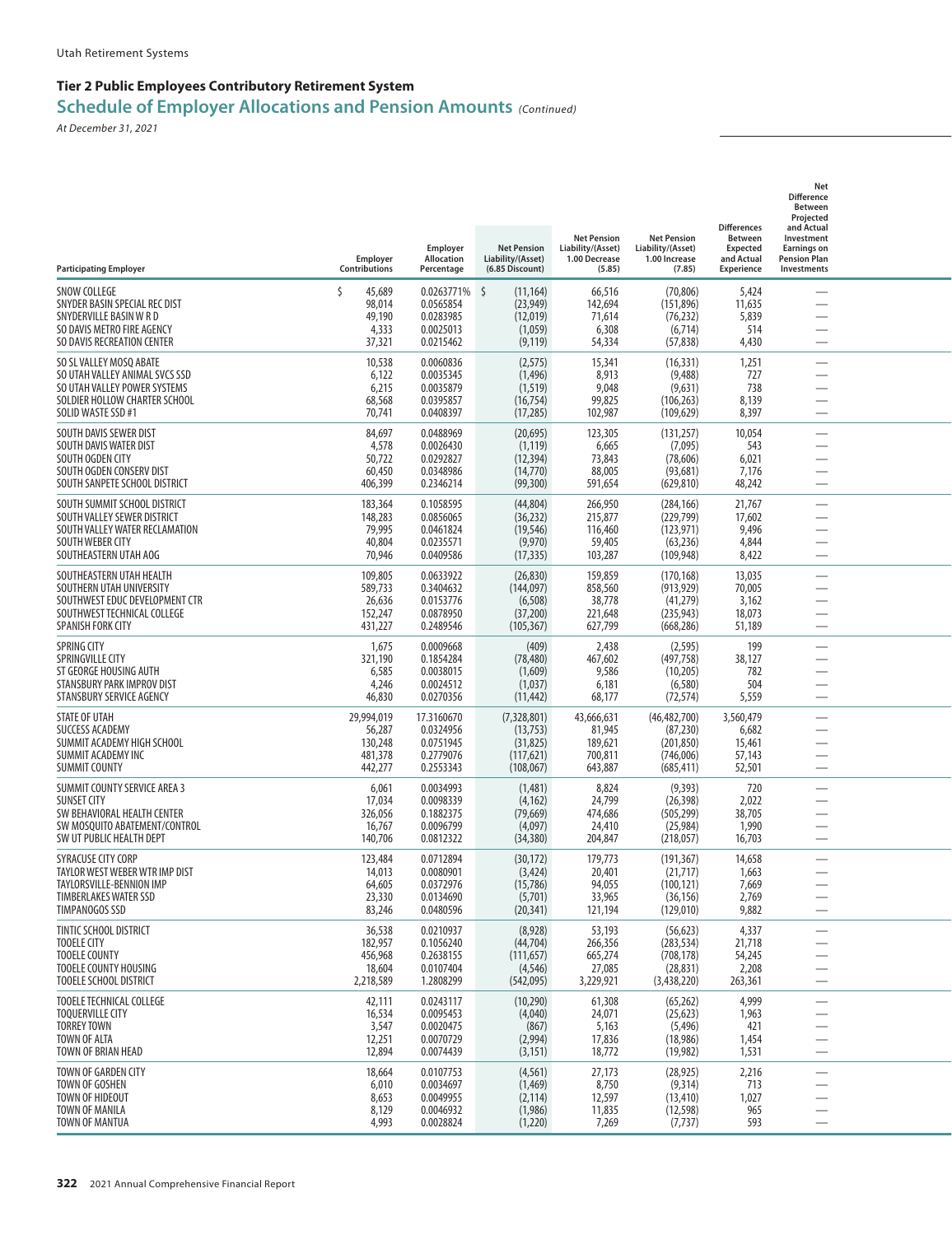|                                                     | <b>Deferred Outflows of Resources</b>                                                                                                                                |                                                      | Pension Expense Excluding That Attributable<br><b>Deferred Inflows of Resources</b><br>to Employer-Paid Member Contributions |                                                                                                                                                 |                                          |                                                                                                                                                        |                                                                   |                                                                                   |                                                                                                                                                                                      |                                                                                       |                                                                                                                                                                               |
|-----------------------------------------------------|----------------------------------------------------------------------------------------------------------------------------------------------------------------------|------------------------------------------------------|------------------------------------------------------------------------------------------------------------------------------|-------------------------------------------------------------------------------------------------------------------------------------------------|------------------------------------------|--------------------------------------------------------------------------------------------------------------------------------------------------------|-------------------------------------------------------------------|-----------------------------------------------------------------------------------|--------------------------------------------------------------------------------------------------------------------------------------------------------------------------------------|---------------------------------------------------------------------------------------|-------------------------------------------------------------------------------------------------------------------------------------------------------------------------------|
|                                                     |                                                                                                                                                                      |                                                      |                                                                                                                              |                                                                                                                                                 |                                          |                                                                                                                                                        |                                                                   |                                                                                   | <b>Net Amortization</b><br>of Deferred                                                                                                                                               |                                                                                       |                                                                                                                                                                               |
| <b>Changes of</b><br><b>Assumptions</b>             | <b>Changes</b> in<br><b>Proportion and</b><br><b>Differences</b><br><b>Between</b><br>Employer<br>Contributions<br>and<br>Proportionate<br>Share of<br>Contributions | Total<br>Deferred<br>Outflows of<br>Resources        | <b>Differences</b><br><b>Between</b><br><b>Expected</b><br>and Actual<br><b>Experience</b>                                   | Net<br><b>Difference</b><br><b>Between</b><br>Projected<br>and Actual<br>Investment<br><b>Earnings on</b><br><b>Pension Plan</b><br>Investments | <b>Changes of</b><br><b>Assumptions</b>  | Changes in<br><b>Proportion and</b><br><b>Differences</b><br>Between<br>Employer<br>Contributions<br>and<br>Proportionate<br>Share of<br>Contributions | <b>Total</b><br><b>Deferred</b><br>Inflows of<br><b>Resources</b> | Proportionate<br>Share of<br>Allocable<br><b>Plan Gross</b><br>Pension<br>Expense | <b>Amounts from</b><br>Changes in<br><b>Proportion and</b><br><b>Differences</b><br>Between<br>Employer<br><b>Contributions</b><br>and<br>Proportionate<br>Share of<br>Contributions | Proportionate<br>Share of<br>Nonemployer<br>Contributions                             | <b>Total</b><br>Employer<br><b>Net Pension</b><br><b>Expense</b><br><b>Excluding That</b><br><b>Attributable to</b><br><b>Employer-Paid</b><br>Member<br><b>Contributions</b> |
| 10,409<br>22,331<br>11,207<br>987<br>8,503          | 4,903<br>12,802<br>6,466<br>710<br>5,806                                                                                                                             | 20,736<br>46,768<br>23,512<br>2,211<br>18,739        | 1,438<br>3,086<br>1,549<br>136<br>1,175                                                                                      | 27,584<br>59,175<br>29,698<br>2,616<br>22,532                                                                                                   | 106<br>226<br>114<br>10<br>86            | 837<br>1,437<br>$\overline{\phantom{0}}$                                                                                                               | 29,965<br>63,924<br>31,361<br>2,762<br>23,793                     | 38,039<br>81,603<br>40,954<br>3,607<br>31,072                                     | 664<br>1,384<br>799<br>80<br>661                                                                                                                                                     | $\overline{\phantom{0}}$                                                              | 38,703<br>82,987<br>41,753<br>3,687<br>31,733                                                                                                                                 |
| 2,401<br>1,395<br>1,416<br>15,622<br>16,117         | 1,512<br>714<br>1,221<br>10,379<br>13,151                                                                                                                            | 5,164<br>2,836<br>3,375<br>34,140<br>37,665          | 332<br>193<br>196<br>2,159<br>2,227                                                                                          | 6,362<br>3,696<br>3,752<br>41,397<br>42,709                                                                                                     | 24<br>14<br>14<br>158<br>163             | 666<br>$\overline{\phantom{0}}$<br>$\overline{\phantom{0}}$<br>$\overline{\phantom{0}}$<br>1,263                                                       | 7,384<br>3,903<br>3,962<br>43,714<br>46,362                       | 8,773<br>5,097<br>5,174<br>57,087<br>58,896                                       | 136<br>93<br>110<br>1,206<br>1,200                                                                                                                                                   | $\overline{\phantom{0}}$                                                              | 8,909<br>5,190<br>5,284<br>58,293<br>60,096                                                                                                                                   |
| 19,297<br>1,043<br>11,556<br>13,772<br>92,590       | 15,800<br>897<br>7,431<br>7,675<br>58,220                                                                                                                            | 45,151<br>2,483<br>25,008<br>28,623<br>199,052       | 2,666<br>144<br>1,597<br>1,903<br>12,794                                                                                     | 51,135<br>2,764<br>30,623<br>36,496<br>245,359                                                                                                  | 196<br>-11<br>117<br>140<br>939          | 977<br>34<br>202<br>$\overline{\phantom{0}}$<br>$\overline{\phantom{0}}$                                                                               | 54,974<br>2,953<br>32,539<br>38,539<br>259,092                    | 70,515<br>3,812<br>42,229<br>50,328<br>338,352                                    | 1,658<br>95<br>853<br>957<br>6,875                                                                                                                                                   | $\overline{\phantom{0}}$<br>-<br>$\overbrace{\phantom{133221}}$                       | 72,173<br>3,907<br>43,082<br>51,285<br>345,227                                                                                                                                |
| 41,776<br>33,783<br>18,225<br>9,297<br>16,164       | 23,766<br>20,057<br>9,307<br>5,700<br>12,381                                                                                                                         | 87,309<br>71,442<br>37,028<br>19,841<br>36,967       | 5,773<br>4,668<br>2,518<br>1,285<br>2,234                                                                                    | 110,704<br>89,524<br>48,296<br>24,635<br>42,833                                                                                                 | 424<br>343<br>185<br>94<br>164           | $\overline{\phantom{0}}$<br>242<br>404<br>$\overline{\phantom{0}}$<br>8                                                                                | 116,901<br>94,777<br>51,403<br>26,014<br>45,239                   | 152,662<br>123,455<br>66,600<br>33,972<br>59,067                                  | 2,964<br>2,347<br>1,156<br>661<br>1,311                                                                                                                                              |                                                                                       | 155,626<br>125,802<br>67,756<br>34,633<br>60,378                                                                                                                              |
| 25,017<br>134,359<br>6,069<br>34,687<br>98,247      | 18,747<br>84,183<br>3,253<br>23,576<br>61,103                                                                                                                        | 56,799<br>288,547<br>12,484<br>76,336<br>210,539     | 3,457<br>18,566<br>839<br>4,793<br>13,576                                                                                    | 66,293<br>356,044<br>16,081<br>91,917<br>260,348                                                                                                | 254<br>1,362<br>62<br>352<br>996         | $\overline{\phantom{0}}$<br>$\overline{\phantom{0}}$<br>311<br>$\overline{\phantom{0}}$                                                                | 70,004<br>375,972<br>17,293<br>97,062<br>274,920                  | 91,419<br>490,988<br>22,176<br>126,755<br>359,022                                 | 2,025<br>9,926<br>381<br>2,658<br>7,093                                                                                                                                              | $\overline{\phantom{0}}$                                                              | 93,444<br>500,914<br>22,557<br>129,413<br>366,115                                                                                                                             |
| 382<br>73,177<br>1,500<br>967<br>10,669             | 324<br>43,255<br>1,134<br>862<br>8,210                                                                                                                               | 905<br>154,559<br>3,416<br>2,333<br>24,438           | 53<br>10,112<br>207<br>134<br>1,474                                                                                          | 1,011<br>193,914<br>3,975<br>2,563<br>28,273                                                                                                    | $\overline{4}$<br>742<br>15<br>10<br>108 | 366<br>$\overline{\phantom{0}}$<br>$\overline{\phantom{0}}$<br>$\overline{\phantom{0}}$<br>290                                                         | 1,434<br>204,768<br>4,197<br>2,707<br>30,145                      | 1,394<br>267,410<br>5,482<br>3,535<br>38,989                                      | 5<br>5,166<br>121<br>93<br>847                                                                                                                                                       |                                                                                       | 1,399<br>272,576<br>5,603<br>3,628<br>39,836                                                                                                                                  |
| 6,833,565<br>12,824<br>29,675<br>109,673<br>100,764 | 3,910,797<br>8,269<br>16,152<br>59,346<br>60,360                                                                                                                     | 14,304,841<br>27,775<br>61,288<br>226,162<br>213,625 | 944,253<br>1,772<br>4,100<br>15,155<br>13,924                                                                                | 18,108,535<br>33,983<br>78,636<br>290,626<br>267,020                                                                                            | 69,277<br>130<br>301<br>1,112<br>1,022   | $\overline{\phantom{0}}$<br>$\overline{\phantom{0}}$<br>$\overline{\phantom{0}}$                                                                       | 19,122,065<br>35,885<br>83,037<br>306,893<br>281,966              | 24,971,816<br>46,863<br>108,439<br>400,776<br>368,222                             | 478,161<br>979<br>2,023<br>7,603<br>7,105                                                                                                                                            | $\overline{\phantom{0}}$<br>$\overline{\phantom{0}}$                                  | 25,449,977<br>47,842<br>110,462<br>408,379<br>375,327                                                                                                                         |
| 1,381<br>3,881<br>74,285<br>3,820<br>32,057         | 1,209<br>2,351<br>41,231<br>2,483<br>21,304                                                                                                                          | 3,310<br>8,254<br>154,221<br>8,293<br>70,064         | 191<br>536<br>10,265<br>528<br>4,430                                                                                         | 3,659<br>10,284<br>196,852<br>10,123<br>84,950                                                                                                  | 14<br>39<br>753<br>39<br>325             | $\overline{\phantom{0}}$<br>413<br>$\overline{\phantom{0}}$                                                                                            | 3,864<br>10,859<br>207,870<br>11,103<br>89,705                    | 5,046<br>14,182<br>271,461<br>13,960<br>117,146                                   | 111<br>284<br>5,088<br>242<br>2,435                                                                                                                                                  |                                                                                       | 5,157<br>14,466<br>276,549<br>14,202<br>119,581                                                                                                                               |
| 28,133<br>3,193<br>14,719<br>5,315<br>18,966        | 17,141<br>2,153<br>9,117<br>3,705<br>9,834                                                                                                                           | 59,932<br>7,009<br>31,505<br>11,789<br>38,682        | 3,887<br>441<br>2,034<br>734<br>2,621                                                                                        | 74,552<br>8,460<br>39,005<br>14,085<br>50,259                                                                                                   | 285<br>32<br>149<br>54<br>192            | —<br>$\overline{\phantom{0}}$<br>$\overline{\phantom{0}}$<br>—<br>—                                                                                    | 78,724<br>8,933<br>41,188<br>14,873<br>53,072                     | 102,808<br>11,667<br>53,788<br>19,424<br>69,308                                   | 2,032<br>253<br>1,073<br>420<br>1,291                                                                                                                                                | $\overline{\phantom{0}}$<br>$\overline{\phantom{0}}$<br>$\overline{\phantom{0}}$<br>— | 104,840<br>11,920<br>54,861<br>19,844<br>70,599                                                                                                                               |
| 8,324<br>41,683<br>104,111<br>4,239<br>505,463      | 5,791<br>24,374<br>61,039<br>2,082<br>325,754                                                                                                                        | 18,452<br>87,775<br>219,395<br>8,529<br>1,094,578    | 1,150<br>5,760<br>14,386<br>586<br>69,845                                                                                    | 22,059<br>110,458<br>275,889<br>11,232<br>1,339,447                                                                                             | 84<br>423<br>1,056<br>43<br>5,125        | —<br>—<br>$\overline{\phantom{0}}$<br>269<br>$\overline{\phantom{0}}$                                                                                  | 23,293<br>116,641<br>291,331<br>12,130<br>1,414,417               | 30,420<br>152,322<br>380,453<br>15,489<br>1,847,108                               | 633<br>2,945<br>7,373<br>262<br>37,140                                                                                                                                               | $\overline{\phantom{0}}$<br>$\overline{\phantom{0}}$<br>$\overline{\phantom{0}}$      | 31,053<br>155,267<br>387,826<br>15,751<br>1,884,248                                                                                                                           |
| 9,594<br>3,767<br>808<br>2,791<br>2,938             | 5,387<br>2,928<br>315<br>1,905<br>1,900                                                                                                                              | 19,980<br>8,658<br>1,544<br>6,150<br>6,369           | 1,326<br>521<br>112<br>386<br>406                                                                                            | 25,424<br>9,982<br>2,141<br>7,397<br>7,785                                                                                                      | 97<br>38<br>8<br>28<br>30                | —<br>912<br>$\overline{\phantom{0}}$<br>$\overline{\phantom{0}}$<br>—                                                                                  | 26,847<br>11,453<br>2,261<br>7,811<br>8,221                       | 35,060<br>13,765<br>2,953<br>10,200<br>10,735                                     | 629<br>273<br>43<br>214<br>217                                                                                                                                                       | $\overline{\phantom{0}}$<br>$\overline{\phantom{0}}$<br>$\overline{\phantom{0}}$<br>— | 35,689<br>14,038<br>2,996<br>10,414<br>10,952                                                                                                                                 |
| 4,252<br>1,369<br>1,971<br>1,852<br>1,138           | 2,181<br>1,095<br>1,700<br>1,246<br>1,041                                                                                                                            | 8,649<br>3,177<br>4,698<br>4,063<br>2,772            | 588<br>189<br>272<br>256<br>157                                                                                              | 11,268<br>3,628<br>5,224<br>4,908<br>3,014                                                                                                      | 43<br>14<br>20<br>19<br>12               | $\overline{\phantom{0}}$<br>767<br>$\overline{\phantom{0}}$<br>158<br>48                                                                               | 11,899<br>4,598<br>5,516<br>5,341<br>3,231                        | 15,539<br>5,004<br>7,204<br>6,768<br>4,157                                        | 272<br>68<br>153<br>128<br>99                                                                                                                                                        | $\overline{\phantom{0}}$<br>—                                                         | 15,811<br>5,072<br>7,357<br>6,896<br>4,256                                                                                                                                    |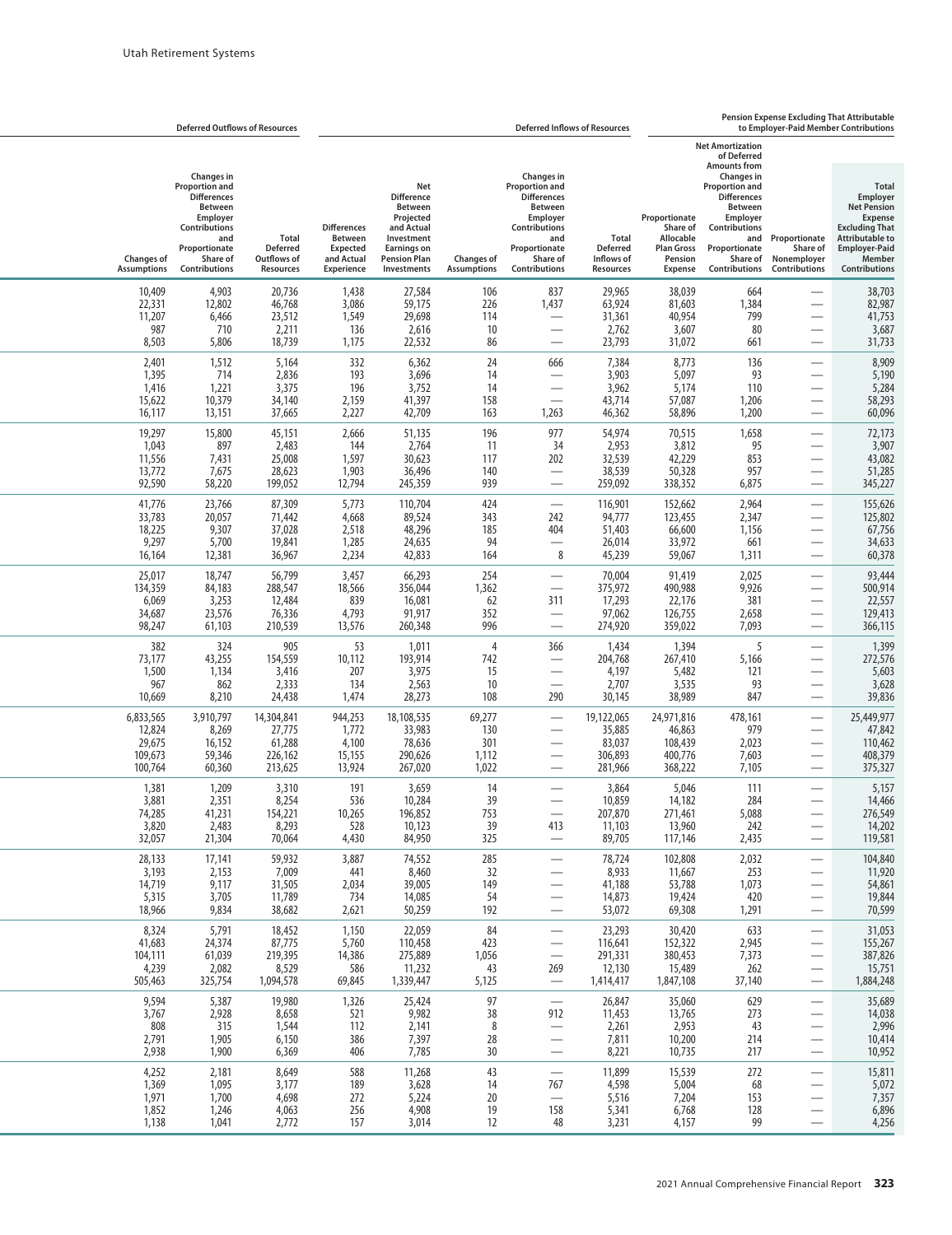| <b>Participating Employer</b>                                                                                                                      | Employer<br>Contributions                           | Employer<br><b>Allocation</b><br>Percentage                          | <b>Net Pension</b><br>Liability/(Asset)<br>(6.85 Discount)     | <b>Net Pension</b><br>Liability/(Asset)<br>1.00 Decrease<br>(5.85) | <b>Net Pension</b><br>Liability/(Asset)<br>1.00 Increase<br>(7.85)   | <b>Differences</b><br><b>Between</b><br><b>Expected</b><br>and Actual<br>Experience | Net<br><b>Difference</b><br>Between<br>Projected<br>and Actual<br>Investment<br><b>Earnings on</b><br><b>Pension Plan</b><br>Investments |  |
|----------------------------------------------------------------------------------------------------------------------------------------------------|-----------------------------------------------------|----------------------------------------------------------------------|----------------------------------------------------------------|--------------------------------------------------------------------|----------------------------------------------------------------------|-------------------------------------------------------------------------------------|------------------------------------------------------------------------------------------------------------------------------------------|--|
| TOWN OF PARAGONAH<br>TOWN OF SPRINGDALE<br><b>TRANS-JORDAN CITIES</b><br><b>TREMONTON CITY</b><br>TRICOUNTY HEALTH DEPT                            | Š.<br>3,170<br>46,801<br>84,234<br>38,380<br>72,393 | $0.0018302\%$ \$<br>0.0270189<br>0.0486295<br>0.0221576<br>0.0417939 | (775)<br>(11, 435)<br>(20, 582)<br>(9,378)<br>(17,689)         | 4,615<br>68,135<br>122,631<br>55,876<br>105,393                    | (4, 913)<br>(72, 529)<br>(130, 540)<br>(59, 479)<br>(112, 190)       | 376<br>5,556<br>9,999<br>4,556<br>8,594                                             |                                                                                                                                          |  |
| TRIDELL-LAPOINT WATER<br>UINTAH ANIMAL CONTROL/SHELTER<br>UINTAH BASIN ASSN OF GOVT<br>UINTAH BASIN ASST COUNCIL<br>UINTAH BASIN TECHNICAL COLLEGE | 11,668<br>6,001<br>118,641<br>2,641<br>201,220      | 0.0067360<br>0.0034645<br>0.0684934<br>0.0015245<br>0.1161677        | (2,851)<br>(1,466)<br>(28, 989)<br>(645)<br>(49, 166)          | 16,986<br>8,737<br>172,723<br>3,844<br>292,945                     | (18,082)<br>(9,300)<br>(183, 862)<br>(4,092)<br>(311, 837)           | 1,385<br>712<br>14,083<br>313<br>23,886                                             |                                                                                                                                          |  |
| UINTAH CO CARE CENTER SSD<br>UINTAH COUNTY<br><b>UINTAH RECREATION DISTRICT</b><br>UINTAH SCHOOL DISTRICT<br>UINTAH WATER CONSERV DIST             | 106,337<br>307,018<br>22,563<br>1,060,567<br>15,378 | 0.0613904<br>0.1772468<br>0.0130258<br>0.6122839<br>0.0088777        | (25, 983)<br>(75, 017)<br>(5, 513)<br>(259, 141)<br>(3,757)    | 154,811<br>446,970<br>32,848<br>1,544,021<br>22,387                | (164, 794)<br>(475, 796)<br>(34, 966)<br>(1,643,596)<br>(23, 831)    | 12,623<br>36,445<br>2,678<br>125,896<br>1,825                                       | —<br>$\overline{\phantom{0}}$                                                                                                            |  |
| UNIFIED FIRE AUTHORITY<br>UNIFIED POLICE DEPARTMENT<br>UNIVERSITY OF UTAH<br>UNIVERSITY OF UTAH HOSPITAL<br>USU SPACE DYNAMICS LAB                 | 85,876<br>127,414<br>2,030,266<br>68,833<br>43,098  | 0.0495779<br>0.0735581<br>1.1721077<br>0.0397383<br>0.0248813        | (20, 983)<br>(31, 133)<br>(496, 079)<br>(16, 819)<br>(10, 531) | 125,023<br>185,494<br>2.955.752<br>100,210<br>62,744               | (133,085)<br>(197, 457)<br>(3, 146, 369)<br>(106, 672)<br>(66, 791)  | 10,194<br>15,125<br>241,005<br>8,171<br>5,116                                       |                                                                                                                                          |  |
| UT MUNICIPAL POWER AGENCY<br>UTAH ARTS ACADEMY<br>UTAH ASSOCIATION OF COUNTIES<br>UTAH CO ACADEMY OF SCIENCES<br>UTAH CO HOUSING AUTHORITY         | 50,074<br>63,203<br>45,830<br>92,290<br>40,118      | 0.0289085<br>0.0364881<br>0.0264586<br>0.0532803<br>0.0231608        | (12, 235)<br>(15, 443)<br>(11, 198)<br>(22, 550)<br>(9,803)    | 72,900<br>92,014<br>66,722<br>134,359<br>58,406                    | (77,601)<br>(97, 948)<br>(71, 025)<br>(143, 024)<br>(62, 172)        | 5,944<br>7,503<br>5,440<br>10,955<br>4,762                                          |                                                                                                                                          |  |
| UTAH COMMUNICATIONS AUTHORITY<br>UTAH COUNTIES INDEMNITY POOL<br>UTAH COUNTY<br>UTAH EDUCATION ASSOCIATION<br>UTAH HOUSING CORPORATION             | 85,357<br>4,156<br>1,629,515<br>17,696<br>263,574   | 0.0492778<br>0.0023995<br>0.9407471<br>0.0102160<br>0.1521661        | (20, 856)<br>(1,016)<br>(398, 159)<br>(4,324)<br>(64, 402)     | 124,266<br>6,051<br>2,372,320<br>25,762<br>383,723                 | (132, 280)<br>(6, 441)<br>(2,525,312)<br>(27, 424)<br>(408, 470)     | 10,132<br>493<br>193,434<br>2,101<br>31,288                                         |                                                                                                                                          |  |
| UTAH LEAGUE CITIES/TOWNS<br>UTAH LOCAL GOVERNMENTS TRUST<br>UTAH RETIREMENT SYSTEMS<br>UTAH SAFETY COUNCIL<br>UTAH SCHOOL BOARD ASSOCIATION        | 7,680<br>36,036<br>819,020<br>21,411<br>21,671      | 0.0044337<br>0.0208045<br>0.4728344<br>0.0123608<br>0.0125110        | (1,877)<br>(8,805)<br>(200, 121)<br>(5,232)<br>(5,295)         | 11,181<br>52,464<br>1,192,366<br>31,171<br>31,549                  | (11, 902)<br>(55, 847)<br>(1,269,262)<br>(33, 181)<br>(33, 584)      | 912<br>4,278<br>97,223<br>2,542<br>2,572                                            | —<br>$\overline{\phantom{0}}$                                                                                                            |  |
| UTAH SCHOOL BOARD RISK MGMT<br>UTAH STATE FAIR CORP<br>UTAH STATE UNIVERSITY<br>UTAH TECH UNIVERSITY<br>UTAH VALLEY UNIVERSITY                     | 26,224<br>27,209<br>672,932<br>117,322<br>531,526   | 0.0151395<br>0.0157084<br>0.3884953<br>0.0677323<br>0.3068593        | (6, 408)<br>(6, 648)<br>(164, 426)<br>(28, 667)<br>(129, 874)  | 38,178<br>39,613<br>979,684<br>170,803<br>773,820                  | (40, 640)<br>(42, 167)<br>(1,042,865)<br>(181, 818)<br>(823, 723)    | 3,113<br>3,230<br>79,881<br>13,927<br>63,096                                        |                                                                                                                                          |  |
| UTAH ZOOLOGICAL SOCIETY<br><b>UTOPIA</b><br>VALLEY EMERGENCY COMM CTR<br><b>VERNAL CITY</b><br>VINEYARD TOWN                                       | 224,693<br>295,770<br>396,108<br>60,537<br>101,405  | 0.1297194<br>0.1707531<br>0.2286799<br>0.0349490<br>0.0585431        | (54, 902)<br>(72, 269)<br>(96, 786)<br>(14, 792)<br>(24, 778)  | 327,119<br>430,595<br>576,671<br>88,132<br>147,631                 | (348, 215)<br>(458, 364)<br>(613, 861)<br>(93, 816)<br>(157, 151)    | 26,673<br>35,110<br>47,021<br>7,186<br>12,037                                       | $\overline{\phantom{0}}$                                                                                                                 |  |
| WASATCH BEHAVIORAL HEALTH<br>WASATCH COUNTY<br>WASATCH COUNTY FIRE DISTRICT<br>WASATCH FRONT REGIONAL COUNCIL<br>WASATCH FRONT WASTE/RECYCLING     | 717,806<br>409,592<br>18,054<br>60,103<br>226,918   | 0.4144019<br>0.2364647<br>0.0104228<br>0.0346988<br>0.1310036        | (175, 390)<br>(100, 081)<br>(4, 411)<br>(14, 686)<br>(55, 446) | 1,045,014<br>596,303<br>26,284<br>87,501<br>330,357                | (1, 112, 407)<br>(634, 758)<br>(27, 979)<br>(93, 144)<br>(351,662)   | 85,208<br>48,621<br>2,143<br>7,135<br>26,937                                        | -<br>$\overline{\phantom{0}}$<br>$\overline{\phantom{0}}$                                                                                |  |
| WASATCH INTEGRATED WASTE MGMT<br>WASATCH SCHOOL DISTRICT<br><b>WASHINGTON CITY</b><br>WASHINGTON CO SOLID WASTE<br>WASHINGTON CO WAT CON DIST      | 178,455<br>1,383,747<br>252,439<br>37,381<br>80,999 | 0.1030252<br>0.7988608<br>0.1457371<br>0.0215806<br>0.0467620        | (43, 604)<br>(338, 108)<br>(61, 681)<br>(9, 134)<br>(19, 791)  | 259,803<br>2,014,520<br>367,511<br>54,421<br>117,922               | (276, 558)<br>(2, 144, 437)<br>(391, 212)<br>(57, 930)<br>(125, 526) | 21,184<br>164,259<br>29,966<br>4,437<br>9,615                                       | —<br>—<br>—<br>$\overline{\phantom{0}}$                                                                                                  |  |
| <b>WASHINGTON COUNTY</b><br>WASHINGTON SCHOOL DISTRICT<br>WASTE MANAGEMENT SERV DIST #5<br><b>WAYNE COUNTY</b><br>WAYNE SCHOOL DISTRICT            | 432,620<br>4,426,736<br>6,427<br>33,171<br>74,452   | 0.2497592<br>2.5556312<br>0.0037103<br>0.0191504<br>0.0429824        | (105, 707)<br>(1,081,638)<br>(1, 570)<br>(8, 105)<br>(18, 192) | 629,828<br>6,444,639<br>9,356<br>48,292<br>108,390                 | (670, 446)<br>(6,860,256)<br>(9,960)<br>(51, 407)<br>(115, 381)      | 51,355<br>525,482<br>763<br>3,938<br>8,838                                          | $\overline{\phantom{0}}$                                                                                                                 |  |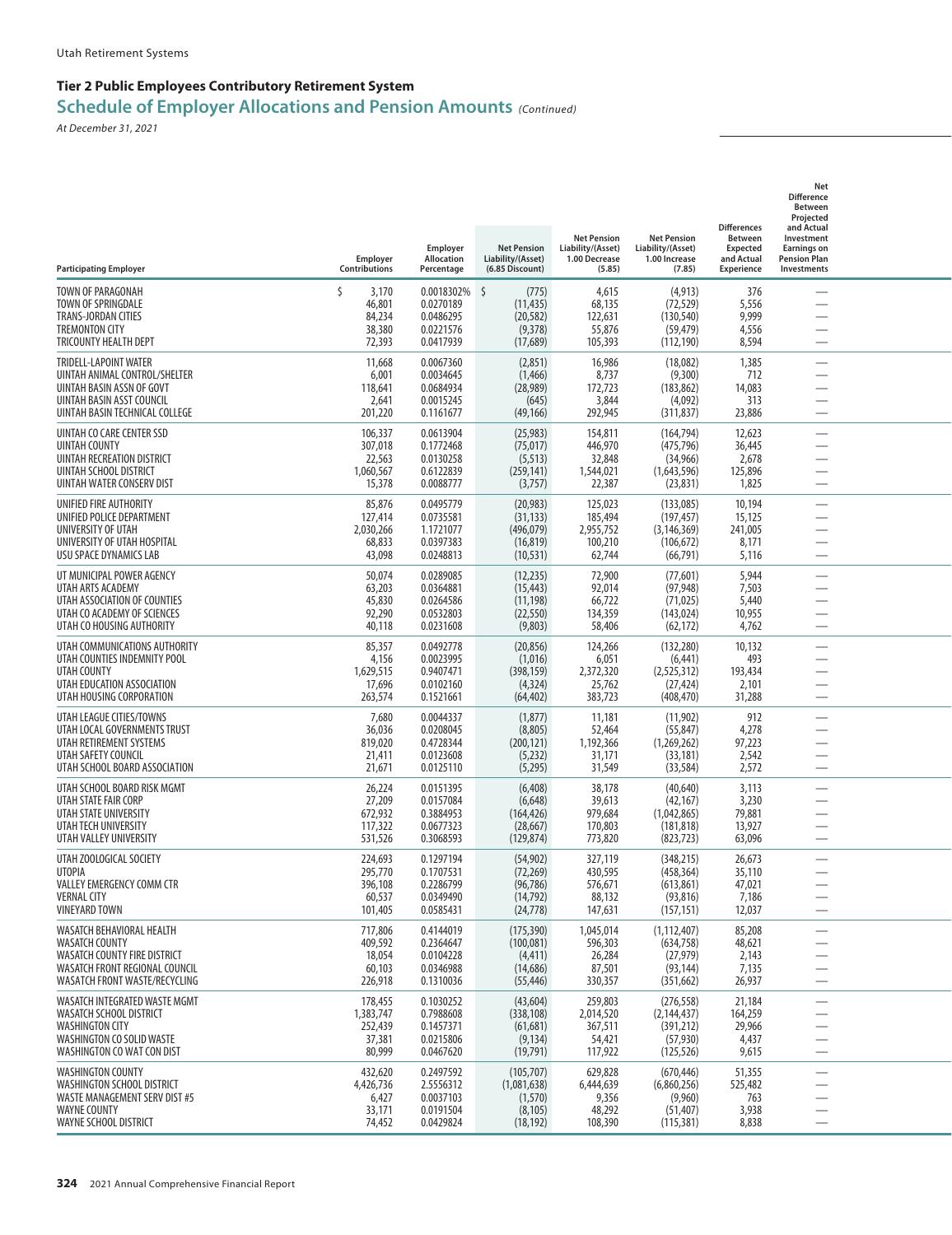|                                                                                                                                                                               | Pension Expense Excluding That Attributable<br><b>Deferred Inflows of Resources</b><br>to Employer-Paid Member Contributions |                                                                                                                                                                                                                                       |                                                                                   |                                                            |                                                                                                                                                                      |                                         |                                                                                                                                                 |                                                                                     |                                                             | <b>Deferred Outflows of Resources</b>                                                                                                                         |                                                 |
|-------------------------------------------------------------------------------------------------------------------------------------------------------------------------------|------------------------------------------------------------------------------------------------------------------------------|---------------------------------------------------------------------------------------------------------------------------------------------------------------------------------------------------------------------------------------|-----------------------------------------------------------------------------------|------------------------------------------------------------|----------------------------------------------------------------------------------------------------------------------------------------------------------------------|-----------------------------------------|-------------------------------------------------------------------------------------------------------------------------------------------------|-------------------------------------------------------------------------------------|-------------------------------------------------------------|---------------------------------------------------------------------------------------------------------------------------------------------------------------|-------------------------------------------------|
| <b>Total</b><br>Employer<br><b>Net Pension</b><br><b>Expense</b><br><b>Excluding That</b><br><b>Attributable to</b><br><b>Employer-Paid</b><br>Member<br><b>Contributions</b> | Proportionate<br>Share of<br>Nonemployer<br>Contributions                                                                    | <b>Net Amortization</b><br>of Deferred<br><b>Amounts from</b><br><b>Changes in</b><br>Proportion and<br><b>Differences</b><br><b>Between</b><br><b>Employer</b><br>Contributions<br>and<br>Proportionate<br>Share of<br>Contributions | Proportionate<br>Share of<br>Allocable<br><b>Plan Gross</b><br>Pension<br>Expense | Total<br><b>Deferred</b><br>Inflows of<br><b>Resources</b> | <b>Changes in</b><br>Proportion and<br><b>Differences</b><br><b>Between</b><br>Employer<br><b>Contributions</b><br>and<br>Proportionate<br>Share of<br>Contributions | <b>Changes of</b><br><b>Assumptions</b> | Net<br><b>Difference</b><br><b>Between</b><br>Projected<br>and Actual<br>Investment<br><b>Earnings on</b><br><b>Pension Plan</b><br>Investments | <b>Differences</b><br><b>Between</b><br><b>Expected</b><br>and Actual<br>Experience | <b>Total</b><br><b>Deferred</b><br>Outflows of<br>Resources | Changes in<br>Proportion and<br><b>Differences</b><br>Between<br>Employer<br><b>Contributions</b><br>and<br>Proportionate<br>Share of<br><b>Contributions</b> | <b>Changes of</b><br><b>Assumptions</b>         |
| 2,691<br>39,740<br>71,512<br>32,603<br>61,553                                                                                                                                 | $\overline{\phantom{0}}$                                                                                                     | 52<br>776<br>1,383<br>649<br>1,281                                                                                                                                                                                                    | 2,639<br>38,964<br>70,129<br>31,954<br>60,272                                     | 2,021<br>29,836<br>53,702<br>24,469<br>46,153              | $\overline{\phantom{0}}$<br>-<br>$\overline{\phantom{0}}$<br>$\overline{\phantom{0}}$                                                                                | 7<br>108<br>195<br>89<br>167            | 1,914<br>28,255<br>50,855<br>23,172<br>43,707                                                                                                   | 100<br>1,473<br>2,652<br>1,208<br>2,279                                             | 1,534<br>22,849<br>40,900<br>18,596<br>39,305               | 436<br>6,630<br>11,710<br>5,296<br>14,218                                                                                                                     | 722<br>10,663<br>19,191<br>8,744<br>16,493      |
| 9,863<br>5,071<br>100,758<br>2,218<br>170,690                                                                                                                                 |                                                                                                                              | 149<br>75<br>1,982<br>19<br>3,162                                                                                                                                                                                                     | 9,714<br>4,996<br>98,776<br>2,199<br>167,528                                      | 7,438<br>4,160<br>75,637<br>2,118<br>128,284               | $\overline{\phantom{0}}$<br>334<br>435                                                                                                                               | 27<br>14<br>274<br>6<br>465             | 7,044<br>3,623<br>71,628<br>1,594<br>121,484                                                                                                    | 367<br>189<br>3,735<br>83<br>6,335                                                  | 5,065<br>2,960<br>58,307<br>1,301<br>94,434                 | 1,022<br>881<br>17,194<br>386<br>24,704                                                                                                                       | 2,658<br>1,367<br>27,030<br>602<br>45,844       |
| 90,165<br>260,037<br>19,107<br>899,557<br>13,113                                                                                                                              | $\overline{\phantom{0}}$<br>$\overline{\phantom{0}}$<br>$\overline{\phantom{0}}$                                             | 1,633<br>4,426<br>322<br>16,571<br>310                                                                                                                                                                                                | 88,532<br>255,611<br>18,785<br>882,986<br>12,803                                  | 67,794<br>202,951<br>15,715<br>676,143<br>10,102           | $\overline{\phantom{0}}$<br>7,219<br>1,331<br>298                                                                                                                    | 246<br>709<br>52<br>2,450<br>36         | 64,200<br>185,358<br>13,622<br>640,305<br>9,284                                                                                                 | 3,348<br>9,665<br>710<br>33,388<br>484                                              | 49,123<br>142,492<br>10,696<br>496,619<br>8,664             | 12,273<br>36,099<br>2,878<br>129,093<br>3,336                                                                                                                 | 24,227<br>69,948<br>5,140<br>241,630<br>3,503   |
| 72,989<br>107,343<br>1,710,285<br>58,601<br>36,554                                                                                                                            | $\overline{\phantom{0}}$                                                                                                     | 1,492<br>1,264<br>19,967<br>1,294<br>672                                                                                                                                                                                              | 71,497<br>106,079<br>1,690,318<br>57,307<br>35,882                                | 58,844<br>93,796<br>1,434,021<br>43,883<br>27,477          | 4,095<br>12,567<br>139,666<br>$\overline{\phantom{0}}$                                                                                                               | 198<br>294<br>4,690<br>159<br>100       | 51,847<br>76,924<br>1,225,749<br>41,557<br>26,020                                                                                               | 2,704<br>4,011<br>63,916<br>2,167<br>1,357                                          | 45,486<br>61,917<br>890,159<br>37,434<br>19,982             | 15,727<br>17,763<br>186,597<br>13,581<br>5,047                                                                                                                | 19,565<br>29,029<br>462,557<br>15,682<br>9,819  |
| 42,314<br>53,533<br>39,026<br>78,507<br>33,924                                                                                                                                | $\overline{\phantom{0}}$<br>$\overline{\phantom{0}}$                                                                         | 625<br>913<br>870<br>1,670<br>523                                                                                                                                                                                                     | 41,689<br>52,620<br>38,156<br>76,837<br>33,401                                    | 37,597<br>40,294<br>29,261<br>58,837<br>27,745             | 5,674<br>43<br>$\overline{\phantom{0}}$<br>2,168                                                                                                                     | 116<br>146<br>106<br>213<br>93          | 30,231<br>38,158<br>27,669<br>55,719<br>24,221                                                                                                  | 1,576<br>1,990<br>1,443<br>2,905<br>1,263                                           | 27,551<br>28,643<br>24,317<br>47,118<br>19,172              | 10,199<br>6,740<br>8,435<br>15,137<br>5,270                                                                                                                   | 11,408<br>14,400<br>10,442<br>21,026<br>9,140   |
| 72,581<br>3,521<br>1,384,355<br>14,948<br>223,621                                                                                                                             | $\overline{\phantom{0}}$<br>$\overline{\phantom{0}}$                                                                         | 1,517<br>61<br>27,686<br>215<br>4,179                                                                                                                                                                                                 | 71,064<br>3,460<br>1,356,669<br>14,733<br>219,442                                 | 55,008<br>2,715<br>1,038,864<br>13,740<br>168,037          | 591<br>65<br>2,458                                                                                                                                                   | 197<br>10<br>3,764<br>41<br>609         | 51,533<br>2,509<br>983,800<br>10,684<br>159,130                                                                                                 | 2,687<br>131<br>51,300<br>557<br>8,298                                              | 44,858<br>1,937<br>808,259<br>9,213<br>124,664              | 15,279<br>497<br>243,571<br>3,080<br>33,326                                                                                                                   | 19,447<br>947<br>371,254<br>4,032<br>60,050     |
| 6,527<br>30,584<br>694,788<br>18,096<br>18,337                                                                                                                                |                                                                                                                              | 133<br>581<br>12,905<br>270<br>295                                                                                                                                                                                                    | 6,394<br>30,003<br>681,883<br>17,826<br>18,042                                    | 5,315<br>24,082<br>522,150<br>14,705<br>14,867             | 418<br>1,108<br>1,056<br>1,051                                                                                                                                       | 18<br>83<br>1,892<br>49<br>50           | 4,637<br>21,757<br>494,474<br>12,926<br>13,084                                                                                                  | 242<br>1,134<br>25,784<br>674<br>682                                                | 4,136<br>17,379<br>385,122<br>10,224<br>10,477              | 1,474<br>4,891<br>101,301<br>2,804<br>2,968                                                                                                                   | 1,750<br>8,210<br>186,598<br>4,878<br>4,937     |
| 22,273<br>23,096<br>568,633<br>99,599<br>449,811                                                                                                                              |                                                                                                                              | 440<br>443<br>8,377<br>1,921<br>7,284                                                                                                                                                                                                 | 21,833<br>22,653<br>560,256<br>97,678<br>442,527                                  | 17,175<br>18,408<br>436.973<br>74,797<br>343,666           | 456<br>1,061<br>7,959<br>4,802                                                                                                                                       | 61<br>63<br>1,554<br>271<br>1,228       | 15,832<br>16,427<br>406,275<br>70,832<br>320,903                                                                                                | 826<br>857<br>21,185<br>3,694<br>16,733                                             | 12,952<br>14,205<br>287.517<br>56,523<br>233,525            | 3,864<br>4,776<br>54,321<br>15,866<br>49,331                                                                                                                  | 5,975<br>6,199<br>153,315<br>26,730<br>121,098  |
| 190,257<br>251,444<br>336,470<br>51,338<br>86,143                                                                                                                             | $\overline{\phantom{0}}$<br>$\overline{\phantom{0}}$<br>—<br>$\overline{\phantom{0}}$                                        | 3,186<br>5,198<br>6,687<br>937<br>1,717                                                                                                                                                                                               | 187,071<br>246,246<br>329,783<br>50,401<br>84,426                                 | 145,636<br>188,562<br>252,530<br>38,594<br>64,648          | 2,387<br>$\overline{\phantom{0}}$<br>$\overline{\phantom{0}}$                                                                                                        | 519<br>683<br>915<br>140<br>234         | 135,656<br>178,568<br>239,145<br>36,548<br>61,222                                                                                               | 7,074<br>9,311<br>12,470<br>1,906<br>3,192                                          | 101,919<br>148,318<br>192,125<br>28,467<br>49,926           | 24,054<br>45,823<br>54,858<br>7,489<br>14,786                                                                                                                 | 51,192<br>67,385<br>90,246<br>13,792<br>23,103  |
| 609,765<br>347,743<br>15,399<br>50,944<br>192,584                                                                                                                             | $\overline{\phantom{0}}$                                                                                                     | 12,148<br>6,733<br>368<br>904<br>3,661                                                                                                                                                                                                | 597,617<br>341,010<br>15,031<br>50,040<br>188,923                                 | 457,623<br>261,127<br>11,510<br>39,174<br>144,667          | $\overline{\phantom{0}}$<br>856                                                                                                                                      | 1,658<br>946<br>42<br>139<br>524        | 433,367<br>247,286<br>10,900<br>36,287<br>136,999                                                                                               | 22,598<br>12,895<br>568<br>1,892<br>7,144                                           | 356,237<br>197,185<br>9,876<br>28,455<br>108,187            | 107,491<br>55,246<br>3,620<br>7,627<br>29,551                                                                                                                 | 163,538<br>93,318<br>4,113<br>13,693<br>51,699  |
| 151,655<br>1,175,174<br>214,500<br>31,775<br>68,798                                                                                                                           | $\overline{\phantom{0}}$                                                                                                     | 3,080<br>23,122<br>4,330<br>653<br>1,362                                                                                                                                                                                              | 148,575<br>1,152,052<br>210,170<br>31,122<br>67,436                               | 115,731<br>882,179<br>160,937<br>23,831<br>51,990          | 1,961<br>$\qquad \qquad -$<br>$\overline{\phantom{0}}$<br>351                                                                                                        | 412<br>3,196<br>583<br>86<br>187        | 107,740<br>835,420<br>152,407<br>22,568<br>48,902                                                                                               | 5,618<br>43,563<br>7,947<br>1,177<br>2,550                                          | 93,420<br>677,695<br>126,449<br>18,934<br>39,540            | 31,578<br>198,176<br>38,970<br>5,980<br>11,471                                                                                                                | 40,658<br>315,260<br>57,513<br>8,517<br>18,454  |
| 367,127<br>3,759,340<br>5,480<br>28,171<br>63,232                                                                                                                             | —<br>$\overline{\phantom{0}}$<br>$\qquad \qquad -$                                                                           | 6,945<br>73,817<br>129<br>554<br>1,246                                                                                                                                                                                                | 360,182<br>3,685,523<br>5,351<br>27,617<br>61,986                                 | 275,808<br>2,822,175<br>4,097<br>21,148<br>47,465          | $\overline{\phantom{0}}$<br>$\overline{\phantom{0}}$<br>—                                                                                                            | 999<br>10,225<br>15<br>77<br>172        | 261,189<br>2,672,589<br>3,880<br>20,027<br>44,949                                                                                               | 13,620<br>139,361<br>202<br>1,044<br>2,344                                          | 208,455<br>2,174,109<br>3,537<br>16,065<br>36,197           | 58,536<br>640,080<br>1,310<br>4,570<br>10,397                                                                                                                 | 98,564<br>1,008,547<br>1,464<br>7,557<br>16,962 |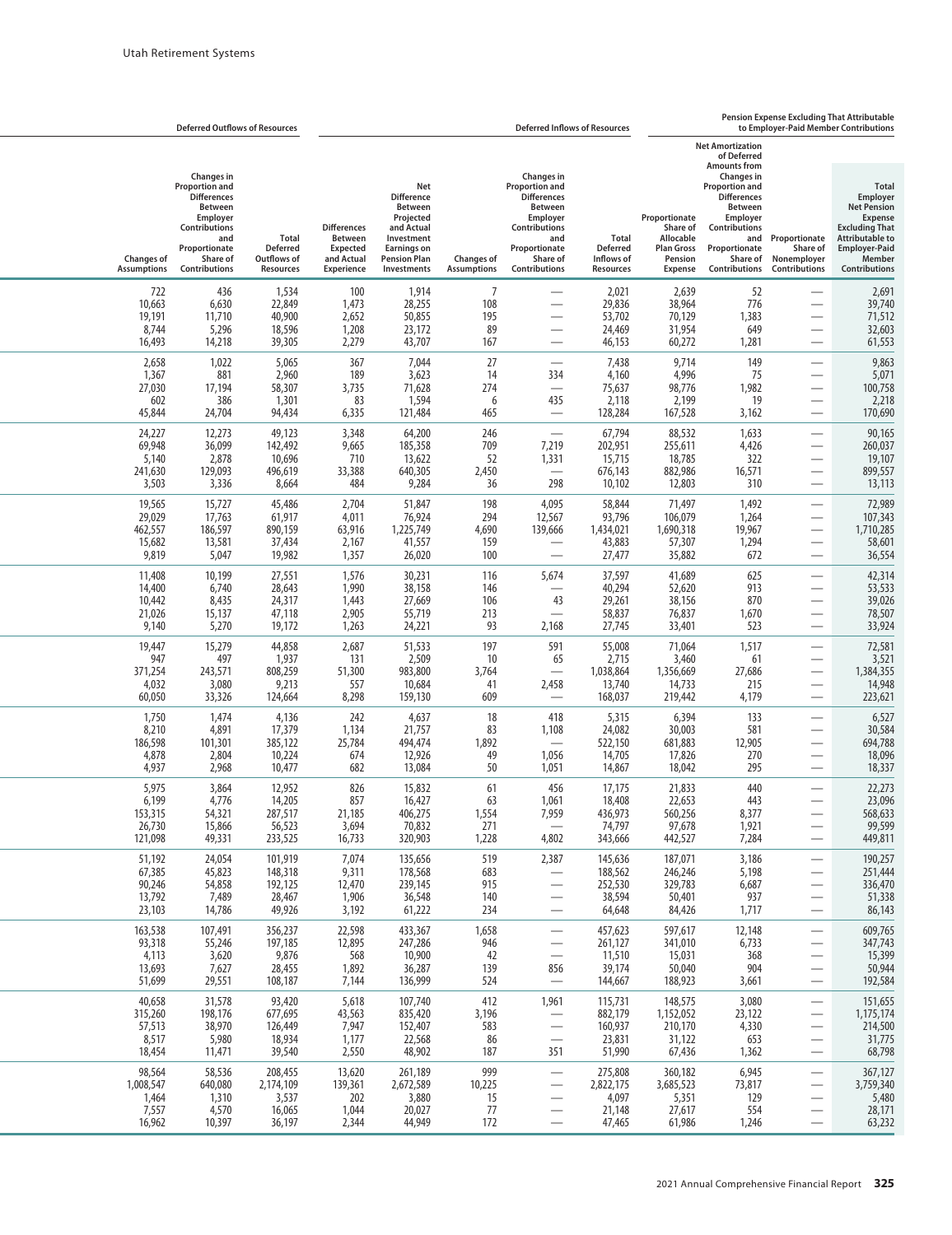| <b>Participating Employer</b>                                                                 | Employer<br><b>Contributions</b> | Employer<br>Allocation<br>Percentage | <b>Net Pension</b><br>Liability/(Asset)<br>(6.85 Discount) | <b>Net Pension</b><br>Liability/(Asset)<br>1.00 Decrease<br>(5.85) | <b>Net Pension</b><br>Liability/(Asset)<br>1.00 Increase<br>(7.85) | <b>Differences</b><br><b>Between</b><br><b>Expected</b><br>and Actual<br>Experience | Net<br><b>Difference</b><br><b>Between</b><br>Projected<br>and Actual<br>Investment<br><b>Earnings on</b><br><b>Pension Plan</b><br><b>Investments</b> |  |
|-----------------------------------------------------------------------------------------------|----------------------------------|--------------------------------------|------------------------------------------------------------|--------------------------------------------------------------------|--------------------------------------------------------------------|-------------------------------------------------------------------------------------|--------------------------------------------------------------------------------------------------------------------------------------------------------|--|
| WEBER AREA DISPATCH 911                                                                       | \$<br>11,573                     | 0.0066812%                           | \$<br>(2,828)                                              | 16,848                                                             | (17, 935)                                                          | 1,374                                                                               |                                                                                                                                                        |  |
| <b>WEBER BASIN WATER CONSERV</b>                                                              | 152,506                          | 0.0880445<br>0.0059827               | (37, 264)                                                  | 222,025                                                            | (236, 344)                                                         | 18,103                                                                              | $\overline{\phantom{0}}$                                                                                                                               |  |
| WEBER CO MOSQUITO ABATE<br><b>WEBER COUNTY CORP</b>                                           | 10,363<br>1,277,879              | 0.7377418                            | (2, 532)<br>(312, 240)                                     | 15,087<br>1,860,394                                                | (16,060)<br>(1,980,371)                                            | 1,230<br>151,692                                                                    |                                                                                                                                                        |  |
| WEBER COUNTY SCHOOL DISTRICT                                                                  | 3,954,276                        | 2.2828718                            | (966, 196)                                                 | 5,756,811                                                          | (6, 128, 069)                                                      | 469,398                                                                             |                                                                                                                                                        |  |
| <b>WEBER HUMAN SERVICES</b>                                                                   | 588,103                          | 0.3395219                            | (143, 698)                                                 | 856,186                                                            | (911, 402)                                                         | 69,812                                                                              |                                                                                                                                                        |  |
| <b>WEBER STATE UNIVERSITY</b>                                                                 | 350,564                          | 0.2023868<br>0.0050319               | (85, 658)                                                  | 510,367                                                            | (543, 281)                                                         | 41,614<br>1,035                                                                     |                                                                                                                                                        |  |
| <b>WELLINGTON CITY</b><br><b>WELLSVILLE CITY CORP</b>                                         | 8,716<br>19,788                  | 0.0114238                            | (2, 130)<br>(4,835)                                        | 12,689<br>28,808                                                   | (13, 507)<br>(30, 666)                                             | 2,349                                                                               | $\overline{\phantom{0}}$                                                                                                                               |  |
| <b>WEST BOUNTIFUL CITY</b>                                                                    | 42,656                           | 0.0246258                            | (10, 423)                                                  | 62,100                                                             | (66, 105)                                                          | 5,063                                                                               |                                                                                                                                                        |  |
| WEST KANE COUNTY SSD #1                                                                       | 19,741                           | 0.0113969                            | (4,824)                                                    | 28,740                                                             | (30, 593)                                                          | 2.343                                                                               |                                                                                                                                                        |  |
| <b>WEST POINT CITY</b><br><b>WEST VALLEY CITY</b>                                             | 50,081                           | 0.0289127<br>0.3714379               | (12, 237)                                                  | 72,910                                                             | (77, 612)                                                          | 5,945                                                                               | $\overline{\phantom{0}}$                                                                                                                               |  |
| WHITE CITY WATER IMP DIST                                                                     | 643,386<br>15,072                | 0.0087015                            | (157, 206)<br>(3,683)                                      | 936,670<br>21,943                                                  | (997, 076)<br>(23, 358)                                            | 76,374<br>1,789                                                                     |                                                                                                                                                        |  |
| WILLARD CITY CORP                                                                             | 5,664                            | 0.0032699                            | (1, 384)                                                   | 8,246                                                              | (8,778)                                                            | 672                                                                                 |                                                                                                                                                        |  |
| WOODS CROSS CITY<br>WORKERS' COMPENATION FUND                                                 | 26,510<br>818,760                | 0.0153045<br>0.4726841               | (6, 477)<br>(200, 057)                                     | 38,594<br>1,191,987                                                | (41.083)<br>(1,268,858)                                            | 3,147<br>97,192                                                                     | —                                                                                                                                                      |  |
| <b>TOTAL</b>                                                                                  | \$173,214,968                    | 100.0000000%                         | \$<br>(42, 323, 712)                                       | 252,174,071                                                        | (268, 436, 855)                                                    | 20,561,717                                                                          |                                                                                                                                                        |  |
| Units without a proportionate share for 2021<br>but had a proportionate share in a prior year |                                  |                                      |                                                            |                                                                    |                                                                    |                                                                                     |                                                                                                                                                        |  |
| <b>ALPINE UNISERV</b>                                                                         | \$                               | 0.0000000%                           | - Ś                                                        |                                                                    |                                                                    |                                                                                     |                                                                                                                                                        |  |
| <b>BEAR LAKE SSD</b><br>BIG PLAINS WATER & SEWER SSD                                          |                                  | 0.0000000<br>0.0000000               |                                                            |                                                                    |                                                                    |                                                                                     |                                                                                                                                                        |  |
| CANYONLANDS CARE CENTER                                                                       |                                  | 0.0000000                            |                                                            |                                                                    |                                                                    |                                                                                     |                                                                                                                                                        |  |
| <b>CENTERFIELD CITY</b>                                                                       |                                  | 0.0000000                            |                                                            | —<br>——                                                            | $\overline{\phantom{0}}$                                           |                                                                                     | —                                                                                                                                                      |  |
| <b>GRAND CO CEMETERY MTCE DIST</b>                                                            |                                  | 0.0000000                            |                                                            |                                                                    | —                                                                  |                                                                                     |                                                                                                                                                        |  |
| <b>HUNTINGTON CITY</b><br>JORDAN RIVER COMMISSION                                             |                                  | 0.0000000<br>0.0000000               |                                                            |                                                                    |                                                                    |                                                                                     |                                                                                                                                                        |  |
| <b>LIBERTY ACADEMY CHARTER</b>                                                                |                                  | 0.0000000                            |                                                            |                                                                    |                                                                    |                                                                                     |                                                                                                                                                        |  |
| <b>MAESER WATER IMPROVE DIST</b>                                                              |                                  | 0.0000000                            |                                                            |                                                                    |                                                                    |                                                                                     |                                                                                                                                                        |  |
| <b>MENDON CITY</b>                                                                            |                                  | 0.0000000                            |                                                            |                                                                    |                                                                    |                                                                                     |                                                                                                                                                        |  |
| MOAB MOSQUITO ABATEMENT DISTRI<br>MOUNTAIN GREEN SEWER IMP DIST                               |                                  | 0.0000000<br>0.0000000               |                                                            |                                                                    |                                                                    |                                                                                     |                                                                                                                                                        |  |
| NORTH DAVIS FIRE DISTRICT                                                                     |                                  | 0.0000000                            |                                                            |                                                                    |                                                                    |                                                                                     |                                                                                                                                                        |  |
| NORTH VIEW FIRE DISTRICT                                                                      |                                  | 0.0000000                            |                                                            |                                                                    |                                                                    |                                                                                     |                                                                                                                                                        |  |
| OGDEN WEBER/NEA/UEA UNISERV                                                                   |                                  | 0.0000000                            |                                                            |                                                                    |                                                                    |                                                                                     |                                                                                                                                                        |  |
| <b>RECREATION &amp; HABILITATION SRVS</b><br>TOWN OF APPLE VALLEY                             |                                  | 0.0000000<br>0.0000000               |                                                            |                                                                    |                                                                    |                                                                                     |                                                                                                                                                        |  |
| UINTAH FIRE SUPPRESSION SSD                                                                   |                                  | 0.0000000                            |                                                            |                                                                    |                                                                    |                                                                                     |                                                                                                                                                        |  |
| UINTAH HIGHLANDS IMPROV DIST                                                                  |                                  | 0.0000000                            |                                                            |                                                                    |                                                                    |                                                                                     |                                                                                                                                                        |  |
| UINTAH TRANSPORTATION SSD                                                                     |                                  | 0.0000000                            |                                                            |                                                                    |                                                                    |                                                                                     |                                                                                                                                                        |  |
| UT PUBLIC EMPLOYEES ASSN<br>UTAH DAIRY COMMISSION                                             |                                  | 0.0000000<br>0.0000000               |                                                            |                                                                    |                                                                    |                                                                                     |                                                                                                                                                        |  |
| UTAH LAKE COMMISSION                                                                          |                                  | 0.0000000                            |                                                            |                                                                    |                                                                    |                                                                                     |                                                                                                                                                        |  |
| UTAH SCHOOL EMPLOYEES ASSN                                                                    |                                  | 0.0000000                            |                                                            |                                                                    |                                                                    |                                                                                     |                                                                                                                                                        |  |
| <b>VALLEY MENTAL HEALTH</b><br><b>WEBER FIRE DISTRICT</b>                                     |                                  | 0.0000000<br>0.0000000               |                                                            |                                                                    |                                                                    |                                                                                     |                                                                                                                                                        |  |
| <b>GRAND TOTAL</b>                                                                            | \$173,214,968                    | 100.0000000% \$                      | (42, 323, 712)                                             | 252,174,071                                                        | (268, 436, 855)                                                    | 20,561,717                                                                          |                                                                                                                                                        |  |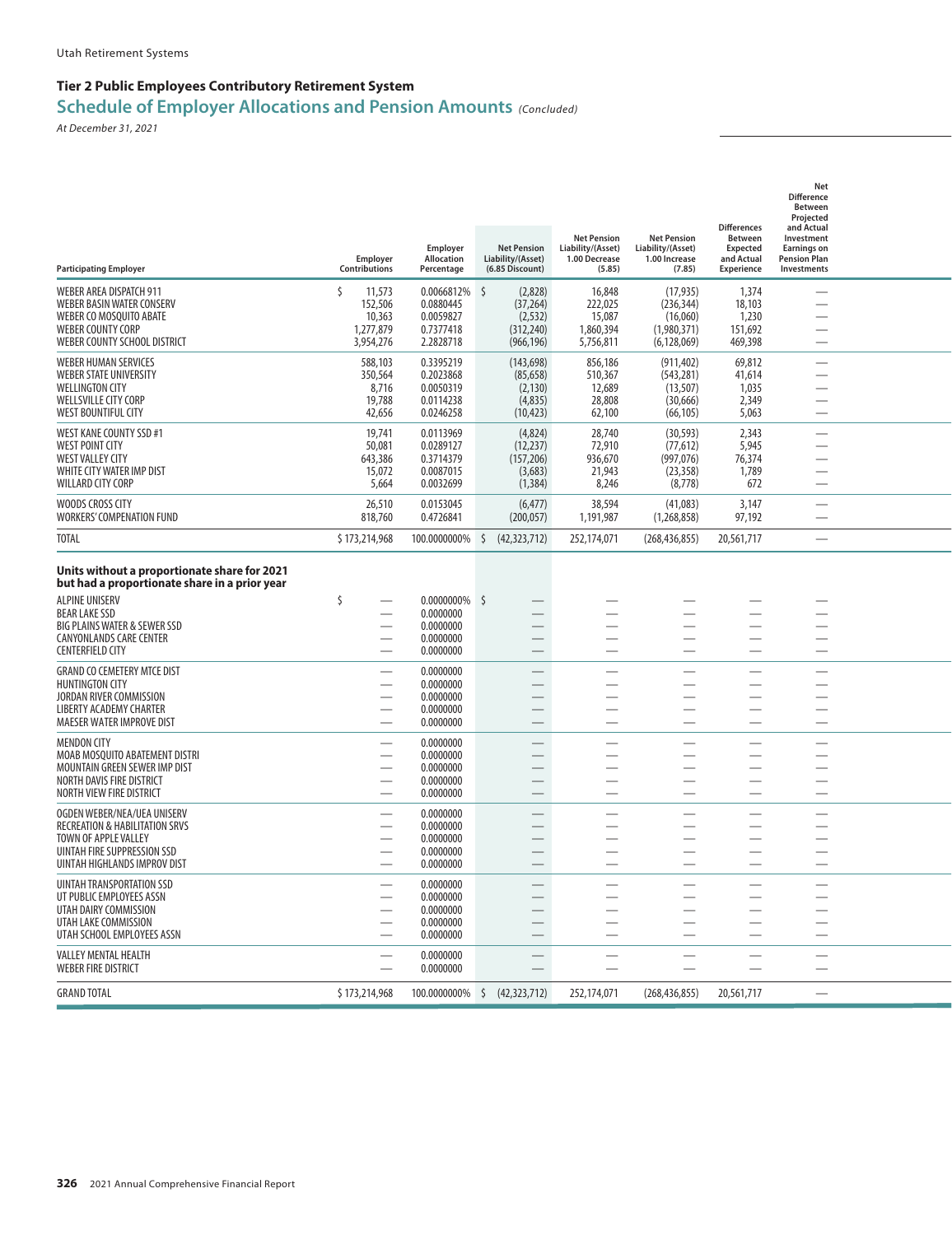|                                                      | <b>Deferred Outflows of Resources</b>                                                                                                                                       |                                                             |                                                                                     |                                                                                                                                                 |                                         |                                                                                                                                                               | <b>Deferred Inflows of Resources</b>                              |                                                                                                 | <b>Pension Expense Excluding That Attributable</b><br>to Employer-Paid Member Contributions<br><b>Net Amortization</b><br>of Deferred<br><b>Amounts from</b><br>Changes in<br><b>Proportion and</b><br><b>Differences</b><br><b>Between</b><br>Employer<br>Share of<br>Contributions<br>Allocable<br>and Proportionate<br><b>Plan Gross</b><br>Proportionate<br>Pension<br>Share of Nonemplover<br>Expense<br>Contributions<br>9,635<br>(24)<br>126,971<br>2,531<br>8,628<br>188<br>1,063,911<br>20,336<br>3,292,171<br>67,306<br>$\overline{\phantom{0}}$ |                                                                                  |                                                                                                                                                                               |  |
|------------------------------------------------------|-----------------------------------------------------------------------------------------------------------------------------------------------------------------------------|-------------------------------------------------------------|-------------------------------------------------------------------------------------|-------------------------------------------------------------------------------------------------------------------------------------------------|-----------------------------------------|---------------------------------------------------------------------------------------------------------------------------------------------------------------|-------------------------------------------------------------------|-------------------------------------------------------------------------------------------------|------------------------------------------------------------------------------------------------------------------------------------------------------------------------------------------------------------------------------------------------------------------------------------------------------------------------------------------------------------------------------------------------------------------------------------------------------------------------------------------------------------------------------------------------------------|----------------------------------------------------------------------------------|-------------------------------------------------------------------------------------------------------------------------------------------------------------------------------|--|
|                                                      |                                                                                                                                                                             |                                                             |                                                                                     |                                                                                                                                                 |                                         |                                                                                                                                                               |                                                                   |                                                                                                 |                                                                                                                                                                                                                                                                                                                                                                                                                                                                                                                                                            |                                                                                  |                                                                                                                                                                               |  |
| <b>Changes of</b><br><b>Assumptions</b>              | <b>Changes in</b><br>Proportion and<br><b>Differences</b><br><b>Between</b><br><b>Employer</b><br><b>Contributions</b><br>and<br>Proportionate<br>Share of<br>Contributions | <b>Total</b><br><b>Deferred</b><br>Outflows of<br>Resources | <b>Differences</b><br><b>Between</b><br><b>Expected</b><br>and Actual<br>Experience | Net<br><b>Difference</b><br><b>Between</b><br>Projected<br>and Actual<br>Investment<br><b>Earnings on</b><br><b>Pension Plan</b><br>Investments | <b>Changes of</b><br><b>Assumptions</b> | Changes in<br>Proportion and<br><b>Differences</b><br><b>Between</b><br>Employer<br>Contributions<br>and<br>Proportionate<br>Share of<br><b>Contributions</b> | <b>Total</b><br><b>Deferred</b><br>Inflows of<br><b>Resources</b> | Proportionate                                                                                   |                                                                                                                                                                                                                                                                                                                                                                                                                                                                                                                                                            | Share of<br><b>Contributions</b>                                                 | <b>Total</b><br>Employer<br><b>Net Pension</b><br><b>Expense</b><br><b>Excluding That</b><br><b>Attributable to</b><br><b>Employer-Paid</b><br>Member<br><b>Contributions</b> |  |
| 2,637<br>34,746<br>2,361<br>291,140<br>900,906       | 19,121<br>21,809<br>1,758<br>165,618<br>582,467                                                                                                                             | 23,132<br>74,658<br>5,349<br>608,450<br>1,952,771           | 364<br>4,801<br>326<br>40,230<br>124,487                                            | 6,987<br>92,074<br>6,256<br>771,504<br>2,387,347                                                                                                | 27<br>352<br>24<br>2,952<br>9,134       | 27,015                                                                                                                                                        | 34,393<br>97,227<br>6,606<br>814,686<br>2,520,968                 |                                                                                                 |                                                                                                                                                                                                                                                                                                                                                                                                                                                                                                                                                            |                                                                                  | 9,611<br>129,502<br>8,816<br>1,084,247<br>3,359,477                                                                                                                           |  |
| 133,988<br>79,869<br>1,986<br>4,508<br>9,718         | 78,272<br>34,620<br>898<br>3,281<br>5,594                                                                                                                                   | 282,072<br>156,103<br>3,919<br>10,138<br>20,375             | 18,514<br>11,036<br>274<br>623<br>1,343                                             | 355,060<br>211,649<br>5,262<br>11,947<br>25,753                                                                                                 | 1,358<br>810<br>20<br>46<br>99          | $\overline{\phantom{0}}$                                                                                                                                      | 374,932<br>223,495<br>5,556<br>12,616<br>27,195                   | 489,631<br>291,866<br>7,257<br>16,474<br>35,513                                                 | 9,670<br>4,864<br>126<br>343<br>683                                                                                                                                                                                                                                                                                                                                                                                                                                                                                                                        | $\overline{\phantom{0}}$                                                         | 499,301<br>296,730<br>7,383<br>16,817<br>36,196                                                                                                                               |  |
| 4,498<br>11,410<br>146,583<br>3,434<br>1,290         | 2,864<br>6,163<br>83,887<br>2,417<br>824                                                                                                                                    | 9,705<br>23,518<br>306,844<br>7,640<br>2,786                | 621<br>1,577<br>20,255<br>475<br>178                                                | 11,918<br>30,236<br>388,437<br>9,100<br>3,420                                                                                                   | 46<br>116<br>1,486<br>35<br>13          | 129                                                                                                                                                           | 12,585<br>31,929<br>410,178<br>9,610<br>3,740                     | 16,436<br>41,696<br>535,657<br>12,549<br>4,716                                                  | 330<br>764<br>10,298<br>280<br>84                                                                                                                                                                                                                                                                                                                                                                                                                                                                                                                          | $\overbrace{\phantom{aaaaa}}$<br>$\overline{\phantom{0}}$                        | 16,766<br>42,460<br>545,955<br>12,829<br>4,800                                                                                                                                |  |
| 6,040<br>186,539                                     | 4,147<br>86,769                                                                                                                                                             | 13,334<br>370,500                                           | 835<br>25,776                                                                       | 16,005<br>494,316                                                                                                                               | 61<br>1,891                             | 66<br>10,321                                                                                                                                                  | 16,967<br>532,304                                                 | 22,071<br>681,666                                                                               | 439<br>10,875                                                                                                                                                                                                                                                                                                                                                                                                                                                                                                                                              |                                                                                  | 22,510<br>692,541                                                                                                                                                             |  |
| 39,463,698                                           | 23,696,513                                                                                                                                                                  | 83,721,928                                                  | 5,453,094                                                                           | 104,576,475                                                                                                                                     | 400,112                                 | 296,683                                                                                                                                                       | 110,726,364                                                       | 144,211,840                                                                                     | 2,813,735                                                                                                                                                                                                                                                                                                                                                                                                                                                                                                                                                  |                                                                                  | 147,025,575                                                                                                                                                                   |  |
|                                                      |                                                                                                                                                                             |                                                             |                                                                                     |                                                                                                                                                 |                                         |                                                                                                                                                               |                                                                   |                                                                                                 |                                                                                                                                                                                                                                                                                                                                                                                                                                                                                                                                                            |                                                                                  |                                                                                                                                                                               |  |
|                                                      | 95<br>687<br>254<br>$\frac{1}{2}$<br>117                                                                                                                                    | 95<br>687<br>254<br>117                                     |                                                                                     |                                                                                                                                                 |                                         | 93<br>624<br>393<br>288<br>212                                                                                                                                | 93<br>624<br>393<br>288<br>212                                    | $\sim$                                                                                          | 4<br>14<br>(12)<br>(61)<br>(7)                                                                                                                                                                                                                                                                                                                                                                                                                                                                                                                             | $\overline{\phantom{0}}$                                                         | $\overline{4}$<br>14<br>(12)<br>(61)<br>(7)                                                                                                                                   |  |
| $\overline{\phantom{0}}$<br>$\overline{\phantom{0}}$ | 495<br>3<br>737<br>3,884                                                                                                                                                    | 495<br>3<br>737<br>3,884<br>÷,                              | $\sim$<br>$\sim$                                                                    |                                                                                                                                                 | $\overline{\phantom{0}}$                | 1,217<br>27<br>704<br>6,900<br>47                                                                                                                             | 1,217<br>27<br>704<br>6,900<br>47                                 | $\overline{\phantom{0}}$<br>$\overline{\phantom{0}}$                                            | (45)<br>(4)<br>12<br>(133)<br>(9)                                                                                                                                                                                                                                                                                                                                                                                                                                                                                                                          | $\overline{\phantom{0}}$                                                         | (45)<br>(4)<br>12<br>(133)<br>(9)                                                                                                                                             |  |
|                                                      | 163<br>204<br>224<br>51<br>550                                                                                                                                              | 163<br>204<br>224<br>51<br>550                              |                                                                                     |                                                                                                                                                 |                                         | 388<br>313<br>246<br>78<br>599                                                                                                                                | 388<br>313<br>246<br>78<br>599                                    | $\sim$                                                                                          | (18)<br>(9)<br>(0)<br>(2)                                                                                                                                                                                                                                                                                                                                                                                                                                                                                                                                  |                                                                                  | (18)<br>(9)<br>(0)<br>(2)                                                                                                                                                     |  |
| —<br>—<br>$\overline{\phantom{0}}$                   | 153<br>67<br>1,053<br>52<br>517                                                                                                                                             | 153<br>67<br>1,053<br>52<br>517                             | —<br>$\overline{\phantom{0}}$                                                       |                                                                                                                                                 |                                         | 288<br>77<br>1,498<br>80<br>1,071                                                                                                                             | 288<br>77<br>1,498<br>80<br>1,071                                 | $\overline{\phantom{0}}$<br>—<br>$\overline{\phantom{0}}$                                       | (9)<br>3<br>(18)<br>(2)<br>(36)                                                                                                                                                                                                                                                                                                                                                                                                                                                                                                                            | $\overline{\phantom{0}}$<br>$\overline{\phantom{0}}$<br>$\overline{\phantom{0}}$ | (9)<br>$\overline{3}$<br>(18)<br>(2)<br>(36)                                                                                                                                  |  |
| —<br>$\overline{\phantom{0}}$                        | 2,026<br>865<br>340<br>256<br>646                                                                                                                                           | 2,026<br>865<br>340<br>256<br>646                           | —<br>—                                                                              |                                                                                                                                                 |                                         | 4,591<br>1,563<br>745<br>369<br>1,337                                                                                                                         | 4,591<br>1,563<br>745<br>369<br>1,337                             | $\overline{\phantom{0}}$<br>—<br>—<br>$\overline{\phantom{0}}$<br>—<br>$\overline{\phantom{0}}$ | (140)<br>(41)<br>(25)<br>(4)<br>(41)                                                                                                                                                                                                                                                                                                                                                                                                                                                                                                                       | $\overline{\phantom{0}}$<br>—<br>$\overline{\phantom{0}}$                        | (140)<br>(41)<br>(25)<br>(4)<br>(41)                                                                                                                                          |  |
| $\overline{\phantom{0}}$                             | 3,766<br>1,091                                                                                                                                                              | 3,766<br>1,091                                              |                                                                                     |                                                                                                                                                 | $\overline{\phantom{0}}$                | 8,727<br>1,416                                                                                                                                                | 8,727<br>1,416                                                    | $\overline{\phantom{0}}$                                                                        | (663)<br>(16)                                                                                                                                                                                                                                                                                                                                                                                                                                                                                                                                              |                                                                                  | (663)<br>(16)                                                                                                                                                                 |  |
| 39,463,698                                           | 23,714,811                                                                                                                                                                  | 83,740,226                                                  | 5,453,094                                                                           | 104,576,475                                                                                                                                     | 400,112                                 | 330,575                                                                                                                                                       | 110,760,256                                                       | 144,211,840                                                                                     | 2,812,473                                                                                                                                                                                                                                                                                                                                                                                                                                                                                                                                                  | $\overline{\phantom{0}}$                                                         | 147,024,313                                                                                                                                                                   |  |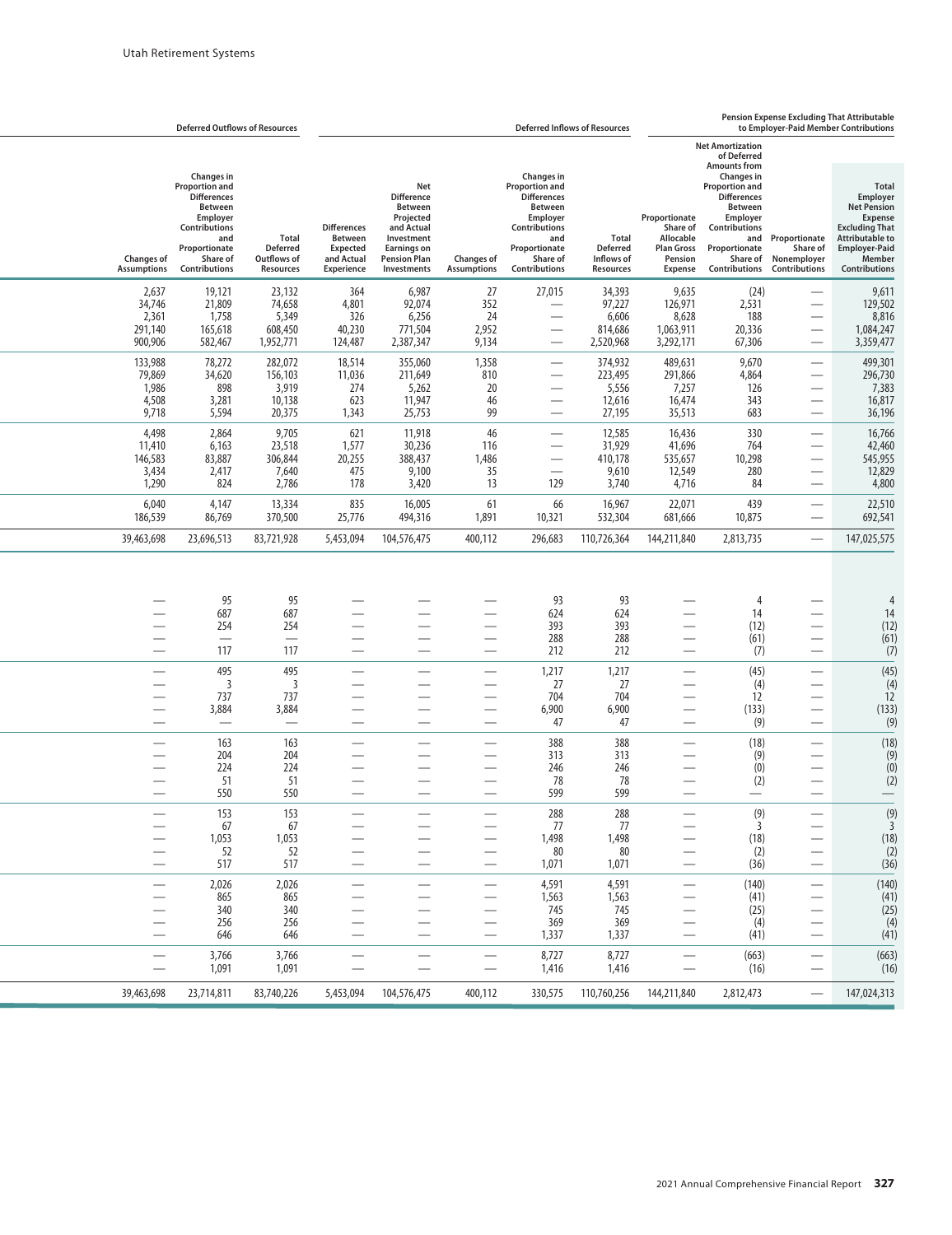**Tier 2 Public Safety and Firefighter Contributory Retirement System**

# Schedule of Employer Allocations and Pension Amounts

| <b>Participating Employer</b>                                                                                                         | Employer<br>Contributions                                   | Employer<br>Allocation<br>Percentage                           | <b>Net Pension</b><br>Liability/(Asset)<br>(6.85 Discount)    | <b>Net Pension</b><br>Liability/(Asset)<br>1.00 Decrease<br>(5.85) | <b>Net Pension</b><br>Liability/(Asset)<br>1.00 Increase<br>(7.85) | <b>Differences</b><br><b>Between</b><br><b>Expected</b><br>and Actual<br><b>Experience</b> | Net<br><b>Difference</b><br>Between<br>Projected<br>and Actual<br>Investment<br><b>Earnings on</b><br><b>Pension Plan</b><br>Investments |  |
|---------------------------------------------------------------------------------------------------------------------------------------|-------------------------------------------------------------|----------------------------------------------------------------|---------------------------------------------------------------|--------------------------------------------------------------------|--------------------------------------------------------------------|--------------------------------------------------------------------------------------------|------------------------------------------------------------------------------------------------------------------------------------------|--|
| AMERICAN FORK CITY<br><b>BEAVER COUNTY</b><br>BIG WATER MUNICIPAL CORP<br><b>BLANDING CITY</b><br><b>BOX ELDER COUNTY</b>             | $\zeta$<br>400,123<br>178,574<br>7,322<br>19,388<br>233,620 | 1.1883430%<br>0.5303552<br>0.0217448<br>0.0575818<br>0.6938394 | \$<br>(60,062)<br>(26, 805)<br>(1,099)<br>(2,910)<br>(35,068) | 481,845<br>215,047<br>8,817<br>23,348<br>281,336                   | (490, 261)<br>(218, 803)<br>(8,971)<br>(23, 756)<br>(286, 250)     | 51,468<br>22,970<br>942<br>2,494<br>30,051                                                 |                                                                                                                                          |  |
| <b>BRIGHAM CITY</b><br><b>CACHE COUNTY</b><br><b>CARBON COUNTY</b><br><b>CEDAR CITY</b><br>CEDAR MTN FIRE PROTECTION DIST             | 152,550<br>406,516<br>113,114<br>162,116<br>78,821          | 0.4530646<br>1.2073295<br>0.3359427<br>0.4814767<br>0.2340948  | (22, 899)<br>(61, 021)<br>(16, 979)<br>(24, 335)<br>(11, 832) | 183,707<br>489,544<br>136,217<br>195,228<br>94,920                 | (186, 916)<br>(498,094)<br>(138, 596)<br>(198, 637)<br>(96, 578)   | 19,622<br>52,290<br>14,550<br>20,853<br>10,139                                             |                                                                                                                                          |  |
| <b>CENTERVILLE CITY</b><br><b>CITY OF BOUNTIFUL</b><br><b>CITY OF DRAPER</b><br><b>CITY OF HARRISVILLE</b><br><b>CITY OF HELPER</b>   | 34,014<br>101,521<br>301,973<br>30,712<br>18,822            | 0.1010189<br>0.3015128<br>0.8968447<br>0.0912125<br>0.0558999  | (5, 106)<br>(15, 239)<br>(45, 329)<br>(4,610)<br>(2,825)      | 40,961<br>122,256<br>363,649<br>36,985<br>22,666                   | (41, 676)<br>(124, 392)<br>(370,001)<br>(37, 631)<br>(23,062)      | 4,375<br>13,059<br>38,843<br>3,950<br>2,421                                                | —                                                                                                                                        |  |
| <b>CITY OF KANAB</b><br><b>CITY OF MOAB</b><br><b>CITY OF NAPLES</b><br><b>CITY OF NORTH SALT LAKE</b><br><b>CITY OF OREM</b>         | 39,676<br>60,439<br>16,901<br>56,285<br>573,799             | 0.1178347<br>0.1794992<br>0.0501943<br>0.1671625<br>1.7041526  | (5,956)<br>(9,072)<br>(2, 537)<br>(8, 449)<br>(86, 132)       | 47,779<br>72,783<br>20,353<br>67,780<br>690,994                    | (48, 614)<br>(74, 054)<br>(20, 708)<br>(68, 964)<br>(703, 063)     | 5,103<br>7,774<br>2,174<br>7,240<br>73,808                                                 |                                                                                                                                          |  |
| <b>CITY OF RIVERTON</b><br>CITY OF SANTA CLARA<br>CITY OF SARATOGA SPRINGS<br>CITY OF SOUTH JORDAN<br>CITY OF SOUTH SALT LAKE         | 83,946<br>37,246<br>281,938<br>547,231<br>403,622           | 0.2493144<br>0.1106184<br>0.8373416<br>1.6252455<br>1.1987341  | (12,601)<br>(5, 591)<br>(42, 321)<br>(82, 144)<br>(60, 587)   | 101,091<br>44,853<br>339,522<br>658,999<br>486,059                 | (102, 857)<br>(45, 637)<br>(345, 453)<br>(670, 509)<br>(494, 548)  | 10,798<br>4,791<br>36,266<br>70,390<br>51,918                                              |                                                                                                                                          |  |
| <b>CITY OF ST GEORGE</b><br>CITY OF TAYLORSVILLE<br><b>CITY OF WENDOVER</b><br><b>CITY OF WEST JORDAN</b><br><b>CLEARFIELD CITY</b>   | 548,041<br>123,524<br>12,828<br>753,488<br>120,504          | 1.6276509<br>0.3668609<br>0.0380985<br>2.2378177<br>0.3578908  | (82, 265)<br>(18, 542)<br>(1, 926)<br>(113, 105)<br>(18,089)  | 659,974<br>148,753<br>15,448<br>907,383<br>145,116                 | (671, 502)<br>(151, 352)<br>(15, 718)<br>(923, 231)<br>(147, 651)  | 70,494<br>15,889<br>1,650<br>96,921<br>15,500                                              |                                                                                                                                          |  |
| <b>CLINTON CITY</b><br>COTTONWOOD HEIGHTS CITY<br>DAGGETT COUNTY<br><b>DAVIS COUNTY</b><br><b>DUCHESNE COUNTY</b>                     | 114,505<br>131,874<br>3,129<br>621,190<br>148,568           | 0.3400742<br>0.3916591<br>0.0092915<br>1.8448993<br>0.4412396  | (17, 188)<br>(19, 795)<br>(470)<br>(93, 246)<br>(22, 301)     | 137,892<br>158,809<br>3,767<br>748,063<br>178,912                  | (140, 301)<br>(161, 582)<br>(3,833)<br>(761, 130)<br>(182, 037)    | 14,729<br>16,963<br>402<br>79,904<br>19,110                                                |                                                                                                                                          |  |
| <b>EAST CARBON CITY</b><br><b>EMERY COUNTY</b><br><b>ENOCH CITY</b><br><b>EPHRAIM CITY</b><br><b>FARMINGTON CITY</b>                  | 6,043<br>115,458<br>24,388<br>11,776<br>109,045             | 0.0179484<br>0.3429051<br>0.0724323<br>0.0349740<br>0.3238576  | (907)<br>(17, 331)<br>(3,661)<br>(1,768)<br>(16, 369)         | 7,278<br>139,040<br>29,370<br>14,181<br>131,317                    | (7, 405)<br>(141, 469)<br>(29, 883)<br>(14, 429)<br>(133,610)      | 777<br>14,851<br>3,137<br>1,515<br>14,026                                                  |                                                                                                                                          |  |
| <b>GARFIELD COUNTY</b><br><b>GARLAND CITY</b><br><b>GRAND COUNTY</b><br><b>GRANTSVILLE CITY</b><br><b>GUNNISON VALLEY POLICE DEPT</b> | 96,997<br>9,657<br>122,165<br>66,716<br>8,079               | 0.2880772<br>0.0286809<br>0.3628235<br>0.1981433<br>0.0239936  | (14, 560)<br>(1,450)<br>(18, 338)<br>(10, 015)<br>(1,213)     | 116,809<br>11,629<br>147,116<br>80,342<br>9,729                    | (118, 849)<br>(11, 833)<br>(149, 686)<br>(81, 746)<br>(9,899)      | 12,477<br>1,242<br>15,714<br>8,582<br>1,039                                                | $\overline{\phantom{0}}$                                                                                                                 |  |
| <b>HEBER CITY</b><br><b>HERRIMAN CITY</b><br><b>HURRICANE CITY</b><br>HURRICANE VALLEY FIRE SSD<br><b>IRON COUNTY</b>                 | 80,302<br>73,792<br>53,311<br>182,594<br>253,324            | 0.2384933<br>0.2191585<br>0.1583313<br>0.5422954<br>0.7523581  | (12,054)<br>(11, 077)<br>(8,002)<br>(27, 409)<br>(38, 026)    | 96,703<br>88,864<br>64,200<br>219,888<br>305,064                   | (98, 393)<br>(90, 416)<br>(65, 321)<br>(223, 729)<br>(310, 392)    | 10,329<br>9,492<br>6,857<br>23,487<br>32,585                                               | $\overline{\phantom{0}}$<br>$\overline{\phantom{0}}$                                                                                     |  |
| <b>IVINS CITY</b><br><b>JUAB COUNTY</b><br><b>KANE COUNTY</b><br><b>KAYSVILLE CITY</b><br><b>LAYTON CITY</b>                          | 47,714<br>96,931<br>95,240<br>193,987<br>512,073            | 0.1417074<br>0.2878800<br>0.2828577<br>0.5761312<br>1.5208278  | (7, 162)<br>(14, 550)<br>(14, 296)<br>(29, 119)<br>(76, 866)  | 57,459<br>116,729<br>114,692<br>233,608<br>616,660                 | (58, 463)<br>(118, 767)<br>(116, 695)<br>(237, 688)<br>(627, 431)  | 6,137<br>12,468<br>12,251<br>24,953<br>65,868                                              | $\overline{\phantom{0}}$                                                                                                                 |  |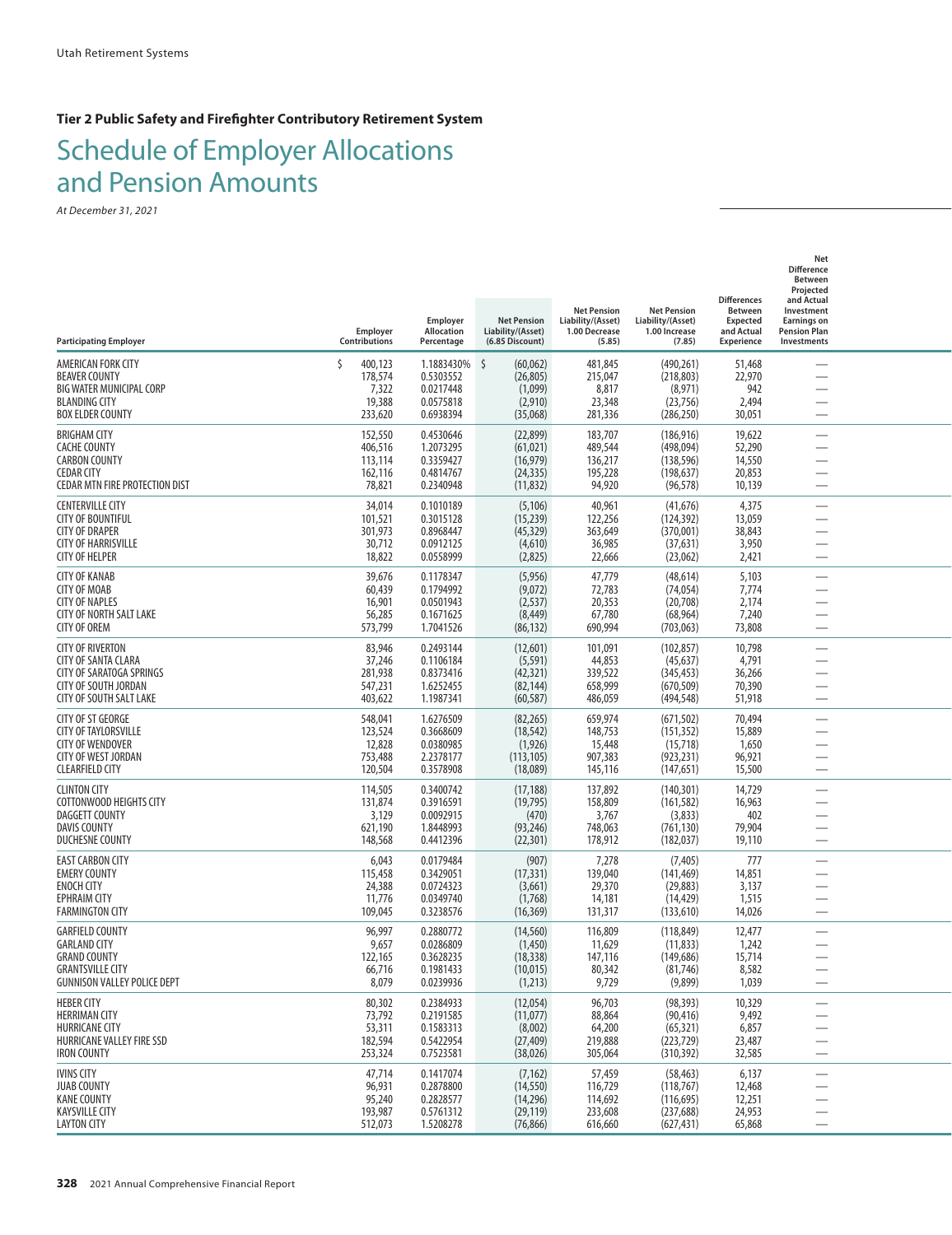## **Pension Expense Excluding That Attributable**

|                                              | <b>Deferred Outflows of Resources</b>                                                                                                                  |                                                             |                                                                                            |                                                                                                                                                 |                                         |                                                                                                                                                               | <b>Deferred Inflows of Resources</b>                       |                                                                                          |                                                                                                                                                                                                                                |                                                                      | to Employer-Paid Member Contributions                                                                                                                                  |
|----------------------------------------------|--------------------------------------------------------------------------------------------------------------------------------------------------------|-------------------------------------------------------------|--------------------------------------------------------------------------------------------|-------------------------------------------------------------------------------------------------------------------------------------------------|-----------------------------------------|---------------------------------------------------------------------------------------------------------------------------------------------------------------|------------------------------------------------------------|------------------------------------------------------------------------------------------|--------------------------------------------------------------------------------------------------------------------------------------------------------------------------------------------------------------------------------|----------------------------------------------------------------------|------------------------------------------------------------------------------------------------------------------------------------------------------------------------|
| <b>Changes of</b><br><b>Assumptions</b>      | Changes in<br>Proportion and<br><b>Differences</b><br><b>Between</b><br>Employer<br>Contributions<br>and<br>Proportionate<br>Share of<br>Contributions | <b>Total</b><br><b>Deferred</b><br>Outflows of<br>Resources | <b>Differences</b><br><b>Between</b><br><b>Expected</b><br>and Actual<br><b>Experience</b> | Net<br><b>Difference</b><br><b>Between</b><br>Projected<br>and Actual<br>Investment<br><b>Earnings on</b><br><b>Pension Plan</b><br>Investments | <b>Changes of</b><br><b>Assumptions</b> | <b>Changes in</b><br>Proportion and<br><b>Differences</b><br><b>Between</b><br>Employer<br>Contributions<br>and<br>Proportionate<br>Share of<br>Contributions | <b>Total</b><br><b>Deferred</b><br>Inflows of<br>Resources | Proportionate<br>Share of<br>Allocable<br><b>Plan Gross</b><br>Pension<br><b>Expense</b> | <b>Net Amortization</b><br>of Deferred<br><b>Amounts from</b><br><b>Changes</b> in<br><b>Proportion and</b><br><b>Differences</b><br><b>Between</b><br>Employer<br>Contributions<br>Proportionate<br>Share of<br>Contributions | and Proportionate<br>Share of<br>Nonemployer<br><b>Contributions</b> | <b>Total</b><br>Employer<br><b>Net Pension</b><br><b>Expense</b><br><b>Excluding That</b><br><b>Attributable to</b><br><b>Employer-Paid</b><br>Member<br>Contributions |
| 67,399<br>30,080<br>1,233<br>3,266<br>39,353 | 34,288<br>12,099<br>876<br>1,552<br>15,092                                                                                                             | 153,155<br>65,149<br>3,051<br>7,312<br>84,496               | 9,867<br>4,404<br>181<br>478<br>5,761                                                      | 183,583<br>81,933<br>3,359<br>8,896<br>107,189                                                                                                  | 10,675<br>4,764<br>195<br>517<br>6,233  | 835<br>640<br>562<br>2,813                                                                                                                                    | 204,125<br>91,936<br>4,375<br>10,453<br>121,996            | 315,879<br>140,976<br>5,780<br>15,306<br>184,432                                         | 2,497<br>834<br>22<br>66<br>881                                                                                                                                                                                                | $\overline{\phantom{0}}$                                             | 318,376<br>141,810<br>5,802<br>15,372<br>185,313                                                                                                                       |
| 25,696                                       | 13,831                                                                                                                                                 | 59,149                                                      | 3,762                                                                                      | 69,992                                                                                                                                          | 4,070                                   | 3,113                                                                                                                                                         | 80,937                                                     | 120,431                                                                                  | 718                                                                                                                                                                                                                            | $\overline{\phantom{0}}$                                             | 121,149                                                                                                                                                                |
| 68,476                                       | 32,208                                                                                                                                                 | 152,974                                                     | 10,025                                                                                     | 186,516                                                                                                                                         | 10,845                                  | 3,678                                                                                                                                                         | 211,064                                                    | 320,925                                                                                  | 2,212                                                                                                                                                                                                                          |                                                                      | 323,137                                                                                                                                                                |
| 19,054                                       | 5,625                                                                                                                                                  | 39,229                                                      | 2,789                                                                                      | 51,899                                                                                                                                          | 3,018                                   | 2,021                                                                                                                                                         | 59,727                                                     | 89,298                                                                                   | 260                                                                                                                                                                                                                            | $\overline{\phantom{0}}$                                             | 89,558                                                                                                                                                                 |
| 27,308                                       | 4,835                                                                                                                                                  | 52,996                                                      | 3,998                                                                                      | 74,382                                                                                                                                          | 4,325                                   | 2,709                                                                                                                                                         | 85,414                                                     | 127,983                                                                                  | 130                                                                                                                                                                                                                            | $\overline{\phantom{0}}$                                             | 128,113                                                                                                                                                                |
| 13,277                                       | 14,321                                                                                                                                                 | 37,737                                                      | 1,944                                                                                      | 36,165                                                                                                                                          | 2,103                                   | 817                                                                                                                                                           | 41,029                                                     | 62,226                                                                                   | 909                                                                                                                                                                                                                            | $\overline{\phantom{0}}$                                             | 63,135                                                                                                                                                                 |
| 5,729                                        | 3,561                                                                                                                                                  | 13,665                                                      | 839                                                                                        | 15,606                                                                                                                                          | 907                                     | 754                                                                                                                                                           | 18,106                                                     | 26,852                                                                                   | 181                                                                                                                                                                                                                            | $\overline{\phantom{0}}$                                             | 27,033                                                                                                                                                                 |
| 17,101                                       | 5,731                                                                                                                                                  | 35,891                                                      | 2,504                                                                                      | 46,580                                                                                                                                          | 2,708                                   | 1,105                                                                                                                                                         | 52,897                                                     | 80,146                                                                                   | 305                                                                                                                                                                                                                            | $\overline{\phantom{0}}$                                             | 80,451                                                                                                                                                                 |
| 50,866                                       | 14,004                                                                                                                                                 | 103,713                                                     | 7,447                                                                                      | 138,551                                                                                                                                         | 8,056                                   | 8,510                                                                                                                                                         | 162,564                                                    | 238,394                                                                                  | 359                                                                                                                                                                                                                            |                                                                      | 238,753                                                                                                                                                                |
| 5,173                                        | 3,577                                                                                                                                                  | 12,700                                                      | 757                                                                                        | 14,091                                                                                                                                          | 819                                     | 673                                                                                                                                                           | 16,340                                                     | 24,246                                                                                   | 212                                                                                                                                                                                                                            |                                                                      | 24,458                                                                                                                                                                 |
| 3,170                                        | 1,381                                                                                                                                                  | 6,972                                                       | 464                                                                                        | 8,636                                                                                                                                           | 502                                     | 1,328                                                                                                                                                         | 10,930                                                     | 14,859                                                                                   | (2)                                                                                                                                                                                                                            | $\overline{\phantom{0}}$                                             | 14,857                                                                                                                                                                 |
| 6,683                                        | 6,343                                                                                                                                                  | 18,129                                                      | 978                                                                                        | 18,204                                                                                                                                          | 1,058                                   | 612                                                                                                                                                           | 20,852                                                     | 31,322                                                                                   | 377                                                                                                                                                                                                                            | $\overline{\phantom{0}}$                                             | 31,699                                                                                                                                                                 |
| 10,181                                       | 2,645                                                                                                                                                  | 20,600                                                      | 1,490                                                                                      | 27,730                                                                                                                                          | 1,612                                   | 8,722                                                                                                                                                         | 39,554                                                     | 47,713                                                                                   | (393)                                                                                                                                                                                                                          |                                                                      | 47,320                                                                                                                                                                 |
| 2,847                                        | 1,645                                                                                                                                                  | 6,666                                                       | 417                                                                                        | 7,754                                                                                                                                           | 451                                     | 1,728                                                                                                                                                         | 10,350                                                     | 13,342                                                                                   | 9                                                                                                                                                                                                                              | $\overline{\phantom{0}}$                                             | 13,351                                                                                                                                                                 |
| 9,481                                        | 4,029                                                                                                                                                  | 20,750                                                      | 1,388                                                                                      | 25,824                                                                                                                                          | 1,502                                   | 1,535                                                                                                                                                         | 30,249                                                     | 44,434                                                                                   | 185                                                                                                                                                                                                                            | $\overline{\phantom{0}}$                                             | 44,619                                                                                                                                                                 |
| 96,654                                       | 29,978                                                                                                                                                 | 200,440                                                     | 14,150                                                                                     | 263,269                                                                                                                                         | 15,308                                  | 1,600                                                                                                                                                         | 294,327                                                    | 452,988                                                                                  | 1,974                                                                                                                                                                                                                          | $\overline{\phantom{0}}$                                             | 454,962                                                                                                                                                                |
| 14,140                                       | 7,166                                                                                                                                                  | 32,104                                                      | 2,070                                                                                      | 38,516                                                                                                                                          | 2,240                                   | 4,588                                                                                                                                                         | 47,414                                                     | 66,271                                                                                   | 163                                                                                                                                                                                                                            | $\overline{\phantom{0}}$                                             | 66,434                                                                                                                                                                 |
| 6,274                                        | 1,062                                                                                                                                                  | 12,127                                                      | 918                                                                                        | 17,089                                                                                                                                          | 994                                     | 3,138                                                                                                                                                         | 22,139                                                     | 29,404                                                                                   | (147)                                                                                                                                                                                                                          | $\overline{\phantom{0}}$                                             | 29,257                                                                                                                                                                 |
| 47,492                                       | 24,647                                                                                                                                                 | 108,405                                                     | 6,953                                                                                      | 129,358                                                                                                                                         | 7,522                                   | 892                                                                                                                                                           | 144,725                                                    | 222,577                                                                                  | 1,628                                                                                                                                                                                                                          | $\overline{\phantom{0}}$                                             | 224,205                                                                                                                                                                |
| 92,179                                       | 39,185                                                                                                                                                 | 201,754                                                     | 13,495                                                                                     | 251,079                                                                                                                                         | 14,599                                  | 7,786                                                                                                                                                         | 286,959                                                    | 432,014                                                                                  | 2,130                                                                                                                                                                                                                          |                                                                      | 434,144                                                                                                                                                                |
| 67,989                                       | 15,661                                                                                                                                                 | 135,568                                                     | 9,953                                                                                      | 185,189                                                                                                                                         | 10,768                                  | 6,863                                                                                                                                                         | 212,773                                                    | 318,641                                                                                  | 558                                                                                                                                                                                                                            | $\overline{\phantom{0}}$                                             | 319,199                                                                                                                                                                |
| 92,316                                       | 42,434                                                                                                                                                 | 205,244                                                     | 13,515                                                                                     | 251,450                                                                                                                                         | 14,621                                  |                                                                                                                                                               | 279,586                                                    | 432,653                                                                                  | 3,006                                                                                                                                                                                                                          | $\overline{\phantom{0}}$                                             | 435,659                                                                                                                                                                |
| 20,807                                       | 31,699                                                                                                                                                 | 68,395                                                      | 3,046                                                                                      | 56,675                                                                                                                                          | 3,295                                   | $\overline{\phantom{0}}$                                                                                                                                      | 63,016                                                     | 97,517                                                                                   | 2,087                                                                                                                                                                                                                          |                                                                      | 99,604                                                                                                                                                                 |
| 2,161                                        | 190                                                                                                                                                    | 4,001                                                       | 316                                                                                        | 5,886                                                                                                                                           | 342                                     | 2,052                                                                                                                                                         | 8,596                                                      | 10,127                                                                                   | (129)                                                                                                                                                                                                                          | $\overline{\phantom{0}}$                                             | 9,998                                                                                                                                                                  |
| 126,922                                      | 41,210                                                                                                                                                 | 265,053                                                     | 18,581                                                                                     | 345,713                                                                                                                                         | 20,102                                  |                                                                                                                                                               | 384,396                                                    | 594,844                                                                                  | 2,998                                                                                                                                                                                                                          | $\overbrace{\phantom{13333}}$                                        | 597,842                                                                                                                                                                |
| 20,299                                       | 9,625                                                                                                                                                  | 45,424                                                      | 2,972                                                                                      | 55,289                                                                                                                                          | 3,215                                   | 2,039                                                                                                                                                         | 63,515                                                     | 95,133                                                                                   | 522                                                                                                                                                                                                                            |                                                                      | 95,655                                                                                                                                                                 |
| 19,288                                       | 11,370                                                                                                                                                 | 45,387                                                      | 2,824                                                                                      | 52,537                                                                                                                                          | 3,055                                   | 2,372                                                                                                                                                         | 60,788                                                     | 90,397                                                                                   | 675                                                                                                                                                                                                                            | $\overline{\phantom{0}}$                                             | 91,072                                                                                                                                                                 |
| 22,214                                       | 5,958                                                                                                                                                  | 45,135                                                      | 3,252                                                                                      | 60,506                                                                                                                                          | 3,518                                   | 4,827                                                                                                                                                         | 72,103                                                     | 104,109                                                                                  | 128                                                                                                                                                                                                                            | $\overline{\phantom{0}}$                                             | 104,237                                                                                                                                                                |
| 527                                          | 6,033                                                                                                                                                  | 6,962                                                       | 77                                                                                         | 1,435                                                                                                                                           | 83                                      | 2,781                                                                                                                                                         | 4,376                                                      | 2,470                                                                                    | 234                                                                                                                                                                                                                            | $\overline{\phantom{0}}$                                             | 2,704                                                                                                                                                                  |
| 104,637                                      | 47,917                                                                                                                                                 | 232,458                                                     | 15,319                                                                                     | 285,012                                                                                                                                         | 16,572                                  | 21,780                                                                                                                                                        | 338,683                                                    | 490,401                                                                                  | 2,134                                                                                                                                                                                                                          |                                                                      | 492,535                                                                                                                                                                |
| 25,026                                       | 20,560                                                                                                                                                 | 64,696                                                      | 3,664                                                                                      | 68,166                                                                                                                                          | 3,964                                   | 709                                                                                                                                                           | 76,503                                                     | 117,288                                                                                  | 1,505                                                                                                                                                                                                                          | $\overbrace{\phantom{13333}}$                                        | 118,793                                                                                                                                                                |
| 1,018                                        | 1,092                                                                                                                                                  | 2,887                                                       | 149                                                                                        | 2,773                                                                                                                                           | 161                                     | 2,864                                                                                                                                                         | 5,947                                                      | 4,771                                                                                    | (122)                                                                                                                                                                                                                          | $\overline{\phantom{0}}$                                             | 4,649                                                                                                                                                                  |
| 19,449                                       | 6,318                                                                                                                                                  | 40,618                                                      | 2,847                                                                                      | 52,974                                                                                                                                          | 3,080                                   | 1,739                                                                                                                                                         | 60,640                                                     | 91,149                                                                                   | 310                                                                                                                                                                                                                            |                                                                      | 91,459                                                                                                                                                                 |
| 4,108                                        | 1,329                                                                                                                                                  | 8,574                                                       | 601                                                                                        | 11,190                                                                                                                                          | 651                                     | 2,423                                                                                                                                                         | 14,865                                                     | 19,254                                                                                   | (78)                                                                                                                                                                                                                           |                                                                      | 19,176                                                                                                                                                                 |
| 1,984                                        | 3,006                                                                                                                                                  | 6,505                                                       | 290                                                                                        | 5,403                                                                                                                                           | 314                                     | 288                                                                                                                                                           | 6,295                                                      | 9,297                                                                                    | 198                                                                                                                                                                                                                            |                                                                      | 9,495                                                                                                                                                                  |
| 18,368                                       | 4,798                                                                                                                                                  | 37,192                                                      | 2,689                                                                                      | 50,032                                                                                                                                          | 2,909                                   | 873                                                                                                                                                           | 56,503                                                     | 86,086                                                                                   | 300                                                                                                                                                                                                                            |                                                                      | 86,386                                                                                                                                                                 |
| 16,339                                       | 12,427                                                                                                                                                 | 41,243                                                      | 2,392                                                                                      | 44,504                                                                                                                                          | 2,588                                   |                                                                                                                                                               | 49,484                                                     | 76,575                                                                                   | 882                                                                                                                                                                                                                            | $\overline{\phantom{0}}$                                             | 77,457                                                                                                                                                                 |
| 1,627                                        | 948                                                                                                                                                    | 3,817                                                       | 238                                                                                        | 4,431                                                                                                                                           | 258                                     | 539                                                                                                                                                           | 5,466                                                      | 7,624                                                                                    | 24                                                                                                                                                                                                                             | $\overline{\phantom{m}}$                                             | 7,648                                                                                                                                                                  |
| 20,578                                       | 8,514                                                                                                                                                  | 44,806                                                      | 3,013                                                                                      | 56,051                                                                                                                                          | 3,259                                   | 5,541                                                                                                                                                         | 67,864                                                     | 96,444                                                                                   | 238                                                                                                                                                                                                                            | $\overline{\phantom{0}}$                                             | 96,682                                                                                                                                                                 |
| 11,238                                       | 6,825                                                                                                                                                  | 26,645                                                      | 1,645                                                                                      | 30,611                                                                                                                                          | 1,780                                   | 4,447                                                                                                                                                         | 38,483                                                     | 52,669                                                                                   | 181                                                                                                                                                                                                                            |                                                                      | 52,850                                                                                                                                                                 |
| 1,361                                        | 568                                                                                                                                                    | 2,968                                                       | 199                                                                                        | 3,707                                                                                                                                           | 216                                     | 621                                                                                                                                                           | 4,743                                                      | 6,378                                                                                    | (7)                                                                                                                                                                                                                            | $\overline{\phantom{m}}$                                             | 6,371                                                                                                                                                                  |
| 13,527                                       | 10,467                                                                                                                                                 | 34,323                                                      | 1,980                                                                                      | 36,844                                                                                                                                          | 2,142                                   | 3,988                                                                                                                                                         | 44,954                                                     | 63,395                                                                                   | 503                                                                                                                                                                                                                            | $\overline{\phantom{m}}$                                             | 63,898                                                                                                                                                                 |
| 12,430                                       | 4,775                                                                                                                                                  | 26,697                                                      | 1,820                                                                                      | 33,857                                                                                                                                          | 1,969                                   | 3,508                                                                                                                                                         | 41,154                                                     | 58,255                                                                                   | 66                                                                                                                                                                                                                             |                                                                      | 58,321                                                                                                                                                                 |
| 8,980                                        | 1,433                                                                                                                                                  | 17,270                                                      | 1,315                                                                                      | 24,460                                                                                                                                          | 1,422                                   | 3,443                                                                                                                                                         | 30,640                                                     | 42,087                                                                                   | (118)                                                                                                                                                                                                                          | —                                                                    | 41,969                                                                                                                                                                 |
| 30,757                                       | 6,741                                                                                                                                                  | 60,985                                                      | 4,503                                                                                      | 83,777                                                                                                                                          | 4,871                                   | 6,059                                                                                                                                                         | 99,210                                                     | 144,150                                                                                  | (11)                                                                                                                                                                                                                           |                                                                      | 144,139                                                                                                                                                                |
| 42,672                                       | 17,164                                                                                                                                                 | 92,421                                                      | 6,247                                                                                      | 116,229                                                                                                                                         | 6,758                                   |                                                                                                                                                               | 129,234                                                    | 199,988                                                                                  | 1,264                                                                                                                                                                                                                          | $\overline{\phantom{0}}$                                             | 201,252                                                                                                                                                                |
| 8,037                                        | 1,160                                                                                                                                                  | 15,334                                                      | 1,177                                                                                      | 21,892                                                                                                                                          | 1,273                                   | 3,267                                                                                                                                                         | 27,609                                                     | 37,668                                                                                   | (127)                                                                                                                                                                                                                          | $\overline{\phantom{0}}$                                             | 37,541                                                                                                                                                                 |
| 16,328                                       | 9,699                                                                                                                                                  | 38,495                                                      | 2,390                                                                                      | 44,474                                                                                                                                          | 2,586                                   | 3,260                                                                                                                                                         | 52,710                                                     | 76,523                                                                                   | 520                                                                                                                                                                                                                            | $\hspace{0.1mm}-\hspace{0.1mm}$                                      | 77,043                                                                                                                                                                 |
| 16,043                                       | 7,196                                                                                                                                                  | 35,490                                                      | 2,349                                                                                      | 43,698                                                                                                                                          | 2,541                                   | 195                                                                                                                                                           | 48,783                                                     | 75,188                                                                                   | 491                                                                                                                                                                                                                            |                                                                      | 75,679                                                                                                                                                                 |
| 32,676                                       | 14,491                                                                                                                                                 | 72,120                                                      | 4,784                                                                                      | 89,005                                                                                                                                          | 5,175                                   | 2,391                                                                                                                                                         | 101,355                                                    | 153,144                                                                                  | 811                                                                                                                                                                                                                            |                                                                      | 153,955                                                                                                                                                                |
| 86,257                                       | 32,860                                                                                                                                                 | 184,985                                                     | 12,628                                                                                     | 234,948                                                                                                                                         | 13,661                                  | 7,377                                                                                                                                                         | 268,614                                                    | 404,258                                                                                  | 1,802                                                                                                                                                                                                                          | $\overline{\phantom{m}}$                                             | 406,060                                                                                                                                                                |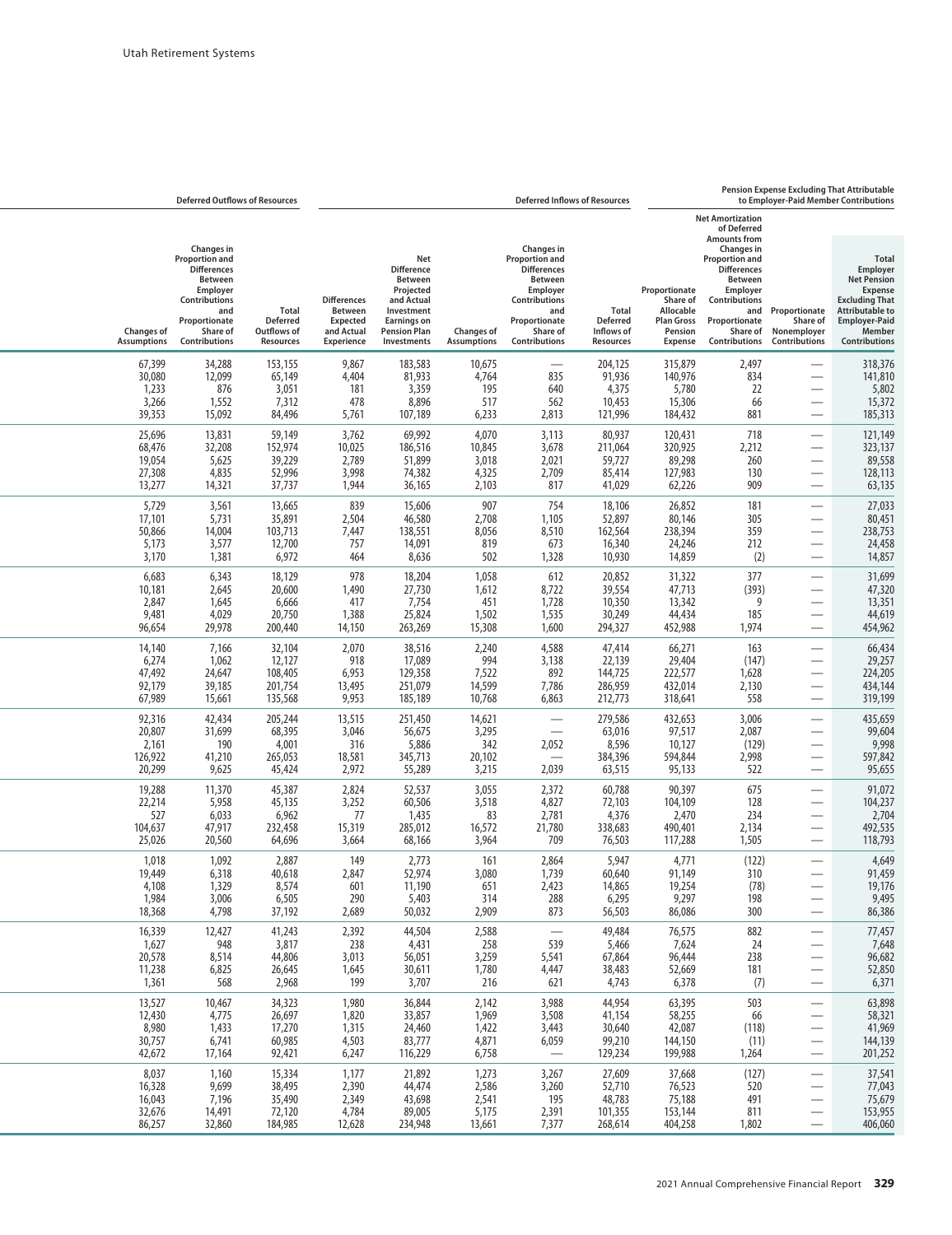## **Tier 2 Public Safety and Firefighter Contributory Retirement System**

**Schedule of Employer Allocations and Pension Amounts** *(Continued)*

| <b>Participating Employer</b>                                                                                           | Employer<br>Contributions                               | Employer<br>Allocation<br>Percentage                           | <b>Net Pension</b><br>Liability/(Asset)<br>(6.85 Discount)      | <b>Net Pension</b><br>Liability/(Asset)<br>1.00 Decrease<br>(5.85) | <b>Net Pension</b><br>Liability/(Asset)<br>1.00 Increase<br>(7.85)   | <b>Differences</b><br><b>Between</b><br><b>Expected</b><br>and Actual<br>Experience | Net<br><b>Difference</b><br>Between<br>Projected<br>and Actual<br>Investment<br><b>Earnings on</b><br><b>Pension Plan</b><br>Investments |  |
|-------------------------------------------------------------------------------------------------------------------------|---------------------------------------------------------|----------------------------------------------------------------|-----------------------------------------------------------------|--------------------------------------------------------------------|----------------------------------------------------------------------|-------------------------------------------------------------------------------------|------------------------------------------------------------------------------------------------------------------------------------------|--|
| LEHI CITY<br>LINDON CITY<br><b>LOGAN CITY</b><br>LONE PEAK PS DISTRICT<br><b>MAPLETON CITY</b>                          | Š.<br>534,778<br>38,468<br>355,640<br>125,874<br>56,720 | 1.5882625%<br>0.1142467<br>1.0562323<br>0.3738375<br>0.1684558 | 5<br>(80, 275)<br>(5,774)<br>(53, 384)<br>(18, 895)<br>(8, 514) | 644,003<br>46,324<br>428,277<br>151,582<br>68,305                  | (655, 252)<br>(47, 133)<br>(435, 758)<br>(154, 230)<br>(69, 498)     | 68,788<br>4,948<br>45,746<br>16,191<br>7,296                                        |                                                                                                                                          |  |
| MILLARD COUNTY<br>MOAB VALLEY FIRE PROTECTION<br><b>MORGAN COUNTY</b><br>MOUNT PLEASANT CITY<br><b>MURRAY CITY</b>      | 179,394<br>21,674<br>31,207<br>9,044<br>434,333         | 0.5327907<br>0.0643718<br>0.0926828<br>0.0268602<br>1.2899438  | (26, 929)<br>(3,254)<br>(4,684)<br>(1, 358)<br>(65, 197)        | 216,034<br>26,101<br>37,581<br>10,891<br>523,042                   | (219, 808)<br>(26, 557)<br>(38, 237)<br>(11,081)<br>(532, 178)       | 23,075<br>2,788<br>4,014<br>1,163<br>55,868                                         | $\overline{\phantom{0}}$<br>$\overline{\phantom{0}}$                                                                                     |  |
| N TOOELE CO FIRE PROTECTION SD<br>NEPHI CITY<br>NORTH DAVIS FIRE DISTRICT<br>NORTH FORK SSD<br>NORTH OGDEN CITY         | 27,856<br>42,111<br>75,708<br>5,963<br>88,347           | 0.0827315<br>0.1250687<br>0.2248471<br>0.0177112<br>0.2623869  | (4, 181)<br>(6, 321)<br>(11, 364)<br>(895)<br>(13,262)          | 33,546<br>50,712<br>91,170<br>7,181<br>106,392                     | (34, 132)<br>(51, 598)<br>(92, 763)<br>(7, 307)<br>(108, 250)        | 3,583<br>5,417<br>9,738<br>767<br>11,364                                            | —                                                                                                                                        |  |
| NORTH PARK POLICE AGENCY<br>NORTH VIEW FIRE DISTRICT<br>OGDEN CITY CORP<br>PARK CITY<br><b>PARK CITY FIRE SERVICE</b>   | 58,120<br>111,757<br>880,658<br>32,433<br>180,930       | 0.1726137<br>0.3319124<br>2.6155047<br>0.0963238<br>0.5373535  | (8, 724)<br>(16, 776)<br>(132, 194)<br>(4,868)<br>(27, 159)     | 69,991<br>134,583<br>1,060,526<br>39,057<br>217,884                | (71, 213)<br>(136, 933)<br>(1,079,050)<br>(39, 739)<br>(221,690)     | 7,476<br>14,375<br>113,279<br>4,172<br>23,273                                       | $\overline{\phantom{0}}$                                                                                                                 |  |
| PAROWAN CITY<br>PAYSON CITY<br><b>PERRY CITY</b><br>PLEASANT GROVE CITY<br>PLEASANT VIEW CITY                           | 17,081<br>71,767<br>21,054<br>163,750<br>16,033         | 0.0507284<br>0.2131437<br>0.0625290<br>0.4863296<br>0.0476163  | (2, 564)<br>(10, 773)<br>(3, 160)<br>(24, 580)<br>(2,407)       | 20,569<br>86,425<br>25,354<br>197,195<br>19,307                    | (20, 928)<br>(87, 934)<br>(25, 797)<br>(200, 640)<br>(19, 645)       | 2,197<br>9,231<br>2,708<br>21,063<br>2,062                                          | —<br>-<br>$\overline{\phantom{0}}$                                                                                                       |  |
| <b>PRICE CITY</b><br>PROVO CITY CORP<br><b>RICH COUNTY</b><br>RICHFIELD CITY<br>RIVERDALE CITY                          | 44,221<br>513,493<br>21,693<br>44,774<br>82,254         | 0.1313342<br>1.5250467<br>0.0644270<br>0.1329753<br>0.2442885  | (6, 638)<br>(77, 079)<br>(3,256)<br>(6, 721)<br>(12, 347)       | 53,253<br>618,371<br>26,124<br>53,918<br>99,053                    | (54, 183)<br>(629, 171)<br>(26, 580)<br>(54, 860)<br>(100, 783)      | 5,688<br>66,051<br>2,790<br>5,759<br>10,580                                         |                                                                                                                                          |  |
| ROOSEVELT CITY<br>ROY CITY<br><b>SALEM CITY</b><br>SALT LAKE CITY CORP<br>SALT LAKE COUNTY                              | 27,272<br>283,898<br>24,834<br>1,952,010<br>2,368,964   | 0.0809971<br>0.8431615<br>0.0737542<br>5.7973624<br>7.0356932  | (4,094)<br>(42, 615)<br>(3,728)<br>(293, 012)<br>(355, 601)     | 32,842<br>341,882<br>29,906<br>2,350,694<br>2,852,809              | (33, 416)<br>(347, 854)<br>(30, 428)<br>(2,391,753)<br>(2,902,637)   | 3,508<br>36,518<br>3,194<br>251,087<br>304,719                                      | —<br>$\overline{\phantom{0}}$                                                                                                            |  |
| SAN JUAN COUNTY<br><b>SANDY CITY</b><br>SANPETE COUNTY<br>SANTAQUIN CITY<br><b>SEVIER COUNTY</b>                        | 101,948<br>683,179<br>73,143<br>41,257<br>106,611       | 0.3027796<br>2.0290051<br>0.2172302<br>0.1225307<br>0.3166297  | (15, 303)<br>(102, 551)<br>(10, 979)<br>(6, 193)<br>(16,003)    | 122,770<br>822,714<br>88,082<br>49,683<br>128,386                  | (124, 914)<br>(837,084)<br>(89, 620)<br>(50, 551)<br>(130, 628)      | 13,114<br>87,877<br>9,408<br>5,307<br>13,713                                        | <u>—</u><br>$\overline{\phantom{0}}$                                                                                                     |  |
| SMITHFIELD CITY CORP<br>SO DAVIS METRO FIRE AGENCY<br>SOUTH OGDEN CITY<br>SOUTHERN UTAH UNIVERSITY<br>SPANISH FORK CITY | 64,493<br>322,371<br>122,647<br>18,676<br>128,090       | 0.1915413<br>0.9574234<br>0.3642543<br>0.0554652<br>0.3804200  | (9,681)<br>(48, 390)<br>(18, 410)<br>(2,803)<br>(19, 227)       | 77,666<br>388,213<br>147,697<br>22,490<br>154,251                  | (79, 022)<br>(394, 993)<br>(150, 276)<br>(22, 883)<br>(156, 946)     | 8,296<br>41,466<br>15,776<br>2,402<br>16,476                                        | $\overline{\phantom{0}}$                                                                                                                 |  |
| SPRINGVILLE CITY<br>STATE OF UTAH<br><b>SUMMIT COUNTY</b><br>SUNSET CITY<br>SYRACUSE CITY CORP                          | 132,522<br>6,932,649<br>235,036<br>20,332<br>107,927    | 0.3935830<br>20.5895864<br>0.6980446<br>0.0603847<br>0.3205371 | (19,893)<br>(1,040,647)<br>(35, 281)<br>(3,052)<br>(16,201)     | 159,589<br>8,348,595<br>283,041<br>24,485<br>129,970               | (162, 376)<br>(8,494,414)<br>(287, 984)<br>(24, 912)<br>(132, 240)   | 17,046<br>891,749<br>30,233<br>2,615<br>13,883                                      | $\overline{\phantom{0}}$<br>$\overline{\phantom{0}}$                                                                                     |  |
| <b>TOOELE CITY</b><br><b>TOOELE COUNTY</b><br>TOWN OF BRIAN HEAD<br>TOWN OF MANTUA<br>TREMONTON CITY                    | 203,646<br>205,033<br>9,538<br>1,408<br>49,962          | 0.6048173<br>0.6089357<br>0.0283265<br>0.0041817<br>0.1483843  | (30, 569)<br>(30, 777)<br>(1, 432)<br>(211)<br>(7,500)          | 245,239<br>246,909<br>11,486<br>1,696<br>60,166                    | (249, 523)<br>(251, 222)<br>(11,686)<br>(1, 725)<br>(61, 217)        | 26,195<br>26,373<br>1,227<br>181<br>6,427                                           | —<br>$\overline{\phantom{0}}$                                                                                                            |  |
| <b>UINTAH COUNTY</b><br>UNIFIED FIRE AUTHORITY<br>UNIFIED POLICE DEPARTMENT<br>UNIVERSITY OF UTAH<br>UTAH COUNTY        | 262,456<br>911,994<br>686,974<br>79,154<br>690,606      | 0.7794813<br>2.7085730<br>2.0402752<br>0.2350836<br>2.0510616  | (39, 397)<br>(136, 898)<br>(103, 120)<br>(11,882)<br>(103, 666) | 316,061<br>1,098,263<br>827,284<br>95,321<br>831,657               | (321, 582)<br>(1, 117, 446)<br>(841, 734)<br>(96, 986)<br>(846, 184) | 33,760<br>117,310<br>88,365<br>10,182<br>88,833                                     | $\overline{\phantom{0}}$<br>$\overline{\phantom{0}}$                                                                                     |  |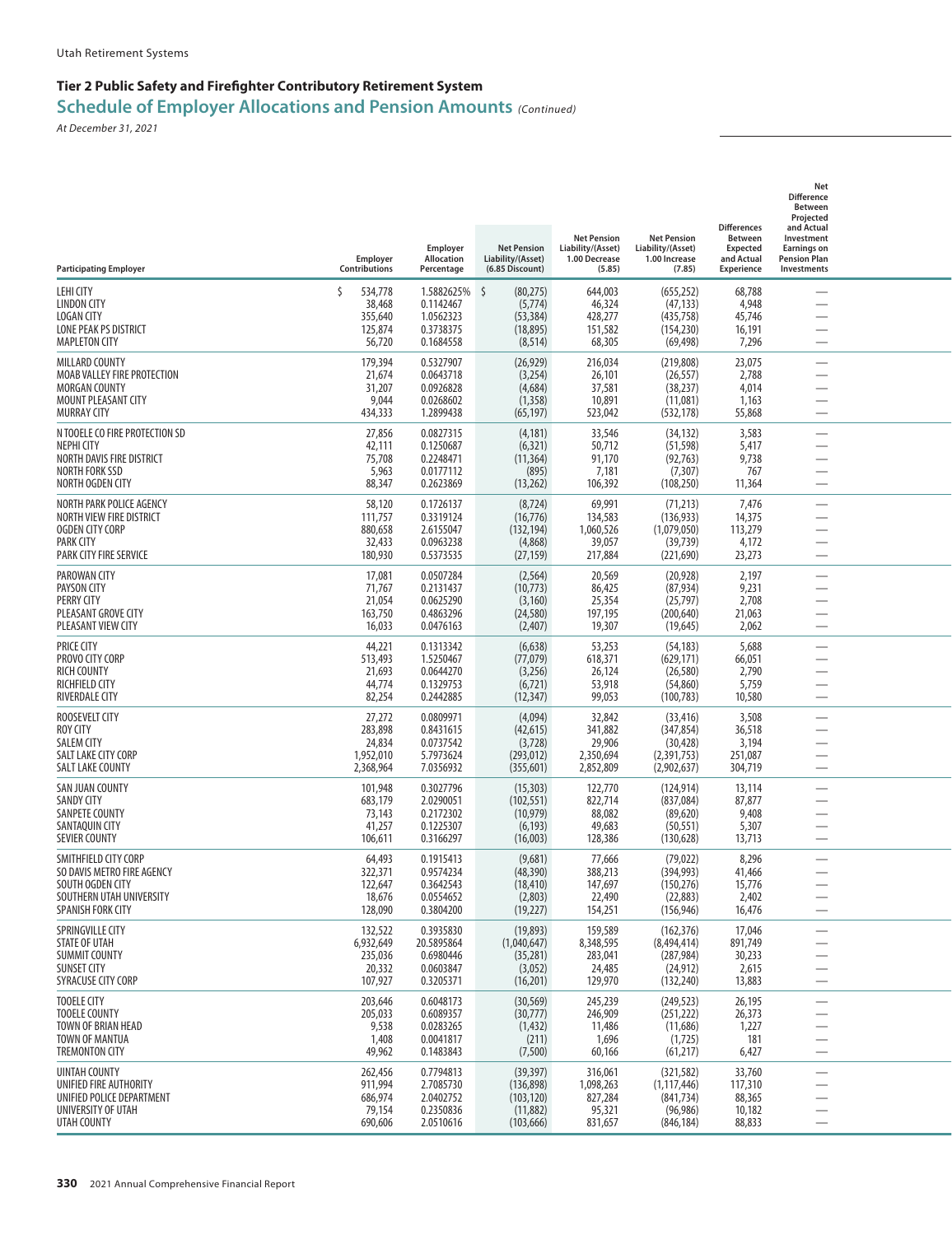|                                                | <b>Deferred Outflows of Resources</b>                                                                                                                                       |                                                                    |                                                                                     |                                                                                                                                                 |                                            |                                                                                                                                                               | <b>Deferred Inflows of Resources</b>                              |                                                                                          |                                                                                                                                                                                                                                |                                                           | Pension Expense Excluding That Attributable<br>to Employer-Paid Member Contributions                                                                                   |
|------------------------------------------------|-----------------------------------------------------------------------------------------------------------------------------------------------------------------------------|--------------------------------------------------------------------|-------------------------------------------------------------------------------------|-------------------------------------------------------------------------------------------------------------------------------------------------|--------------------------------------------|---------------------------------------------------------------------------------------------------------------------------------------------------------------|-------------------------------------------------------------------|------------------------------------------------------------------------------------------|--------------------------------------------------------------------------------------------------------------------------------------------------------------------------------------------------------------------------------|-----------------------------------------------------------|------------------------------------------------------------------------------------------------------------------------------------------------------------------------|
| <b>Changes of</b><br><b>Assumptions</b>        | <b>Changes</b> in<br><b>Proportion and</b><br><b>Differences</b><br><b>Between</b><br><b>Employer</b><br>Contributions<br>and<br>Proportionate<br>Share of<br>Contributions | <b>Total</b><br><b>Deferred</b><br>Outflows of<br><b>Resources</b> | <b>Differences</b><br><b>Between</b><br><b>Expected</b><br>and Actual<br>Experience | Net<br><b>Difference</b><br><b>Between</b><br>Projected<br>and Actual<br>Investment<br><b>Earnings on</b><br><b>Pension Plan</b><br>Investments | <b>Changes of</b><br><b>Assumptions</b>    | Changes in<br><b>Proportion and</b><br><b>Differences</b><br>Between<br>Employer<br><b>Contributions</b><br>and<br>Proportionate<br>Share of<br>Contributions | <b>Total</b><br><b>Deferred</b><br>Inflows of<br><b>Resources</b> | Proportionate<br>Share of<br>Allocable<br><b>Plan Gross</b><br>Pension<br><b>Expense</b> | <b>Net Amortization</b><br>of Deferred<br><b>Amounts from</b><br><b>Changes in</b><br><b>Proportion and</b><br><b>Differences</b><br>Between<br>Employer<br>Contributions<br>and<br>Proportionate<br>Share of<br>Contributions | Proportionate<br>Share of<br>Nonemployer<br>Contributions | <b>Total</b><br>Employer<br><b>Net Pension</b><br><b>Expense</b><br><b>Excluding That</b><br><b>Attributable to</b><br><b>Employer-Paid</b><br>Member<br>Contributions |
| 90,082                                         | 16,449                                                                                                                                                                      | 175,319                                                            | 13,188                                                                              | 245,365                                                                                                                                         | 14,267                                     | 1,570                                                                                                                                                         | 274,390                                                           | 422,183                                                                                  | 1,022                                                                                                                                                                                                                          |                                                           | 423,205                                                                                                                                                                |
| 6,480                                          | 1,910                                                                                                                                                                       | 13,338                                                             | 949                                                                                 | 17,650                                                                                                                                          | 1,026                                      | 1,661                                                                                                                                                         | 21,286                                                            | 30,368                                                                                   | 9                                                                                                                                                                                                                              |                                                           | 30,377                                                                                                                                                                 |
| 59,906                                         | 19,883                                                                                                                                                                      | 125,535                                                            | 8,770                                                                               | 163,174                                                                                                                                         | 9,488                                      | $\overline{\phantom{0}}$                                                                                                                                      | 181,432                                                           | 280,762                                                                                  | 1,473                                                                                                                                                                                                                          |                                                           | 282,235                                                                                                                                                                |
| 21,203                                         | 11,463                                                                                                                                                                      | 48,857                                                             | 3,104                                                                               | 57,753                                                                                                                                          | 3,358                                      | 3,523                                                                                                                                                         | 67,738                                                            | 99,371                                                                                   | 614                                                                                                                                                                                                                            |                                                           | 99,985                                                                                                                                                                 |
| 9,554                                          | 5,351                                                                                                                                                                       | 22,201                                                             | 1,399                                                                               | 26,024                                                                                                                                          | 1,513                                      | 736                                                                                                                                                           | 29,672                                                            | 44,778                                                                                   | 335                                                                                                                                                                                                                            |                                                           | 45,113                                                                                                                                                                 |
| 30,218<br>3,651<br>5,257<br>1,523<br>73,162    | 11,245<br>2,654<br>3,522<br>2,272<br>28,094                                                                                                                                 | 64,538<br>9,093<br>12,793<br>4,958<br>157,124                      | 4,424<br>534<br>770<br>223<br>10,711                                                | 82,309<br>9,945<br>14,318<br>4,150<br>199,279                                                                                                   | 4,786<br>578<br>833<br>241<br>11,587       | 1,968<br>538<br>2,796<br>5,867                                                                                                                                | 93,487<br>11,595<br>18,717<br>4,614<br>227,444                    | 141,623<br>17,111<br>24,636<br>7,140<br>342,886                                          | 686<br>145<br>55<br>150<br>1,732                                                                                                                                                                                               | $\overline{\phantom{0}}$<br>$\overline{\phantom{0}}$      | 142,309<br>17,256<br>24,691<br>7,290<br>344,618                                                                                                                        |
| 4,692                                          | 5,051                                                                                                                                                                       | 13,326                                                             | 687                                                                                 | 12,781                                                                                                                                          | 743                                        | 298                                                                                                                                                           | 14,509                                                            | 21,991                                                                                   | 347                                                                                                                                                                                                                            | $\overline{\phantom{0}}$                                  | 22,338                                                                                                                                                                 |
| 7,094                                          | 4,203                                                                                                                                                                       | 16,714                                                             | 1,038                                                                               | 19,321                                                                                                                                          | 1,123                                      | 127                                                                                                                                                           | 21,609                                                            | 33,245                                                                                   | 285                                                                                                                                                                                                                            |                                                           | 33,530                                                                                                                                                                 |
| 12,753                                         | 4,247                                                                                                                                                                       | 26,738                                                             | 1,867                                                                               | 34,736                                                                                                                                          | 2,020                                      | 1,787                                                                                                                                                         | 40,410                                                            | 59,768                                                                                   | 180                                                                                                                                                                                                                            |                                                           | 59,948                                                                                                                                                                 |
| 1,005                                          | 1,175                                                                                                                                                                       | 2,947                                                              | 147                                                                                 | 2,736                                                                                                                                           | 159                                        | $\overline{\phantom{0}}$                                                                                                                                      | 3,042                                                             | 4,708                                                                                    | 79                                                                                                                                                                                                                             |                                                           | 4,787                                                                                                                                                                  |
| 14,882                                         | 7,591                                                                                                                                                                       | 33,837                                                             | 2,179                                                                               | 40,535                                                                                                                                          | 2,357                                      | 765                                                                                                                                                           | 45,836                                                            | 69,746                                                                                   | 502                                                                                                                                                                                                                            |                                                           | 70,248                                                                                                                                                                 |
| 9,790<br>18,825<br>148,344<br>5,463<br>30,477  | 9,151<br>12,076<br>41,634<br>10,760<br>19,007                                                                                                                               | 26,417<br>45,276<br>303,257<br>20,395<br>72,757                    | 1,433<br>2,756<br>21,717<br>800<br>4,462                                            | 26,667<br>51,276<br>404,061<br>14,881<br>83,014                                                                                                 | 1,551<br>2,982<br>23,495<br>865<br>4,827   | 1,606<br>1,676<br>10,031                                                                                                                                      | 31,257<br>57,014<br>449,273<br>18,222<br>102,334                  | 45,883<br>88,227<br>695,239<br>25,604<br>142,836                                         | 492<br>857<br>3,121<br>709<br>784                                                                                                                                                                                              |                                                           | 46,375<br>89,084<br>698,360<br>26,313<br>143,620                                                                                                                       |
| 2,877                                          | 1,916                                                                                                                                                                       | 6,990                                                              | 421                                                                                 | 7,837                                                                                                                                           | 456                                        | 469                                                                                                                                                           | 9,183                                                             | 13,484                                                                                   | 109                                                                                                                                                                                                                            |                                                           | 13,593                                                                                                                                                                 |
| 12,089                                         | 4,762                                                                                                                                                                       | 26,082                                                             | 1,770                                                                               | 32,928                                                                                                                                          | 1,915                                      | 2,401                                                                                                                                                         | 39,014                                                            | 56,657                                                                                   | 173                                                                                                                                                                                                                            |                                                           | 56,830                                                                                                                                                                 |
| 3,546                                          | 1,013                                                                                                                                                                       | 7,267                                                              | 519                                                                                 | 9,660                                                                                                                                           | 562                                        | 1,166                                                                                                                                                         | 11,907                                                            | 16,621                                                                                   | (5)                                                                                                                                                                                                                            |                                                           | 16,616                                                                                                                                                                 |
| 27,583                                         | 8,276                                                                                                                                                                       | 56,922                                                             | 4,038                                                                               | 75,131                                                                                                                                          | 4,369                                      | 2,928                                                                                                                                                         | 86,466                                                            | 129,273                                                                                  | 332                                                                                                                                                                                                                            |                                                           | 129,605                                                                                                                                                                |
| 2,701                                          | 2,435                                                                                                                                                                       | 7,198                                                              | 395                                                                                 | 7,356                                                                                                                                           | 428                                        | 2,043                                                                                                                                                         | 10,222                                                            | 12,657                                                                                   | 25                                                                                                                                                                                                                             |                                                           | 12,682                                                                                                                                                                 |
| 7,449<br>86,496<br>3,654<br>7,542<br>13,855    | 4,879<br>30,942<br>3,108<br>4,750<br>1,463                                                                                                                                  | 18,016<br>183,489<br>9,552<br>18,051<br>25,898                     | 1,091<br>12,663<br>535<br>1,104<br>2,028                                            | 20,289<br>235,599<br>9,953<br>20,543<br>37,739                                                                                                  | 1,180<br>13,699<br>579<br>1,194<br>2,194   | 854<br>3,960<br>196<br>497<br>2,115                                                                                                                           | 23,414<br>265,921<br>11,263<br>23,338<br>44,076                   | 34,911<br>405,379<br>17,126<br>35,347<br>64,935                                          | 273<br>1,942<br>209<br>283<br>(52)                                                                                                                                                                                             | $\overline{\phantom{0}}$<br>$\overline{\phantom{0}}$      | 35,184<br>407,321<br>17,335<br>35,630<br>64,883                                                                                                                        |
| 4,594<br>47,822<br>4,183<br>328,809<br>399,044 | 2,929<br>28,167<br>4,913<br>111,136<br>235,266                                                                                                                              | 11,031<br>112,507<br>12,290<br>691,032<br>939,029                  | 673<br>7,001<br>612<br>48,137<br>58,419                                             | 12,513<br>130,257<br>11,394<br>895,616<br>1,086,921                                                                                             | 728<br>7,574<br>663<br>52,077<br>63,201    | 2,086<br>1,547<br>926<br>$\overline{\phantom{0}}$                                                                                                             | 16,000<br>146,379<br>13,595<br>995,830<br>1,208,541               | 21,530<br>224,124<br>19,605<br>1,541,022<br>1,870,188                                    | 80<br>1,918<br>282<br>7,898<br>17,199                                                                                                                                                                                          | $\overline{\phantom{0}}$                                  | 21,610<br>226,042<br>19,887<br>1,548,920<br>1,887,387                                                                                                                  |
| 17,173<br>115,079<br>12,321<br>6,950<br>17,958 | 8,970<br>34,954<br>2,929<br>3,764<br>7,578                                                                                                                                  | 39,257<br>237,910<br>24,658<br>16,021<br>39,249                    | 2,514<br>16,847<br>1,804<br>1,017<br>2,629                                          | 46,775<br>313,454<br>33,559<br>18,929<br>48,915                                                                                                 | 2,720<br>18,226<br>1,951<br>1,101<br>2,844 | 3,376<br>1,959<br>2,933<br>1,246<br>1,073                                                                                                                     | 55,385<br>350,486<br>40,247<br>22,293<br>55,461                   | 80,483<br>539,339<br>57,743<br>32,570<br>84,165                                          | 415<br>2,367<br>22<br>160<br>501                                                                                                                                                                                               | $\overline{\phantom{0}}$                                  | 80,898<br>541,706<br>57,765<br>32,730<br>84,666                                                                                                                        |
| 10,864                                         | 1,413                                                                                                                                                                       | 20,573                                                             | 1,590                                                                               | 29,591                                                                                                                                          | 1,721                                      | 4,671                                                                                                                                                         | 37,573                                                            | 50,914                                                                                   | (239)                                                                                                                                                                                                                          | —                                                         | 50,675                                                                                                                                                                 |
| 54,302                                         | 15,980                                                                                                                                                                      | 111,748                                                            | 7,950                                                                               | 147,909                                                                                                                                         | 8,600                                      | 7,996                                                                                                                                                         | 172,455                                                           | 254,497                                                                                  | 667                                                                                                                                                                                                                            | $\overline{\phantom{0}}$                                  | 255,164                                                                                                                                                                |
| 20,659                                         | 10,429                                                                                                                                                                      | 46,864                                                             | 3,024                                                                               | 56,272                                                                                                                                          | 3,272                                      | $\overline{\phantom{0}}$                                                                                                                                      | 62,568                                                            | 96,824                                                                                   | 730                                                                                                                                                                                                                            | —                                                         | 97,554                                                                                                                                                                 |
| 3,146                                          | 227                                                                                                                                                                         | 5,775                                                              | 461                                                                                 | 8,569                                                                                                                                           | 498                                        | 1,391                                                                                                                                                         | 10,919                                                            | 14,743                                                                                   | (84)                                                                                                                                                                                                                           | —                                                         | 14,659                                                                                                                                                                 |
| 21,576                                         | 7,190                                                                                                                                                                       | 45,242                                                             | 3,159                                                                               | 58,770                                                                                                                                          | 3,417                                      | 1,691                                                                                                                                                         | 67,037                                                            | 101,121                                                                                  | 371                                                                                                                                                                                                                            | —                                                         | 101,492                                                                                                                                                                |
| 22,323                                         | 11,202                                                                                                                                                                      | 50,571                                                             | 3,268                                                                               | 60,803                                                                                                                                          | 3,536                                      | 2,708                                                                                                                                                         | 70,315                                                            | 104,620                                                                                  | 683                                                                                                                                                                                                                            | —                                                         | 105,303                                                                                                                                                                |
| 1,167,780                                      | 471,430                                                                                                                                                                     | 2,530,959                                                          | 170,960                                                                             | 3,180,817                                                                                                                                       | 184,954                                    | $\overline{\phantom{m}}$                                                                                                                                      | 3,536,731                                                         | 5,473,008                                                                                | 34,950                                                                                                                                                                                                                         |                                                           | 5,507,958                                                                                                                                                              |
| 39,591                                         | 12,125                                                                                                                                                                      | 81,949                                                             | 5,796                                                                               | 107,839                                                                                                                                         | 6,270                                      | 7,095                                                                                                                                                         | 127,000                                                           | 185,550                                                                                  | 339                                                                                                                                                                                                                            | $\overline{\phantom{0}}$                                  | 185,889                                                                                                                                                                |
| 3,425                                          | 5,596                                                                                                                                                                       | 11,636                                                             | 501                                                                                 | 9,329                                                                                                                                           | 542                                        | 45                                                                                                                                                            | 10,417                                                            | 16,051                                                                                   | 389                                                                                                                                                                                                                            | —                                                         | 16,440                                                                                                                                                                 |
| 18,180                                         | 12,107                                                                                                                                                                      | 44,170                                                             | 2,662                                                                               | 49,519                                                                                                                                          | 2,879                                      | $\overline{\phantom{0}}$                                                                                                                                      | 55,060                                                            | 85,203                                                                                   | 885                                                                                                                                                                                                                            | $\overline{\phantom{0}}$                                  | 86,088                                                                                                                                                                 |
| 34,303                                         | 9,443                                                                                                                                                                       | 69,941                                                             | 5,022                                                                               | 93,436                                                                                                                                          | 5,433                                      | 2,907                                                                                                                                                         | 106,798                                                           | 160,769                                                                                  | 503                                                                                                                                                                                                                            | —                                                         | 161,272                                                                                                                                                                |
| 34,537                                         | 18,751                                                                                                                                                                      | 79,661                                                             | 5,056                                                                               | 94,072                                                                                                                                          | 5,470                                      | 2,332                                                                                                                                                         | 106,930                                                           | 161,864                                                                                  | 1,094                                                                                                                                                                                                                          | —                                                         | 162,958                                                                                                                                                                |
| 1,607                                          | 1,079                                                                                                                                                                       | 3,913                                                              | 235                                                                                 | 4,376                                                                                                                                           | 254                                        | 603                                                                                                                                                           | 5,468                                                             | 7,530                                                                                    | 28                                                                                                                                                                                                                             | —                                                         | 7,558                                                                                                                                                                  |
| 237                                            | 873                                                                                                                                                                         | 1,291                                                              | 35                                                                                  | 646                                                                                                                                             | 38                                         | 801                                                                                                                                                           | 1,520                                                             | 1,112                                                                                    | 6                                                                                                                                                                                                                              | —                                                         | 1,118                                                                                                                                                                  |
| 8,416                                          | 9,593                                                                                                                                                                       | 24,436                                                             | 1,232                                                                               | 22,923                                                                                                                                          | 1,333                                      | 492                                                                                                                                                           | 25,980                                                            | 39,443                                                                                   | 614                                                                                                                                                                                                                            |                                                           | 40,057                                                                                                                                                                 |
| 44,210                                         | 22,308                                                                                                                                                                      | 100,278                                                            | 6,472                                                                               | 120,420                                                                                                                                         | 7,002                                      | 8,543                                                                                                                                                         | 142,437                                                           | 207,197                                                                                  | 1,148                                                                                                                                                                                                                          |                                                           | 208,345                                                                                                                                                                |
| 153,622                                        | 92,669                                                                                                                                                                      | 363,601                                                            | 22,490                                                                              | 418,439                                                                                                                                         | 24,331                                     |                                                                                                                                                               | 465,260                                                           | 719,978                                                                                  | 6,512                                                                                                                                                                                                                          | —                                                         | 726,490                                                                                                                                                                |
| 115,718                                        | 21,186                                                                                                                                                                      | 225,269                                                            | 16,941                                                                              | 315,195                                                                                                                                         | 18,328                                     | 4,478                                                                                                                                                         | 354,942                                                           | 542,334                                                                                  | 1,255                                                                                                                                                                                                                          | —                                                         | 543,589                                                                                                                                                                |
| 13,333                                         | 4,719                                                                                                                                                                       | 28,234                                                             | 1,952                                                                               | 36,317                                                                                                                                          | 2,112                                      | 10,592                                                                                                                                                        | 50,973                                                            | 62,489                                                                                   | (343)                                                                                                                                                                                                                          | $\overline{\phantom{0}}$                                  | 62,146                                                                                                                                                                 |
| 116,330                                        | 22,965                                                                                                                                                                      | 228,128                                                            | 17,030                                                                              | 316,862                                                                                                                                         | 18,424                                     | 1,938                                                                                                                                                         | 354,254                                                           | 545,202                                                                                  | 1,456                                                                                                                                                                                                                          | $\qquad \qquad -$                                         | 546,658                                                                                                                                                                |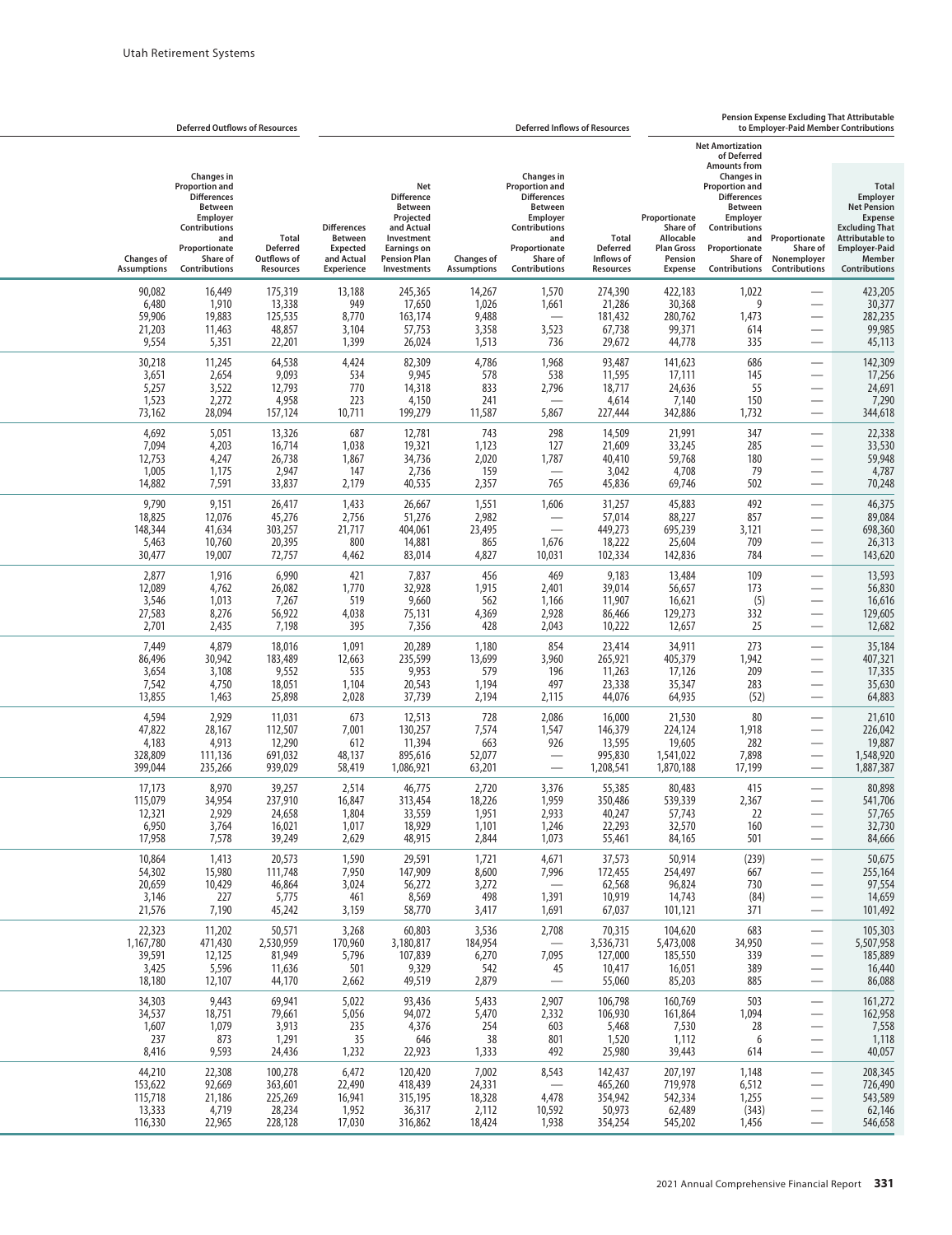## **Tier 2 Public Safety and Firefighter Contributory Retirement System**

## **Schedule of Employer Allocations and Pension Amounts** *(Concluded)*

| 0.0891183% \$<br>UTAH STATE UNIVERSITY<br>ς<br>30,007<br>(4, 504)<br>36,135<br>(36.767)<br>3,860<br>28,934<br>0.0859335<br>(4, 343)<br>34,844<br>(35, 453)<br>3,722<br>UTAH TECH UNIVERSITY<br><b>VERNAL CITY</b><br>53,354<br>0.1584588<br>(8,009)<br>64,251<br>(65, 374)<br>6,863<br><b>WASATCH COUNTY</b><br>181,560<br>0.5392221<br>(27, 254)<br>218,642<br>(222, 461)<br>23,354<br><b>WASATCH COUNTY FIRE DISTRICT</b><br>121,511<br>0.3608824<br>146,329<br>(148, 885)<br>(18, 240)<br>15,630<br>202,592<br>0.6016875<br>(30, 411)<br>243,970<br>(248, 231)<br>26,059<br><b>WASHINGTON CITY</b><br><b>WASHINGTON COUNTY</b><br>417,709<br>1.2405716<br>503,023<br>(511, 809)<br>53,730<br>(62, 701)<br><b>WAYNE COUNTY</b><br>0.0113251<br>(572)<br>4,592<br>490<br>3,813<br>(4,672)<br><b>WEBER AREA DISPATCH 911</b><br>0.5629451<br>228,261<br>189,547<br>(28, 453)<br>(232, 248)<br>24,381<br><b>WEBER COUNTY CORP</b><br>1.9301074<br>649,880<br>(97, 552)<br>782,613<br>(796, 283)<br>83,594<br><b>WEBER FIRE DISTRICT</b><br>231,701<br>0.6881383<br>(34,780)<br>279,024<br>(283, 898)<br>29,804<br><b>WEST BOUNTIFUL CITY</b><br>52,958<br>0.1572838<br>(7,949)<br>63,775<br>(64, 889)<br>6,812<br><b>WEST VALLEY CITY</b><br>1,239,929<br>3.6825215<br>(186, 123)<br>(1,519,257)<br>1,493,176<br>159,492<br>WILLARD CITY CORP<br>0.0235766<br>7,938<br>(1, 192)<br>9,560<br>(9, 727)<br>1,021<br>WOODS CROSS CITY<br>45,944<br>0.1364501<br>(6,897)<br>55,327<br>5,910<br>(56, 294)<br><b>TOTAL</b><br>\$ 33,670,654<br>100.0000000%<br>(5,054,238)<br>40,547,654<br>(41, 255, 884)<br>4,331,050<br>S<br>$\overbrace{\phantom{aaaaa}}$<br>Units without a proportionate share for 2021<br>but had a proportionate share in a prior year<br><b>BLUFFDALE CITY</b><br>0.0000000% \$<br>Ŝ<br><b>CITY OF MONTICELLO</b><br>0.0000000<br>0.0000000<br><b>GARDEN CITY FIRE DISTRICT</b><br><b>LAVERKIN CITY</b><br>0.0000000<br>0.0000000<br>NORTH LOGAN CITY<br>0.0000000<br><b>SALINA CITY</b><br><b>STOCKTON TOWN</b><br>0.0000000<br>TOWN OF SPRINGDALE<br>0.0000000<br><b>WELLINGTON CITY</b><br>0.0000000<br><b>GRAND TOTAL</b><br>\$33,670,654<br>100.0000000%<br>(5,054,238)<br>40,547,654<br>(41, 255, 884)<br>4,331,050<br>S | <b>Participating Employer</b> | Employer<br>Contributions | Employer<br>Allocation<br>Percentage | <b>Net Pension</b><br>Liability/(Asset)<br>(6.85 Discount) | <b>Net Pension</b><br>Liability/(Asset)<br>1.00 Decrease<br>(5.85) | <b>Net Pension</b><br>Liability/(Asset)<br>1.00 Increase<br>(7.85) | <b>Differences</b><br><b>Between</b><br><b>Expected</b><br>and Actual<br><b>Experience</b> | Net<br><b>Difference</b><br><b>Between</b><br>Projected<br>and Actual<br>Investment<br><b>Earnings on</b><br><b>Pension Plan</b><br>Investments |  |
|-------------------------------------------------------------------------------------------------------------------------------------------------------------------------------------------------------------------------------------------------------------------------------------------------------------------------------------------------------------------------------------------------------------------------------------------------------------------------------------------------------------------------------------------------------------------------------------------------------------------------------------------------------------------------------------------------------------------------------------------------------------------------------------------------------------------------------------------------------------------------------------------------------------------------------------------------------------------------------------------------------------------------------------------------------------------------------------------------------------------------------------------------------------------------------------------------------------------------------------------------------------------------------------------------------------------------------------------------------------------------------------------------------------------------------------------------------------------------------------------------------------------------------------------------------------------------------------------------------------------------------------------------------------------------------------------------------------------------------------------------------------------------------------------------------------------------------------------------------------------------------------------------------------------------------------------------------------------------------------------------------------------------------------------------------------------------------------------------------------------------------------------------------------------------------------------------------------------------------------------------|-------------------------------|---------------------------|--------------------------------------|------------------------------------------------------------|--------------------------------------------------------------------|--------------------------------------------------------------------|--------------------------------------------------------------------------------------------|-------------------------------------------------------------------------------------------------------------------------------------------------|--|
|                                                                                                                                                                                                                                                                                                                                                                                                                                                                                                                                                                                                                                                                                                                                                                                                                                                                                                                                                                                                                                                                                                                                                                                                                                                                                                                                                                                                                                                                                                                                                                                                                                                                                                                                                                                                                                                                                                                                                                                                                                                                                                                                                                                                                                                 |                               |                           |                                      |                                                            |                                                                    |                                                                    |                                                                                            |                                                                                                                                                 |  |
|                                                                                                                                                                                                                                                                                                                                                                                                                                                                                                                                                                                                                                                                                                                                                                                                                                                                                                                                                                                                                                                                                                                                                                                                                                                                                                                                                                                                                                                                                                                                                                                                                                                                                                                                                                                                                                                                                                                                                                                                                                                                                                                                                                                                                                                 |                               |                           |                                      |                                                            |                                                                    |                                                                    |                                                                                            |                                                                                                                                                 |  |
|                                                                                                                                                                                                                                                                                                                                                                                                                                                                                                                                                                                                                                                                                                                                                                                                                                                                                                                                                                                                                                                                                                                                                                                                                                                                                                                                                                                                                                                                                                                                                                                                                                                                                                                                                                                                                                                                                                                                                                                                                                                                                                                                                                                                                                                 |                               |                           |                                      |                                                            |                                                                    |                                                                    |                                                                                            |                                                                                                                                                 |  |
|                                                                                                                                                                                                                                                                                                                                                                                                                                                                                                                                                                                                                                                                                                                                                                                                                                                                                                                                                                                                                                                                                                                                                                                                                                                                                                                                                                                                                                                                                                                                                                                                                                                                                                                                                                                                                                                                                                                                                                                                                                                                                                                                                                                                                                                 |                               |                           |                                      |                                                            |                                                                    |                                                                    |                                                                                            |                                                                                                                                                 |  |
|                                                                                                                                                                                                                                                                                                                                                                                                                                                                                                                                                                                                                                                                                                                                                                                                                                                                                                                                                                                                                                                                                                                                                                                                                                                                                                                                                                                                                                                                                                                                                                                                                                                                                                                                                                                                                                                                                                                                                                                                                                                                                                                                                                                                                                                 |                               |                           |                                      |                                                            |                                                                    |                                                                    |                                                                                            |                                                                                                                                                 |  |
|                                                                                                                                                                                                                                                                                                                                                                                                                                                                                                                                                                                                                                                                                                                                                                                                                                                                                                                                                                                                                                                                                                                                                                                                                                                                                                                                                                                                                                                                                                                                                                                                                                                                                                                                                                                                                                                                                                                                                                                                                                                                                                                                                                                                                                                 |                               |                           |                                      |                                                            |                                                                    |                                                                    |                                                                                            |                                                                                                                                                 |  |
|                                                                                                                                                                                                                                                                                                                                                                                                                                                                                                                                                                                                                                                                                                                                                                                                                                                                                                                                                                                                                                                                                                                                                                                                                                                                                                                                                                                                                                                                                                                                                                                                                                                                                                                                                                                                                                                                                                                                                                                                                                                                                                                                                                                                                                                 |                               |                           |                                      |                                                            |                                                                    |                                                                    |                                                                                            |                                                                                                                                                 |  |
|                                                                                                                                                                                                                                                                                                                                                                                                                                                                                                                                                                                                                                                                                                                                                                                                                                                                                                                                                                                                                                                                                                                                                                                                                                                                                                                                                                                                                                                                                                                                                                                                                                                                                                                                                                                                                                                                                                                                                                                                                                                                                                                                                                                                                                                 |                               |                           |                                      |                                                            |                                                                    |                                                                    |                                                                                            |                                                                                                                                                 |  |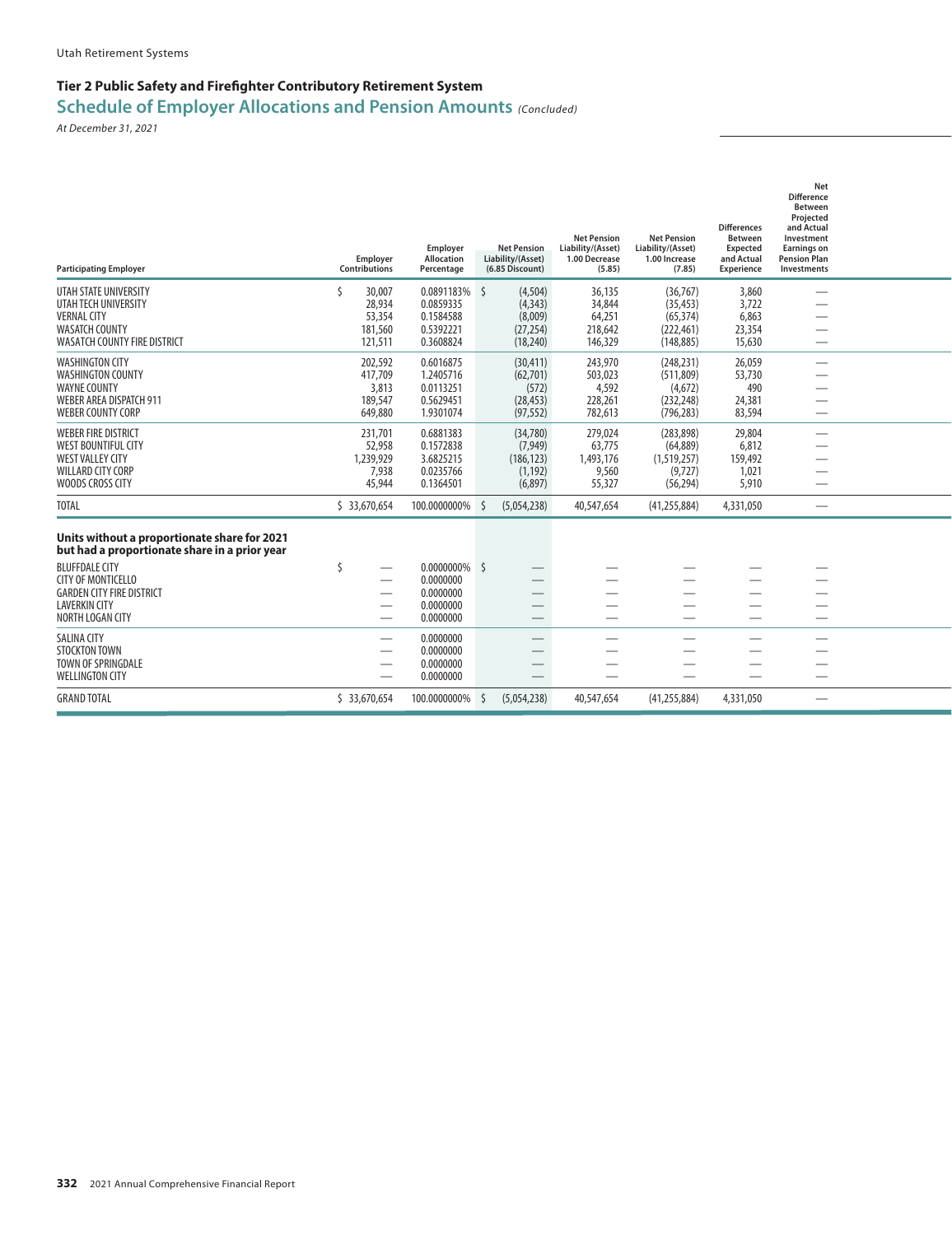|                                              | <b>Deferred Outflows of Resources</b>                                                                                                                                       |                                                                    | <b>Deferred Inflows of Resources</b>                                  |                                                                                                                                                        |                                           |                                                                                                                                                                             |                                                                   | Pension Expense Excluding That Attributable<br>to Employer-Paid Member Contributions |                                                                                                                                                                                                    |                                                                                       |                                                                                                                                                                                      |  |  |
|----------------------------------------------|-----------------------------------------------------------------------------------------------------------------------------------------------------------------------------|--------------------------------------------------------------------|-----------------------------------------------------------------------|--------------------------------------------------------------------------------------------------------------------------------------------------------|-------------------------------------------|-----------------------------------------------------------------------------------------------------------------------------------------------------------------------------|-------------------------------------------------------------------|--------------------------------------------------------------------------------------|----------------------------------------------------------------------------------------------------------------------------------------------------------------------------------------------------|---------------------------------------------------------------------------------------|--------------------------------------------------------------------------------------------------------------------------------------------------------------------------------------|--|--|
|                                              |                                                                                                                                                                             |                                                                    |                                                                       |                                                                                                                                                        |                                           |                                                                                                                                                                             |                                                                   |                                                                                      | <b>Net Amortization</b><br>of Deferred                                                                                                                                                             |                                                                                       |                                                                                                                                                                                      |  |  |
| <b>Changes of</b><br><b>Assumptions</b>      | Changes in<br><b>Proportion and</b><br><b>Differences</b><br><b>Between</b><br>Employer<br><b>Contributions</b><br>and<br>Proportionate<br>Share of<br><b>Contributions</b> | <b>Total</b><br><b>Deferred</b><br>Outflows of<br><b>Resources</b> | <b>Differences</b><br>Between<br>Expected<br>and Actual<br>Experience | <b>Net</b><br><b>Difference</b><br><b>Between</b><br>Projected<br>and Actual<br>Investment<br><b>Earnings on</b><br><b>Pension Plan</b><br>Investments | Changes of<br><b>Assumptions</b>          | <b>Changes</b> in<br><b>Proportion and</b><br><b>Differences</b><br><b>Between</b><br>Employer<br>Contributions<br>and<br>Proportionate<br>Share of<br><b>Contributions</b> | <b>Total</b><br><b>Deferred</b><br>Inflows of<br><b>Resources</b> | Proportionate<br>Share of<br>Allocable<br><b>Plan Gross</b><br>Pension<br>Expense    | <b>Amounts from</b><br><b>Changes in</b><br><b>Proportion and</b><br><b>Differences</b><br><b>Between</b><br>Employer<br>Contributions<br>and<br>Proportionate<br>Share of<br><b>Contributions</b> | Proportionate<br>Share of<br>Nonemployer<br><b>Contributions</b>                      | <b>Total</b><br><b>Employer</b><br><b>Net Pension</b><br><b>Expense</b><br><b>Excluding That</b><br><b>Attributable to</b><br><b>Employer-Paid</b><br>Member<br><b>Contributions</b> |  |  |
| 5,055<br>4,874<br>8,987<br>30,583<br>20,468  | 1,786<br>2,640<br>3,974<br>12,575<br>10,753                                                                                                                                 | 10,701<br>11,236<br>19,824<br>66,512<br>46,851                     | 740<br>714<br>1,316<br>4,477<br>2,997                                 | 13,768<br>13,276<br>24,480<br>83,303<br>55,752                                                                                                         | 801<br>772<br>1,423<br>4,844<br>3,242     | 791<br>277<br>1,096<br>785<br>2,221                                                                                                                                         | 16,100<br>15,039<br>28,315<br>93,409<br>64,212                    | 23,689<br>22,842<br>42,121<br>143,333<br>95,928                                      | 60<br>168<br>178<br>815<br>552                                                                                                                                                                     | $\overline{\phantom{0}}$<br>$\overline{\phantom{0}}$<br>$\overline{\phantom{0}}$<br>— | 23,749<br>23,010<br>42,299<br>144,148<br>96,480                                                                                                                                      |  |  |
| 34,126<br>70,362<br>642<br>31,929<br>109,470 | 7.953<br>24,940<br>1,174<br>48,642<br>40,732                                                                                                                                | 68,138<br>149,032<br>2,306<br>104,952<br>233,796                   | 4,996<br>10,301<br>94<br>4,674<br>16,026                              | 92,953<br>191,652<br>1,750<br>86,968<br>298,176                                                                                                        | 5,405<br>11,144<br>102<br>5,057<br>17,338 | 116<br>1,974<br>489<br>$\overline{\phantom{0}}$<br>3,770                                                                                                                    | 103,470<br>215,071<br>2,435<br>96,699<br>335,310                  | 159,937<br>329,762<br>3,010<br>149,639<br>513,050                                    | 610<br>1,625<br>47<br>3,202<br>2,601                                                                                                                                                               | $\overline{\phantom{0}}$<br>—                                                         | 160,547<br>331,387<br>3,057<br>152,841<br>515,651                                                                                                                                    |  |  |
| 39,029<br>8,921<br>208,862<br>1,337<br>7.739 | 13,658<br>6,192<br>40,895<br>1,990<br>4.071                                                                                                                                 | 82,491<br>21,925<br>409,249<br>4,348<br>17,720                     | 5,714<br>1,306<br>30,577<br>196<br>1,133                              | 106,308<br>24,298<br>568,901<br>3,642<br>21,080                                                                                                        | 6,181<br>1,413<br>33,080<br>212<br>1,226  | 19,193<br>1,633<br>12,005<br>$\hspace{0.05cm}$<br>2,066                                                                                                                     | 137,396<br>28,650<br>644,563<br>4,050<br>25,505                   | 182,917<br>41,808<br>978,867<br>6,267<br>36,270                                      | (291)<br>312<br>2,117<br>131<br>126                                                                                                                                                                | $\overline{\phantom{0}}$<br>—                                                         | 182,626<br>42,120<br>980,984<br>6,398<br>36,396                                                                                                                                      |  |  |
| 5,671,704                                    | 2,359,302                                                                                                                                                                   | 12,362,056                                                         | 830,326                                                               | 15,448,673                                                                                                                                             | 898,286                                   | 327,825                                                                                                                                                                     | 17,505,110                                                        | 26,581,434                                                                           | 147,280                                                                                                                                                                                            | $\overline{\phantom{0}}$                                                              | 26,728,714                                                                                                                                                                           |  |  |
|                                              | 915<br>1,478<br>850<br>734<br>1,250                                                                                                                                         | 915<br>1,478<br>850<br>734<br>1,250                                |                                                                       |                                                                                                                                                        |                                           | 4,526<br>3,492<br>376<br>3,161                                                                                                                                              | 4,526<br>3,492<br>$\overline{\phantom{0}}$<br>376<br>3,161        | $\overline{\phantom{0}}$                                                             | (248)<br>(125)<br>74<br>24<br>(114)                                                                                                                                                                | $\overline{\phantom{0}}$                                                              | (248)<br>(125)<br>74<br>24<br>(114)                                                                                                                                                  |  |  |
| —<br>—<br>$\overline{\phantom{0}}$           | 874<br>927<br>518<br>967                                                                                                                                                    | 874<br>927<br>518<br>967                                           |                                                                       |                                                                                                                                                        | —<br>—<br>—<br>$\overline{\phantom{0}}$   | 423<br>469<br>446                                                                                                                                                           | 423<br>469<br>446                                                 |                                                                                      | 29<br>33<br>42<br>34                                                                                                                                                                               | ÷,                                                                                    | 29<br>33<br>42<br>34                                                                                                                                                                 |  |  |
| 5,671,704                                    | 2,367,815                                                                                                                                                                   | 12,370,569                                                         | 830,326                                                               | 15,448,673                                                                                                                                             | 898,286                                   | 340,718                                                                                                                                                                     | 17,518,003                                                        | 26,581,434                                                                           | 147,029                                                                                                                                                                                            |                                                                                       | 26,728,463                                                                                                                                                                           |  |  |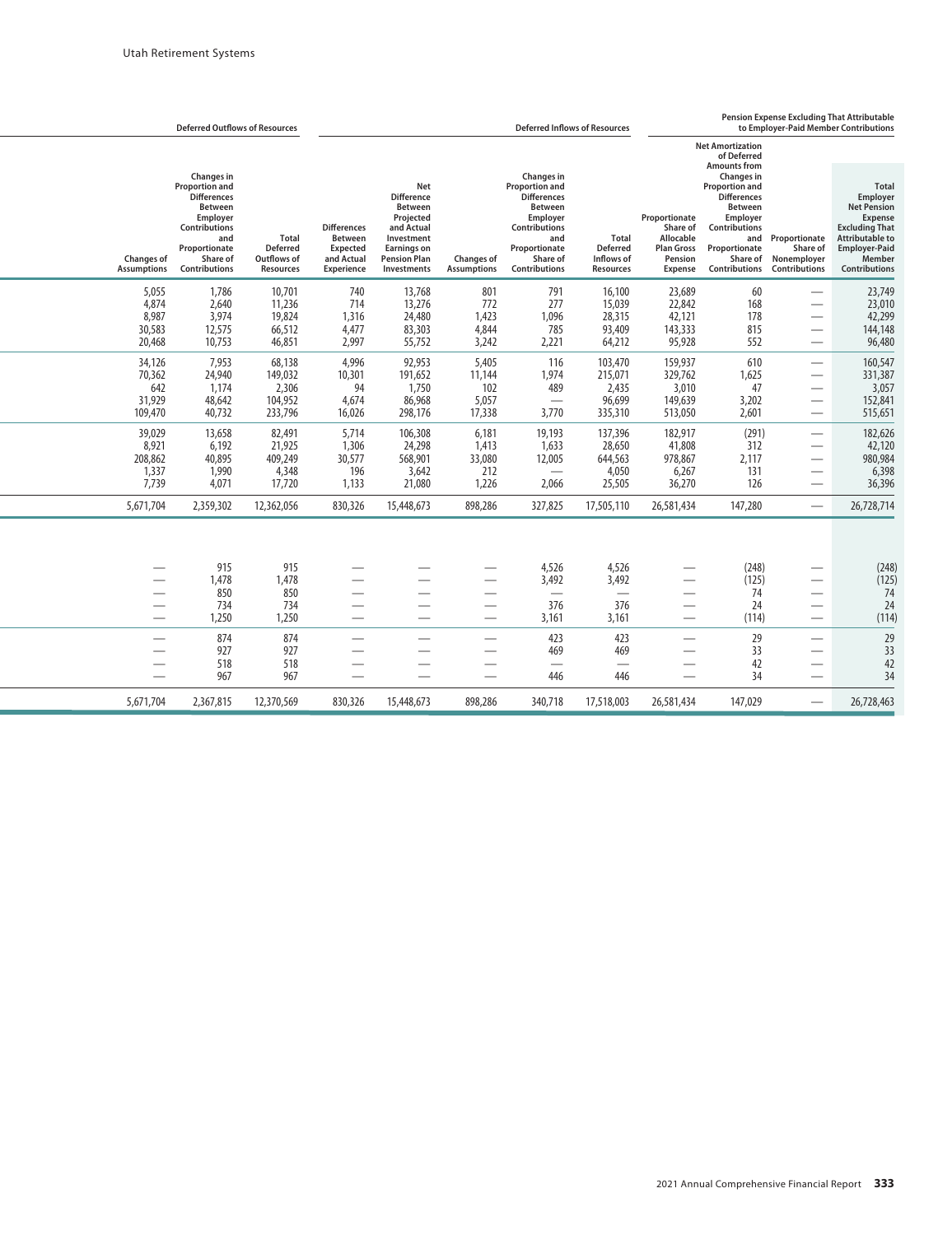#### **Utah Retirement Systems**

# Schedule of Employer Allocations and Pension Amounts

*At December 31, 2021*

|                                                                              |                                  |                                                            |                                                                    |                                                                    | <b>Net</b>                                                                          | Net<br><b>Difference</b><br><b>Between</b><br>Projected                              |                                  |  |
|------------------------------------------------------------------------------|----------------------------------|------------------------------------------------------------|--------------------------------------------------------------------|--------------------------------------------------------------------|-------------------------------------------------------------------------------------|--------------------------------------------------------------------------------------|----------------------------------|--|
| <b>Retirement System</b>                                                     | Employer<br><b>Contributions</b> | <b>Net Pension</b><br>Liability/(Asset)<br>(6.85 Discount) | <b>Net Pension</b><br>Liability/(Asset)<br>1.00 Decrease<br>(5.85) | <b>Net Pension</b><br>Liability/(Asset)<br>1.00 Increase<br>(7.85) | <b>Differences</b><br><b>Between</b><br><b>Expected</b><br>and Actual<br>Experience | and Actual<br>Investment<br>Earnings on<br><b>Pension Plan</b><br><b>Investments</b> | Changes of<br><b>Assumptions</b> |  |
| Noncontributory Retirement System                                            | 940,993,380                      | (1,501,745,075)                                            | 2,776,966,273                                                      | (5,077,360,046)                                                    | 469,823,269                                                                         |                                                                                      | 332,216,297                      |  |
| <b>Contributory Retirement System</b>                                        | 4,263,631                        | (190, 612, 745)                                            | (74,091,907)                                                       | (290, 175, 054)                                                    |                                                                                     |                                                                                      |                                  |  |
| <b>Public Safety Retirement System</b>                                       | 152,920,684                      | (179, 859, 255)                                            | 505,770,073                                                        | (739, 646, 949)                                                    | 34,913,343                                                                          |                                                                                      | 35,303,794                       |  |
| <b>Firefighters Retirement System</b>                                        | 7,463,208                        | (328, 814, 061)                                            | (123, 987, 689)                                                    | (496, 426, 839)                                                    | 10,925,912                                                                          |                                                                                      | 22,086,102                       |  |
| Judges Retirement System                                                     | 8,949,133                        | 927,044                                                    | 33,056,559                                                         | (26, 321, 334)                                                     | 4,645,895                                                                           |                                                                                      | 3,976,784                        |  |
| Utah Governors and Legislators Retirement Plan                               | 361,437                          | (222, 647)                                                 | 1,027,274                                                          | (1,288,992)                                                        |                                                                                     |                                                                                      |                                  |  |
| Tier 2 Public Employees<br><b>Contributory Retirement System</b>             | 173,214,968                      | (42,323,712)                                               | 252,174,071                                                        | (268, 436, 855)                                                    | 20,561,717                                                                          |                                                                                      | 39,463,698                       |  |
| Tier 2 Public Safety & Firefighters<br><b>Contributory Retirement System</b> | 33,670,654                       | (5,054,238)                                                | 40,547,654                                                         | (41, 255, 884)                                                     | 4,331,050                                                                           |                                                                                      | 5,671,704                        |  |
| <b>Grand Total</b>                                                           | \$1,321,837,096                  | (2,247,704,689)                                            | 3,411,462,308                                                      | (6,940,911,953)                                                    | 545,201,186                                                                         |                                                                                      | 438,718,379                      |  |